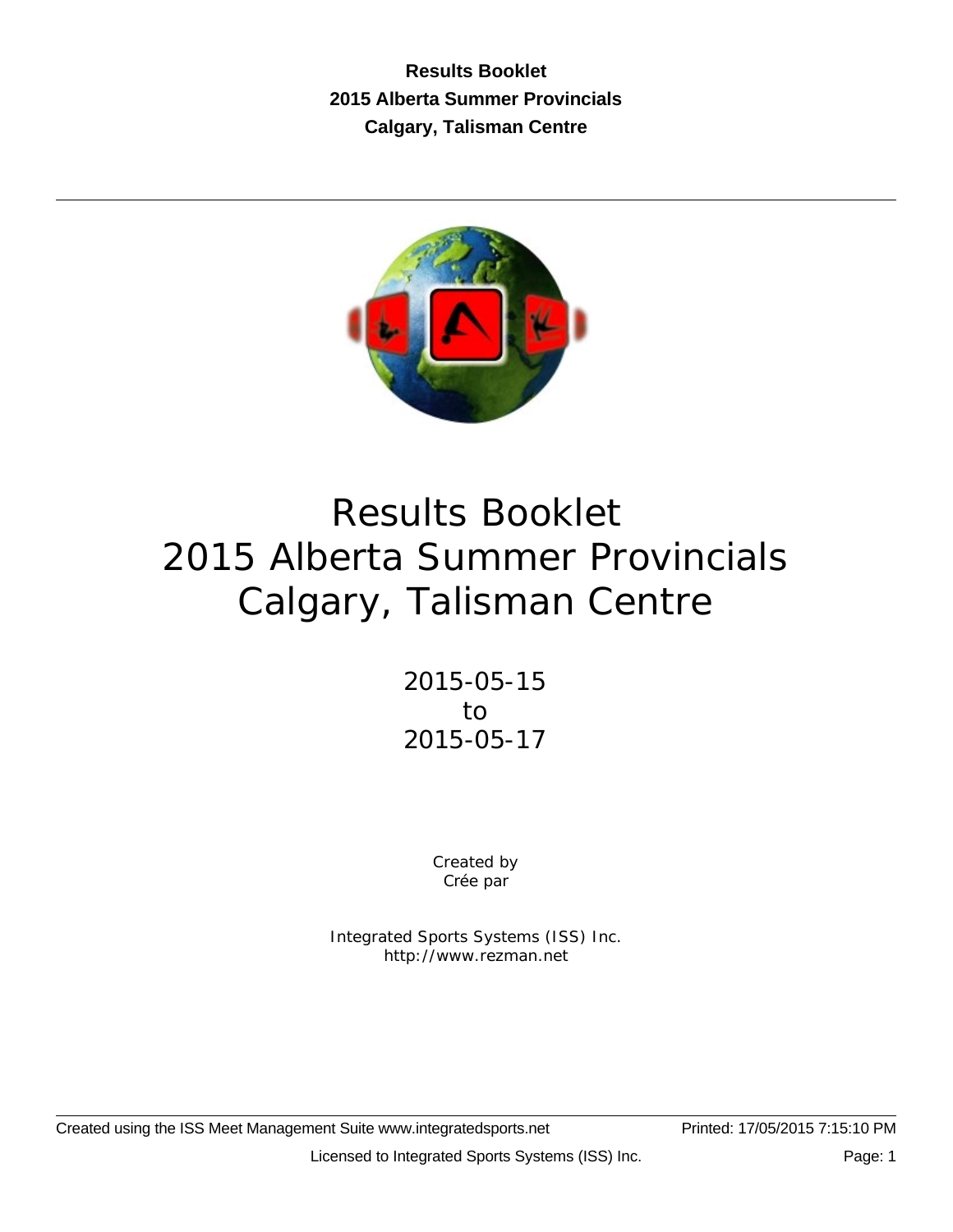## **Competitors by Club 2015 Alberta Summer Provincials Calgary, Talisman Centre**

# Club

|   |                          | 15 1. CALGARY - DIVE CALGARY, AB              |
|---|--------------------------|-----------------------------------------------|
|   |                          | 2 2. EDMONTON - TEAM EDMONTON DIVING, AB      |
|   |                          | 18 3. EKDC - EDMONTON KINSMEN DIVING CLUB, AB |
| 4 |                          | 4. ESPDC - ESPDC, AB                          |
|   |                          | 1 5. FR VALLEY - FRASER VALLEY DIVING, BC     |
|   |                          | 1 6. IDIVE - IDIVE, BC                        |
|   |                          | 1 7. LETHBRIDGE - LETHBRIDGE DC, AB           |
| 3 |                          | 8. NORTH SHORE - NORTH SHORE DOLPHINS, BC     |
| 7 |                          | 9. REGINA - REGINA DIVING CLUB, SK            |
| 8 |                          | 10. REVOLUTION - REVOLUTION, MB               |
| 3 |                          | 11. ROCKY MTN – ROCKY MOUNTAIN DC, AB         |
|   |                          | 13 12. SASKATOON - SASKATOON DIVING CLUB, SK  |
| 3 |                          | 13. SFEC - SPORT FOR EVERY CHILD, AB          |
|   |                          | 3 14. WHITE ROCK - WHITE ROCK DIVERS, BC      |
|   | 82 and the set of $\sim$ | Total                                         |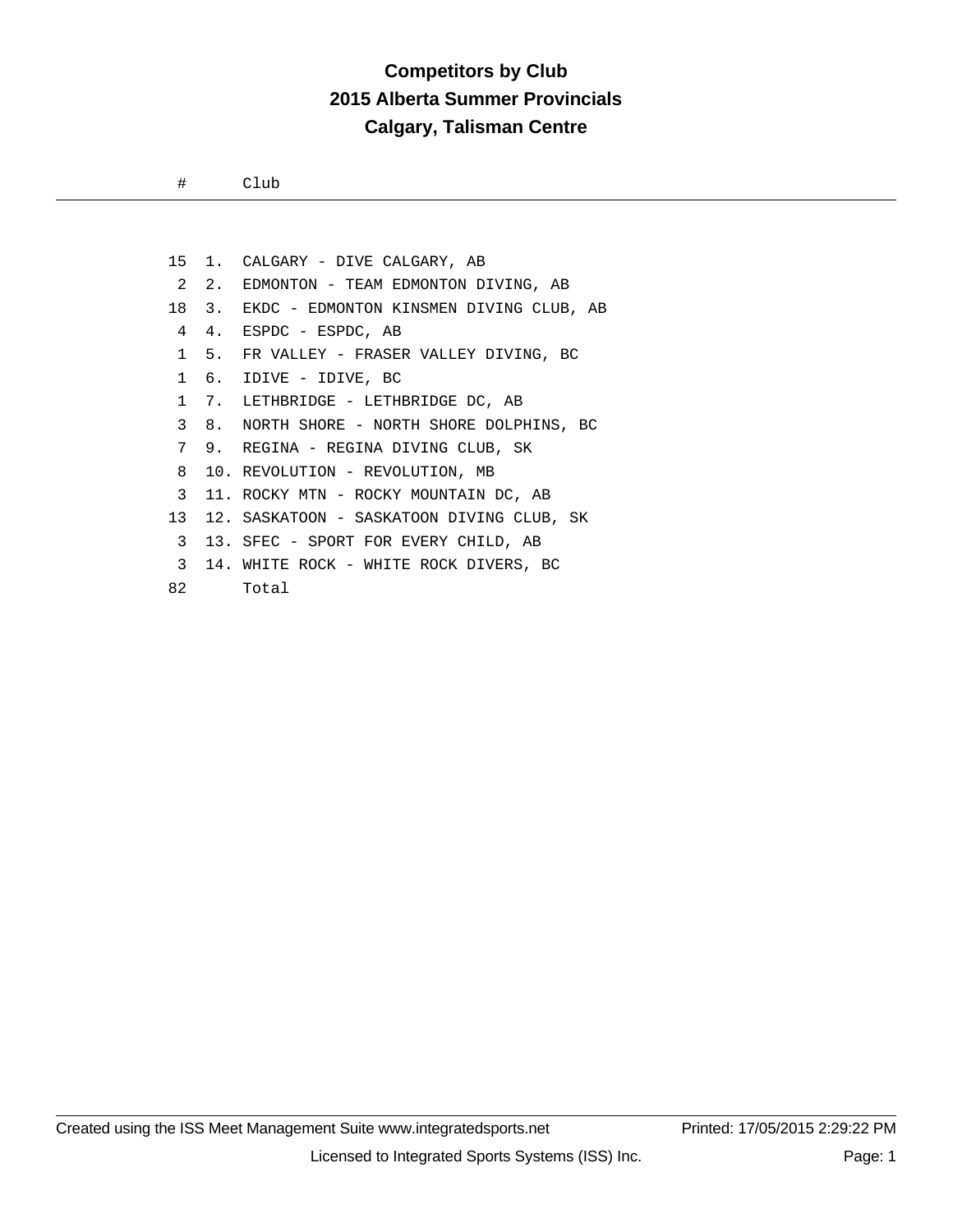| #              | Group       | Sex         | Event          |
|----------------|-------------|-------------|----------------|
|                |             |             |                |
| 9              | A - Group   | $\mathbf F$ | $1~\mathrm{M}$ |
| 3              | A - Group   | М           | 1 M            |
| 8              | A - Group   | $\mathbf F$ | 3 M            |
| 2              | A - Group   | М           | 3 M            |
| 6              | A - Group   | $\mathbf F$ | Platform       |
| 0              | A - Group   | М           | Platform       |
| 2              | A - Group   | $\mathbf F$ | 3 M Synchro    |
| 0              | A - Group   | М           | 3 M Synchro    |
| 7              | B - Group   | $\mathbf F$ | 1 M            |
| 6              | B - Group   | М           | 1 M            |
| $\overline{7}$ | B - Group   | $\mathbf F$ | 3 M            |
| $\overline{4}$ | B - Group   | М           | 3 M            |
| $\overline{4}$ | B - Group   | $\mathbf F$ | Platform       |
| 1              | B - Group   | М           | Platform       |
| 1              | B - Group   | $\mathbf F$ | 3 M Synchro    |
| 0              | B - Group   | М           | 3 M Synchro    |
| 7              | $C -$ Group | F           | 1 M            |
| $\overline{4}$ | $C -$ Group | М           | $1 \, M$       |
| 7              | $C -$ Group | $\mathbf F$ | 3 M            |
| $\overline{4}$ | $C -$ Group | М           | 3 M            |
| 4              | $C -$ Group | F           | Platform       |
| $\overline{4}$ | $C -$ Group | М           | Platform       |
| 0              | $C -$ Group | F           | 3 M Synchro    |
| 0              | $C -$ Group | М           | 3 M Synchro    |
| 11             | D - Group   | F           | 1 M            |
| 3              | D - Group   | М           | $1~\mathrm{M}$ |
| 14             | $D -$ Group | $\mathbf F$ | 3 M            |
| $\overline{a}$ | D - Group   | М           | 3 M            |
| $\mathbf{3}$   | D - Group   | $\rm F$     | Platform       |
| $\overline{a}$ | D - Group   | М           | Platform       |
| 0              | D - Group   | $\mathbf F$ | 3 M Synchro    |
| 0              | $D -$ Group | М           | 3 M Synchro    |
| 8              | Open        | $\mathbf F$ | 1 M            |
| $\mathbf{3}$   | Open        | М           | 1 M            |
| 11             | Open        | $\rm F$     | 3 M            |
| $\overline{4}$ | Open        | М           | $3 \, M$       |
| 5              | Open        | $\mathbf F$ | Platform       |
| 0              | Open        | М           | Platform       |

Created using the ISS Meet Management Suite www.integratedsports.net Printed: 17/05/2015 2:29:28 PM

Licensed to Integrated Sports Systems (ISS) Inc. Page: 1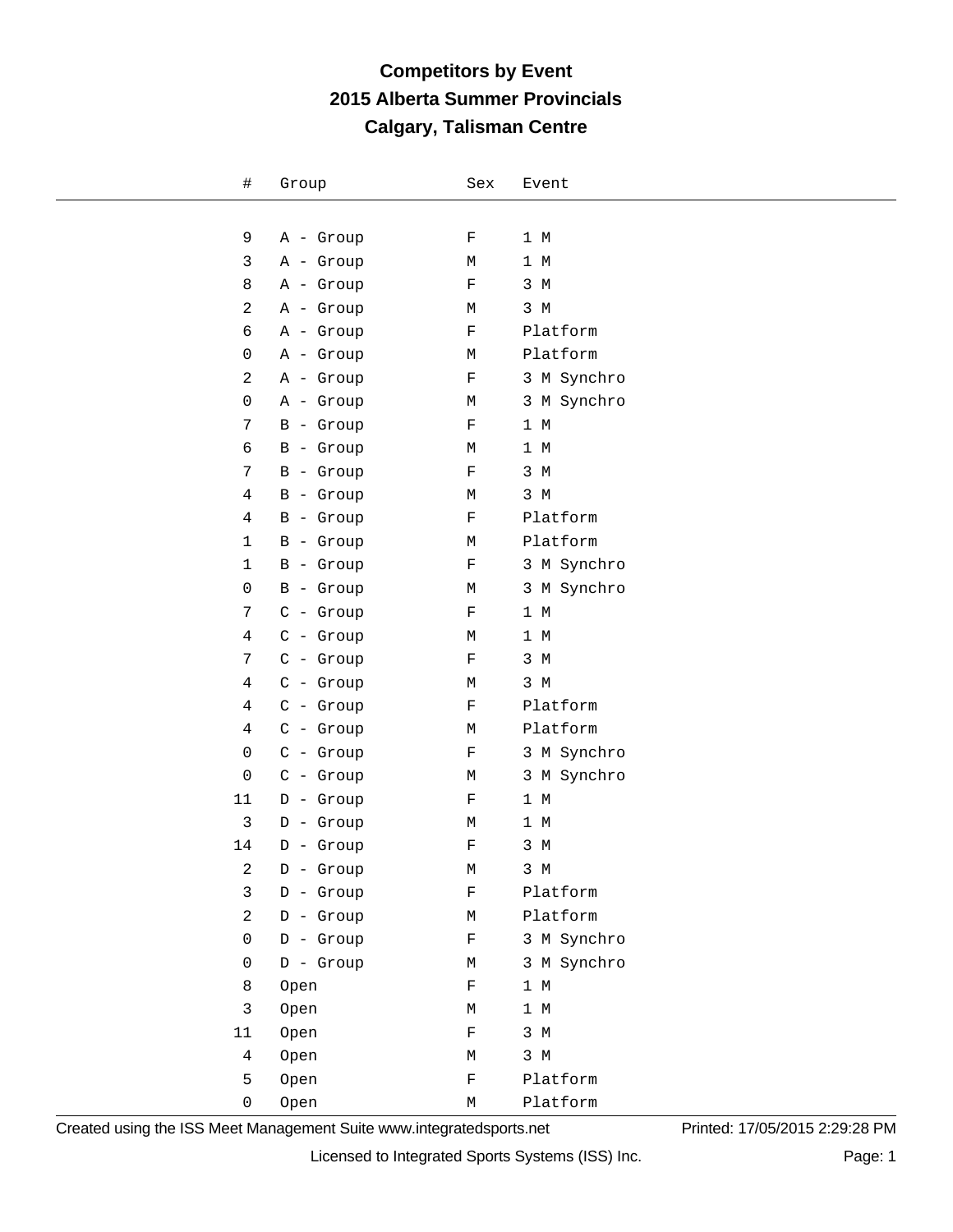| $\#$         | Group            | Sex          | Event       |
|--------------|------------------|--------------|-------------|
| 0            | Open             | $\mathbf F$  | 3 M Synchro |
| 0            | Open             | М            | 3 M Synchro |
| 6            | $E -$ Group      | F            | 1 M         |
| 4            | $E -$ Group      | М            | 1 M         |
| 3            | $E -$ Group      | $\rm F$      | 3 M         |
| 3            | $E -$ Group      | М            | 3 M         |
| 0            | $E -$ Group      | F            | Platform    |
| 0            | $E -$ Group      | М            | Platform    |
| 0            | $E -$ Group      | F            | 3 M Synchro |
| 0            | $E -$ Group      | М            | 3 M Synchro |
| 1            | A - Group Tier I | F            | 1 M         |
| $\mathbf{1}$ | A - Group Tier I | М            | 1 M         |
| 1            | A - Group Tier I | F            | 3 M         |
| 0            | A - Group Tier I | М            | 3 M         |
| 0            | A - Group Tier I | $\mathbf F$  | Platform    |
| 0            | A - Group Tier I | М            | Platform    |
| 0            | A - Group Tier I | $\mathbf F$  | 3 M Synchro |
| 0            | A - Group Tier I | М            | 3 M Synchro |
| 2            | B - Group Tier I | F            | 1 M         |
| 0            | B - Group Tier I | М            | 1 M         |
| 1            | B - Group Tier I | F            | 3 M         |
| 0            | B - Group Tier I | М            | 3 M         |
| 0            | B - Group Tier I | F            | Platform    |
| 0            | B - Group Tier I | М            | Platform    |
| 0            | B - Group Tier I | F            | 3 M Synchro |
| 0            | B - Group Tier I | М            | 3 M Synchro |
| 4            | C - Group Tier I | F            | 1 M         |
| 1            | C - Group Tier I | М            | 1 M         |
| 2            | C - Group Tier I | $\mathbf{F}$ | 3 M         |
| 0            | C - Group Tier I | М            | 3 M         |
| 0            | C - Group Tier I | F            | Platform    |
| 0            | C - Group Tier I | М            | Platform    |
| 0            | C - Group Tier I | F            | 3 M Synchro |
| 0            | C - Group Tier I | М            | 3 M Synchro |
| 7            | D - Group Tier I | F            | 1 M         |
| 2            | D - Group Tier I | М            | 1 M         |
| 7            | D - Group Tier I | F            | 3 M         |
| $\mathbf{1}$ | D - Group Tier I | М            | 3 M         |
| 0            | D - Group Tier I | $\rm F$      | Platform    |

Created using the ISS Meet Management Suite www.integratedsports.net Printed: 17/05/2015 2:29:28 PM

Licensed to Integrated Sports Systems (ISS) Inc. Page: 2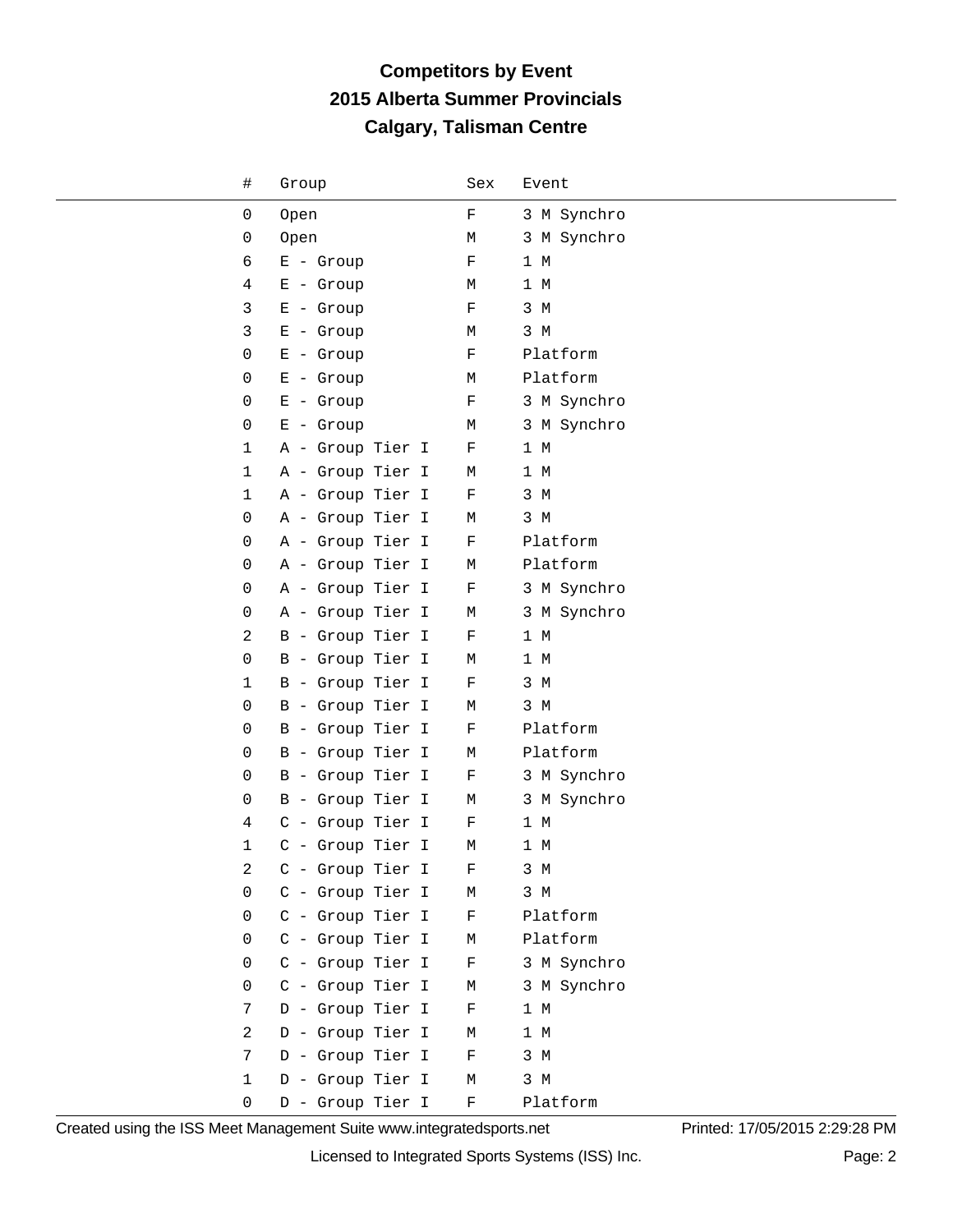|  | # Group                          | Sex Event |
|--|----------------------------------|-----------|
|  | 0 D - Group Tier I M Platform    |           |
|  | 0 D - Group Tier I F 3 M Synchro |           |
|  | 0 D - Group Tier I M 3 M Synchro |           |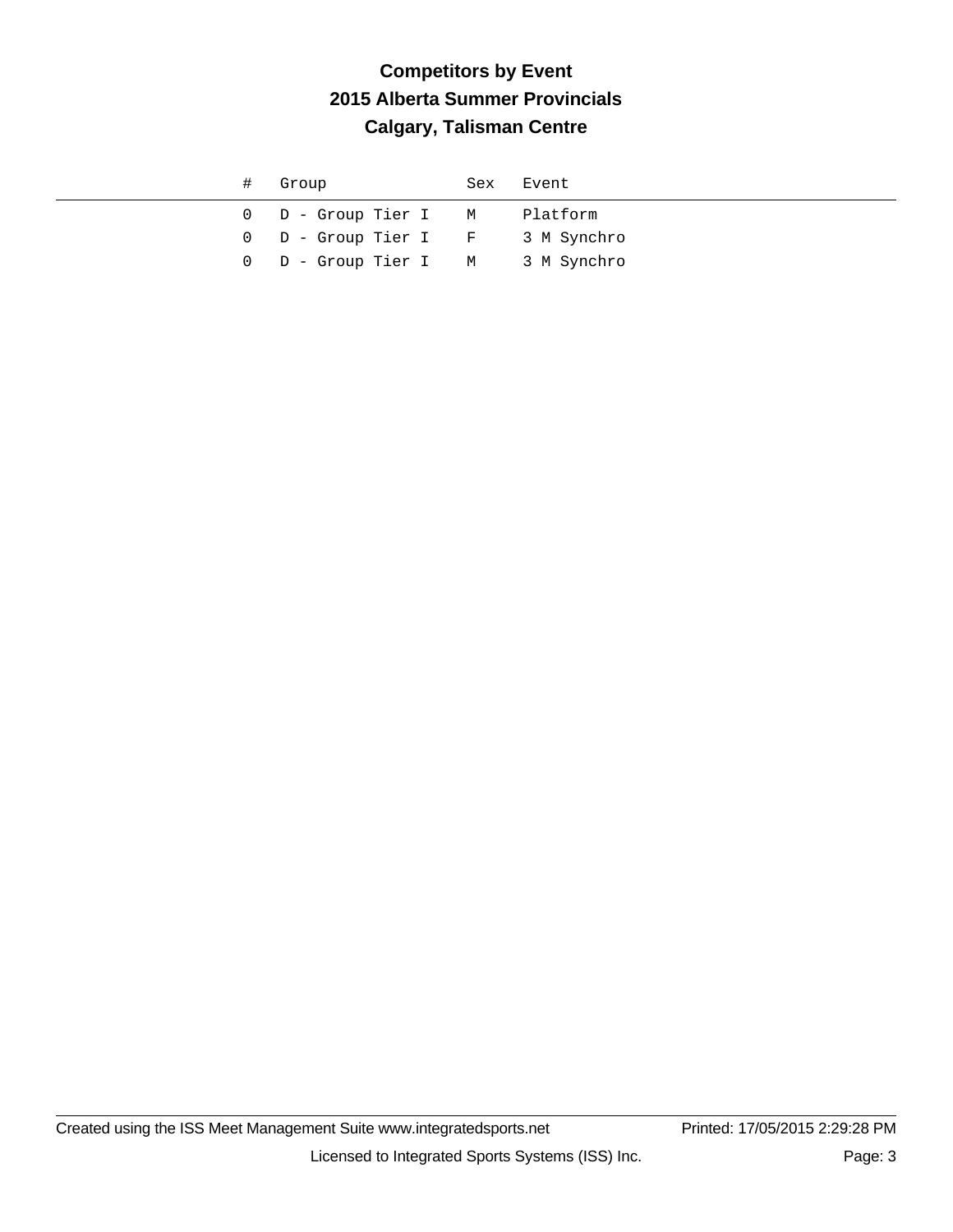#### **Competitors 2015 Alberta Summer Provincials Calgary, Talisman Centre**

| #  | Name                                | Group             | Club     | Sex          | 1M             | ЗМ             | Plat 3M S      |   |
|----|-------------------------------------|-------------------|----------|--------------|----------------|----------------|----------------|---|
| ı. | BRISEBOIS, SANDRINE                 | D - Group T1      | CALGARY  | F            | $^{\circledR}$ | $^{\circledR}$ |                |   |
| 2. | CONN, TATIANA                       | D - Group         | CALGARY  | F            | ®              | $^{\circledR}$ | $^{\circledR}$ |   |
| 3. | DIAMOND, MCKENZIE                   | C - Group T1      | CALGARY  | F            | $^{\circledR}$ | $^{\circledR}$ |                |   |
| 4. | ERLAM, MARGO                        | C - Group         | CALGARY  | F            | $^{\circledR}$ | $^{\circledR}$ | $^{\circledR}$ |   |
| 5. | ERLAM, MARGO                        | Open              | CALGARY  | F            | $^{\circledR}$ | $^{\circledR}$ |                |   |
| б. | ERLAM, MARTINE                      | B - Group         | CALGARY  | F            | ®              | $^{\circledR}$ |                |   |
| 7. | MCCOOL, ASHLEY                      | A - Group         | CALGARY  | F            | $^{\circledR}$ | $^{\circledR}$ | ®              | B |
| 8. | MCCOOL, ASHLEY                      | Open              | CALGARY  | F            |                | $^{\circledR}$ | $^{\circledR}$ |   |
| 9. | MCINTOSH, MIKAYLA C - Group T1      |                   | CALGARY  | F            | ®              | $^{\circledR}$ |                |   |
|    | 10. MCKAY, CAELI                    | A - Group         | CALGARY  | F            | $^{\circledR}$ | $^{\circledR}$ | $^{\circledR}$ | Α |
|    | 11. MCKAY, CAELI                    | Open              | CALGARY  | F            |                | $^{\circledR}$ |                |   |
|    | 12. RYAN, OLIVIA                    | D - Group T1      | CALGARY  | F            | ®              |                |                |   |
|    | 13. VALK, DANIELLE                  | $C -$ Group       | CALGARY  | F            | $^{\circledR}$ | $^{\circledR}$ |                |   |
|    | 14. HAUFF, MACKINNA                 | Open              | EDMONTON | F            |                | $^{\circledR}$ |                |   |
|    | 15. HAUFF, MACKINNA                 | A - Group         | EDMONTON | F            | ®              | $^{\circledR}$ |                |   |
|    | 16. BATALLA, RENEE                  | $E -$ Group       | EKDC     | F            | $^{\circledR}$ |                |                |   |
|    | 17. CELESTE, SYLA                   | E - Group         | EKDC     | F            | ®              | $^{\circledR}$ |                |   |
|    | 18. CHEN, SIWEI                     | Open              | EKDC     | F            | $^{\circledR}$ | $^{\circledR}$ |                |   |
|    | 19. DUKART, ISOBELLA                | $D -$ Group       | EKDC     | F            | $^{\circledR}$ | $^{\circledR}$ |                |   |
|    | 20. DUKART, ISOBELLA                | D - Group T1      | EKDC     | F            |                | $^{\circledR}$ |                |   |
|    | 21. FIELD, CHANEL                   | D - Group         | EKDC     | F            | ®              | $^{\circledR}$ |                |   |
|    | 22. FIELD, CHANEL                   | D - Group T1      | EKDC     | F            |                | $^{\circledR}$ |                |   |
|    | 23. FORBES, ALLIE                   | E - Group         | EKDC     | F            | ®              |                |                |   |
|    | 24. GRAY, CHLOE                     | D - Group T1      | EKDC     | F            | $^{\circledR}$ | $^{\circledR}$ |                |   |
|    | 25. HEINRICHS, KATRINA C - Group    |                   | EKDC     | F            |                |                |                |   |
|    | 26. HEINRICHS, KATRINA C - Group T1 |                   | EKDC     | F            | ®              |                |                |   |
|    | 27. KEIM, ELLI                      | C - Group         | EKDC     | F            | ®              | ®              | $^{\circledR}$ |   |
|    | 28. KOOP, ISA                       | $E -$ Group       | EKDC     | F            | $^{\circledR}$ | $^{\circledR}$ |                |   |
|    | 29. KOOP, ISA                       | D - Group T1 EKDC |          | $\mathbf{F}$ | $^{\circledR}$ | ®              |                |   |
|    | 30. MCLEOD, MICHELLE                | $D -$ Group T1    | EKDC     | F            | ®              |                |                |   |
|    | 31. SCABER, SARA                    | $D -$ Group       | EKDC     | F            | $^{\circledR}$ | $^{\circledR}$ |                |   |
|    | 32. SCABER, SARA                    | $D -$ Group T1    | EKDC     | $\rm F$      |                | $^{\circledR}$ |                |   |
|    | 33. THORDARSON-WEHNER, AUDREY       | D - Group         | EKDC     | F            | $^{\circledR}$ | $^{\circledR}$ |                |   |
|    | 34. THORDARSON-WEHNER, AUDREY       | D - Group T1      | EKDC     | F            | $^{\circledR}$ | $^{\circledR}$ |                |   |
|    | 35. WHYTE, BROOKLYN                 | $C -$ Group       | EKDC     | F            | $^{\circledR}$ | $^{\circledR}$ | $^{\circledR}$ |   |
|    | 36. BOYCHUK, TANYA                  | A - Group         | ESPDC    | F            |                |                |                |   |
|    | 37. BOYCHUK, TANYA                  | Open              | ESPDC    | F            |                | $^{\circledR}$ |                |   |
|    | 38. BOYCHUK, TANYA                  | B - Group         | ESPDC    | F            | ®              | $^{\circledR}$ |                |   |
|    | 39. CADIEUX, DOMINIQUE              | A - Group         | ESPDC    | F            | ®              | ®              |                |   |

Created using the ISS Meet Management Suite www.integratedsports.net Printed: 17/05/2015 2:30:32 PM

Licensed to Integrated Sports Systems (ISS) Inc. Page: 1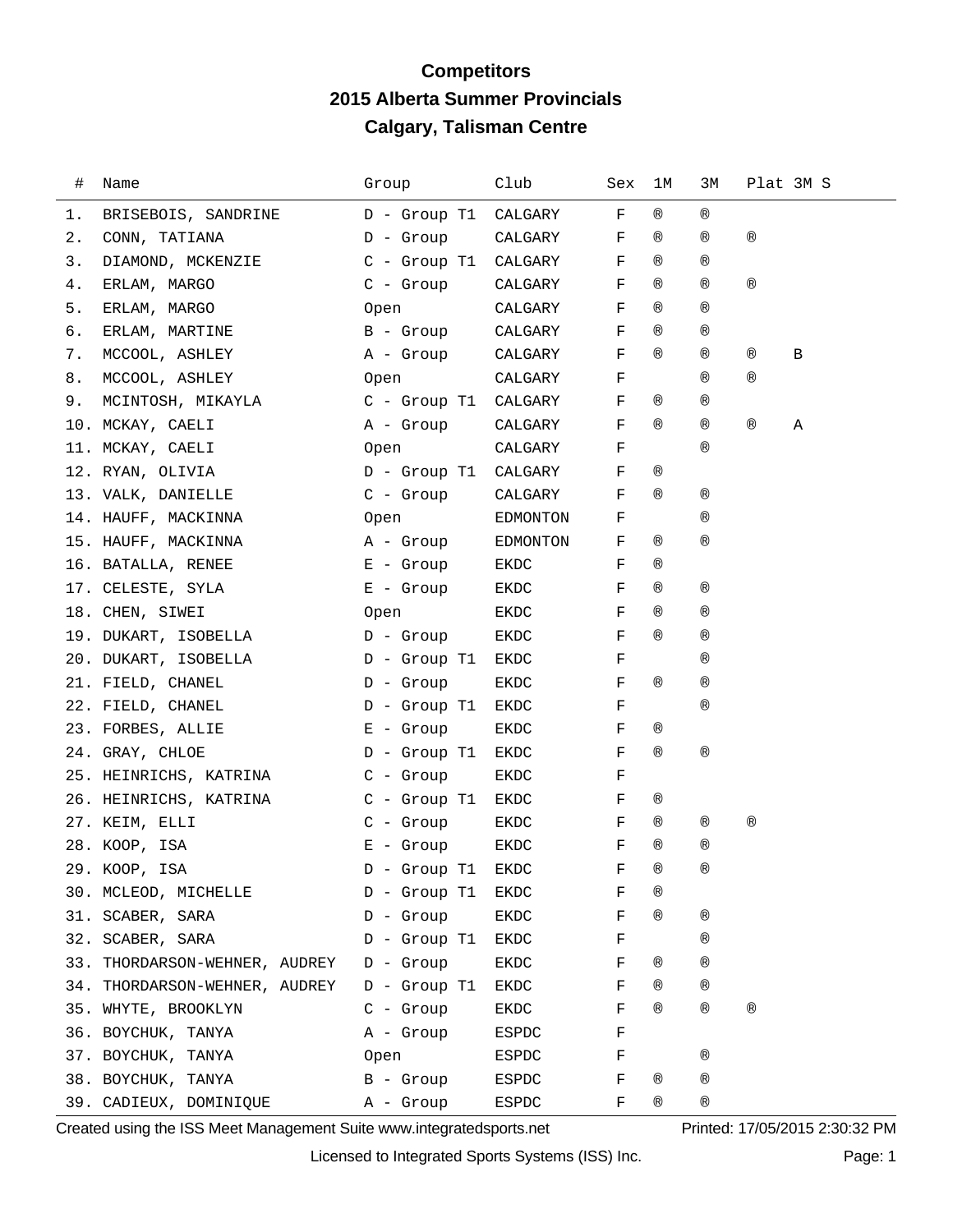#### **Competitors 2015 Alberta Summer Provincials Calgary, Talisman Centre**

| # | Name                            | Group                  | Club         | Sex         | ıм             | ЗМ             |                | Plat 3M S |
|---|---------------------------------|------------------------|--------------|-------------|----------------|----------------|----------------|-----------|
|   | 40. CADIEUX, DOMINIQUE          | Open                   | ESPDC        | F           |                |                |                |           |
|   | 41. DICK, ELAENA                | A - Group              | ESPDC        | F           | $^{\circledR}$ | $^{\circledR}$ | $^{\circledR}$ |           |
|   | 42. DICK, ELAENA                | Open                   | ESPDC        | F           |                |                | $^{\circledR}$ |           |
|   | 43. UNSWORTH, ANGELA            | Open                   | ESPDC        | F           | ®              | ®              |                |           |
|   | 44. UNSWORTH, ANGELA            | A - Group              | ESPDC        | F           | $^{\circledR}$ | $^{\circledR}$ |                |           |
|   | 45. BUSH, PAIGE                 | D - Group              | FR VALLEY    | F           | $^{\circledR}$ | ®              |                |           |
|   | 46. DALGARNO, MORGAN            | D - Group              | NORTH SHORE  | F           | $^{\circledR}$ | $^{\circledR}$ | $^{\circledR}$ |           |
|   | 47. HOWARD, SADIE               | $C -$ Group            | NORTH SHORE  | F           | $^{\circledR}$ | $^{\circledR}$ |                |           |
|   | 48. OSIEJA, MAGGIE              | C - Group              | NORTH SHORE  | F           | ®              | $^{\circledR}$ |                |           |
|   | 49. BERKOVSKA, EVA              | C - Group              | REGINA       | F           | $^{\circledR}$ | ®              | ®              |           |
|   | 50. CLAIRMONT, KELSEY D - Group |                        | REGINA       | F           | $^{\circledR}$ | $^{\circledR}$ | $^{\circledR}$ |           |
|   | 51. DASCHUK, SOPHIE             | B - Group              | REGINA       | F           | $^{\circledR}$ | $^{\circledR}$ | $^{\circledR}$ |           |
|   | 52. DOROSH, CHELSEY             | D - Group              | REGINA       | F           | $^{\circledR}$ | $^{\circledR}$ |                |           |
|   | 53. GALLAIS, JOELLE             | B - Group              | REGINA       | F           | $^{\circledR}$ | $^{\circledR}$ | ®              |           |
|   | 54. BEZTE, KATIE                | A - Group              | REVOLUTION   | F           |                |                | $^{\circledR}$ |           |
|   | 55. BEZTE, KATIE                | Open                   | REVOLUTION   | F           | ®              |                | $^{\circledR}$ |           |
|   | 56. BEZTE, KATIE                | A - Group T1           | REVOLUTION   | F           | ®              | $^{\circledR}$ |                |           |
|   | 57. BOUCHARD, BROOKE            | A - Group              | REVOLUTION   | F           |                |                | ®              |           |
|   | 58. BUCHWALD, SERENA            | B - Group              | REVOLUTION   | F           | ®              | ®              | $^{\circledR}$ | Β         |
|   | 59. BUCHWALD, SERENA            | Open                   | REVOLUTION   | F           | $^{\circledR}$ | $^{\circledR}$ | $^{\circledR}$ |           |
|   | 60. BUSHWALD, SERENA            | A - Group              | REVOLUTION   | F           |                |                |                | Α         |
|   | 61. CHAMBERS, MADISON           | A - Group              | REVOLUTION   | F           | ®              |                |                |           |
|   | 62. CHAMBERS, MADISON           | Open                   | REVOLUTION   | F           | ®              |                |                |           |
|   | 63. GAUTHIER, ALYSSA            | B - Group              | REVOLUTION   | F           | $^{\circledR}$ | ®              |                | Α         |
|   | 64. GAUTHIER, ALYSSA            | A - Group              | REVOLUTION   | F           |                |                |                | В         |
|   | 65. GAUTHIER, ALYSSA            | Open                   | REVOLUTION   | F           | ®              | ®              |                |           |
|   | 66. BAARS, REAGAN               | B - Group T1 ROCKY MTN |              | F           | $^{\circledR}$ | $^{\circledR}$ |                |           |
|   | 67. HARDY, ISABELLA             | $C -$ Group T1         | ROCKY MTN    | F           | $^{\circledR}$ |                |                |           |
|   | 68. THOMPSON, JASMINE           | B - Group T1 ROCKY MTN |              | $\mathbf F$ | ®              |                |                |           |
|   | 69. CEY, ALISON                 | $D -$ Group            | SASKATOON    | F           |                | ®              |                |           |
|   | 70. CEY, LAUREN                 | $D -$ Group            | SASKATOON    | F           | ®              | ®              |                |           |
|   | 71. DECECCO, ELIZABETH          | $B -$ Group            | SASKATOON    | F           | $^{\circledR}$ | ®              | $^{\circledR}$ |           |
|   | 72. MARKENTIN, ERIKA            | $D -$ Group            | SASKATOON    | F           |                | $^{\circledR}$ |                |           |
|   | 73. SCHULTE, MIRANDA            | $D -$ Group            | SASKATOON    | F           |                | ®              |                |           |
|   | 74. ANGELES, AYLAH              | $E -$ Group            | SFEC         | F           | ®              |                |                |           |
|   | 75. ARCO, LUISA                 | $E -$ Group            | SFEC         | F           | $^{\circledR}$ | ®              |                |           |
|   | 76. MAHON, ALYSSA               | D - Group T1           | ${\tt SFEC}$ | F           | $^{\circledR}$ |                |                |           |
|   | 77. GREEN, MADELINE             | $D -$ Group            | WHITE ROCK   | F           | $^{\circledR}$ | ®              |                |           |
|   | 78. MACFARLANE, CAROLYN         | Open                   | WHITE ROCK   | F           |                | ®              | $^\circledR$   |           |

Created using the ISS Meet Management Suite www.integratedsports.net Printed: 17/05/2015 2:30:32 PM

Licensed to Integrated Sports Systems (ISS) Inc. Page: 2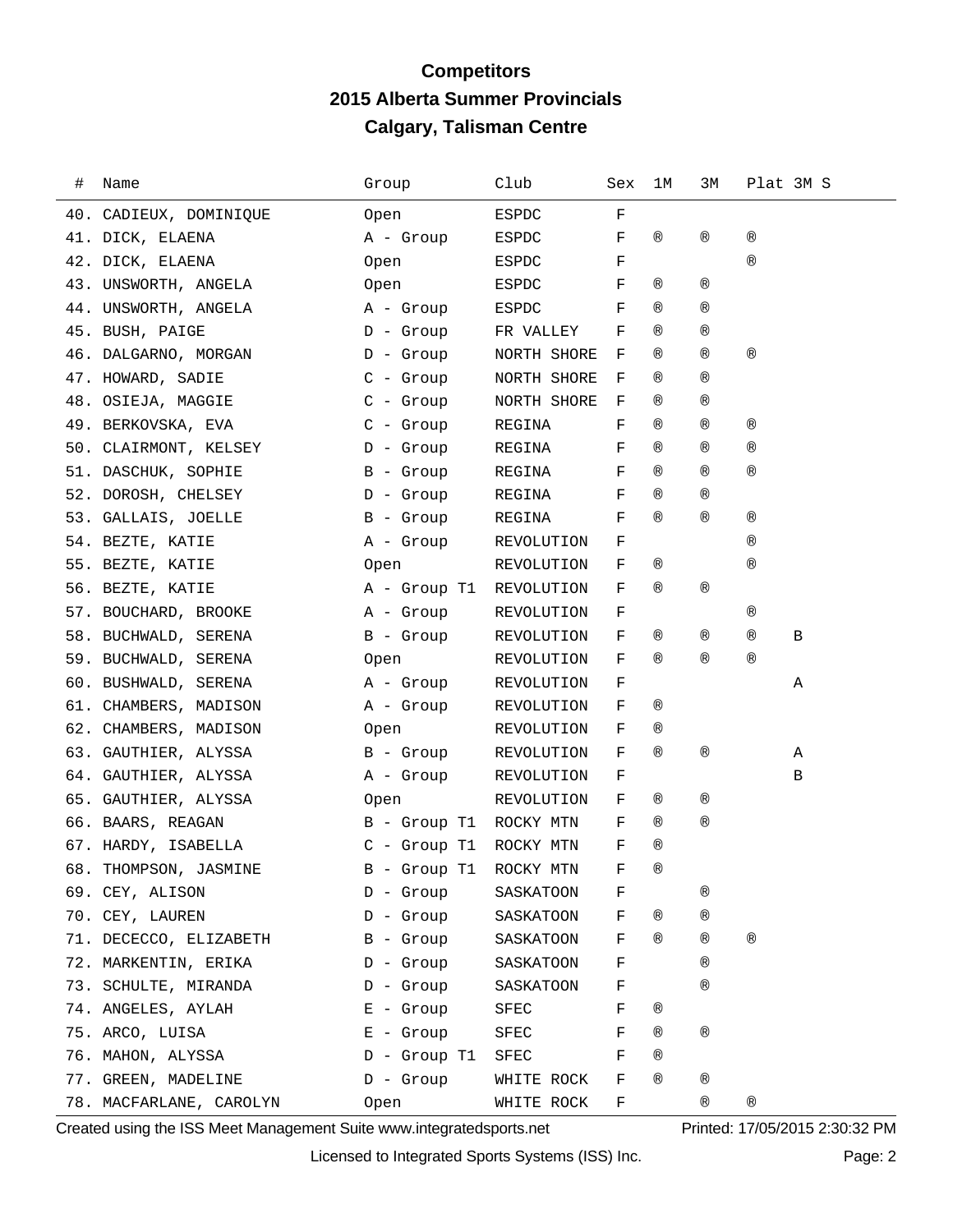## **Competitors 2015 Alberta Summer Provincials Calgary, Talisman Centre**

| # | Name                                         | Group          | Club       | Sex | 1М             | 3М             | Plat 3M S      |
|---|----------------------------------------------|----------------|------------|-----|----------------|----------------|----------------|
|   | 79. MACFARLANE, CAROLYN                      | A - Group      | WHITE ROCK | F   | $^{\circledR}$ | $^{\circledR}$ | $^{\circledR}$ |
|   | 80. WAIZ, TAVIA                              | Open           | WHITE ROCK | F   | $^{\circledR}$ | $^{\circledR}$ |                |
|   | 81. WAIZ, TAVIA                              | A - Group      | WHITE ROCK | F   | $^{\circledR}$ | $^{\circledR}$ |                |
|   | 82. CIPRICK, THOMAS                          | $C - Grow$     | CALGARY    | М   | $^{\circledR}$ | $^{\circledR}$ | $^{\circledR}$ |
|   | 83. ESKRICK-PARKINSON, YOHAN                 | B - Group      | CALGARY    | М   | (R)            | $^{\circledR}$ |                |
|   | 84. IBARRA RODRIGUEZ, ALESSANDROD - Group T1 |                | CALGARY    | М   | $^{\circledR}$ |                |                |
|   | 85. KUDRYAVTSEV, NIKITA                      | $E -$ Group    | CALGARY    | М   | $^{\circledR}$ | $^{\circledR}$ |                |
|   | 86. WALTERS, NICHOLAS-JAY                    | $D -$ Group T1 | CALGARY    | М   | $^{\circledR}$ | $^{\circledR}$ |                |
|   | 87. LAZAR, JARED                             | A - Group      | EDMONTON   | М   | (R)            |                |                |
|   | 88. CAINES, WILLIAM                          | $C -$ Group T1 | EKDC       | М   | (R)            |                |                |
|   | 89. DOUCETTE, JAIREN                         | $E -$ Group    | EKDC       | М   | $^{\circledR}$ |                |                |
|   | 90. LOPEZ, CARLO                             | B - Group      | EKDC       | М   | $^{\circledR}$ | $^{\circledR}$ |                |
|   | 91. YANG, PAUL                               | $E -$ Group    | EKDC       | М   | $^{\circledR}$ | $^{\circledR}$ |                |
|   | 92. VERCHERE, TOBY                           | $C -$ Group    | IDIVE      | М   | $^{\circledR}$ | $^{\circledR}$ | $^{\circledR}$ |
|   | 93. MCCUTCHEON, JOSHUA                       | $E -$ Group    | LETHBRIDGE | М   | $^{\circledR}$ | $^{\circledR}$ |                |
|   | 94. BLACK, ETHAN                             | $D -$ Group    | REGINA     | М   | $^{\circledR}$ |                | $^{\circledR}$ |
|   | 95. BOEHM, MARKUS                            | A - Group      | REGINA     | М   | $^{\circledR}$ |                |                |
|   | 96. LABOSSIERE, ANDRE                        | A - Group      | REVOLUTION | М   | $^{\circledR}$ | $^{\circledR}$ |                |
|   | 97. LABOSSIERE, ANDRE                        | Open           | REVOLUTION | М   | (R)            | $^{\circledR}$ |                |
|   | 98. SAMSON, DEVON                            | A - Group T1   | REVOLUTION | М   | $^{\circledR}$ |                |                |
|   | 99. SAMSON, DEVON                            | Open           | REVOLUTION | М   | (R)            | $^\circledR$   |                |
|   | 100. SAMSON, DEVON                           | A - Group      | REVOLUTION | М   |                | $^\circledR$   |                |
|   | 101.CEY, JONAH                               | B - Group      | SASKATOON  | М   | $^{\circledR}$ | $^{\circledR}$ | $^{\circledR}$ |
|   | 102. FLYNN, CONNOR                           | B - Group      | SASKATOON  | М   | $^{\circledR}$ |                |                |
|   | 103. GUERRERO-BENNETT, AUSTEN                | $D -$ Group    | SASKATOON  | М   | $^{\circledR}$ | $^{\circledR}$ | $^{\circledR}$ |
|   | 104. MARKENTIN, BJORN                        | Open           | SASKATOON  | М   |                |                |                |
|   | 105. MARKENTIN, BJORN                        | $B -$ Group    | SASKATOON  | М   | $^{\circledR}$ |                |                |
|   | 106.SPILCHAK, DAMIAN                         | $D -$ Group    | SASKATOON  | М   | $^{\circledR}$ | $^{\circledR}$ |                |
|   | 107.SPILCHAK, JAMIE                          | Open           | SASKATOON  | М   | $^{\circledR}$ | $^{\circledR}$ |                |
|   | 108.SPILCHAK, JAMIE                          | $C - Group$    | SASKATOON  | М   | $^{\circledR}$ | $^{\circledR}$ | $^{\circledR}$ |
|   | 109. WIENS, NOLAN                            | $B -$ Group    | SASKATOON  | М   | $^{\circledR}$ | $^{\circledR}$ |                |
|   | 110.WIENS, RYLAN                             | $C - Group$    | SASKATOON  | М   | (R)            | $^{\circledR}$ | $^\circledR$   |
|   | 111.WIENS, RYLAN                             | 0pen           | SASKATOON  | M   |                | (R)            |                |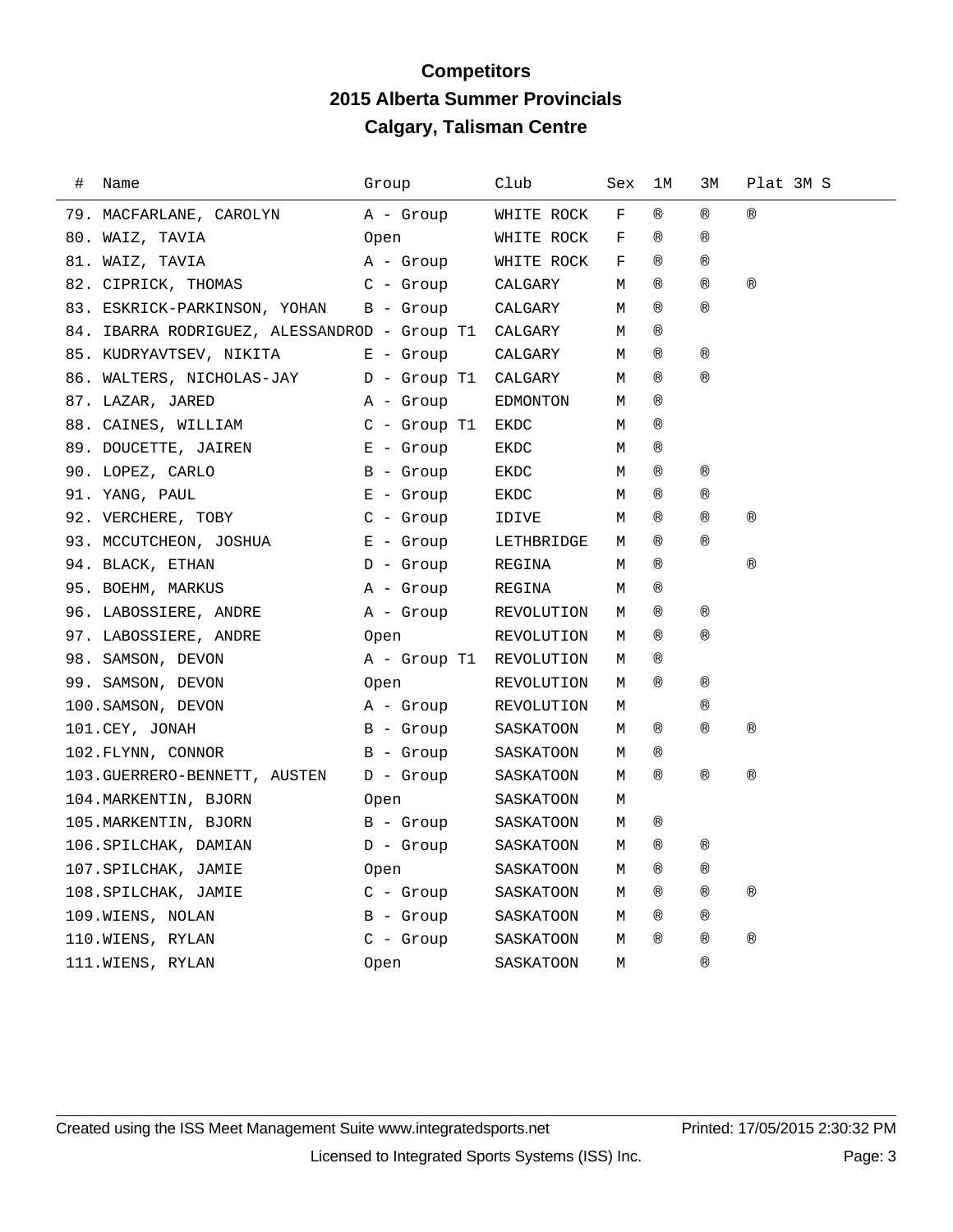Name Club

| BUSH, BARB          |           |
|---------------------|-----------|
| CAROLL, MARY        | SASKATOON |
| FLEWWELLING, DAVID  | EKDC      |
| FLEWWELLING, HERB   | ESPDC     |
| FLEWWELLING, STEEVE |           |
| GUDMANSON, JILL     |           |
| HALEY, TAUNYA       |           |
| JAMIESON, KELLY     | EKDC      |
| KARIBYAN, KOSTA     | FR VALLEY |
| KONG, ROMMEL        | CALGARY   |
| KREUTZ, VICTORIA    |           |
| LAVOIE, FRANCINE    |           |
| LUDWICK, DALLAS     |           |
| MCPHERSON, CAROL    |           |
| NEDDO, JOHANNE      |           |
| PEIRCE, CASEY       |           |
| PINEO, HEATHER      |           |
| POWER, STEVE        |           |
| TU, CHARLIE         | CALGARY   |
| WILDMAN, SPENCER    | CALGARY   |
| ZACK, MEGHAN        |           |
|                     |           |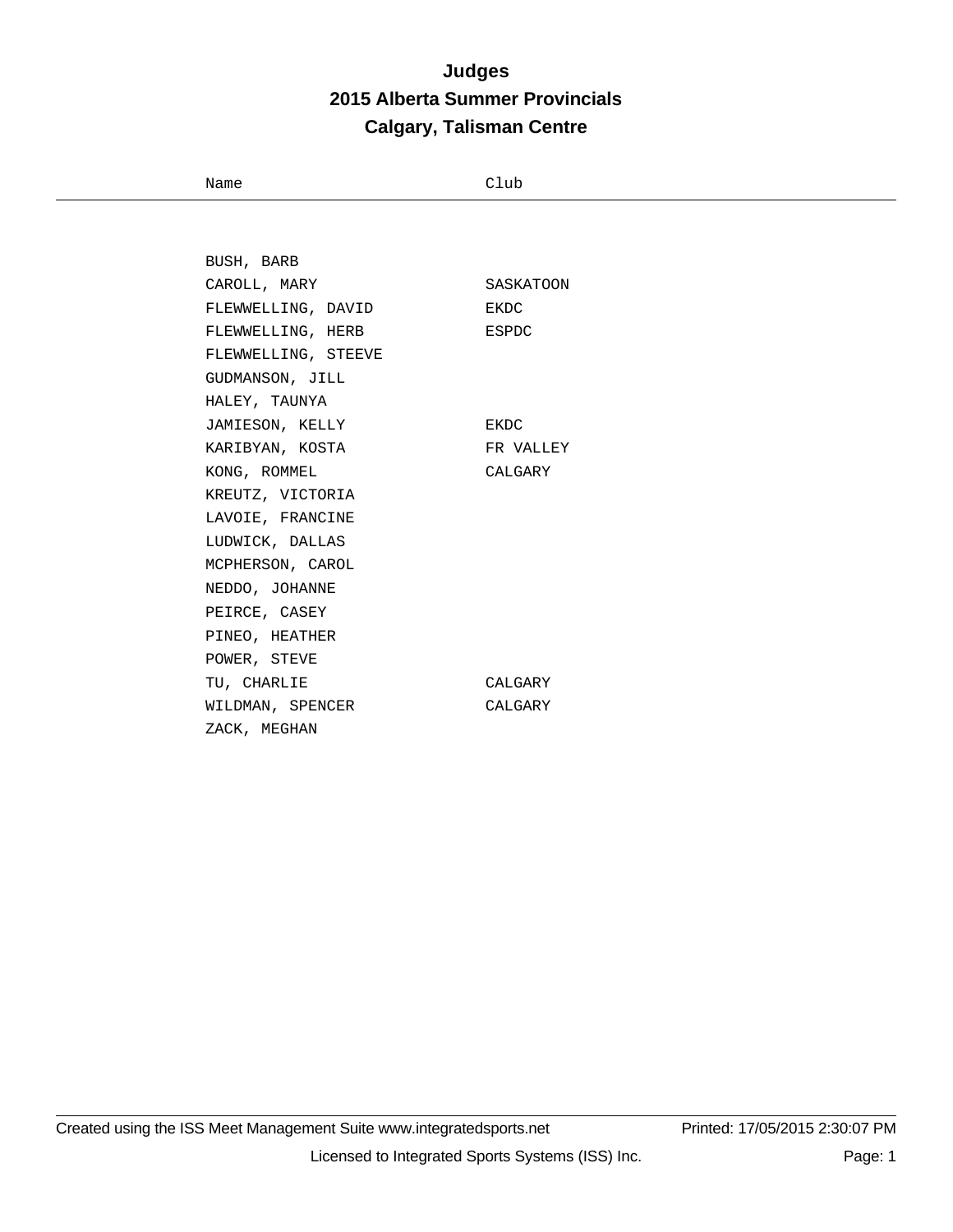| Date             | Time<br>Sex Group      | Board | Type   |
|------------------|------------------------|-------|--------|
| $2015 - 05 - 15$ | 1:00<br>М<br>A - Group | 1 M   | Finals |
|                  |                        |       |        |
| Referee          | HALEY, TAUNYA          |       |        |
| Judge #1         | HALEY, TAUNYA          |       |        |
| Judge #2         | KARIBYAN, KOSTA        |       |        |
| Judge #3         | MCPHERSON, CAROL       |       |        |
| Judge #4         | LAVOIE, FRANCINE       |       |        |
| Judge #5         | FLEWWELLING, DAVID     |       |        |
|                  |                        |       |        |
| 2015-05-15       | 1:00<br>B - Group<br>М | 1 M   | Finals |
|                  |                        |       |        |
| Referee          | HALEY, TAUNYA          |       |        |
| Judge #1         | HALEY, TAUNYA          |       |        |
| Judge #2         | KARIBYAN, KOSTA        |       |        |
| Judge #3         | MCPHERSON, CAROL       |       |        |
| Judge #4         | LAVOIE, FRANCINE       |       |        |
| Judge #5         | FLEWWELLING, DAVID     |       |        |
| $2015 - 05 - 15$ | 1:00<br>A - Group<br>F | 3 M   | Finals |
|                  |                        |       |        |
| Referee          | BUSH, BARB             |       |        |
| Judge #1         | BUSH, BARB             |       |        |
| Judge #2         | GUDMANSON, JILL        |       |        |
| Judge #3         | PINEO, HEATHER         |       |        |
| Judge #4         | JAMIESON, KELLY        |       |        |
| Judge #5         | FLEWWELLING, HERB      |       |        |
|                  |                        |       |        |
| $2015 - 05 - 15$ | 1:00<br>B - Group<br>F | 3 M   | Finals |
|                  |                        |       |        |
| Referee          | BUSH, BARB             |       |        |
| Judge #1         | BUSH, BARB             |       |        |
| Judge #2         | GUDMANSON, JILL        |       |        |
| Judge #3         | PINEO, HEATHER         |       |        |
| Judge #4         | JAMIESON, KELLY        |       |        |
| Judge #5         | FLEWWELLING, HERB      |       |        |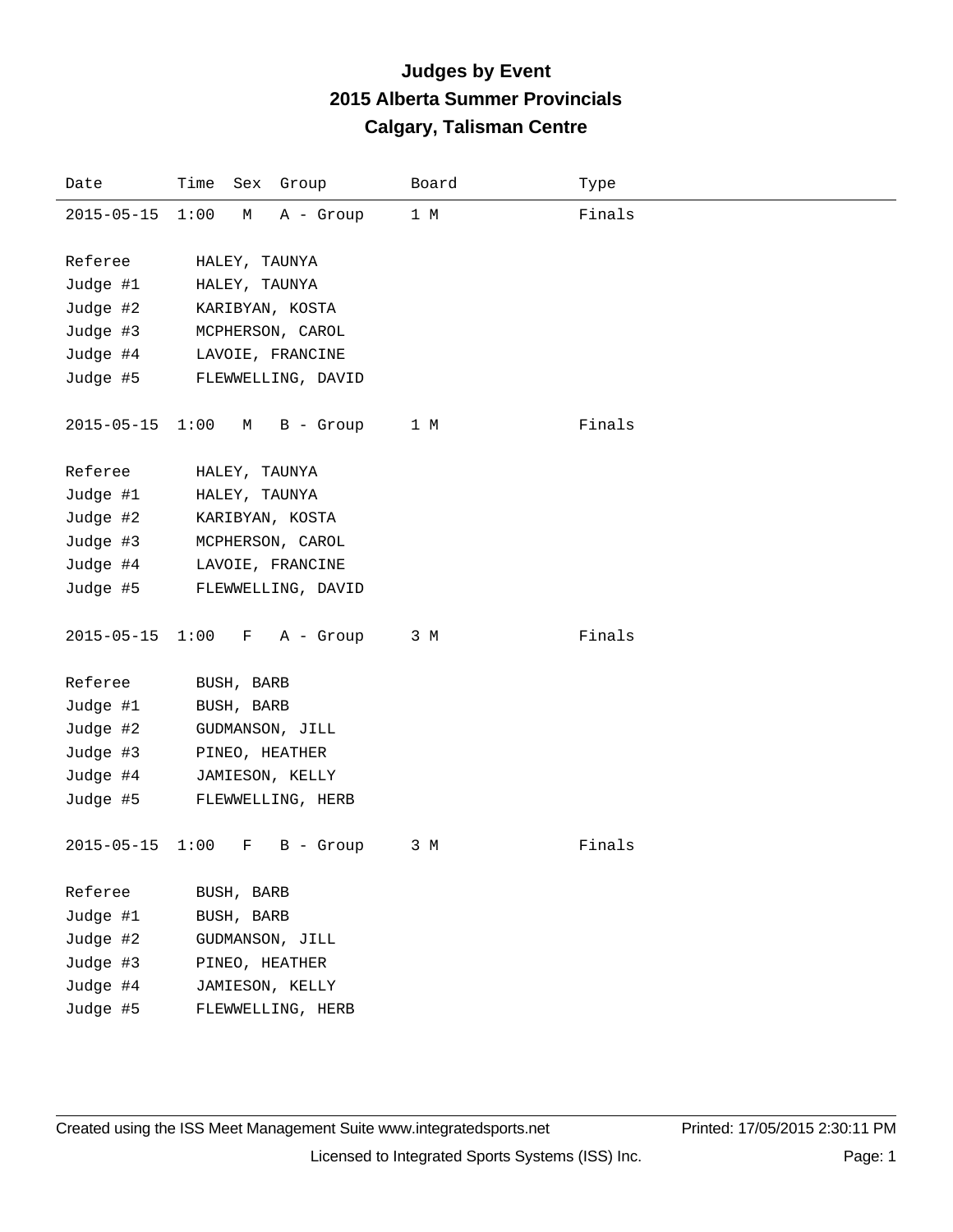| Date             | Time<br>Sex<br>Group               | Board    | Type   |
|------------------|------------------------------------|----------|--------|
| $2015 - 05 - 15$ | 3:00<br>$C -$ Group<br>$\mathbf F$ | Platform | Finals |
|                  |                                    |          |        |
| Referee          | GUDMANSON, JILL                    |          |        |
| Judge #1         | PINEO, HEATHER                     |          |        |
| Judge #2         | BUSH, BARB                         |          |        |
| Judge #3         | MCPHERSON, CAROL                   |          |        |
| Judge #4         | HALEY, TAUNYA                      |          |        |
| Judge #5         | LAVOIE, FRANCINE                   |          |        |
|                  |                                    |          |        |
| PANEL B          |                                    |          |        |
| Judge #1         | WILDMAN, SPENCER                   |          |        |
| $2015 - 05 - 15$ | 3:00<br>M                          | Platform | Finals |
|                  | C - Group                          |          |        |
| Referee          | GUDMANSON, JILL                    |          |        |
| Judge #1         | PINEO, HEATHER                     |          |        |
| Judge #2         | BUSH, BARB                         |          |        |
| Judge #3         | MCPHERSON, CAROL                   |          |        |
| Judge #4         | HALEY, TAUNYA                      |          |        |
| Judge #5         | LAVOIE, FRANCINE                   |          |        |
|                  |                                    |          |        |
| PANEL B          |                                    |          |        |
| Judge #1         | WILDMAN, SPENCER                   |          |        |
|                  |                                    |          |        |
|                  | 2015-05-15 3:00 F D - Group        | Platform | Finals |
|                  |                                    |          |        |
| Referee          | GUDMANSON, JILL                    |          |        |
| Judge #1         | PINEO, HEATHER                     |          |        |
| Judge #2         | BUSH, BARB                         |          |        |
| Judge #3         | MCPHERSON, CAROL                   |          |        |
| Judge #4         | HALEY, TAUNYA                      |          |        |
| Judge #5         | LAVOIE, FRANCINE                   |          |        |
|                  |                                    |          |        |
| PANEL B          |                                    |          |        |
| Judge #1         | WILDMAN, SPENCER                   |          |        |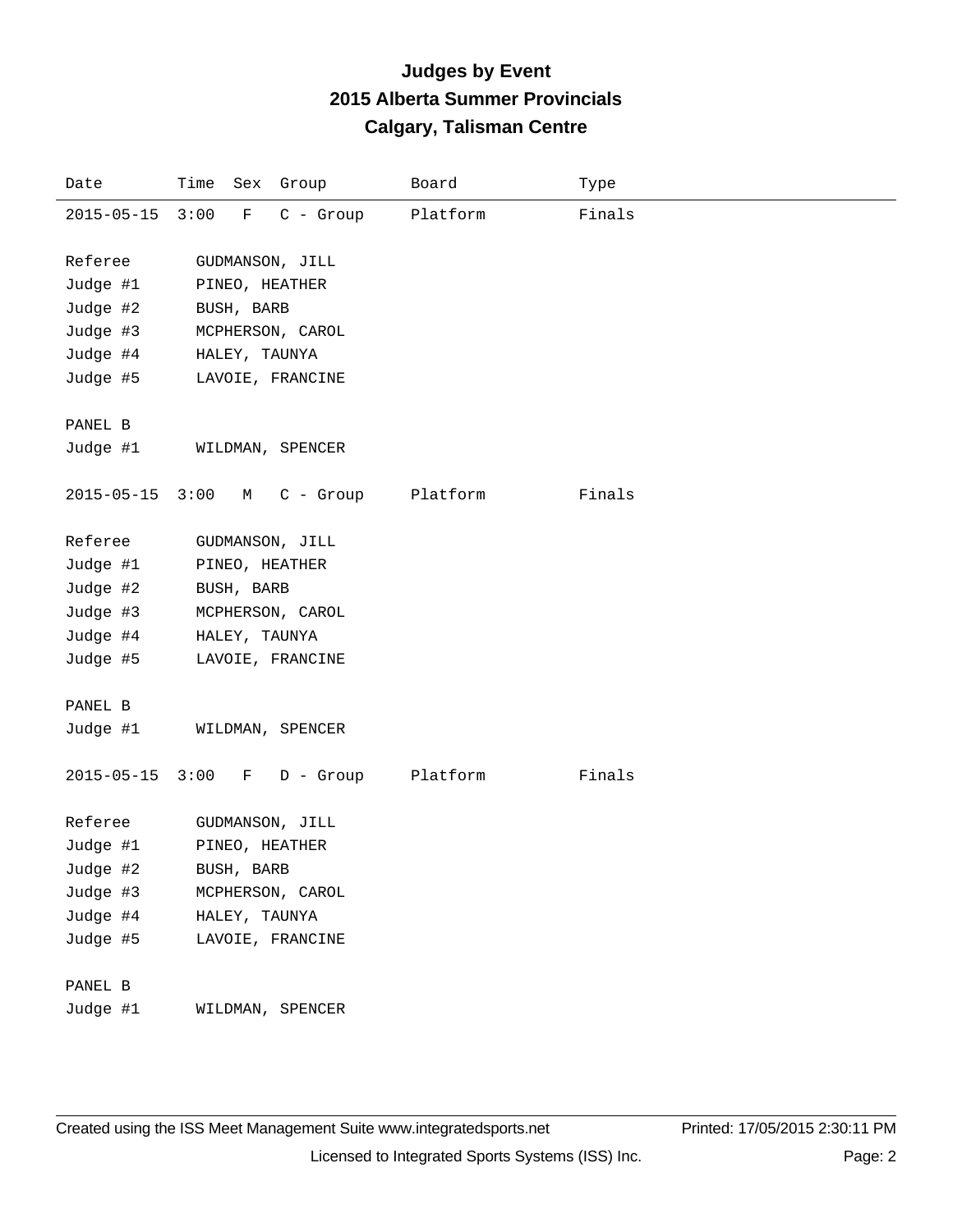| Date             | Time<br>Sex<br>Group     | Board    | Type   |
|------------------|--------------------------|----------|--------|
| $2015 - 05 - 15$ | 3:00<br>М<br>$D -$ Group | Platform | Finals |
|                  |                          |          |        |
| Referee          | GUDMANSON, JILL          |          |        |
| Judge #1         | PINEO, HEATHER           |          |        |
| Judge #2         | BUSH, BARB               |          |        |
| Judge #3         | MCPHERSON, CAROL         |          |        |
| Judge #4         | HALEY, TAUNYA            |          |        |
| Judge #5         | LAVOIE, FRANCINE         |          |        |
|                  |                          |          |        |
| PANEL B          |                          |          |        |
| Judge #1         | WILDMAN, SPENCER         |          |        |
|                  |                          |          |        |
| $2015 - 05 - 15$ | 4:45<br>М<br>Open        | 1 M      | Finals |
|                  |                          |          |        |
| Referee          | MCPHERSON, CAROL         |          |        |
| Judge #1         | MCPHERSON, CAROL         |          |        |
| Judge #2         | KONG, ROMMEL             |          |        |
| Judge #3         | HALEY, TAUNYA            |          |        |
| Judge #4         | CAROLL, MARY             |          |        |
| Judge #5         | JAMIESON, KELLY          |          |        |
|                  |                          |          |        |
| $2015 - 05 - 15$ | 4:45<br>F<br>Open        | 3 M      | Finals |
|                  |                          |          |        |
| Referee          | LAVOIE, FRANCINE         |          |        |
| Judge #1         | LAVOIE, FRANCINE         |          |        |
| Judge #2         | BUSH, BARB               |          |        |
| Judge #3         | PINEO, HEATHER           |          |        |
| Judge #4         | FLEWWELLING, DAVID       |          |        |
| Judge #5         | GUDMANSON, JILL          |          |        |
|                  |                          |          |        |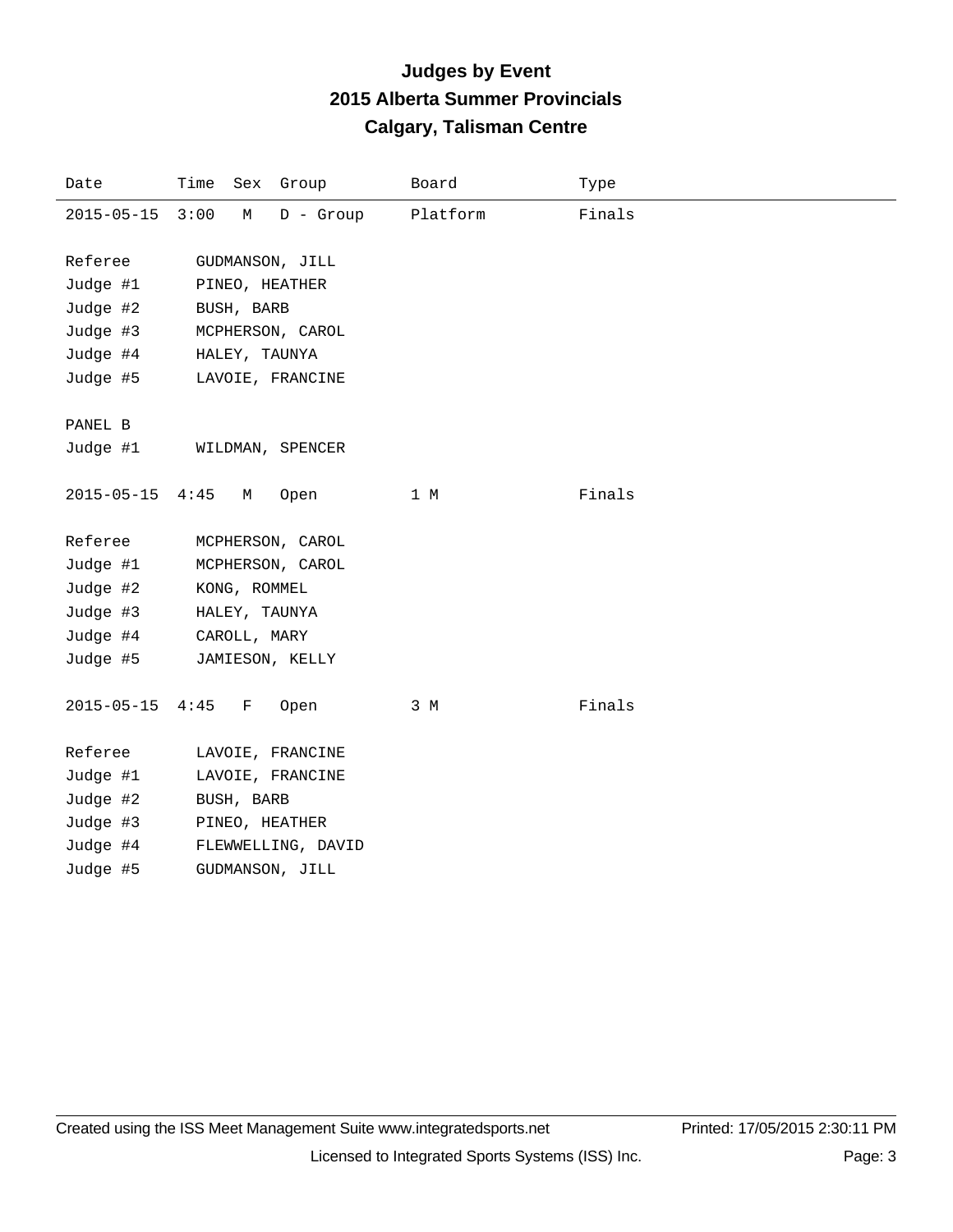| Date             | Time Sex Group                        | Board | Type   |
|------------------|---------------------------------------|-------|--------|
| $2015 - 05 - 15$ | 6:00<br>$\mathbf F$<br>$C -$ Group T1 | 1 M   | Finals |
|                  |                                       |       |        |
| Referee          | PINEO, HEATHER                        |       |        |
| Judge #1         | PINEO, HEATHER                        |       |        |
| Judge #2         | FLEWWELLING, DAVID                    |       |        |
| Judge #3         | BUSH, BARB                            |       |        |
| Judge #4         | GUDMANSON, JILL                       |       |        |
| Judge #5         | LAVOIE, FRANCINE                      |       |        |
|                  |                                       |       |        |
| $2015 - 05 - 15$ | 6:00<br>$C - Group T1 1 M$<br>M       |       | Finals |
|                  |                                       |       |        |
| Referee          | PINEO, HEATHER                        |       |        |
| Judge #1         | PINEO, HEATHER                        |       |        |
| Judge #2         | FLEWWELLING, DAVID                    |       |        |
| Judge #3         | BUSH, BARB                            |       |        |
| Judge #4         | GUDMANSON, JILL                       |       |        |
| Judge #5         | LAVOIE, FRANCINE                      |       |        |
|                  |                                       |       |        |
| $2015 - 05 - 15$ | 6:00<br>D - Group T1 1 M<br>M         |       | Finals |
| Referee          |                                       |       |        |
|                  | PINEO, HEATHER                        |       |        |
| Judge #1         | PINEO, HEATHER                        |       |        |
| Judge #2         | FLEWWELLING, DAVID                    |       |        |
| Judge #3         | BUSH, BARB                            |       |        |
| Judge #4         | GUDMANSON, JILL                       |       |        |
| Judge #5         | LAVOIE, FRANCINE                      |       |        |
| $2015 - 05 - 15$ | 6:00<br>F<br>D - Group T1             | 1 M   | Finals |
|                  |                                       |       |        |
| Referee          | PINEO, HEATHER                        |       |        |
| Judge #1         | PINEO, HEATHER                        |       |        |
| Judge #2         | FLEWWELLING, DAVID                    |       |        |
| Judge #3         | BUSH, BARB                            |       |        |
| Judge #4         | GUDMANSON, JILL                       |       |        |
| Judge #5         | LAVOIE, FRANCINE                      |       |        |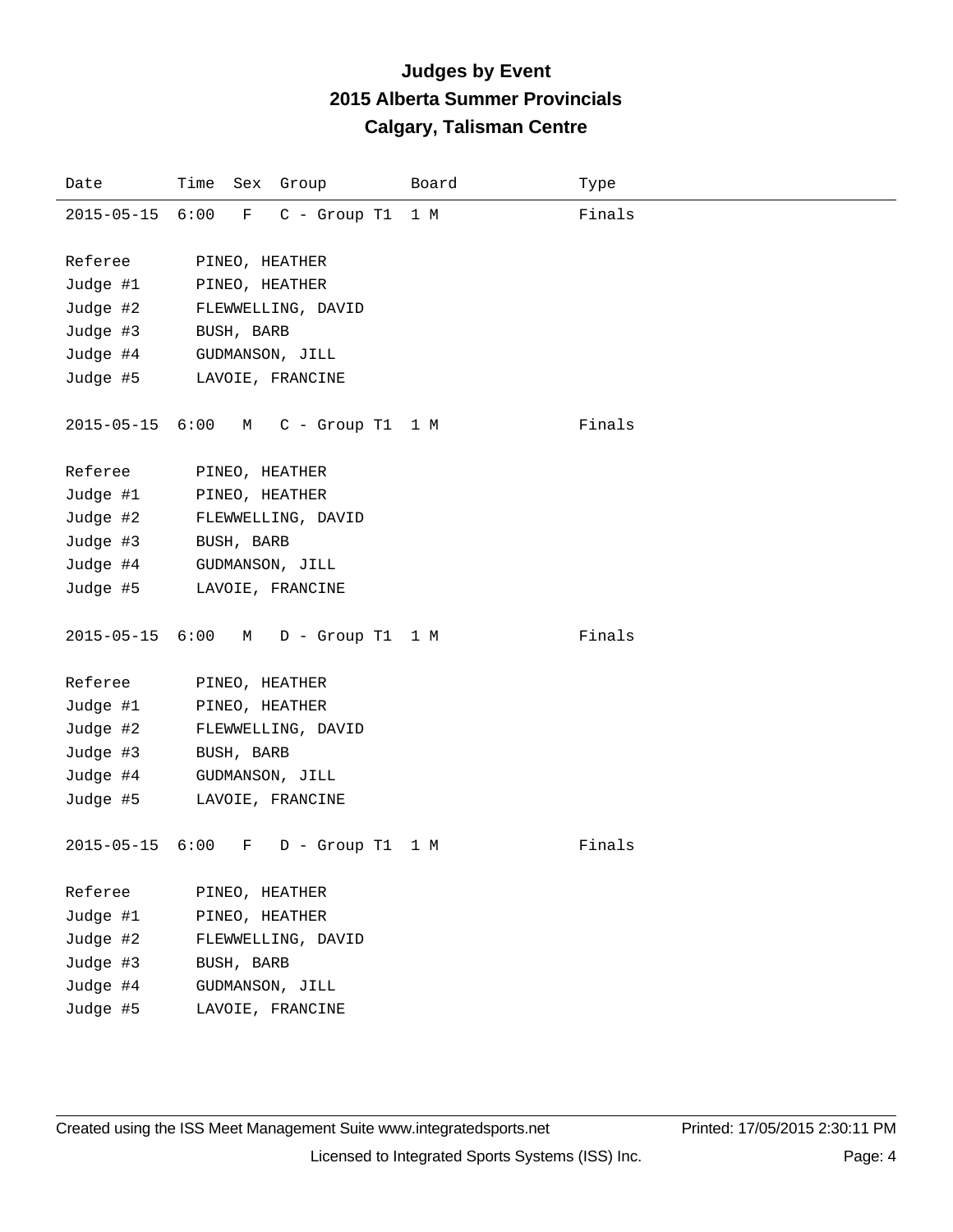| Date                  |      |              | Time Sex Group      | Board | Type   |
|-----------------------|------|--------------|---------------------|-------|--------|
| $2015 - 05 - 15$      | 6:00 | $\mathbf{F}$ | A - Group T1        | 3 M   | Finals |
| $2015 - 05 - 15$ 6:00 |      | M            | A - Group T1 3 M    |       | Finals |
| $2015 - 05 - 15$ 6:00 |      | M            | B - Group T1 3 M    |       | Finals |
| 2015-05-15 6:00       |      | F            | B - Group T1 3 M    |       | Finals |
| $2015 - 05 - 16$ 9:00 |      | M            | $D -$ Group         | 1 M   | Finals |
| Referee               |      |              | PINEO, HEATHER      |       |        |
| Judge #1              |      |              | PINEO, HEATHER      |       |        |
| Judge #2              |      | POWER, STEVE |                     |       |        |
| Judge #3              |      |              | GUDMANSON, JILL     |       |        |
| Judge #4              |      |              | FLEWWELLING, STEEVE |       |        |
| Judge #5              |      | BUSH, BARB   |                     |       |        |
| $2015 - 05 - 16$      | 9:00 | M            | $C -$ Group         | 1 M   | Finals |
| Referee               |      |              | PINEO, HEATHER      |       |        |
| Judge #1              |      |              | PINEO, HEATHER      |       |        |
| Judge #2              |      | POWER, STEVE |                     |       |        |
| Judge #3              |      |              | GUDMANSON, JILL     |       |        |
| Judge #4              |      |              | FLEWWELLING, STEEVE |       |        |
| Judge #5              |      | BUSH, BARB   |                     |       |        |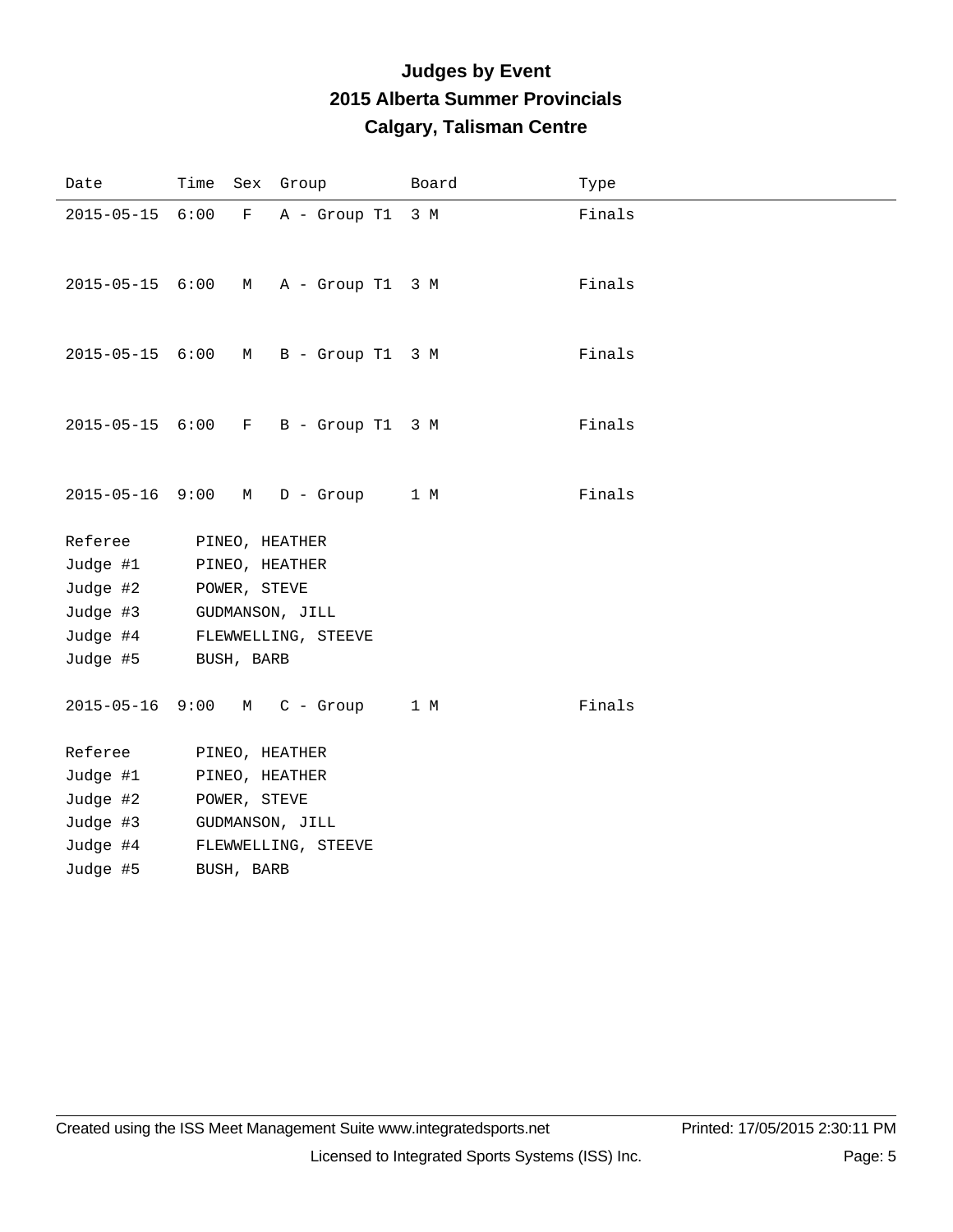| Date             | Time Sex Group                     | Board | Type   |
|------------------|------------------------------------|-------|--------|
| $2015 - 05 - 16$ | 9:00<br>$\mathbf F$<br>$D -$ Group | 3 M   | Finals |
|                  |                                    |       |        |
| Referee          | MCPHERSON, CAROL                   |       |        |
| Judge #1         | MCPHERSON, CAROL                   |       |        |
| Judge #2         | HALEY, TAUNYA                      |       |        |
| Judge #3         | ZACK, MEGHAN                       |       |        |
| Judge #4         | LAVOIE, FRANCINE                   |       |        |
| Judge #5         | TU, CHARLIE                        |       |        |
| $2015 - 05 - 16$ | 9:00<br>F<br>$C -$ Group           | 3 M   | Finals |
| Referee          | MCPHERSON, CAROL                   |       |        |
| Judge #1         | MCPHERSON, CAROL                   |       |        |
| Judge #2         | HALEY, TAUNYA                      |       |        |
| Judge #3         | ZACK, MEGHAN                       |       |        |
| Judge #4         | LAVOIE, FRANCINE                   |       |        |
| Judge #5         | TU, CHARLIE                        |       |        |
|                  |                                    |       |        |
| $2015 - 05 - 16$ | $11:00$ F<br>$E -$ Group           | 3 M   | Finals |
| Referee          | ZACK, MEGHAN                       |       |        |
| Judge #1         | POWER, STEVE                       |       |        |
| Judge #2         | PINEO, HEATHER                     |       |        |
| Judge #3         | MCPHERSON, CAROL                   |       |        |
|                  | GUDMANSON, JILL                    |       |        |
| Judge #4         |                                    |       |        |
| Judge #5         | LAVOIE, FRANCINE                   |       |        |
| $2015 - 05 - 16$ | 11:00 M<br>$E -$ Group             | 3 M   | Finals |
| Referee          | ZACK, MEGHAN                       |       |        |
| Judge #1         | POWER, STEVE                       |       |        |
| Judge #2         | PINEO, HEATHER                     |       |        |
| Judge #3         | MCPHERSON, CAROL                   |       |        |
| Judge #4         | GUDMANSON, JILL                    |       |        |
| Judge #5         | LAVOIE, FRANCINE                   |       |        |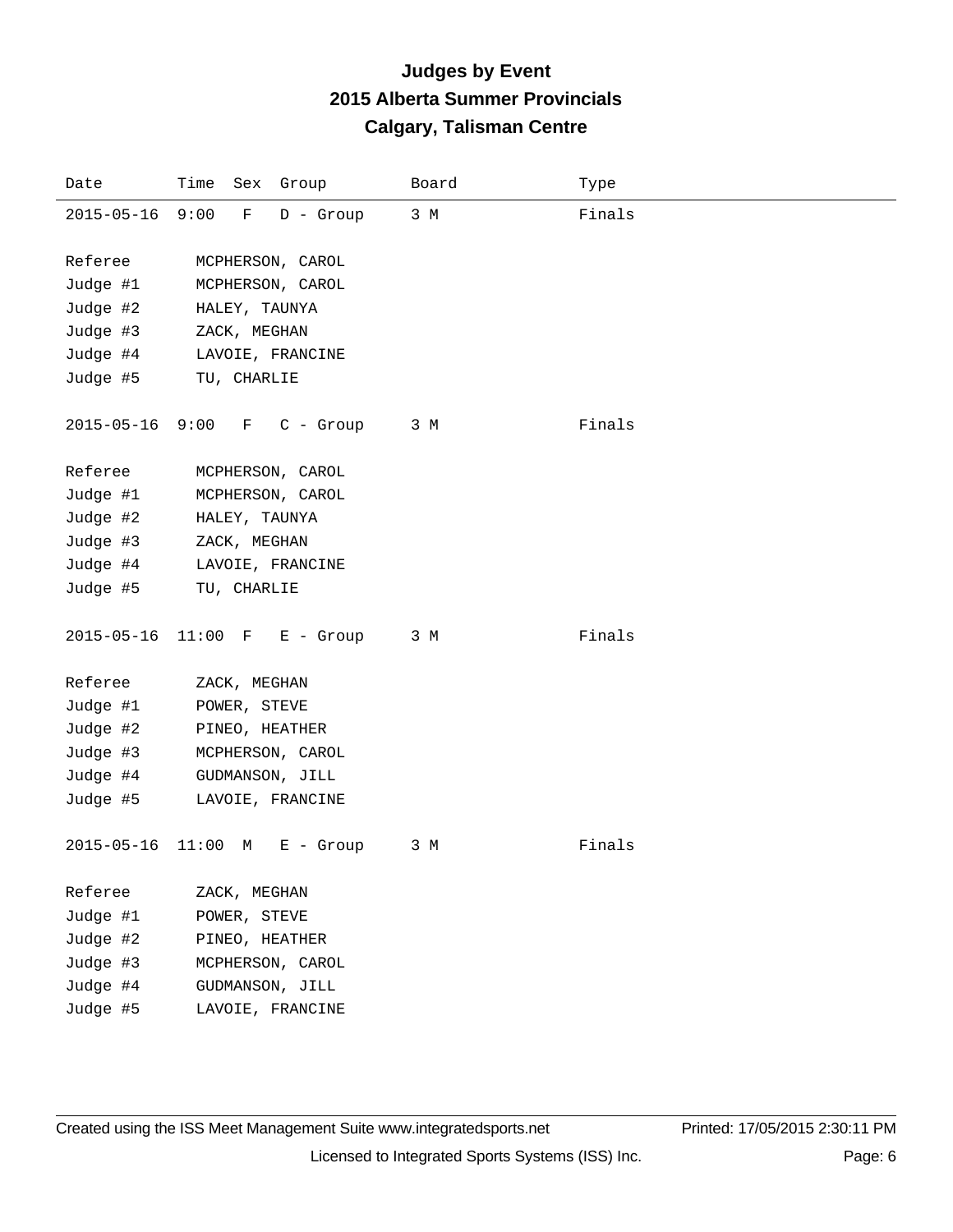| Date             | Time Sex Group              | Board | Type   |
|------------------|-----------------------------|-------|--------|
| $2015 - 05 - 16$ | $12:00$ F<br>A - Group      | 1 M   | Finals |
|                  |                             |       |        |
| Referee          | HALEY, TAUNYA               |       |        |
| Judge #1         | HALEY, TAUNYA               |       |        |
| Judge #2         | GUDMANSON, JILL             |       |        |
| Judge #3         | PINEO, HEATHER              |       |        |
| Judge #4         | ZACK, MEGHAN                |       |        |
| Judge #5         | MCPHERSON, CAROL            |       |        |
|                  |                             |       |        |
| $2015 - 05 - 16$ | $12:00$ F<br>B - Group      | 1 M   | Finals |
|                  |                             |       |        |
| Referee          | HALEY, TAUNYA               |       |        |
| Judge #1         | HALEY, TAUNYA               |       |        |
| Judge #2         | GUDMANSON, JILL             |       |        |
| Judge #3         | PINEO, HEATHER              |       |        |
| Judge #4         | ZACK, MEGHAN                |       |        |
| Judge #5         | MCPHERSON, CAROL            |       |        |
|                  |                             |       |        |
| $2015 - 05 - 16$ | $12:00$ M<br>B - Group      | 3 M   | Finals |
| Referee          | POWER, STEVE                |       |        |
| Judge #1         | POWER, STEVE                |       |        |
| Judge #2         |                             |       |        |
| Judge #3         | KREUTZ, VICTORIA            |       |        |
| Judge #4         | BUSH, BARB<br>PEIRCE, CASEY |       |        |
| Judge #5         |                             |       |        |
|                  | LAVOIE, FRANCINE            |       |        |
| $2015 - 05 - 16$ | 12:00<br>A - Group<br>M     | 3 M   | Finals |
|                  |                             |       |        |
| Referee          | POWER, STEVE                |       |        |
| Judge #1         | POWER, STEVE                |       |        |
| Judge #2         | KREUTZ, VICTORIA            |       |        |
| Judge #3         | BUSH, BARB                  |       |        |
| Judge #4         | PEIRCE, CASEY               |       |        |
| Judge #5         | LAVOIE, FRANCINE            |       |        |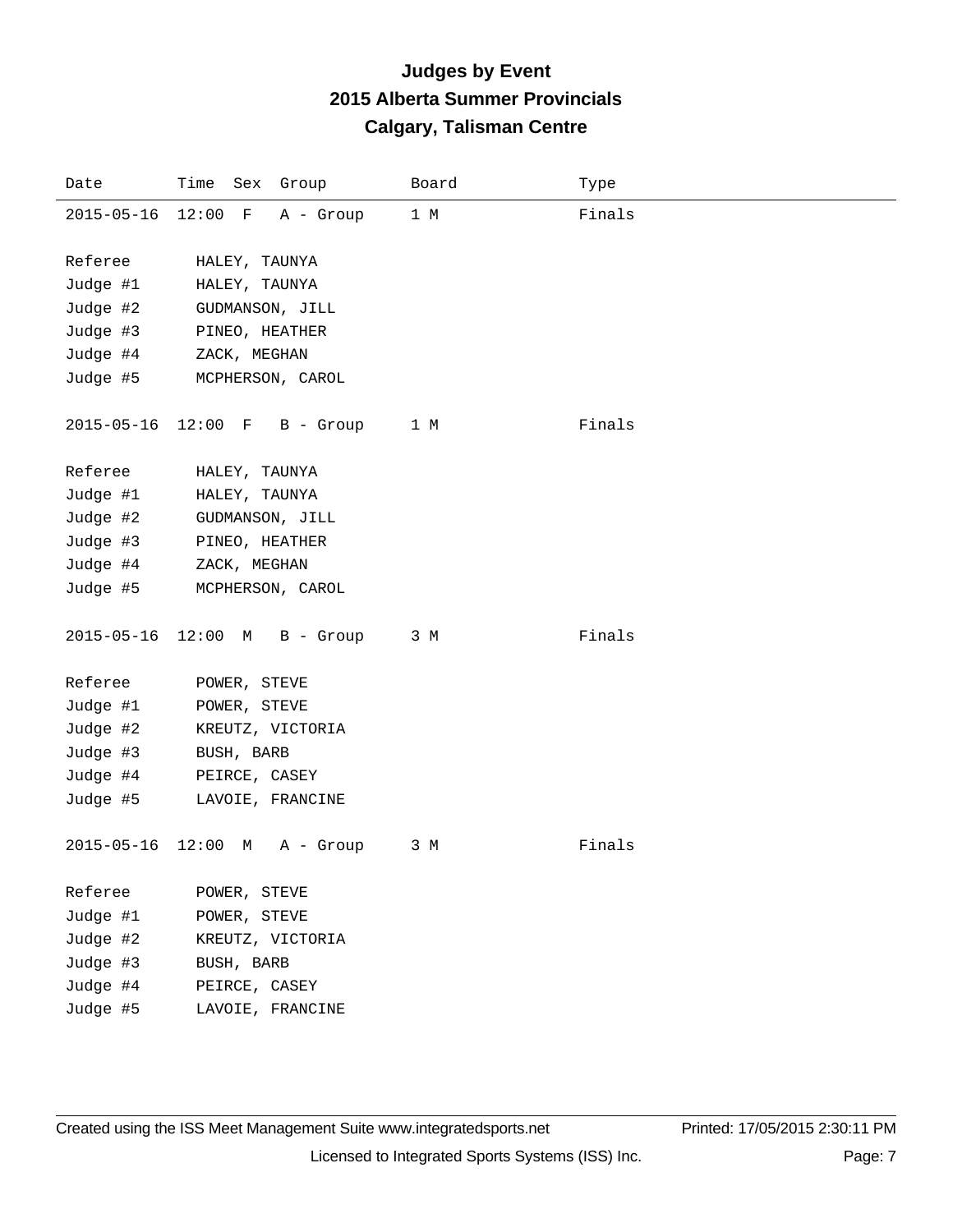| Date             | Time Sex Group                           | Board | Type   |
|------------------|------------------------------------------|-------|--------|
| $2015 - 05 - 16$ | 2:15<br>A - Group T1<br>М                | 1 M   | Finals |
|                  |                                          |       |        |
| Referee          | GUDMANSON, JILL                          |       |        |
| Judge #1         | GUDMANSON, JILL                          |       |        |
| Judge #2         | NEDDO, JOHANNE                           |       |        |
| Judge #3         | MCPHERSON, CAROL                         |       |        |
| Judge #4         | PEIRCE, CASEY                            |       |        |
| Judge #5         | BUSH, BARB                               |       |        |
|                  |                                          |       |        |
| $2015 - 05 - 16$ | 2:15<br>A - Group T1 1 M<br>$\mathbf{F}$ |       | Finals |
|                  |                                          |       |        |
| Referee          | GUDMANSON, JILL                          |       |        |
| Judge #1         | GUDMANSON, JILL                          |       |        |
| Judge #2         | NEDDO, JOHANNE                           |       |        |
| Judge #3         | MCPHERSON, CAROL                         |       |        |
| Judge #4         | PEIRCE, CASEY                            |       |        |
| Judge #5         | BUSH, BARB                               |       |        |
|                  |                                          |       |        |
| $2015 - 05 - 16$ | $2:15$ F<br>B - Group T1 1 M             |       | Finals |
|                  |                                          |       |        |
| Referee          | GUDMANSON, JILL                          |       |        |
| Judge #1         | GUDMANSON, JILL                          |       |        |
| Judge #2         | NEDDO, JOHANNE                           |       |        |
| Judge #3         | MCPHERSON, CAROL                         |       |        |
| Judge #4         | PEIRCE, CASEY                            |       |        |
| Judge #5         | BUSH, BARB                               |       |        |
|                  |                                          |       |        |
| $2015 - 05 - 16$ | 2:15<br>B - Group T1<br>М                | 1 M   | Finals |
|                  |                                          |       |        |
| Referee          | GUDMANSON, JILL                          |       |        |
| Judge #1         | GUDMANSON, JILL                          |       |        |
| Judge #2         | NEDDO, JOHANNE                           |       |        |
| Judge #3         | MCPHERSON, CAROL                         |       |        |
| Judge #4         | PEIRCE, CASEY                            |       |        |
| Judge #5         | BUSH, BARB                               |       |        |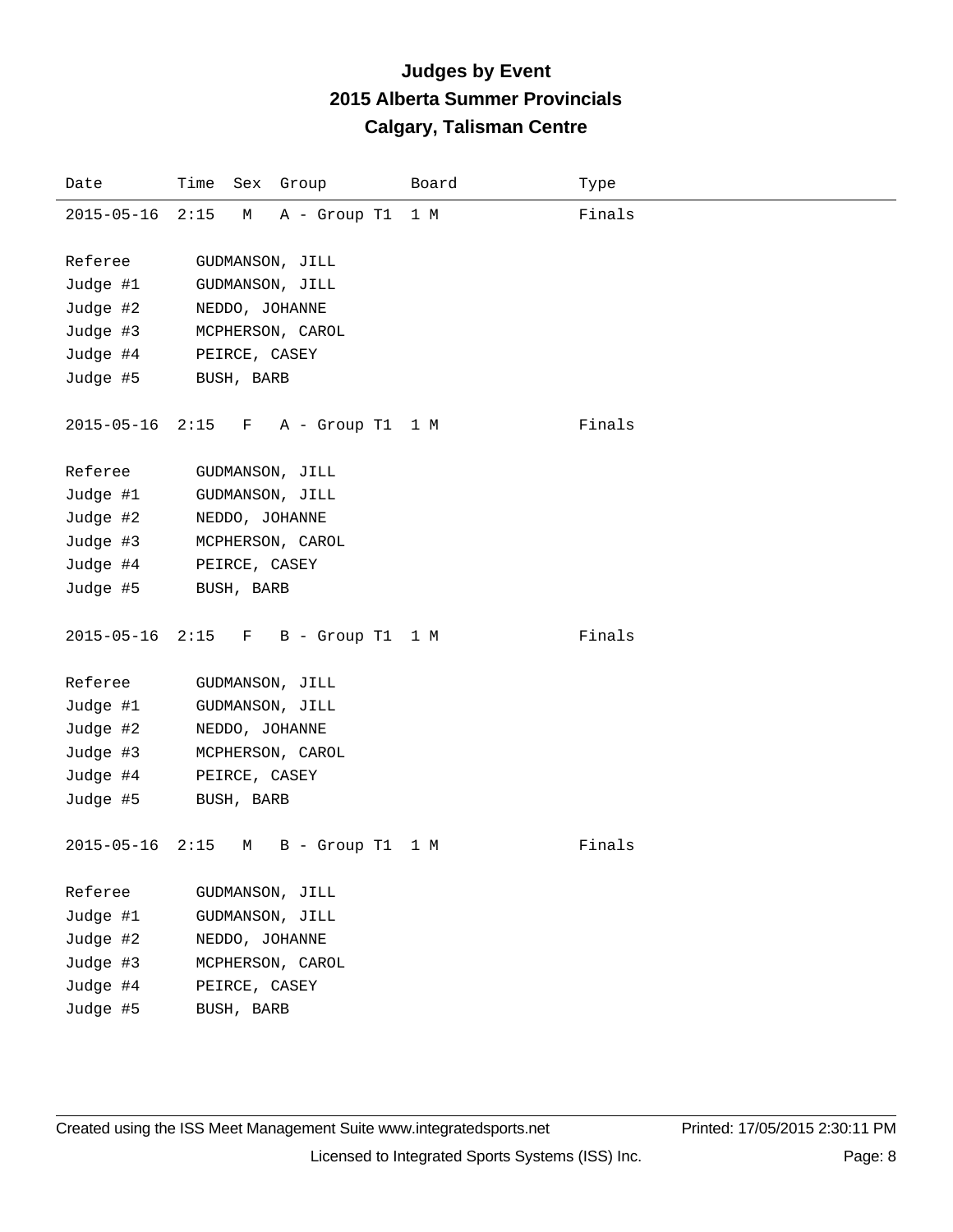| Date             | Time Sex Group                           | Board | Type   |
|------------------|------------------------------------------|-------|--------|
| $2015 - 05 - 16$ | 2:15<br>$D - Group T1$<br>М              | 3 M   | Finals |
|                  |                                          |       |        |
| Referee          | LAVOIE, FRANCINE                         |       |        |
| Judge #1         | LAVOIE, FRANCINE                         |       |        |
| Judge #2         | HALEY, TAUNYA                            |       |        |
| Judge #3         | POWER, STEVE                             |       |        |
| Judge #4         | KREUTZ, VICTORIA                         |       |        |
| Judge #5         | PEIRCE, CASEY                            |       |        |
|                  |                                          |       |        |
| $2015 - 05 - 16$ | 2:15<br>$\mathbf{F}$<br>D - Group T1     | 3 M   | Finals |
|                  |                                          |       |        |
| Referee          | LAVOIE, FRANCINE                         |       |        |
| Judge #1         | LAVOIE, FRANCINE                         |       |        |
| Judge #2         | HALEY, TAUNYA                            |       |        |
| Judge #3         | POWER, STEVE                             |       |        |
| Judge #4         | KREUTZ, VICTORIA                         |       |        |
| Judge #5         | PINEO, HEATHER                           |       |        |
|                  |                                          |       |        |
| $2015 - 05 - 16$ | 2:15<br>C - Group T1 3 M<br>$\mathbf{F}$ |       | Finals |
|                  |                                          |       |        |
| Referee          | LAVOIE, FRANCINE                         |       |        |
| Judge #1         | LAVOIE, FRANCINE                         |       |        |
| Judge #2         | HALEY, TAUNYA                            |       |        |
| Judge #3         | POWER, STEVE                             |       |        |
| Judge #4         | KREUTZ, VICTORIA                         |       |        |
| Judge #5         | PINEO, HEATHER                           |       |        |
|                  |                                          |       |        |
| $2015 - 05 - 16$ | 2:15<br>C - Group T1<br>М                | 3 M   | Finals |
| Referee          | LAVOIE, FRANCINE                         |       |        |
| Judge #1         | LAVOIE, FRANCINE                         |       |        |
| Judge #2         | HALEY, TAUNYA                            |       |        |
| Judge #3         | POWER, STEVE                             |       |        |
| Judge #4         | KREUTZ, VICTORIA                         |       |        |
| Judge #5         | PINEO, HEATHER                           |       |        |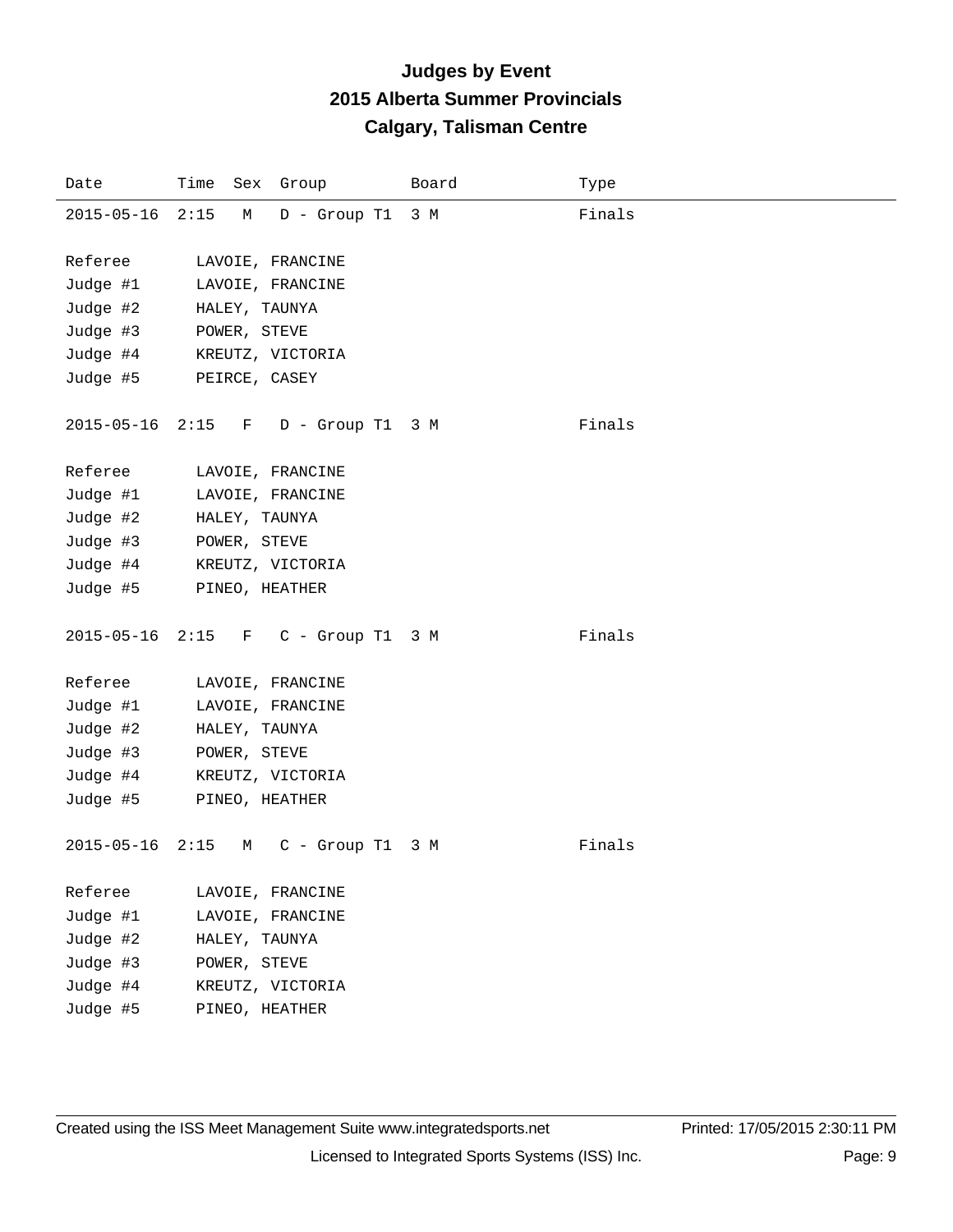| Date             | Time | Sex          | Group               | Board       | Type   |
|------------------|------|--------------|---------------------|-------------|--------|
| $2015 - 05 - 16$ | 3:30 | М            | Open                | 3 M         | Finals |
|                  |      |              |                     |             |        |
| Referee          |      | ZACK, MEGHAN |                     |             |        |
| Judge #1         |      | ZACK, MEGHAN |                     |             |        |
| Judge #2         |      |              | LAVOIE, FRANCINE    |             |        |
| Judge #3         |      |              | MCPHERSON, CAROL    |             |        |
| Judge #4         |      |              | FLEWWELLING, DAVID  |             |        |
| Judge #5         |      |              | FLEWWELLING, STEEVE |             |        |
| $2015 - 05 - 16$ | 3:30 | F            | Open                | 1 M         | Finals |
| Referee          |      | BUSH, BARB   |                     |             |        |
| Judge #1         |      | BUSH, BARB   |                     |             |        |
| Judge #2         |      |              | HALEY, TAUNYA       |             |        |
| Judge #3         |      |              | GUDMANSON, JILL     |             |        |
| Judge #4         |      |              | PINEO, HEATHER      |             |        |
| Judge #5         |      |              | PEIRCE, CASEY       |             |        |
|                  |      |              |                     |             |        |
| $2015 - 05 - 16$ | 4:30 | F            | A - Group           | 3 M Synchro | Finals |
| Referee          |      | BUSH, BARB   |                     |             |        |
| Judge #1         |      | BUSH, BARB   |                     |             |        |
| Judge #2         |      | ZACK, MEGHAN |                     |             |        |
| Judge #3         |      |              | GUDMANSON, JILL     |             |        |
| Judge #4         |      |              | PEIRCE, CASEY       |             |        |
| Judge #5         |      |              | MCPHERSON, CAROL    |             |        |
| Judge #6         |      |              | PINEO, HEATHER      |             |        |
| Judge #7         |      | POWER, STEVE |                     |             |        |
| Judge #8         |      |              | HALEY, TAUNYA       |             |        |
| Judge #9         |      |              | LAVOIE, FRANCINE    |             |        |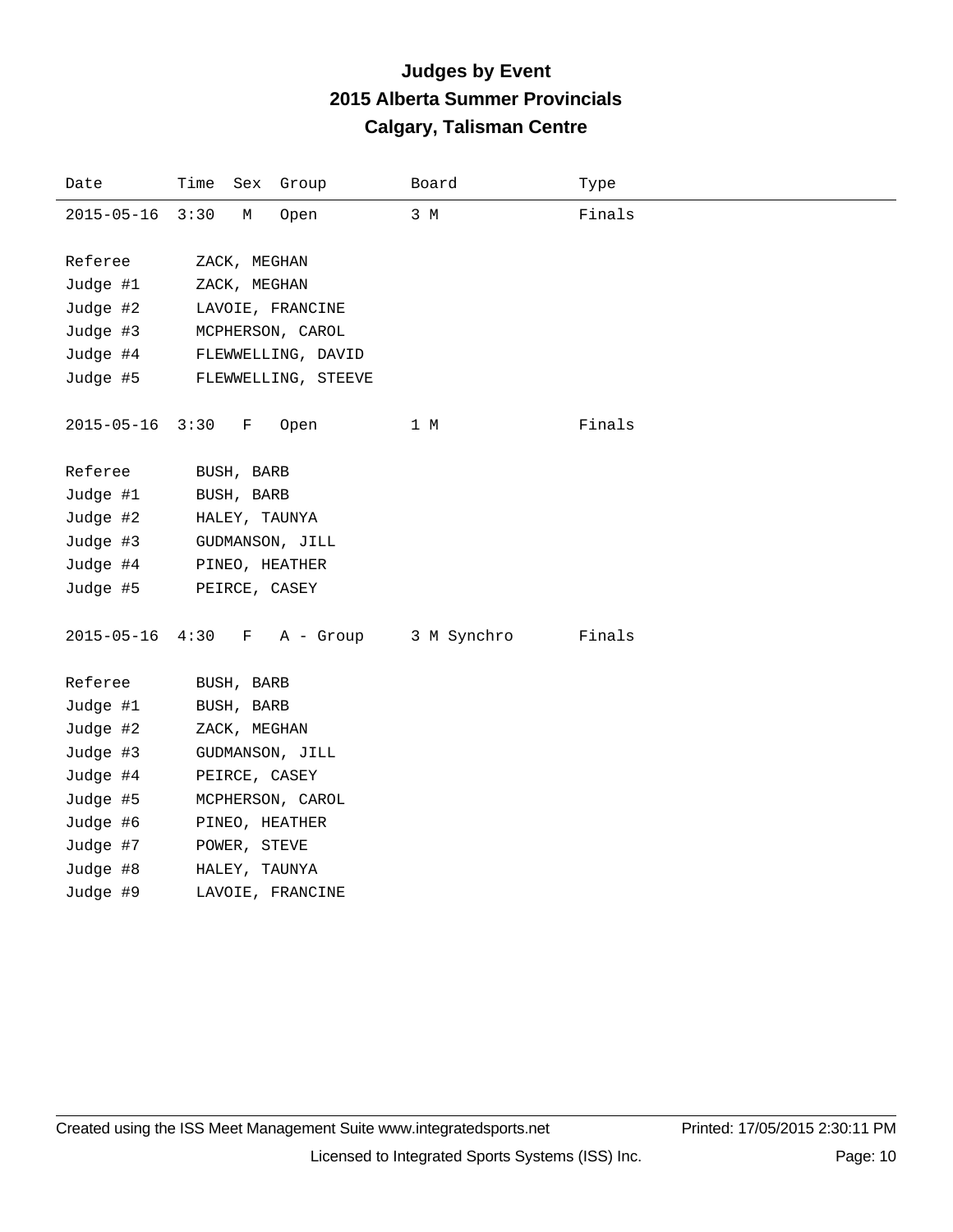| Date                  | Time Sex Group                    | Board    | Type   |
|-----------------------|-----------------------------------|----------|--------|
| 2015-05-17 9:00       | F<br>$E -$ Group                  | 1 M      | Finals |
|                       |                                   |          |        |
| Referee               | MCPHERSON, CAROL                  |          |        |
| Judge #1              | PINEO, HEATHER                    |          |        |
| Judge #2              | POWER, STEVE                      |          |        |
| Judge #3              | GUDMANSON, JILL                   |          |        |
| Judge #4              | ZACK, MEGHAN                      |          |        |
| Judge #5              | HALEY, TAUNYA                     |          |        |
| $2015 - 05 - 17$ 9:00 | M E - Group                       | 1 M      | Finals |
| Referee               | MCPHERSON, CAROL                  |          |        |
| Judge #1              | PINEO, HEATHER                    |          |        |
| Judge #2              | POWER, STEVE                      |          |        |
| Judge #3              | GUDMANSON, JILL                   |          |        |
| Judge #4              | ZACK, MEGHAN                      |          |        |
| Judge #5              | HALEY, TAUNYA                     |          |        |
| $2015 - 05 - 17$      | 10:00 M B - Group                 | Platform | Finals |
| Referee               | PINEO, HEATHER                    |          |        |
| Judge #1              | HALEY, TAUNYA                     |          |        |
| Judge #2              | GUDMANSON, JILL                   |          |        |
| Judge #3              | BUSH, BARB                        |          |        |
| Judge #4              | MCPHERSON, CAROL                  |          |        |
| Judge #5              | ZACK, MEGHAN                      |          |        |
|                       | Asst. Referee FLEWWELLING, STEEVE |          |        |
|                       | 2015-05-17 10:00 F A - Group      | Platform | Finals |
| Referee               | PINEO, HEATHER                    |          |        |
| Judge #1              | HALEY, TAUNYA                     |          |        |
| Judge #2              | GUDMANSON, JILL                   |          |        |
| Judge #3              | BUSH, BARB                        |          |        |
| Judge #4              | MCPHERSON, CAROL                  |          |        |
| Judge #5              | ZACK, MEGHAN                      |          |        |
|                       | Asst. Referee POWER, STEVE        |          |        |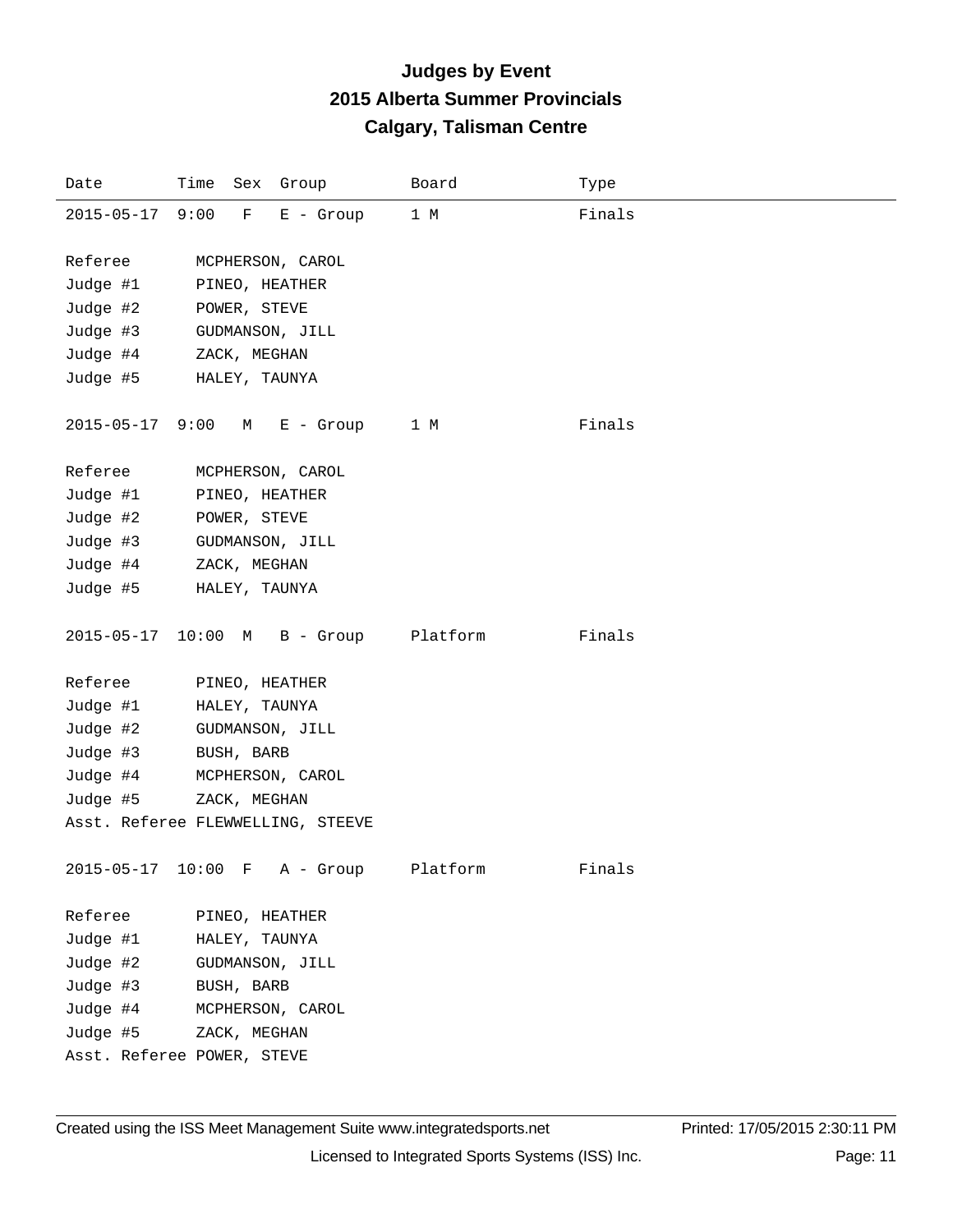| Date                                                    | Time Sex Group                                                                    | Board    | Type   |
|---------------------------------------------------------|-----------------------------------------------------------------------------------|----------|--------|
| 2015-05-17 10:00 F                                      | B - Group                                                                         | Platform | Finals |
| Referee<br>Judge #1                                     | PINEO, HEATHER<br>HALEY, TAUNYA                                                   |          |        |
| Judge #2                                                | GUDMANSON, JILL                                                                   |          |        |
| Judge #3                                                | BUSH, BARB                                                                        |          |        |
| Judge #4                                                | MCPHERSON, CAROL                                                                  |          |        |
| Judge #5                                                | ZACK, MEGHAN                                                                      |          |        |
|                                                         | Asst. Referee POWER, STEVE                                                        |          |        |
|                                                         | 2015-05-17 10:00 M A - Group                                                      | Platform | Finals |
| Referee                                                 | PINEO, HEATHER                                                                    |          |        |
| Judge #1                                                | HALEY, TAUNYA                                                                     |          |        |
| Judge #2                                                | GUDMANSON, JILL                                                                   |          |        |
| Judge #3                                                | BUSH, BARB                                                                        |          |        |
| Judge #4                                                | MCPHERSON, CAROL                                                                  |          |        |
| Judge #5                                                | ZACK, MEGHAN                                                                      |          |        |
|                                                         | Asst. Referee POWER, STEVE                                                        |          |        |
| 2015-05-17 12:00 F                                      | $C -$ Group                                                                       | 1 M      | Finals |
| Referee                                                 | BUSH, BARB                                                                        |          |        |
| Judge #1                                                | BUSH, BARB                                                                        |          |        |
| Judge #2                                                | GUDMANSON, JILL                                                                   |          |        |
| Judge #3                                                | MCPHERSON, CAROL                                                                  |          |        |
| Judge #4                                                | PINEO, HEATHER                                                                    |          |        |
| Judge #5                                                | TU, CHARLIE                                                                       |          |        |
| $2015 - 05 - 17$                                        | $12:00$ F D - Group                                                               | 1 M      | Finals |
| Referee<br>Judge #1<br>Judge #2<br>Judge #3<br>Judge #4 | BUSH, BARB<br>BUSH, BARB<br>GUDMANSON, JILL<br>MCPHERSON, CAROL<br>PINEO, HEATHER |          |        |
| Judge #5                                                | TU, CHARLIE                                                                       |          |        |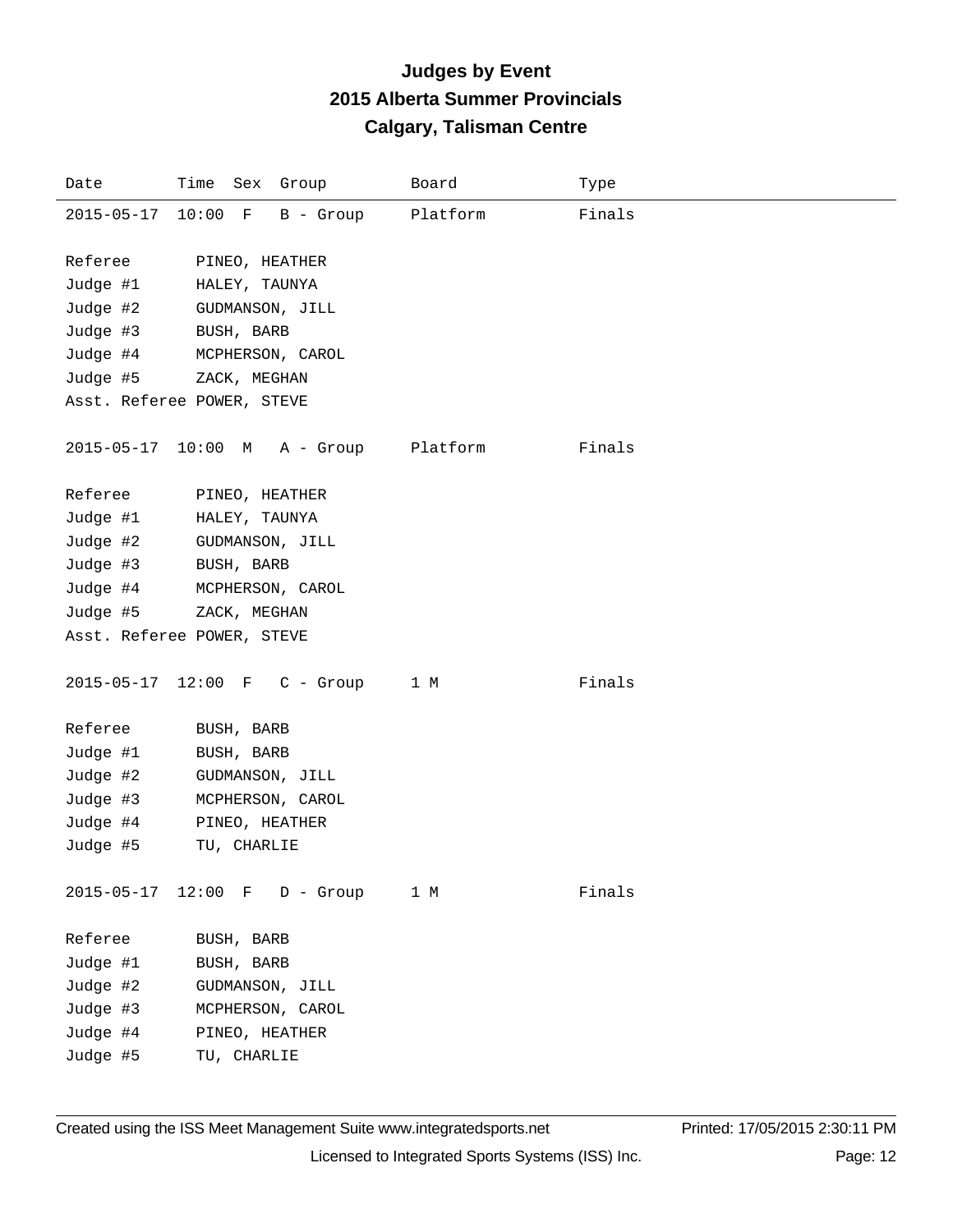| Date              | Time Sex Group               | Board    | Type   |
|-------------------|------------------------------|----------|--------|
| $2015 - 05 - 17$  | $12:00$ M<br>$D -$ Group     | 3 M      | Finals |
|                   |                              |          |        |
| Referee           | HALEY, TAUNYA                |          |        |
| Judge #1          | HALEY, TAUNYA                |          |        |
| Judge #2          | ZACK, MEGHAN                 |          |        |
| Judge #3          | POWER, STEVE                 |          |        |
| Judge #4          | LAVOIE, FRANCINE             |          |        |
| Judge #5          | LUDWICK, DALLAS              |          |        |
| $2015 - 05 - 17$  | $12:00$ M<br>$C -$ Group     | 3 M      | Finals |
| Referee           | HALEY, TAUNYA                |          |        |
| Judge #1          | HALEY, TAUNYA                |          |        |
| Judge #2          | ZACK, MEGHAN                 |          |        |
| Judge #3          | POWER, STEVE                 |          |        |
| Judge #4          | LAVOIE, FRANCINE             |          |        |
| Judge #5          | LUDWICK, DALLAS              |          |        |
| $2015 - 05 - 17$  | 1:45<br>Open<br>M            | Platform | Finals |
| Referee           | POWER, STEVE                 |          |        |
| Judge #1          | HALEY, TAUNYA                |          |        |
| Judge #2          | BUSH, BARB                   |          |        |
| Judge #3          | MCPHERSON, CAROL             |          |        |
| Judge #4          | GUDMANSON, JILL              |          |        |
| Judge #5          | ZACK, MEGHAN                 |          |        |
|                   | Asst. Referee PINEO, HEATHER |          |        |
| 2015-05-17 1:45 F | Open                         | Platform | Finals |
| Referee           | POWER, STEVE                 |          |        |
| Judge #1          | HALEY, TAUNYA                |          |        |
| Judge #2          | BUSH, BARB                   |          |        |
| Judge #3          | MCPHERSON, CAROL             |          |        |
| Judge #4          | GUDMANSON, JILL              |          |        |
| Judge #5          | ZACK, MEGHAN                 |          |        |
|                   | Asst. Referee PINEO, HEATHER |          |        |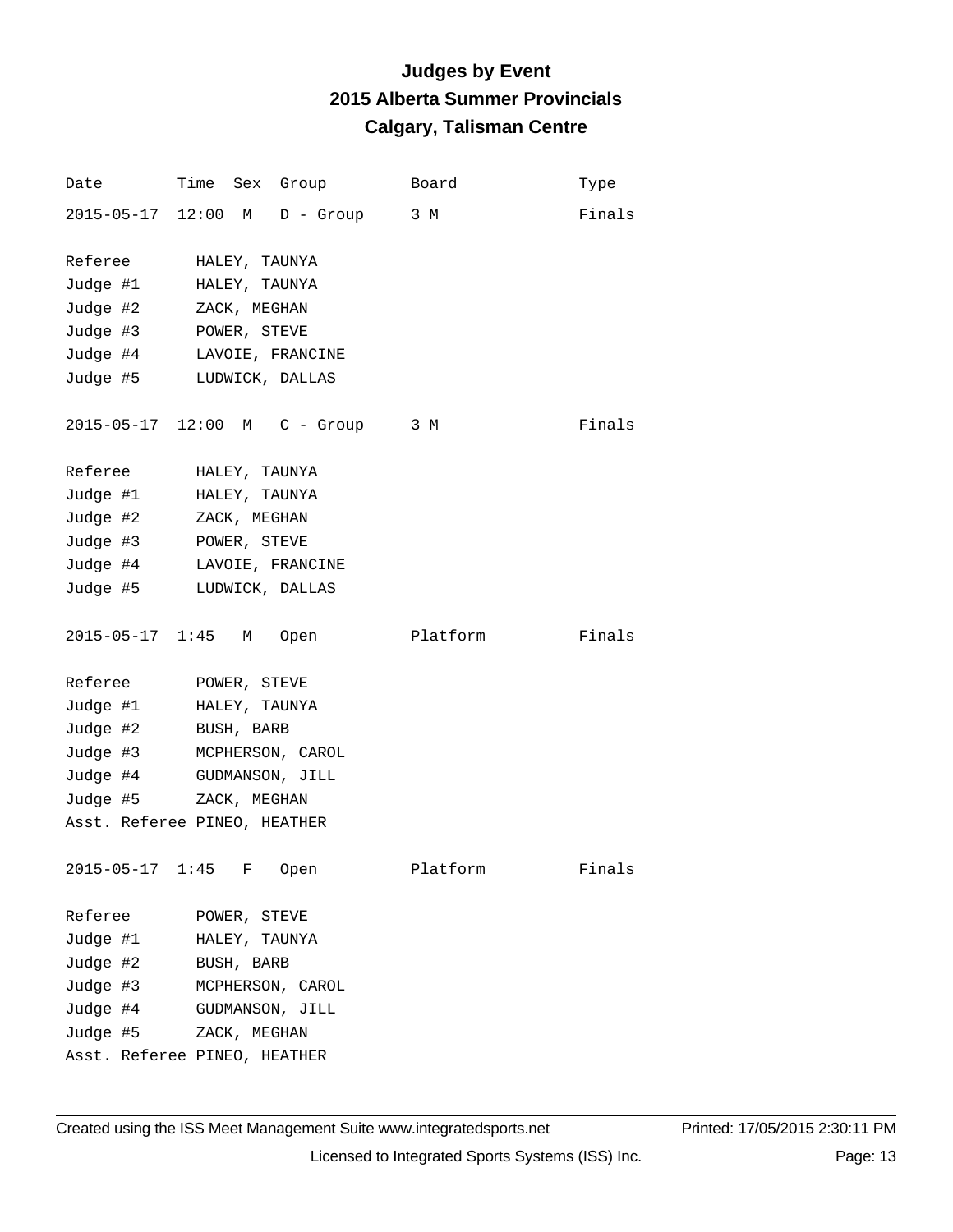## **Mens A - Group 1 M Finals 2015 Alberta Summer Provincials Calgary, Talisman Centre**

|       | START LIST $(1:00)$ |           |          |   |
|-------|---------------------|-----------|----------|---|
| 1.    | BOEHM, MARKUS       | A - Group | REGINA   | М |
| $2$ . | LAZAR, JARED        | A - Group | EDMONTON | М |

|                   |                |            | м |
|-------------------|----------------|------------|---|
| LABOSSIERE, ANDRE | . – Group<br>Α | REVOLUTION |   |

Ex. Order Name Sex Croup Club Sex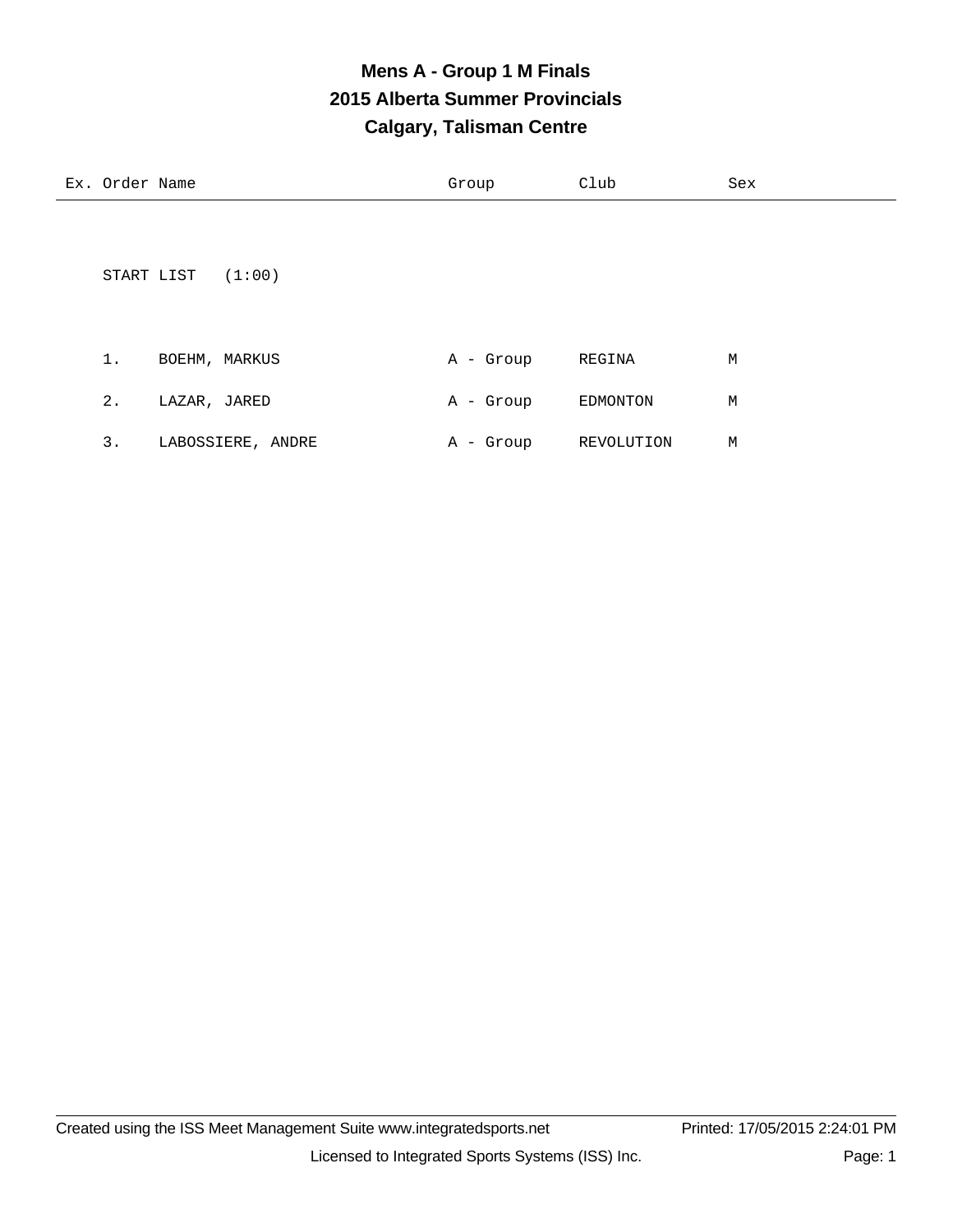## **Mens A - Group 3 M Finals 2015 Alberta Summer Provincials Calgary, Talisman Centre**

| Ex. Order Name |                       | Group     | Club       | Sex |
|----------------|-----------------------|-----------|------------|-----|
|                |                       |           |            |     |
|                | (12:00)<br>START LIST |           |            |     |
| 1.             | LABOSSIERE, ANDRE     | A - Group | REVOLUTION | М   |

|  | SAMSON, DEVON |  | A - Group | REVOLUTION | м |
|--|---------------|--|-----------|------------|---|
|  |               |  |           |            |   |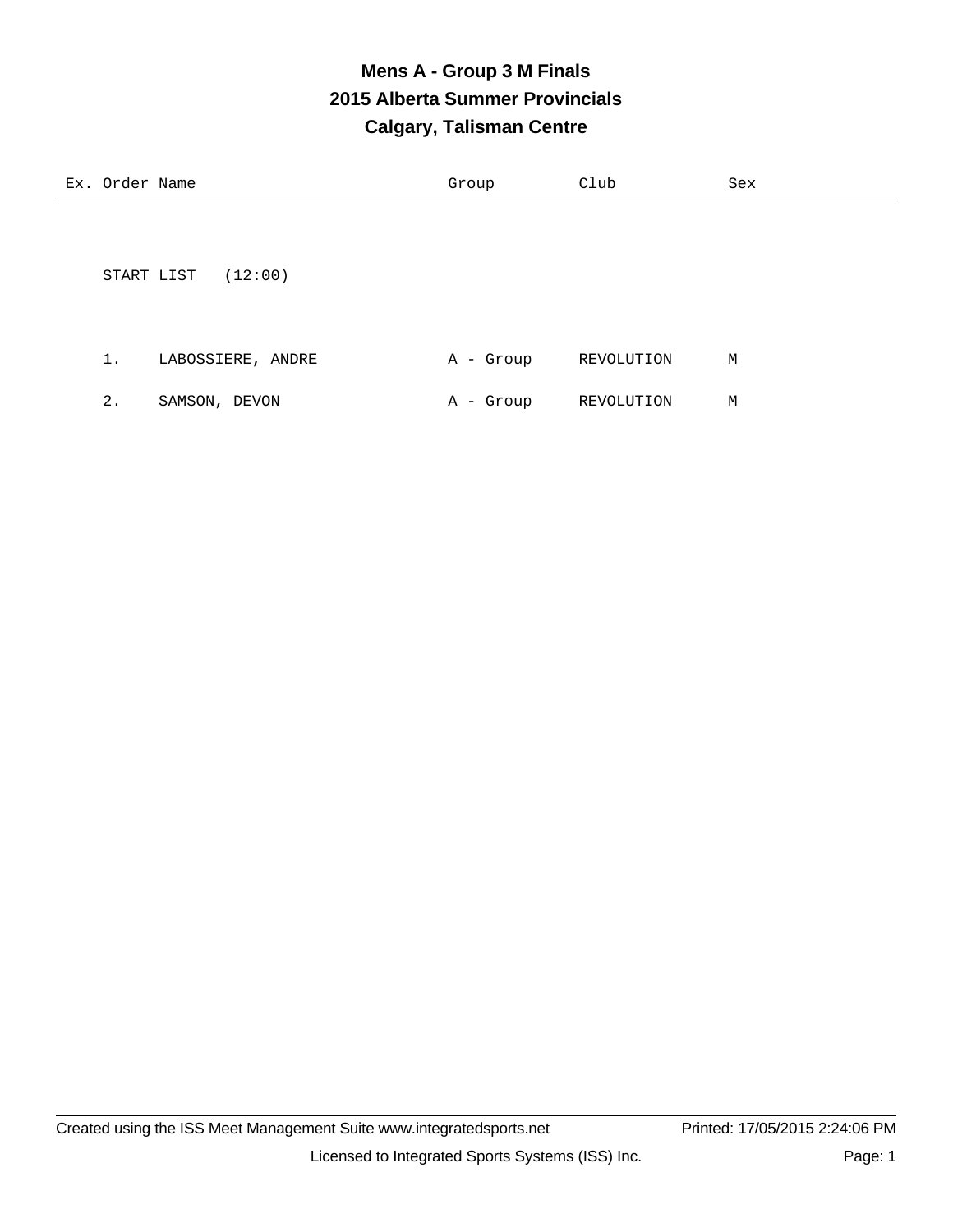## **Mens A - Group Tier I 1 M Finals 2015 Alberta Summer Provincials Calgary, Talisman Centre**

| Еx<br>and the contract of the contract of | าrd≏r<br>Name<br>∽∽ | J⊥∪uխ | ∠⊥ub<br>____ | Sex |
|-------------------------------------------|---------------------|-------|--------------|-----|
|                                           |                     |       |              |     |

START LIST (2:15)

1. SAMSON, DEVON A - Group T1 REVOLUTION M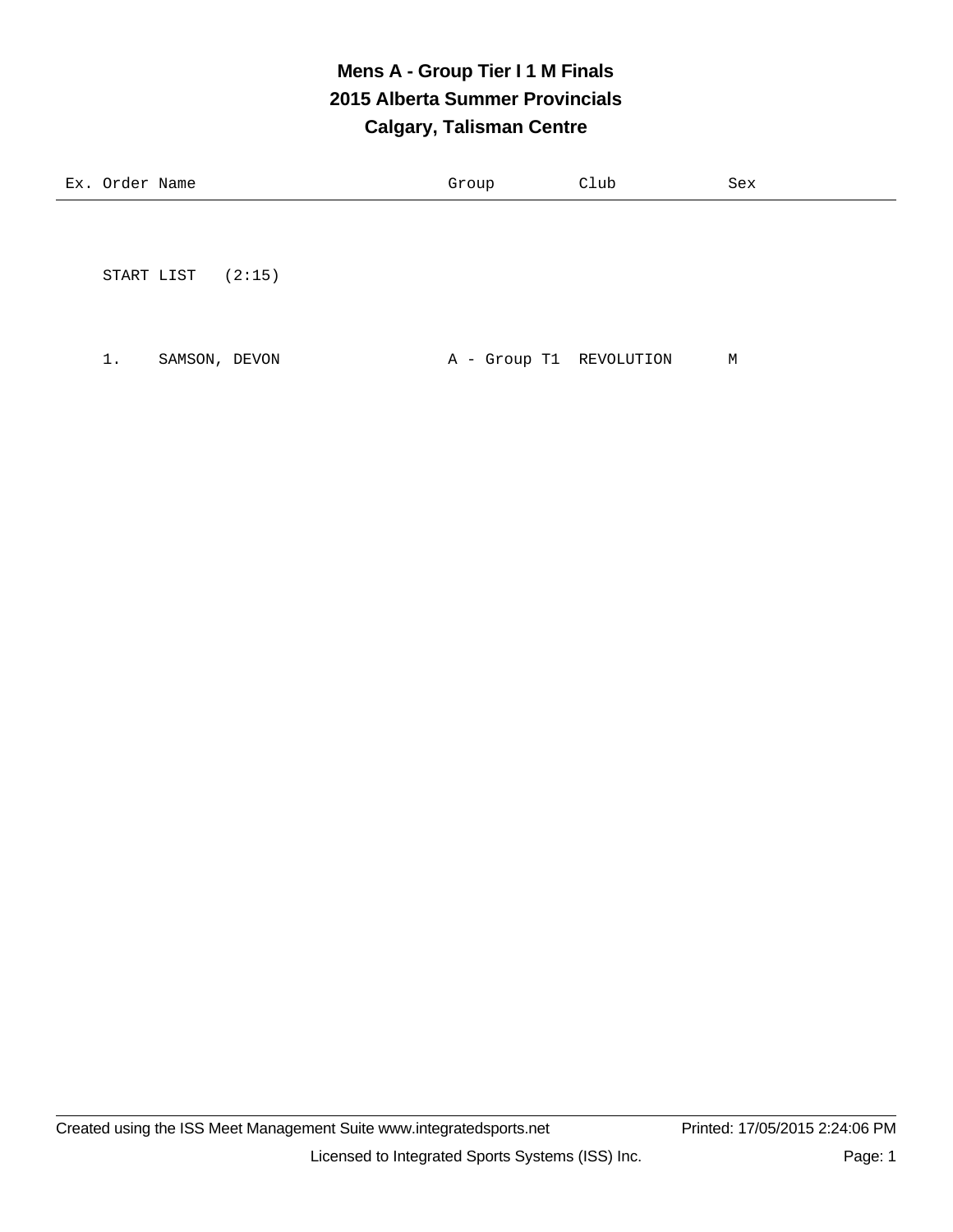## **Mens B - Group 1 M Finals 2015 Alberta Summer Provincials Calgary, Talisman Centre**

| Ex. Order Name |                  | Group       | Club      | Sex |
|----------------|------------------|-------------|-----------|-----|
|                |                  |             |           |     |
|                |                  |             |           |     |
| START LIST     | (1:00)           |             |           |     |
|                |                  |             |           |     |
|                |                  |             |           |     |
| 1.             | FLYNN, CONNOR    | B - Group   | SASKATOON | М   |
| $2$ .          | MARKENTIN, BJORN | $B -$ Group | SASKATOON | М   |

| 3. | ESKRICK-PARKINSON, YOHAN | $B -$ Group  | CALGARY   | М |
|----|--------------------------|--------------|-----------|---|
| 4. | WIENS, NOLAN             | B - Group    | SASKATOON | М |
| 5. | CEY, JONAH               | $B -$ Group  | SASKATOON | М |
| б. | LOPEZ, CARLO             | - Group<br>B | EKDC      | М |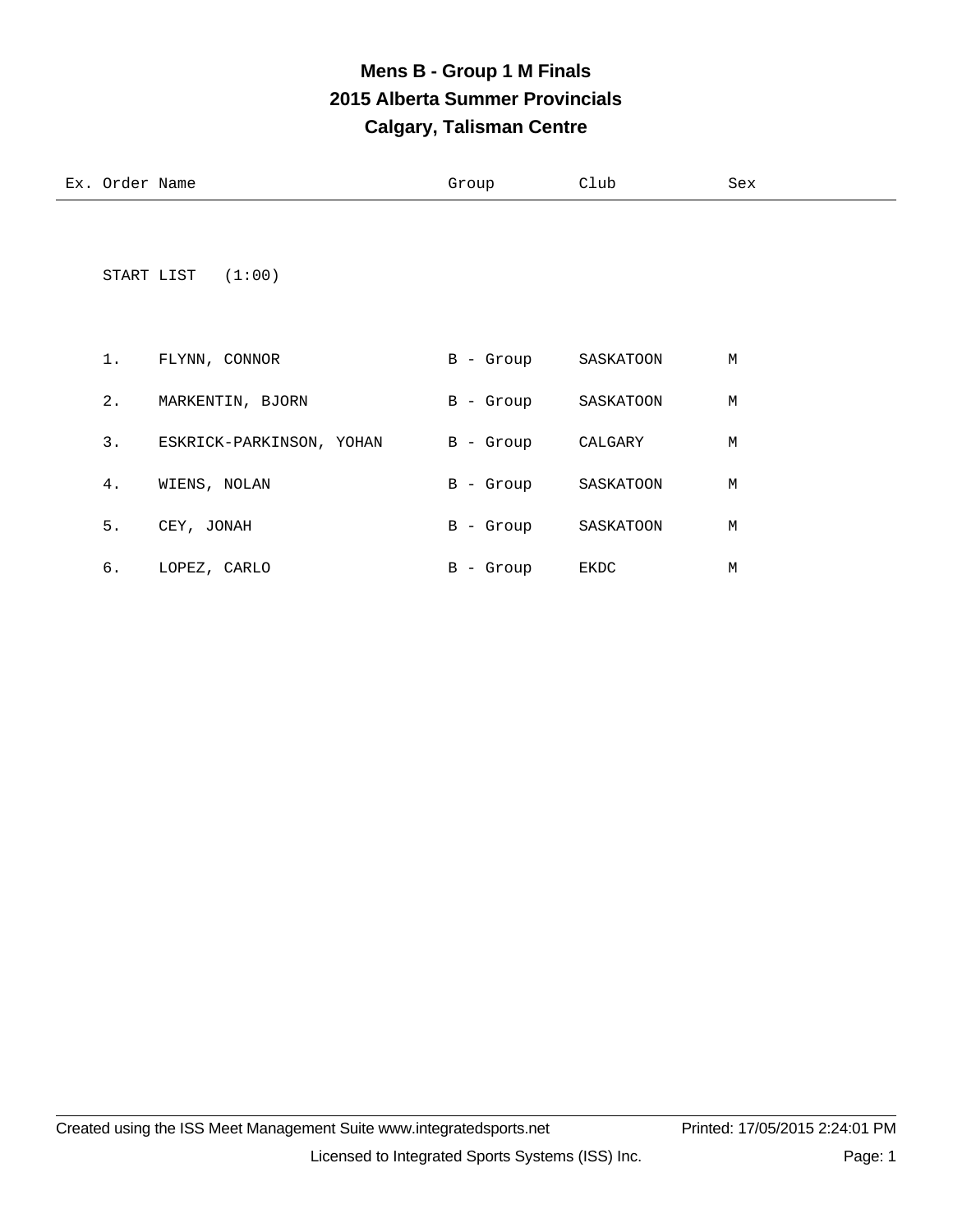## **Mens B - Group 3 M Finals 2015 Alberta Summer Provincials Calgary, Talisman Centre**

| Ex. Order Name |                          | Group       | Club      | Sex |
|----------------|--------------------------|-------------|-----------|-----|
| START LIST     | (12:00)                  |             |           |     |
| 1.             | ESKRICK-PARKINSON, YOHAN | B - Group   | CALGARY   | M   |
| $2$ .          | CEY, JONAH               | B - Group   | SASKATOON | M   |
| 3.             | WIENS, NOLAN             | B - Group   | SASKATOON | М   |
| 4.             | LOPEZ, CARLO             | $B -$ Group | EKDC      | М   |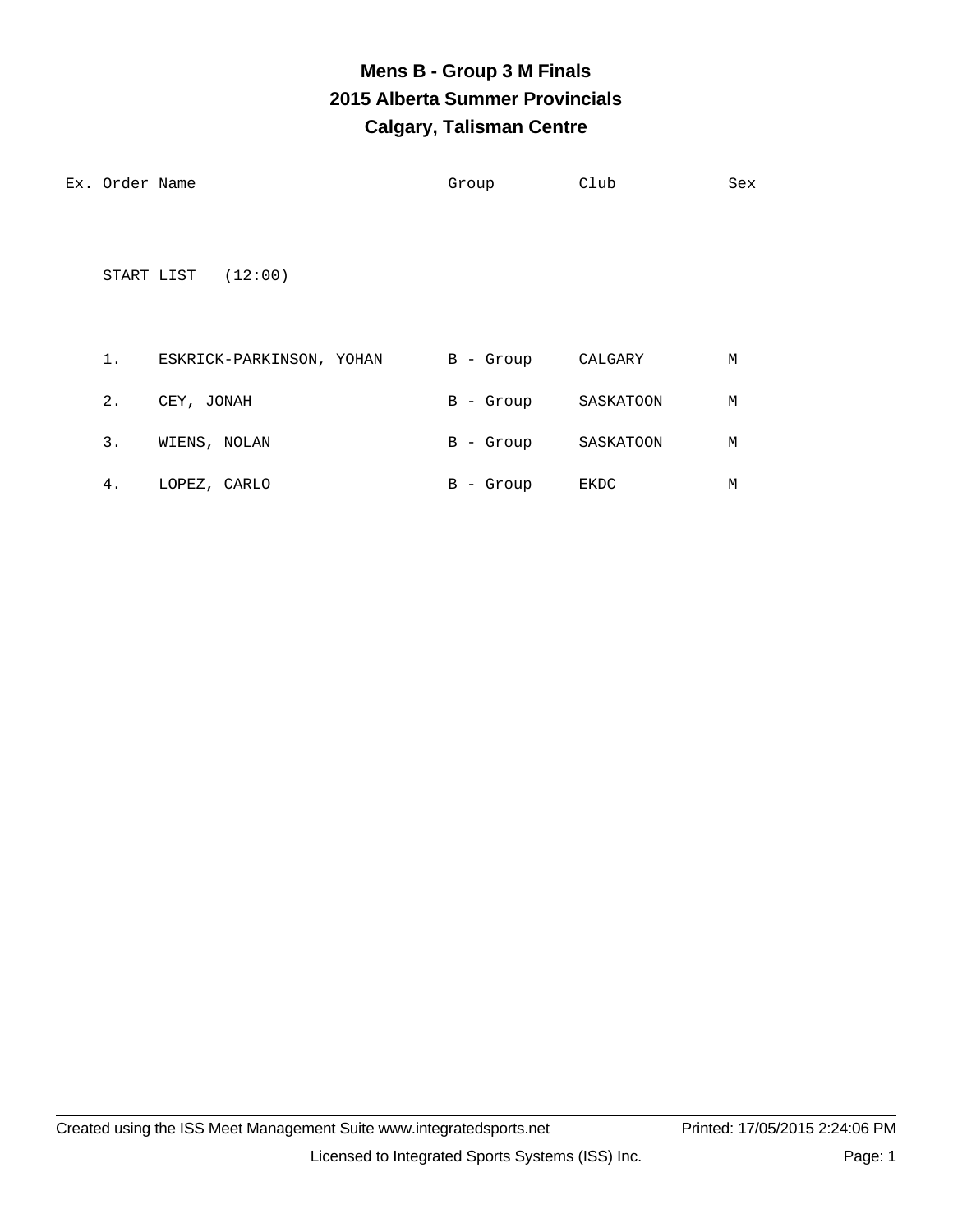## **Mens B - Group Platform Finals 2015 Alberta Summer Provincials Calgary, Talisman Centre**

| Ex. Order Name |                       | Group        | Club      | Sex |
|----------------|-----------------------|--------------|-----------|-----|
|                |                       |              |           |     |
|                | (10:00)<br>START LIST |              |           |     |
| $1$ .          | CEY, JONAH            | - Group<br>B | SASKATOON | M   |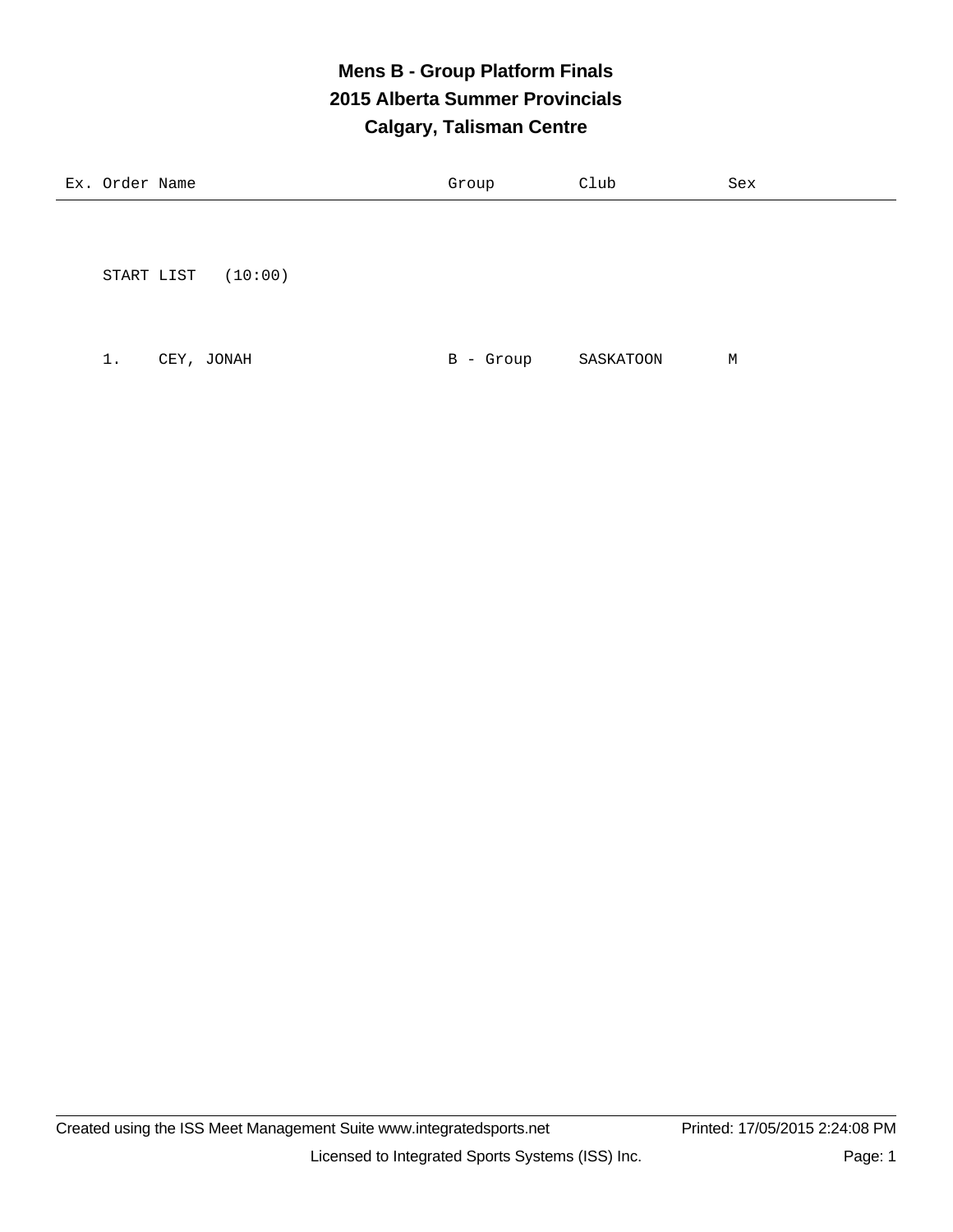## **Mens C - Group 1 M Finals 2015 Alberta Summer Provincials Calgary, Talisman Centre**

Ex. Order Name Sex Croup Club Sex

4. SPILCHAK, JAMIE C - Group SASKATOON M

|       | START LIST (9:00) |             |           |   |
|-------|-------------------|-------------|-----------|---|
| $1$ . | WIENS, RYLAN      | $C - Group$ | SASKATOON | М |
| $2$ . | VERCHERE, TOBY    | $C -$ Group | IDIVE     | М |
| 3.    | CIPRICK, THOMAS   | $C -$ Group | CALGARY   | М |
|       |                   |             |           |   |

Created using the ISS Meet Management Suite www.integratedsports.net Printed: 17/05/2015 2:24:04 PM Licensed to Integrated Sports Systems (ISS) Inc. Page: 1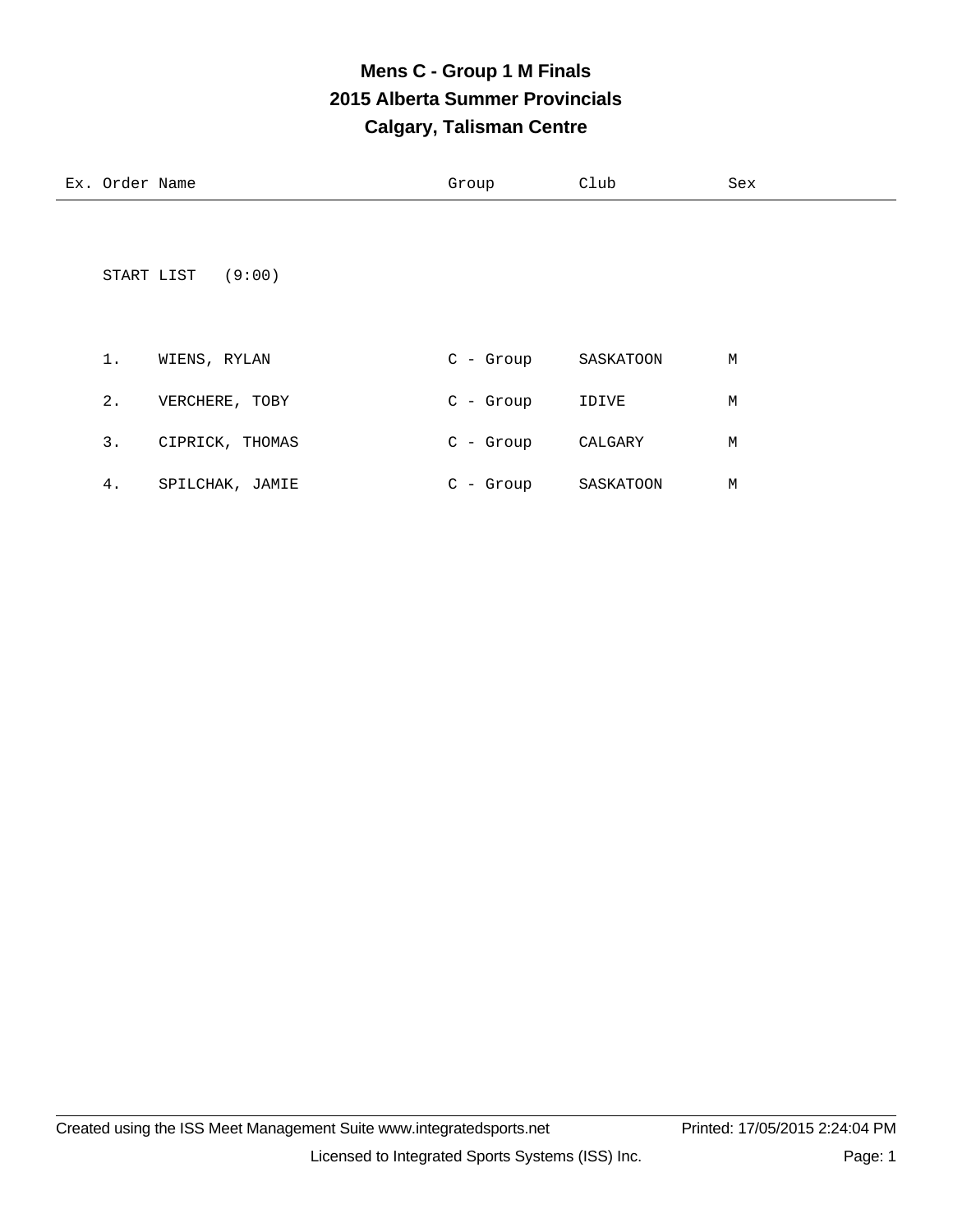## **Mens C - Group 3 M Finals 2015 Alberta Summer Provincials Calgary, Talisman Centre**

| Ex. Order Name |                       | Group       | Club      | Sex |
|----------------|-----------------------|-------------|-----------|-----|
|                | (12:00)<br>START LIST |             |           |     |
| $1$ .          | VERCHERE, TOBY        | $C -$ Group | IDIVE     | M   |
| $2$ .          | CIPRICK, THOMAS       | $C -$ Group | CALGARY   | М   |
| 3.             | SPILCHAK, JAMIE       | C - Group   | SASKATOON | М   |
| 4.             | WIENS, RYLAN          | $C - Group$ | SASKATOON | М   |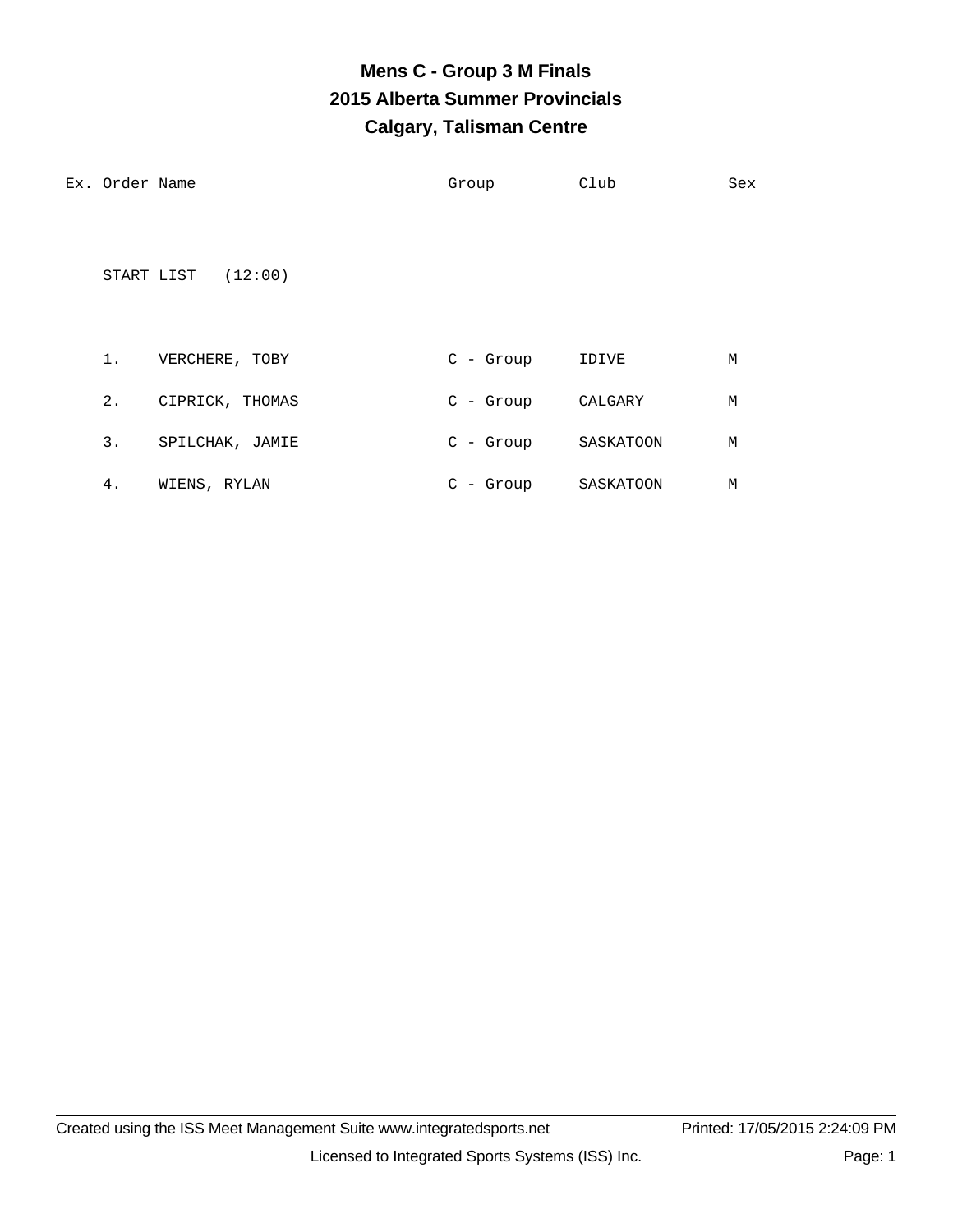## **Mens C - Group Platform Finals 2015 Alberta Summer Provincials Calgary, Talisman Centre**

| Ex. Order Name |                 | Group       | Club      | Sex |
|----------------|-----------------|-------------|-----------|-----|
| START LIST     | (3:00)          |             |           |     |
| $1$ .          | WIENS, RYLAN    | $C - Group$ | SASKATOON | М   |
| 2.             | CIPRICK, THOMAS | $C - Group$ | CALGARY   | М   |
| 3.             | VERCHERE, TOBY  | $C -$ Group | IDIVE     | М   |
| 4.             | SPILCHAK, JAMIE | $C - Group$ | SASKATOON | М   |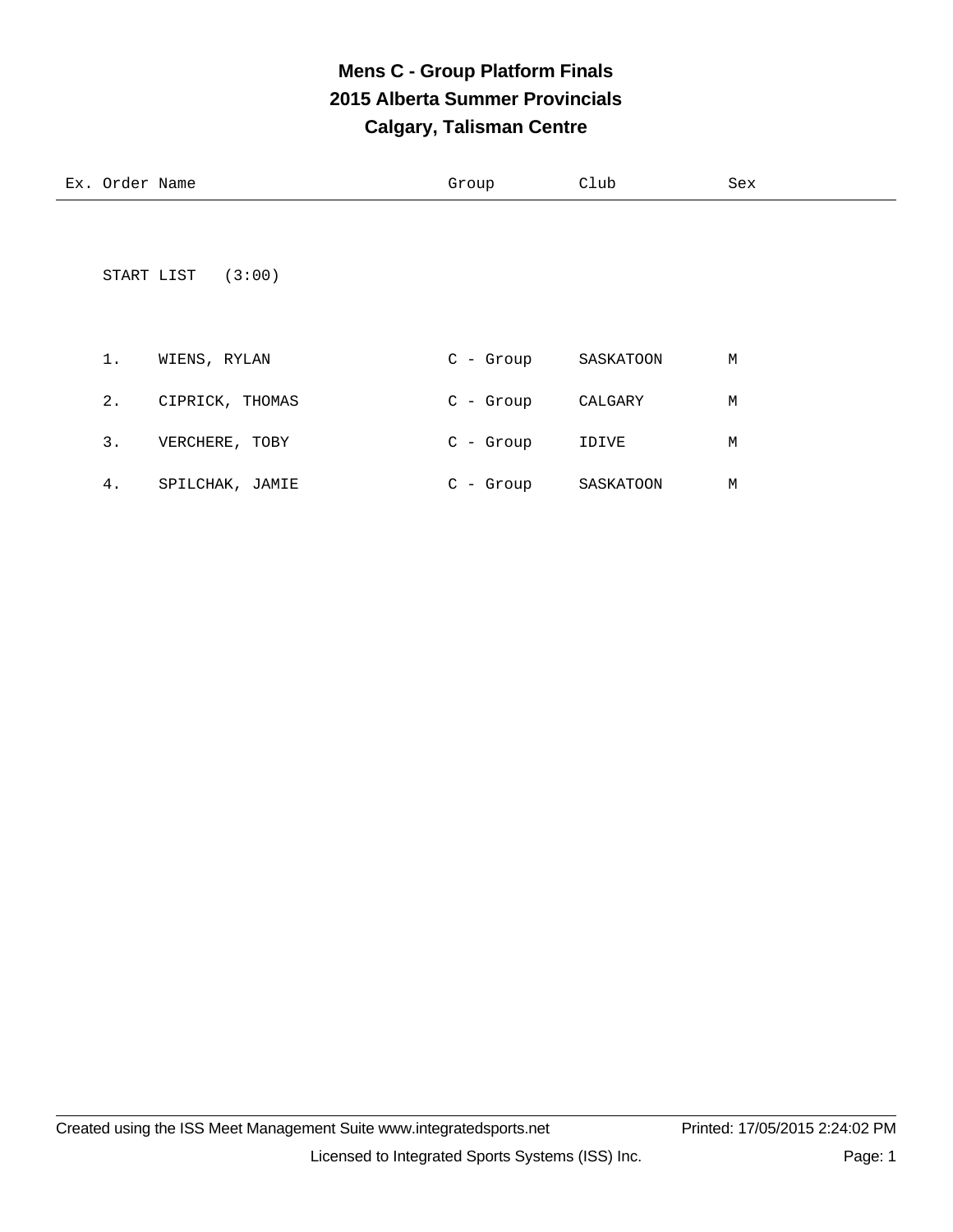## **Mens C - Group Tier I 1 M Finals 2015 Alberta Summer Provincials Calgary, Talisman Centre**

| Ex. Order Name |                 | Group             | Club | Sex |
|----------------|-----------------|-------------------|------|-----|
|                |                 |                   |      |     |
|                |                 |                   |      |     |
| START LIST     | (6:00)          |                   |      |     |
|                |                 |                   |      |     |
|                |                 |                   |      |     |
| 1.             | CAINES, WILLIAM | C - Group T1 EKDC |      | M   |
|                |                 |                   |      |     |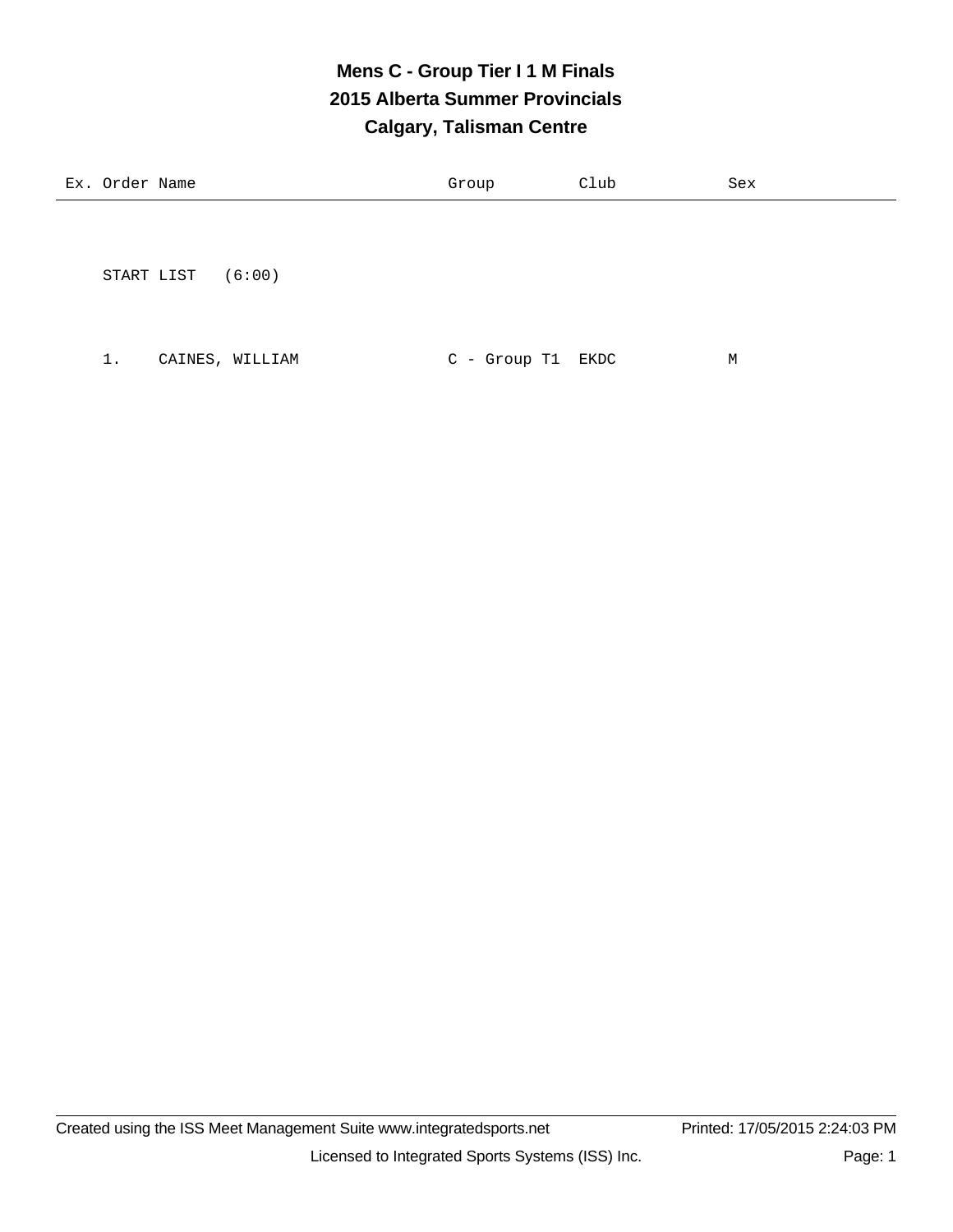## **Mens D - Group 1 M Finals 2015 Alberta Summer Provincials Calgary, Talisman Centre**

| Ex. Order Name |                  | Group        | Club      | Sex |
|----------------|------------------|--------------|-----------|-----|
| START LIST     | (9:00)           |              |           |     |
| $1$ .          | SPILCHAK, DAMIAN | $D -$ Group  | SASKATOON | M   |
| $2$ .          | BLACK, ETHAN     | - Group<br>D | REGINA    | M   |

| GUERRERO-BENNETT, AUSTEN | D - Group | SASKATOON | м |
|--------------------------|-----------|-----------|---|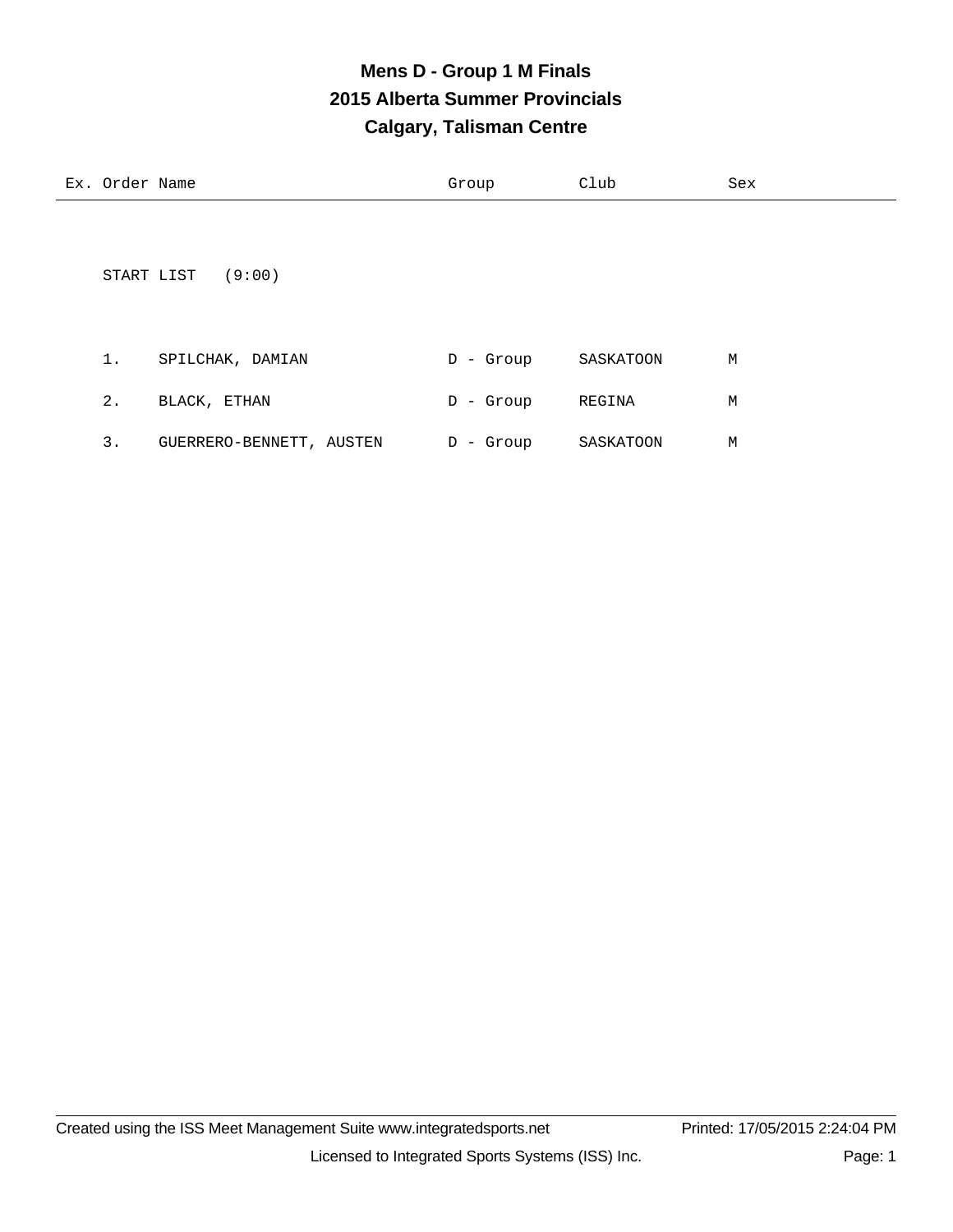## **Mens D - Group 3 M Finals 2015 Alberta Summer Provincials Calgary, Talisman Centre**

| Ex. Order Name |                          | Group        | Club      | Sex |
|----------------|--------------------------|--------------|-----------|-----|
|                |                          |              |           |     |
|                |                          |              |           |     |
|                | (12:00)<br>START LIST    |              |           |     |
|                |                          |              |           |     |
|                |                          |              |           |     |
| 1.             | SPILCHAK, DAMIAN         | - Group<br>D | SASKATOON | М   |
| 2.             | GUERRERO-BENNETT, AUSTEN | - Group<br>D | SASKATOON | М   |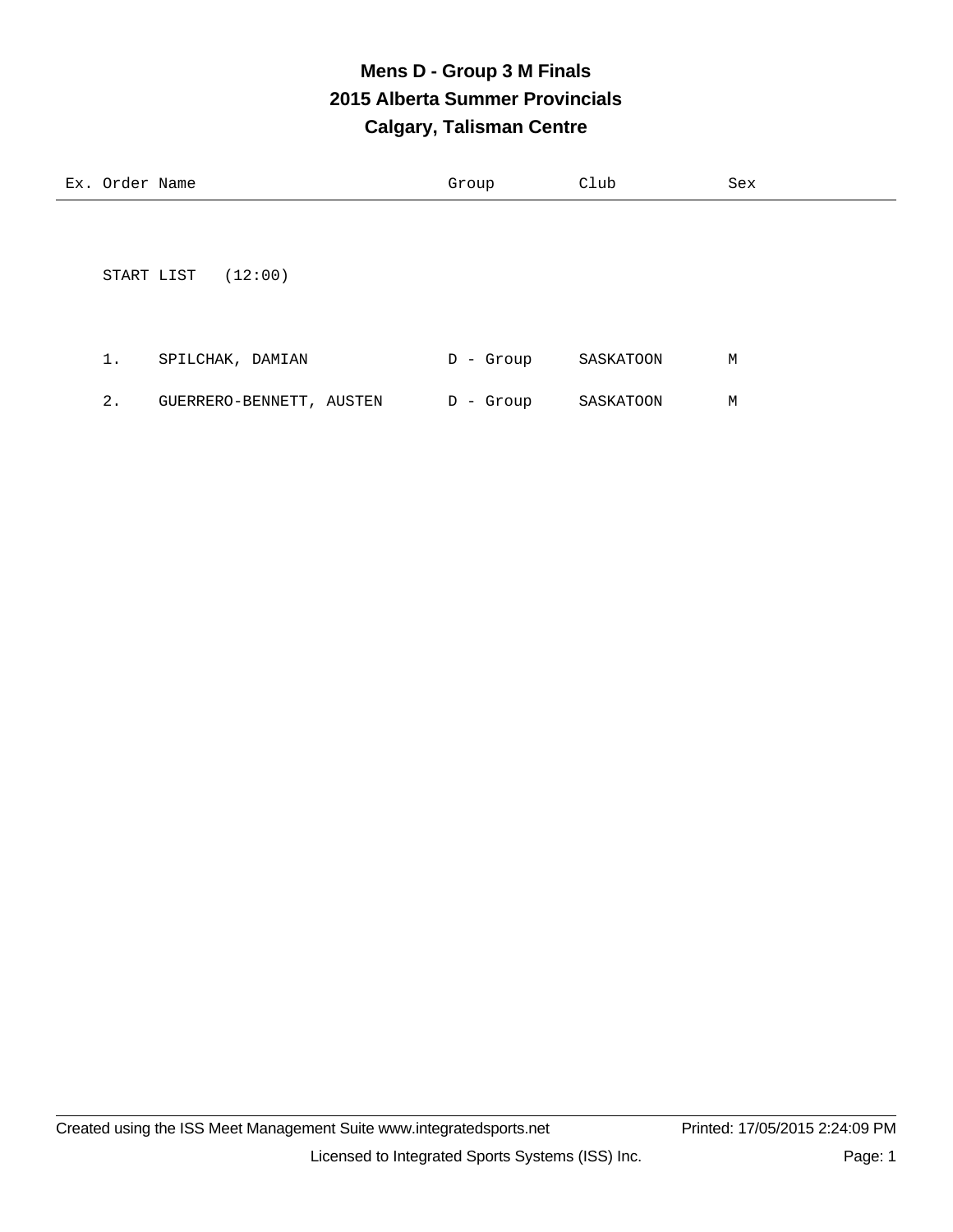## **Mens D - Group Platform Finals 2015 Alberta Summer Provincials Calgary, Talisman Centre**

| Ex. Order Name |              |                          | Group        | Club      | Sex |
|----------------|--------------|--------------------------|--------------|-----------|-----|
|                |              |                          |              |           |     |
|                |              |                          |              |           |     |
| START LIST     |              | (3:00)                   |              |           |     |
|                |              |                          |              |           |     |
|                |              |                          |              |           |     |
| 1.             | BLACK, ETHAN |                          | - Group<br>D | REGINA    | М   |
| $2$ .          |              | GUERRERO-BENNETT, AUSTEN | - Group<br>D | SASKATOON | М   |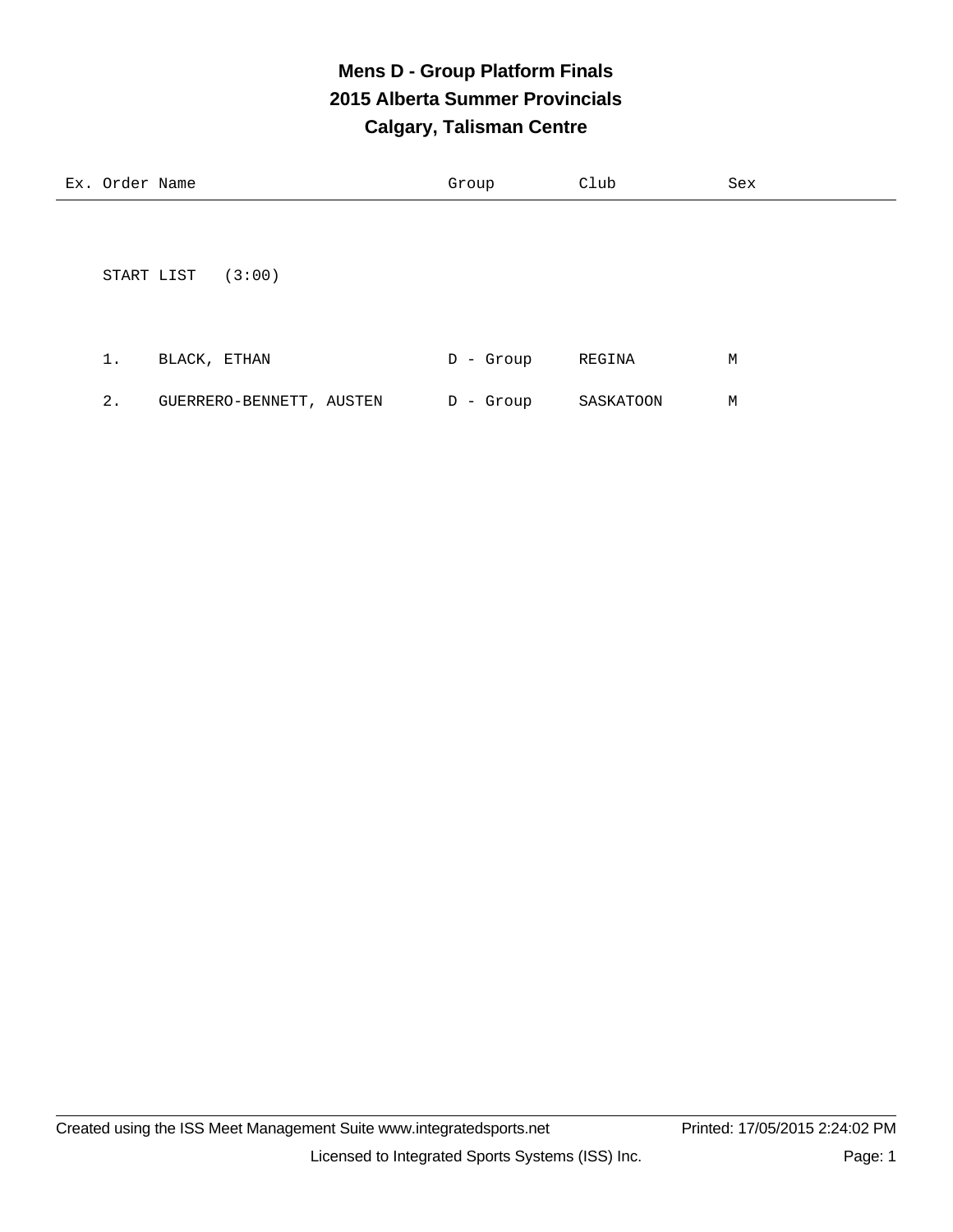## **Mens D - Group Tier I 1 M Finals 2015 Alberta Summer Provincials Calgary, Talisman Centre**

| Ex. Order Name | Group | Club | Sex |
|----------------|-------|------|-----|
|                |       |      |     |

START LIST (6:00)

| WALTERS, NICHOLAS-JAY                                | D - Group T1 CALGARY | М |
|------------------------------------------------------|----------------------|---|
| IBARRA RODRIGUEZ, ALESSANDRO   D - Group T1  CALGARY |                      | М |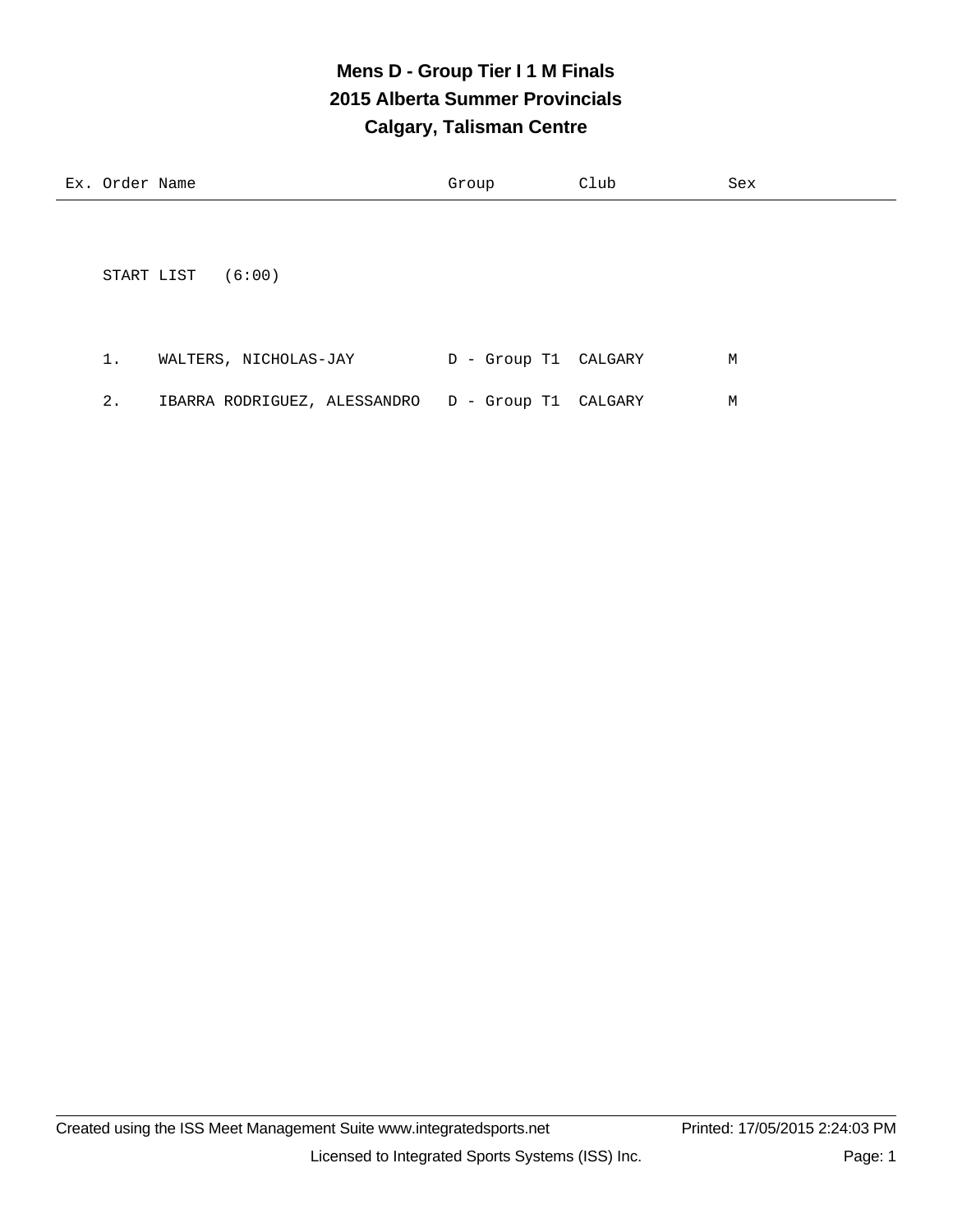## **Mens D - Group Tier I 3 M Finals 2015 Alberta Summer Provincials Calgary, Talisman Centre**

| $\sim$ $\sim$ $\sim$<br>_____<br>$\sim$ | ਸ਼ਾਕਰ<br>ำ-⊶<br>uer<br>∸∸ | Name | our<br>$-1$ | ~-<br>∪⊥uu | ' $\sim$<br>っヒム |
|-----------------------------------------|---------------------------|------|-------------|------------|-----------------|
|-----------------------------------------|---------------------------|------|-------------|------------|-----------------|

START LIST (2:15)

1. WALTERS, NICHOLAS-JAY D - Group T1 CALGARY M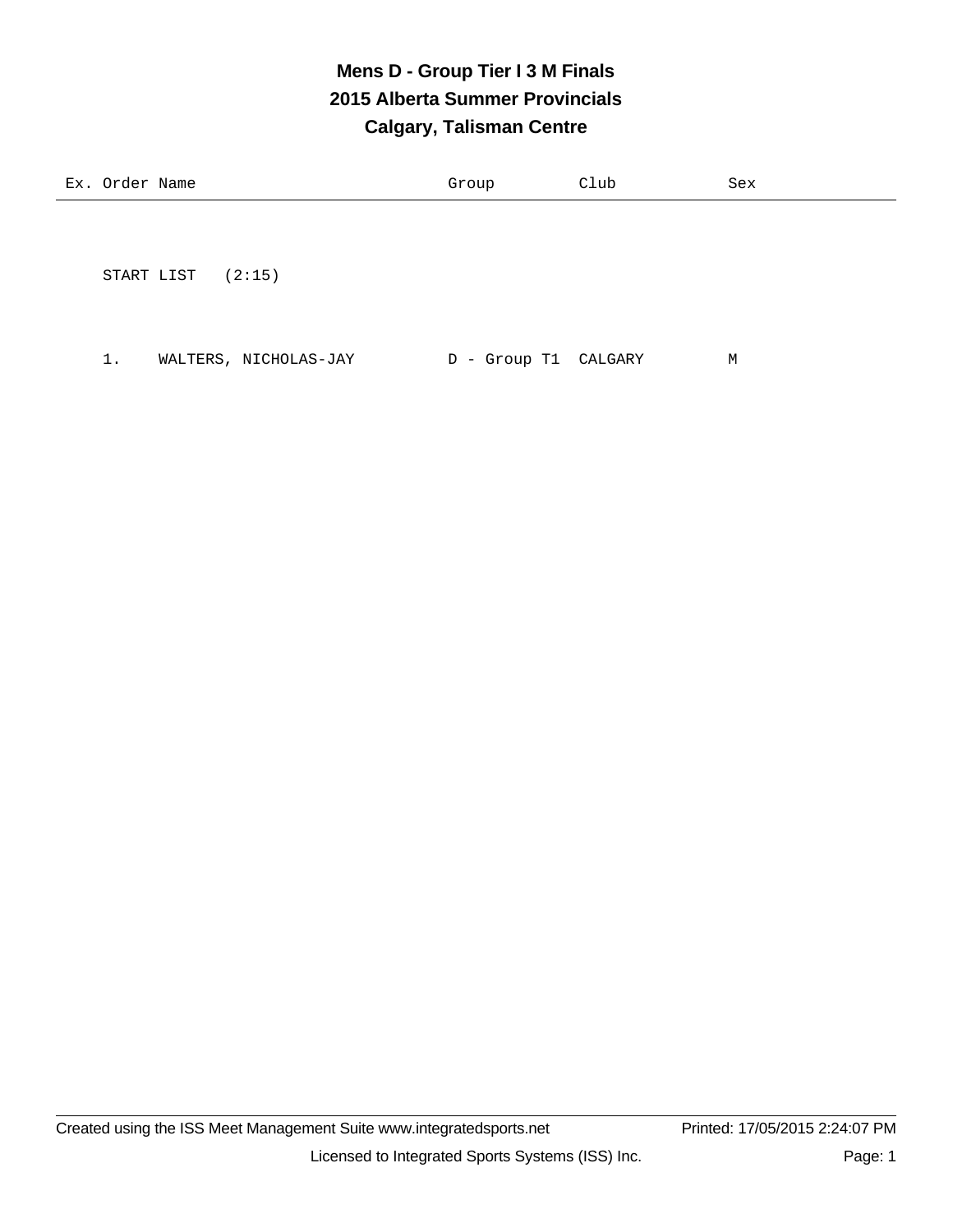# **Mens E - Group 1 M Finals 2015 Alberta Summer Provincials Calgary, Talisman Centre**

| Ex. Order Name |                    | Group       | Club       | Sex |
|----------------|--------------------|-------------|------------|-----|
|                |                    |             |            |     |
|                |                    |             |            |     |
| START LIST     | (9:00)             |             |            |     |
|                |                    |             |            |     |
|                |                    |             |            |     |
| 1.             | MCCUTCHEON, JOSHUA | $E -$ Group | LETHBRIDGE | М   |

| 2. | YANG, PAUL          | $E -$ Group | EKDC    | М |
|----|---------------------|-------------|---------|---|
| 3. | KUDRYAVTSEV, NIKITA | E - Group   | CALGARY | М |
| 4. | DOUCETTE, JAIREN    | $E -$ Group | EKDC    | М |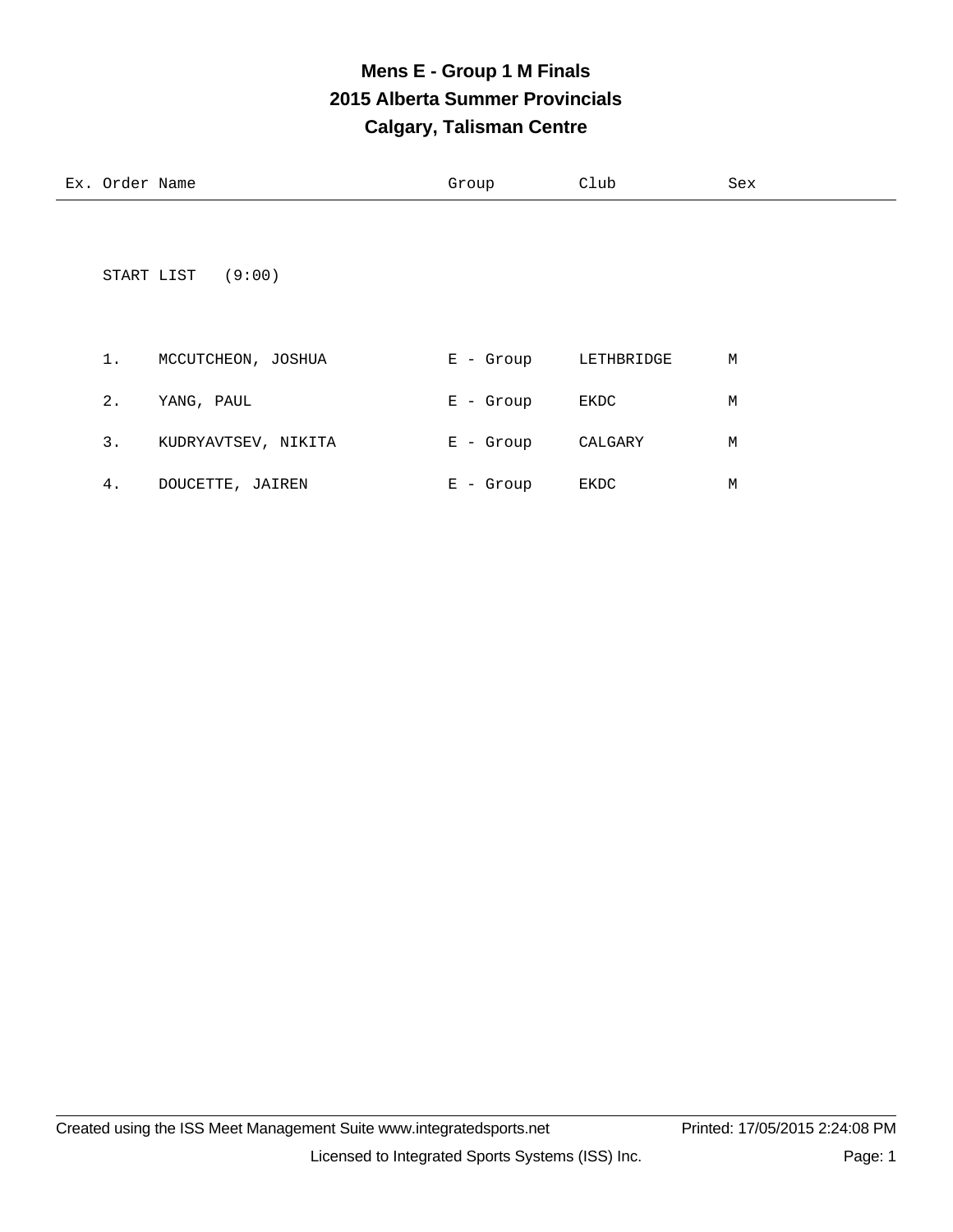# **Mens E - Group 3 M Finals 2015 Alberta Summer Provincials Calgary, Talisman Centre**

| Ex. Order Name |                       | Group       | Club    | Sex |
|----------------|-----------------------|-------------|---------|-----|
|                |                       |             |         |     |
|                |                       |             |         |     |
|                | (11:00)<br>START LIST |             |         |     |
|                |                       |             |         |     |
| 1.             | KUDRYAVTSEV, NIKITA   | $E -$ Group | CALGARY | М   |
|                |                       |             |         |     |

| MCCUTCHEON, JOSHUA | E - Group | LETHBRIDGE | м |
|--------------------|-----------|------------|---|

2. YANG, PAUL B C Group EKDC M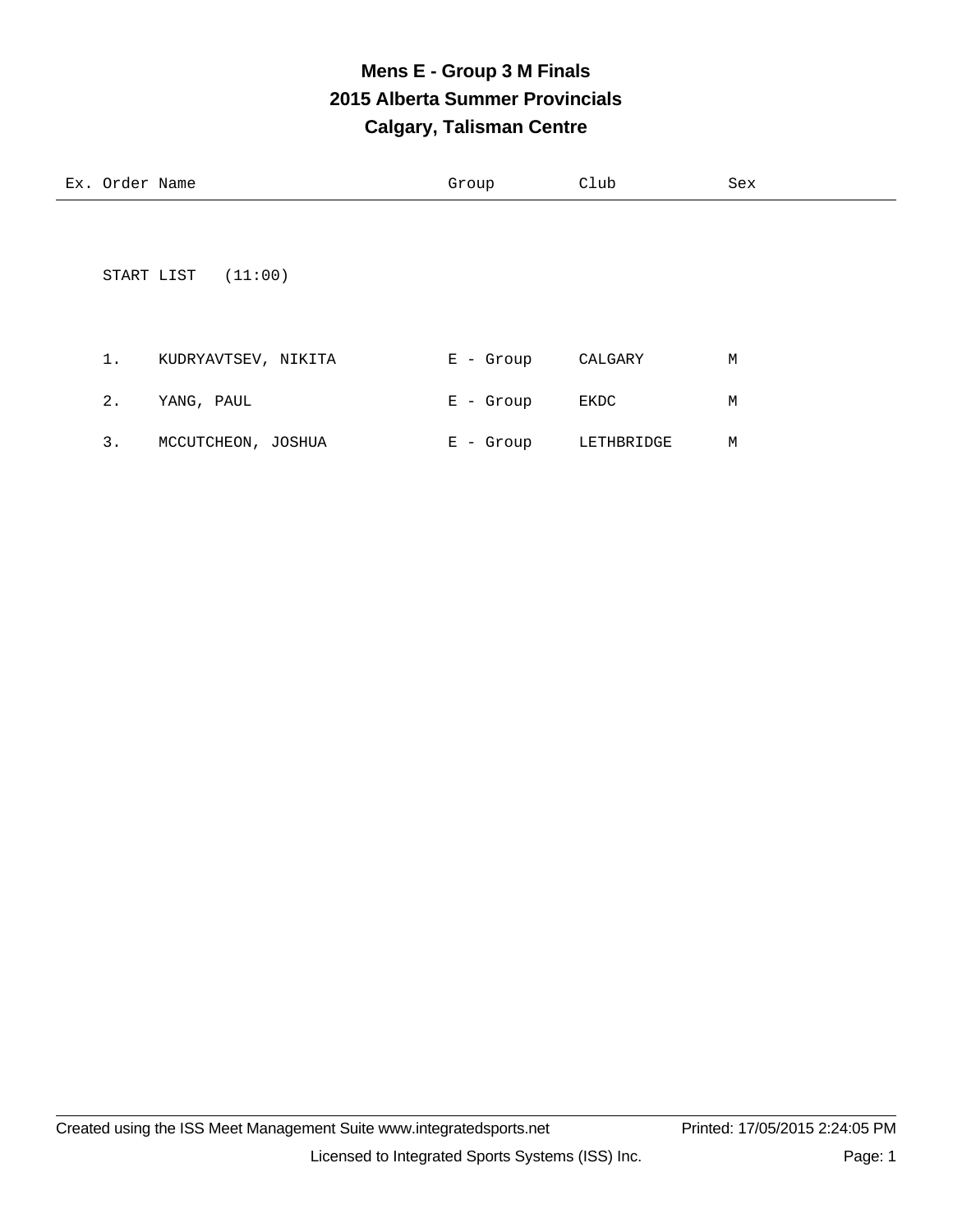#### **Mens Open 1 M Finals 2015 Alberta Summer Provincials Calgary, Talisman Centre**

| Ex. Order Name |                   | Group | Club       | Sex |
|----------------|-------------------|-------|------------|-----|
|                |                   |       |            |     |
|                |                   |       |            |     |
| START LIST     | (4:45)            |       |            |     |
|                |                   |       |            |     |
|                |                   |       |            |     |
| $1$ .          | SAMSON, DEVON     | Open  | REVOLUTION | М   |
| $2$ .          | LABOSSIERE, ANDRE | Open  | REVOLUTION | М   |

| <u>.</u> | SPILCHAK, JAMIE | Open | SASKATOON | M |
|----------|-----------------|------|-----------|---|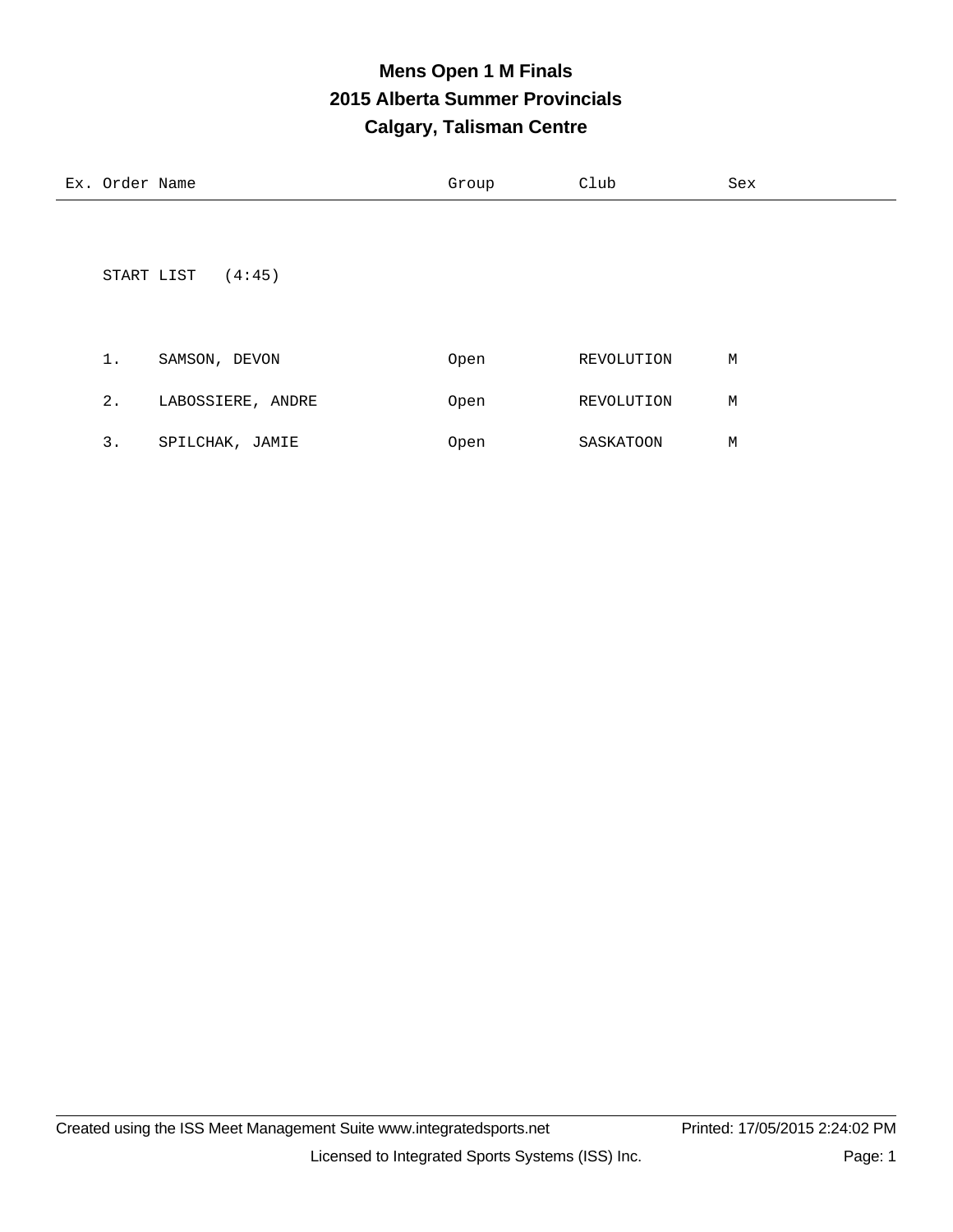#### **Mens Open 3 M Finals 2015 Alberta Summer Provincials Calgary, Talisman Centre**

| Ex. Order Name |                   | Group | Club       | Sex |
|----------------|-------------------|-------|------------|-----|
| START LIST     | (3:30)            |       |            |     |
| $1$ .          | SPILCHAK, JAMIE   | Open  | SASKATOON  | М   |
| $2$ .          | LABOSSIERE, ANDRE | Open  | REVOLUTION | М   |
| 3.             | WIENS, RYLAN      | Open  | SASKATOON  | М   |
| 4.             | SAMSON, DEVON     | Open  | REVOLUTION | М   |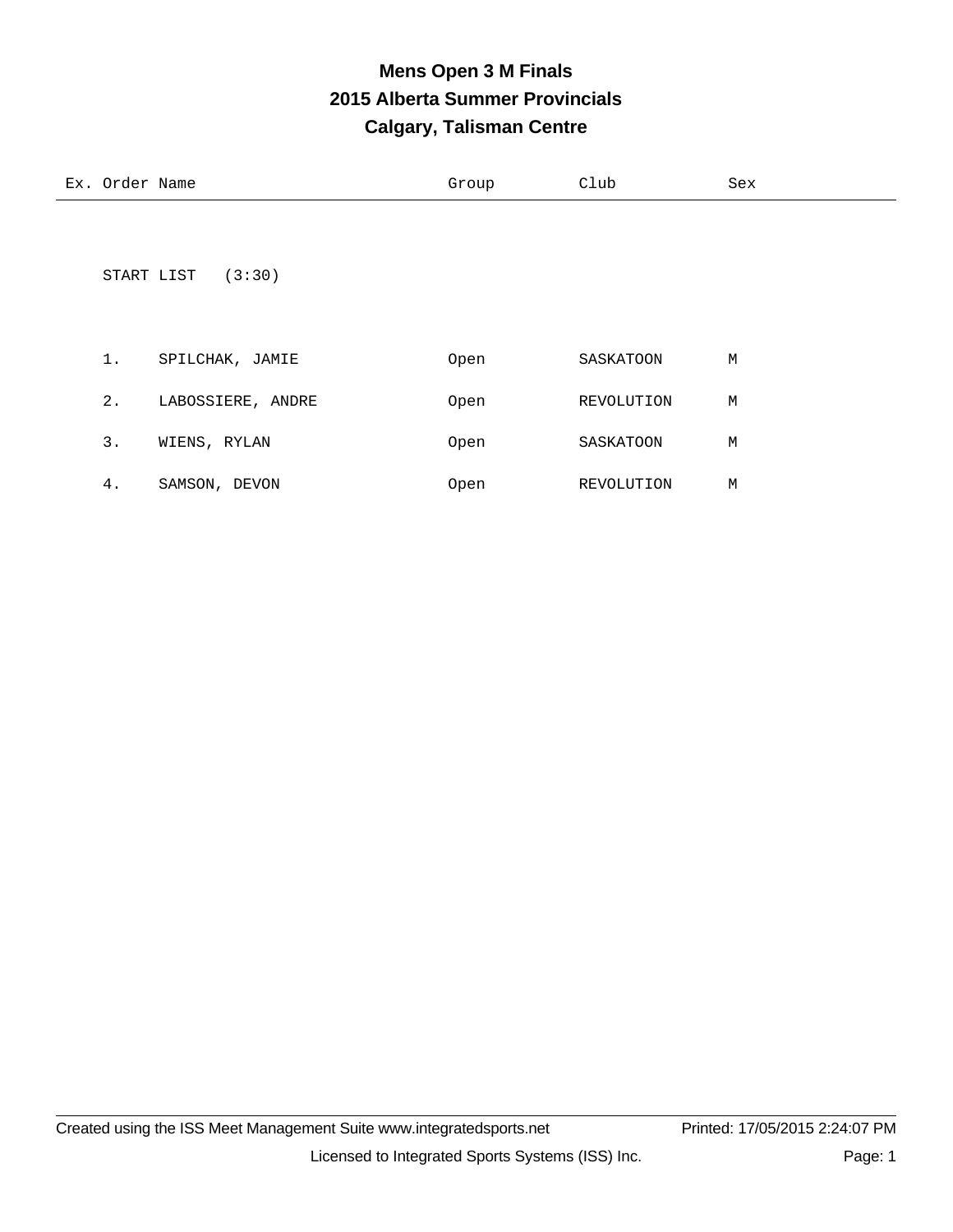# **Mens Open Platform Finals 2015 Alberta Summer Provincials Calgary, Talisman Centre**

| Ex. Order Name |              |        | Group | Club      | Sex |
|----------------|--------------|--------|-------|-----------|-----|
|                |              |        |       |           |     |
|                |              |        |       |           |     |
|                | START LIST   | (1:45) |       |           |     |
|                |              |        |       |           |     |
| $1$ .          | WIENS, RYLAN |        | Open  | SASKATOON | М   |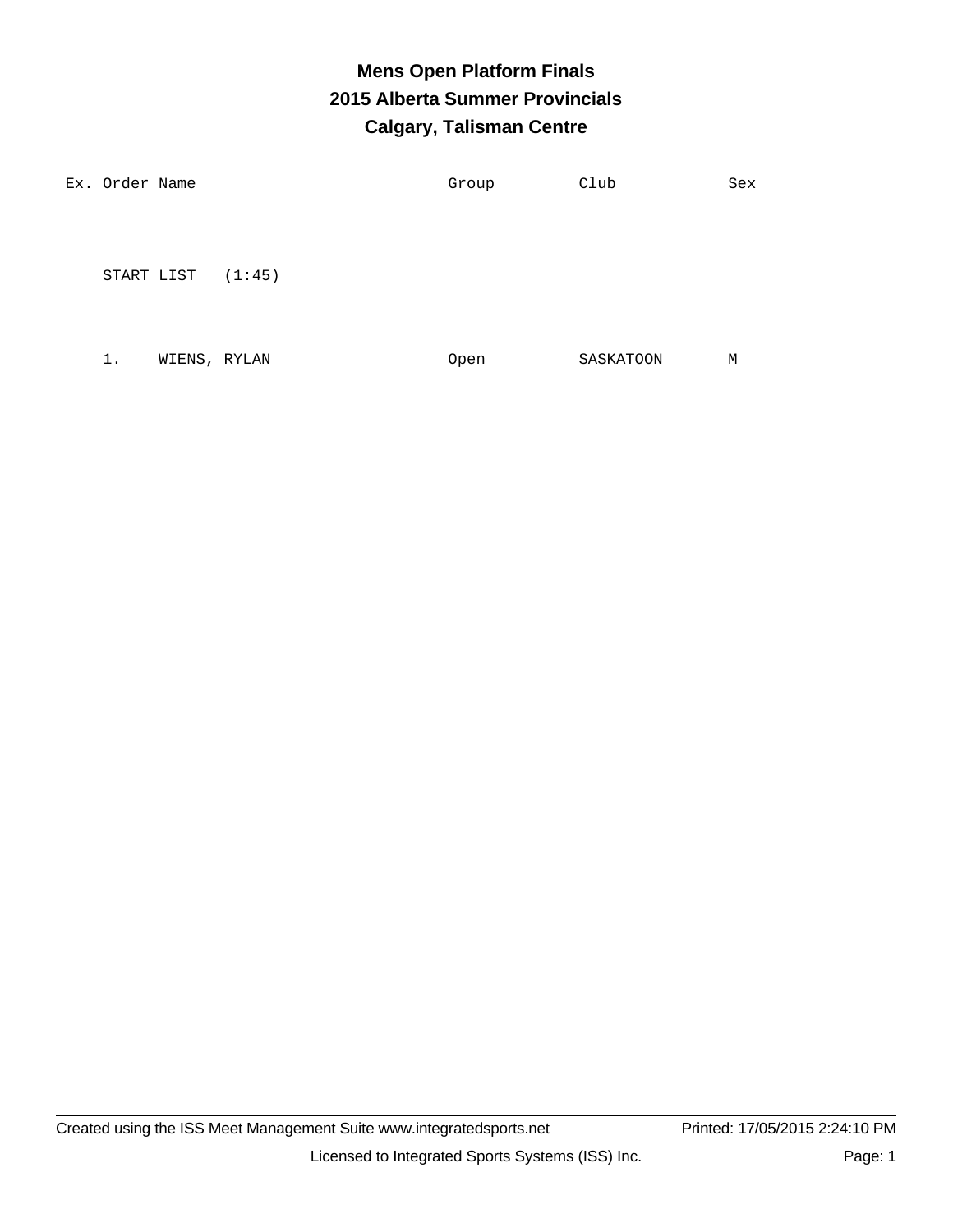# **Womens A - Group 1 M Finals 2015 Alberta Summer Provincials Calgary, Talisman Centre**

| Ex. Order Name |                      | Group                | Club       | Sex         |
|----------------|----------------------|----------------------|------------|-------------|
|                | START LIST $(12:00)$ |                      |            |             |
| 1.             | CHAMBERS, MADISON    | A - Group REVOLUTION |            | F           |
| $2$ .          | CADIEUX, DOMINIQUE   | A - Group            | ESPDC      | $\rm F$     |
| 3.             | MACFARLANE, CAROLYN  | A - Group            | WHITE ROCK | $\mathbf F$ |
| 4.             | DICK, ELAENA         | A - Group            | ESPDC      | F           |
| 5.             | WAIZ, TAVIA          | A - Group WHITE ROCK |            | F           |
| б.             | UNSWORTH, ANGELA     | A - Group            | ESPDC      | $\mathbf F$ |
| 7.             | HAUFF, MACKINNA      | A - Group            | EDMONTON   | $\mathbf F$ |
| 8.             | MCKAY, CAELI         | A - Group            | CALGARY    | $\mathbf F$ |
| 9.             | MCCOOL, ASHLEY       | A - Group            | CALGARY    | F           |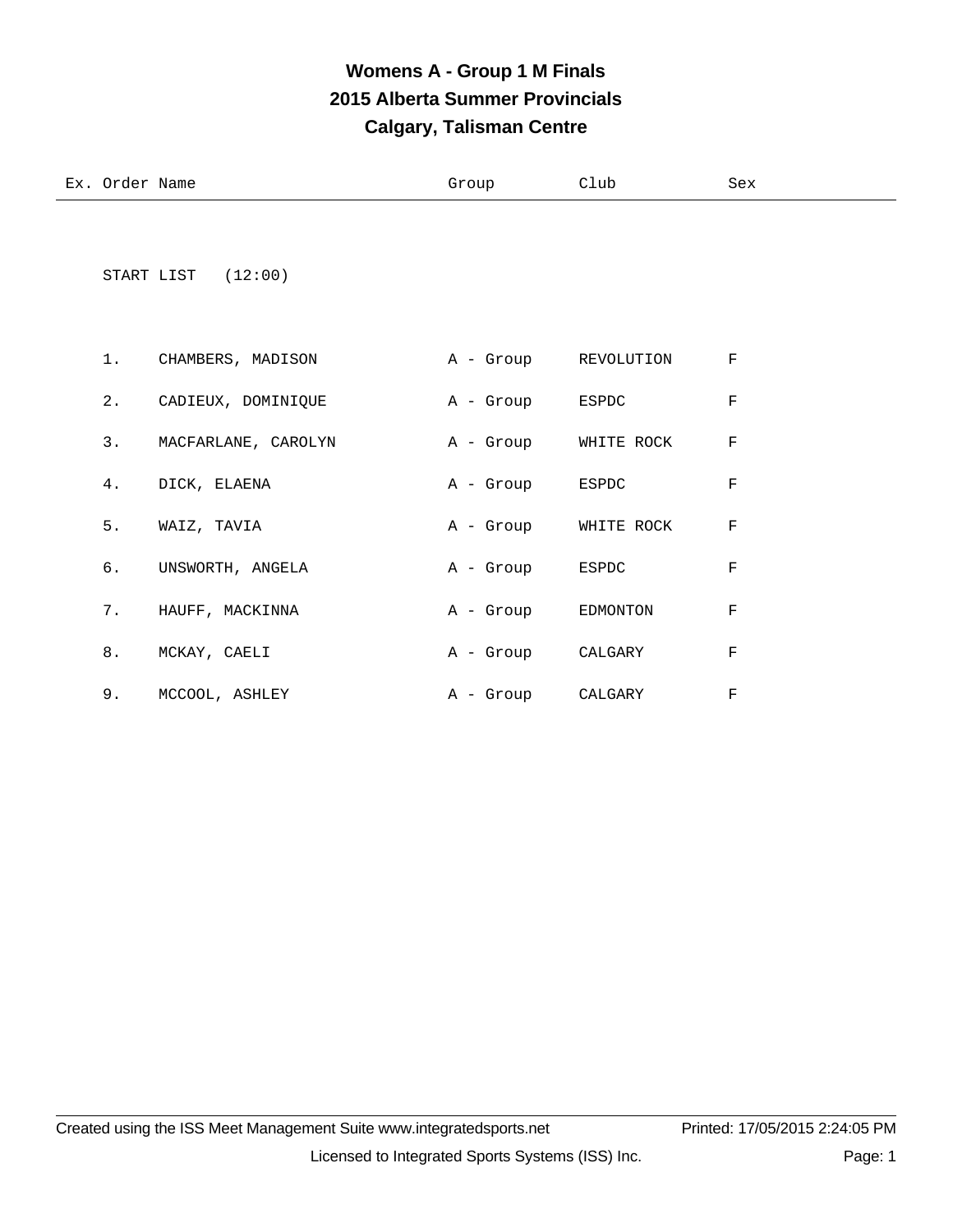# **Womens A - Group 3 M Finals 2015 Alberta Summer Provincials Calgary, Talisman Centre**

Ex. Order Name Sex Croup Club Sex

|    | START LIST $(1:00)$    |                    |                      |             |
|----|------------------------|--------------------|----------------------|-------------|
|    | 1. DICK, ELAENA        | A - Group ESPDC    |                      | $_{\rm F}$  |
|    | 2. MCKAY, CAELI        | A - Group CALGARY  |                      | $\rm F$     |
|    | 3. MACFARLANE, CAROLYN |                    | A - Group WHITE ROCK | $\mathbf F$ |
| 4. | WAIZ, TAVIA            |                    | A - Group WHITE ROCK | $\mathbf F$ |
|    | 5. UNSWORTH, ANGELA    | A - Group ESPDC    |                      | $_{\rm F}$  |
| 6. | HAUFF, MACKINNA        | A - Group EDMONTON |                      | $\mathbf F$ |
| 7. | MCCOOL, ASHLEY         | A - Group CALGARY  |                      | $\rm F$     |

8. CADIEUX, DOMINIQUE  $A - Group$  ESPDC F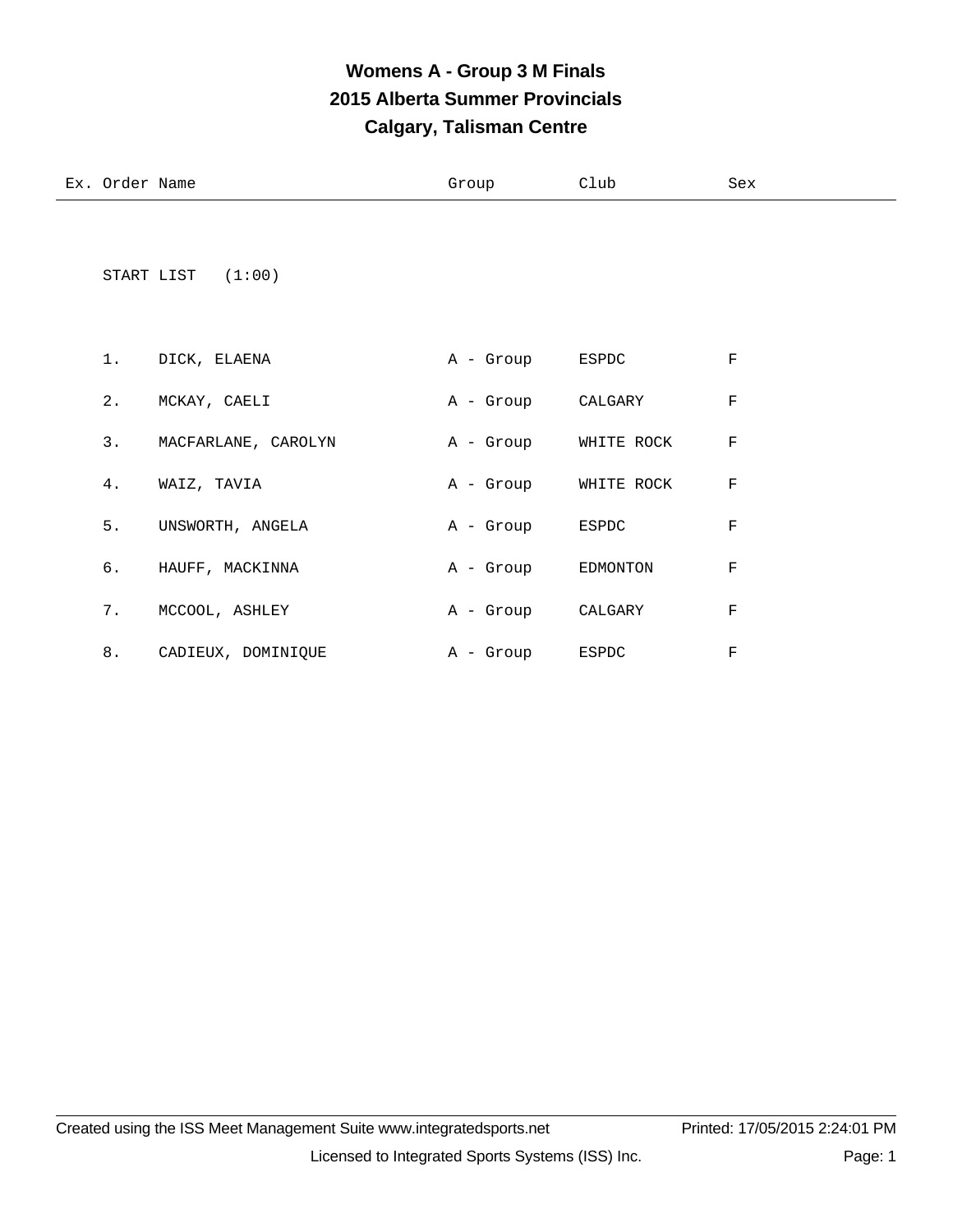#### **Womens A - Group 3 M Synchro Finals 2015 Alberta Summer Provincials Calgary, Talisman Centre**

| Ex. Order Name |                           | Group     | Club       | Sex |
|----------------|---------------------------|-----------|------------|-----|
|                |                           |           |            |     |
|                |                           |           |            |     |
| START LIST     | (4:30)                    |           |            |     |
|                |                           |           |            |     |
|                |                           |           |            |     |
| $1$ .          | C. MCKAY / A. MCCOOL      | A - Group | CALGARY    | F   |
| $2$ .          | S. BUSHWALD / A. GAUTHIER | A - Group | REVOLUTION | F   |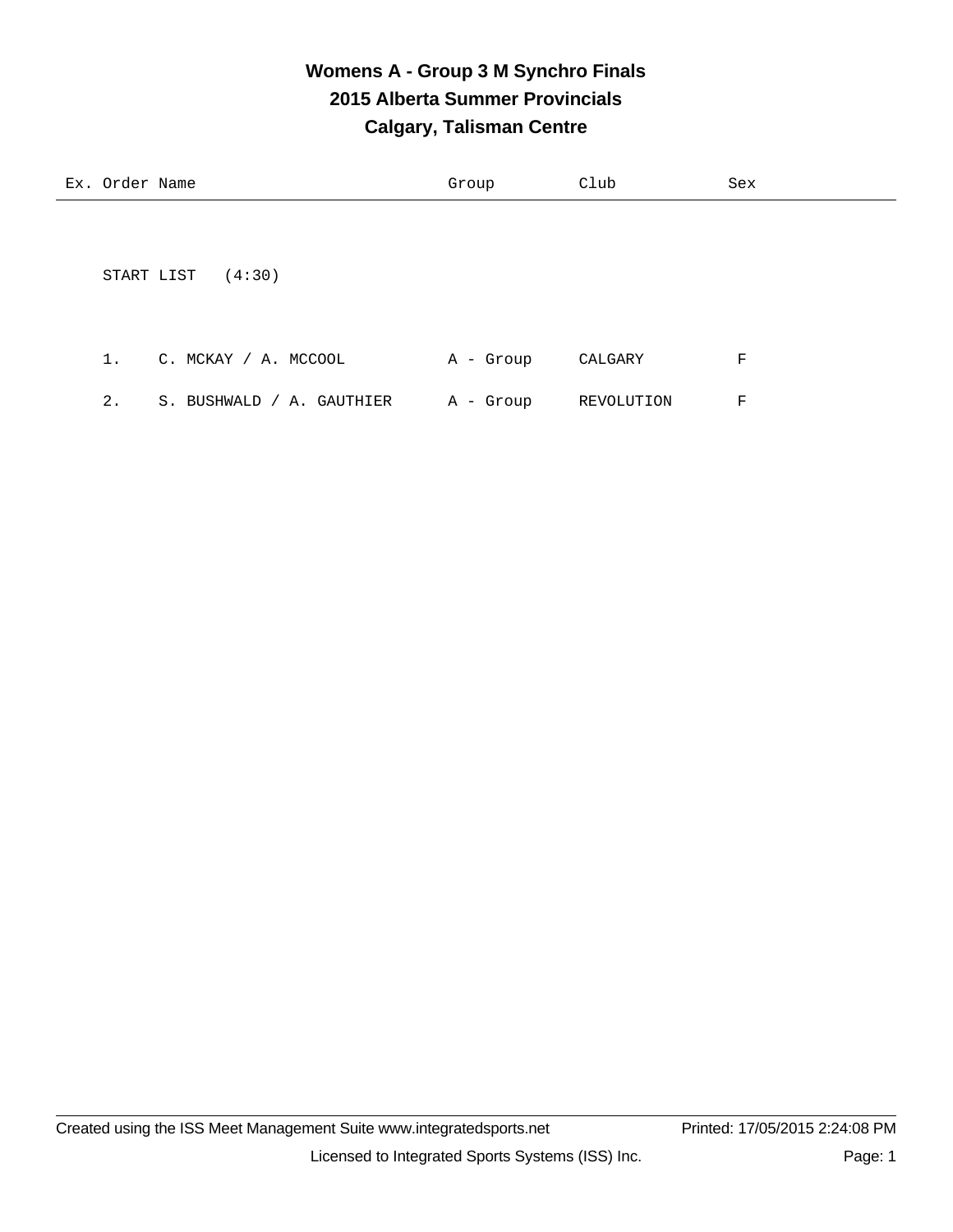# **Womens A - Group Platform Finals 2015 Alberta Summer Provincials Calgary, Talisman Centre**

| Ex. Order Name |                     | Group     | Club       | Sex     |
|----------------|---------------------|-----------|------------|---------|
|                | START LIST (10:00)  |           |            |         |
| 1.             | BOUCHARD, BROOKE    | A - Group | REVOLUTION | F       |
| 2.             | BEZTE, KATIE        | A - Group | REVOLUTION | F       |
| 3.             | MCKAY, CAELI        | A - Group | CALGARY    | $\rm F$ |
| 4.             | MACFARLANE, CAROLYN | A - Group | WHITE ROCK | F       |
| 5.             | DICK, ELAENA        | A - Group | ESPDC      | F       |
| б.             | MCCOOL, ASHLEY      | A - Group | CALGARY    | F       |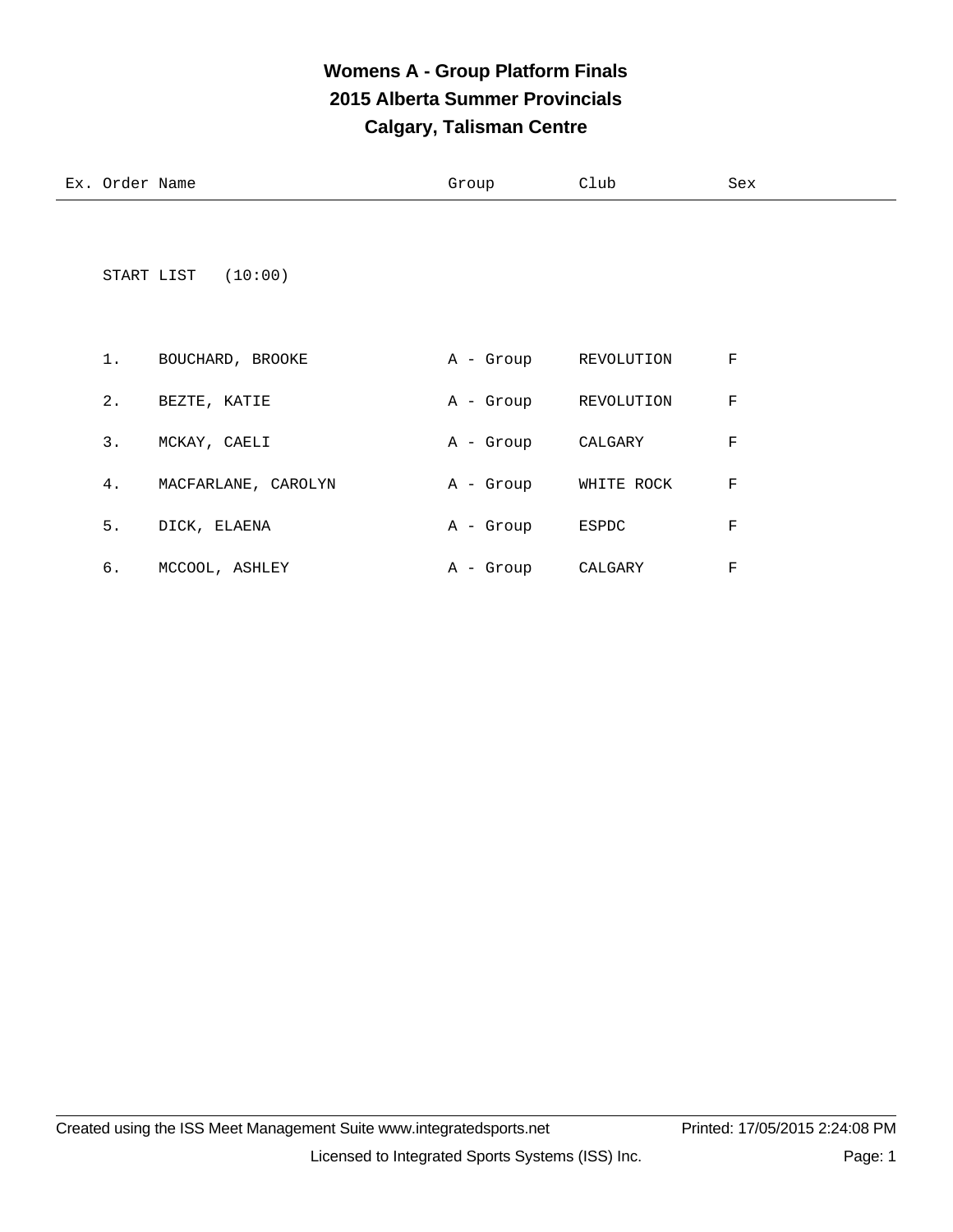# **Womens A - Group Tier I 1 M Finals 2015 Alberta Summer Provincials Calgary, Talisman Centre**

| Ex. Order Name | Group | Club | Sex |
|----------------|-------|------|-----|
|                |       |      |     |

START LIST (2:15)

1. BEZTE, KATIE  $A - Group T1$  REVOLUTION F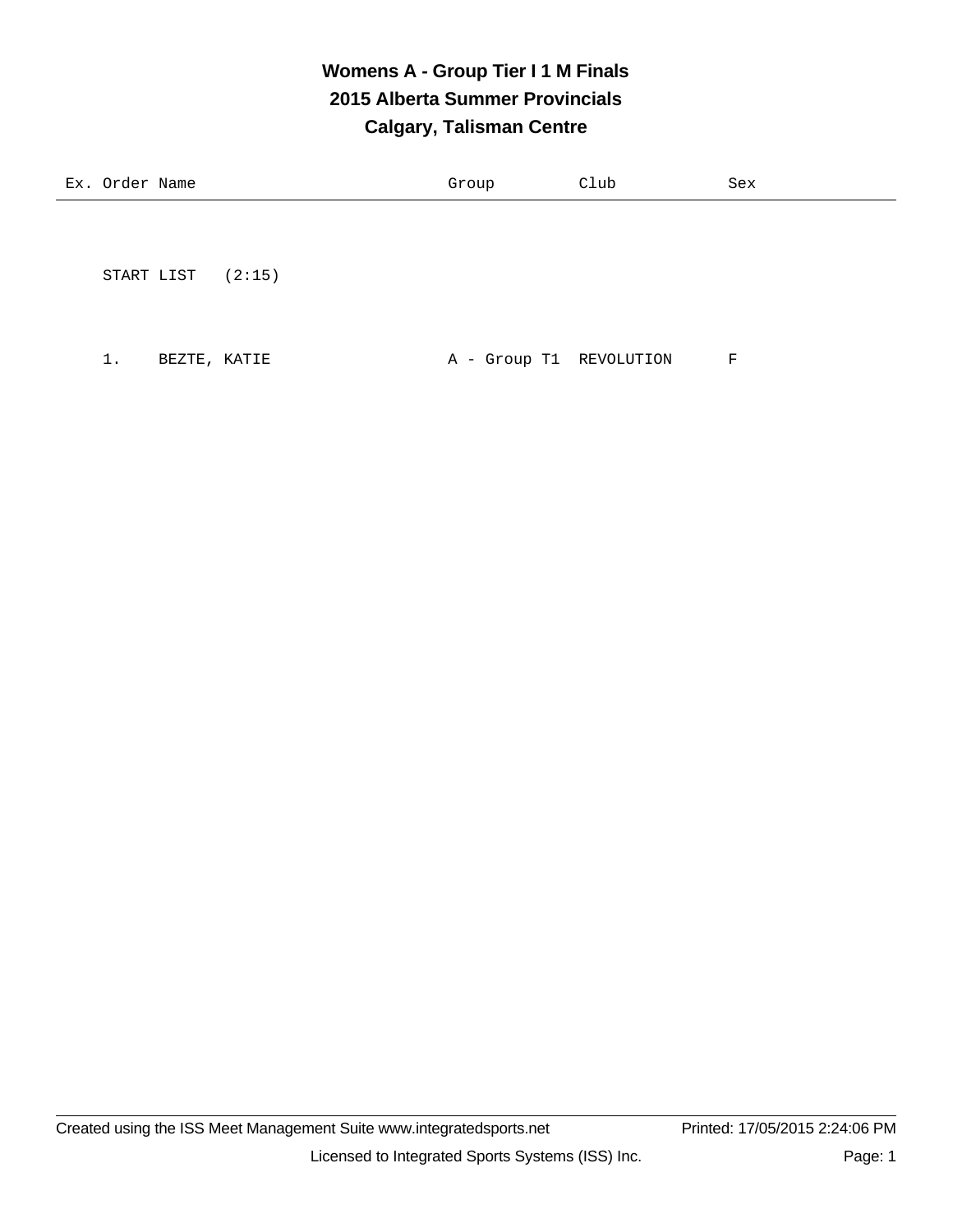#### **Womens A - Group Tier I 3 M Finals 2015 Alberta Summer Provincials Calgary, Talisman Centre**

| Ex. Order Name | Group | Club | Sex |
|----------------|-------|------|-----|
|                |       |      |     |

START LIST (6:00)

1. BEZTE, KATIE  $A - Group T1$  REVOLUTION F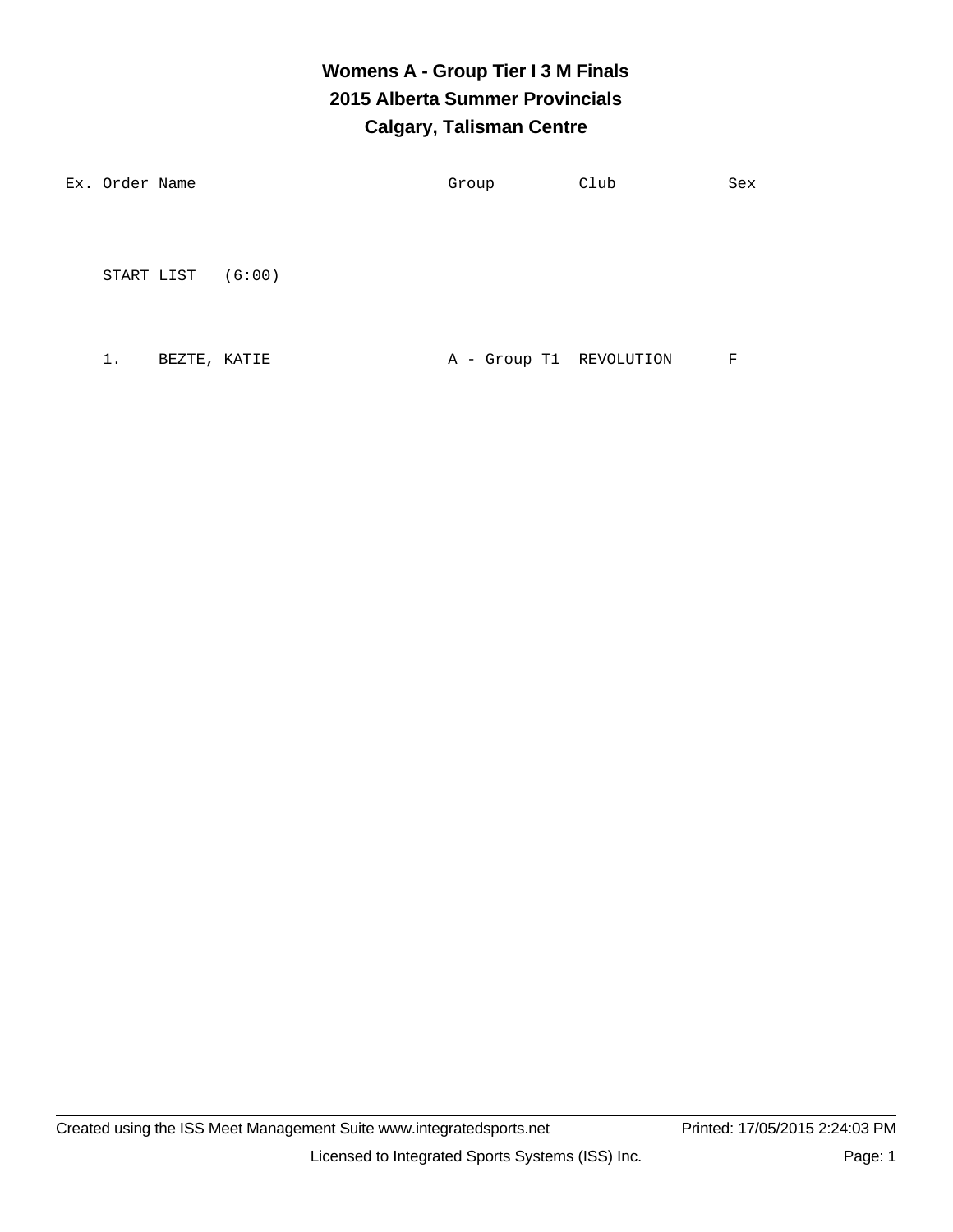# **Womens B - Group 1 M Finals 2015 Alberta Summer Provincials Calgary, Talisman Centre**

| Ex. Order Name | Group | Club | Sex |
|----------------|-------|------|-----|
|                |       |      |     |

START LIST (12:00)

| 1.    | DECECCO, ELIZABETH | $B -$ Group  | SASKATOON  | F |
|-------|--------------------|--------------|------------|---|
| $2$ . | BOYCHUK, TANYA     | $B -$ Group  | ESPDC      | F |
| 3.    | DASCHUK, SOPHIE    | $B -$ Group  | REGINA     | F |
| 4.    | GALLAIS, JOELLE    | $B -$ Group  | REGINA     | F |
| 5.    | GAUTHIER, ALYSSA   | $B -$ Group  | REVOLUTION | F |
| б.    | BUCHWALD, SERENA   | - Group<br>B | REVOLUTION | F |
| 7.    | ERLAM, MARTINE     | B<br>- Group | CALGARY    | F |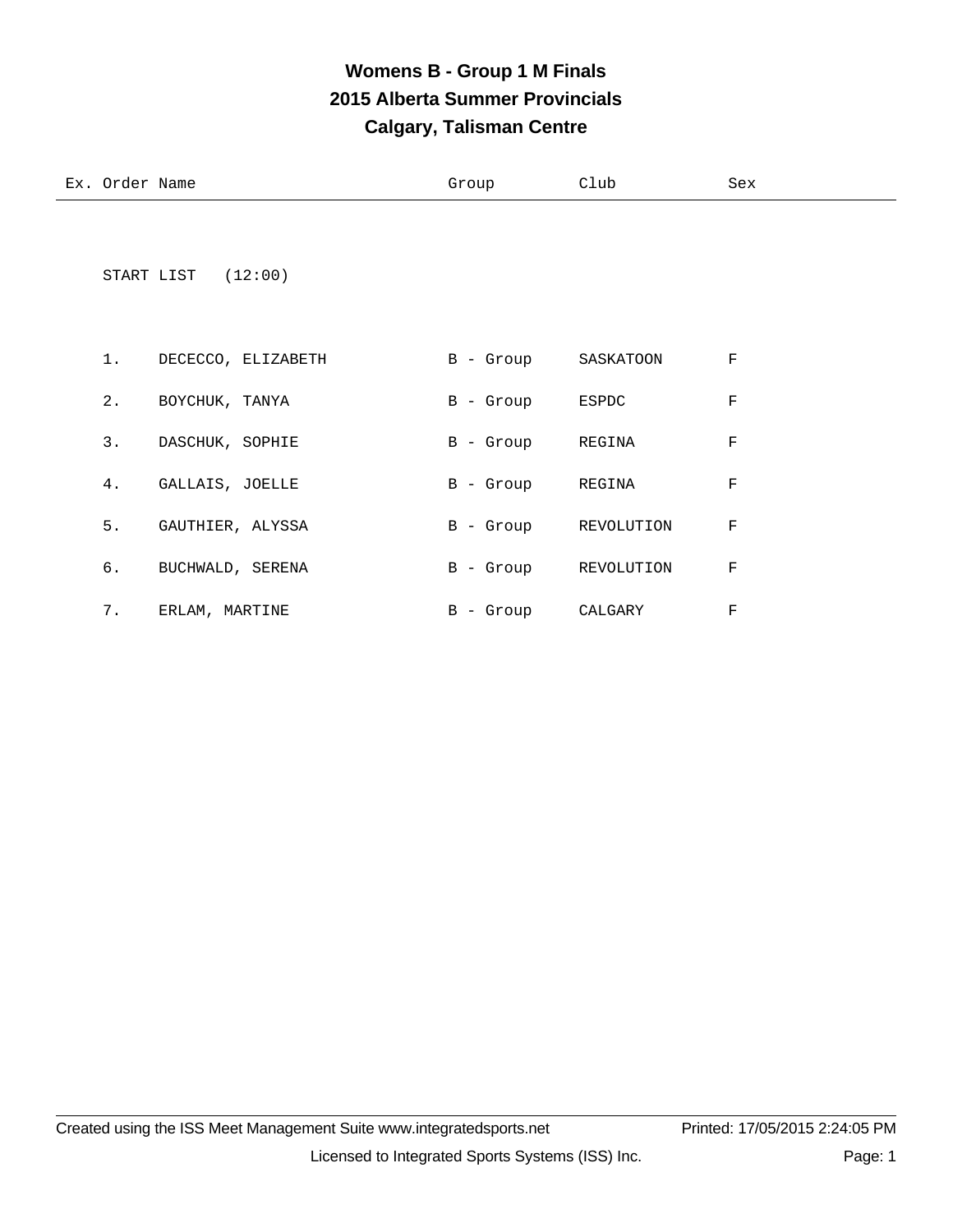# **Womens B - Group 3 M Finals 2015 Alberta Summer Provincials Calgary, Talisman Centre**

| Ex. | ∩rder<br>Name<br>◡ | ∾∸∪นเ | Club | Sex |
|-----|--------------------|-------|------|-----|
|     |                    |       |      |     |

START LIST (1:00)

| 1.    | ERLAM, MARTINE     | $B -$ Group  | CALGARY    | F |
|-------|--------------------|--------------|------------|---|
| $2$ . | DECECCO, ELIZABETH | $B -$ Group  | SASKATOON  | F |
| 3.    | BOYCHUK, TANYA     | $B -$ Group  | ESPDC      | F |
| 4.    | DASCHUK, SOPHIE    | $B -$ Group  | REGINA     | F |
| 5.    | GAUTHIER, ALYSSA   | $B -$ Group  | REVOLUTION | F |
| б.    | BUCHWALD, SERENA   | - Group<br>B | REVOLUTION | F |
| 7.    | GALLAIS, JOELLE    | B<br>- Group | REGINA     | F |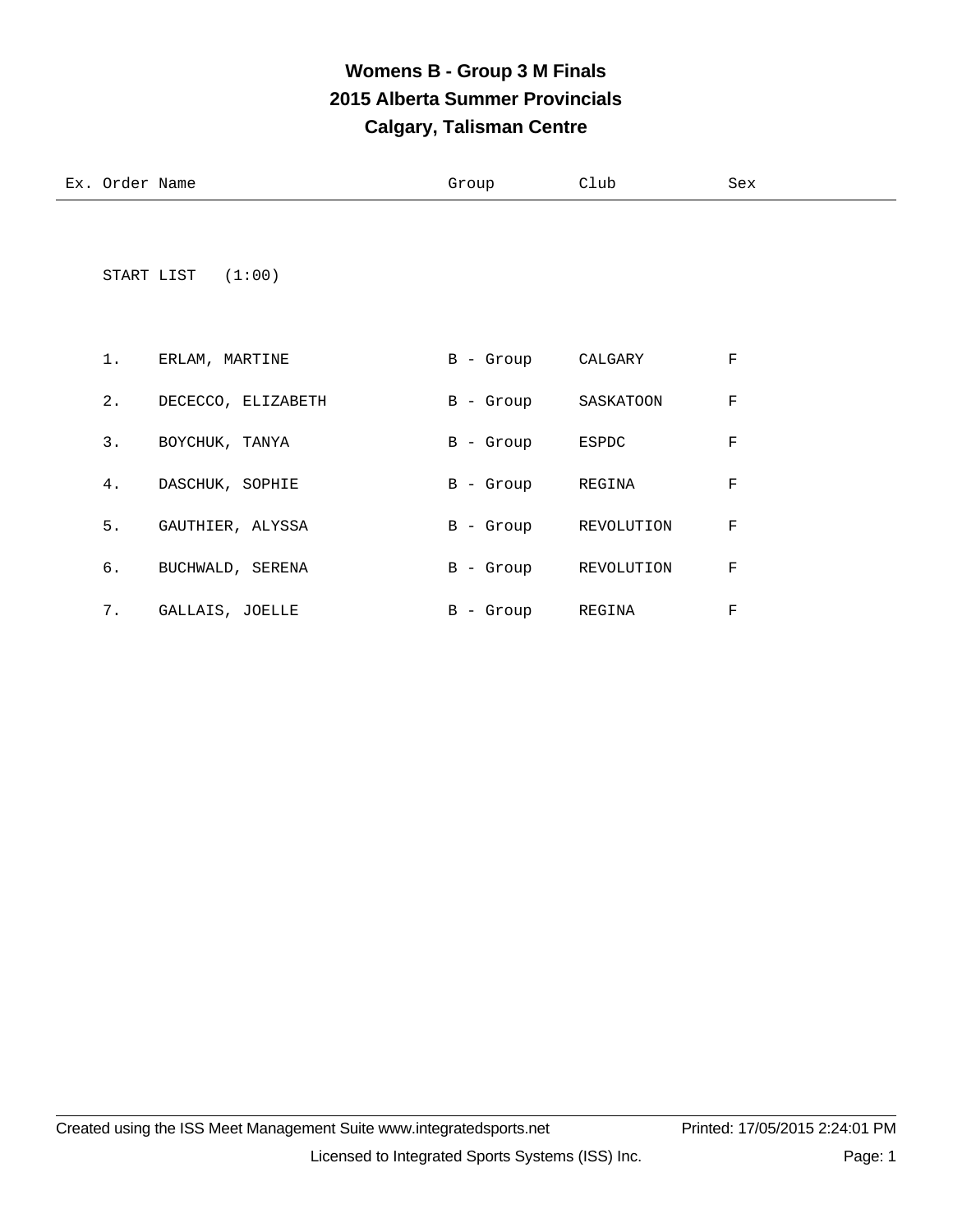# **Womens B - Group Platform Finals 2015 Alberta Summer Provincials Calgary, Talisman Centre**

| Ex. Order Name |                       | Group       | Club       | Sex         |
|----------------|-----------------------|-------------|------------|-------------|
|                |                       |             |            |             |
|                |                       |             |            |             |
|                | (10:00)<br>START LIST |             |            |             |
|                |                       |             |            |             |
| 1.             | GALLAIS, JOELLE       | $B -$ Group | REGINA     | F           |
| 2.             | BUCHWALD, SERENA      | $B -$ Group | REVOLUTION | F           |
| 3.             | DECECCO, ELIZABETH    | B - Group   | SASKATOON  | $\mathbf F$ |
| 4.             | DASCHUK, SOPHIE       | B - Group   | REGINA     | F           |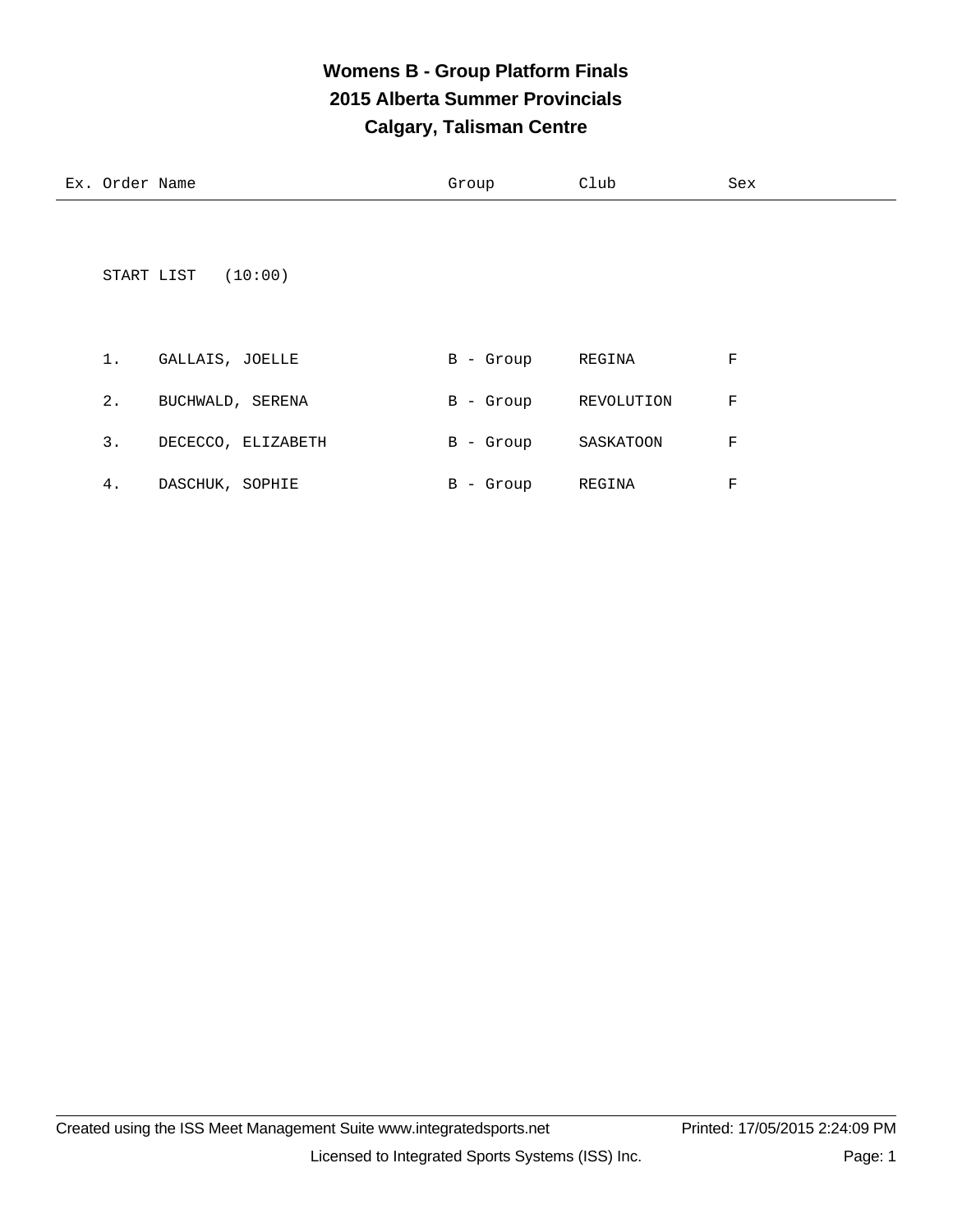# **Womens B - Group Tier I 1 M Finals 2015 Alberta Summer Provincials Calgary, Talisman Centre**

| Ex. Order Name |                     | Group                  | Club | Sex |
|----------------|---------------------|------------------------|------|-----|
|                |                     |                        |      |     |
|                |                     |                        |      |     |
|                | START LIST $(2:15)$ |                        |      |     |
|                |                     |                        |      |     |
|                |                     |                        |      |     |
| 1.             | THOMPSON, JASMINE   | B - Group T1 ROCKY MTN |      | F   |

|  | BAARS, REAGAN |  | B - Group T1 ROCKY MTN |  |
|--|---------------|--|------------------------|--|
|  |               |  |                        |  |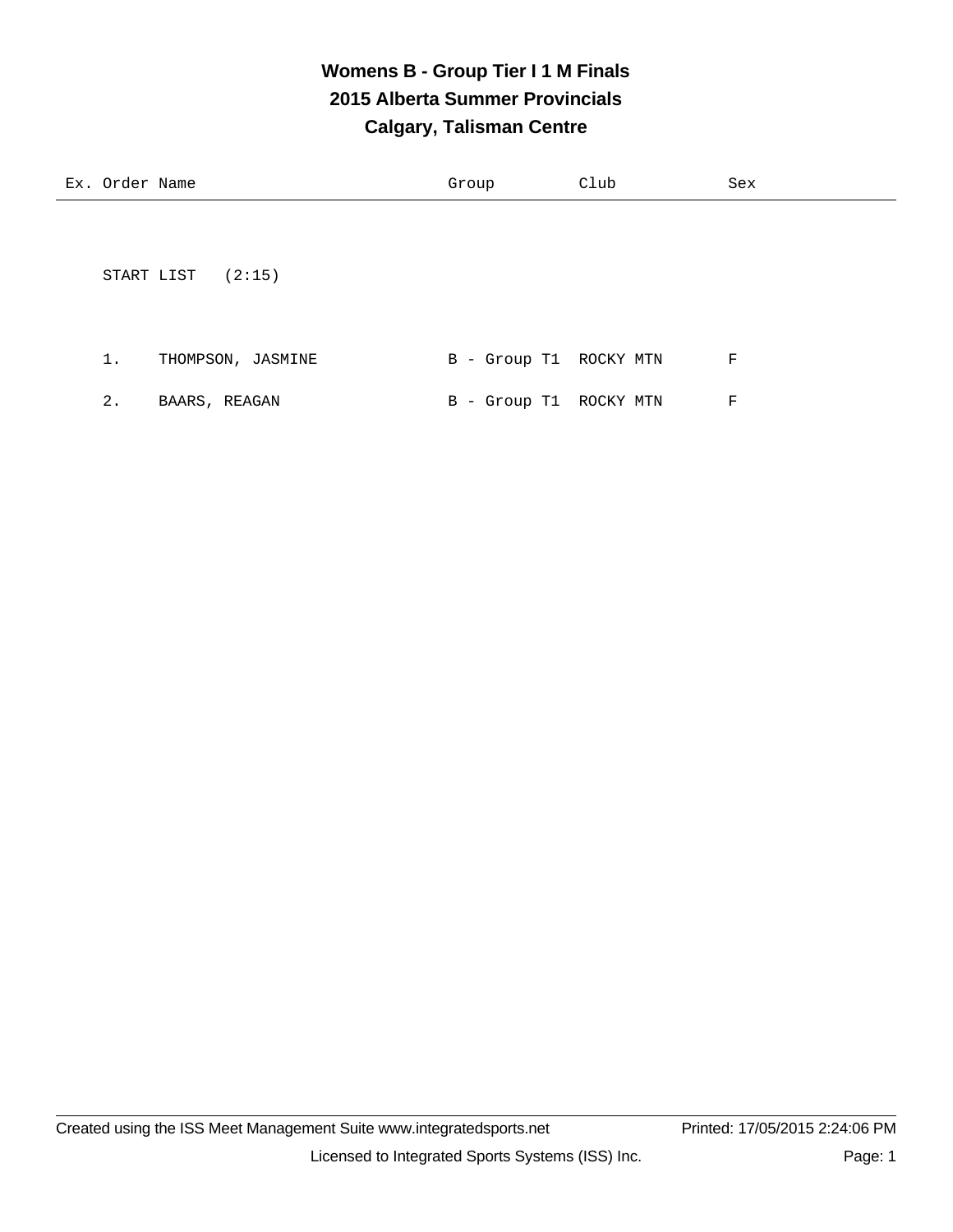#### **Womens B - Group Tier I 3 M Finals 2015 Alberta Summer Provincials Calgary, Talisman Centre**

| Ex. Order Name | Group | Club | Sex |
|----------------|-------|------|-----|
|                |       |      |     |
|                |       |      |     |

START LIST (6:00)

1. BAARS, REAGAN B - Group T1 ROCKY MTN F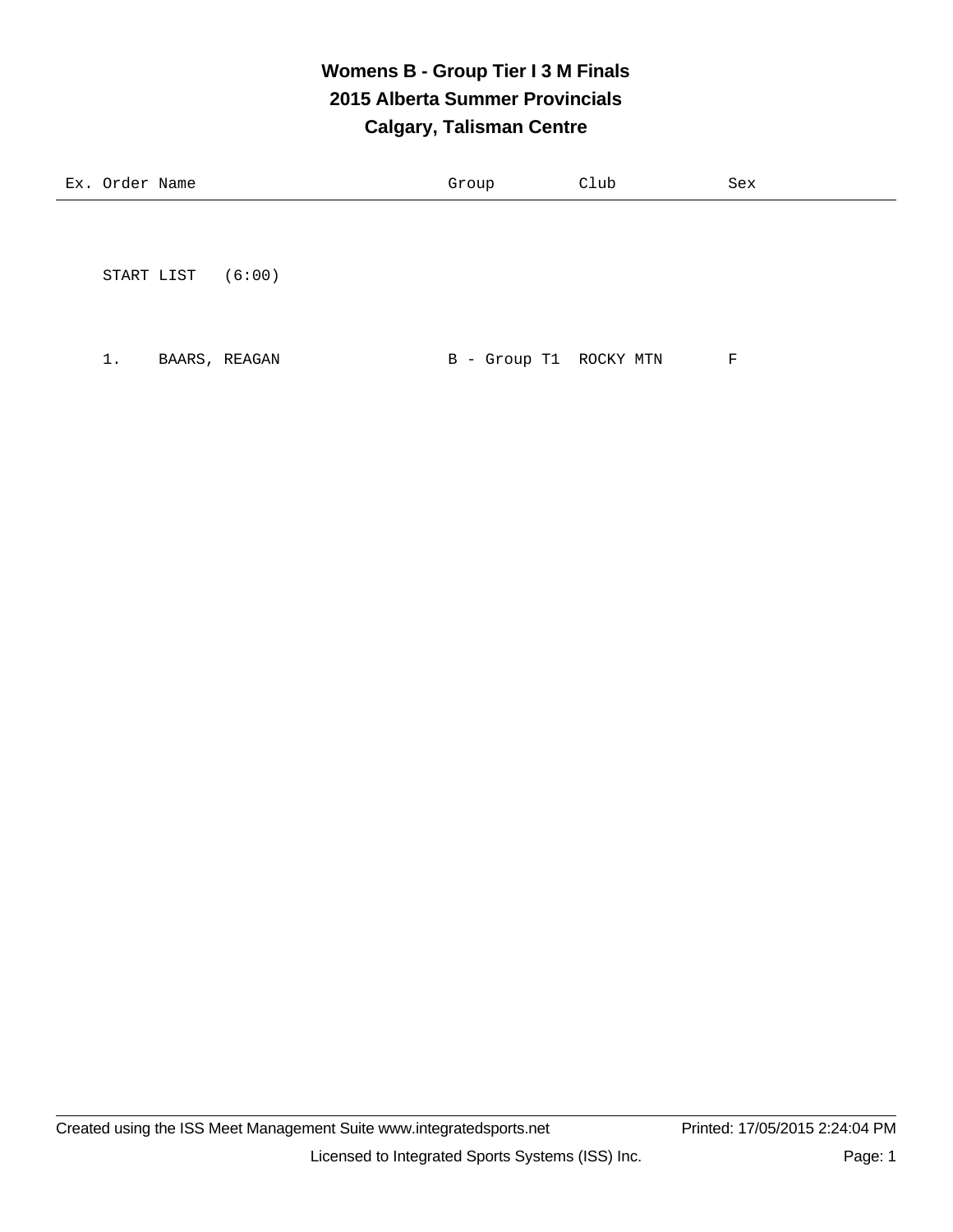# **Womens C - Group 1 M Finals 2015 Alberta Summer Provincials Calgary, Talisman Centre**

| Ex. Order Name |                    | Group                 | Club        | Sex         |
|----------------|--------------------|-----------------------|-------------|-------------|
|                | START LIST (12:00) |                       |             |             |
| $1$ .          | HOWARD, SADIE      | C - Group NORTH SHORE |             | $\rm F$     |
| $2$ .          | VALK, DANIELLE     | C - Group CALGARY     |             | $\mathbf F$ |
| 3.             | BERKOVSKA, EVA     | C - Group REGINA      |             | $\mathbf F$ |
| 4.             | WHYTE, BROOKLYN    | C - Group             | EKDC        | $\mathbf F$ |
| 5.             | OSIEJA, MAGGIE     | C - Group             | NORTH SHORE | $\mathbf F$ |
| б.             | ERLAM, MARGO       | C - Group CALGARY     |             | $\mathbf F$ |
| 7.             | KEIM, ELLI         | $C -$ Group           | EKDC        | $\rm F$     |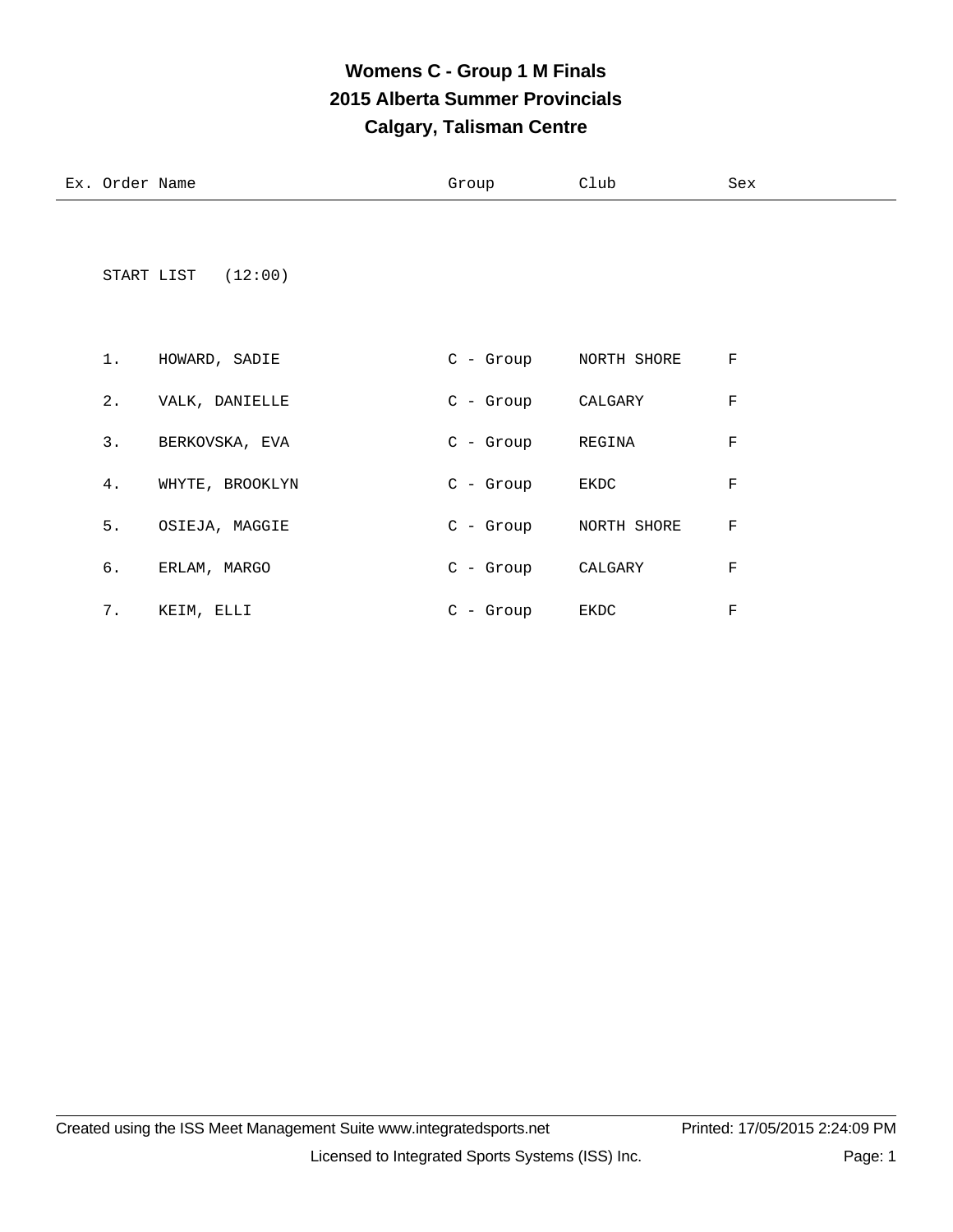# **Womens C - Group 3 M Finals 2015 Alberta Summer Provincials Calgary, Talisman Centre**

| Ex. Order Name |                   | Group                 | Club    | Sex         |
|----------------|-------------------|-----------------------|---------|-------------|
|                | START LIST (9:00) |                       |         |             |
| $1$ .          | VALK, DANIELLE    | C - Group CALGARY     |         | $\mathbf F$ |
| 2.             | HOWARD, SADIE     | C - Group NORTH SHORE |         | $\rm F$     |
| 3.             | WHYTE, BROOKLYN   | C - Group EKDC        |         | $\mathbf F$ |
| 4.             | KEIM, ELLI        | C - Group             | EKDC    | $\mathbf F$ |
| 5.             | OSIEJA, MAGGIE    | C - Group NORTH SHORE |         | F           |
| б.             | BERKOVSKA, EVA    | C - Group REGINA      |         | F           |
| 7.             | ERLAM, MARGO      | C - Group             | CALGARY | $\mathbf F$ |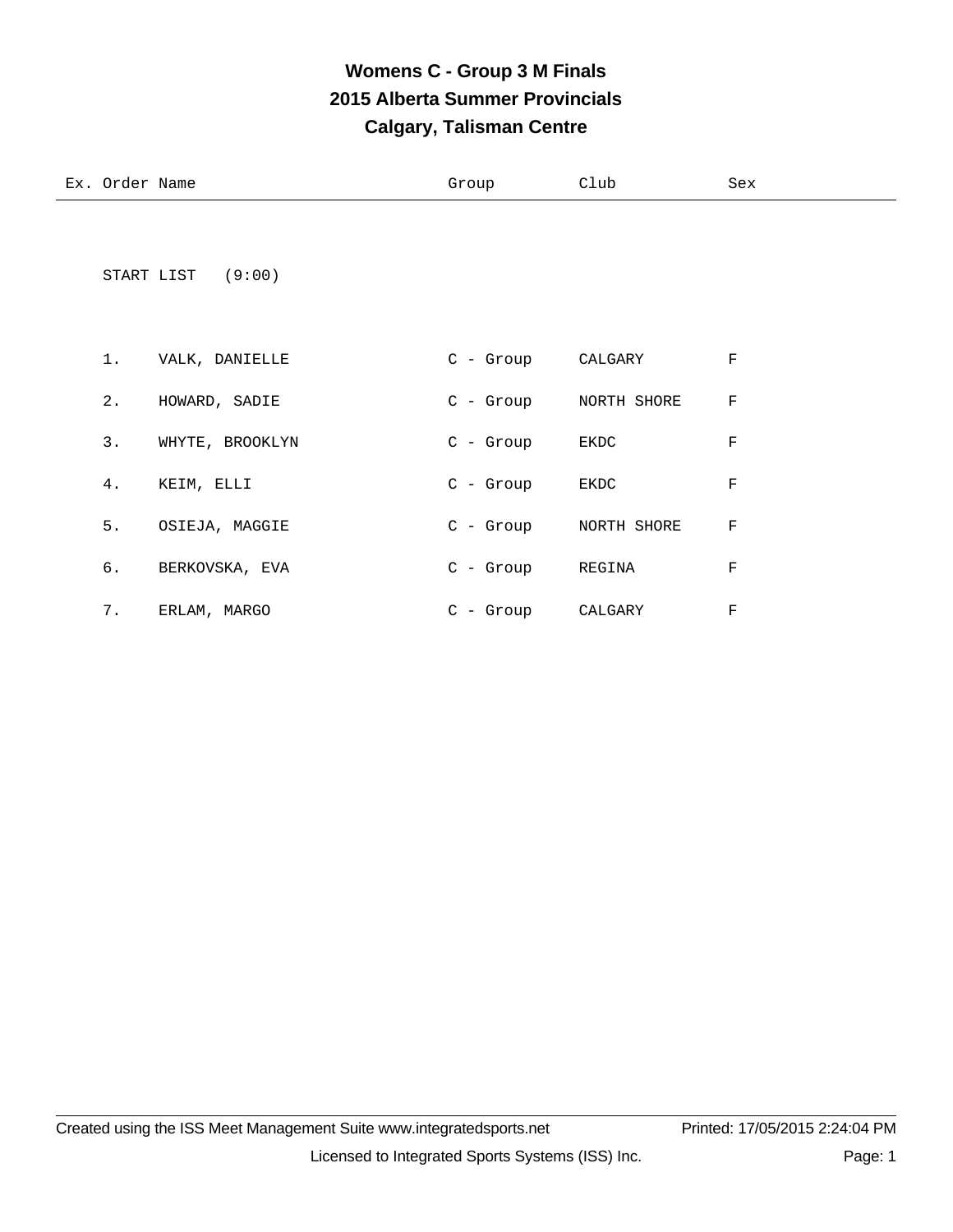# **Womens C - Group Platform Finals 2015 Alberta Summer Provincials Calgary, Talisman Centre**

| Ex. Order Name |                      | Group       | Club    | Sex         |
|----------------|----------------------|-------------|---------|-------------|
|                | START LIST<br>(3:00) |             |         |             |
| 1.             | BERKOVSKA, EVA       | $C - Group$ | REGINA  | F           |
| 2.             | KEIM, ELLI           | $C - Group$ | EKDC    | $\mathbf F$ |
| 3.             | ERLAM, MARGO         | $C - Group$ | CALGARY | $\mathbf F$ |
| 4.             | WHYTE, BROOKLYN      | $C -$ Group | EKDC    | F           |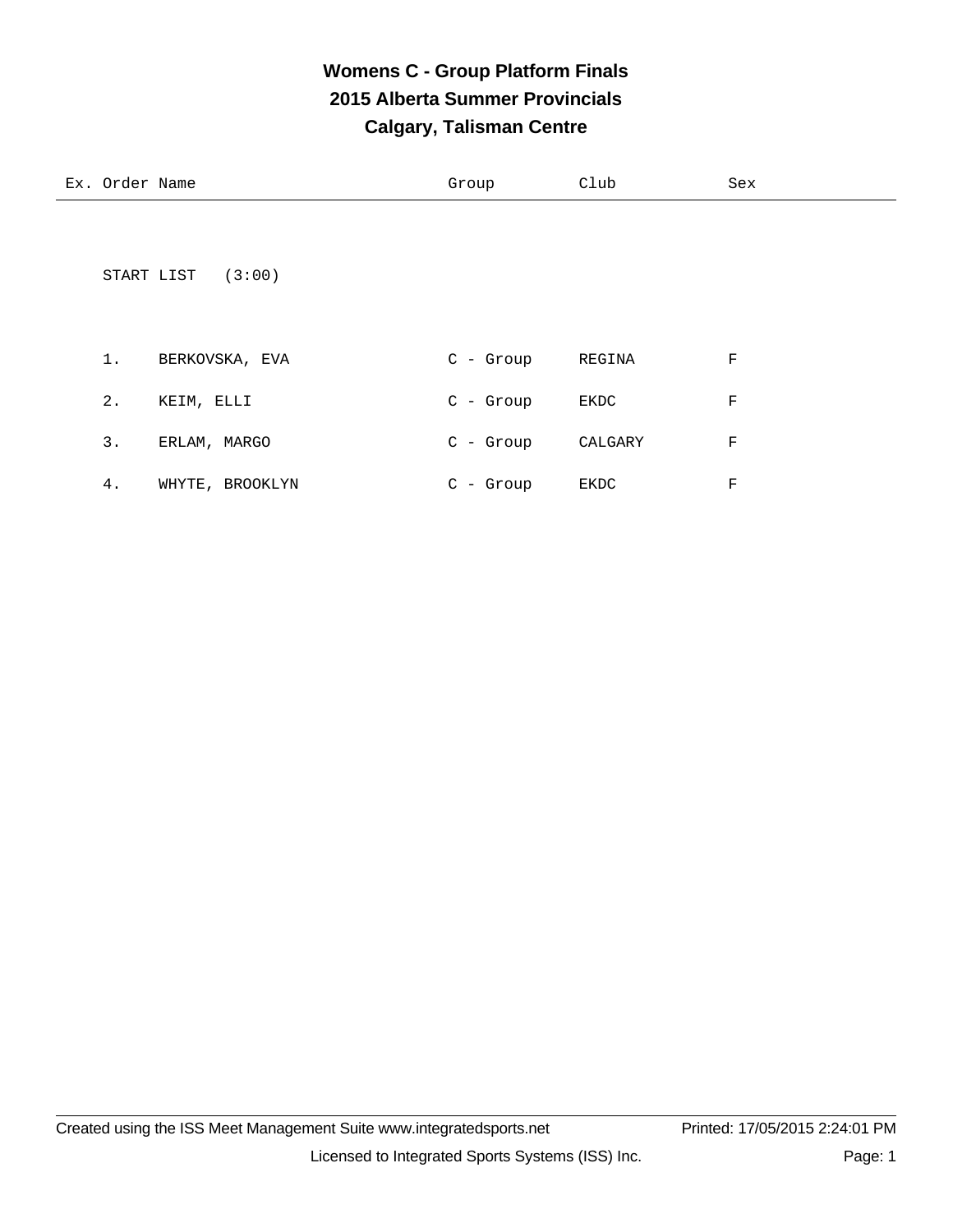## **Womens C - Group Tier I 1 M Finals 2015 Alberta Summer Provincials Calgary, Talisman Centre**

|       | START LIST (6:00) |                        |   |
|-------|-------------------|------------------------|---|
| 1.    | DIAMOND, MCKENZIE | C - Group T1 CALGARY   | F |
| $2$ . | HARDY, ISABELLA   | C - Group T1 ROCKY MTN | F |

|    | HEINRICHS, KATRINA | C - Group T1 EKDC    |  |
|----|--------------------|----------------------|--|
| 4. | MCINTOSH, MIKAYLA  | C - Group T1 CALGARY |  |

Ex. Order Name Group Club Sex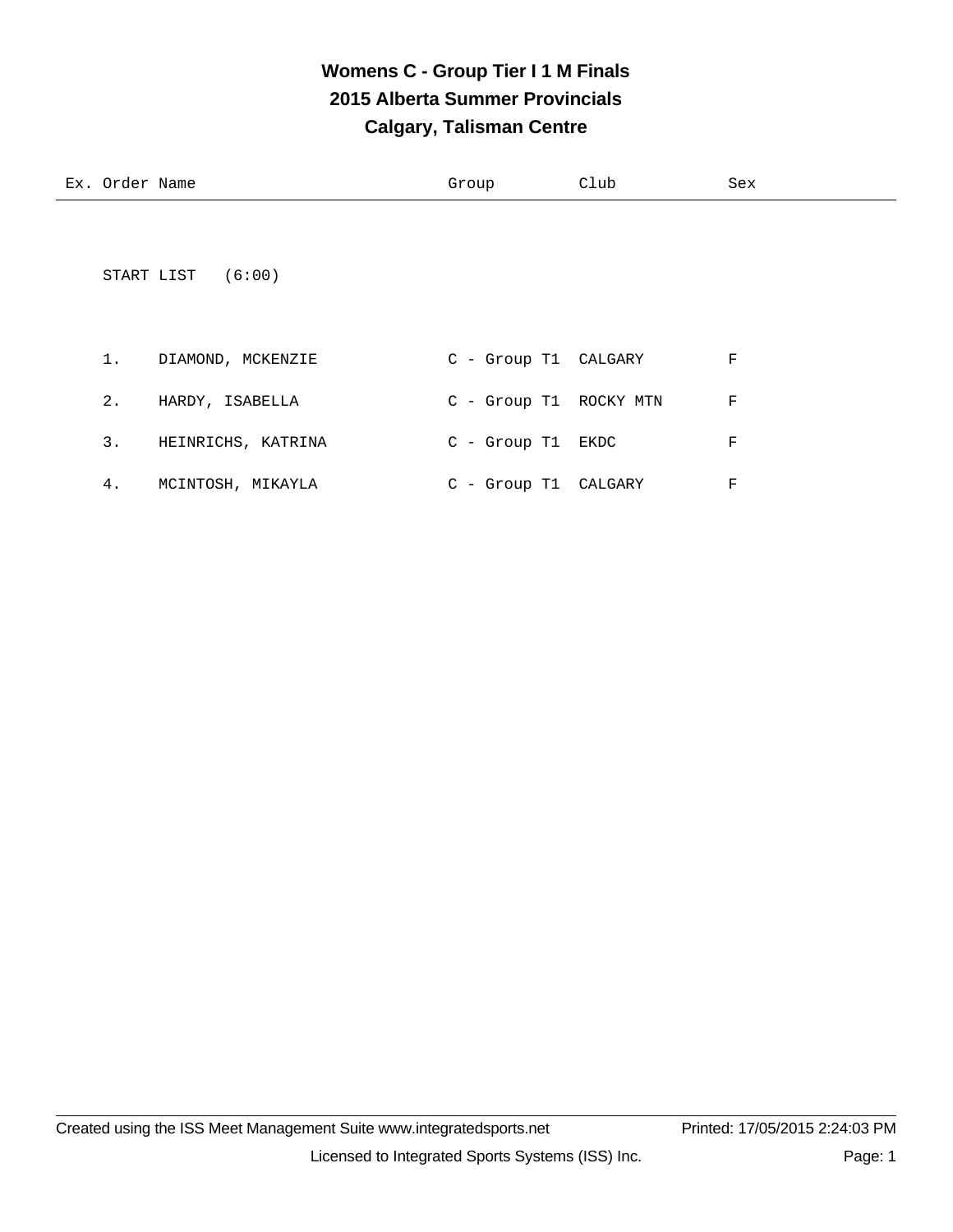# **Womens C - Group Tier I 3 M Finals 2015 Alberta Summer Provincials Calgary, Talisman Centre**

| Ex. Order Name          | Group          | Club    | Sex |
|-------------------------|----------------|---------|-----|
|                         |                |         |     |
|                         |                |         |     |
| START LIST<br>(2:15)    |                |         |     |
|                         |                |         |     |
|                         |                |         |     |
| 1.<br>MCINTOSH, MIKAYLA | $C$ - Group T1 | CALGARY | F   |

2. DIAMOND, MCKENZIE C - Group T1 CALGARY F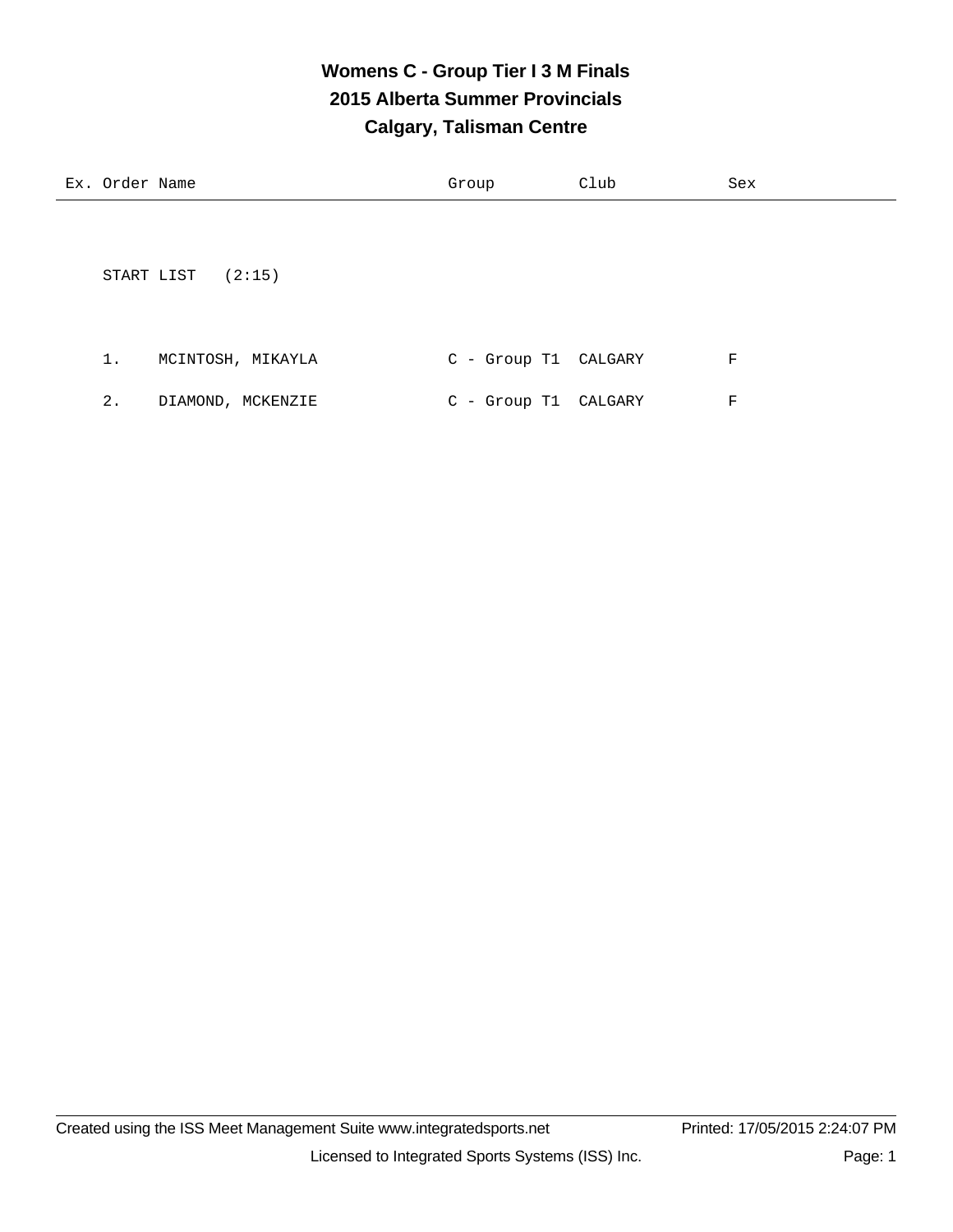# **Womens D - Group 1 M Finals 2015 Alberta Summer Provincials Calgary, Talisman Centre**

| Ex.<br>Order<br>Name | Group | Club | Sex<br>$- - -$ |
|----------------------|-------|------|----------------|
|                      |       |      |                |

START LIST (12:00)

|  | 1. THORDARSON-WEHNER, AUDREY D - Group EKDC |                   |                        | $_{\rm F}$   |
|--|---------------------------------------------|-------------------|------------------------|--------------|
|  | 2. DOROSH, CHELSEY                          | D - Group REGINA  |                        | $_{\rm F}$   |
|  | 3. CEY, LAUREN                              |                   | D - Group SASKATOON F  |              |
|  | 4. FIELD, CHANEL                            | D - Group EKDC    |                        | $\mathbf{F}$ |
|  | 5. BUSH, PAIGE                              |                   | D - Group FR VALLEY    | $\mathbf{F}$ |
|  | 6. GREEN, MADELINE                          |                   | D - Group WHITE ROCK F |              |
|  | 7. DUKART, ISOBELLA                         | D - Group EKDC    |                        | $_{\rm F}$   |
|  | 8. DALGARNO, MORGAN                         |                   | D - Group NORTH SHORE  | $_{\rm F}$   |
|  | 9. CLAIRMONT, KELSEY                        | D - Group REGINA  |                        | $_{\rm F}$   |
|  | 10. CONN, TATIANA                           | D - Group CALGARY |                        | $\mathbf F$  |
|  | 11. SCABER, SARA                            | D - Group EKDC    |                        | $_{\rm F}$   |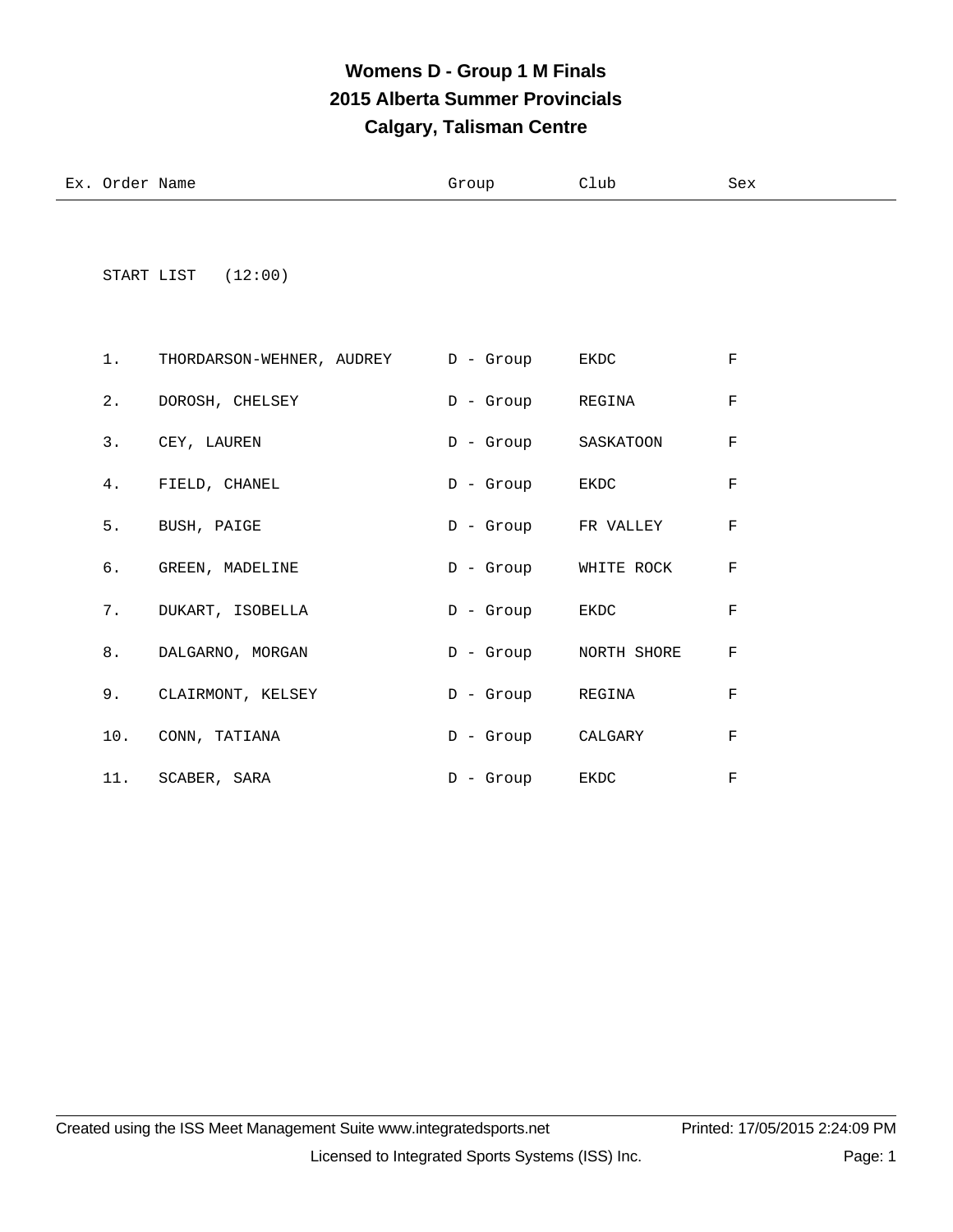# **Womens D - Group 3 M Finals 2015 Alberta Summer Provincials Calgary, Talisman Centre**

| Ex | Order<br>Name | Club | Sex |
|----|---------------|------|-----|
|    |               |      |     |

START LIST (9:00)

|  | 1. CEY, ALISON                              |                   | D - Group SASKATOON    | $\mathbf{F}$ |
|--|---------------------------------------------|-------------------|------------------------|--------------|
|  | 2. DUKART, ISOBELLA                         | D - Group EKDC    |                        | $\mathbf{F}$ |
|  | 3. CONN, TATIANA                            | D - Group CALGARY |                        | $\mathbf{F}$ |
|  | 4. CEY, LAUREN                              |                   | D - Group SASKATOON    | $\mathbf{F}$ |
|  | 5. BUSH, PAIGE                              |                   | D - Group FR VALLEY F  |              |
|  | 6. FIELD, CHANEL                            | D - Group EKDC    |                        | $\mathbf{F}$ |
|  | 7. THORDARSON-WEHNER, AUDREY D - Group EKDC |                   |                        | $\mathbf{F}$ |
|  | 8. DALGARNO, MORGAN                         |                   | D - Group NORTH SHORE  | $\mathbf{F}$ |
|  | 9. SCHULTE, MIRANDA                         |                   | D - Group SASKATOON    | $\mathbf{F}$ |
|  | 10. GREEN, MADELINE                         |                   | D - Group WHITE ROCK F |              |
|  | 11. SCABER, SARA                            | D - Group EKDC    |                        | F            |
|  | 12. MARKENTIN, ERIKA                        |                   | D - Group SASKATOON    | $\mathbf{F}$ |
|  | 13. DOROSH, CHELSEY                         | D - Group REGINA  |                        | $\mathbf F$  |
|  | 14. CLAIRMONT, KELSEY                       |                   | D - Group REGINA       | F            |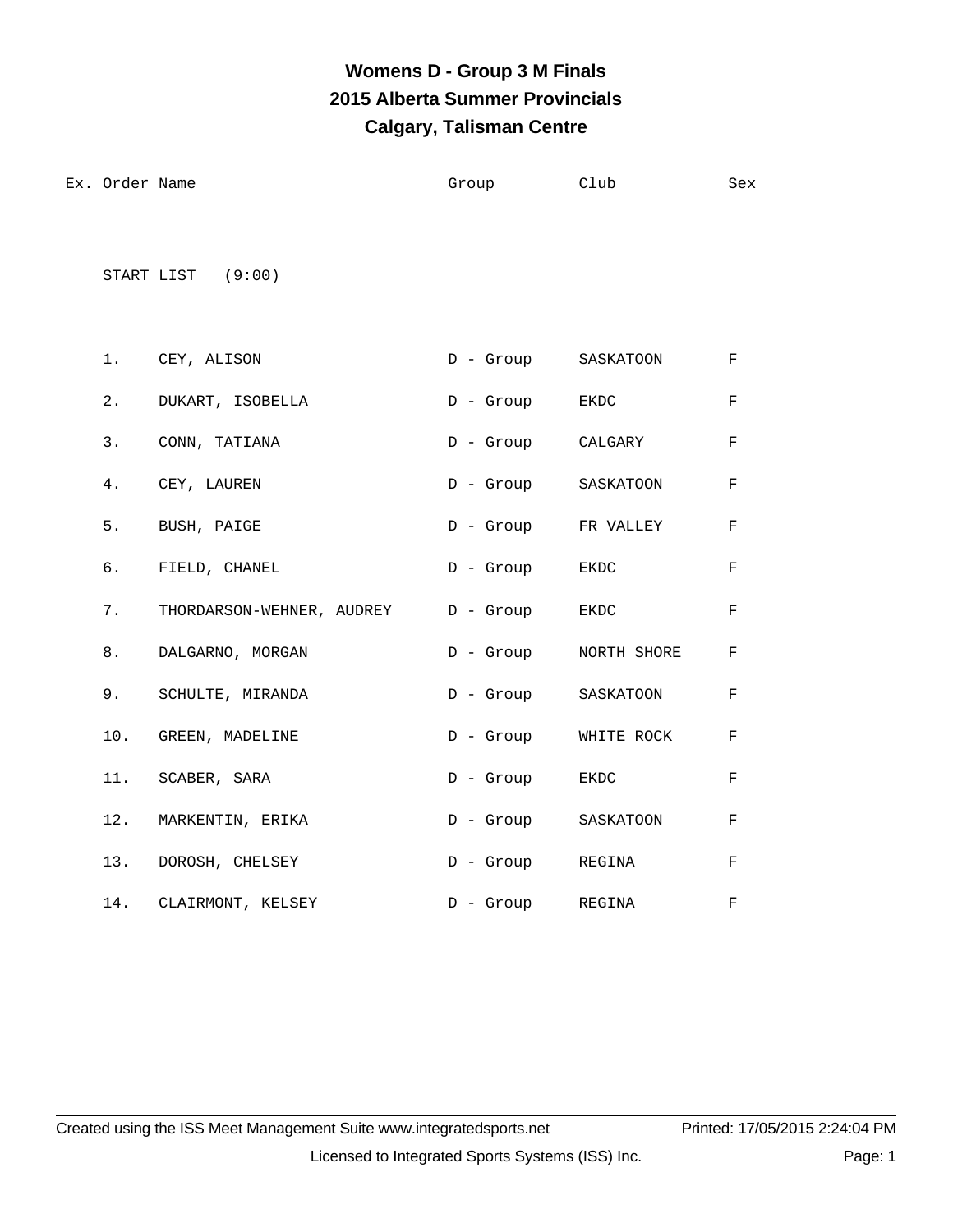# **Womens D - Group Platform Finals 2015 Alberta Summer Provincials Calgary, Talisman Centre**

| Ex. Order Name       | Group        | Club        | Sex |
|----------------------|--------------|-------------|-----|
|                      |              |             |     |
|                      |              |             |     |
| (3:00)<br>START LIST |              |             |     |
|                      |              |             |     |
|                      |              |             |     |
| DALGARNO, MORGAN     | - Group<br>D | NORTH SHORE | F   |

| 2. | CONN, TATIANA     | D - Group | CALGARY | F. |
|----|-------------------|-----------|---------|----|
| 3. | CLAIRMONT, KELSEY | D - Group | REGINA  | F. |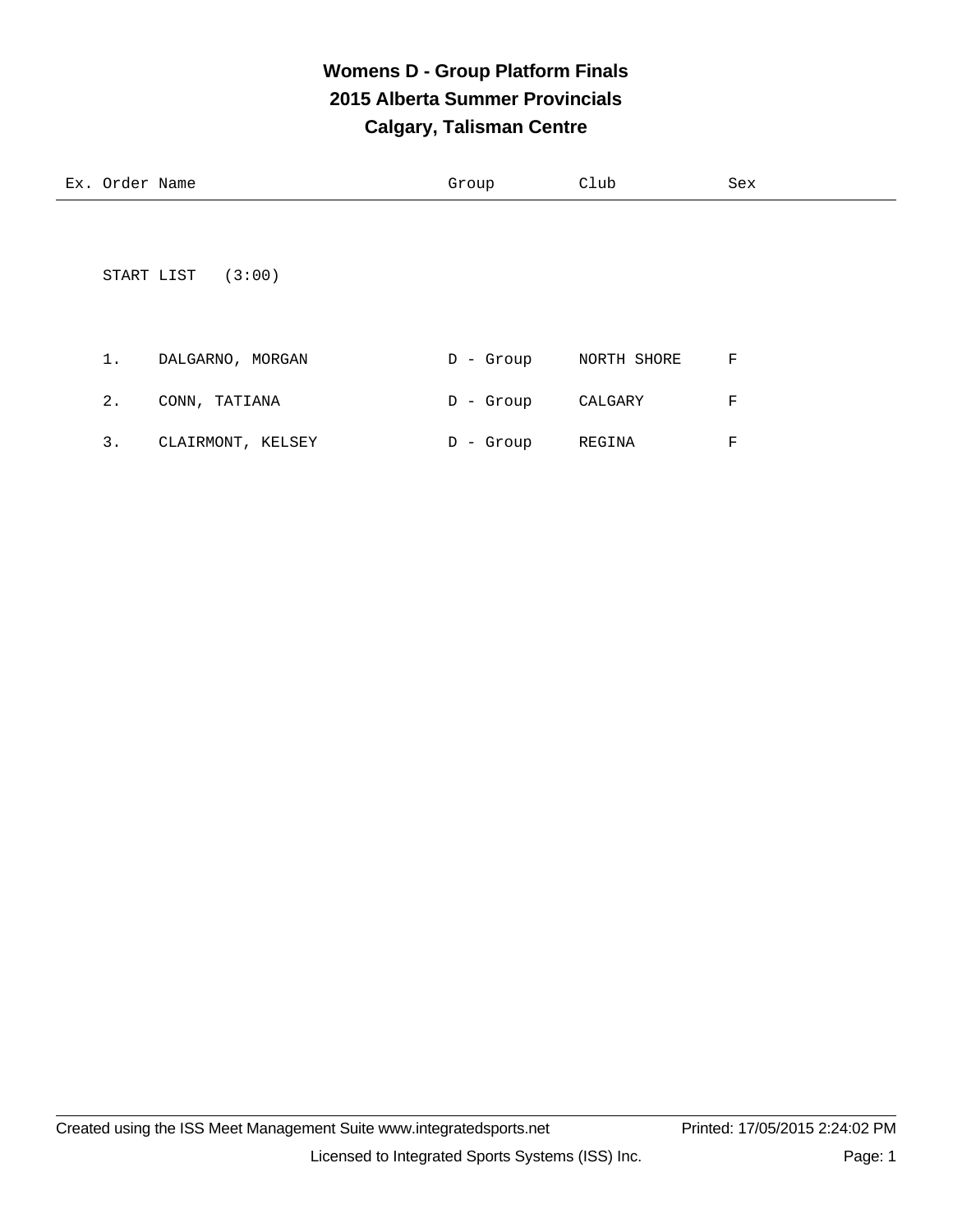## **Womens D - Group Tier I 1 M Finals 2015 Alberta Summer Provincials Calgary, Talisman Centre**

| Еx | Order<br>Name<br>. uu | $-1$ | Club | Sex |
|----|-----------------------|------|------|-----|
|    |                       |      |      |     |

START LIST (6:00)

| 1. | BRISEBOIS, SANDRINE       | D - Group T1 CALGARY |      | F |
|----|---------------------------|----------------------|------|---|
| 2. | GRAY, CHLOE               | D - Group T1 EKDC    |      | F |
| 3. | MAHON, ALYSSA             | D - Group T1 SFEC    |      | F |
| 4. | KOOP, ISA                 | D - Group T1 EKDC    |      | F |
| 5. | MCLEOD, MICHELLE          | D - Group T1 EKDC    |      | F |
| б. | RYAN, OLIVIA              | D - Group T1 CALGARY |      | F |
| 7. | THORDARSON-WEHNER, AUDREY | D - Group T1         | EKDC | F |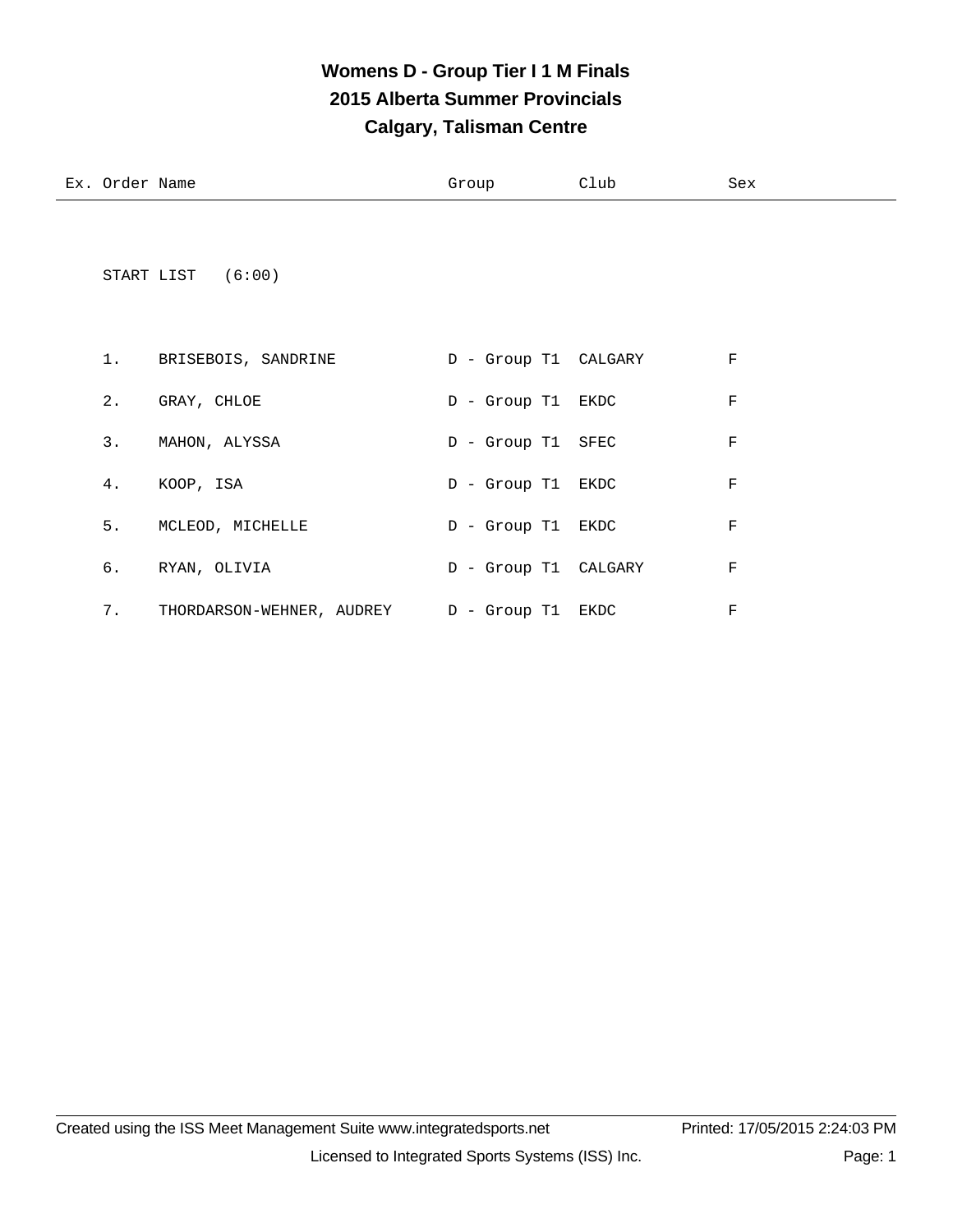## **Womens D - Group Tier I 3 M Finals 2015 Alberta Summer Provincials Calgary, Talisman Centre**

| Ex. Order Name |                                             | Group                | Club | Sex         |
|----------------|---------------------------------------------|----------------------|------|-------------|
|                | START LIST $(2:15)$                         |                      |      |             |
|                | 1. GRAY, CHLOE                              | D - Group T1 EKDC    |      | $_{\rm F}$  |
| 2.             | KOOP, ISA                                   | D - Group T1 EKDC    |      | $_{\rm F}$  |
|                | 3. FIELD, CHANEL                            | D - Group T1 EKDC    |      | $_{\rm F}$  |
| 4.             | DUKART, ISOBELLA                            | D - Group T1 EKDC    |      | F           |
| 5.             | SCABER, SARA                                | D - Group T1 EKDC    |      | $\mathbf F$ |
| б.             | BRISEBOIS, SANDRINE                         | D - Group T1 CALGARY |      | F           |
| 7.             | THORDARSON-WEHNER, AUDREY D - Group T1 EKDC |                      |      | $_{\rm F}$  |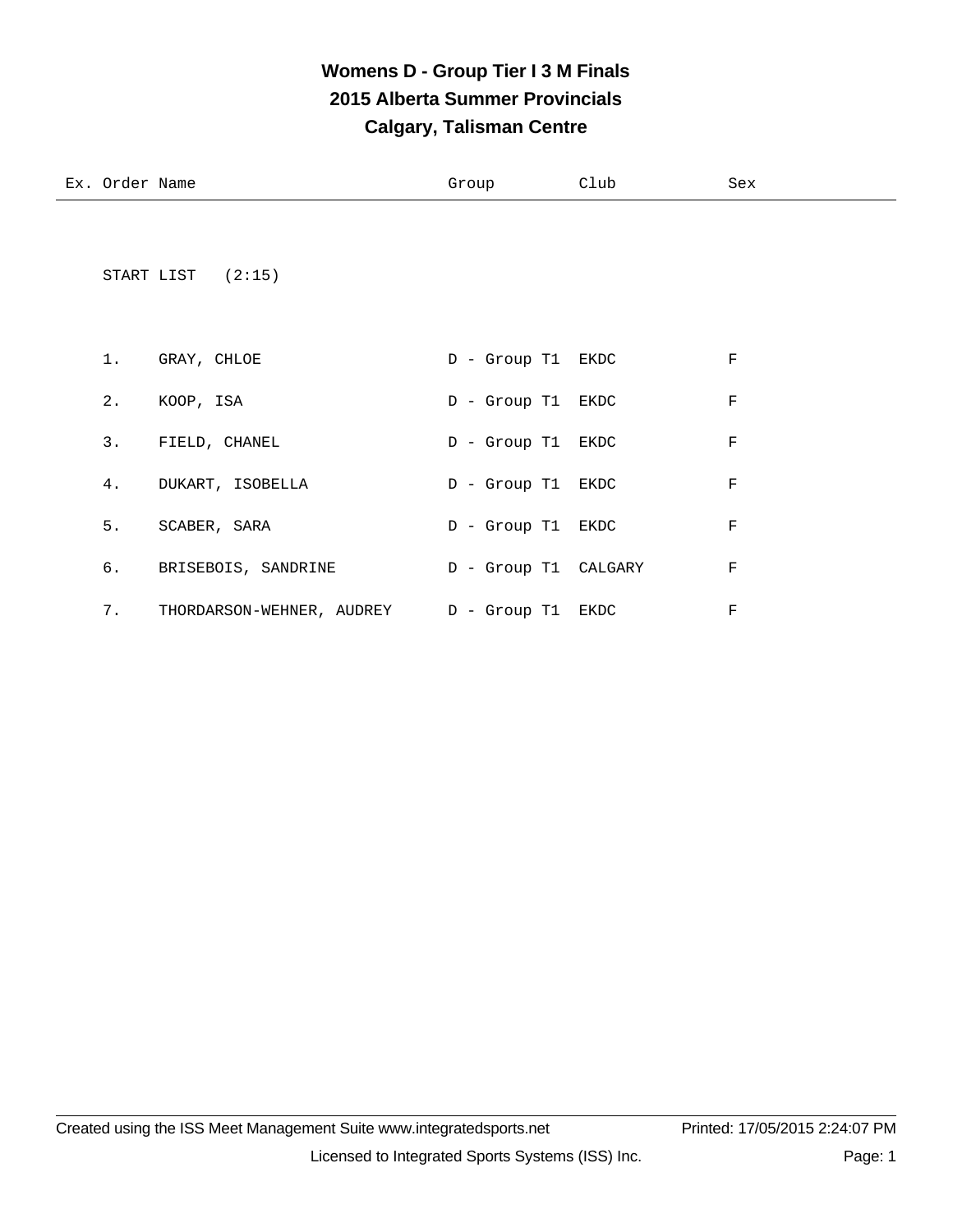# **Womens E - Group 1 M Finals 2015 Alberta Summer Provincials Calgary, Talisman Centre**

| Ex. Order Name |                   | Group       | Club         | Sex         |
|----------------|-------------------|-------------|--------------|-------------|
|                | START LIST (9:00) |             |              |             |
| 1.             | ANGELES, AYLAH    | $E -$ Group | ${\tt SFEC}$ | $\mathbf F$ |
| $2$ .          | ARCO, LUISA       | $E -$ Group | SFEC         | $\rm F$     |
| 3.             | CELESTE, SYLA     | $E -$ Group | EKDC         | $\rm F$     |
| 4.             | BATALLA, RENEE    | $E -$ Group | EKDC         | $\rm F$     |
| 5.             | KOOP, ISA         | $E -$ Group | EKDC         | $\rm F$     |
| б.             | FORBES, ALLIE     | $E -$ Group | EKDC         | $\mathbf F$ |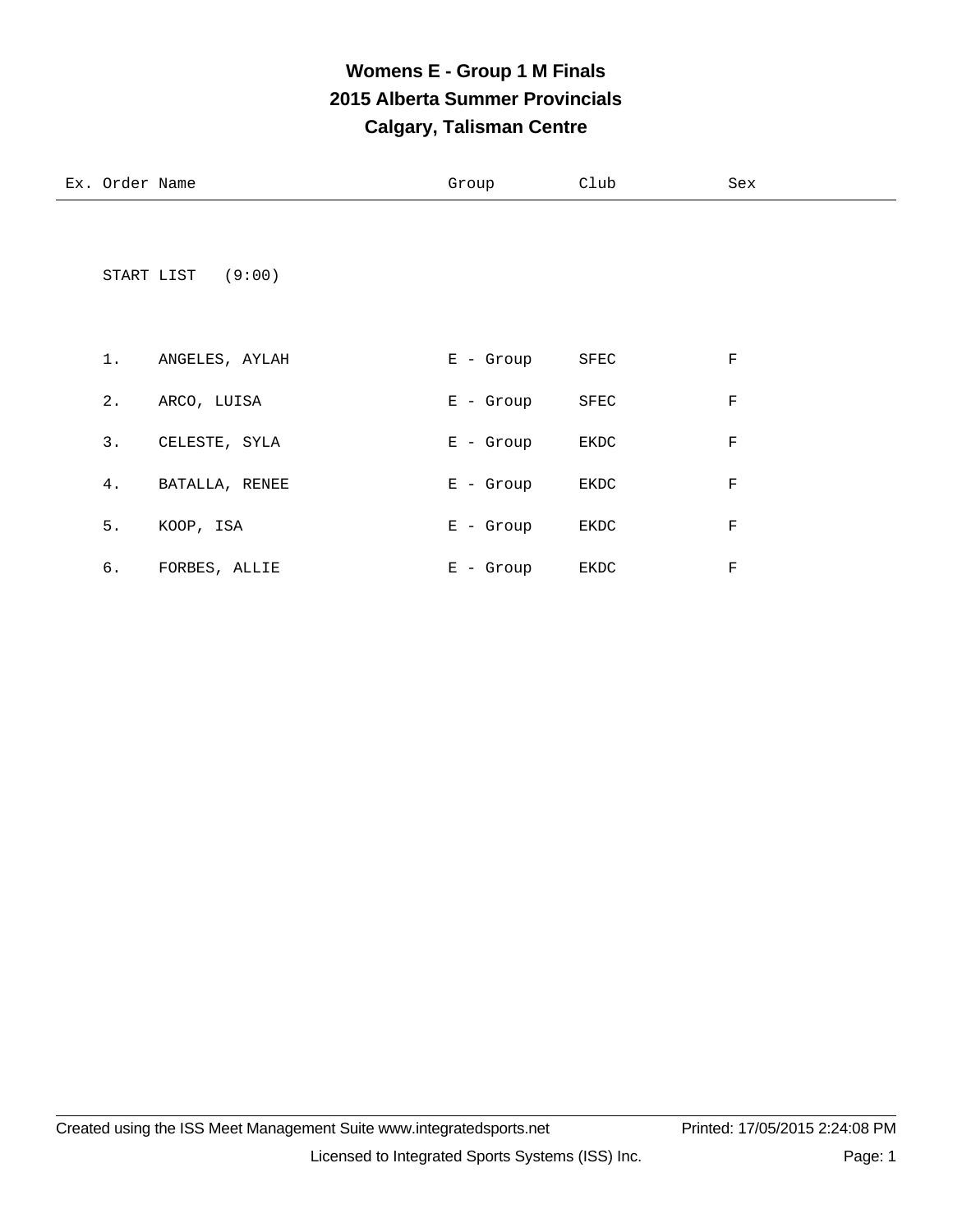# **Womens E - Group 3 M Finals 2015 Alberta Summer Provincials Calgary, Talisman Centre**

Ex. Order Name Sex Croup Club Sex

|       | (11:00)<br>START LIST |             |      |         |
|-------|-----------------------|-------------|------|---------|
| $1$ . | KOOP, ISA             | $E -$ Group | EKDC | $\rm F$ |
| $2$ . | CELESTE, SYLA         | $E -$ Group | EKDC | F       |
| 3.    | ARCO, LUISA           | $E -$ Group | SFEC | F       |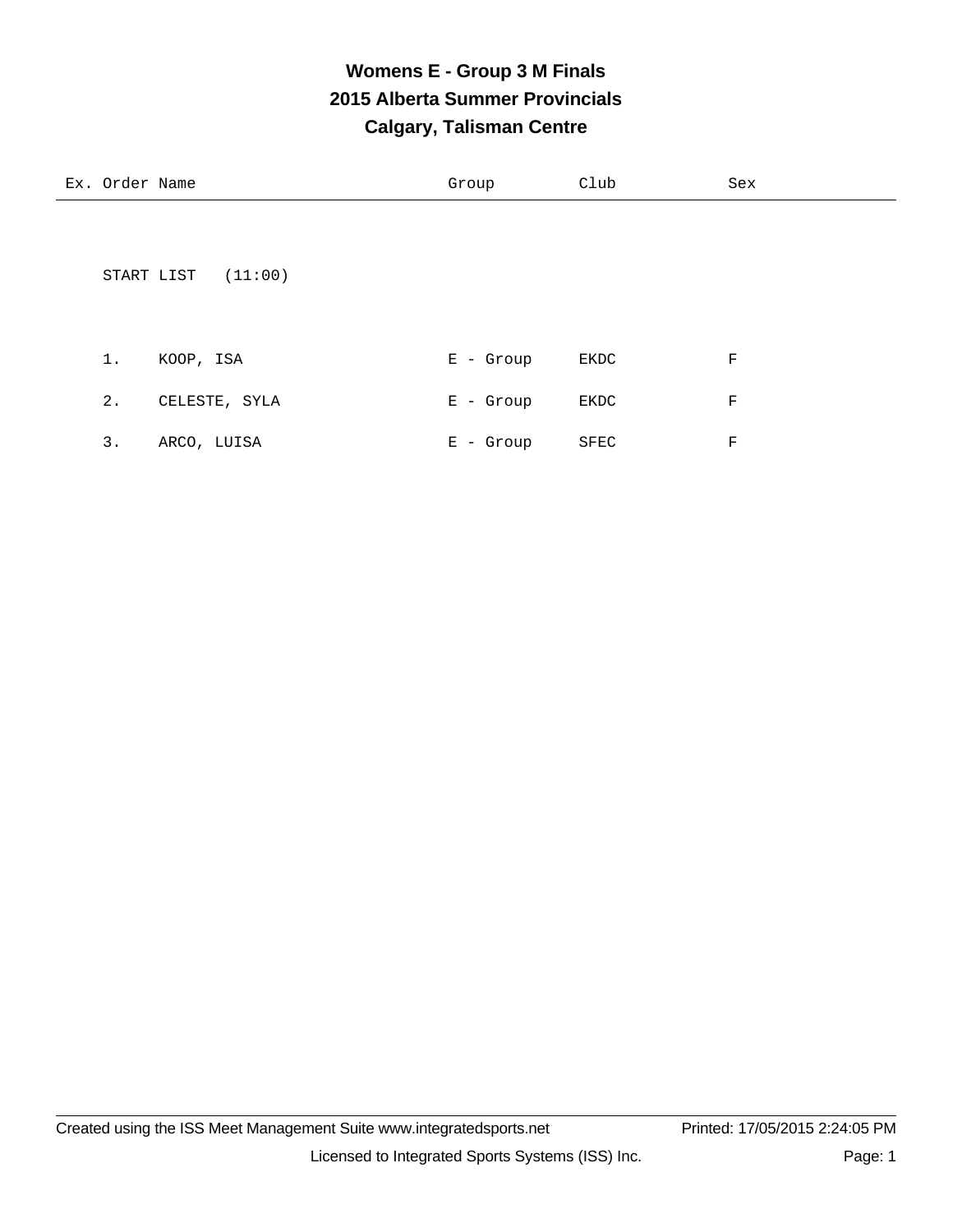# **Womens Open 1 M Finals 2015 Alberta Summer Provincials Calgary, Talisman Centre**

| Ex. Order<br>Name | Group | Club | Sex |
|-------------------|-------|------|-----|
|                   |       |      |     |

START LIST (3:30)

| 1.    | ERLAM, MARGO      | Open | CALGARY      | F          |
|-------|-------------------|------|--------------|------------|
| $2$ . | GAUTHIER, ALYSSA  | Open | REVOLUTION   | F          |
| 3.    | CHEN, SIWEI       | Open | EKDC         | F          |
| 4.    | UNSWORTH, ANGELA  | Open | <b>ESPDC</b> | $_{\rm F}$ |
| 5.    | CHAMBERS, MADISON | Open | REVOLUTION   | F          |
| б.    | BEZTE, KATIE      | Open | REVOLUTION   | F          |
| 7.    | WAIZ, TAVIA       | Open | WHITE ROCK   | F          |
| 8.    | BUCHWALD, SERENA  | Open | REVOLUTION   | F          |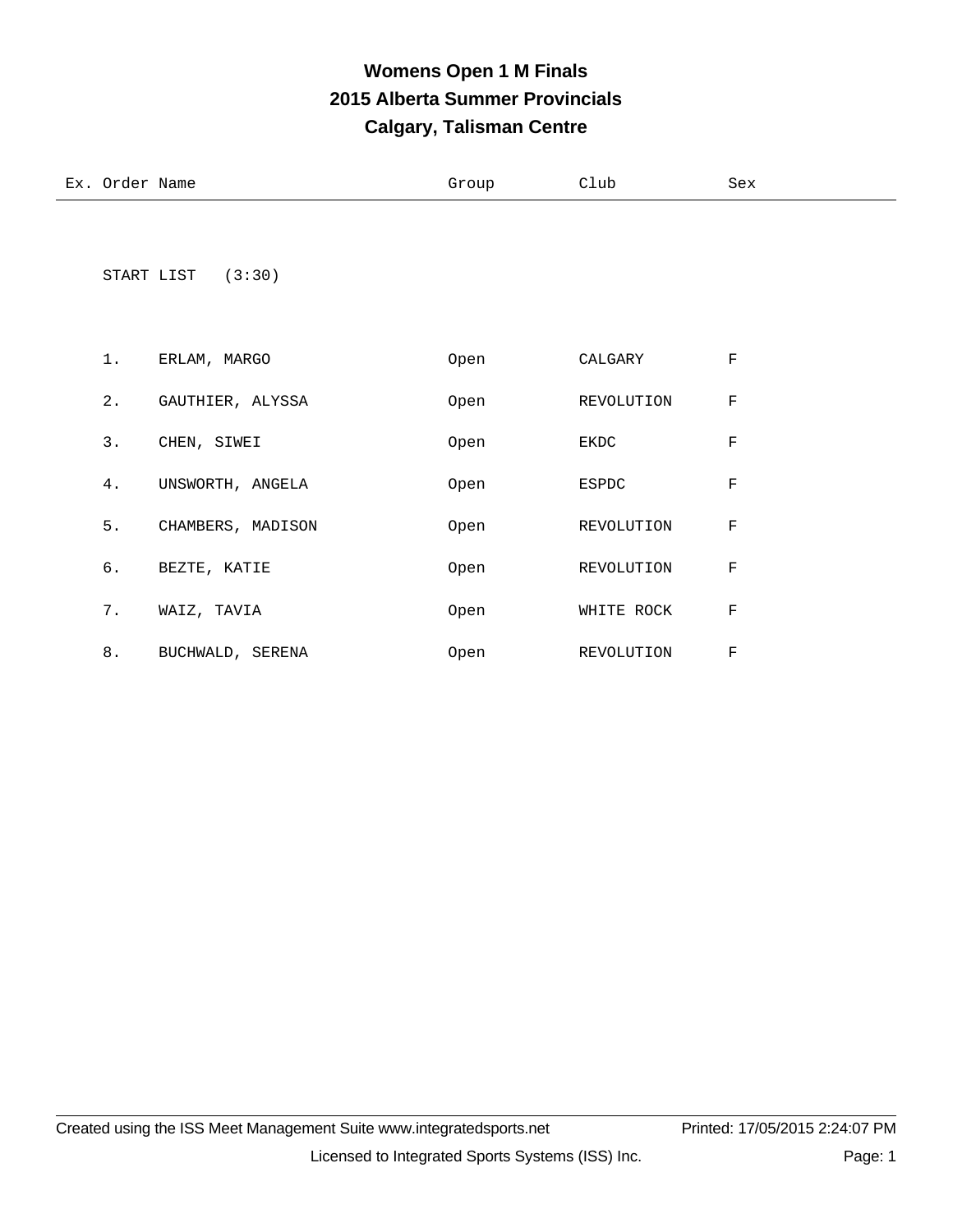# **Womens Open 3 M Finals 2015 Alberta Summer Provincials Calgary, Talisman Centre**

| Ex. | $ -$<br>าทd≏ท<br>Name | ∪⊥∪uբ | Club<br>_____ | зех<br>$- - - -$ |
|-----|-----------------------|-------|---------------|------------------|
|     |                       |       |               |                  |

START LIST (4:45)

|  | 1. HAUFF, MACKINNA      | Open | EDMONTON   | F           |
|--|-------------------------|------|------------|-------------|
|  | 2. ERLAM, MARGO         | Open | CALGARY    | F           |
|  | 3. UNSWORTH, ANGELA     | Open | ESPDC      | F           |
|  | 4. MCKAY, CAELI         | Open | CALGARY    | F           |
|  | 5. WAIZ, TAVIA          | Open | WHITE ROCK | F           |
|  | 6. MCCOOL, ASHLEY       | Open | CALGARY    | F           |
|  | 7. BOYCHUK, TANYA       | Open | ESPDC      | F           |
|  | 8. CHEN, SIWEI          | Open | EKDC       | $\mathbf F$ |
|  | 9. GAUTHIER, ALYSSA     | Open | REVOLUTION | F           |
|  | 10. MACFARLANE, CAROLYN | Open | WHITE ROCK | F           |
|  | 11. BUCHWALD, SERENA    | Open | REVOLUTION | F           |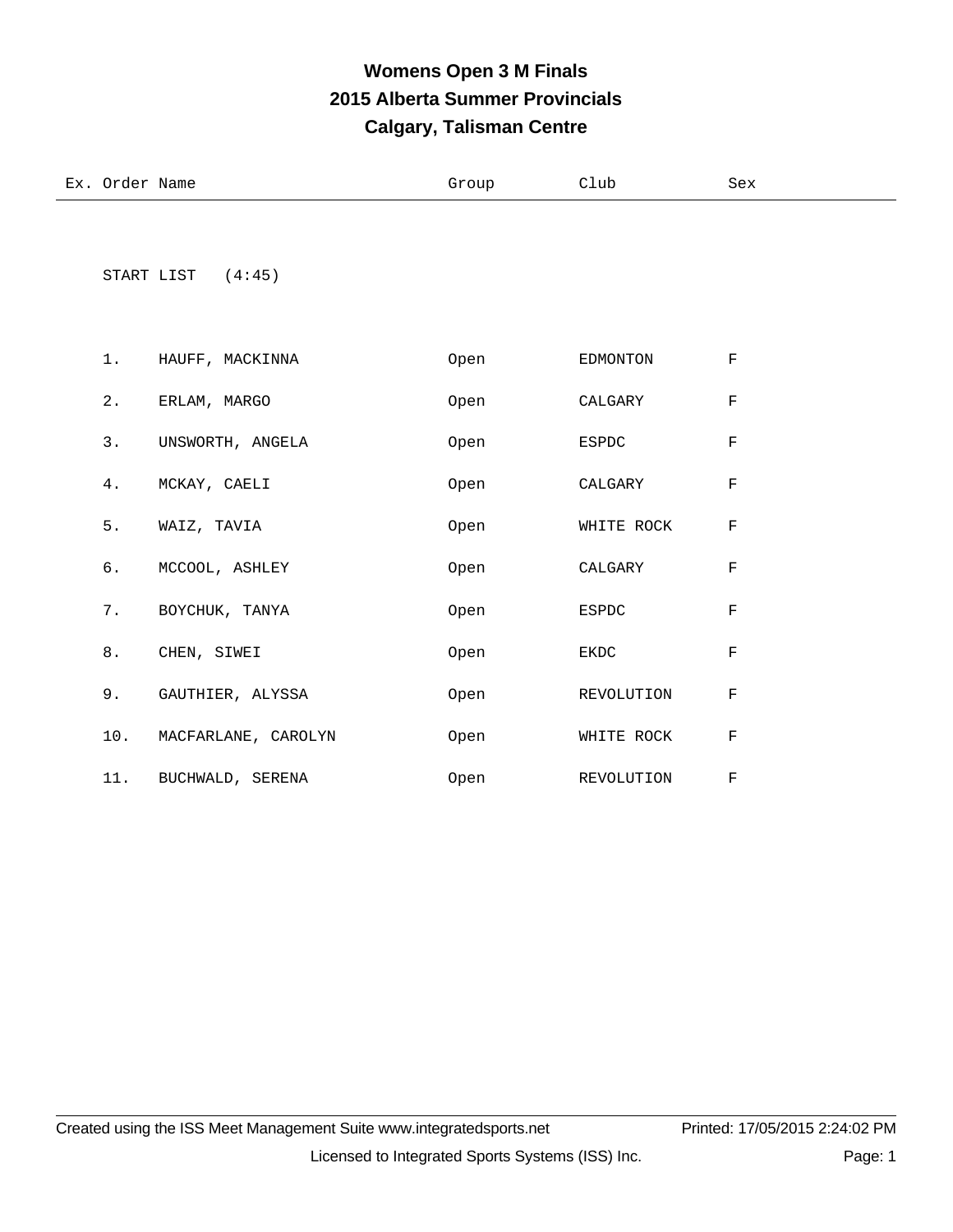# **Womens Open Platform Finals 2015 Alberta Summer Provincials Calgary, Talisman Centre**

Ex. Order Name Sex Croup Club Sex

|       | START LIST $(1:45)$ |      |            |   |
|-------|---------------------|------|------------|---|
| $1$ . | MCCOOL, ASHLEY      | Open | CALGARY    | F |
| 2.    | BUCHWALD, SERENA    | Open | REVOLUTION | F |
| 3.    | BEZTE, KATIE        | Open | REVOLUTION | F |
| 4.    | MACFARLANE, CAROLYN | Open | WHITE ROCK | F |
| 5.    | DICK, ELAENA        | Open | ESPDC      | F |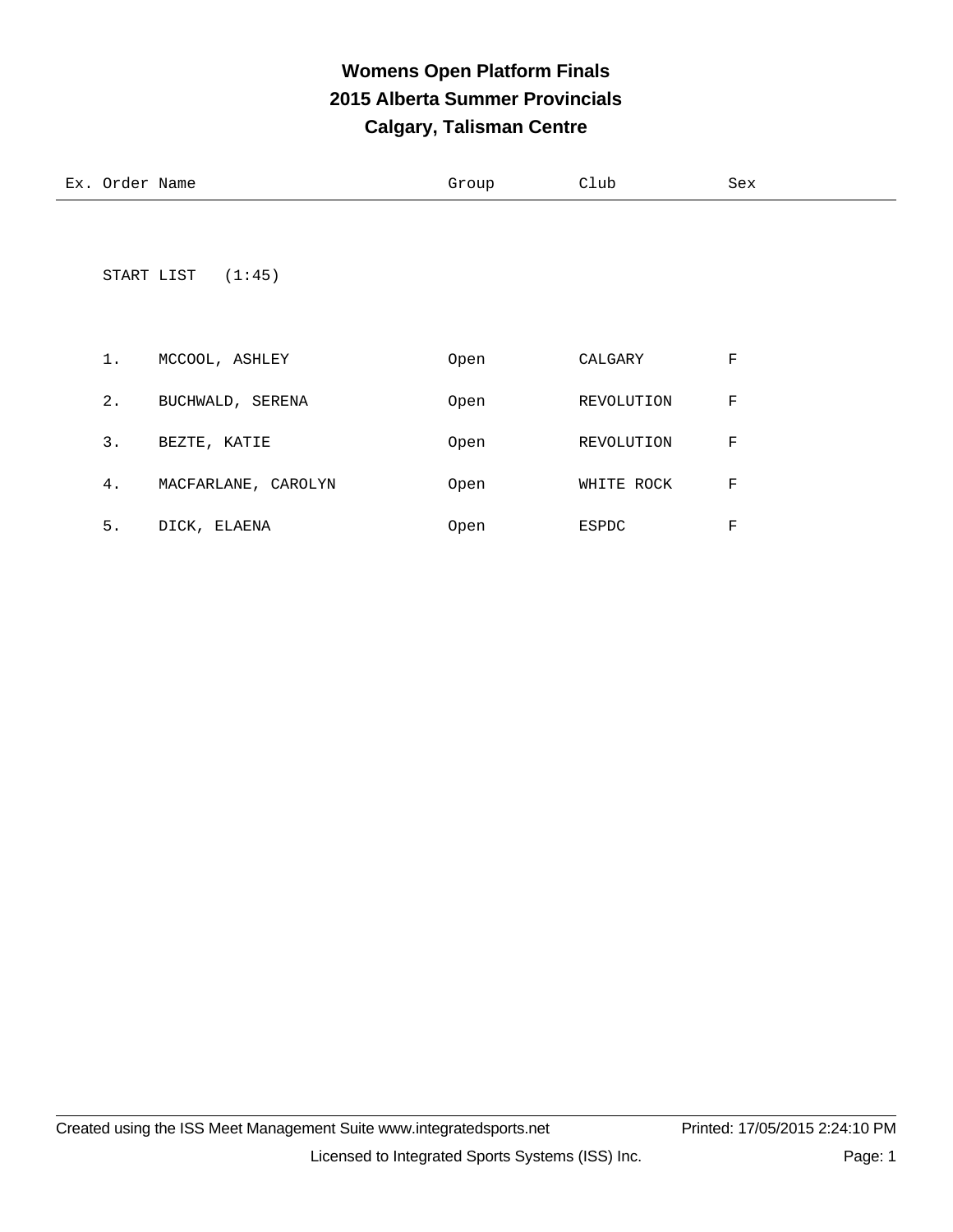# **Mens A - Group 1 M Finals 2015 Alberta Summer Provincials Calgary, Talisman Centre**

| Ex. Rank Name               | Group     | Club                      | Total  |
|-----------------------------|-----------|---------------------------|--------|
| Referee: HALEY, TAUNYA      |           |                           |        |
| Judge 1: HALEY, TAUNYA      |           | Judge 2: KARIBYAN, KOSTA  |        |
| Judge 3: MCPHERSON, CAROL   |           | Judge 4: LAVOIE, FRANCINE |        |
| Judge 5: FLEWWELLING, DAVID |           |                           |        |
|                             |           |                           |        |
| 1.<br>LAZAR, JARED          | A - Group | EDMONTON                  | 418.50 |
| 2.<br>LABOSSIERE, ANDRE     | A - Group | REVOLUTION                | 307.35 |
| 3.<br>BOEHM, MARKUS         | A - Group | REGINA                    | 284.75 |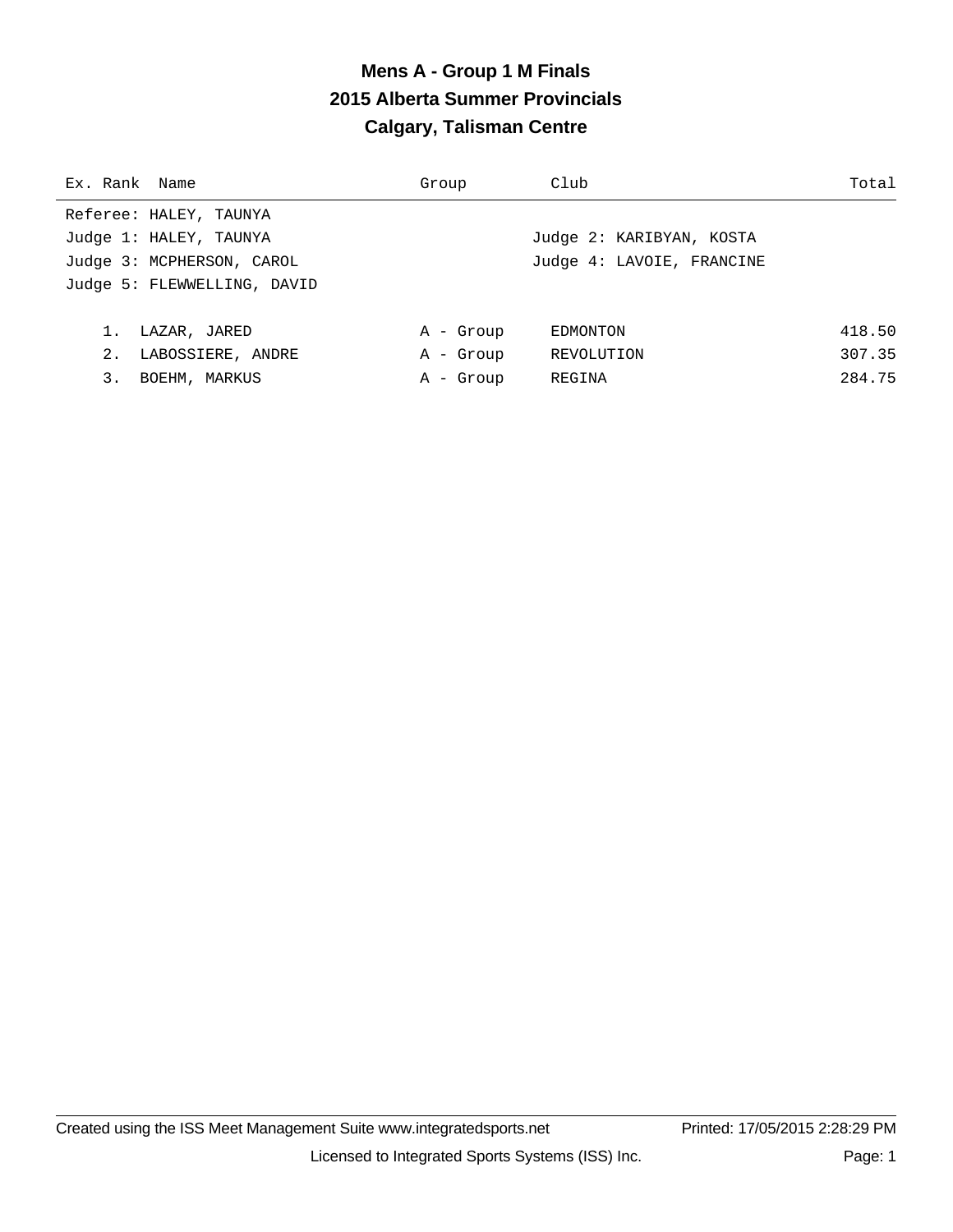# **Mens A - Group 3 M Finals 2015 Alberta Summer Provincials Calgary, Talisman Centre**

| Ex. Rank Name             | Group     | Club                      | Total  |
|---------------------------|-----------|---------------------------|--------|
| Referee: POWER, STEVE     |           |                           |        |
| Judge 1: POWER, STEVE     |           | Judge 2: KREUTZ, VICTORIA |        |
| Judge 3: BUSH, BARB       |           | Judge 4: PEIRCE, CASEY    |        |
| Judge 5: LAVOIE, FRANCINE |           |                           |        |
|                           |           |                           |        |
| LABOSSIERE, ANDRE         | A - Group | REVOLUTION                | 387.40 |
| 2.<br>SAMSON, DEVON       | A - Group | REVOLUTION                | 294.05 |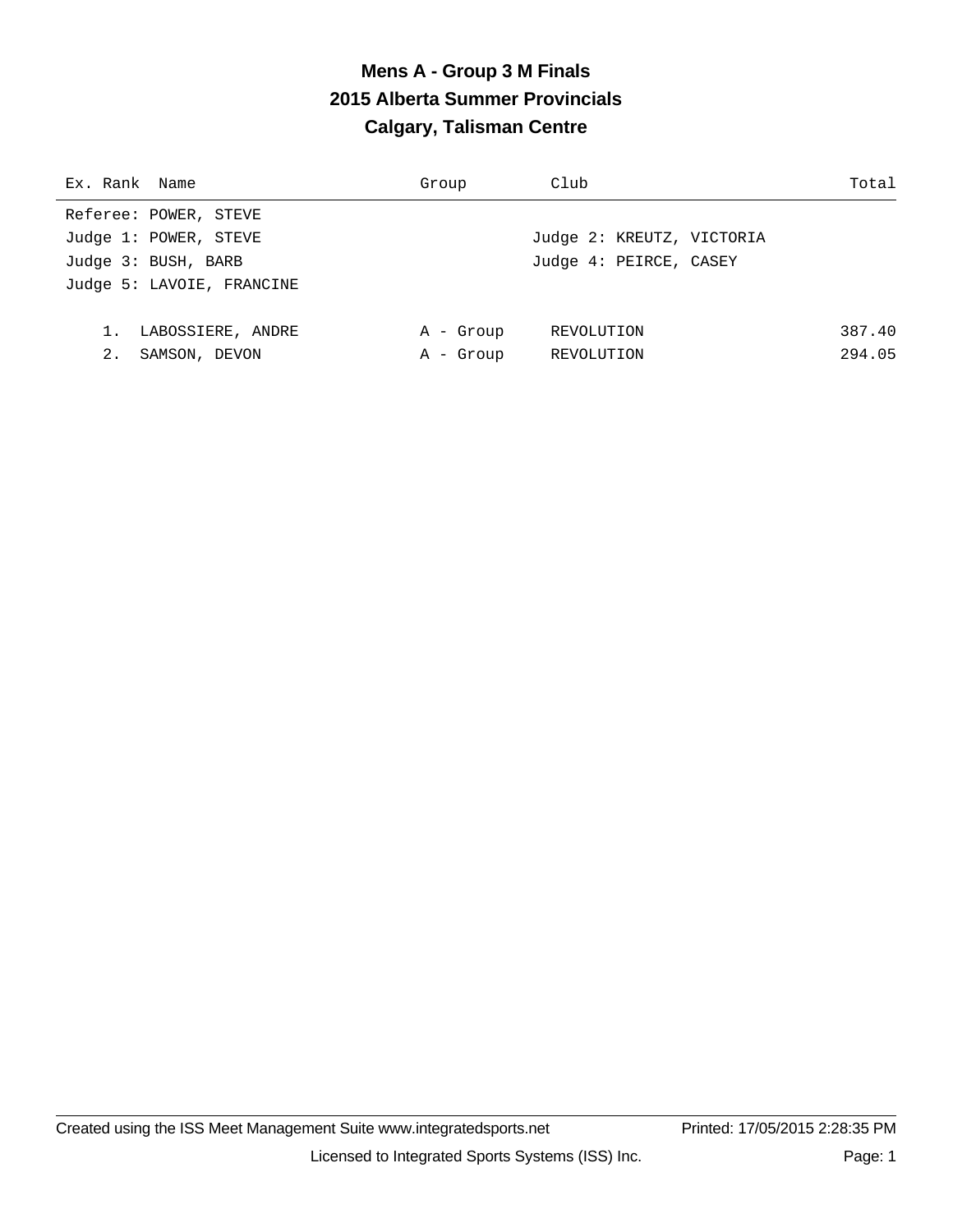# **Mens A - Group Tier I 1 M Finals 2015 Alberta Summer Provincials Calgary, Talisman Centre**

| Ex. Rank Name             | Group                   | Club                    | Total  |
|---------------------------|-------------------------|-------------------------|--------|
| Referee: GUDMANSON, JILL  |                         |                         |        |
| Judge 1: GUDMANSON, JILL  |                         | Judge 2: NEDDO, JOHANNE |        |
| Judge 3: MCPHERSON, CAROL |                         | Judge 4: PEIRCE, CASEY  |        |
| Judge 5: BUSH, BARB       |                         |                         |        |
|                           |                         |                         |        |
| SAMSON, DEVON             | A - Group T1 REVOLUTION |                         | 317.90 |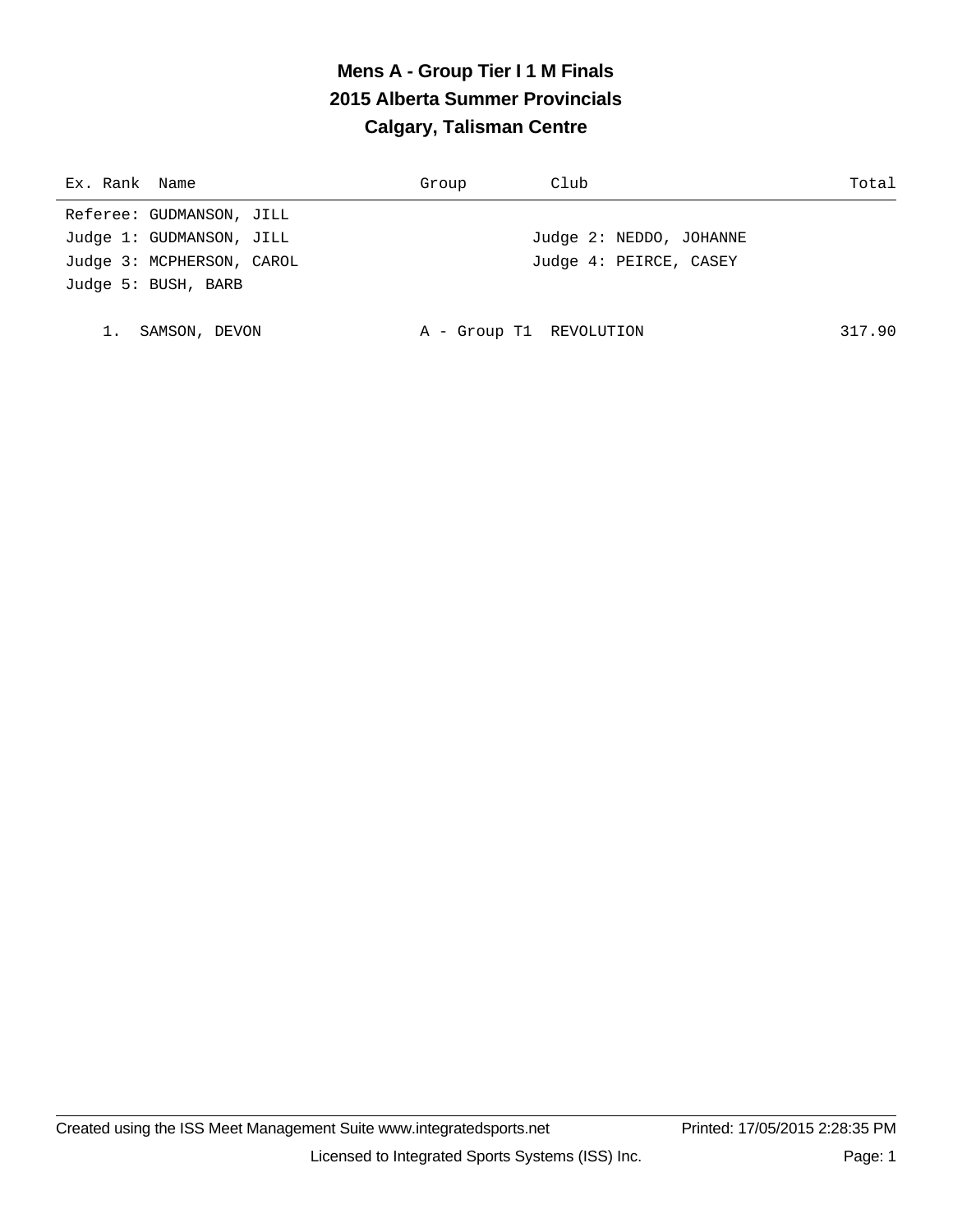#### **Mens B - Group 1 M Finals 2015 Alberta Summer Provincials Calgary, Talisman Centre**

| Ex. Rank Name               |                           | Group        | Club                      | Total  |
|-----------------------------|---------------------------|--------------|---------------------------|--------|
|                             | Referee: HALEY, TAUNYA    |              |                           |        |
|                             | Judge 1: HALEY, TAUNYA    |              | Judge 2: KARIBYAN, KOSTA  |        |
|                             | Judge 3: MCPHERSON, CAROL |              | Judge 4: LAVOIE, FRANCINE |        |
| Judge 5: FLEWWELLING, DAVID |                           |              |                           |        |
|                             |                           |              |                           |        |
|                             | ESKRICK-PARKINSON, YOHAN  | B - Group    | CALGARY                   | 373.55 |
| 2.                          | LOPEZ, CARLO              | - Group<br>B | EKDC                      | 371.40 |
| 3.                          | CEY, JONAH                | B<br>- Group | SASKATOON                 | 342.30 |
| 4.                          | MARKENTIN, BJORN          | - Group<br>B | SASKATOON                 | 314.25 |
| 5.                          | FLYNN, CONNOR             | - Group<br>B | SASKATOON                 | 309.00 |
| б.                          | WIENS, NOLAN              | - Group<br>В | SASKATOON                 | 269.55 |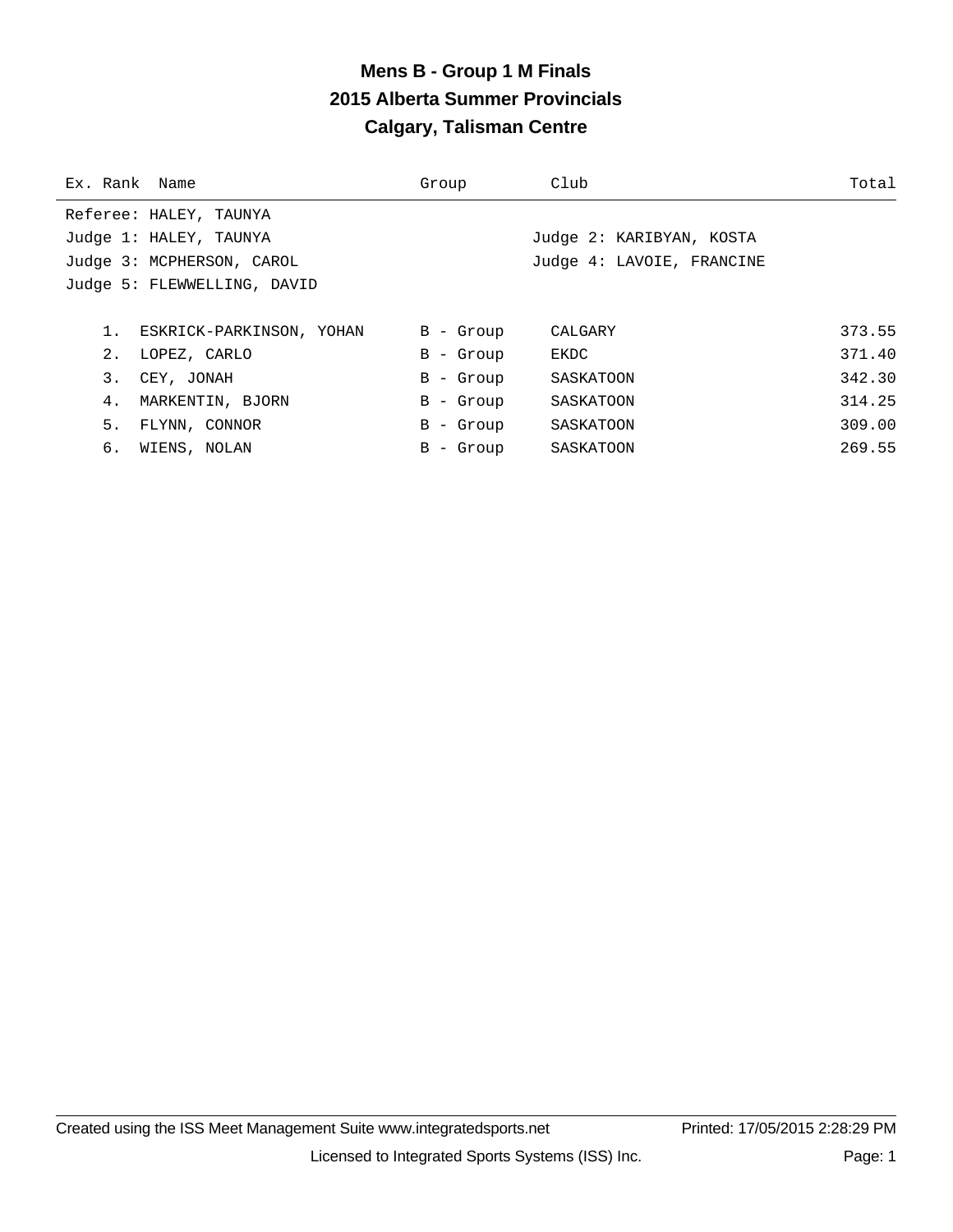#### **Mens B - Group 3 M Finals 2015 Alberta Summer Provincials Calgary, Talisman Centre**

| Ex. Rank Name |                             | Group       | Club                      | Total  |
|---------------|-----------------------------|-------------|---------------------------|--------|
|               | Referee: POWER, STEVE       |             |                           |        |
|               | Judge 1: POWER, STEVE       |             | Judge 2: KREUTZ, VICTORIA |        |
|               | Judge 3: BUSH, BARB         |             | Judge 4: PEIRCE, CASEY    |        |
|               | Judge 5: LAVOIE, FRANCINE   |             |                           |        |
|               |                             |             |                           |        |
|               | 1. ESKRICK-PARKINSON, YOHAN | $B -$ Group | CALGARY                   | 454.75 |
|               | 2. LOPEZ, CARLO             | $B -$ Group | EKDC                      | 413.50 |
| 3.            | CEY, JONAH                  | $B -$ Group | SASKATOON                 | 347.75 |
| 4.            | WIENS, NOLAN                | $B -$ Group | SASKATOON                 | 311.25 |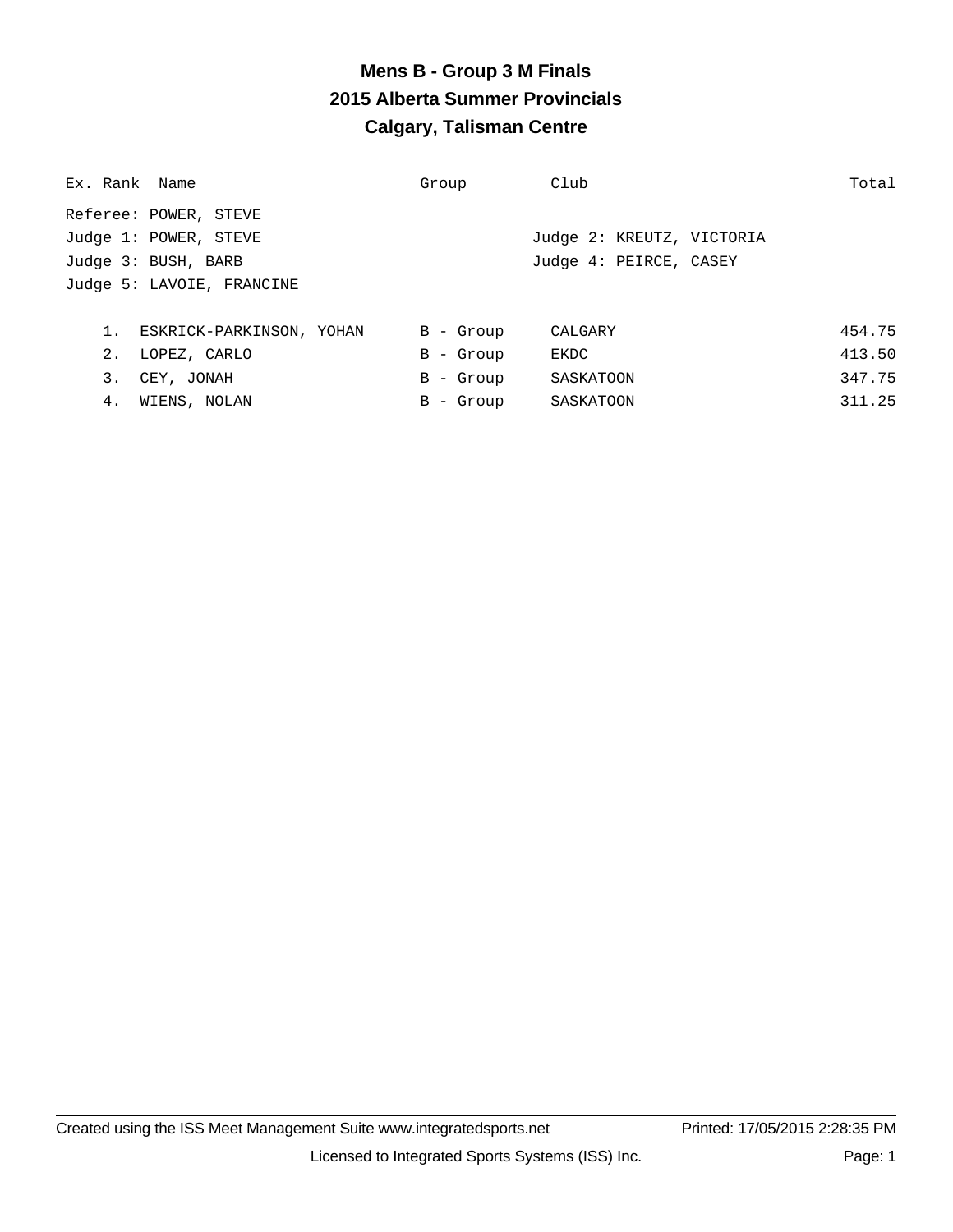# **Mens B - Group Platform Finals 2015 Alberta Summer Provincials Calgary, Talisman Centre**

| Ex. Rank Name           | Group     | Club                               | Total  |
|-------------------------|-----------|------------------------------------|--------|
| Referee: PINEO, HEATHER |           | Asst. Referee: FLEWWELLING, STEEVE |        |
| Judge 1: HALEY, TAUNYA  |           | Judge 2: GUDMANSON, JILL           |        |
| Judge 3: BUSH, BARB     |           | Judge 4: MCPHERSON, CAROL          |        |
| Judge 5: ZACK, MEGHAN   |           |                                    |        |
|                         |           |                                    |        |
| CEY, JONAH              | B - Group | SASKATOON                          | 312.80 |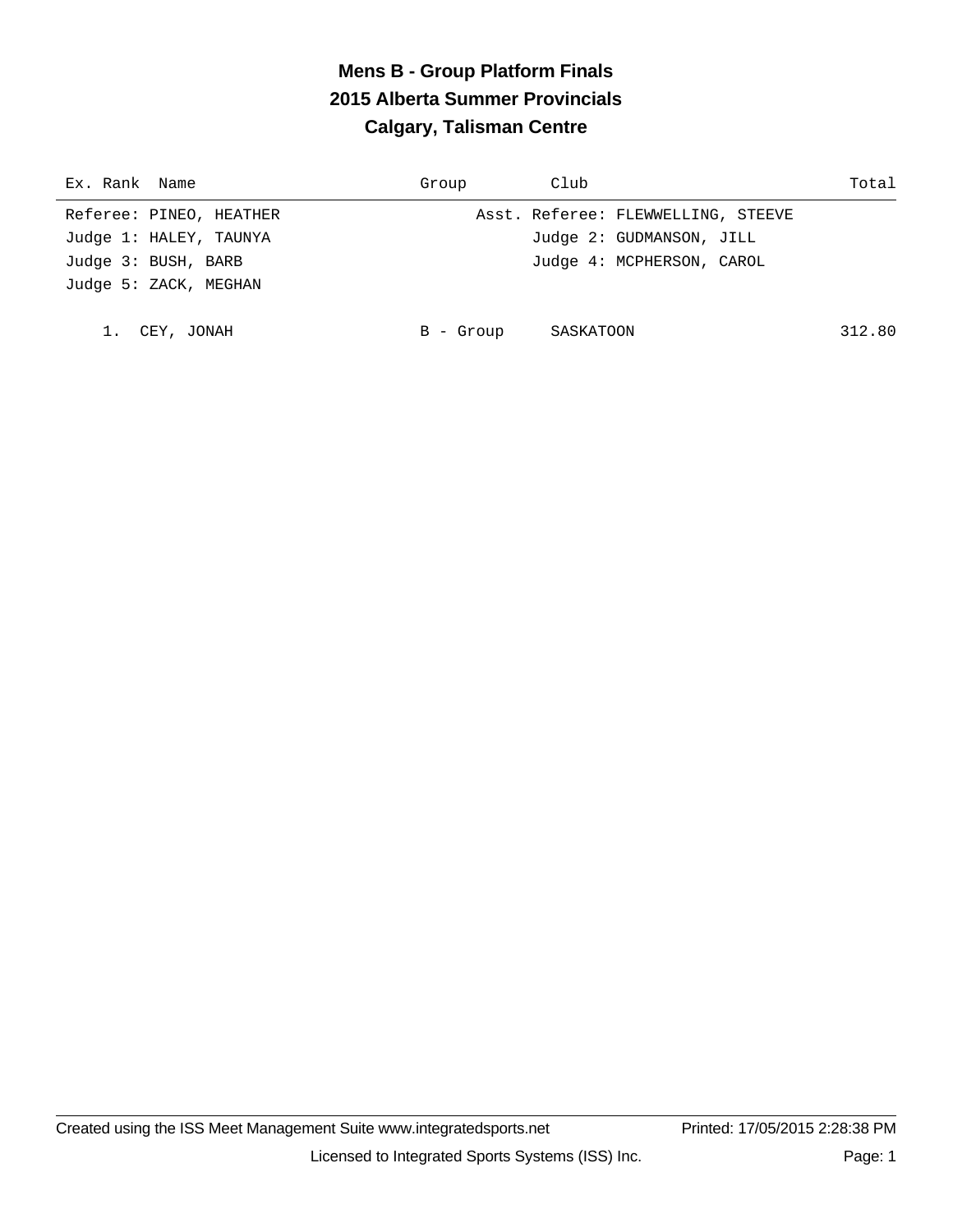# **Mens C - Group 1 M Finals 2015 Alberta Summer Provincials Calgary, Talisman Centre**

| Ex. Rank Name            | Group       | Club                         | Total  |
|--------------------------|-------------|------------------------------|--------|
| Referee: PINEO, HEATHER  |             |                              |        |
| Judge 1: PINEO, HEATHER  |             | Judge 2: POWER, STEVE        |        |
| Judge 3: GUDMANSON, JILL |             | Judge 4: FLEWWELLING, STEEVE |        |
| Judge 5: BUSH, BARB      |             |                              |        |
|                          |             |                              |        |
| CIPRICK, THOMAS          | $C - Grow$  | CALGARY                      | 356.25 |
| 2.<br>WIENS, RYLAN       | $C - Grow$  | SASKATOON                    | 330.25 |
| 3.<br>SPILCHAK, JAMIE    | $C$ - Group | SASKATOON                    | 326.45 |
| 4.<br>VERCHERE, TOBY     | $C - Grow$  | IDIVE                        | 240.60 |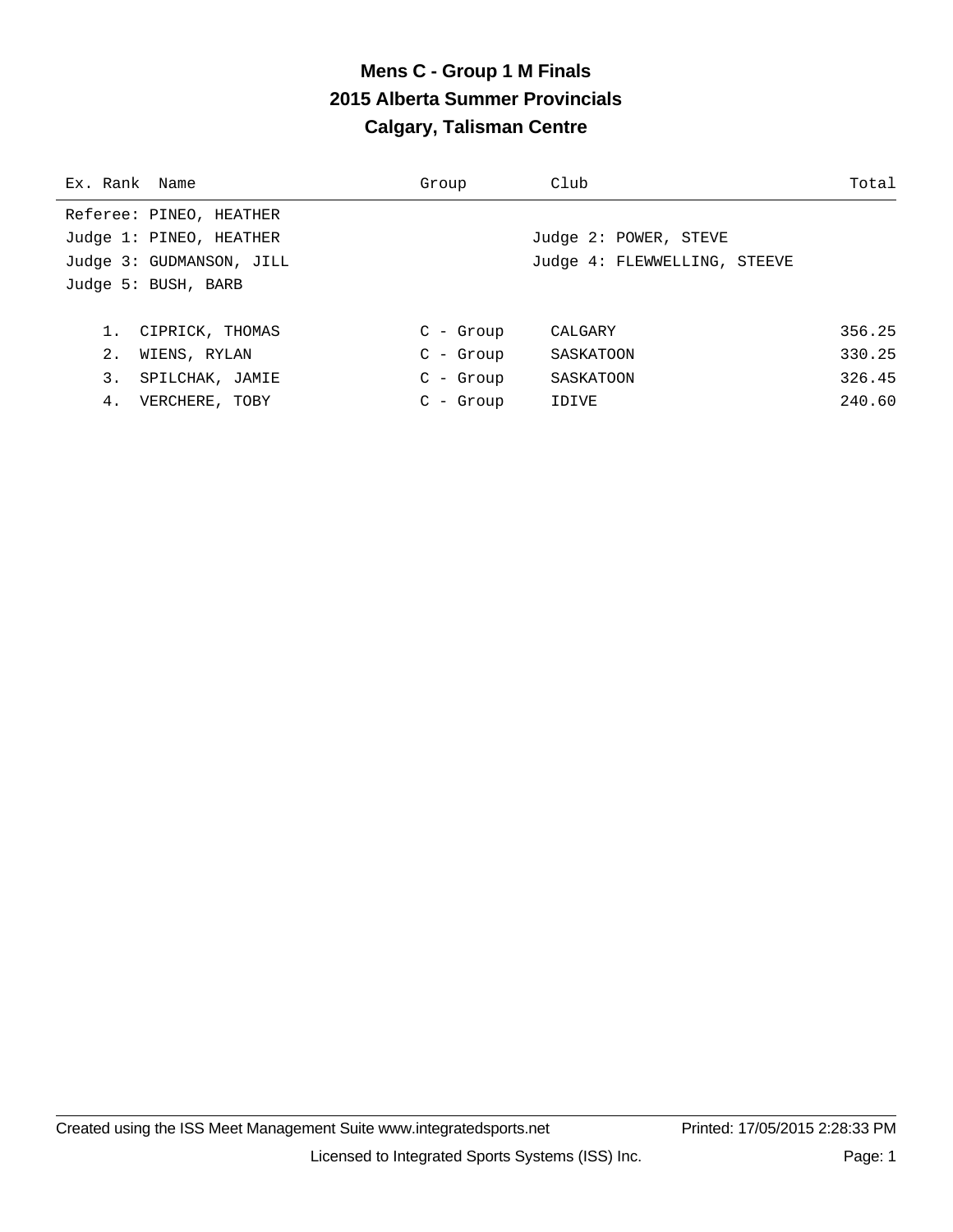# **Mens C - Group 3 M Finals 2015 Alberta Summer Provincials Calgary, Talisman Centre**

| Ex. Rank Name            | Group      | Club                      | Total  |
|--------------------------|------------|---------------------------|--------|
| Referee: HALEY, TAUNYA   |            |                           |        |
| Judge 1: HALEY, TAUNYA   |            | Judge 2: ZACK, MEGHAN     |        |
| Judge 3: POWER, STEVE    |            | Judge 4: LAVOIE, FRANCINE |        |
| Judge 5: LUDWICK, DALLAS |            |                           |        |
|                          |            |                           |        |
| 1. CIPRICK, THOMAS       | $C - Grow$ | CALGARY                   | 409.95 |
| 2. SPILCHAK, JAMIE       | $C - Grow$ | SASKATOON                 | 380.70 |
| 3.<br>WIENS, RYLAN       | $C - Grow$ | SASKATOON                 | 331.95 |
| 4. VERCHERE, TOBY        | $C - Grow$ | IDIVE                     | 273.30 |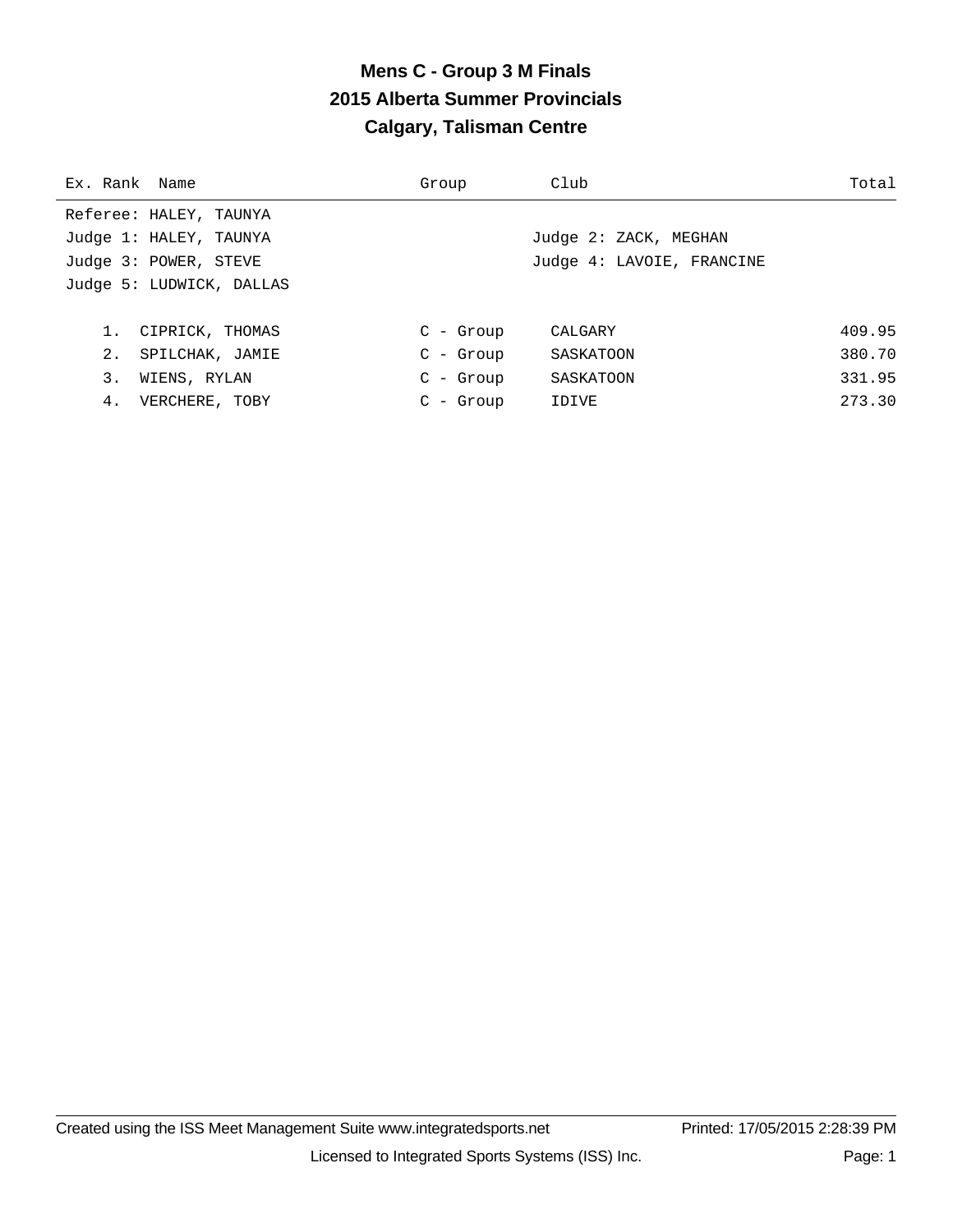# **Mens C - Group Platform Finals 2015 Alberta Summer Provincials Calgary, Talisman Centre**

| Ex. Rank Name             | Group       | Club                      | Total  |
|---------------------------|-------------|---------------------------|--------|
| PANEL A                   |             |                           |        |
| Referee: GUDMANSON, JILL  |             |                           |        |
| Judge 1: PINEO, HEATHER   |             | Judge 2: BUSH, BARB       |        |
| Judge 3: MCPHERSON, CAROL |             | Judge 4: HALEY, TAUNYA    |        |
| Judge 5: LAVOIE, FRANCINE |             |                           |        |
|                           |             |                           |        |
| PANEL B                   |             |                           |        |
| Referee:                  |             |                           |        |
| Judge 1: WILDMAN, SPENCER |             | Judge 2: WILDMAN, SPENCER |        |
| Judge 3: WILDMAN, SPENCER |             | Judge 4: WILDMAN, SPENCER |        |
| Judge 5: WILDMAN, SPENCER |             |                           |        |
|                           |             |                           |        |
| $1$ .<br>CIPRICK, THOMAS  | $C - Group$ | CALGARY                   | 347.40 |
| 2.<br>WIENS, RYLAN        | C - Group   | SASKATOON                 | 341.40 |
| 3.<br>SPILCHAK, JAMIE     | C - Group   | SASKATOON                 | 257.80 |
| 4.<br>VERCHERE, TOBY      | $C - Group$ | IDIVE                     | 192.80 |
|                           |             |                           |        |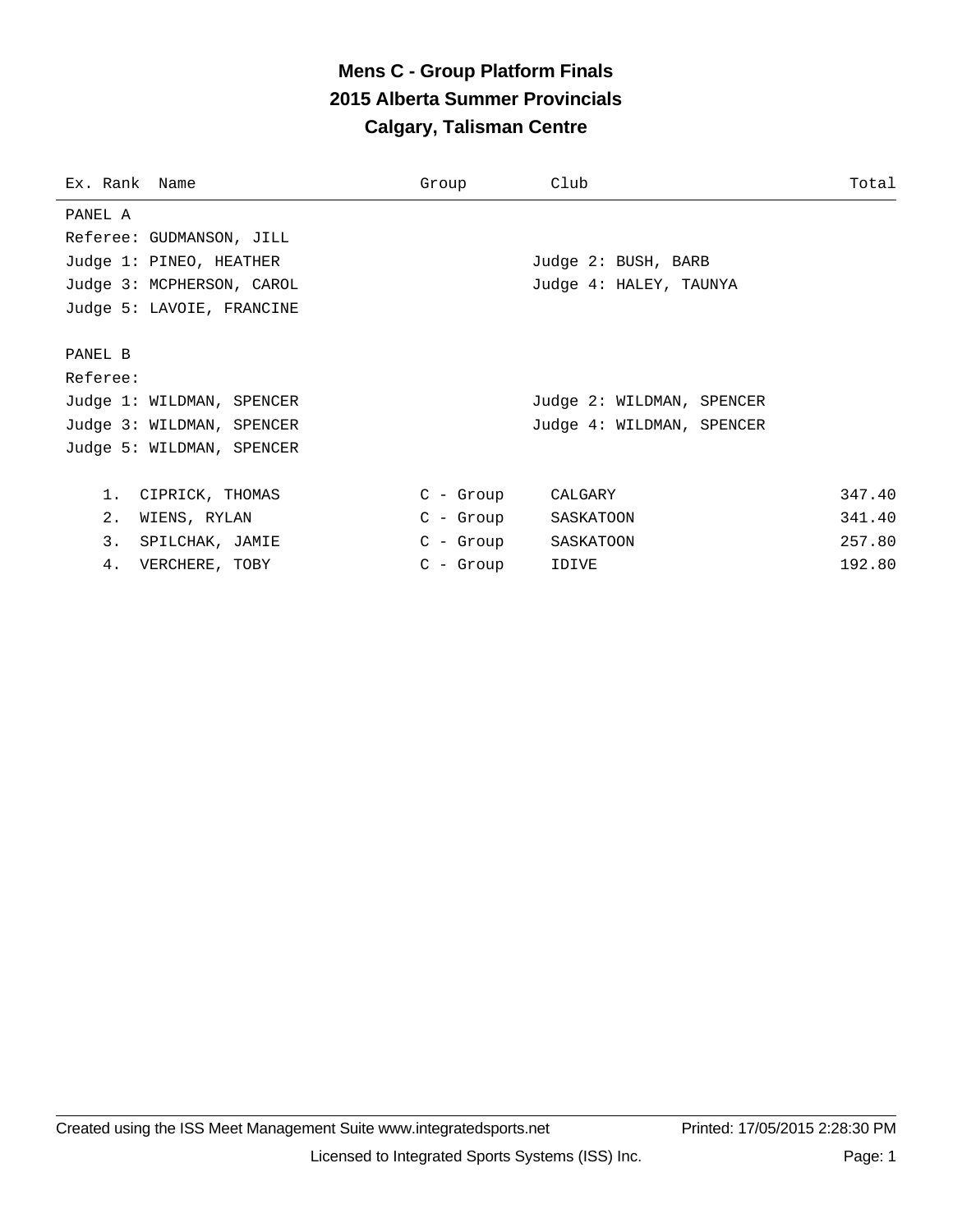# **Mens C - Group Tier I 1 M Finals 2015 Alberta Summer Provincials Calgary, Talisman Centre**

| Ex. Rank Name             | Group               | Club                        | Total  |
|---------------------------|---------------------|-----------------------------|--------|
| Referee: PINEO, HEATHER   |                     |                             |        |
| Judge 1: PINEO, HEATHER   |                     | Judge 2: FLEWWELLING, DAVID |        |
| Judge 3: BUSH, BARB       |                     | Judge 4: GUDMANSON, JILL    |        |
| Judge 5: LAVOIE, FRANCINE |                     |                             |        |
|                           |                     |                             |        |
| CAINES, WILLIAM           | $C -$ Group T1 EKDC |                             | 195.65 |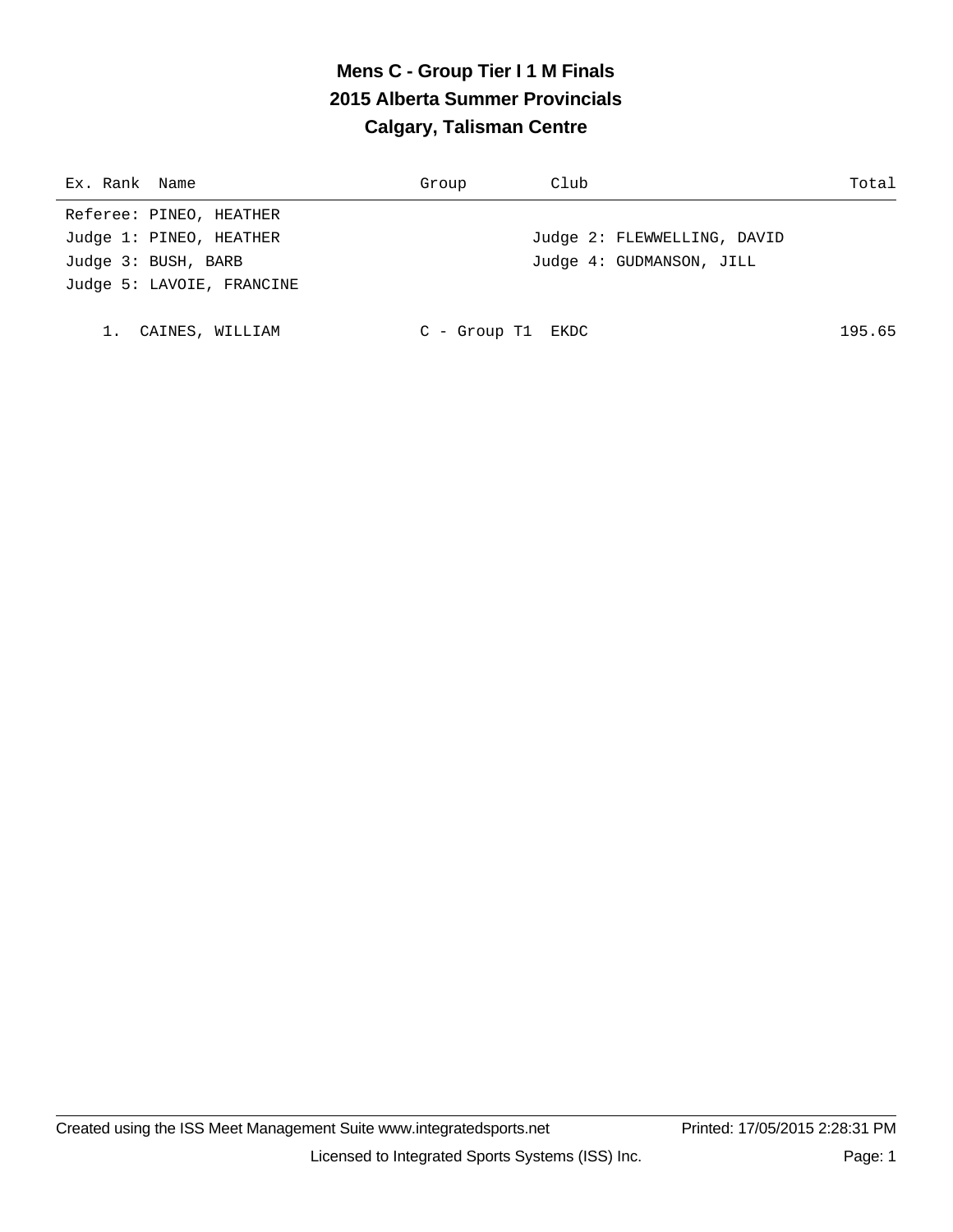## **Mens D - Group 1 M Finals 2015 Alberta Summer Provincials Calgary, Talisman Centre**

| Ex. Rank Name |                          | Group        | Club                         | Total  |
|---------------|--------------------------|--------------|------------------------------|--------|
|               | Referee: PINEO, HEATHER  |              |                              |        |
|               | Judge 1: PINEO, HEATHER  |              | Judge 2: POWER, STEVE        |        |
|               | Judge 3: GUDMANSON, JILL |              | Judge 4: FLEWWELLING, STEEVE |        |
|               | Judge 5: BUSH, BARB      |              |                              |        |
|               |                          |              |                              |        |
| 1.            | GUERRERO-BENNETT, AUSTEN | - Group<br>D | SASKATOON                    | 214.90 |
| 2.            | SPILCHAK, DAMIAN         | - Group<br>D | SASKATOON                    | 214.55 |
| 3.            | BLACK, ETHAN             | - Group      | REGINA                       | 197.75 |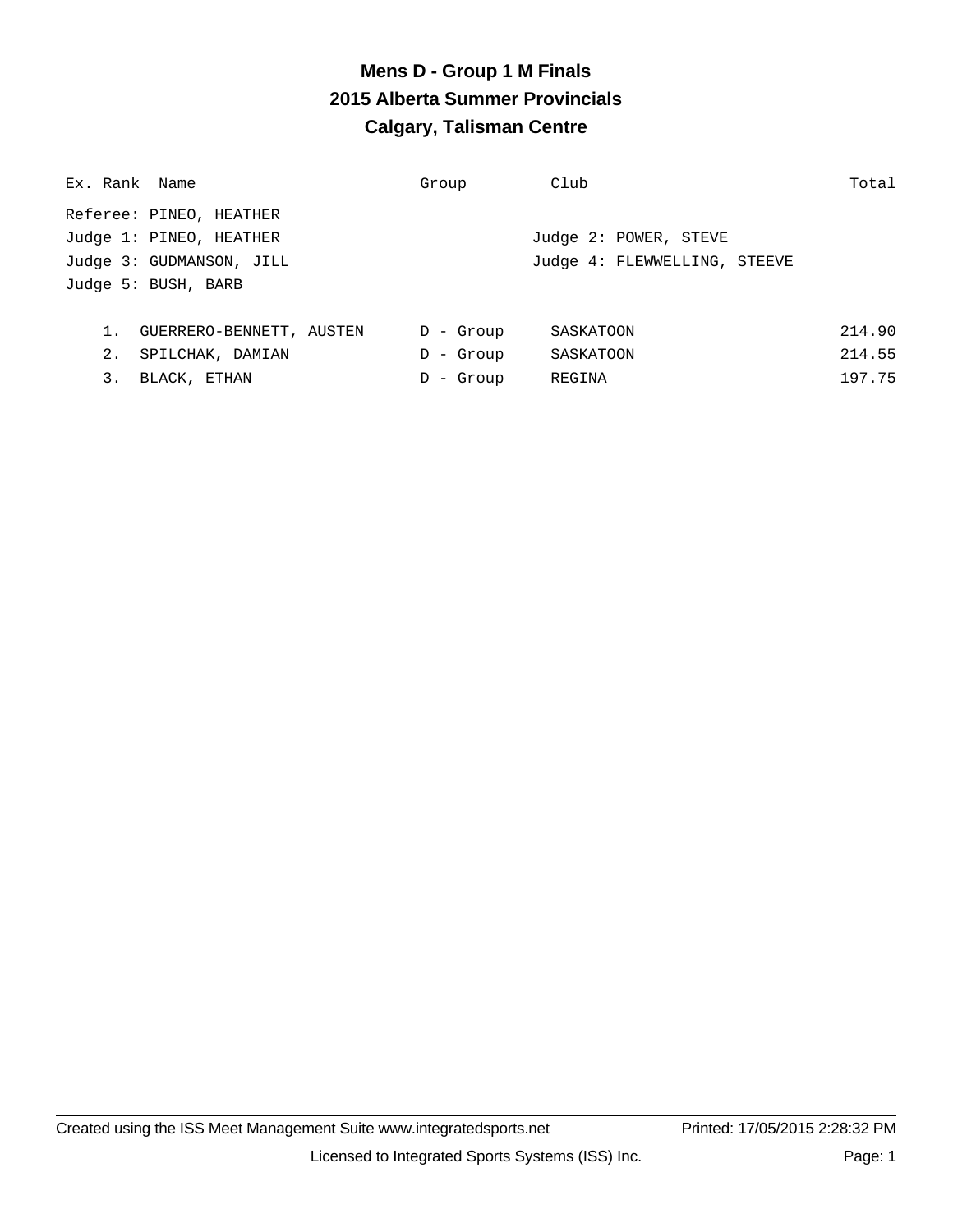# **Mens D - Group 3 M Finals 2015 Alberta Summer Provincials Calgary, Talisman Centre**

| Group        | Club                      | Total  |
|--------------|---------------------------|--------|
|              |                           |        |
|              | Judge 2: ZACK, MEGHAN     |        |
|              | Judge 4: LAVOIE, FRANCINE |        |
|              |                           |        |
|              |                           |        |
| $D -$ Group  | SASKATOON                 | 230.75 |
| - Group<br>D | SASKATOON                 | 227.75 |
|              |                           |        |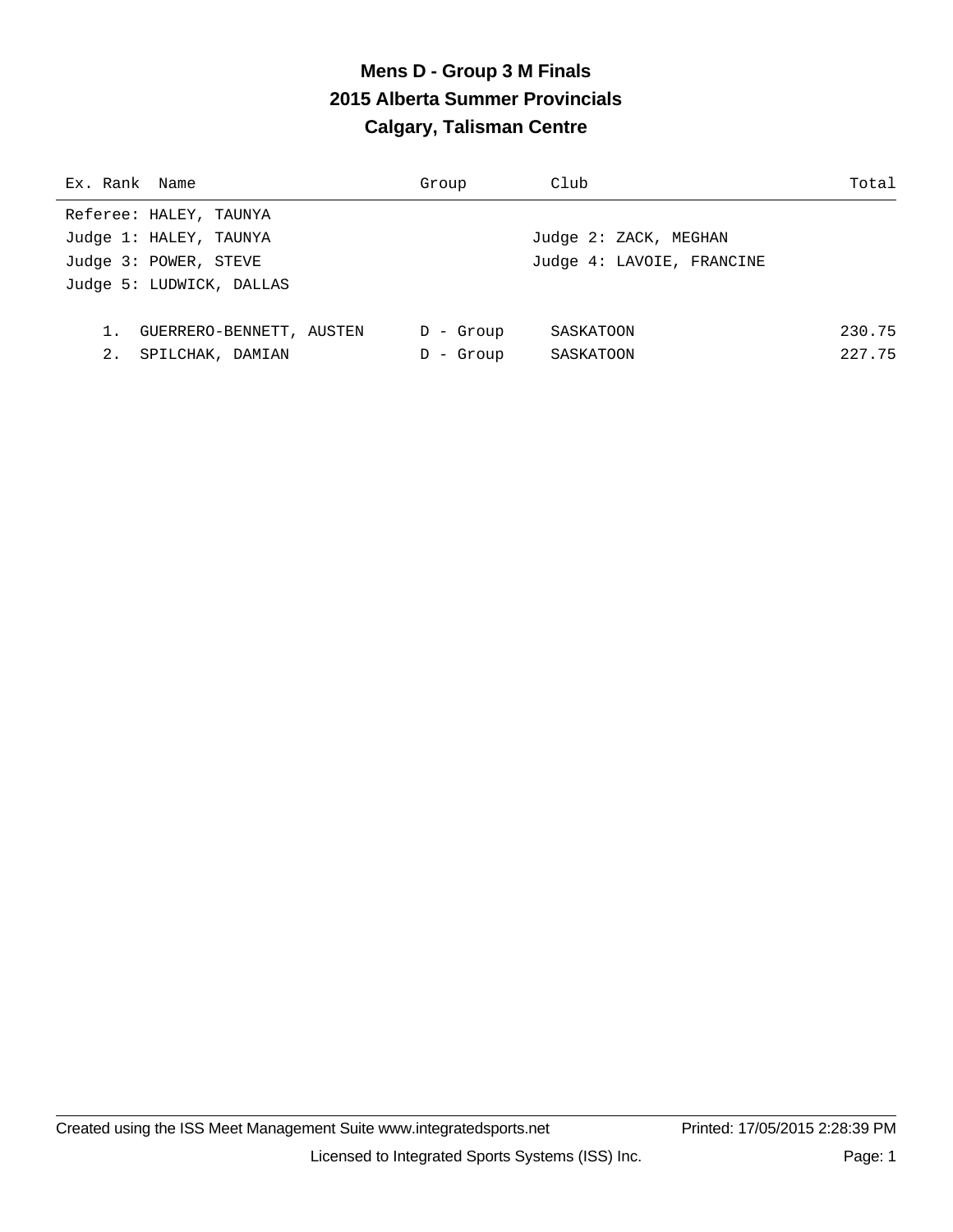# **Mens D - Group Platform Finals 2015 Alberta Summer Provincials Calgary, Talisman Centre**

| Ex. Rank Name                  | Group               | Club                      | Total  |
|--------------------------------|---------------------|---------------------------|--------|
| PANEL A                        |                     |                           |        |
| Referee: GUDMANSON, JILL       |                     |                           |        |
| Judge 1: PINEO, HEATHER        |                     | Judge 2: BUSH, BARB       |        |
| Judge 3: MCPHERSON, CAROL      |                     | Judge 4: HALEY, TAUNYA    |        |
| Judge 5: LAVOIE, FRANCINE      |                     |                           |        |
|                                |                     |                           |        |
| PANEL B                        |                     |                           |        |
| Referee:                       |                     |                           |        |
| Judge 1: WILDMAN, SPENCER      |                     | Judge 2: WILDMAN, SPENCER |        |
| Judge 3: WILDMAN, SPENCER      |                     | Judge 4: WILDMAN, SPENCER |        |
| Judge 5: WILDMAN, SPENCER      |                     |                           |        |
|                                |                     |                           |        |
| 1.<br>GUERRERO-BENNETT, AUSTEN | D - Group SASKATOON |                           | 180.25 |
| 2.<br>BLACK, ETHAN             | D - Group REGINA    |                           | 175.30 |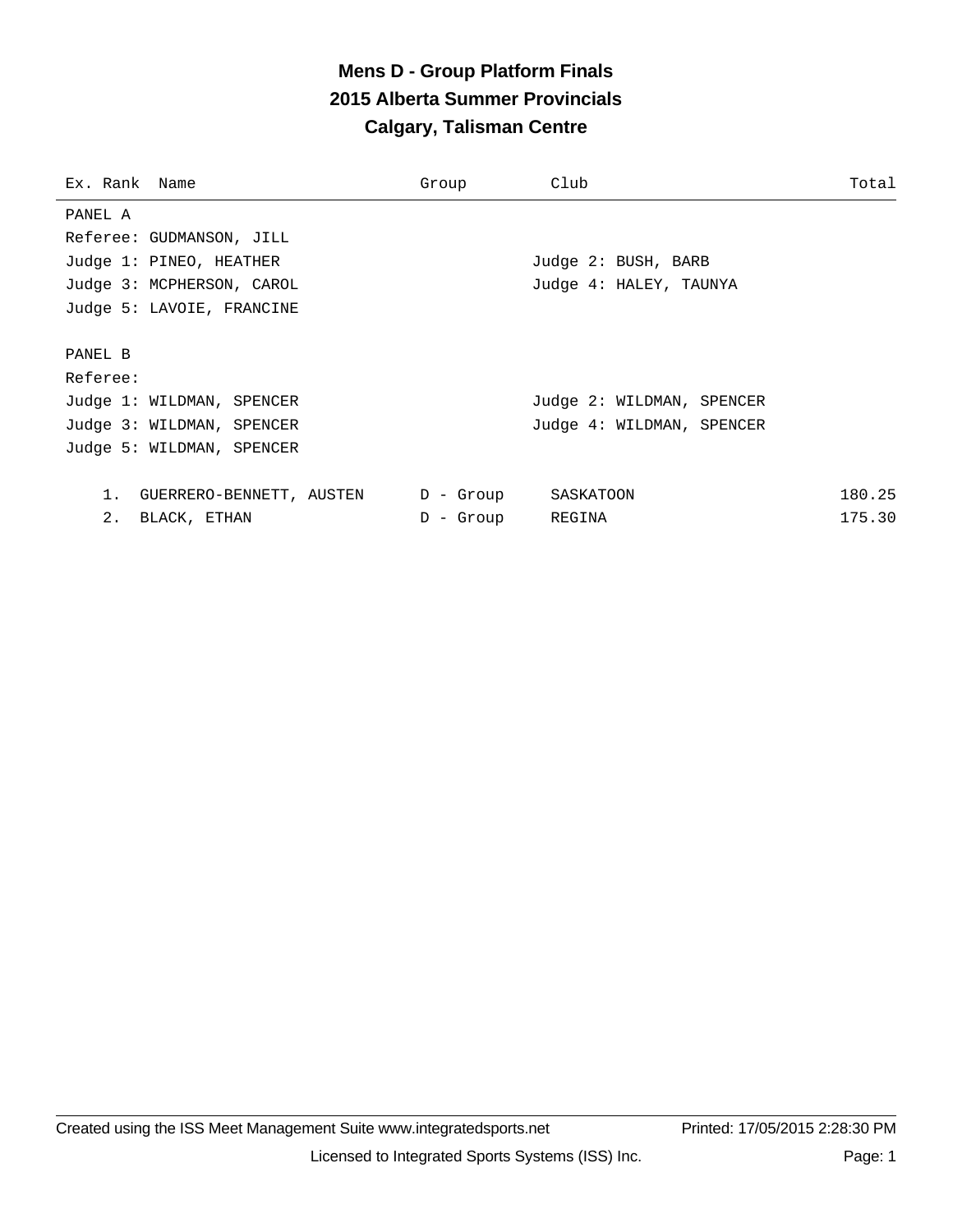# **Mens D - Group Tier I 1 M Finals 2015 Alberta Summer Provincials Calgary, Talisman Centre**

| Ex. Rank Name             |                                                   | Group                | Club |                             | Total  |
|---------------------------|---------------------------------------------------|----------------------|------|-----------------------------|--------|
| Referee: PINEO, HEATHER   |                                                   |                      |      |                             |        |
| Judge 1: PINEO, HEATHER   |                                                   |                      |      | Judge 2: FLEWWELLING, DAVID |        |
| Judge 3: BUSH, BARB       |                                                   |                      |      | Judge 4: GUDMANSON, JILL    |        |
| Judge 5: LAVOIE, FRANCINE |                                                   |                      |      |                             |        |
|                           |                                                   |                      |      |                             |        |
| $1$ .                     | WALTERS, NICHOLAS-JAY                             | D - Group T1 CALGARY |      |                             | 174.10 |
| 2.                        | IBARRA RODRIGUEZ, ALESSANDRO D - Group T1 CALGARY |                      |      |                             | 156.70 |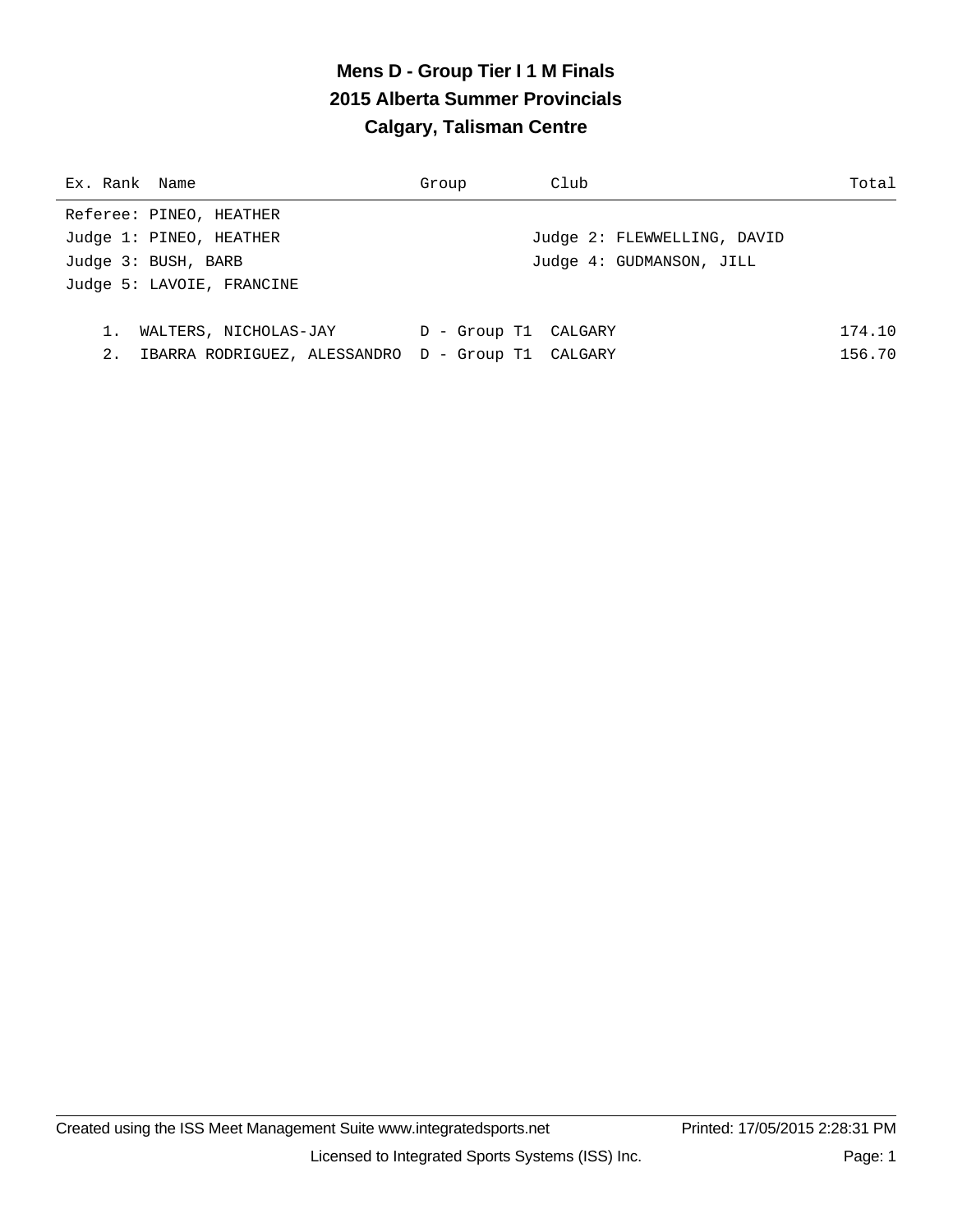# **Mens D - Group Tier I 3 M Finals 2015 Alberta Summer Provincials Calgary, Talisman Centre**

| Ex. Rank Name             | Group                | Club                      | Total |
|---------------------------|----------------------|---------------------------|-------|
| Referee: LAVOIE, FRANCINE |                      |                           |       |
| Judge 1: LAVOIE, FRANCINE |                      | Judge 2: HALEY, TAUNYA    |       |
| Judge 3: POWER, STEVE     |                      | Judge 4: KREUTZ, VICTORIA |       |
| Judge 5: PEIRCE, CASEY    |                      |                           |       |
|                           |                      |                           |       |
| WALTERS, NICHOLAS-JAY     | D - Group T1 CALGARY |                           | 0.00  |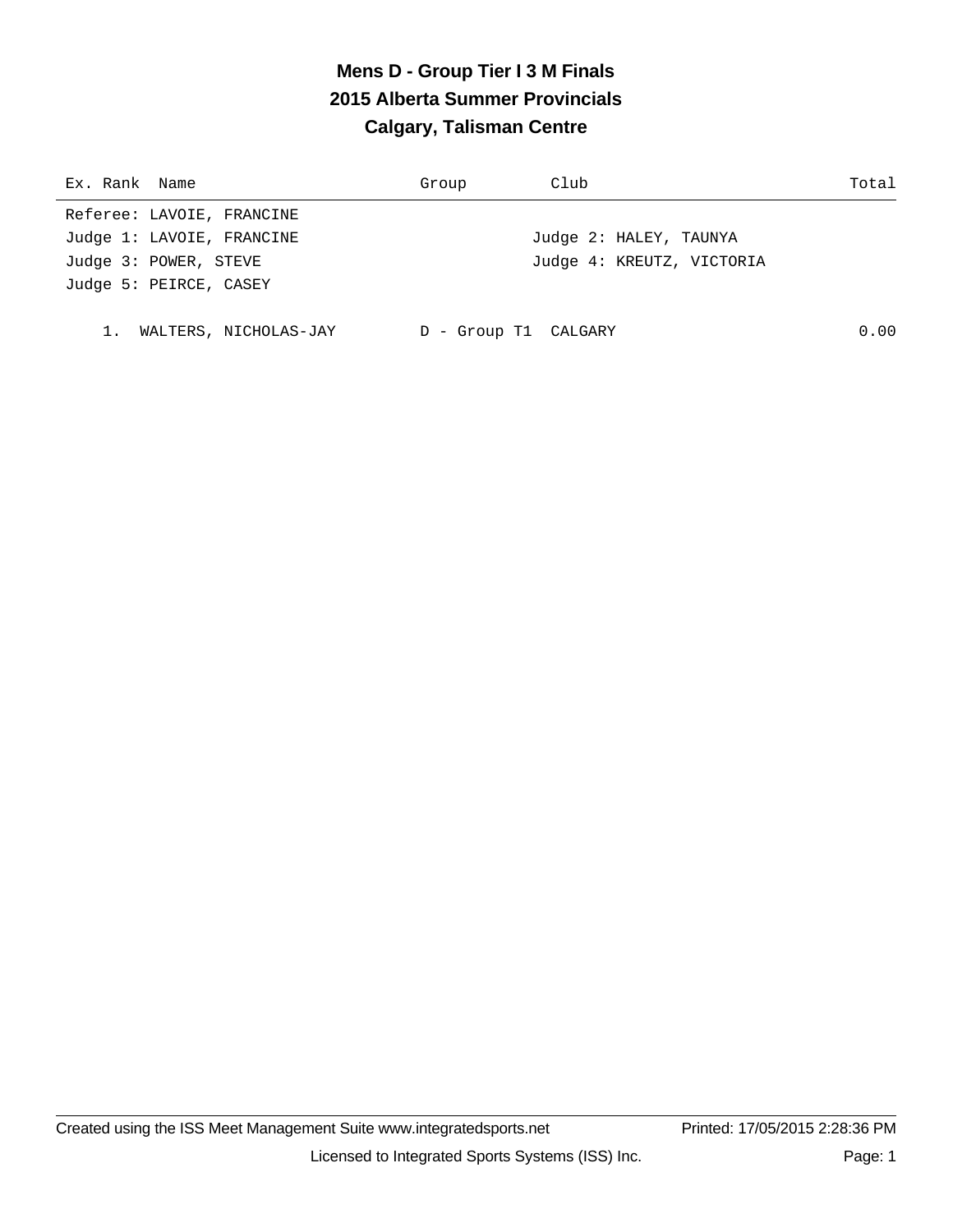# **Mens E - Group 1 M Finals 2015 Alberta Summer Provincials Calgary, Talisman Centre**

| Ex. Rank Name |                           | Group       | Club                  | Total  |
|---------------|---------------------------|-------------|-----------------------|--------|
|               | Referee: MCPHERSON, CAROL |             |                       |        |
|               | Judge 1: PINEO, HEATHER   |             | Judge 2: POWER, STEVE |        |
|               | Judge 3: GUDMANSON, JILL  |             | Judge 4: ZACK, MEGHAN |        |
|               | Judge 5: HALEY, TAUNYA    |             |                       |        |
|               |                           |             |                       |        |
| 1.            | KUDRYAVTSEV, NIKITA       | $E -$ Group | CALGARY               | 227.70 |
| 2.            | YANG, PAUL                | $E -$ Group | EKDC                  | 224.10 |
| 3.            | DOUCETTE, JAIREN          | $E -$ Group | EKDC                  | 219.60 |
| 4.            | MCCUTCHEON, JOSHUA        | $E -$ Group | LETHBRIDGE            | 199.80 |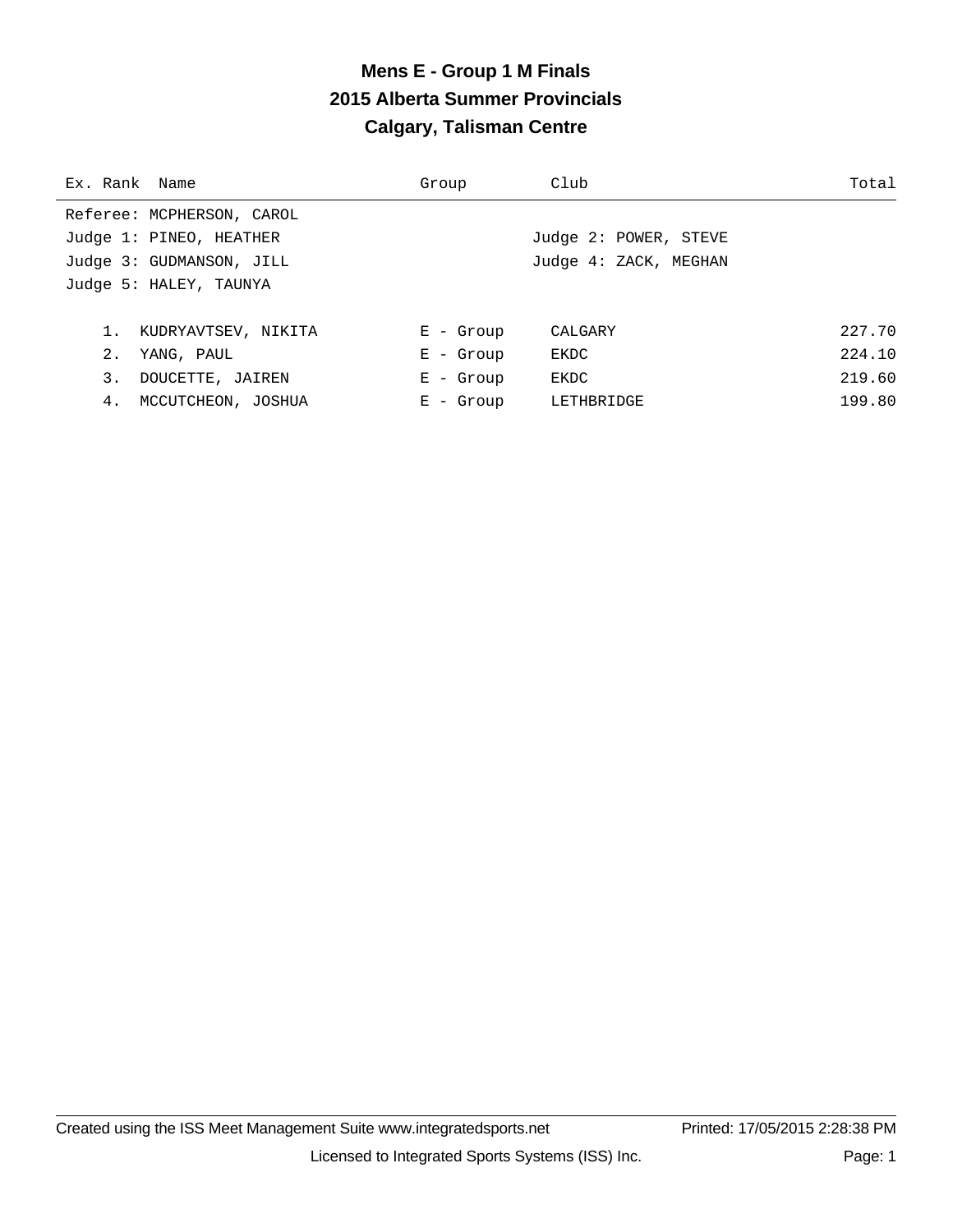# **Mens E - Group 3 M Finals 2015 Alberta Summer Provincials Calgary, Talisman Centre**

| Ex. Rank Name                | Group       | Club                     | Total  |
|------------------------------|-------------|--------------------------|--------|
| Referee: ZACK, MEGHAN        |             |                          |        |
| Judge 1: POWER, STEVE        |             | Judge 2: PINEO, HEATHER  |        |
| Judge 3: MCPHERSON, CAROL    |             | Judge 4: GUDMANSON, JILL |        |
| Judge 5: LAVOIE, FRANCINE    |             |                          |        |
|                              |             |                          |        |
| $1$ .<br>KUDRYAVTSEV, NIKITA | $E -$ Group | CALGARY                  | 241.30 |
| 2.<br>YANG, PAUL             | $E -$ Group | EKDC                     | 204.25 |
| 3.<br>MCCUTCHEON, JOSHUA     | $E -$ Group | LETHBRIDGE               | 185.25 |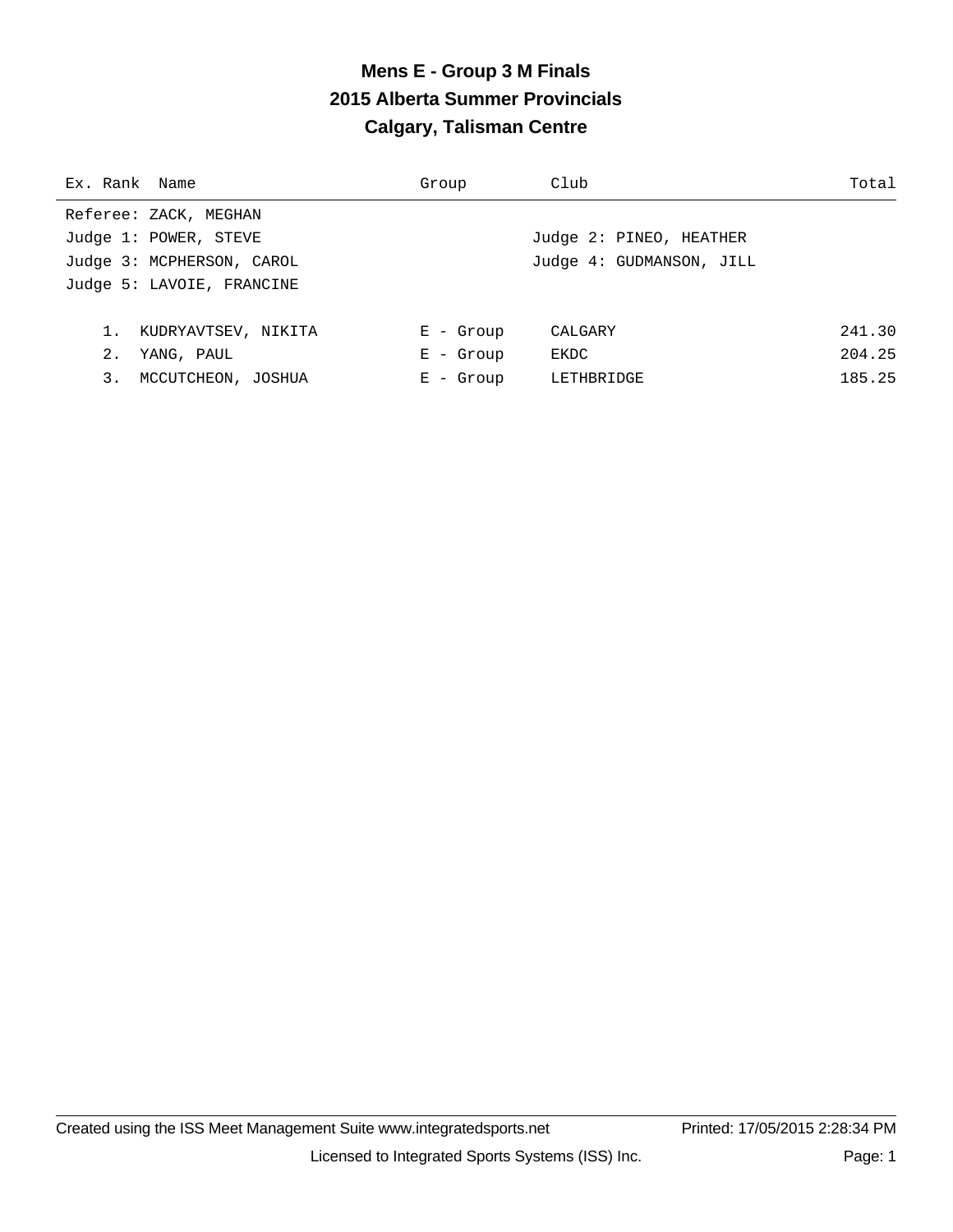# **Mens Open 1 M Finals 2015 Alberta Summer Provincials Calgary, Talisman Centre**

| Ex. Rank Name             | Group | Club                  | Total  |
|---------------------------|-------|-----------------------|--------|
| Referee: MCPHERSON, CAROL |       |                       |        |
| Judge 1: MCPHERSON, CAROL |       | Judge 2: KONG, ROMMEL |        |
| Judge 3: HALEY, TAUNYA    |       | Judge 4: CAROLL, MARY |        |
| Judge 5: JAMIESON, KELLY  |       |                       |        |
|                           |       |                       |        |
| 1.<br>SPILCHAK, JAMIE     | Open  | SASKATOON             | 271.40 |
| 2.<br>LABOSSIERE, ANDRE   | Open  | REVOLUTION            | 220.35 |
| 3.<br>SAMSON, DEVON       | Open  | REVOLUTION            | 175.20 |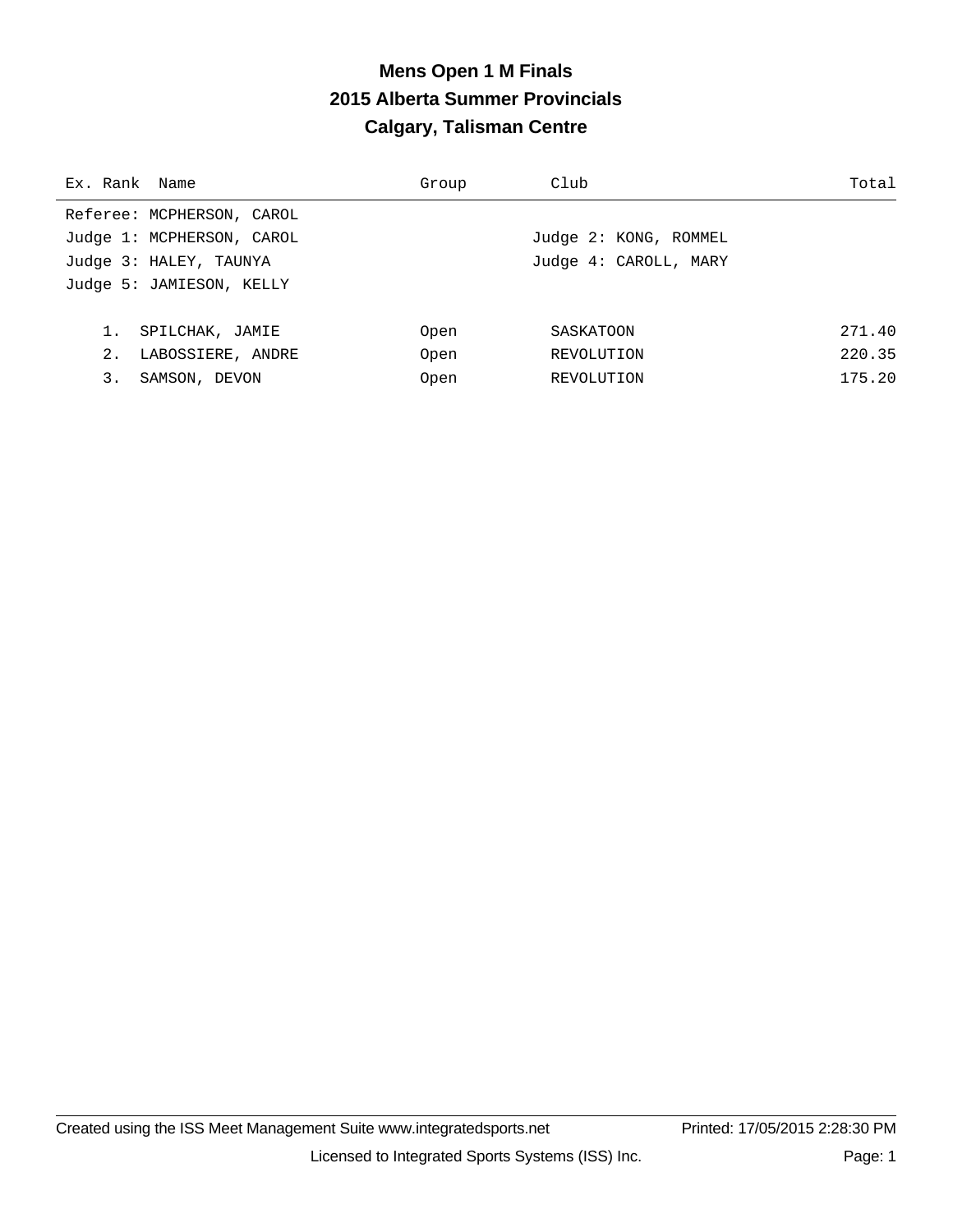#### **Mens Open 3 M Finals 2015 Alberta Summer Provincials Calgary, Talisman Centre**

| Ex. Rank Name |                              | Group | Club                        | Total  |
|---------------|------------------------------|-------|-----------------------------|--------|
|               | Referee: ZACK, MEGHAN        |       |                             |        |
|               | Judge 1: ZACK, MEGHAN        |       | Judge 2: LAVOIE, FRANCINE   |        |
|               | Judge 3: MCPHERSON, CAROL    |       | Judge 4: FLEWWELLING, DAVID |        |
|               | Judge 5: FLEWWELLING, STEEVE |       |                             |        |
|               |                              |       |                             |        |
|               | WIENS, RYLAN                 | Open  | SASKATOON                   | 280.90 |
| 2.            | SPILCHAK, JAMIE              | Open  | SASKATOON                   | 276.00 |
| 3.            | LABOSSIERE, ANDRE            | Open  | REVOLUTION                  | 244.00 |
| 4.            | SAMSON, DEVON                | Open  | REVOLUTION                  | 202.40 |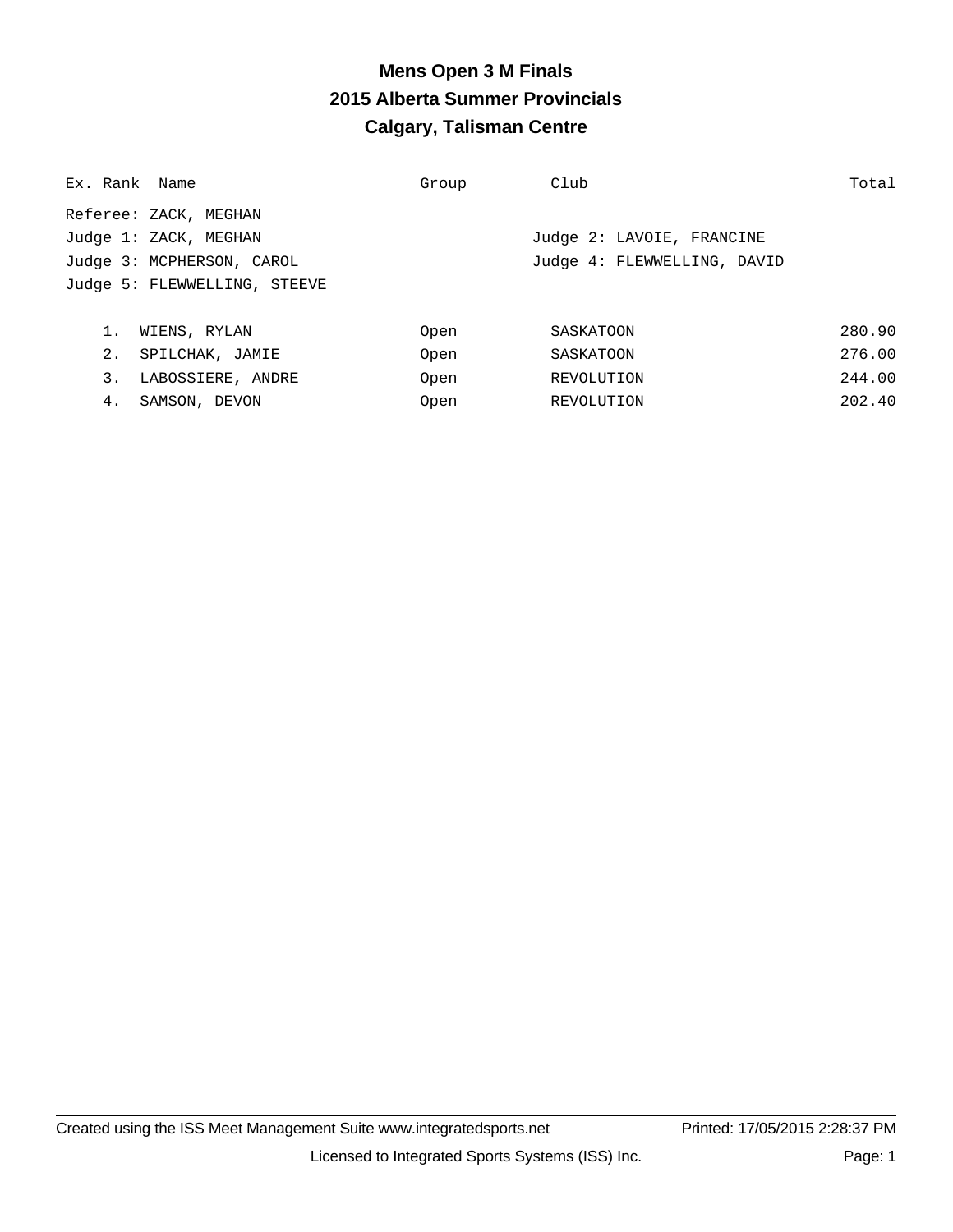# **Mens Open Platform Finals 2015 Alberta Summer Provincials Calgary, Talisman Centre**

| Ex. Rank Name             | Group | Club                          | Total |
|---------------------------|-------|-------------------------------|-------|
| Referee: POWER, STEVE     |       | Asst. Referee: PINEO, HEATHER |       |
| Judge 1: HALEY, TAUNYA    |       | Judge 2: BUSH, BARB           |       |
| Judge 3: MCPHERSON, CAROL |       | Judge 4: GUDMANSON, JILL      |       |
| Judge 5: ZACK, MEGHAN     |       |                               |       |
|                           |       |                               |       |
| WIENS, RYLAN              | Open  | SASKATOON                     | 0.00  |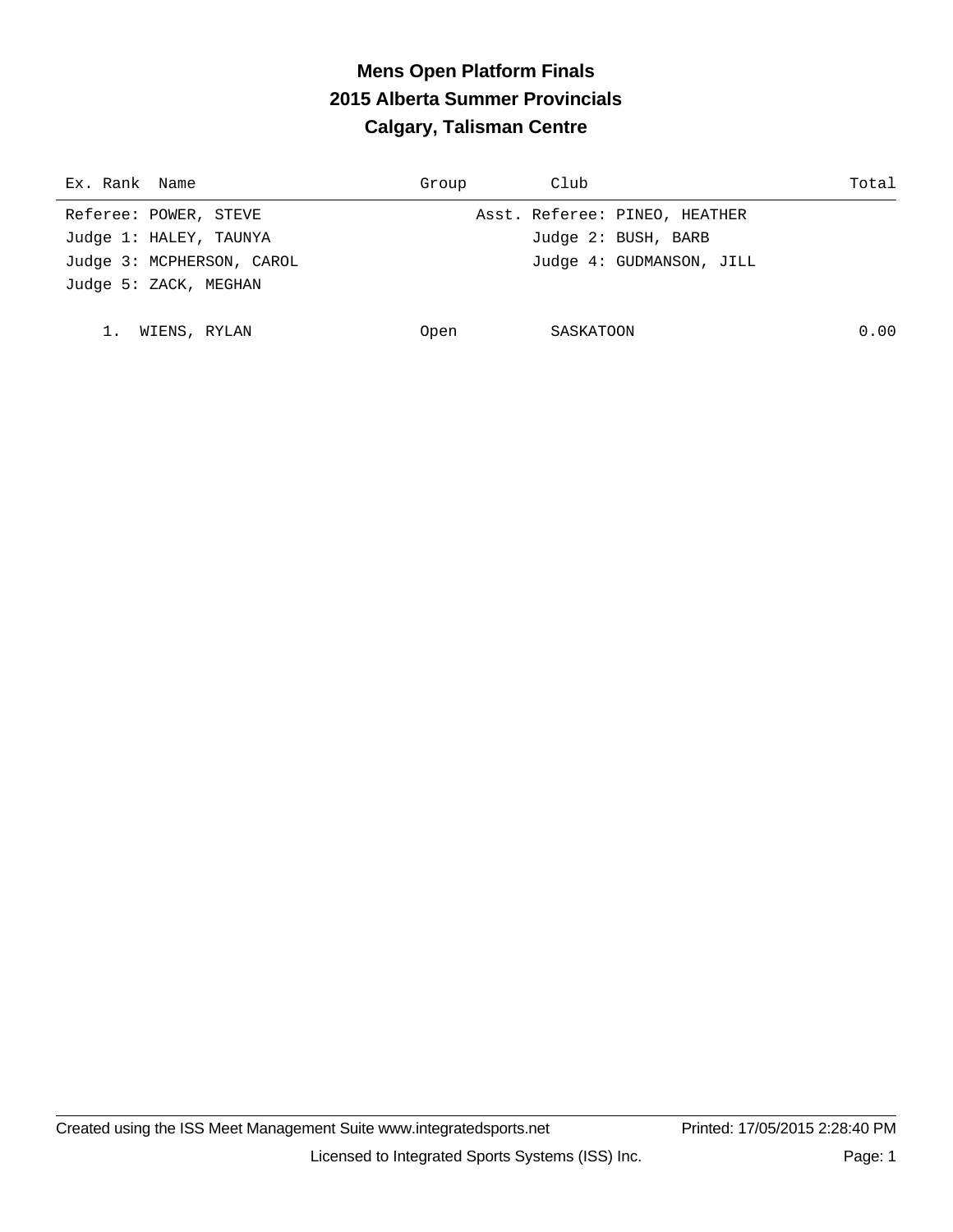# **Womens A - Group 1 M Finals 2015 Alberta Summer Provincials Calgary, Talisman Centre**

| Ex. Rank Name |                           | Group     | Club                     | Total  |
|---------------|---------------------------|-----------|--------------------------|--------|
|               | Referee: HALEY, TAUNYA    |           |                          |        |
|               | Judge 1: HALEY, TAUNYA    |           | Judge 2: GUDMANSON, JILL |        |
|               | Judge 3: PINEO, HEATHER   |           | Judge 4: ZACK, MEGHAN    |        |
|               | Judge 5: MCPHERSON, CAROL |           |                          |        |
|               |                           |           |                          |        |
|               | 1. MCKAY, CAELI           | A - Group | CALGARY                  | 461.45 |
| $2$ .         | DICK, ELAENA              | A - Group | ESPDC                    | 427.60 |
| 3.            | CADIEUX, DOMINIOUE        | A - Group | ESPDC                    | 417.50 |
| 4.            | MCCOOL, ASHLEY            | A - Group | CALGARY                  | 414.45 |
| 5.            | MACFARLANE, CAROLYN       | A - Group | WHITE ROCK               | 385.60 |
| б.            | WAIZ, TAVIA               | A - Group | WHITE ROCK               | 358.85 |
| 7.            | UNSWORTH, ANGELA          | A - Group | ESPDC                    | 339.85 |
| 8.            | CHAMBERS, MADISON         | A - Group | REVOLUTION               | 322.55 |
| 9.            | HAUFF, MACKINNA           | A - Group | EDMONTON                 | 0.00   |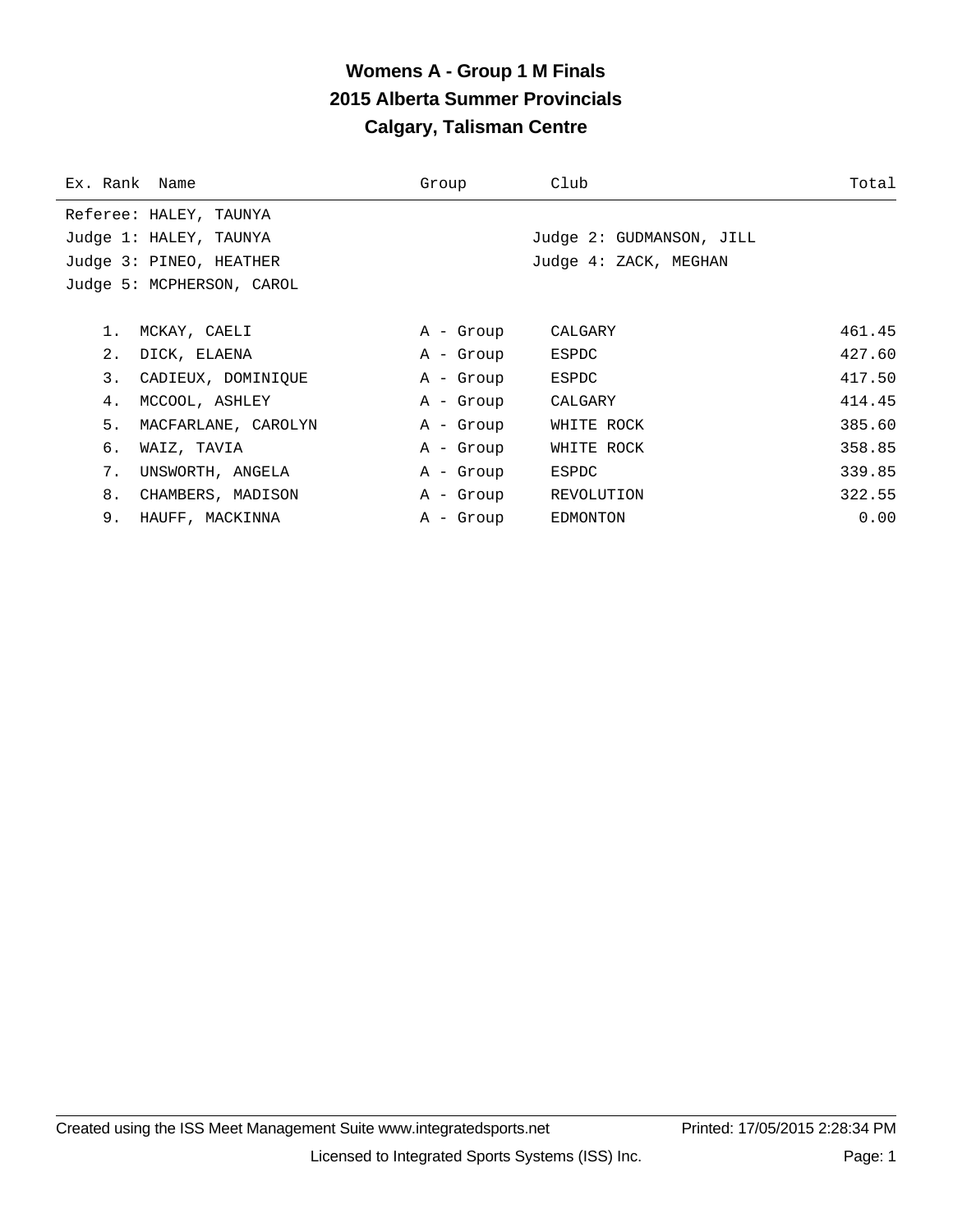# **Womens A - Group 3 M Finals 2015 Alberta Summer Provincials Calgary, Talisman Centre**

| Ex. Rank Name              | Group     | Club                     | Total  |
|----------------------------|-----------|--------------------------|--------|
| Referee: BUSH, BARB        |           |                          |        |
| Judge 1: BUSH, BARB        |           | Judge 2: GUDMANSON, JILL |        |
| Judge 3: PINEO, HEATHER    |           | Judge 4: JAMIESON, KELLY |        |
| Judge 5: FLEWWELLING, HERB |           |                          |        |
|                            |           |                          |        |
| 1.<br>MCKAY, CAELI         | A - Group | CALGARY                  | 520.80 |
| 2.<br>CADIEUX, DOMINIOUE   | A - Group | ESPDC                    | 455.60 |
| 3.<br>MCCOOL, ASHLEY       | A - Group | CALGARY                  | 448.55 |
| 4.<br>DICK, ELAENA         | A - Group | ESPDC                    | 445.75 |
| 5.<br>MACFARLANE, CAROLYN  | A - Group | WHITE ROCK               | 431.30 |
| б.<br>HAUFF, MACKINNA      | A - Group | EDMONTON                 | 421.45 |
| 7.<br>UNSWORTH, ANGELA     | A - Group | ESPDC                    | 405.55 |
| 8.<br>WAIZ, TAVIA          | A - Group | WHITE ROCK               | 391.75 |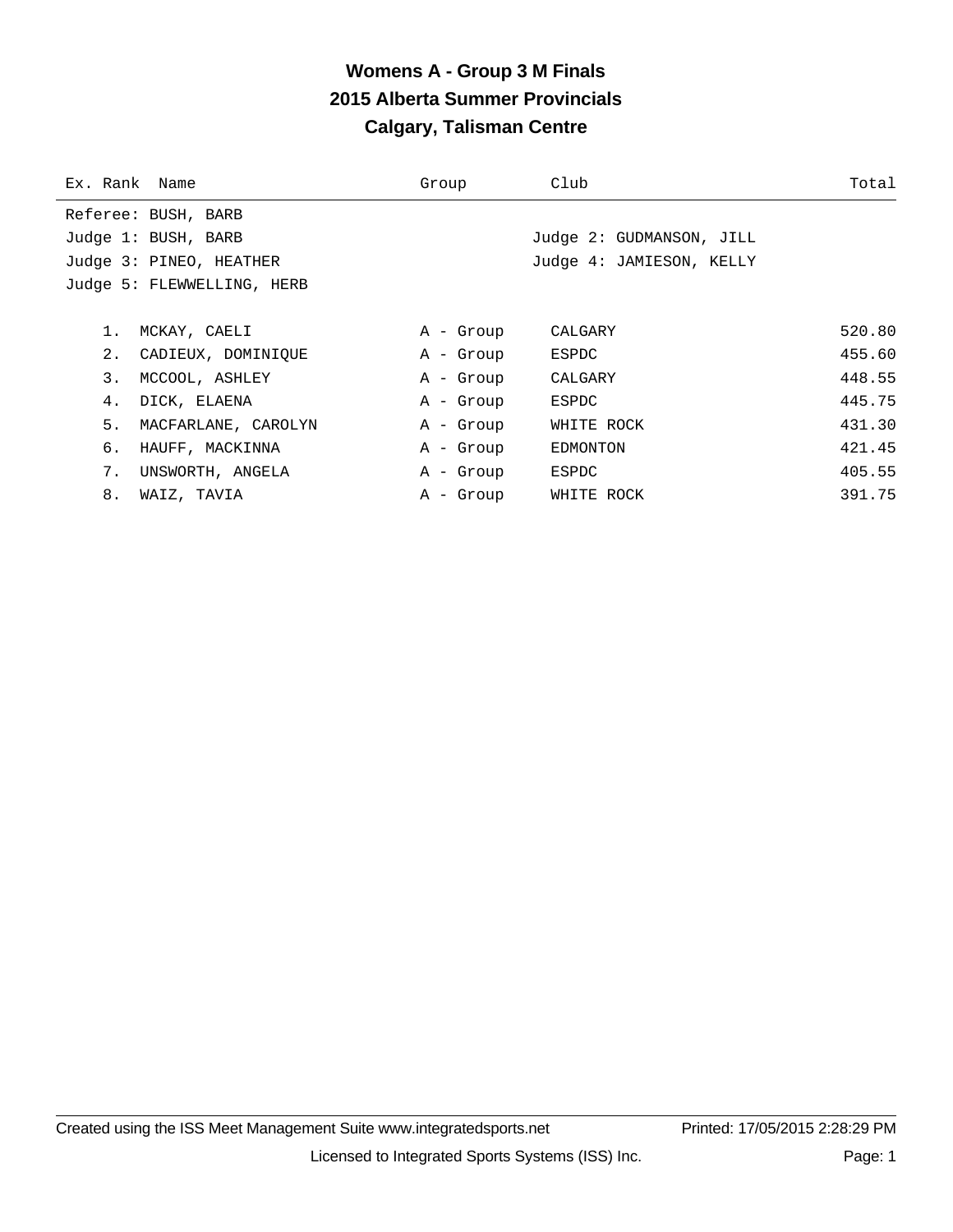# **Womens A - Group 3 M Synchro Finals 2015 Alberta Summer Provincials Calgary, Talisman Centre**

| Ex. Rank Name |                                     | Club                    | Total  |
|---------------|-------------------------------------|-------------------------|--------|
|               | Referee: BUSH, BARB                 |                         |        |
|               | Judge 1: BUSH, BARB                 | Judge 2: ZACK, MEGHAN   |        |
|               | Judge 3: GUDMANSON, JILL            | Judge 4: PEIRCE, CASEY  |        |
|               | Judge 5: MCPHERSON, CAROL           | Judge 6: PINEO, HEATHER |        |
|               | Judge 7: POWER, STEVE               | Judge 8: HALEY, TAUNYA  |        |
|               | Judge 9: LAVOIE, FRANCINE           |                         |        |
|               |                                     |                         |        |
| $1$ .         | MCKAY, CAELI / MCCOOL, ASHLEY       | CALGARY                 | 292.92 |
| 2.            | BUSHWALD, SERENA / GAUTHIER, ALYSSA | REVOLUTION              | 249.99 |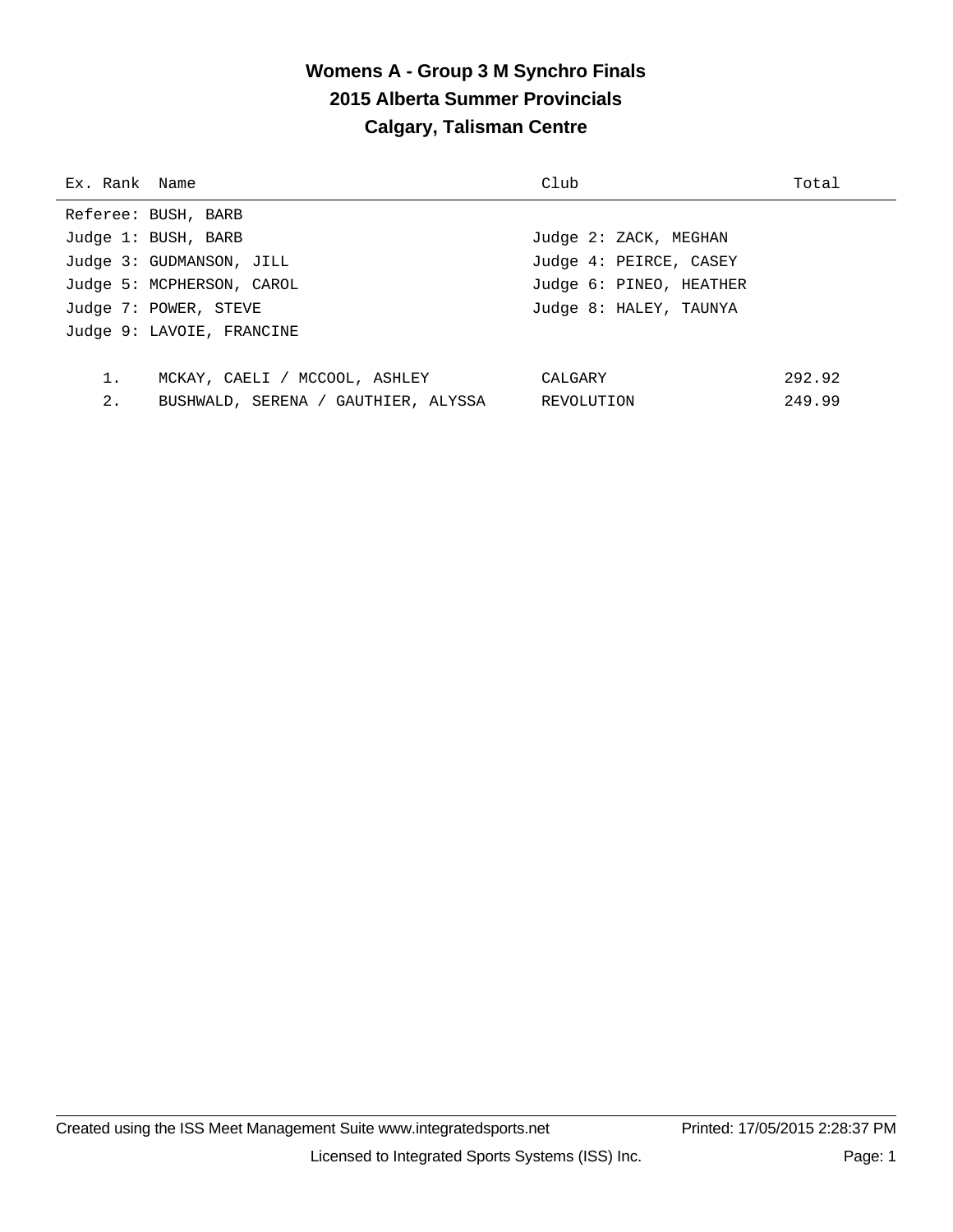# **Womens A - Group Platform Finals 2015 Alberta Summer Provincials Calgary, Talisman Centre**

| Ex. Rank Name |                         | Group     | Club                        | Total  |
|---------------|-------------------------|-----------|-----------------------------|--------|
|               | Referee: PINEO, HEATHER |           | Asst. Referee: POWER, STEVE |        |
|               | Judge 1: HALEY, TAUNYA  |           | Judge 2: GUDMANSON, JILL    |        |
|               | Judge 3: BUSH, BARB     |           | Judge 4: MCPHERSON, CAROL   |        |
|               | Judge 5: ZACK, MEGHAN   |           |                             |        |
|               |                         |           |                             |        |
|               | 1. DICK, ELAENA         | A - Group | ESPDC                       | 432.05 |
| 2.            | MCKAY, CAELI            | A - Group | CALGARY                     | 384.65 |
| 3.            | MCCOOL, ASHLEY          | A - Group | CALGARY                     | 384.20 |
| 4.            | MACFARLANE, CAROLYN     | A - Group | WHITE ROCK                  | 315.15 |
| 5.            | BEZTE, KATIE            | A - Group | REVOLUTION                  | 314.15 |
|               | 6. BOUCHARD, BROOKE     | A - Group | REVOLUTION                  | 279.90 |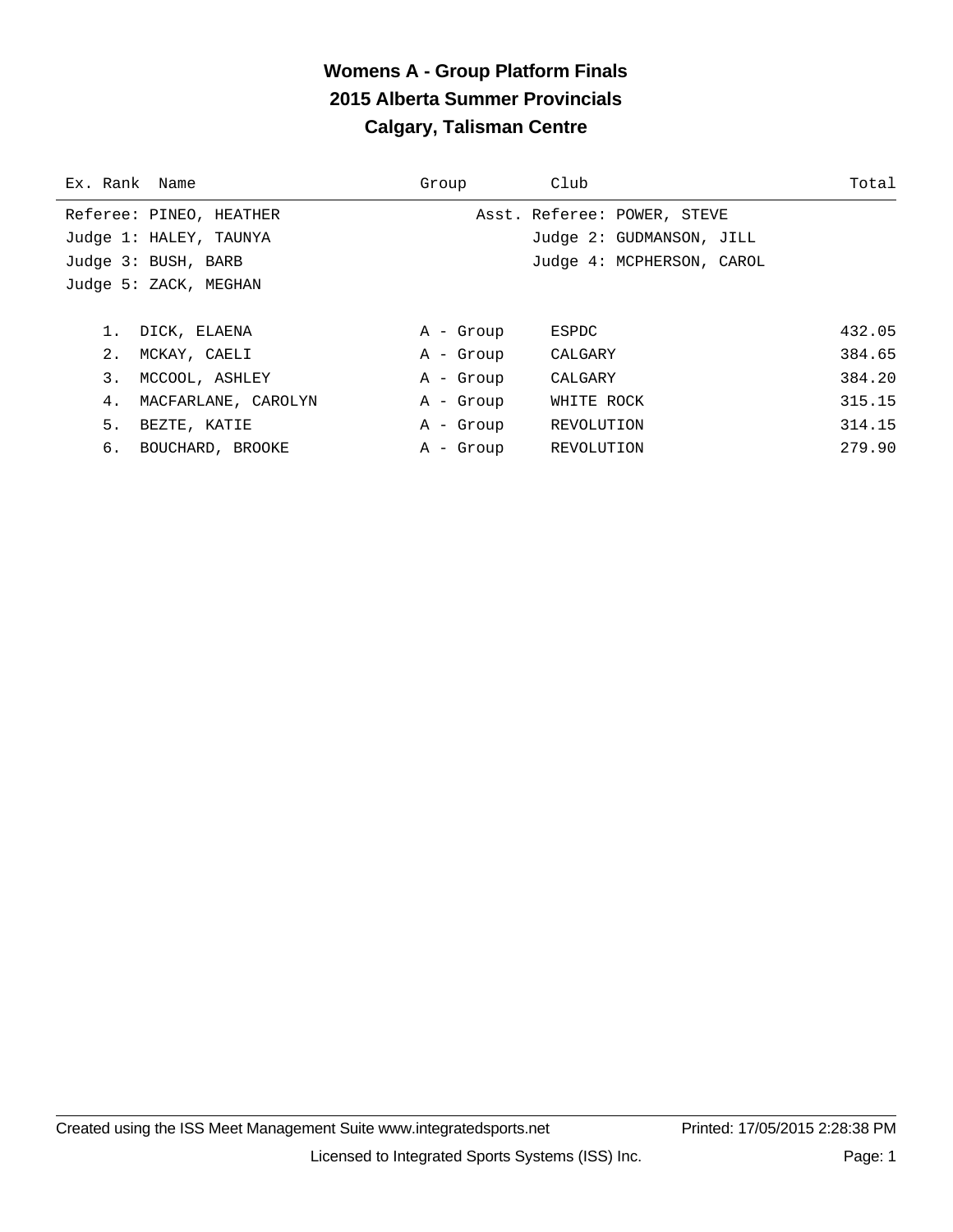# **Womens A - Group Tier I 1 M Finals 2015 Alberta Summer Provincials Calgary, Talisman Centre**

| Ex. Rank Name             | Group                   | Club                    | Total  |
|---------------------------|-------------------------|-------------------------|--------|
| Referee: GUDMANSON, JILL  |                         |                         |        |
| Judge 1: GUDMANSON, JILL  |                         | Judge 2: NEDDO, JOHANNE |        |
| Judge 3: MCPHERSON, CAROL |                         | Judge 4: PEIRCE, CASEY  |        |
| Judge 5: BUSH, BARB       |                         |                         |        |
|                           |                         |                         |        |
| BEZTE, KATIE              | A - Group T1 REVOLUTION |                         | 312.70 |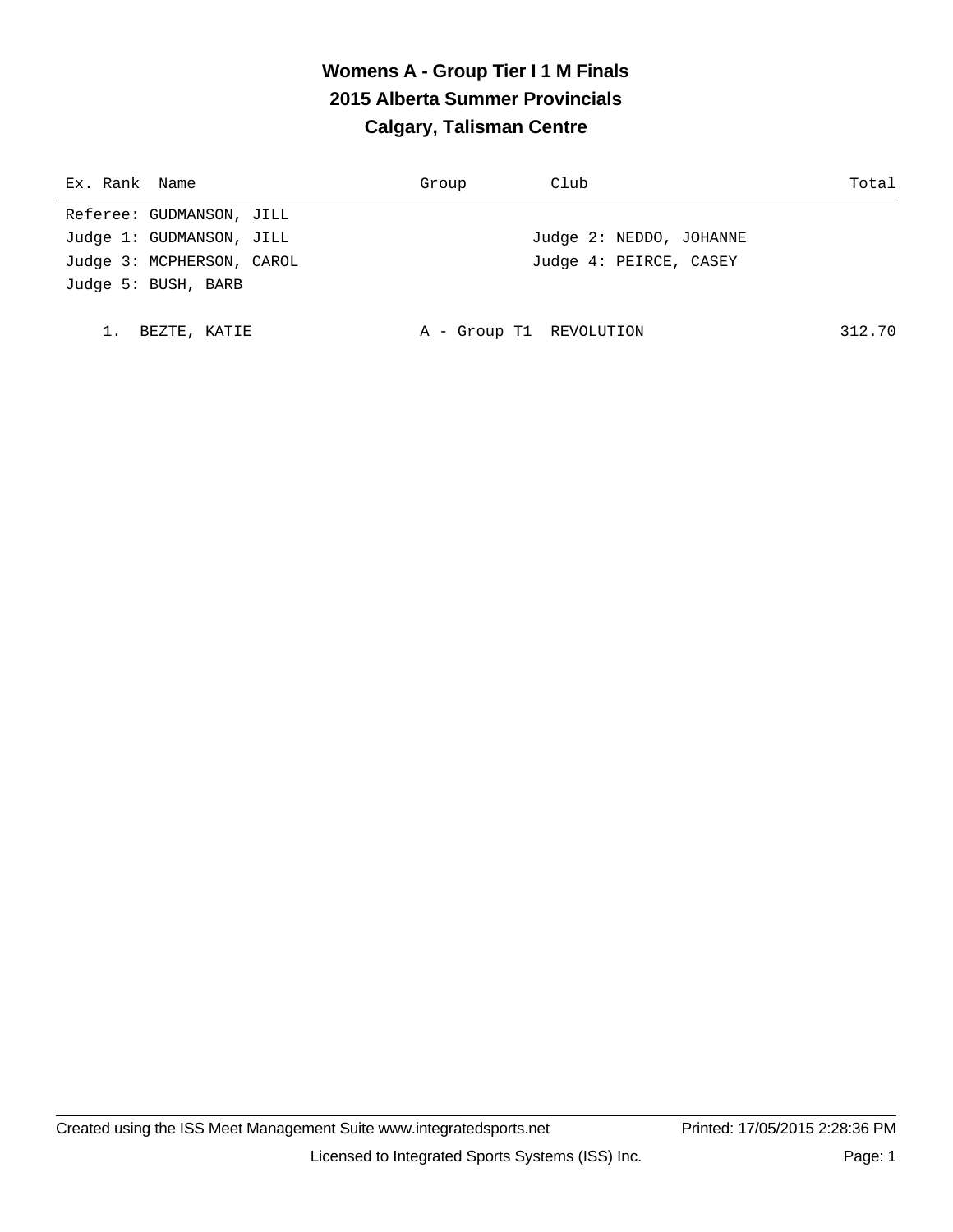# **Womens A - Group Tier I 3 M Finals 2015 Alberta Summer Provincials Calgary, Talisman Centre**

| Ex. Rank Name            | Group                   | Club | Total  |
|--------------------------|-------------------------|------|--------|
| BEZTE, KATIE<br><b>.</b> | A - Group T1 REVOLUTION |      | 308.55 |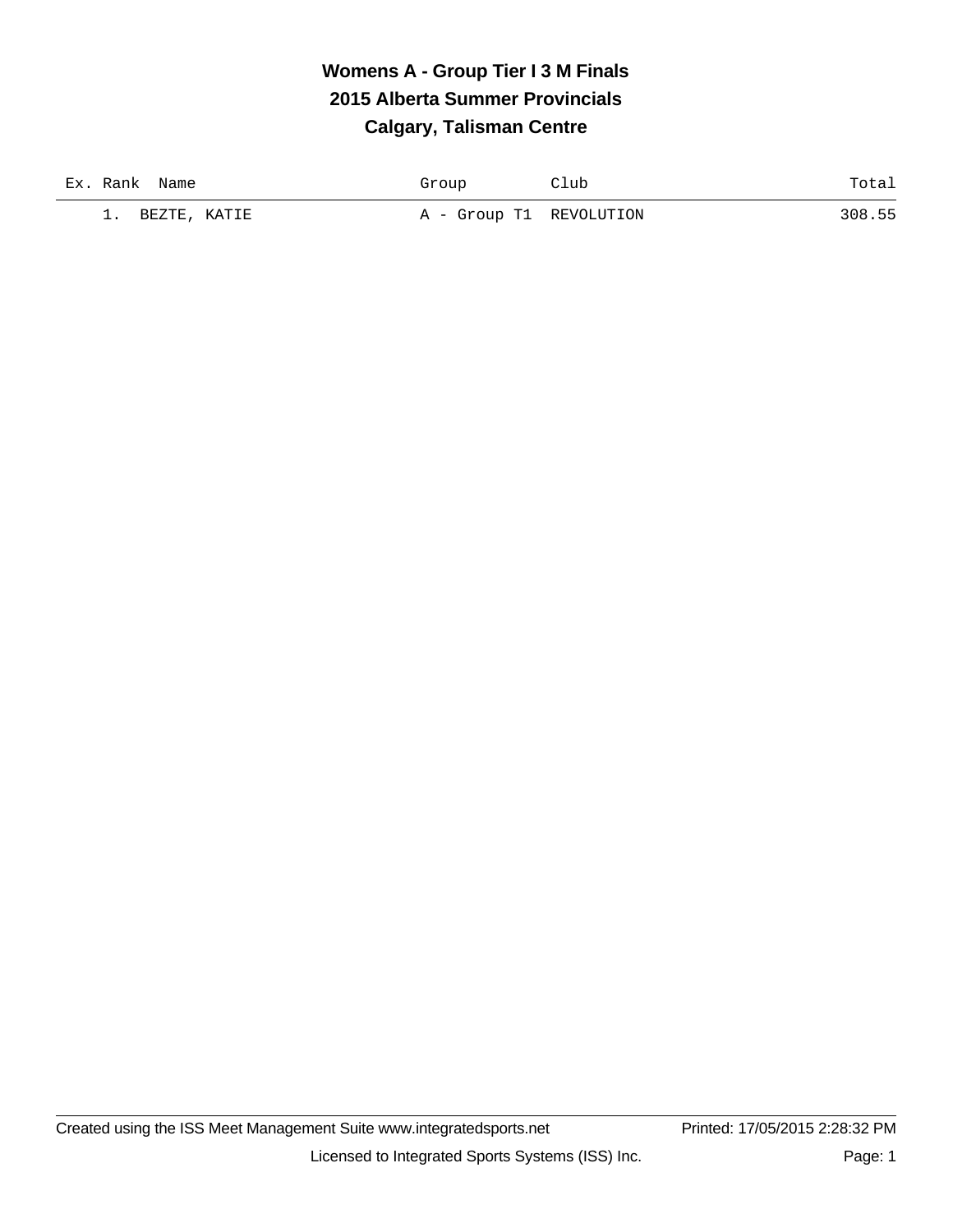# **Womens B - Group 1 M Finals 2015 Alberta Summer Provincials Calgary, Talisman Centre**

| Ex. Rank Name             | Group                   | Club                     | Total  |
|---------------------------|-------------------------|--------------------------|--------|
| Referee: HALEY, TAUNYA    |                         |                          |        |
| Judge 1: HALEY, TAUNYA    |                         | Judge 2: GUDMANSON, JILL |        |
| Judge 3: PINEO, HEATHER   |                         | Judge 4: ZACK, MEGHAN    |        |
| Judge 5: MCPHERSON, CAROL |                         |                          |        |
|                           |                         |                          |        |
| BOYCHUK, TANYA            | B - Group               | ESPDC                    | 347.75 |
| 2.<br>BUCHWALD, SERENA    | $B -$ Group             | REVOLUTION               | 326.40 |
| 3.<br>GAUTHIER, ALYSSA    | B<br>- Group            | REVOLUTION               | 313.70 |
| GALLAIS, JOELLE<br>4.     | - Group<br>$\mathbf{B}$ | REGINA                   | 312.35 |
| 5.<br>ERLAM, MARTINE      | $B -$ Group             | CALGARY                  | 305.50 |
| б.<br>DASCHUK, SOPHIE     | $B -$ Group             | REGINA                   | 288.45 |
| 7.<br>DECECCO, ELIZABETH  | $B -$ Group             | SASKATOON                | 281.55 |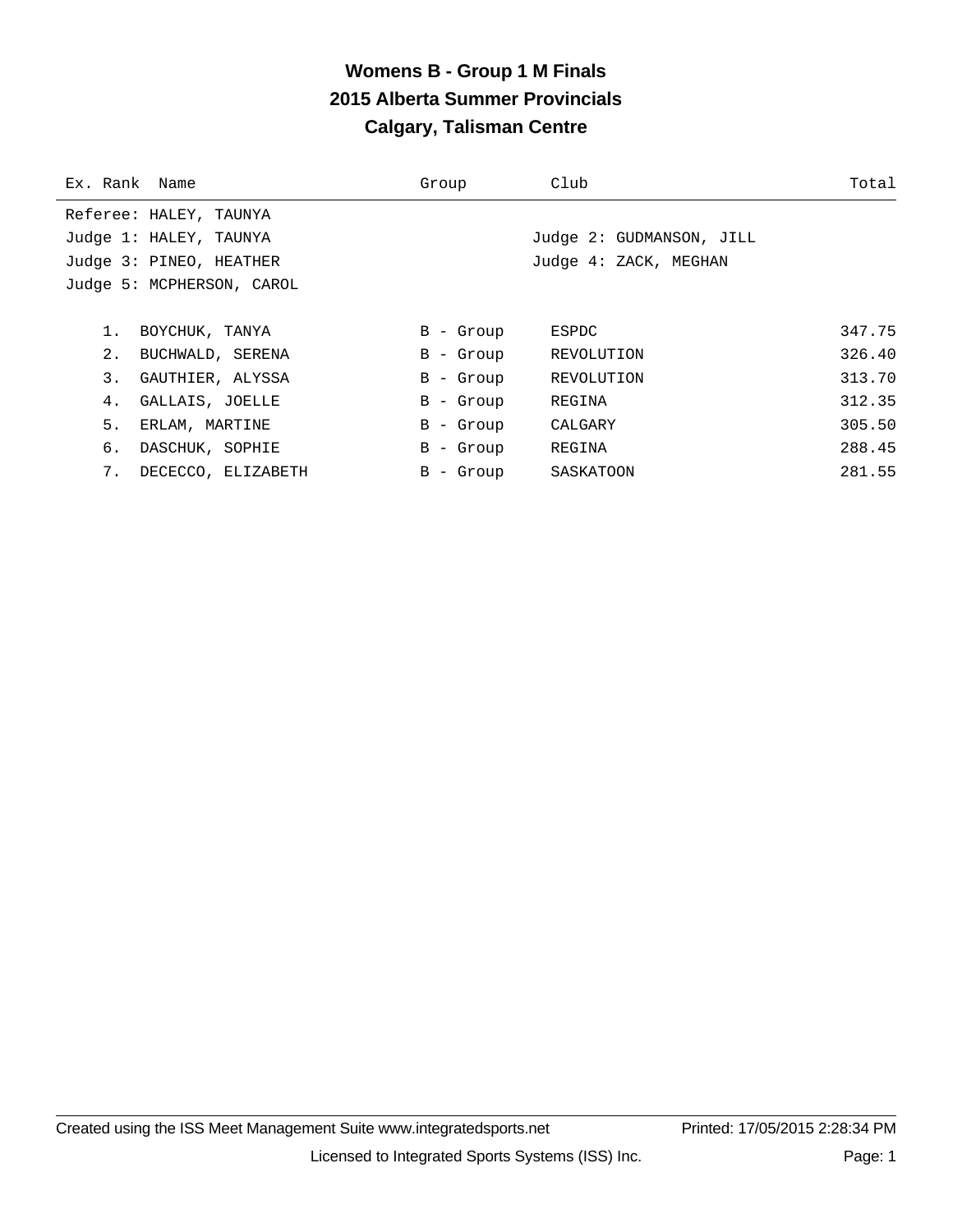# **Womens B - Group 3 M Finals 2015 Alberta Summer Provincials Calgary, Talisman Centre**

| Ex. Rank Name |                            | Group       | Club                     | Total  |
|---------------|----------------------------|-------------|--------------------------|--------|
|               | Referee: BUSH, BARB        |             |                          |        |
|               | Judge 1: BUSH, BARB        |             | Judge 2: GUDMANSON, JILL |        |
|               | Judge 3: PINEO, HEATHER    |             | Judge 4: JAMIESON, KELLY |        |
|               | Judge 5: FLEWWELLING, HERB |             |                          |        |
|               |                            |             |                          |        |
| 1.            | GAUTHIER, ALYSSA           | $B -$ Group | REVOLUTION               | 391.30 |
| 2.            | BOYCHUK, TANYA             | $B -$ Group | ESPDC                    | 390.40 |
| 3.            | ERLAM, MARTINE             | $B -$ Group | CALGARY                  | 363.85 |
| 4.            | BUCHWALD, SERENA           | $B -$ Group | REVOLUTION               | 357.05 |
| 5.            | GALLAIS, JOELLE            | $B -$ Group | REGINA                   | 323.80 |
| б.            | DECECCO, ELIZABETH         | B - Group   | SASKATOON                | 318.65 |
| 7.            | DASCHUK, SOPHIE            | B - Group   | REGINA                   | 275.65 |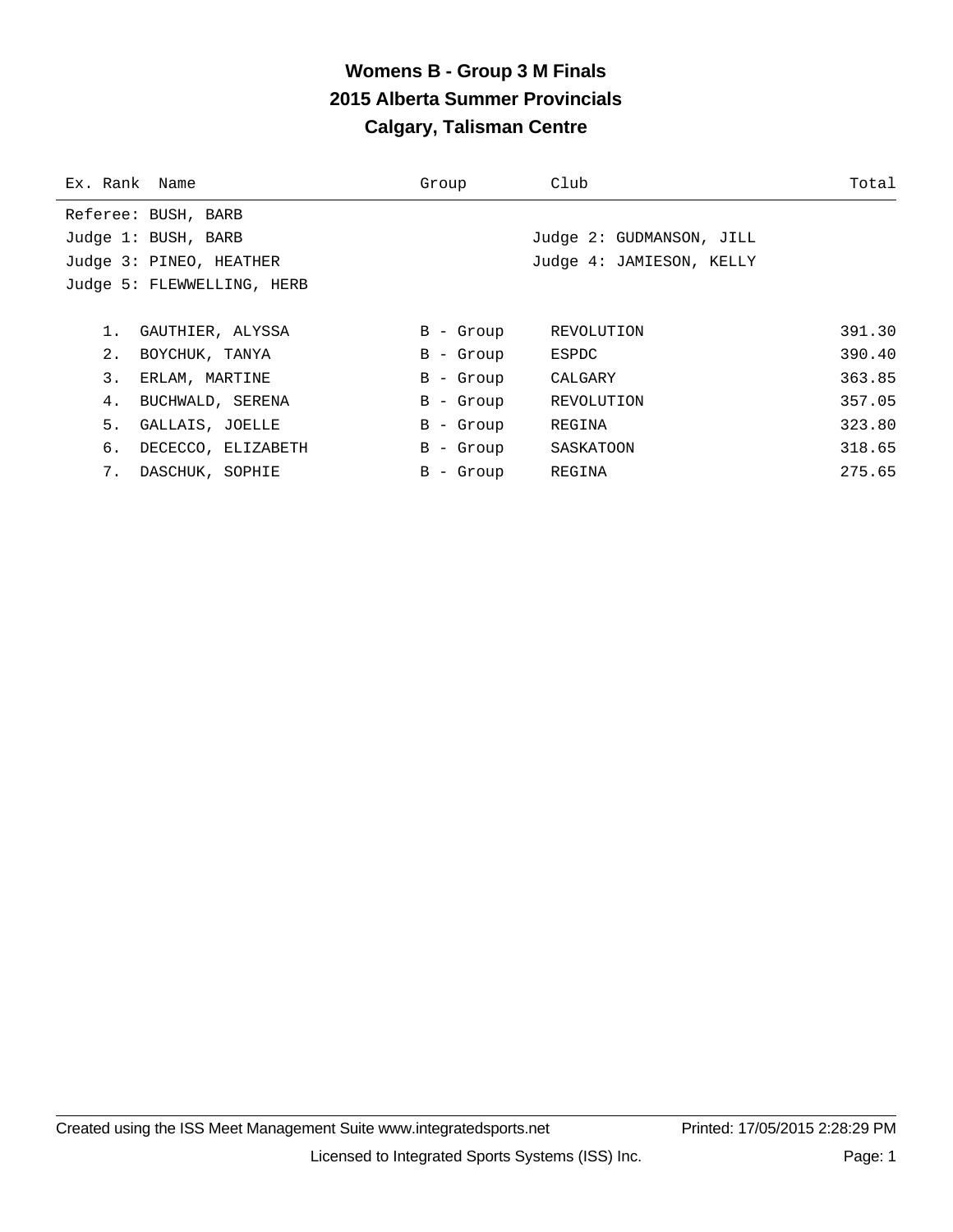# **Womens B - Group Platform Finals 2015 Alberta Summer Provincials Calgary, Talisman Centre**

| Ex. Rank Name                      | Group       | Club                        | Total  |
|------------------------------------|-------------|-----------------------------|--------|
| Referee: PINEO, HEATHER            |             | Asst. Referee: POWER, STEVE |        |
| Judge 1: HALEY, TAUNYA             |             | Judge 2: GUDMANSON, JILL    |        |
| Judge 3: BUSH, BARB                |             | Judge 4: MCPHERSON, CAROL   |        |
| Judge 5: ZACK, MEGHAN              |             |                             |        |
|                                    |             |                             |        |
| GALLAIS, JOELLE                    | $B -$ Group | REGINA                      | 291.25 |
| 2 <sub>1</sub><br>BUCHWALD, SERENA | B - Group   | REVOLUTION                  | 279.10 |
| 3.<br>DASCHUK, SOPHIE              | B - Group   | REGINA                      | 257.45 |
| 4.<br>DECECCO, ELIZABETH           | B - Group   | SASKATOON                   | 246.75 |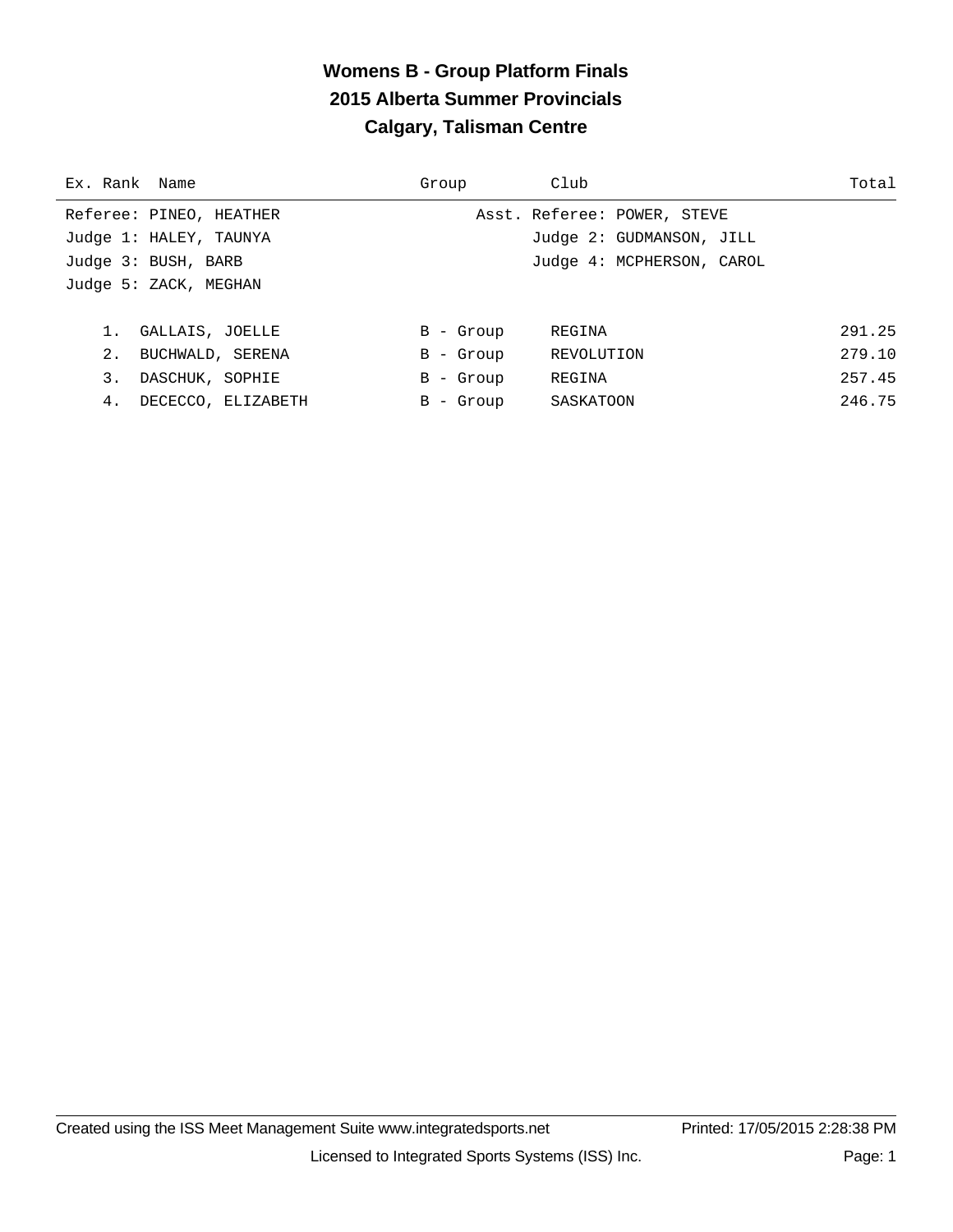# **Womens B - Group Tier I 1 M Finals 2015 Alberta Summer Provincials Calgary, Talisman Centre**

| Ex. Rank Name             | Group                  | Club                    | Total  |
|---------------------------|------------------------|-------------------------|--------|
| Referee: GUDMANSON, JILL  |                        |                         |        |
| Judge 1: GUDMANSON, JILL  |                        | Judge 2: NEDDO, JOHANNE |        |
| Judge 3: MCPHERSON, CAROL |                        | Judge 4: PEIRCE, CASEY  |        |
| Judge 5: BUSH, BARB       |                        |                         |        |
|                           |                        |                         |        |
| BAARS, REAGAN             | B - Group T1 ROCKY MTN |                         | 230.35 |
| 2.<br>THOMPSON, JASMINE   | B - Group T1 ROCKY MTN |                         | 183.95 |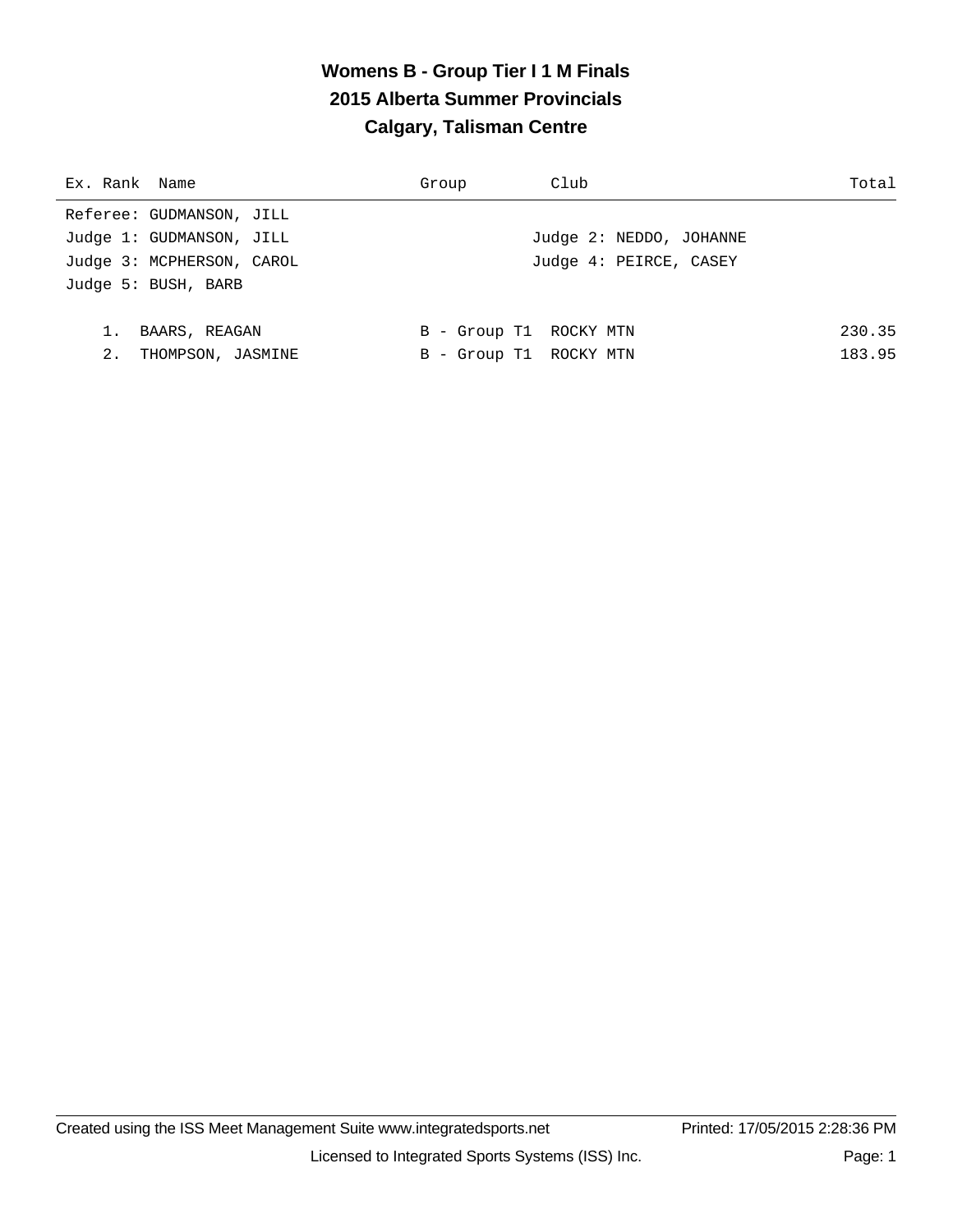# **Womens B - Group Tier I 3 M Finals 2015 Alberta Summer Provincials Calgary, Talisman Centre**

| Ex. Rank Name | Group                  | Club | Total  |
|---------------|------------------------|------|--------|
| BAARS, REAGAN | B - Group T1 ROCKY MTN |      | 231.05 |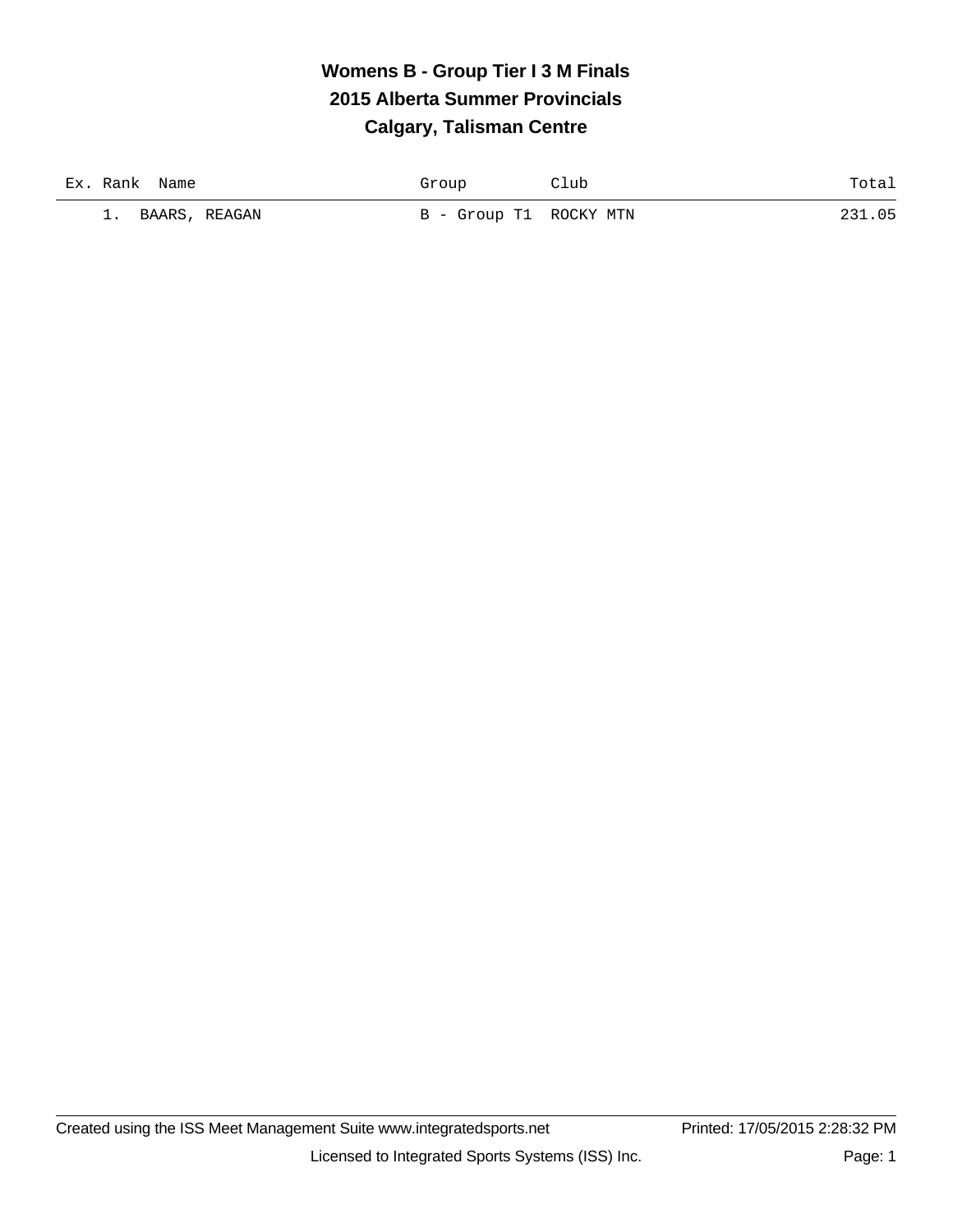# **Womens C - Group 1 M Finals 2015 Alberta Summer Provincials Calgary, Talisman Centre**

| Ex. Rank Name             | Group       | Club                     | Total  |
|---------------------------|-------------|--------------------------|--------|
| Referee: BUSH, BARB       |             |                          |        |
| Judge 1: BUSH, BARB       |             | Judge 2: GUDMANSON, JILL |        |
| Judge 3: MCPHERSON, CAROL |             | Judge 4: PINEO, HEATHER  |        |
| Judge 5: TU, CHARLIE      |             |                          |        |
|                           |             |                          |        |
| ERLAM, MARGO              | $C - Grow$  | CALGARY                  | 356.40 |
| 2.<br>WHYTE, BROOKLYN     | $C - Grow$  | EKDC                     | 313.20 |
| 3.<br>KEIM, ELLI          | $C - Grow$  | EKDC                     | 292.10 |
| VALK, DANIELLE<br>4.      | $C - Grow$  | CALGARY                  | 282.45 |
| 5.<br>OSIEJA, MAGGIE      | $C - Group$ | NORTH SHOR               | 282.35 |
| б.<br>HOWARD, SADIE       | $C$ - Group | NORTH SHOR               | 256.40 |
| 7.<br>BERKOVSKA, EVA      | $C - Grow$  | REGINA                   | 248.25 |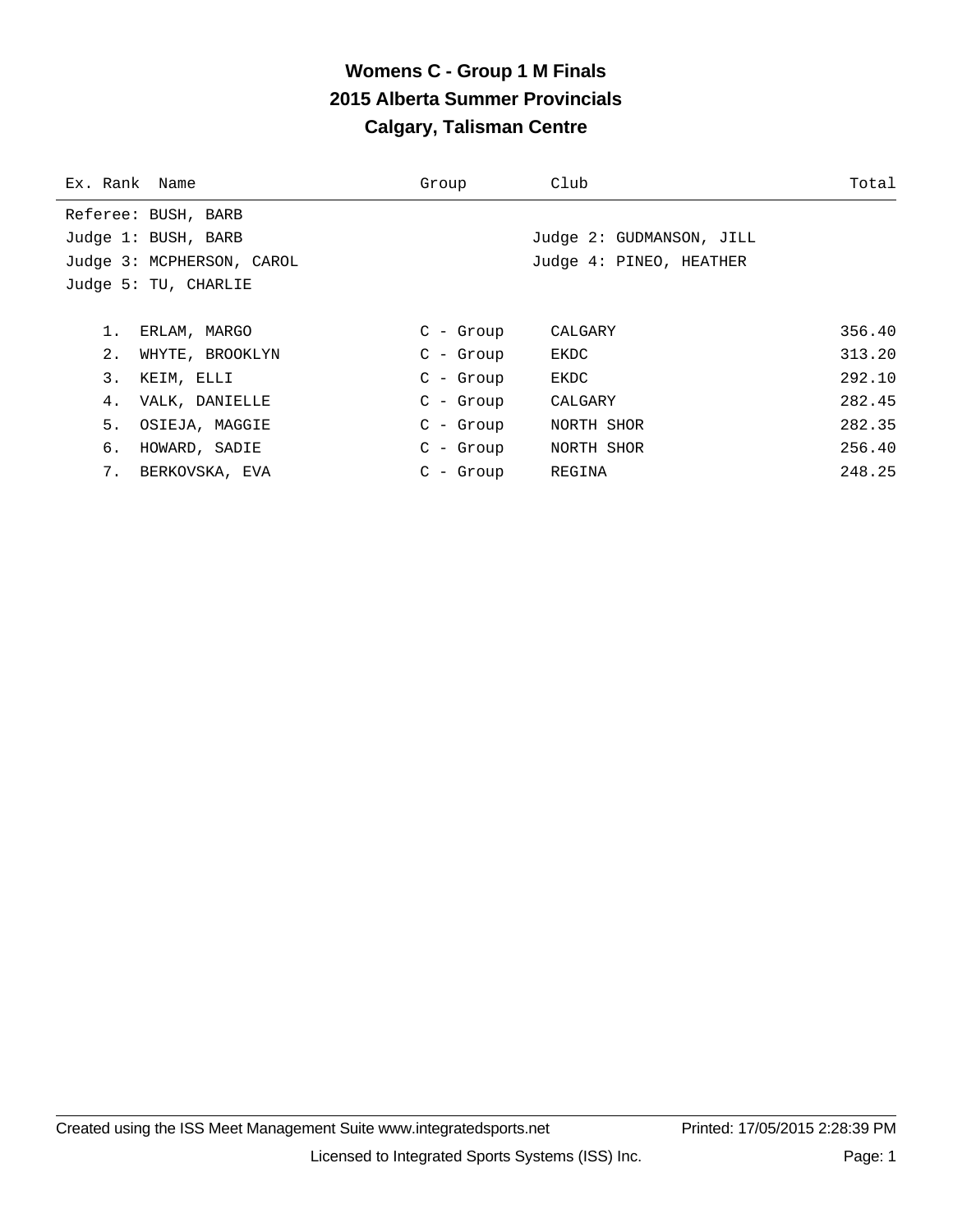# **Womens C - Group 3 M Finals 2015 Alberta Summer Provincials Calgary, Talisman Centre**

| Ex. Rank Name |                           | Group       | Club                      | Total  |
|---------------|---------------------------|-------------|---------------------------|--------|
|               | Referee: MCPHERSON, CAROL |             |                           |        |
|               | Judge 1: MCPHERSON, CAROL |             | Judge 2: HALEY, TAUNYA    |        |
|               | Judge 3: ZACK, MEGHAN     |             | Judge 4: LAVOIE, FRANCINE |        |
|               | Judge 5: TU, CHARLIE      |             |                           |        |
|               |                           |             |                           |        |
| $1$ .         | ERLAM, MARGO              | $C - Grow$  | CALGARY                   | 379.20 |
| 2.            | WHYTE, BROOKLYN           | $C - Grow$  | EKDC                      | 322.65 |
| 3.            | OSIEJA, MAGGIE            | $C - Grow$  | NORTH SHOR                | 313.20 |
| 4.            | VALK, DANIELLE            | $C - Grow$  | CALGARY                   | 304.75 |
| 5.            | HOWARD, SADIE             | $C - Grow$  | NORTH SHOR                | 292.65 |
| б.            | KEIM, ELLI                | $C$ - Group | EKDC                      | 283.80 |
| 7.            | BERKOVSKA, EVA            | $C - Grow$  | REGINA                    | 232.35 |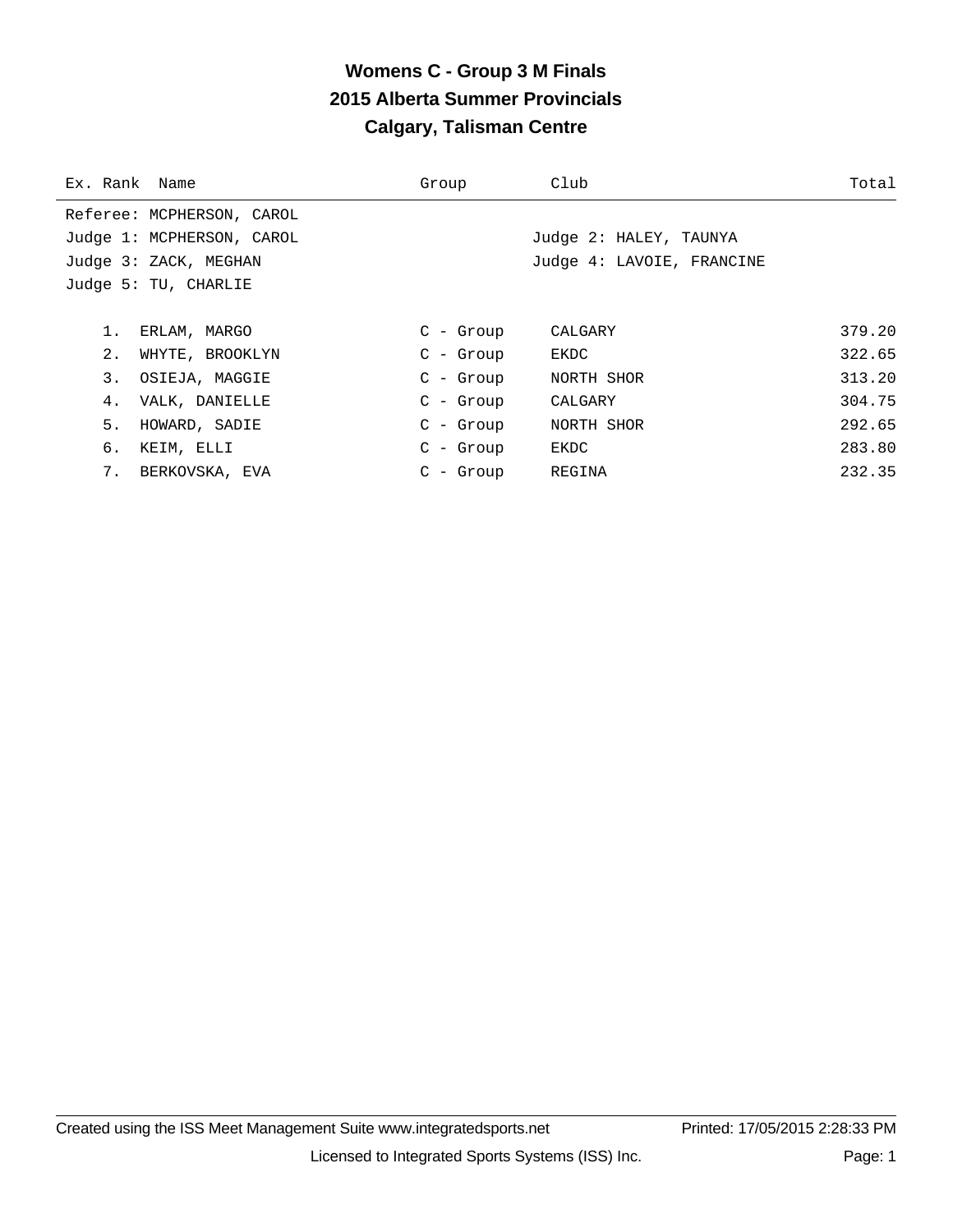# **Womens C - Group Platform Finals 2015 Alberta Summer Provincials Calgary, Talisman Centre**

| Ex. Rank Name             | Group      | Club                      | Total  |
|---------------------------|------------|---------------------------|--------|
| PANEL A                   |            |                           |        |
| Referee: GUDMANSON, JILL  |            |                           |        |
| Judge 1: PINEO, HEATHER   |            | Judge 2: BUSH, BARB       |        |
| Judge 3: MCPHERSON, CAROL |            | Judge 4: HALEY, TAUNYA    |        |
| Judge 5: LAVOIE, FRANCINE |            |                           |        |
|                           |            |                           |        |
| PANEL B                   |            |                           |        |
| Referee:                  |            |                           |        |
| Judge 1: WILDMAN, SPENCER |            | Judge 2: WILDMAN, SPENCER |        |
| Judge 3: WILDMAN, SPENCER |            | Judge 4: WILDMAN, SPENCER |        |
| Judge 5: WILDMAN, SPENCER |            |                           |        |
|                           |            |                           |        |
| $1$ .<br>ERLAM, MARGO     | C - Group  | CALGARY                   | 334.25 |
| 2.<br>WHYTE, BROOKLYN     | C - Group  | EKDC                      | 292.50 |
| 3.<br>KEIM, ELLI          | C - Group  | EKDC                      | 240.40 |
| 4.<br>BERKOVSKA, EVA      | $C - Grow$ | REGINA                    | 210.15 |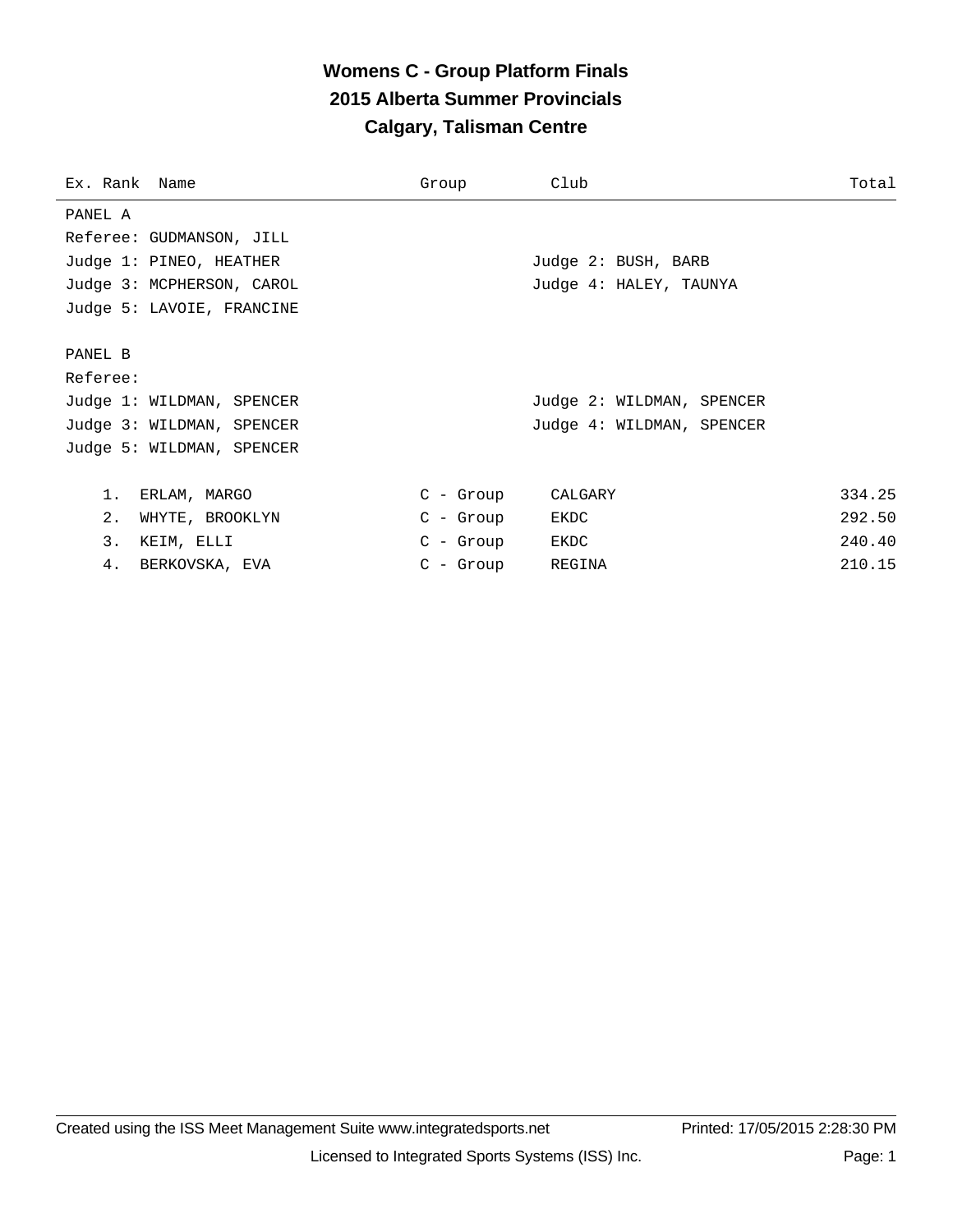# **Womens C - Group Tier I 1 M Finals 2015 Alberta Summer Provincials Calgary, Talisman Centre**

| Ex. Rank Name             | Group               | Club                        | Total  |
|---------------------------|---------------------|-----------------------------|--------|
| Referee: PINEO, HEATHER   |                     |                             |        |
| Judge 1: PINEO, HEATHER   |                     | Judge 2: FLEWWELLING, DAVID |        |
| Judge 3: BUSH, BARB       |                     | Judge 4: GUDMANSON, JILL    |        |
| Judge 5: LAVOIE, FRANCINE |                     |                             |        |
|                           |                     |                             |        |
| 1. DIAMOND, MCKENZIE      |                     | C - Group T1 CALGARY        | 245.50 |
| 2. HEINRICHS, KATRINA     | $C - Group T1$ EKDC |                             | 229.90 |
| 3. MCINTOSH, MIKAYLA      |                     | C - Group T1 CALGARY        | 227.50 |
| 4. HARDY, ISABELLA        |                     | C - Group T1 ROCKY MTN      | 201.10 |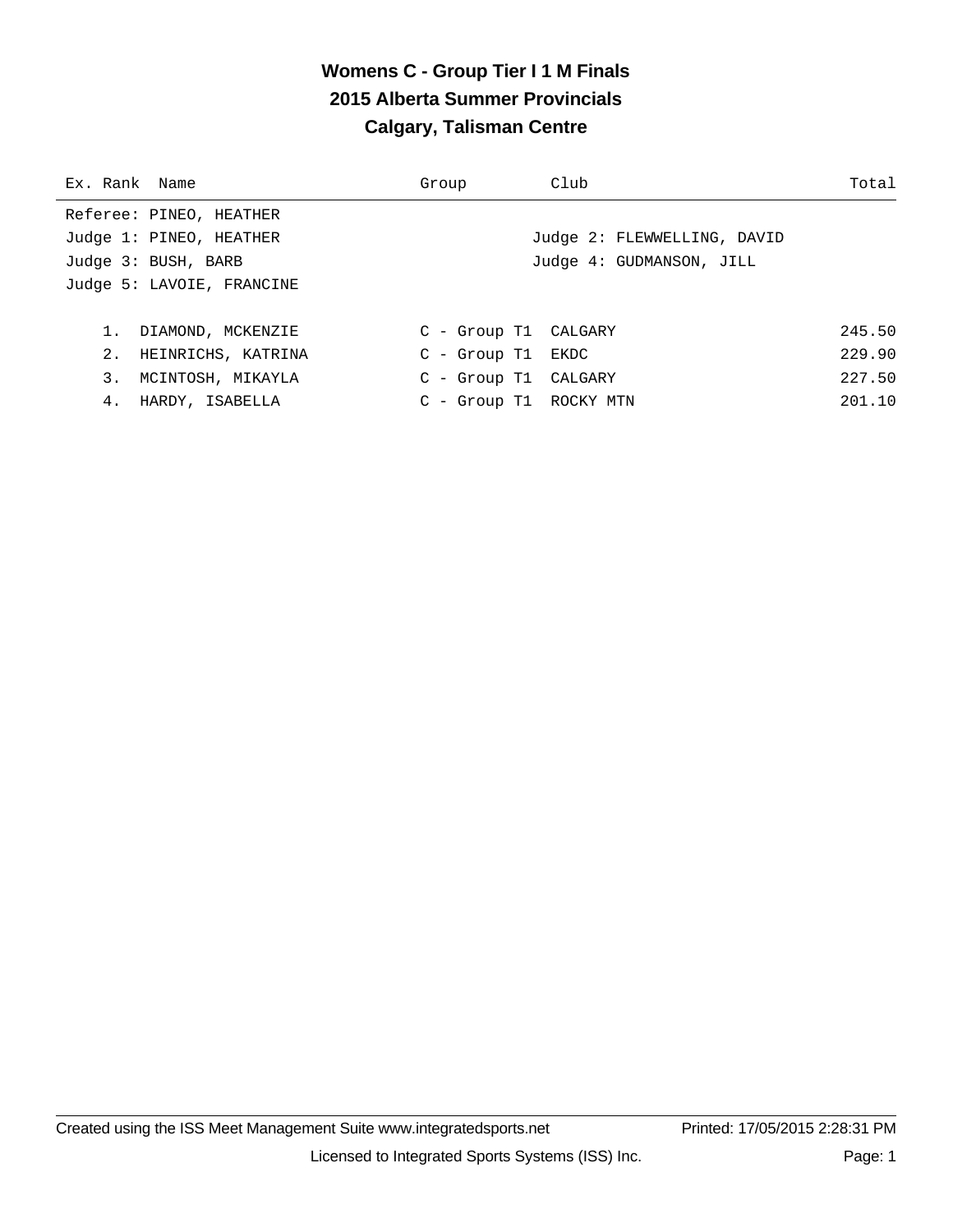# **Womens C - Group Tier I 3 M Finals 2015 Alberta Summer Provincials Calgary, Talisman Centre**

| Group | Club | Total                                                                                               |
|-------|------|-----------------------------------------------------------------------------------------------------|
|       |      |                                                                                                     |
|       |      |                                                                                                     |
|       |      |                                                                                                     |
|       |      |                                                                                                     |
|       |      |                                                                                                     |
|       |      | 239.60                                                                                              |
|       |      | 194.70                                                                                              |
|       |      | Judge 2: HALEY, TAUNYA<br>Judge 4: KREUTZ, VICTORIA<br>C - Group T1 CALGARY<br>C - Group T1 CALGARY |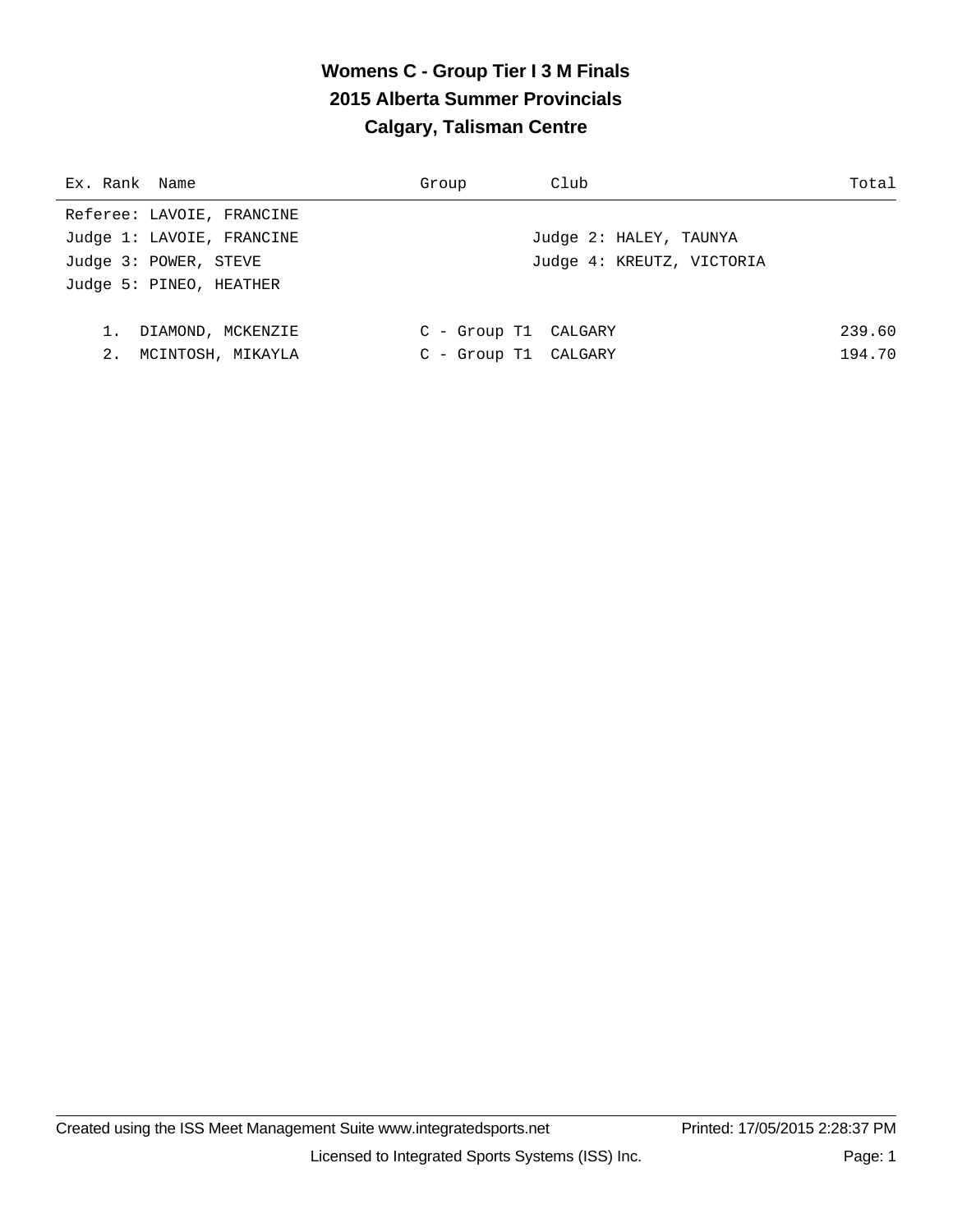# **Womens D - Group 1 M Finals 2015 Alberta Summer Provincials Calgary, Talisman Centre**

| Ex. Rank Name |                               | Group       | Club                     | Total  |
|---------------|-------------------------------|-------------|--------------------------|--------|
|               | Referee: BUSH, BARB           |             |                          |        |
|               | Judge 1: BUSH, BARB           |             | Judge 2: GUDMANSON, JILL |        |
|               | Judge 3: MCPHERSON, CAROL     |             | Judge 4: PINEO, HEATHER  |        |
|               | Judge 5: TU, CHARLIE          |             |                          |        |
|               |                               |             |                          |        |
| $1$ .         | CONN, TATIANA                 | D - Group   | CALGARY                  | 288.25 |
| 2.            | DALGARNO, MORGAN              | D - Group   | NORTH SHOR               | 233.75 |
| 3.            | CEY, LAUREN                   | D - Group   | SASKATOON                | 221.80 |
| 4.            | CLAIRMONT, KELSEY             | $D -$ Group | REGINA                   | 215.55 |
| 5.            | BUSH, PAIGE                   | $D -$ Group | FR VALLEY                | 202.65 |
| б.            | SCABER, SARA                  | D - Group   | EKDC                     | 200.00 |
| 7.            | DUKART, ISOBELLA              | $D -$ Group | EKDC                     | 198.95 |
| 8.            | FIELD, CHANEL                 | D - Group   | EKDC                     | 195.80 |
| 9.            | GREEN, MADELINE               | D - Group   | WHITE ROCK               | 191.45 |
|               | 10. DOROSH, CHELSEY           | D - Group   | REGINA                   | 168.05 |
|               | 11. THORDARSON-WEHNER, AUDREY | $D -$ Group | EKDC                     | 159.00 |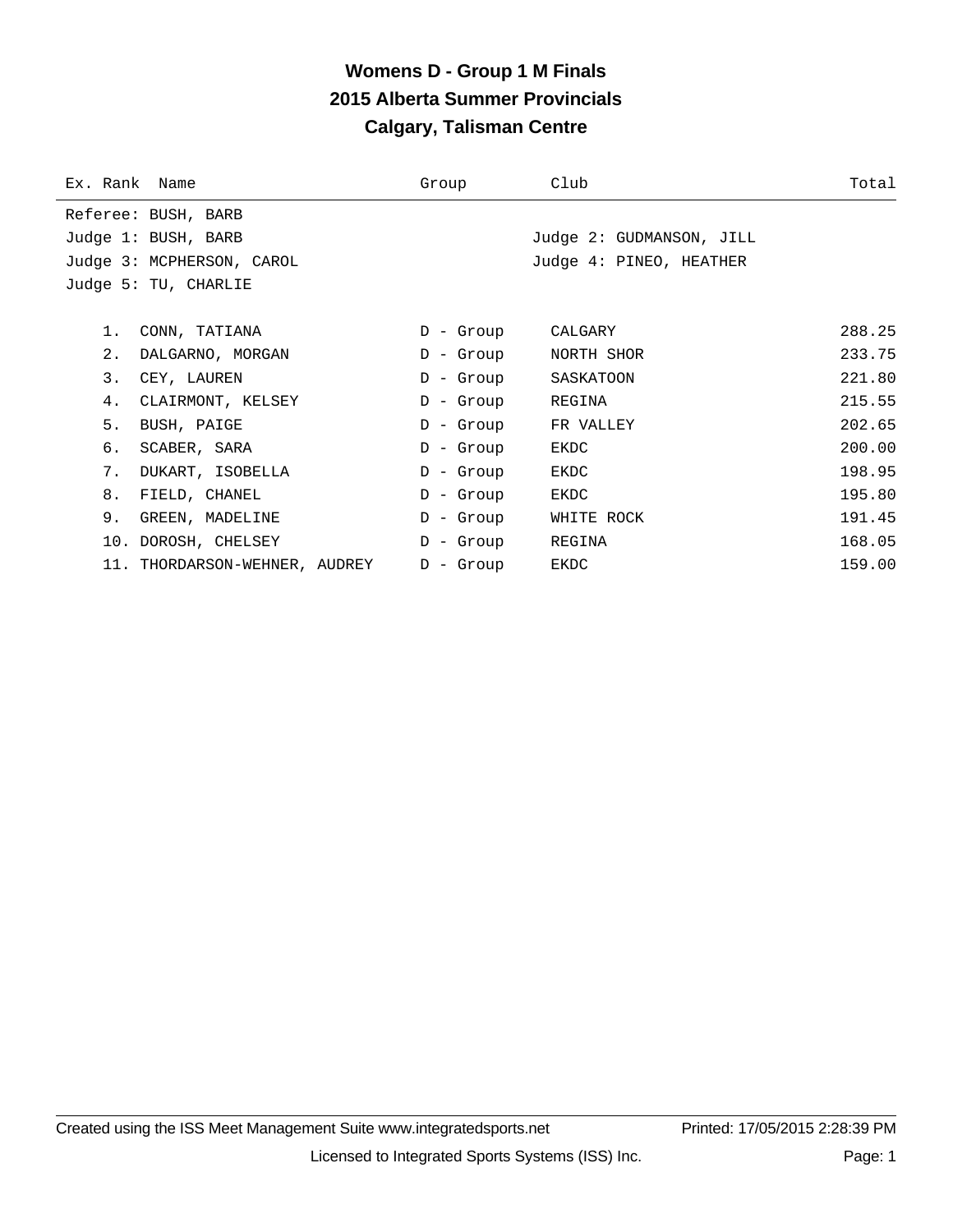# **Womens D - Group 3 M Finals 2015 Alberta Summer Provincials Calgary, Talisman Centre**

| Ex. Rank Name |                           | Group       | Club                      | Total  |
|---------------|---------------------------|-------------|---------------------------|--------|
|               | Referee: MCPHERSON, CAROL |             |                           |        |
|               | Judge 1: MCPHERSON, CAROL |             | Judge 2: HALEY, TAUNYA    |        |
|               | Judge 3: ZACK, MEGHAN     |             | Judge 4: LAVOIE, FRANCINE |        |
|               | Judge 5: TU, CHARLIE      |             |                           |        |
|               |                           |             |                           |        |
| 1.            | CONN, TATIANA             | D - Group   | CALGARY                   | 318.95 |
| $2$ .         | CLAIRMONT, KELSEY         | $D -$ Group | REGINA                    | 252.00 |
| 3.            | DALGARNO, MORGAN          | D - Group   | NORTH SHOR                | 239.55 |
| 4.            | CEY, LAUREN               | $D -$ Group | SASKATOON                 | 223.70 |
| 5.            | MARKENTIN, ERIKA          | $D -$ Group | SASKATOON                 | 217.80 |
| б.            | FIELD, CHANEL             | $D -$ Group | <b>EKDC</b>               | 205.65 |
| 7.            | SCABER, SARA              | $D -$ Group | EKDC                      | 205.45 |
| 8.            | THORDARSON-WEHNER, AUDREY | $D -$ Group | EKDC                      | 191.30 |
| 9.            | CEY, ALISON               | $D -$ Group | SASKATOON                 | 190.85 |
|               | 10. GREEN, MADELINE       | $D -$ Group | WHITE ROCK                | 190.25 |
|               | 11. DUKART, ISOBELLA      | $D -$ Group | EKDC                      | 189.00 |
|               | 12. BUSH, PAIGE           | D - Group   | FR VALLEY                 | 187.30 |
|               | 13. SCHULTE, MIRANDA      | $D -$ Group | SASKATOON                 | 176.75 |
|               | 14. DOROSH, CHELSEY       | $D -$ Group | REGINA                    | 162.70 |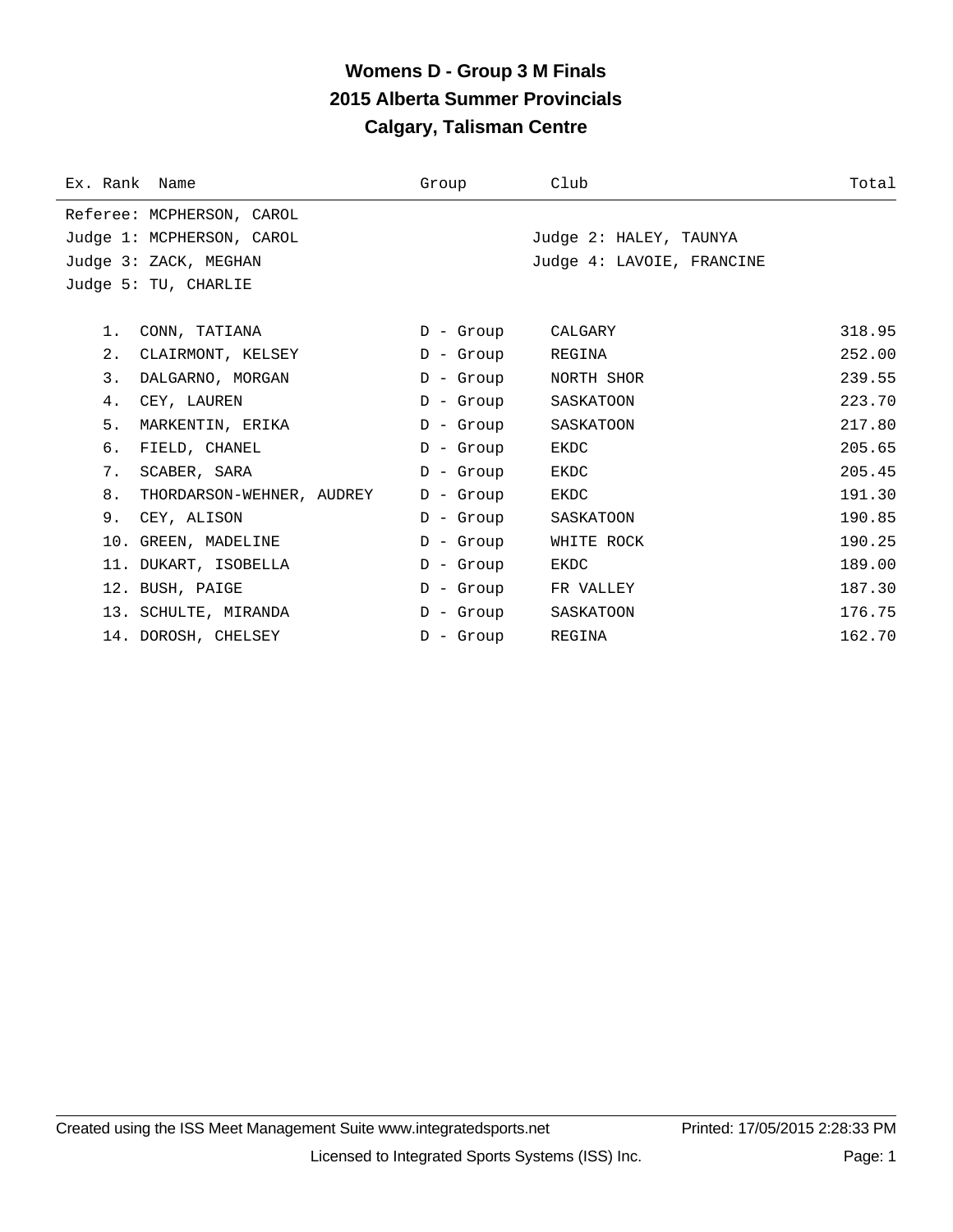# **Womens D - Group Platform Finals 2015 Alberta Summer Provincials Calgary, Talisman Centre**

| Ex. Rank Name             | Group            | Club                      | Total  |
|---------------------------|------------------|---------------------------|--------|
| PANEL A                   |                  |                           |        |
| Referee: GUDMANSON, JILL  |                  |                           |        |
| Judge 1: PINEO, HEATHER   |                  | Judge 2: BUSH, BARB       |        |
| Judge 3: MCPHERSON, CAROL |                  | Judge 4: HALEY, TAUNYA    |        |
| Judge 5: LAVOIE, FRANCINE |                  |                           |        |
|                           |                  |                           |        |
| PANEL B                   |                  |                           |        |
| Referee:                  |                  |                           |        |
| Judge 1: WILDMAN, SPENCER |                  | Judge 2: WILDMAN, SPENCER |        |
| Judge 3: WILDMAN, SPENCER |                  | Judge 4: WILDMAN, SPENCER |        |
| Judge 5: WILDMAN, SPENCER |                  |                           |        |
|                           |                  |                           |        |
| 1.<br>CONN, TATIANA       | D - Group        | CALGARY                   | 254.95 |
| 2.<br>CLAIRMONT, KELSEY   | D - Group REGINA |                           | 198.00 |
| 3.<br>DALGARNO, MORGAN    | - Group<br>D     | NORTH SHOR                | 196.15 |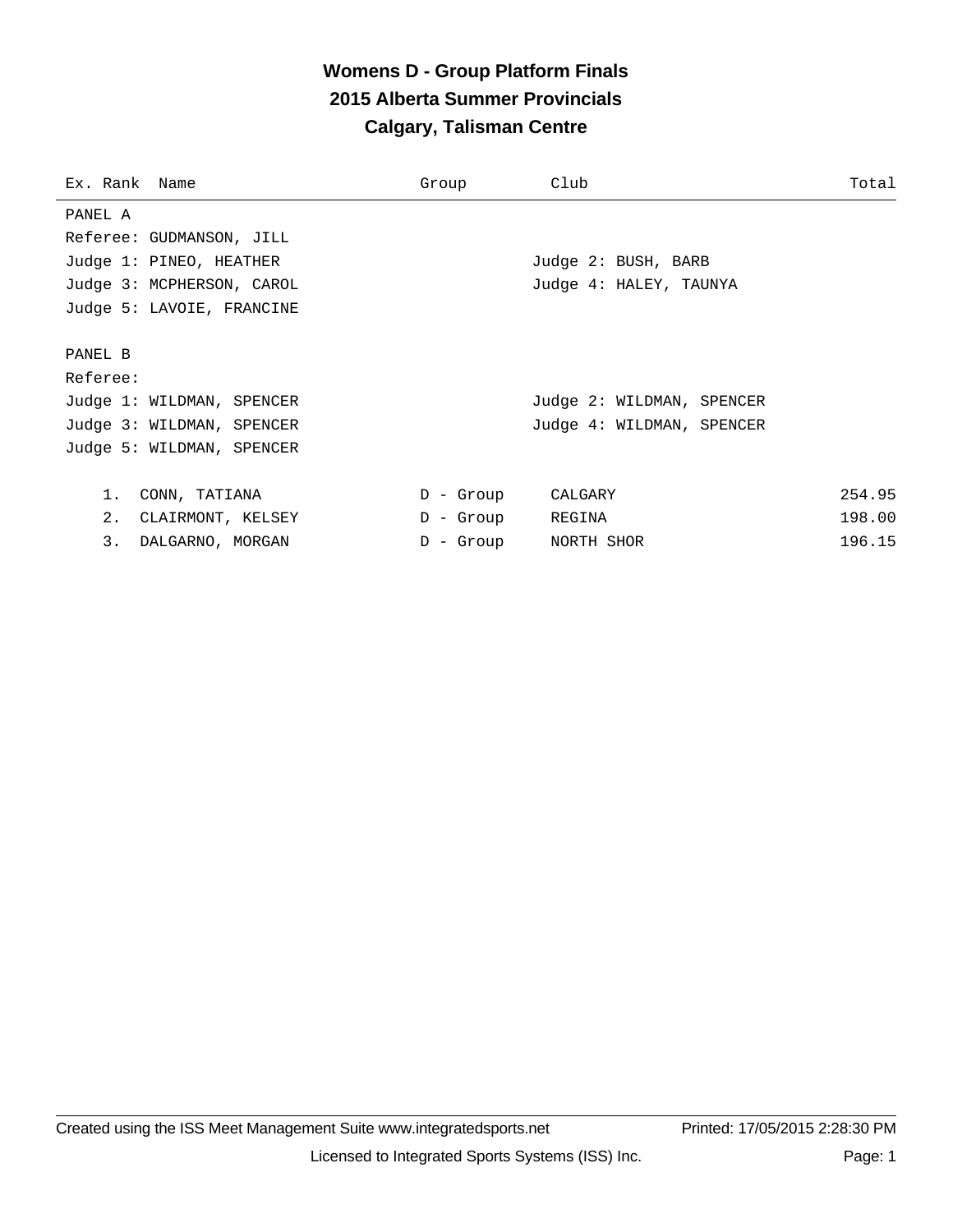# **Womens D - Group Tier I 1 M Finals 2015 Alberta Summer Provincials Calgary, Talisman Centre**

| Ex. Rank Name |                           | Group                | Club                        | Total  |
|---------------|---------------------------|----------------------|-----------------------------|--------|
|               | Referee: PINEO, HEATHER   |                      |                             |        |
|               | Judge 1: PINEO, HEATHER   |                      | Judge 2: FLEWWELLING, DAVID |        |
|               | Judge 3: BUSH, BARB       |                      | Judge 4: GUDMANSON, JILL    |        |
|               | Judge 5: LAVOIE, FRANCINE |                      |                             |        |
|               |                           |                      |                             |        |
|               | GRAY, CHLOE               | D - Group T1 EKDC    |                             | 205.45 |
| 2.            | BRISEBOIS, SANDRINE       | D - Group T1 CALGARY |                             | 183.50 |
| 3.            | MCLEOD, MICHELLE          | D - Group T1 EKDC    |                             | 178.30 |
| 4.            | RYAN, OLIVIA              | D - Group T1 CALGARY |                             | 178.05 |
| 5.            | THORDARSON-WEHNER, AUDREY | D - Group T1         | EKDC                        | 176.85 |
| б.            | KOOP, ISA                 | D - Group T1 EKDC    |                             | 176.20 |
|               | 7. MAHON, ALYSSA          | D - Group T1 SFEC    |                             | 161.05 |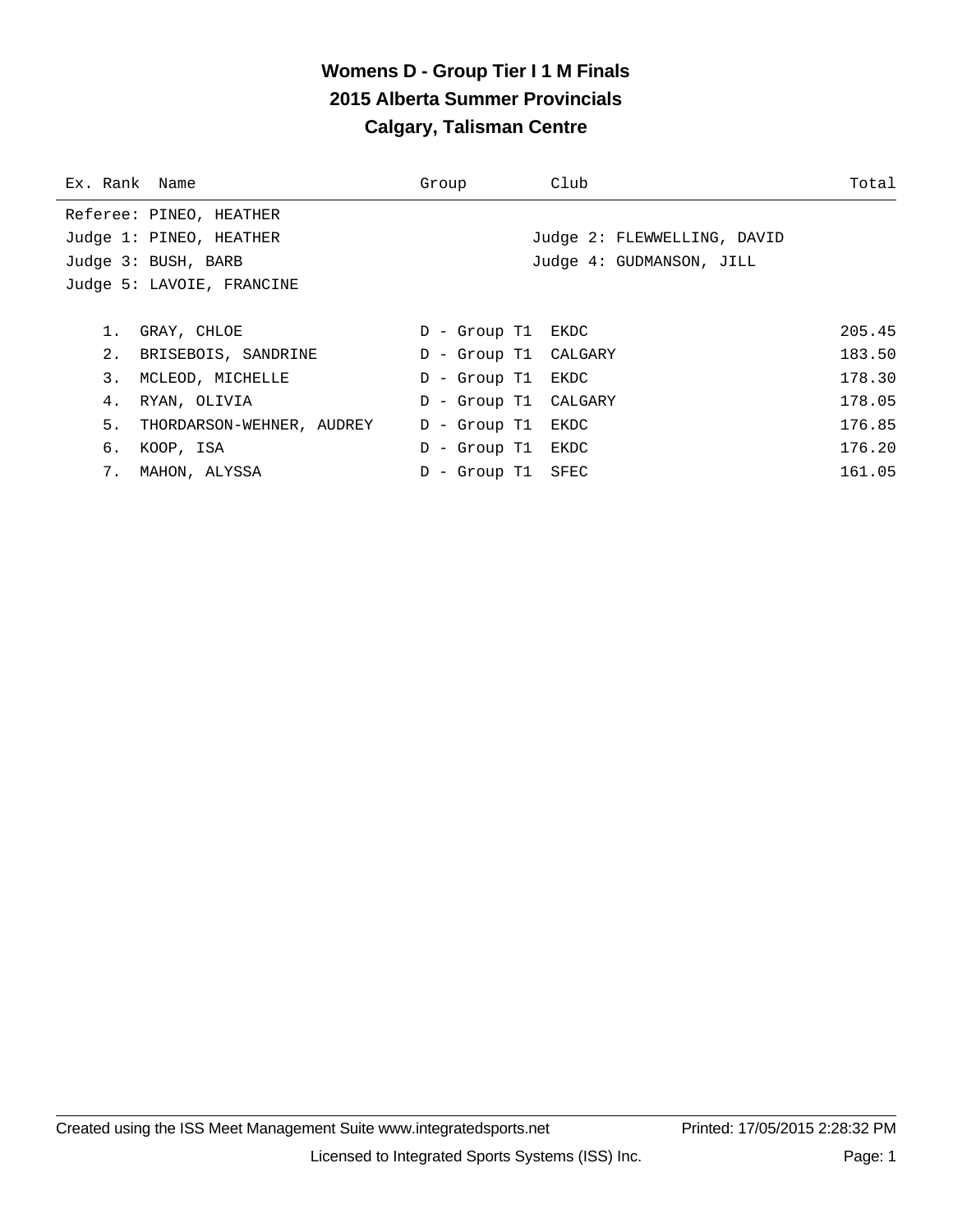# **Womens D - Group Tier I 3 M Finals 2015 Alberta Summer Provincials Calgary, Talisman Centre**

| Ex. Rank Name |                           | Group                | Club | Total                     |  |
|---------------|---------------------------|----------------------|------|---------------------------|--|
|               | Referee: LAVOIE, FRANCINE |                      |      |                           |  |
|               | Judge 1: LAVOIE, FRANCINE |                      |      | Judge 2: HALEY, TAUNYA    |  |
|               | Judge 3: POWER, STEVE     |                      |      | Judge 4: KREUTZ, VICTORIA |  |
|               | Judge 5: PINEO, HEATHER   |                      |      |                           |  |
|               |                           |                      |      |                           |  |
|               | FIELD, CHANEL             | D - Group T1 EKDC    |      | 198.15                    |  |
| 2.            | SCABER, SARA              | - Group T1 EKDC<br>D |      | 191.30                    |  |
| 3.            | DUKART, ISOBELLA          | - Group Tl<br>D      | EKDC | 180.30                    |  |
| 4.            | THORDARSON-WEHNER, AUDREY | D - Group T1         | EKDC | 174.95                    |  |
| 5.            | KOOP, ISA                 | - Group Tl<br>D      | EKDC | 157.80                    |  |
| б.            | GRAY, CHLOE               | - Group T1 EKDC<br>D |      | 132.30                    |  |
| 7.            | SANDRINE BRISEBOISE       | D - Group T1 CALGARY |      | 0.00                      |  |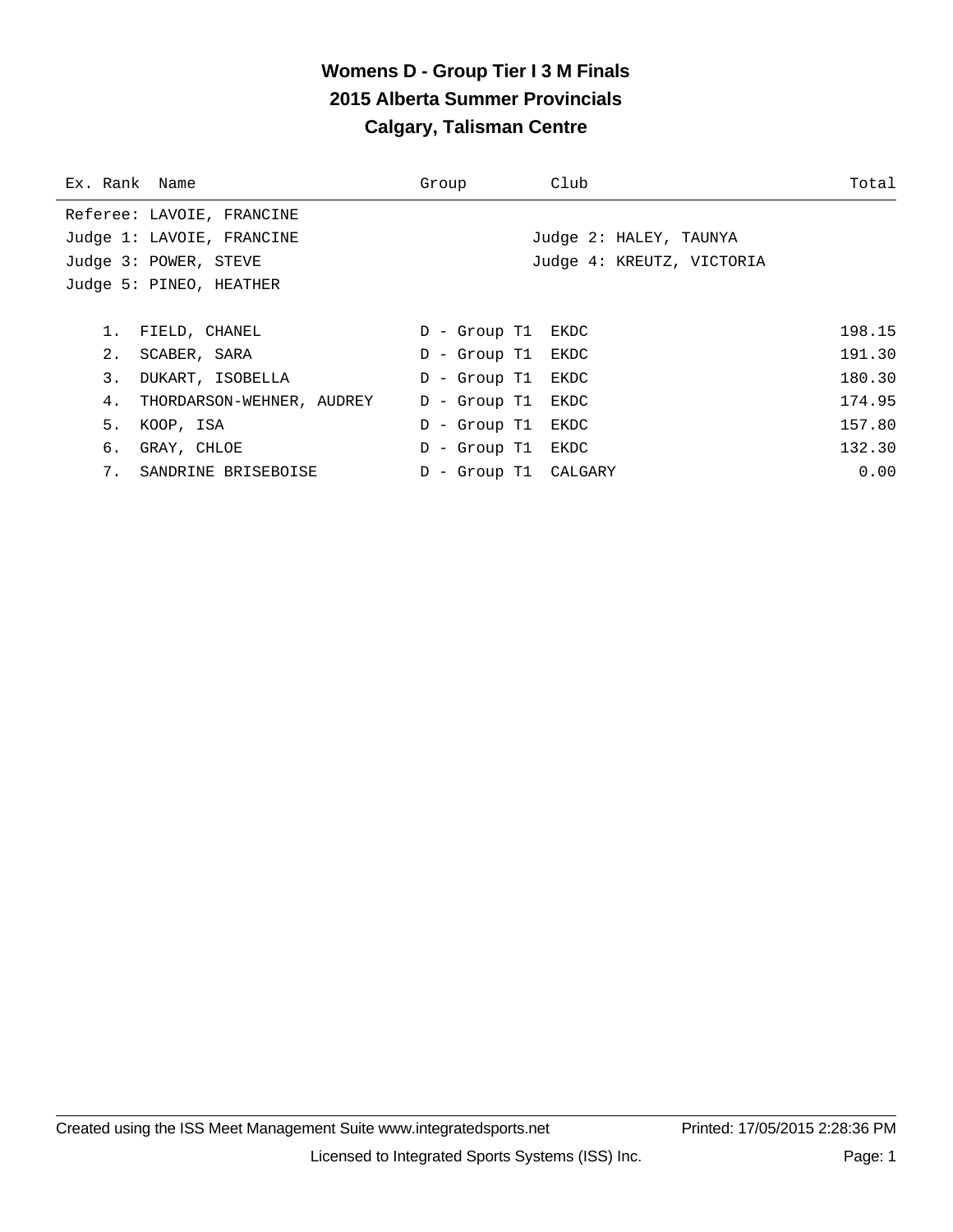# **Womens E - Group 1 M Finals 2015 Alberta Summer Provincials Calgary, Talisman Centre**

| Ex. Rank Name |                           | Group       | Club                  | Total  |
|---------------|---------------------------|-------------|-----------------------|--------|
|               | Referee: MCPHERSON, CAROL |             |                       |        |
|               | Judge 1: PINEO, HEATHER   |             | Judge 2: POWER, STEVE |        |
|               | Judge 3: GUDMANSON, JILL  |             | Judge 4: ZACK, MEGHAN |        |
|               | Judge 5: HALEY, TAUNYA    |             |                       |        |
|               |                           |             |                       |        |
| 1.            | BATALLA, RENEE            | $E -$ Group | EKDC                  | 231.30 |
| 2.            | KOOP, ISA                 | $E - Grow$  | EKDC                  | 217.80 |
| 3.            | FORBES, ALLIE             | $E -$ Group | EKDC                  | 210.60 |
| 4.            | CELESTE, SYLA             | $E -$ Group | EKDC                  | 206.10 |
| 5.            | ARCO, LUISA               | $E -$ Group | SFEC                  | 200.70 |
| 6.            | ANGELES, AYLAH            | $E -$ Group | SFEC                  | 167.40 |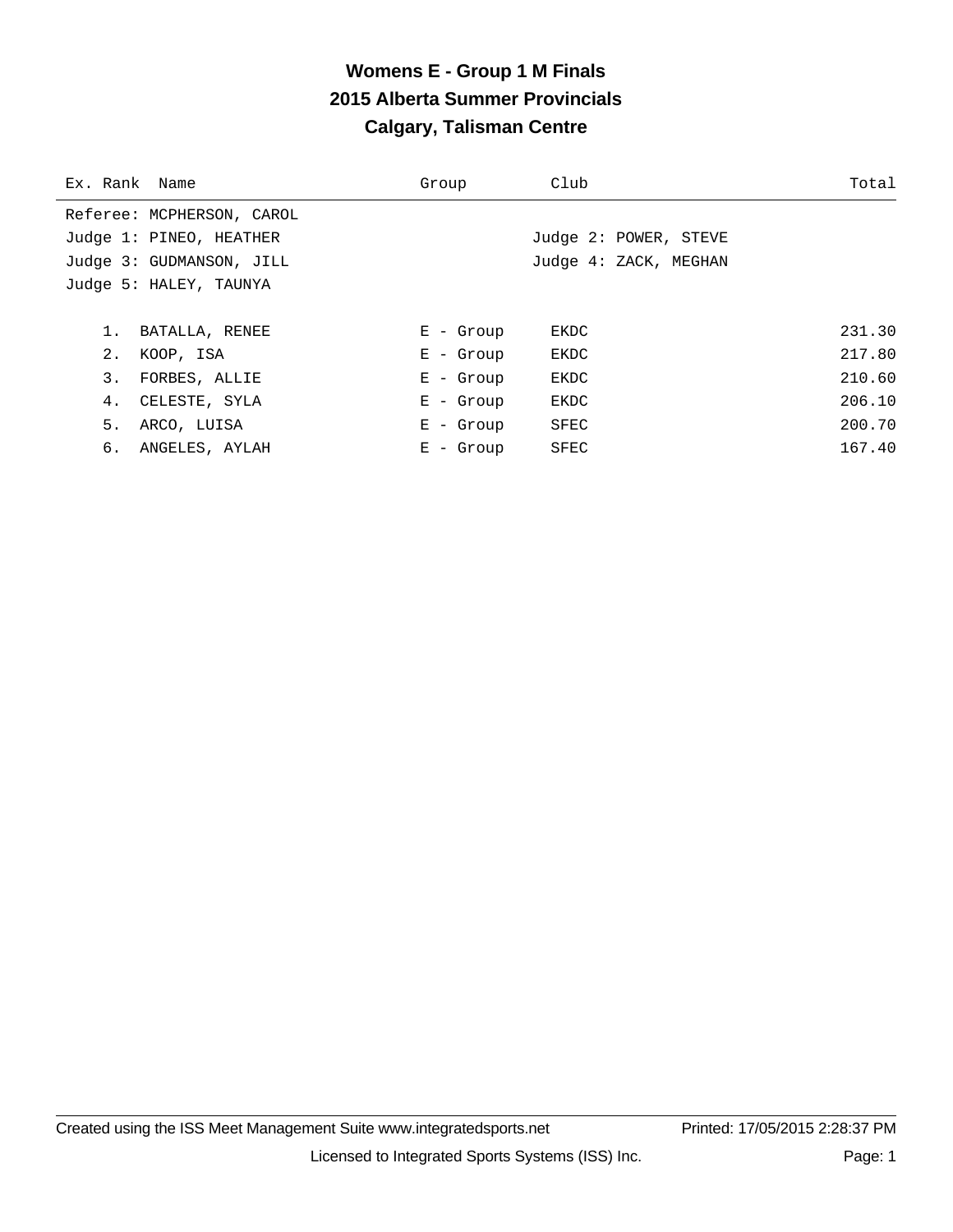# **Womens E - Group 3 M Finals 2015 Alberta Summer Provincials Calgary, Talisman Centre**

| Ex. Rank Name             | Group         | Club                     | Total  |
|---------------------------|---------------|--------------------------|--------|
| Referee: ZACK, MEGHAN     |               |                          |        |
| Judge 1: POWER, STEVE     |               | Judge 2: PINEO, HEATHER  |        |
| Judge 3: MCPHERSON, CAROL |               | Judge 4: GUDMANSON, JILL |        |
| Judge 5: LAVOIE, FRANCINE |               |                          |        |
|                           |               |                          |        |
| 1.<br>KOOP, ISA           | $E -$ Group   | EKDC                     | 220.40 |
| 2.<br>CELESTE, SYLA       | $E -$ Group   | EKDC                     | 207.10 |
| 2.<br>ARCO, LUISA         | - Group<br>Е. | SFEC                     | 207.10 |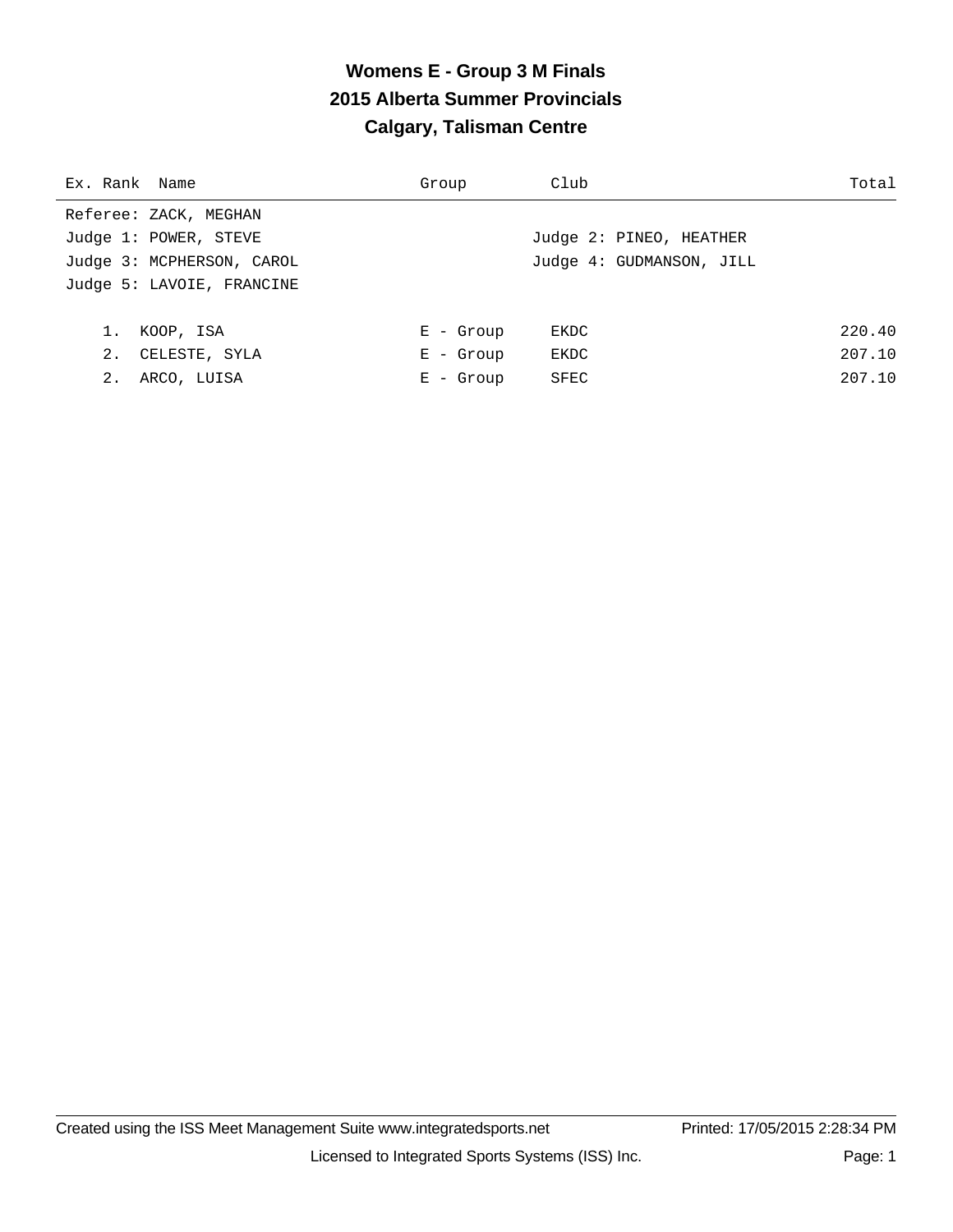# **Womens Open 1 M Finals 2015 Alberta Summer Provincials Calgary, Talisman Centre**

| Ex. Rank Name |                          | Group | Club                    | Total  |
|---------------|--------------------------|-------|-------------------------|--------|
|               | Referee: BUSH, BARB      |       |                         |        |
|               | Judge 1: BUSH, BARB      |       | Judge 2: HALEY, TAUNYA  |        |
|               | Judge 3: GUDMANSON, JILL |       | Judge 4: PINEO, HEATHER |        |
|               | Judge 5: PEIRCE, CASEY   |       |                         |        |
|               |                          |       |                         |        |
| $1$ .         | UNSWORTH, ANGELA         | Open  | ESPDC                   | 243.70 |
| 2.            | ERLAM, MARGO             | Open  | CALGARY                 | 229.50 |
| 3.            | GAUTHIER, ALYSSA         | Open  | REVOLUTION              | 225.95 |
| 4.            | WAIZ, TAVIA              | Open  | WHITE ROCK              | 208.70 |
| 5.            | BUCHWALD, SERENA         | Open  | REVOLUTION              | 204.40 |
| б.            | CHEN, SIWEI              | Open  | EKDC                    | 193.80 |
| 7.            | CHAMBERS, MADISON        | Open  | REVOLUTION              | 182.30 |
| 8.            | BEZTE, KATIE             | Open  | REVOLUTION              | 181.75 |
| 9.            | HAUFF, MACKINNA          | Open  | EDMONTON                | 0.00   |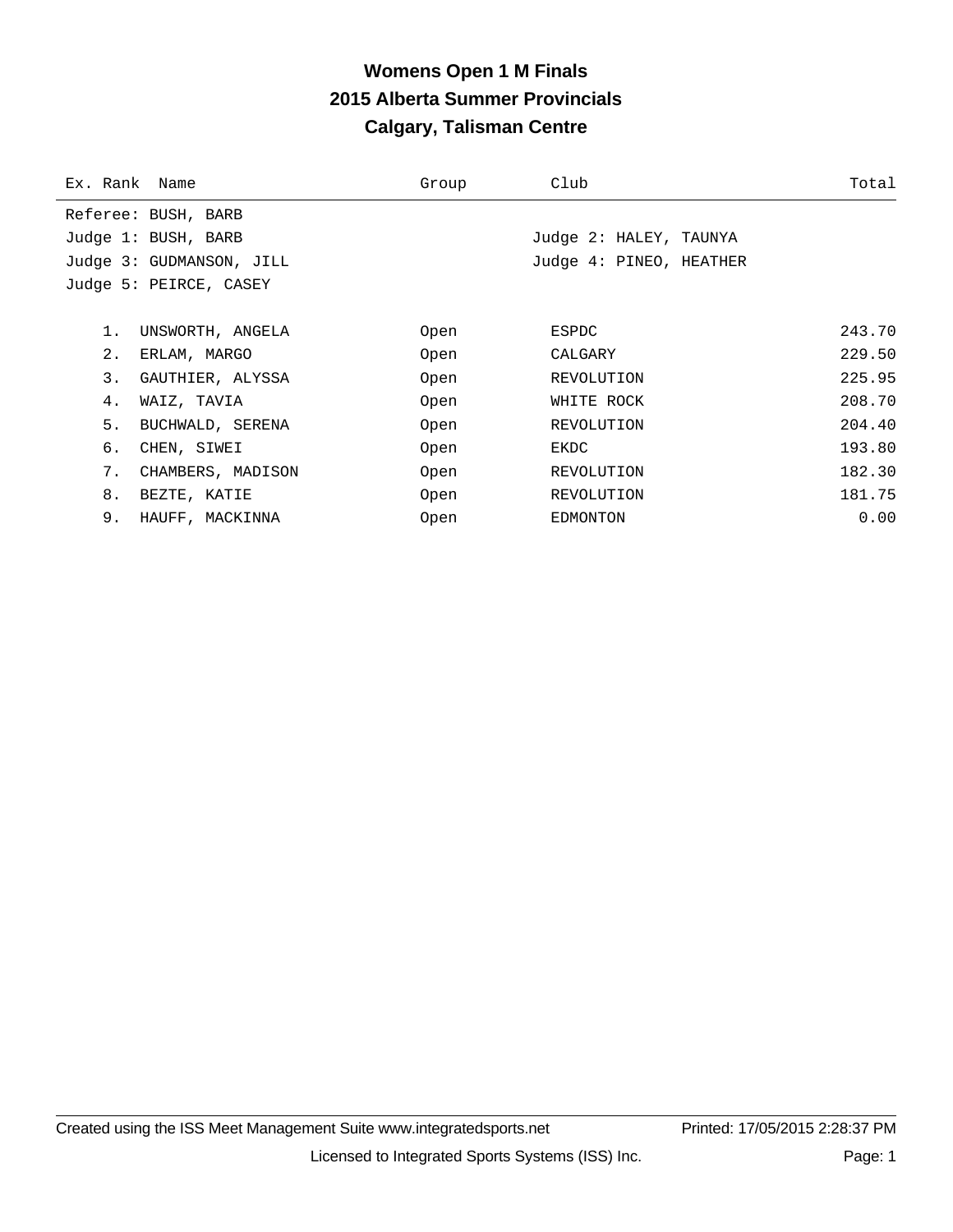# **Womens Open 3 M Finals 2015 Alberta Summer Provincials Calgary, Talisman Centre**

| Ex. Rank Name |                           | Group | Club                        | Total  |
|---------------|---------------------------|-------|-----------------------------|--------|
|               | Referee: LAVOIE, FRANCINE |       |                             |        |
|               | Judge 1: LAVOIE, FRANCINE |       | Judge 2: BUSH, BARB         |        |
|               | Judge 3: PINEO, HEATHER   |       | Judge 4: FLEWWELLING, DAVID |        |
|               | Judge 5: GUDMANSON, JILL  |       |                             |        |
|               |                           |       |                             |        |
| 1.            | MCKAY, CAELI              | Open  | CALGARY                     | 314.60 |
| $2$ .         | MCCOOL, ASHLEY            | Open  | CALGARY                     | 276.55 |
| 3.            | ERLAM, MARGO              | Open  | CALGARY                     | 253.55 |
| 4.            | GAUTHIER, ALYSSA          | Open  | REVOLUTION                  | 251.85 |
| 5.            | MACFARLANE, CAROLYN       | Open  | WHITE ROCK                  | 247.10 |
| б.            | UNSWORTH, ANGELA          | Open  | ESPDC                       | 231.95 |
| 7.            | BUCHWALD, SERENA          | Open  | REVOLUTION                  | 211.25 |
| 8.            | HAUFF, MACKINNA           | Open  | EDMONTON                    | 208.40 |
| 9.            | WAIZ, TAVIA               | Open  | WHITE ROCK                  | 206.30 |
|               | 10. BOYCHUK, TANYA        | Open  | ESPDC                       | 194.30 |
|               | 11. CHEN, SIWEI           | Open  | EKDC                        | 145.65 |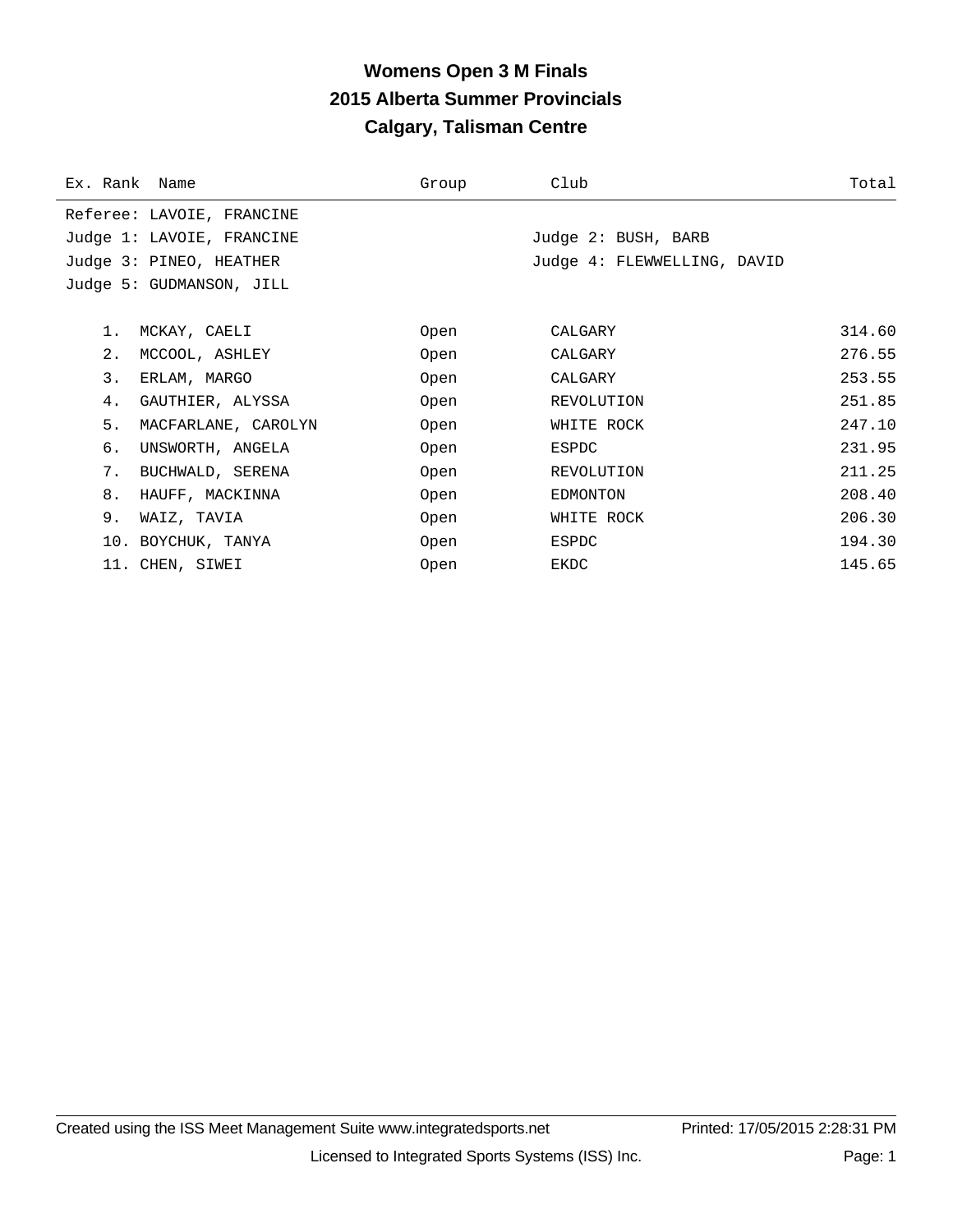# **Womens Open Platform Finals 2015 Alberta Summer Provincials Calgary, Talisman Centre**

| Ex. Rank Name             | Group | Club                          | Total  |
|---------------------------|-------|-------------------------------|--------|
| Referee: POWER, STEVE     |       | Asst. Referee: PINEO, HEATHER |        |
| Judge 1: HALEY, TAUNYA    |       | Judge 2: BUSH, BARB           |        |
| Judge 3: MCPHERSON, CAROL |       | Judge 4: GUDMANSON, JILL      |        |
| Judge 5: ZACK, MEGHAN     |       |                               |        |
|                           |       |                               |        |
| MCCOOL, ASHLEY            | Open  | CALGARY                       | 305.65 |
| 2.<br>DICK, ELAENA        | Open  | ESPDC                         | 259.80 |
| 3.<br>BUCHWALD, SERENA    | Open  | REVOLUTION                    | 205.85 |
| 4.<br>BEZTE, KATIE        | Open  | REVOLUTION                    | 202.05 |
| 5.<br>MACFARLANE, CAROLYN | Open  | WHITE ROCK                    | 186.60 |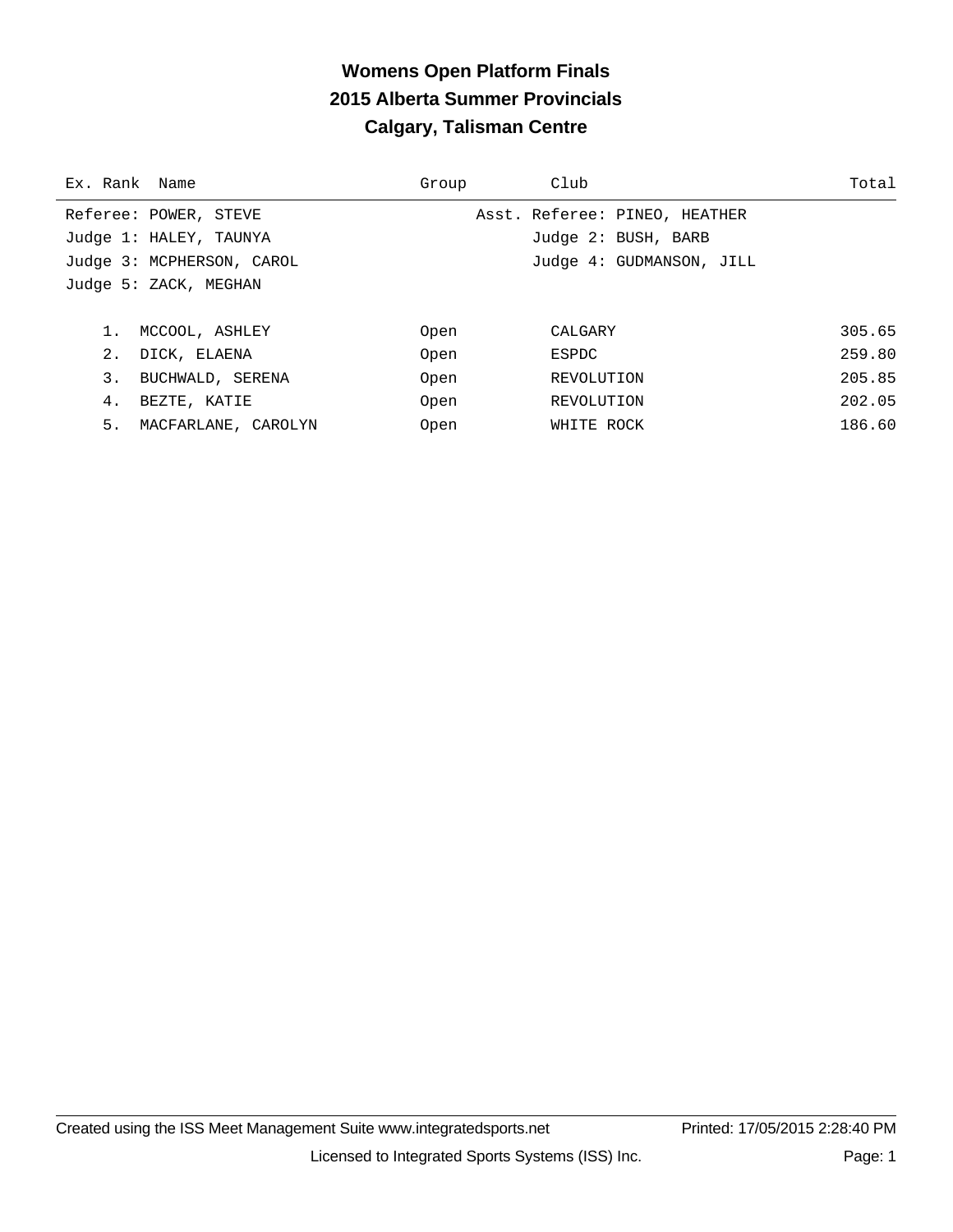# **Mens A - Group 1 M Finals 2015 Alberta Summer Provincials Calgary, Talisman Centre**

| Ex. Rank Name               |           | Group     | Club                      | Total  |
|-----------------------------|-----------|-----------|---------------------------|--------|
| Referee: HALEY, TAUNYA      |           |           |                           |        |
| Judge 1: HALEY, TAUNYA      |           |           | Judge 2: KARIBYAN, KOSTA  |        |
| Judge 3: MCPHERSON, CAROL   |           |           | Judge 4: LAVOIE, FRANCINE |        |
| Judge 5: FLEWWELLING, DAVID |           |           |                           |        |
|                             |           |           |                           |        |
| LAZAR, JARED<br>1.          |           | A - Group | EDMONTON                  | 418.50 |
|                             | 401B      | 1.5       | 7.0 7.5 8.0 7.0 7.5       | 33.00  |
|                             | 201B      | 1.6       | 6.5 6.5 7.0 7.5 6.5       | 32.00  |
|                             | 103B      | 1.7       | 7.0 6.5 7.0 7.0 7.0       | 35.70  |
|                             | 301B      | 1.7       | 7.5 7.0 7.5 7.0 6.5       | 36.55  |
|                             | 5132D 2.2 |           | 7.0 7.0 6.5 6.5 6.5       | 44.00  |
|                             | 405C      | 3.1       | 5.5 6.5 5.5 6.0 6.0       | 54.25  |
|                             | 203B      | 2.3       | 5.0 5.0 4.5 5.0 5.5       | 34.50  |
|                             | 105B      | 2.6       | 7.5 7.5 7.5 7.5 7.5       | 58.50  |
|                             | 305C 3.0  |           | 3.5 3.0 4.0 3.5 3.5       | 31.50  |
|                             | 5134D 2.6 |           | 7.5 7.5 7.5 7.5 8.0       | 58.50  |
| 2.<br>LABOSSIERE, ANDRE     |           | A - Group | REVOLUTION                | 307.35 |
|                             | 103B      | 1.7       | 6.5 6.5 6.0 6.5 6.5       | 33.15  |
|                             | 201B      | 1.6       | 5.5 5.5 6.0 5.5 5.5       | 26.40  |
|                             | 301B      | 1.7       | 4.5 5.0 4.5 4.0 4.5       | 22.95  |
|                             | 401B      | 1.5       | 7.5 7.5 7.0 7.0 7.0       | 32.25  |
|                             | 5132D 2.2 |           | 5.0 5.0 4.5 4.5 5.0       | 31.90  |
|                             | 105B      | 2.6       | 3.5 4.0 3.5 3.5 4.5       | 28.60  |
|                             | 203B      | 2.3       | 4.5 5.0 5.5 5.5 4.5       | 34.50  |
|                             | 303B      | 2.4       | 3.0 4.0 2.5 3.0 3.0       | 21.60  |
|                             | 403B      | 2.4       | 5.0 5.0 4.5 5.0 5.0       | 36.00  |
|                             | 5233D 2.5 |           | 5.06.05.06.05.0           | 40.00  |
| 3.<br>BOEHM, MARKUS         |           | A - Group | REGINA                    | 284.75 |
|                             | 103B      | 1.7       | 6.0 5.5 6.0 5.5 5.5       | 28.90  |
|                             | 201C      | 1.5       | 6.56.56.06.06.0           | 27.75  |
|                             | 401C      | 1.4       | 6.06.06.06.06.0           | 25.20  |
|                             | 301C      | 1.6       | 5.0 6.0 5.0 5.0 5.0       | 24.00  |
|                             | 5132D 2.2 |           | 5.5 6.5 5.0 5.5 6.0       | 37.40  |
|                             | 105B      | 2.6       | 3.5 2.5 2.5 3.0 3.0       | 22.10  |
|                             | 203B      | 2.3       | 4.5 4.0 4.5 4.0 4.5       | 29.90  |
|                             | 403B      | 2.4       | 4.5 5.0 4.5 4.5 5.0       | 33.60  |
|                             | 303B      | 2.4       | 4.5 4.0 4.5 3.5 4.5       | 31.20  |
|                             | 5134D 2.6 |           | 3.0 3.5 3.0 2.5 4.0       | 24.70  |
|                             |           |           |                           |        |

Created using the ISS Meet Management Suite www.integratedsports.net Printed: 17/05/2015 2:34:56 PM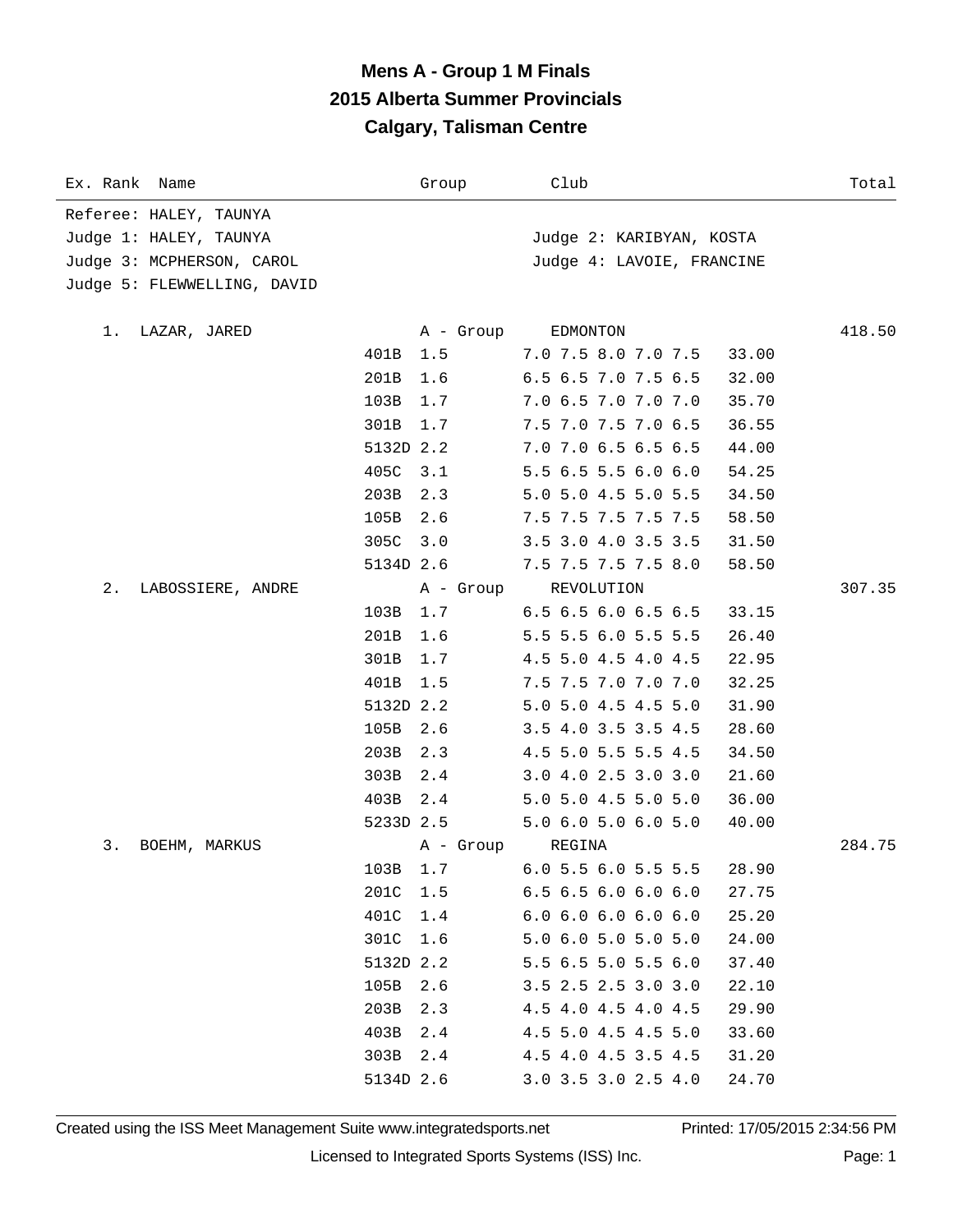# **Mens A - Group 3 M Finals 2015 Alberta Summer Provincials Calgary, Talisman Centre**

| Ex. Rank Name                                                                                      |                   | Group      | Club                                                 |                | Total  |
|----------------------------------------------------------------------------------------------------|-------------------|------------|------------------------------------------------------|----------------|--------|
| Referee: POWER, STEVE<br>Judge 1: POWER, STEVE<br>Judge 3: BUSH, BARB<br>Judge 5: LAVOIE, FRANCINE |                   |            | Judge 2: KREUTZ, VICTORIA<br>Judge 4: PEIRCE, CASEY  |                |        |
| LABOSSIERE, ANDRE<br>1.                                                                            | 103B              | 1.6        | A - Group REVOLUTION<br>$7.0$ 6.5 6.0 6.5 6.5        | 31.20          | 387.40 |
|                                                                                                    | 201B<br>301B      | 1.8<br>1.9 | 7.5 6.5 7.0 7.0 7.0<br>7.5 7.5 7.5 7.5 7.5           | 37.80<br>42.75 |        |
|                                                                                                    | 403B<br>5132D 2.1 | 2.1        | 6.5 5.0 6.0 6.5 6.5<br>$6.0$ 5.0 5.5 5.5 5.5         | 39.90<br>34.65 |        |
|                                                                                                    | 105B<br>205C      | 2.4<br>2.8 | $6.5$ $6.0$ $6.5$ $6.5$ $6.0$<br>4.5 4.5 4.5 4.5 4.0 | 45.60<br>37.80 |        |
|                                                                                                    | 305C<br>405C 2.7  | 2.8        | 5.5 5.0 5.5 5.5 5.5<br>3.5 5.0 4.0 4.5 4.5           | 46.20<br>35.10 |        |
| $2$ .<br>SAMSON, DEVON                                                                             | 5235D 2.8         | A - Group  | 5.0 4.0 4.5 4.5 4.0<br>REVOLUTION                    | 36.40          | 294.05 |
|                                                                                                    | 103B<br>201B      | 1.6<br>1.8 | 4.5 4.5 5.0 5.0 4.5<br>6.0 5.5 6.0 6.5 6.5           | 22.40<br>33.30 |        |
|                                                                                                    | 301B<br>403B      | 1.9<br>2.1 | 5.5 5.0 5.5 5.5 5.0<br>6.0 5.0 5.5 5.5 5.5           | 30.40<br>34.65 |        |
|                                                                                                    | 5132D 2.1         |            | 5.5 5.5 6.0 5.5 6.0                                  | 35.70          |        |
|                                                                                                    | 107C<br>205C      | 2.8<br>2.8 | 2.5 2.0 2.0 2.0 2.5 1.40 Balk<br>3.5 4.5 3.5 3.5 3.0 | 29.40          |        |
|                                                                                                    | 305C<br>405C      | 2.8<br>2.7 | 3.5 4.0 3.0 4.5 3.0<br>$6.5$ 5.5 5.5 6.5 6.0         | 29.40<br>48.60 |        |
|                                                                                                    | 5233D 2.4         |            | 4.0 3.5 4.0 4.0 4.5                                  | 28.80          |        |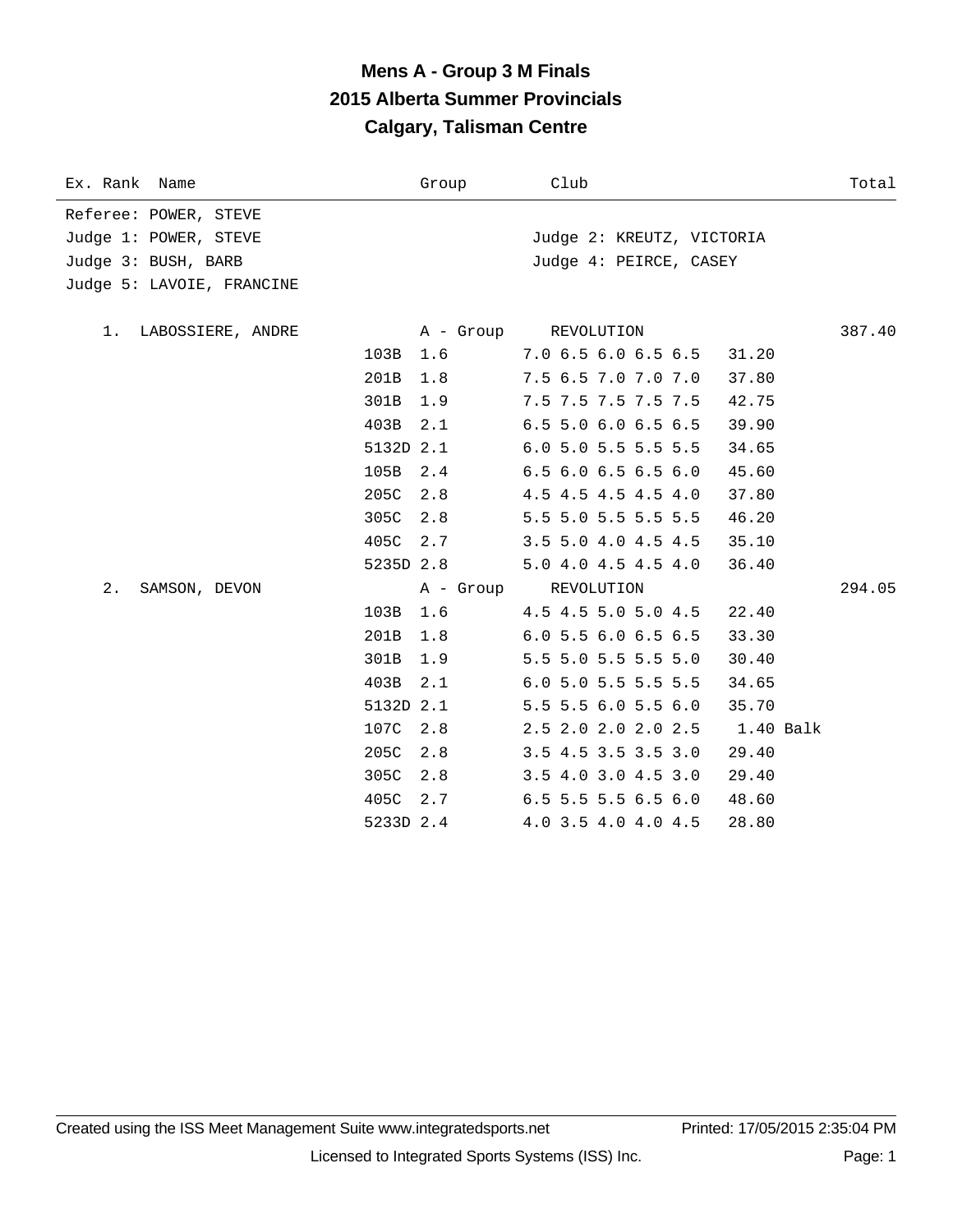# **Mens A - Group Tier I 1 M Finals 2015 Alberta Summer Provincials Calgary, Talisman Centre**

|      | Group | Club                                                                                |                                                                                                                                                                                                                                           | Total                                                                                      |
|------|-------|-------------------------------------------------------------------------------------|-------------------------------------------------------------------------------------------------------------------------------------------------------------------------------------------------------------------------------------------|--------------------------------------------------------------------------------------------|
|      |       |                                                                                     |                                                                                                                                                                                                                                           |                                                                                            |
|      |       |                                                                                     |                                                                                                                                                                                                                                           |                                                                                            |
|      |       |                                                                                     |                                                                                                                                                                                                                                           |                                                                                            |
|      |       |                                                                                     |                                                                                                                                                                                                                                           |                                                                                            |
|      |       |                                                                                     |                                                                                                                                                                                                                                           |                                                                                            |
|      |       |                                                                                     |                                                                                                                                                                                                                                           | 317.90                                                                                     |
| 103B |       |                                                                                     |                                                                                                                                                                                                                                           |                                                                                            |
|      |       |                                                                                     | 28.00                                                                                                                                                                                                                                     |                                                                                            |
| 301B |       |                                                                                     | 28.05                                                                                                                                                                                                                                     |                                                                                            |
|      |       |                                                                                     | 27.00                                                                                                                                                                                                                                     |                                                                                            |
|      |       |                                                                                     | 42.90                                                                                                                                                                                                                                     |                                                                                            |
|      |       |                                                                                     | 39.60                                                                                                                                                                                                                                     |                                                                                            |
|      |       |                                                                                     | 34.00                                                                                                                                                                                                                                     |                                                                                            |
|      |       |                                                                                     | 33.60                                                                                                                                                                                                                                     |                                                                                            |
| 403B | 2.4   |                                                                                     | 51.60                                                                                                                                                                                                                                     |                                                                                            |
|      |       | 1.7<br>201B 1.6<br>1.7<br>401B 1.5<br>5132D 2.2<br>105C 2.4<br>203C 2.0<br>303C 2.1 | A - Group T1 REVOLUTION<br>$6.0$ $6.0$ $6.0$ $5.5$ $5.5$<br>5.5 5.5 5.0 5.5 5.5<br>5.56.06.56.06.0<br>$6.5$ 7.0 $6.0$ $6.0$ 7.0<br>5.5 5.5 5.5 5.5 5.0<br>$6.0$ 5.5 $6.0$ 5.0 5.5<br>$5.0$ $5.0$ $5.0$ $6.0$ $6.0$<br>7.0 7.5 7.0 7.0 8.0 | Judge 2: NEDDO, JOHANNE<br>Judge 4: PEIRCE, CASEY<br>$6.5$ $6.5$ $6.0$ $6.5$ $6.5$ $33.15$ |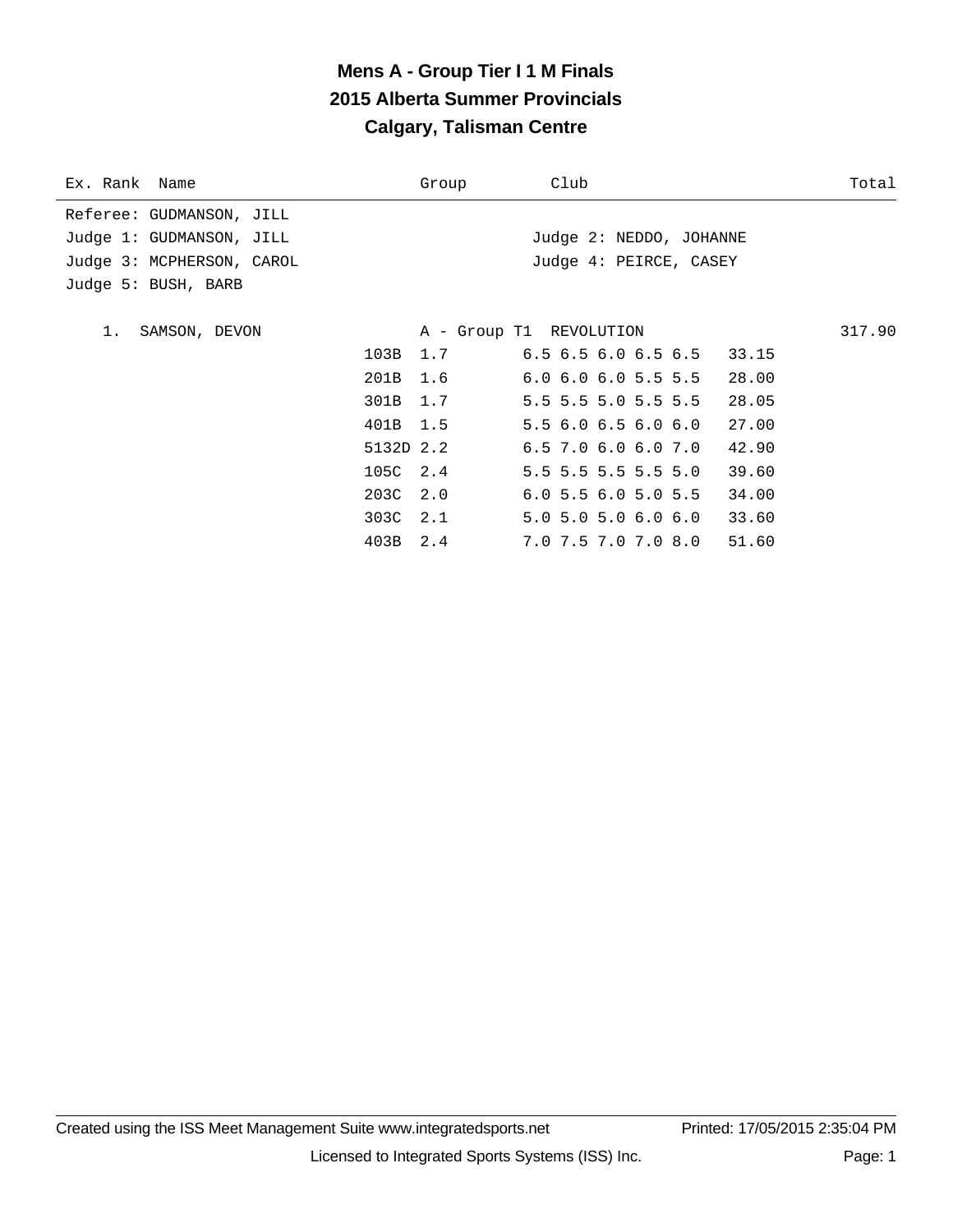### **Mens B - Group 1 M Finals 2015 Alberta Summer Provincials Calgary, Talisman Centre**

| Ex. Rank Name                  |           | Group     | Club                      | Total  |
|--------------------------------|-----------|-----------|---------------------------|--------|
| Referee: HALEY, TAUNYA         |           |           |                           |        |
| Judge 1: HALEY, TAUNYA         |           |           | Judge 2: KARIBYAN, KOSTA  |        |
| Judge 3: MCPHERSON, CAROL      |           |           | Judge 4: LAVOIE, FRANCINE |        |
| Judge 5: FLEWWELLING, DAVID    |           |           |                           |        |
|                                |           |           |                           |        |
| ESKRICK-PARKINSON, YOHAN<br>1. |           | B - Group | CALGARY                   | 373.55 |
|                                | 103B 1.7  |           | 7.5 6.5 7.0 6.0 7.0       | 34.85  |
|                                | 201B      | 1.6       | 6.0 7.5 6.5 5.5 7.0       | 31.20  |
|                                | 301B      | 1.7       | 7.0 7.0 7.0 6.5 7.0       | 35.70  |
|                                | 401B      | 1.5       | 7.0 7.0 7.0 6.0 6.5       | 30.75  |
|                                | 5132D 2.2 |           | $6.0$ 6.5 5.5 6.0 6.5     | 40.70  |
|                                | 403B      | 2.4       | 7.0 7.5 7.5 6.5 7.0       | 51.60  |
|                                | 203B      | 2.3       | 6.5 6.5 7.0 6.0 7.0       | 46.00  |
|                                | 105C      | 2.4       | 8.0 8.5 8.0 8.0 7.5       | 57.60  |
|                                | 303C      | 2.1       | 7.5 7.0 7.5 7.0 7.0       | 45.15  |
| 2.<br>LOPEZ, CARLO             |           | B - Group | EKDC                      | 371.40 |
|                                | 401B      | 1.5       | 7.5 8.0 8.0 7.5 8.0       | 35.25  |
|                                | 201B      | 1.6       | 7.5 7.5 7.5 7.5 7.5       | 36.00  |
|                                | 103B      | 1.7       | 7.5 7.5 7.0 7.0 7.5       | 37.40  |
|                                | 301B      | 1.7       | 7.5 7.5 7.5 7.5 7.5       | 38.25  |
|                                | 5231D 2.1 |           | 6.5 7.0 6.5 7.0 6.5       | 42.00  |
|                                | 403B      | 2.4       | 6.06.06.06.06.0           | 43.20  |
|                                | 203B      | 2.3       | 6.5 7.5 7.5 7.0 7.0       | 49.45  |
|                                | 105C      | 2.4       | 7.0 6.5 6.5 6.5 6.5       | 46.80  |
|                                | 303C      | 2.1       | 6.5 7.5 6.5 7.0 7.0       | 43.05  |
| 3.<br>CEY, JONAH               |           | B - Group | SASKATOON                 | 342.30 |
|                                | 103B      | 1.7       | $6.5$ 6.5 6.5 6.5 6.5     | 33.15  |
|                                | 401B      | 1.5       | 7.0 7.0 6.5 6.5 6.5       | 30.00  |
|                                | 201B      | 1.6       | 7.0 6.5 6.5 6.0 7.0       | 32.00  |
|                                | 301B      | 1.7       | 5.5 6.5 5.5 5.5 6.0       | 28.90  |
|                                | 5231D 2.1 |           | $6.0$ 6.5 6.0 6.5 6.0     | 38.85  |
|                                | 105B      | 2.6       | $6.0$ 6.5 6.0 6.5 6.5     | 49.40  |
|                                | 203B      | 2.3       | $6.5$ 7.0 7.0 6.5 6.5     | 46.00  |
|                                | 303B      | 2.4       | 5.5 5.5 6.0 5.5 6.0       | 40.80  |
|                                | 403B      | 2.4       | 5.5 6.0 6.5 6.0 6.0       | 43.20  |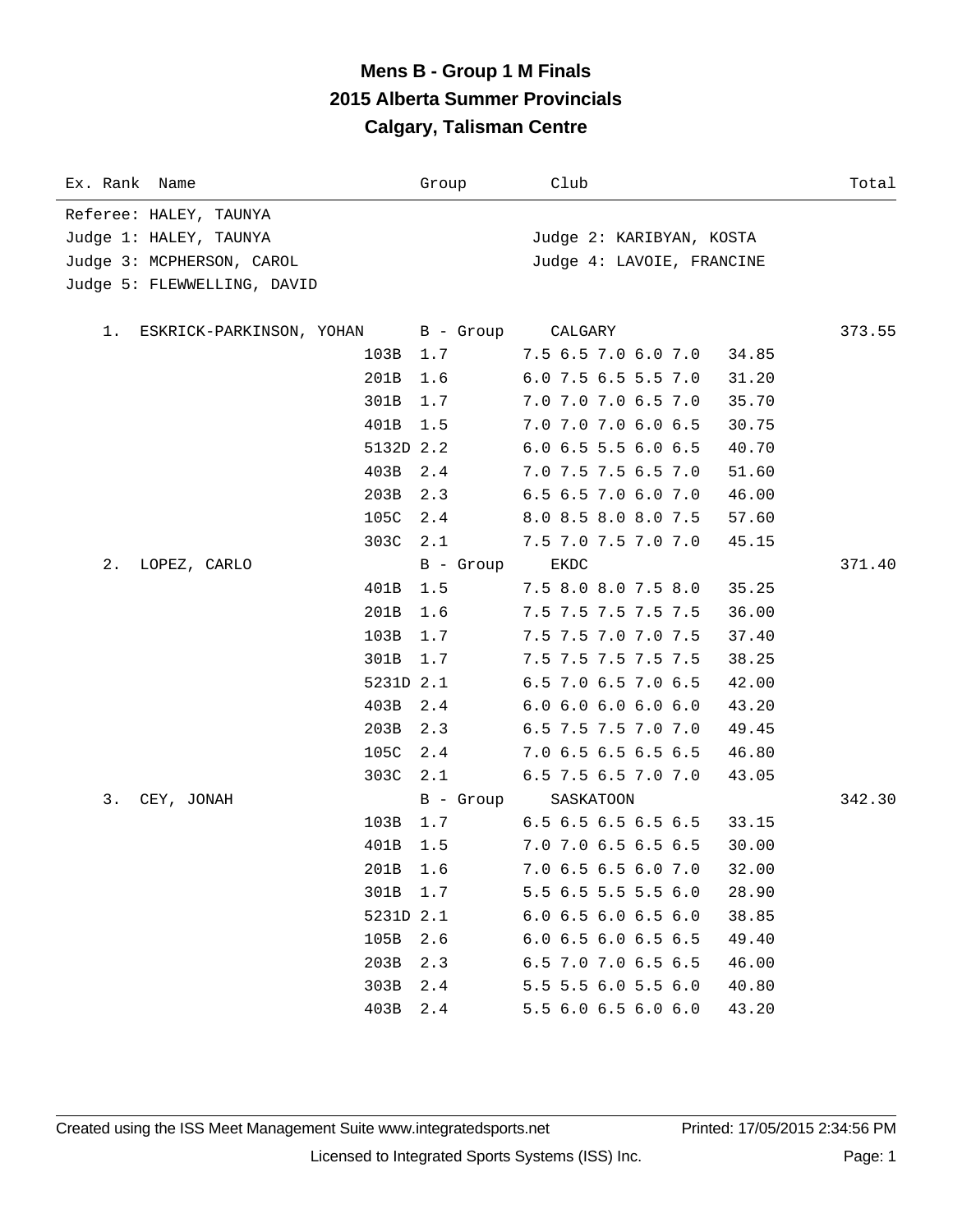## **Mens B - Group 1 M Finals 2015 Alberta Summer Provincials Calgary, Talisman Centre**

| Ex. Rank Name          |           | Group     | Club                          | Total  |
|------------------------|-----------|-----------|-------------------------------|--------|
| 4.<br>MARKENTIN, BJORN |           | B - Group | SASKATOON                     | 314.25 |
|                        | 201B      | 1.6       | 8.0 7.5 7.0 7.5 7.5           | 36.00  |
|                        | 103B      | 1.7       | 6.06.06.56.06.0               | 30.60  |
|                        | 301B      | 1.7       | 6.5 6.5 7.0 6.5 7.0           | 34.00  |
|                        | 5231D 2.1 |           | 4.5 4.5 4.5 4.5 4.5           | 28.35  |
|                        | 401B      | 1.5       | 7.5 7.0 7.0 7.5 7.0           | 32.25  |
|                        | 403B      | 2.4       | 5.5 5.0 5.5 5.0 5.5           | 38.40  |
|                        | 203B      | 2.3       | 6.5 6.5 6.5 6.0 6.0           | 43.70  |
|                        | 105C      | 2.4       | 4.5 4.0 4.5 3.5 4.0           | 30.00  |
|                        | 303C      | 2.1       | 6.0 6.5 6.5 6.5 6.5           | 40.95  |
| 5.<br>FLYNN, CONNOR    |           | B - Group | SASKATOON                     | 309.00 |
|                        | 103B      | 1.7       | 6.0 6.5 5.5 6.0 6.5           | 31.45  |
|                        | 401B      | 1.5       | 7.0 7.5 7.5 7.0 6.5           | 32.25  |
|                        | 201B      | 1.6       | 6.5 6.0 6.5 5.5 6.0           | 29.60  |
|                        | 301B      | 1.7       | 7.0 6.5 7.0 6.5 6.5           | 34.00  |
|                        | 5231D 2.1 |           | 5.5 6.0 5.5 6.0 6.0           | 36.75  |
|                        | 105C      | $2.4$     | 5.5 5.0 5.0 4.5 5.0           | 36.00  |
|                        | 203B      | 2.3       | 5.0 5.5 5.5 5.0 5.5           | 36.80  |
|                        | 303C      | 2.1       | 5.0 5.5 5.0 5.5 5.0           | 32.55  |
|                        | 403B      | 2.4       | 5.5 5.5 5.5 5.0 5.5           | 39.60  |
| б.<br>WIENS, NOLAN     |           | B - Group | SASKATOON                     | 269.55 |
|                        | 103B      | 1.7       | $6.0$ $6.0$ $5.5$ $6.0$ $6.0$ | 30.60  |
|                        | 401B      | 1.5       | 6.06.06.06.06.0               | 27.00  |
|                        | 201B      | 1.6       | 6.0 6.5 5.5 5.5 6.5           | 28.80  |
|                        | 301B      | 1.7       | 4.0 4.0 4.0 4.0 4.0           | 20.40  |
|                        | 5231D 2.1 |           | 4.5 4.5 4.5 4.5 4.5           | 28.35  |
|                        | 105C      | 2.4       | 4.0 4.5 4.5 4.5 4.0           | 31.20  |
|                        | 203B      | 2.3       | 5.0 5.5 5.0 5.0 5.0           | 34.50  |
|                        | 303C      | 2.1       | 5.0 5.0 5.0 5.0 5.5           | 31.50  |
|                        | 403B      | 2.4       | 5.0 5.0 5.5 5.5 5.0           | 37.20  |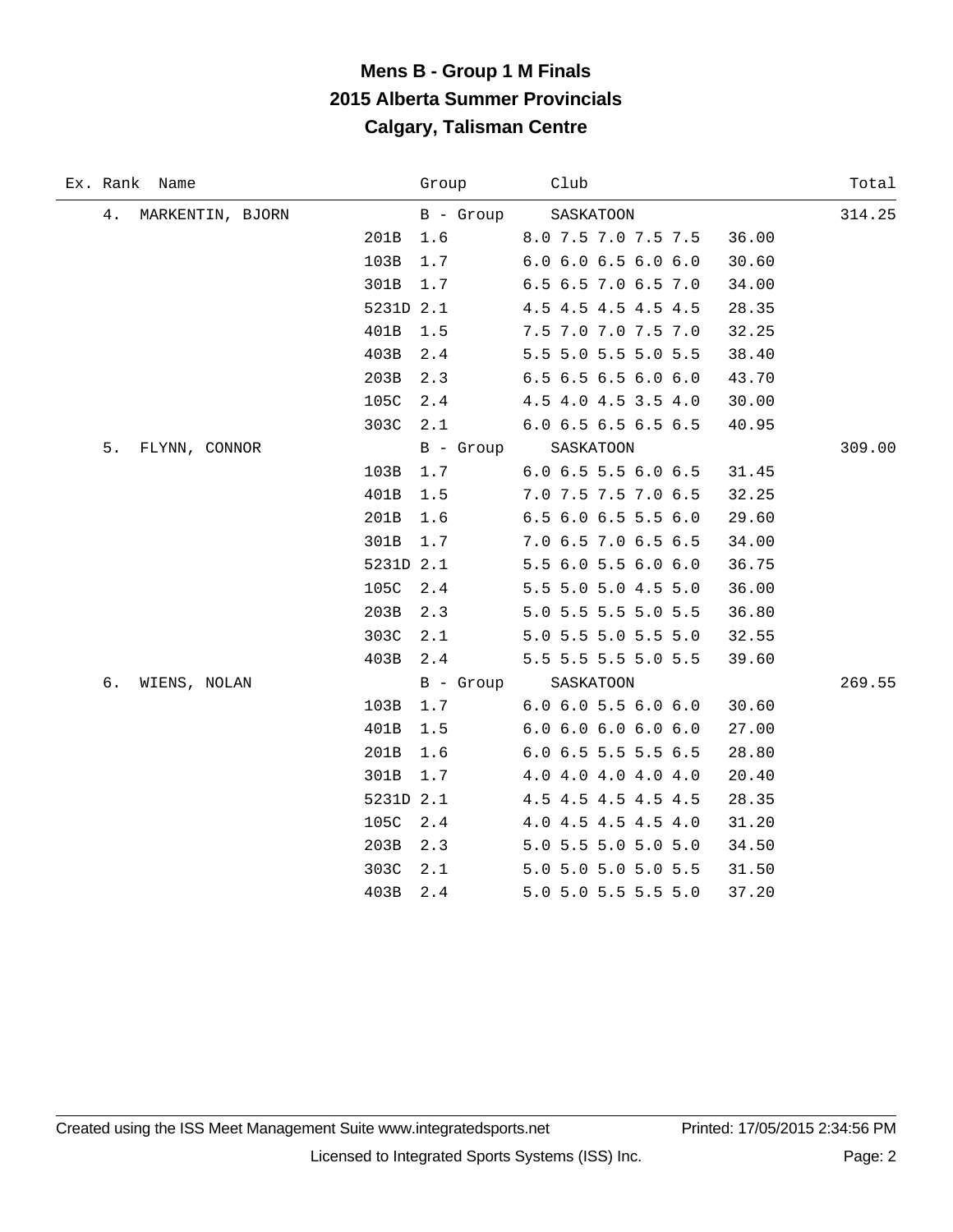### **Mens B - Group 3 M Finals 2015 Alberta Summer Provincials Calgary, Talisman Centre**

| Ex. Rank Name                  |           | Group     | Club                          | Total  |
|--------------------------------|-----------|-----------|-------------------------------|--------|
| Referee: POWER, STEVE          |           |           |                               |        |
| Judge 1: POWER, STEVE          |           |           | Judge 2: KREUTZ, VICTORIA     |        |
| Judge 3: BUSH, BARB            |           |           | Judge 4: PEIRCE, CASEY        |        |
| Judge 5: LAVOIE, FRANCINE      |           |           |                               |        |
|                                |           |           |                               |        |
| ESKRICK-PARKINSON, YOHAN<br>1. |           | B - Group | CALGARY                       | 454.75 |
|                                | 103B 1.6  |           | 7.0 7.0 7.0 7.0 7.0           | 33.60  |
|                                | 201B      | 1.8       | 6.5 6.0 6.5 7.5 6.5           | 35.10  |
|                                | 301B      | 1.9       | 7.5 8.0 7.5 8.0 7.5           | 43.70  |
|                                | 403B      | 2.1       | 7.5 7.0 7.5 8.0 8.0           | 48.30  |
|                                | 5132D 2.1 |           | 7.0 7.5 7.5 7.5 7.5           | 47.25  |
|                                | 107C      | 2.8       | 7.5 7.5 7.5 8.0 7.5           | 63.00  |
|                                | 205C      | 2.8       | 7.0 7.5 6.5 6.5 6.5           | 56.00  |
|                                | 305C      | 2.8       | 7.5 7.5 7.5 7.5 8.0           | 63.00  |
|                                | 405C      | 2.7       | 7.0 8.5 8.0 8.0 8.0           | 64.80  |
| 2.<br>LOPEZ, CARLO             |           | B - Group | <b>EKDC</b>                   | 413.50 |
|                                | 103B      | 1.6       | 6.5 5.5 6.0 6.5 6.5           | 30.40  |
|                                | 403B      | 2.1       | 8.0 6.5 7.5 8.0 7.5           | 48.30  |
|                                | 201B      | 1.8       | 8.0 7.5 8.5 8.0 8.0           | 43.20  |
|                                | 301B      | 1.9       | 7.0 8.0 7.0 7.5 7.5           | 41.80  |
|                                | 5231D 2.0 |           | 7.0 7.0 7.0 6.5 7.0           | 42.00  |
|                                | 405C      | 2.7       | 7.5 8.0 7.0 6.5 7.5           | 59.40  |
|                                | 105B      | 2.4       | 6.5 7.5 6.5 6.5 7.0           | 48.00  |
|                                | 205C      | 2.8       | 6.5 7.0 6.5 5.5 7.0           | 56.00  |
|                                | 5233D 2.4 |           | 6.0 7.0 6.0 6.5 6.0           | 44.40  |
| 3.<br>CEY, JONAH               |           | B - Group | SASKATOON                     | 347.75 |
|                                | 103B      | 1.6       | $6.0$ 5.0 5.5 6.5 6.5         | 28.80  |
|                                | 403B      | 2.1       | 5.5 5.5 5.5 5.5 6.0           | 34.65  |
|                                | 201B 1.8  |           | 5.5 6.0 5.5 6.0 6.0           | 31.50  |
|                                | 301B      | 1.9       | $6.5$ $6.0$ $6.0$ $6.0$ $6.5$ | 35.15  |
|                                | 5231D 2.0 |           | 6.5 6.5 7.0 6.5 6.5           | 39.00  |
|                                | 107C      | 2.8       | 4.0 4.5 4.5 4.5 4.5           | 37.80  |
|                                | 405C      | 2.7       | $6.0$ 6.5 6.5 6.5 7.0         | 52.65  |
|                                | 305C      | 2.8       | $6.0$ $6.0$ $6.5$ $6.0$ $6.0$ | 50.40  |
|                                | 205C      | 2.8       | 5.5 4.5 4.5 4.5 4.5           | 37.80  |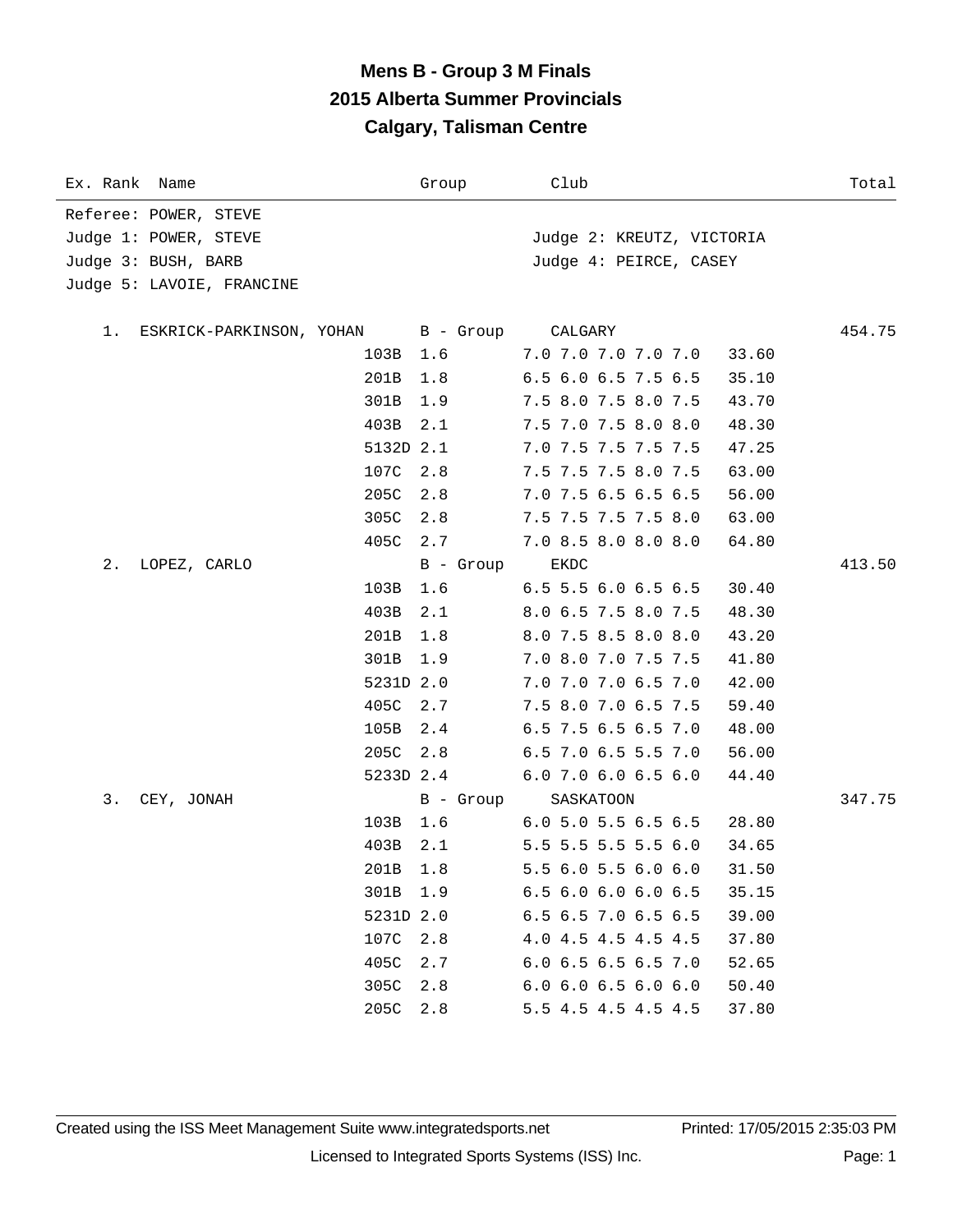# **Mens B - Group 3 M Finals 2015 Alberta Summer Provincials Calgary, Talisman Centre**

| Ex. Rank Name      | Group     | Club                          | Total  |
|--------------------|-----------|-------------------------------|--------|
| WIENS, NOLAN<br>4. | B - Group | SASKATOON                     | 311.25 |
|                    | 103B 1.6  | 6.06.56.07.06.5               | 30.40  |
|                    | 5231D 2.0 | $6.5$ $6.0$ $5.5$ $5.5$ $5.5$ | 34.00  |
|                    | 201B 1.8  | 5.56.06.05.05.5               | 30.60  |
|                    | 301B 1.9  | $3.0$ $3.5$ $3.5$ $3.5$ $3.5$ | 19.95  |
|                    | 403B 2.1  | 6.05.06.06.06.5               | 37.80  |
|                    | 405C 2.7  | 5.56.06.56.56.0               | 49.95  |
|                    | 205C 2.8  | $5.0$ $5.0$ $5.0$ $4.5$ $4.0$ | 40.60  |
|                    | 303B 2.3  | $5.5$ 5.0 5.5 5.5 6.0         | 37.95  |
|                    | 105B 2.4  | $4.5$ 5.0 4.0 4.0 4.0         | 30.00  |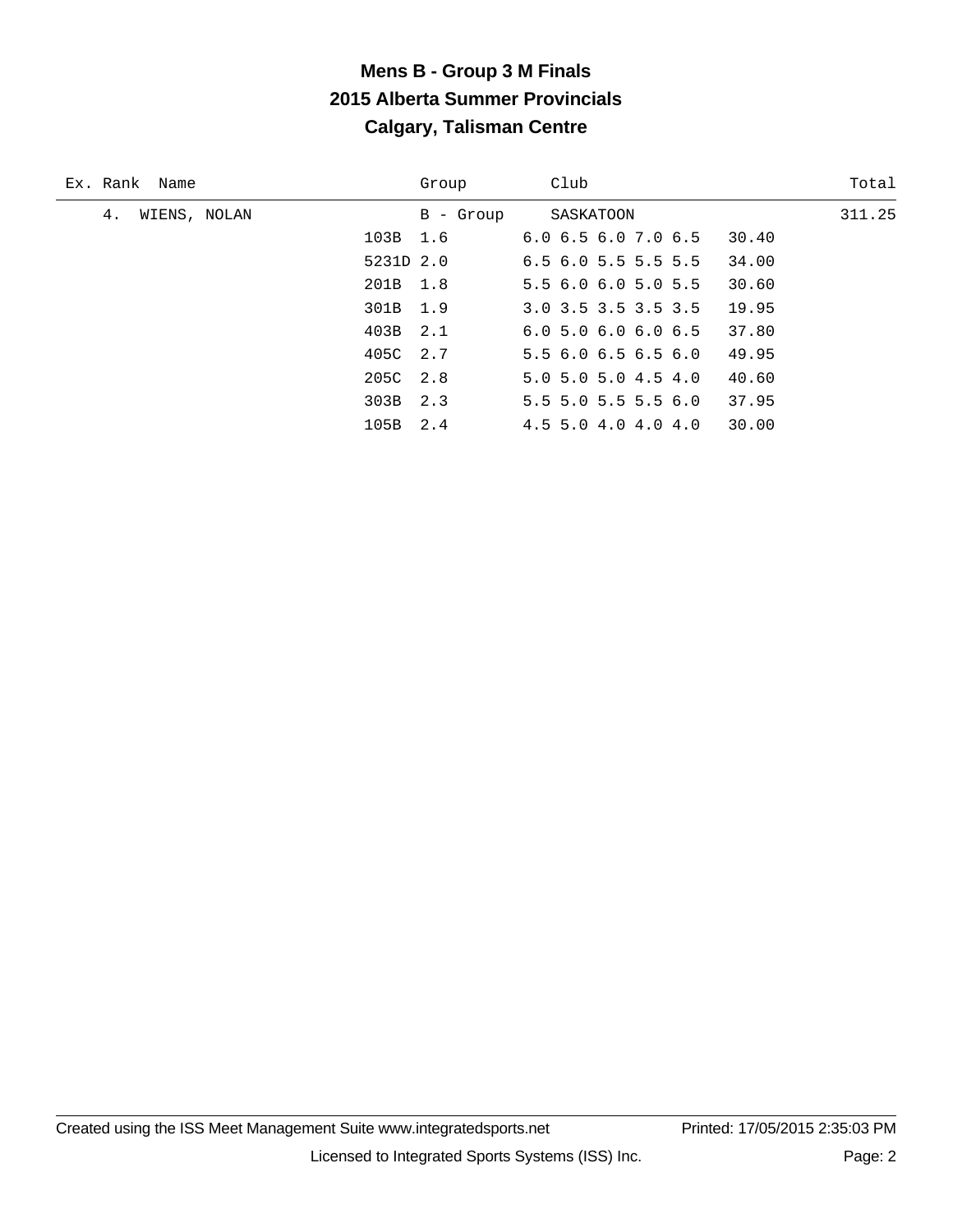## **Mens B - Group Platform Finals 2015 Alberta Summer Provincials Calgary, Talisman Centre**

| Referee: PINEO, HEATHER<br>Asst. Referee: FLEWWELLING, STEEVE |        |
|---------------------------------------------------------------|--------|
|                                                               |        |
| Judge 1: HALEY, TAUNYA<br>Judge 2: GUDMANSON, JILL            |        |
| Judge 4: MCPHERSON, CAROL<br>Judge 3: BUSH, BARB              |        |
| Judge 5: ZACK, MEGHAN                                         |        |
|                                                               |        |
| CEY, JONAH<br>B - Group<br>SASKATOON                          | 312.80 |
| 103B<br>1.6<br>7.5 7.5 7.5 7.0 7.0 35.20<br>10M               |        |
| 612B 1.9<br>$0.0$ 0.0 0.0 0.0 0.0 0.00<br>10M                 |        |
| 403B<br>2.0<br>7.5 6.5 7.5 6.5 7.0<br>10M<br>42.00            |        |
| 301B 1.9<br>7.5 7.0 7.5 7.0 7.0<br>40.85<br>7.5M              |        |
| $5.5$ 5.5 5.5 5.5 5.0<br>5251B 2.6<br>10M<br>42.90            |        |
| 107C 2.7<br>5.04.54.54.55.0<br>10M<br>37.80                   |        |
| 205B 2.9<br>7.06.56.57.07.0<br>10M<br>59.45                   |        |
| 305C 2.8<br>$6.5$ $6.5$ $7.0$ $6.0$ $6.5$<br>54.60<br>10M     |        |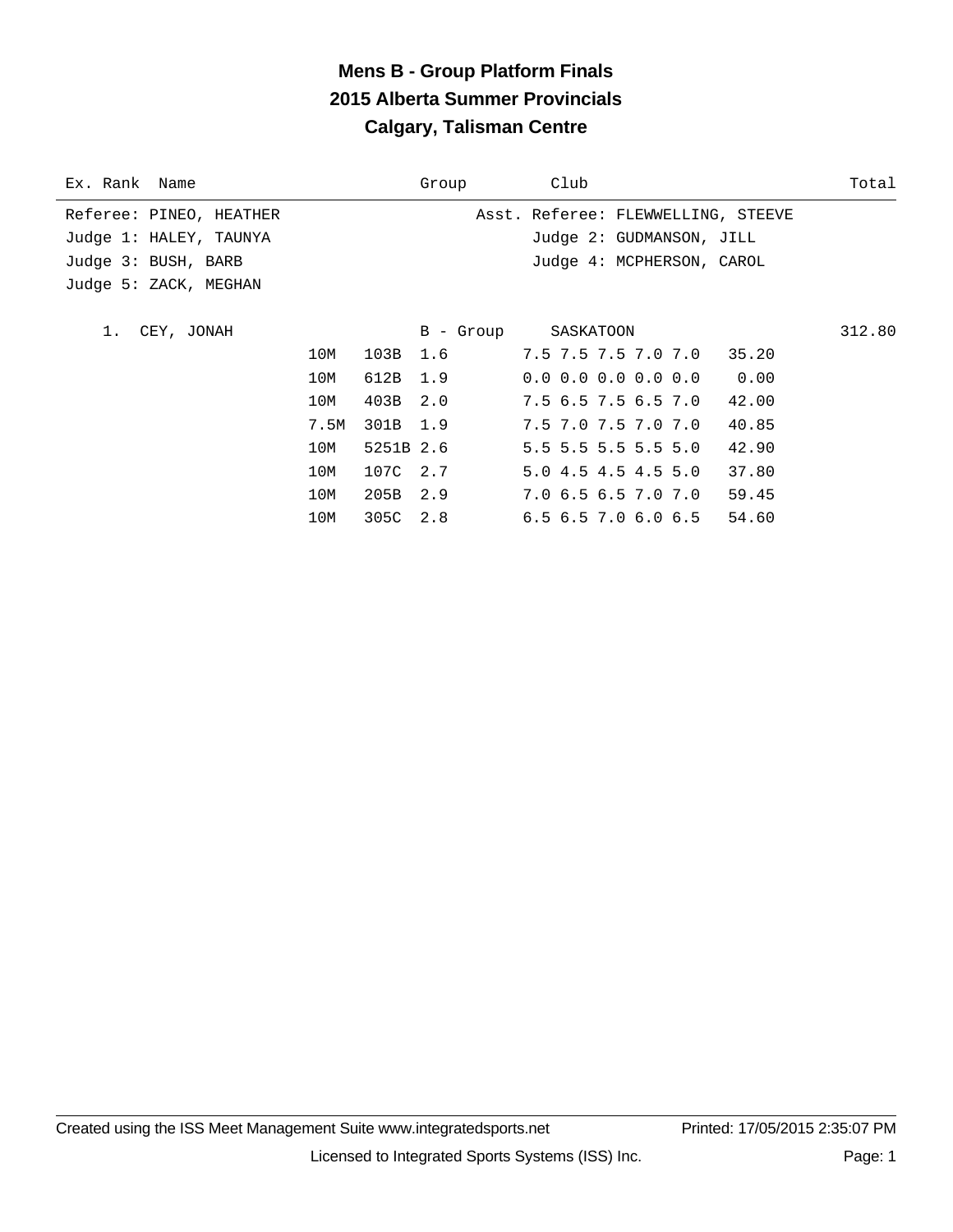# **Mens C - Group 1 M Finals 2015 Alberta Summer Provincials Calgary, Talisman Centre**

| Ex. Rank<br>Name         |           | Group       | Club                           | Total  |
|--------------------------|-----------|-------------|--------------------------------|--------|
| Referee: PINEO, HEATHER  |           |             |                                |        |
| Judge 1: PINEO, HEATHER  |           |             | Judge 2: POWER, STEVE          |        |
| Judge 3: GUDMANSON, JILL |           |             | Judge 4: FLEWWELLING, STEEVE   |        |
| Judge 5: BUSH, BARB      |           |             |                                |        |
|                          |           |             |                                |        |
| 1.<br>CIPRICK, THOMAS    |           | $C -$ Group | CALGARY                        | 356.25 |
|                          | 103B      | 1.7         | 7.5 6.5 7.5 7.5 7.5<br>38.25   |        |
|                          | 201B      | 1.5         | 6.0 7.0 7.0 7.0 7.0<br>31.50   |        |
|                          | 301B      | 1.6         | 8.0 8.0 8.0 8.0 8.0<br>38.40   |        |
|                          | 401B      | 1.5         | 8.0 7.0 8.0 7.5 7.0<br>33.75   |        |
|                          | 5331D 2.2 |             | 7.5 7.0 7.0 7.0 7.0<br>46.20   |        |
|                          | 403B      | 2.4         | 7.5 7.5 7.5 7.0 8.0<br>54.00   |        |
|                          | 105B      | 2.6         | 7.5 8.0 8.0 8.0 9.0<br>62.40   |        |
|                          | 203B      | 2.3         | 7.5 7.0 8.0 7.0 8.0<br>51.75   |        |
| 2.<br>WIENS, RYLAN       |           | $C - Grow$  | SASKATOON                      | 330.25 |
|                          | 103B      | 1.7         | 7.5 7.5 7.0 7.0 7.0<br>36.55   |        |
|                          | 201B      | 1.5         | 7.5 8.0 8.0 8.0 9.0<br>36.00   |        |
|                          | 303C      | 2.1         | 4.0 3.0 5.0 4.5 4.5<br>27.30   |        |
|                          | 401B      | 1.5         | 8.5 8.5 8.0 7.5 8.5<br>37.50   |        |
|                          | 5132D 2.2 |             | 7.5 7.0 7.0 7.0 7.0<br>46.20   |        |
|                          | 403B      | 2.4         | 6.5 7.0 6.5 6.5 7.0<br>48.00   |        |
|                          | 203B      | 2.3         | 7.0 7.0 7.0 6.5 7.0<br>48.30   |        |
|                          | 105C      | 2.4         | 7.0 7.5 7.0 6.5 7.0<br>50.40   |        |
| 3.<br>SPILCHAK, JAMIE    |           | $C - Group$ | SASKATOON                      | 326.45 |
|                          | 103B      | 1.7         | 7.0 7.0 7.0 7.0 7.5<br>35.70   |        |
|                          | 5132D 2.2 |             | 7.5 7.0 7.0 7.0 7.5<br>47.30   |        |
|                          | 201B      | 1.5         | 7.5 7.5 7.0 7.5 7.5<br>33.75   |        |
|                          | 303C      | 2.1         | 5.5 5.5 5.0 5.5 5.5<br>34.65   |        |
|                          | 401B      | 1.5         | 7.5 7.5 7.0 7.0 8.0<br>33.00   |        |
|                          | 403B      | 2.4         | 7.0 7.0 6.5 7.0 7.0<br>50.40   |        |
|                          | 203B      | 2.3         | 6.5 6.5 5.5 6.5 6.5<br>44.85   |        |
|                          | 105C      | 2.4         | $6.0$ 6.5 6.5 6.5 6.5<br>46.80 |        |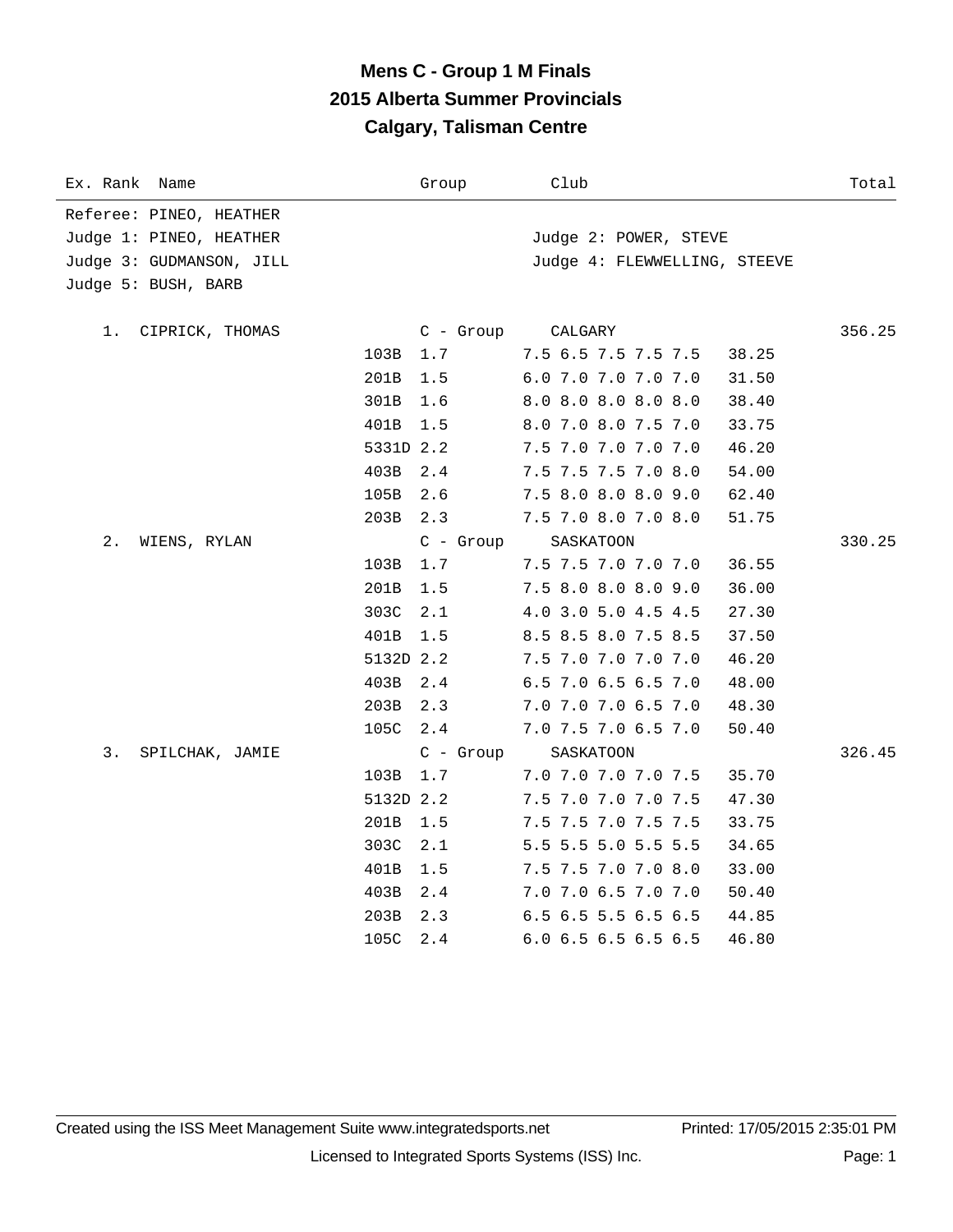# **Mens C - Group 1 M Finals 2015 Alberta Summer Provincials Calgary, Talisman Centre**

| Ex. Rank Name        |           | Group       | Club                                   | Total  |
|----------------------|-----------|-------------|----------------------------------------|--------|
| 4.<br>VERCHERE, TOBY |           | $C$ - Group | IDIVE                                  | 240.60 |
|                      | 103B 1.7  |             | 5.56.06.06.05.0<br>29.75               |        |
|                      | 201C 1.5  |             | 26.25<br>$5.5$ 5.5 6.0 6.0 6.0         |        |
|                      | 301C 1.6  |             | 23.20<br>$4.5$ 4.5 5.0 6.0 5.0         |        |
|                      | 401B 1.5  |             | $4.5$ 6.0 5.5 5.5 5.5<br>24.75         |        |
|                      | 5221D 1.7 |             | $5.0$ 5.5 5.5 6.0 5.5<br>28.05         |        |
|                      | 104C 2.2  |             | 40.70<br>6.56.06.06.56.0               |        |
|                      | 203C 2.0  |             | $4.5$ 4.0 4.5 4.0 4.0<br>25.00         |        |
|                      | 403C 2.2  |             | 42.90<br>$6.5$ $6.5$ $6.5$ $6.5$ $6.0$ |        |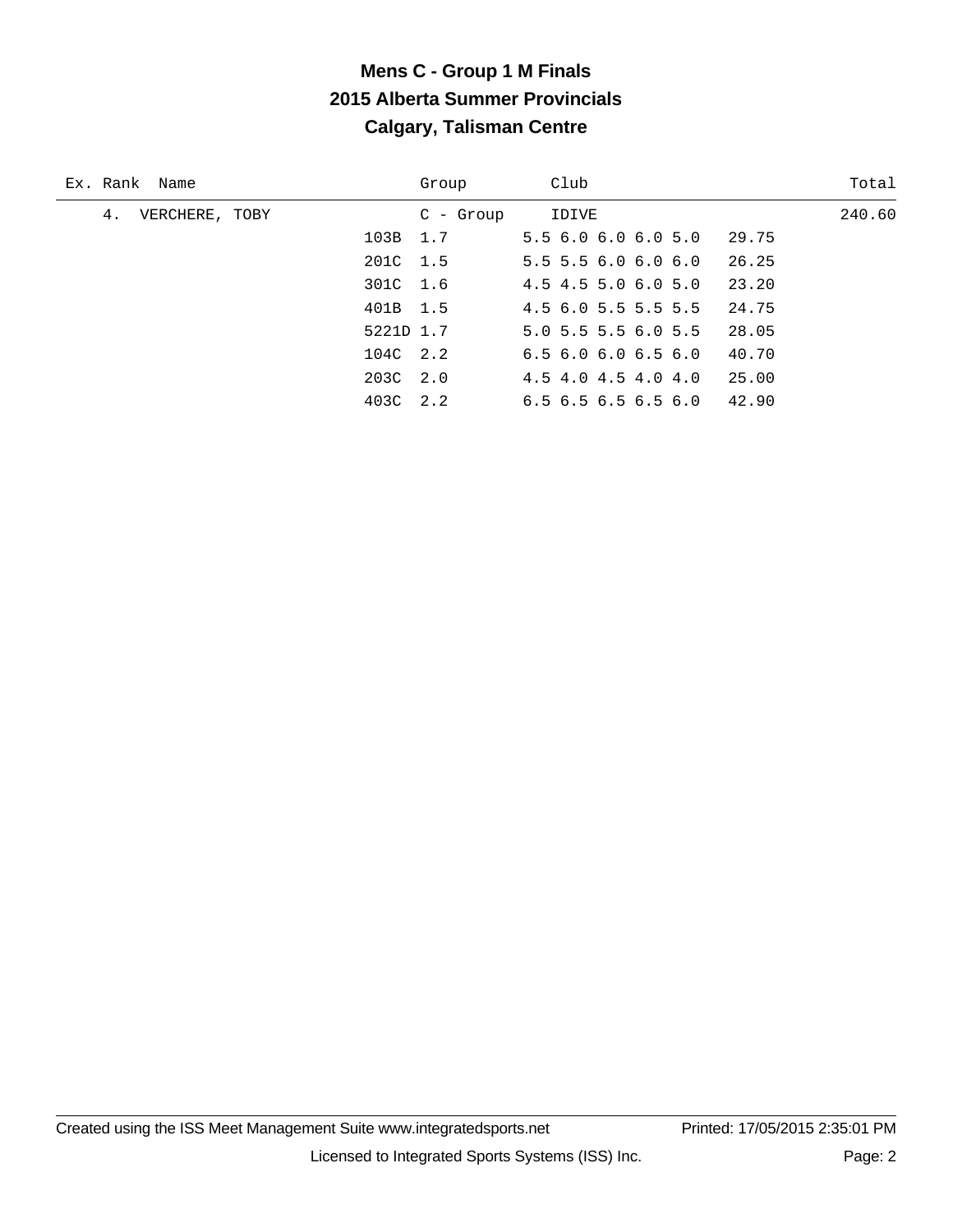# **Mens C - Group 3 M Finals 2015 Alberta Summer Provincials Calgary, Talisman Centre**

| Ex. Rank<br>Name         |           | Group       | Club                         | Total  |
|--------------------------|-----------|-------------|------------------------------|--------|
| Referee: HALEY, TAUNYA   |           |             |                              |        |
| Judge 1: HALEY, TAUNYA   |           |             | Judge 2: ZACK, MEGHAN        |        |
| Judge 3: POWER, STEVE    |           |             | Judge 4: LAVOIE, FRANCINE    |        |
| Judge 5: LUDWICK, DALLAS |           |             |                              |        |
| CIPRICK, THOMAS<br>1.    |           | $C$ - Group | CALGARY                      | 409.95 |
|                          | 103B      | 1.6         | 8.5 8.0 7.5 8.0 8.0<br>38.40 |        |
|                          | 201B      | 1.7         | 8.0 7.5 7.5 8.0 8.0<br>39.95 |        |
|                          | 301B      | 1.8         | 8.0 8.0 8.5 8.5 9.0<br>45.00 |        |
|                          | 403B      | 2.1         | 8.5 8.5 9.0 8.5 8.5<br>53.55 |        |
|                          | 5331D 2.1 |             | 8.5 8.5 8.5 8.5 8.5<br>53.55 |        |
|                          | 205C      | 2.8         | 6.0 6.0 6.0 7.0 6.5<br>51.80 |        |
|                          | 305C      | 2.8         | 7.0 7.0 7.0 8.5 7.5<br>60.20 |        |
|                          | 405C      | 2.7         | 8.5 8.5 8.0 8.0 9.0<br>67.50 |        |
| $2$ .<br>SPILCHAK, JAMIE |           | $C - Group$ | SASKATOON                    | 380.70 |
|                          | 103B      | 1.6         | 8.0 8.0 8.0 7.5 7.0<br>37.60 |        |
|                          | 5132D 2.1 |             | 8.5 7.5 8.0 7.5 7.5<br>48.30 |        |
|                          | 201B      | 1.7         | 8.0 8.0 8.0 7.5 8.0<br>40.80 |        |
|                          | 301B      | 1.8         | 7.0 7.5 7.5 7.5 7.0<br>39.60 |        |
|                          | 403B      | 2.1         | 7.5 8.0 8.0 8.0 7.5<br>49.35 |        |
|                          | 405C      | 2.7         | 7.0 6.5 8.0 7.0 7.0<br>56.70 |        |
|                          | 205C      | 2.8         | 6.5 6.5 6.5 7.0 6.0<br>54.60 |        |
|                          | 5333D 2.5 |             | 7.0 7.0 7.0 7.5 7.5<br>53.75 |        |
| 3.<br>WIENS, RYLAN       |           | $C - Group$ | SASKATOON                    | 331.95 |
|                          | 201B      | 1.7         | 7.0 7.0 7.0 7.5 7.0<br>35.70 |        |
|                          | 103B      | 1.6         | 8.5 8.5 8.5 8.5 8.5<br>40.80 |        |
|                          | 301B      | 1.8         | 6.5 6.5 6.0 7.5 6.0<br>34.20 |        |
|                          | 403B      | 2.1         | 7.5 7.5 7.0 7.0 8.0<br>46.20 |        |
|                          | 5132D 2.1 |             | 7.5 7.5 7.0 7.5 8.0<br>47.25 |        |
|                          | 205C      | 2.8         | 4.5 4.5 4.0 5.0 4.0<br>36.40 |        |
|                          | 405C      | 2.7         | 8.0 8.0 8.0 8.0 7.5<br>64.80 |        |
|                          | 305C      | 2.8         | 3.5 3.0 2.5 3.5 3.0<br>26.60 |        |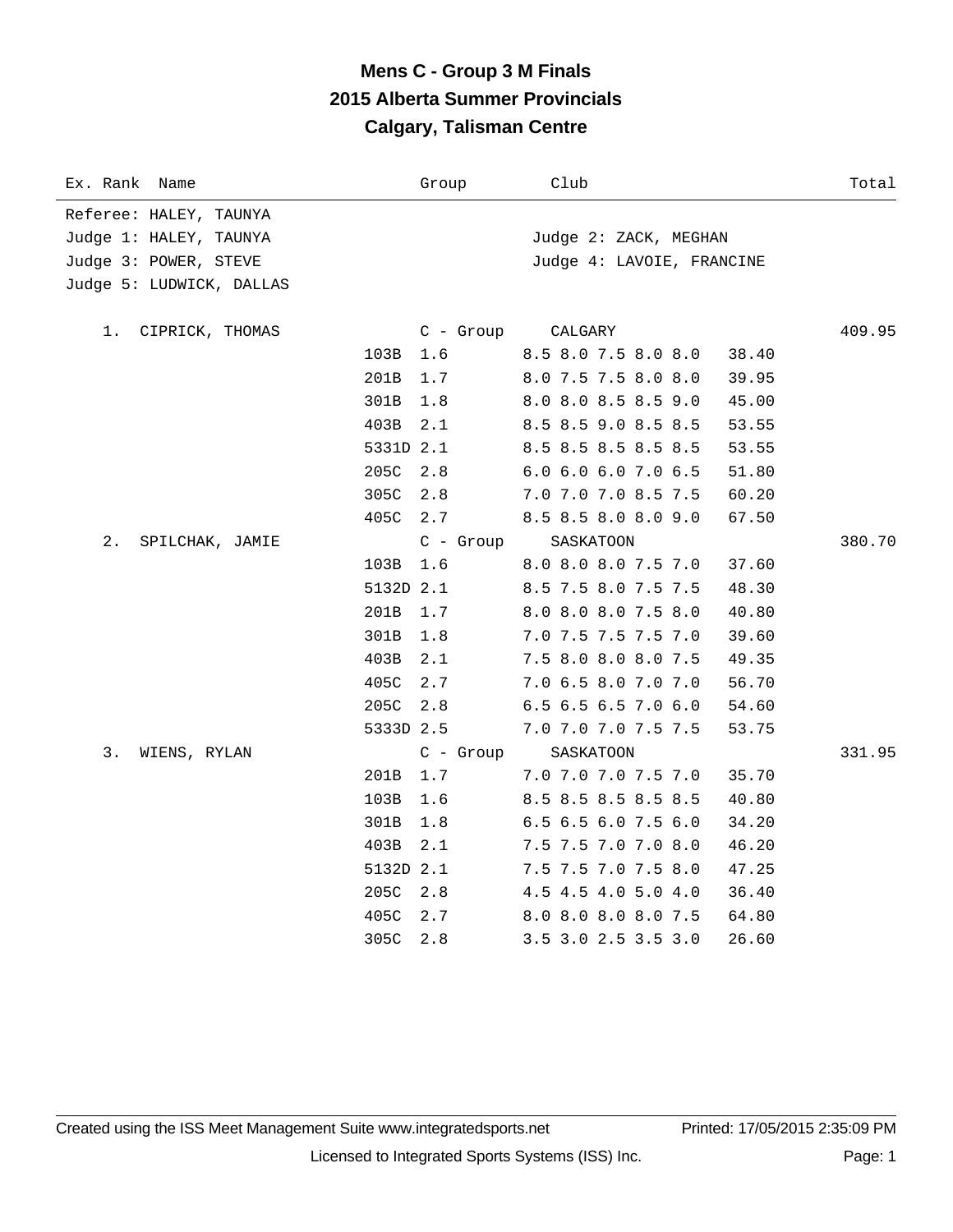# **Mens C - Group 3 M Finals 2015 Alberta Summer Provincials Calgary, Talisman Centre**

| Ex. Rank Name        |           | Group       | Club                                   | Total  |
|----------------------|-----------|-------------|----------------------------------------|--------|
| 4.<br>VERCHERE, TOBY |           | $C$ - Group | IDIVE                                  | 273.30 |
|                      | 103B 1.6  |             | $6.5$ 7.0 $6.5$ 7.0 $6.5$<br>32.00     |        |
|                      | 201C 1.7  |             | 32.30<br>$6.0$ $6.5$ $6.5$ $6.0$ $6.5$ |        |
|                      | 301C 1.8  |             | $5.5$ 5.0 4.5 5.5 5.0<br>27.90         |        |
|                      | 403B 2.1  |             | 38.85<br>6.56.06.06.56.0               |        |
|                      | 5231D 2.0 |             | 37.00<br>5.56.06.56.06.5               |        |
|                      | 105C 2.2  |             | $5.0$ 5.0 5.5 5.5 5.5<br>35.20         |        |
|                      | 203C 1.9  |             | $4.5$ 4.5 4.5 5.0 4.5<br>25.65         |        |
|                      | 404C 2.4  |             | 44.40<br>6.05.56.56.06.5               |        |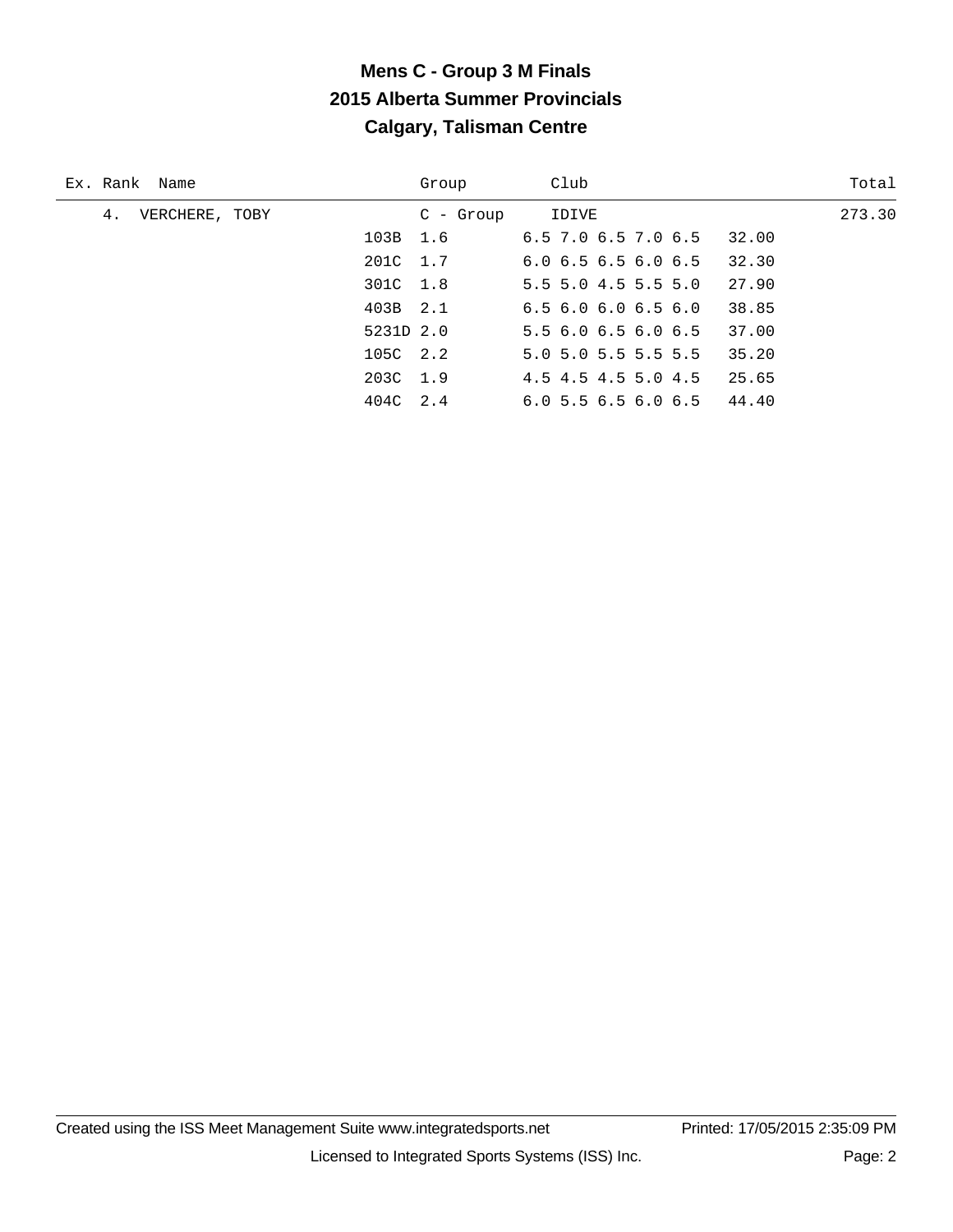# **Mens C - Group Platform Finals 2015 Alberta Summer Provincials Calgary, Talisman Centre**

| Ex. Rank Name             |      |           | Group       | Club                          | Total  |
|---------------------------|------|-----------|-------------|-------------------------------|--------|
| PANEL A                   |      |           |             |                               |        |
| Referee: GUDMANSON, JILL  |      |           |             |                               |        |
| Judge 1: PINEO, HEATHER   |      |           |             | Judge 2: BUSH, BARB           |        |
| Judge 3: MCPHERSON, CAROL |      |           |             | Judge 4: HALEY, TAUNYA        |        |
| Judge 5: LAVOIE, FRANCINE |      |           |             |                               |        |
|                           |      |           |             |                               |        |
| PANEL B                   |      |           |             |                               |        |
| Referee:                  |      |           |             |                               |        |
| Judge 1: WILDMAN, SPENCER |      |           |             | Judge 2: WILDMAN, SPENCER     |        |
| Judge 3: WILDMAN, SPENCER |      |           |             | Judge 4: WILDMAN, SPENCER     |        |
| Judge 5: WILDMAN, SPENCER |      |           |             |                               |        |
|                           |      |           |             |                               |        |
| 1.<br>CIPRICK, THOMAS     |      |           | $C -$ Group | CALGARY                       | 347.40 |
|                           | 7.5M | 103B      | 1.6         | 7.5 7.5 7.5 8.5 7.5           | 36.00  |
|                           | 7.5M | 612B      | 1.8         | 8.0 8.5 8.0 8.5 8.0           | 44.10  |
|                           | 7.5M | 403B      | 2.1         | 7.5 7.0 7.0 7.0 7.5           | 45.15  |
|                           | 7.5M | 5231D 2.0 |             | 7.5 7.5 7.5 8.0 8.0           | 46.00  |
|                           | 7.5M | 105B      | 2.4         | 8.0 7.5 7.5 7.5 7.5           | 54.00  |
|                           | 5М   | 205C      | 3.0         | 6.06.56.06.56.0               | 55.50  |
|                           | 5М   | 405C      | 3.1         | 7.0 7.5 7.5 7.0 7.0           | 66.65  |
| 2.<br>WIENS, RYLAN        |      |           | $C - Group$ | SASKATOON                     | 341.40 |
|                           | 7.5M | 103B      | 1.6         | 7.5 8.5 7.0 7.5 8.0           | 36.80  |
|                           | 7.5M | 612B      | 1.8         | 8.5 9.0 8.0 8.5 8.5           | 45.90  |
|                           | 7.5M | 403B      | 2.1         | 7.5 8.0 7.5 8.0 7.5           | 48.30  |
|                           | 7.5M | 5132D 2.1 |             | 7.5 7.5 7.0 7.5 7.5           | 47.25  |
|                           | 5M   | 205C      | 3.0         | 4.5 5.0 5.0 5.0 5.5           | 45.00  |
|                           | 5М   | 405C      | 3.1         | 5.5 7.0 7.0 6.5 7.0           | 63.55  |
|                           | 5М   | 105B      | 2.6         | 7.5 7.0 8.0 6.0 6.5           | 54.60  |
| 3.<br>SPILCHAK, JAMIE     |      |           | $C -$ Group | SASKATOON                     | 257.80 |
|                           | 5M   | 103B      | 1.7         | $6.0$ $6.0$ $6.0$ $6.0$ $6.5$ | 30.60  |
|                           | 5M   | 5231D 2.1 |             | $6.5$ $6.5$ $6.5$ $6.0$ $6.5$ | 40.95  |
|                           | 5M   | 612B      | 1.7         | 6.0 6.5 6.0 6.0 7.0           | 31.45  |
|                           | 7.5M | 403B      | 2.1         | 6.5 5.5 5.5 5.5 5.5           | 34.65  |
|                           | 5M   | 105B      | 2.6         | 6.06.56.06.06.0               | 46.80  |
|                           | 5M   | 405C      | 3.1         | 4.5 4.5 4.5 4.0 4.5           | 41.85  |
|                           | 5M   | 205C      | 3.0         | 3.5 3.0 4.5 3.5 3.5           | 31.50  |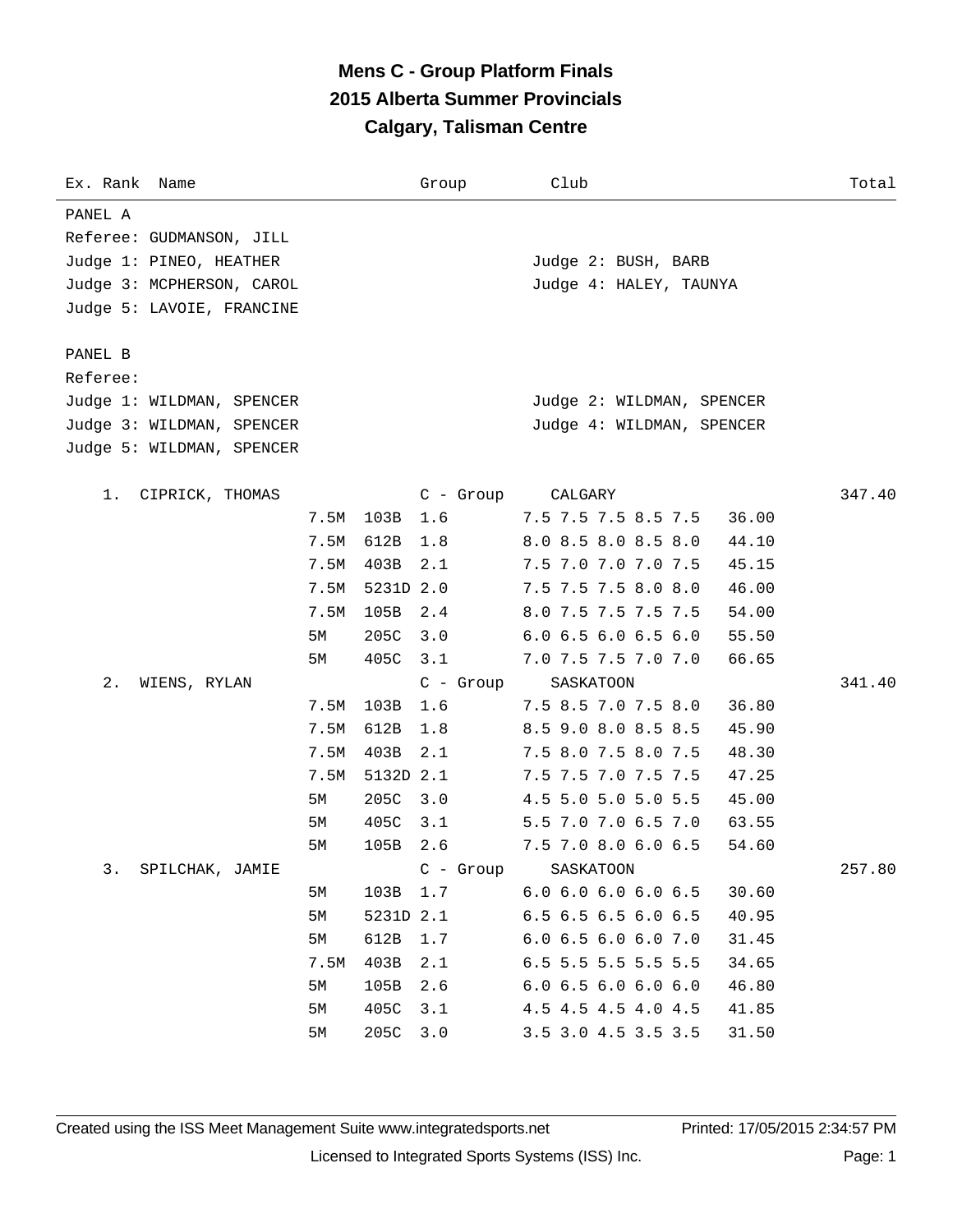# **Mens C - Group Platform Finals 2015 Alberta Summer Provincials Calgary, Talisman Centre**

| Ex. Rank Name        |    |          | Group      | Club                  | Total  |
|----------------------|----|----------|------------|-----------------------|--------|
| VERCHERE, TOBY<br>4. |    |          | $C - Grow$ | IDIVE                 | 192.80 |
|                      | 5M | 103B 1.7 |            | $5.5$ 5.5 6.0 6.0 6.0 | 29.75  |
|                      | 5M | 401B 1.5 |            | 5.0 5.0 5.5 5.5 5.5   | 24.00  |
|                      | 5M | 301C 1.7 |            | 5.04.55.05.05.0       | 25.50  |
|                      | 5M | 612B 1.7 |            | 4.5 4.5 4.5 4.0 4.5   | 22.95  |
|                      | 5M | 105C 2.4 |            | 3.0 3.5 4.0 4.0 3.5   | 26.40  |
|                      | 5M | 403C 2.2 |            | 5.0 5.5 5.0 5.5 5.5   | 35.20  |
|                      | 5M | 203C 2.0 |            | 4.5 5.0 5.0 5.0 4.5   | 29.00  |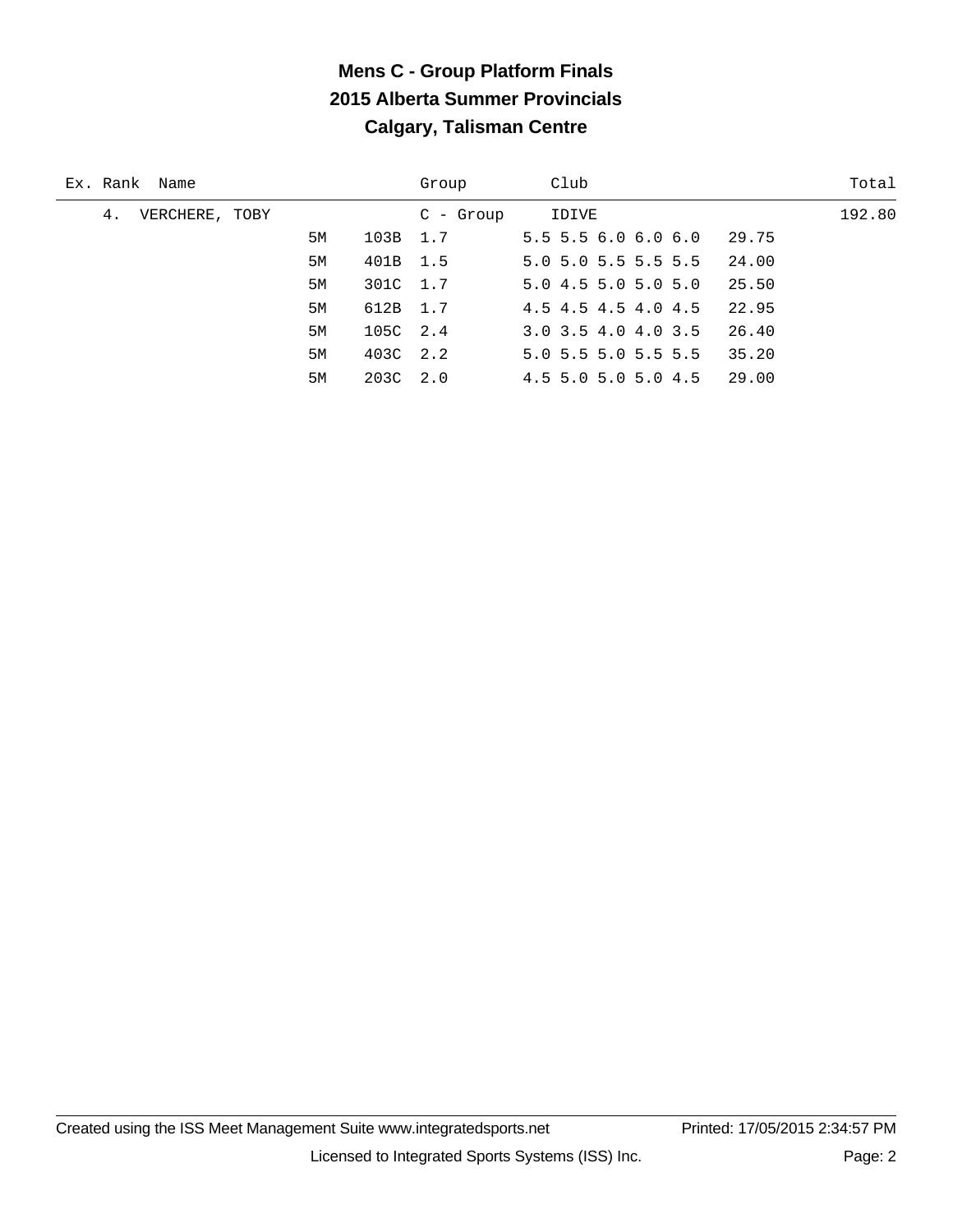# **Mens C - Group Tier I 1 M Finals 2015 Alberta Summer Provincials Calgary, Talisman Centre**

| Ex. Rank Name             |           | Group               | Club                                   | Total  |
|---------------------------|-----------|---------------------|----------------------------------------|--------|
| Referee: PINEO, HEATHER   |           |                     |                                        |        |
| Judge 1: PINEO, HEATHER   |           |                     | Judge 2: FLEWWELLING, DAVID            |        |
| Judge 3: BUSH, BARB       |           |                     | Judge 4: GUDMANSON, JILL               |        |
| Judge 5: LAVOIE, FRANCINE |           |                     |                                        |        |
|                           |           |                     |                                        |        |
| 1. CAINES, WILLIAM        |           | $C - Group T1$ EKDC |                                        | 195.65 |
|                           |           |                     | 401B 1.5 5.5 6.5 5.5 5.5 5.5 5.5 24.75 |        |
|                           | 201C 1.5  |                     | $6.0$ $6.0$ $6.5$ $6.0$ $6.5$ $27.75$  |        |
|                           | 5211A 1.8 |                     | 4.0 4.5 4.5 5.0 4.5 24.30              |        |
|                           |           | 103C 1.6            | $6.5$ $6.5$ $7.0$ $8.0$ $7.5$ $33.60$  |        |
|                           | 301C 1.6  |                     | 4.5 5.0 4.5 5.5 4.5<br>22.40           |        |
|                           | 202C 1.5  |                     | $6.5$ 6.5 6.5 6.5 7.0 29.25            |        |
|                           | 402C 1.6  |                     | $6.5$ 7.0 7.5 7.0 7.0 33.60            |        |
|                           |           |                     |                                        |        |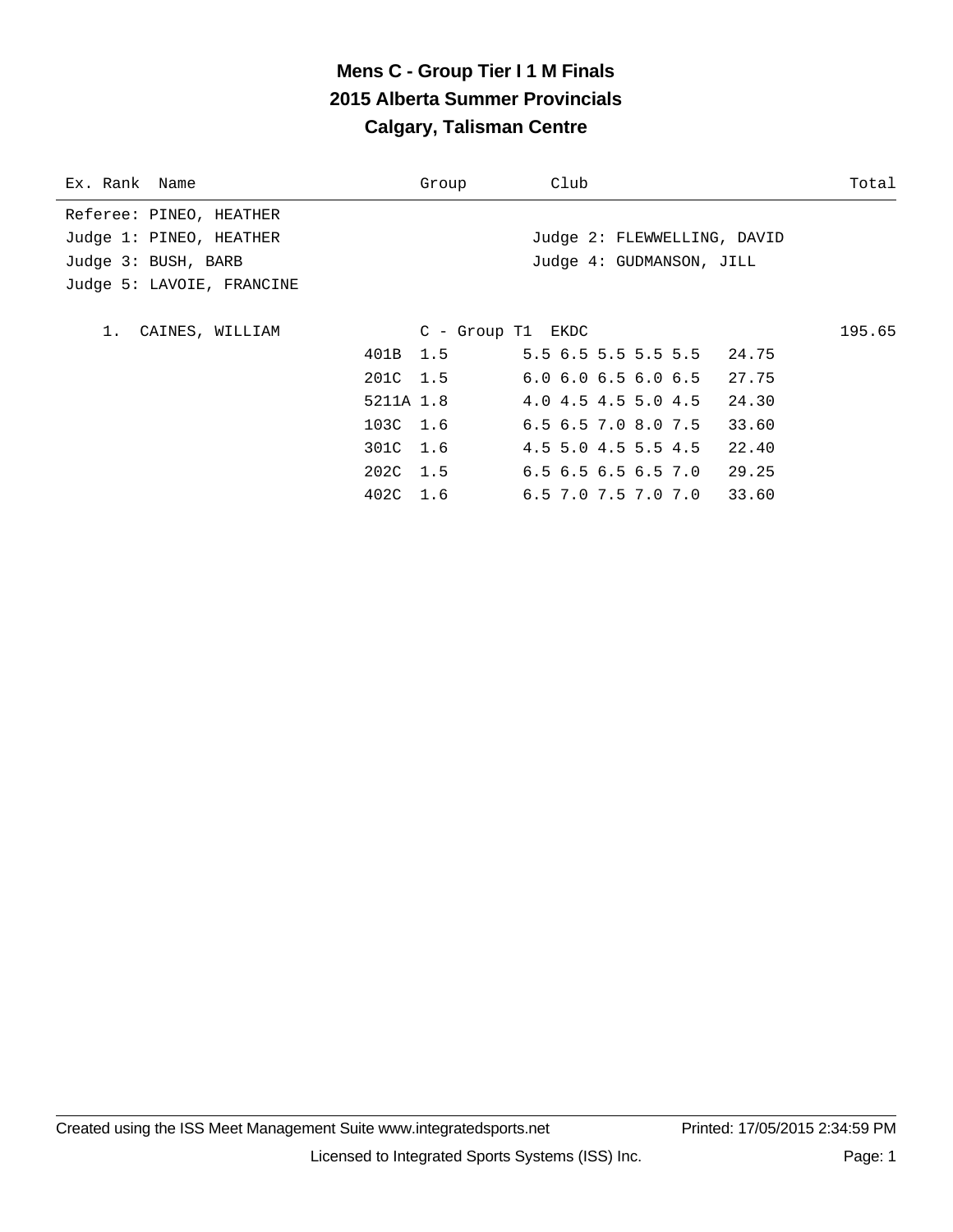### **Mens D - Group 1 M Finals 2015 Alberta Summer Provincials Calgary, Talisman Centre**

| Ex. Rank<br>Name            | Group     | Club                                   | Total  |
|-----------------------------|-----------|----------------------------------------|--------|
| Referee: PINEO, HEATHER     |           |                                        |        |
| Judge 1: PINEO, HEATHER     |           | Judge 2: POWER, STEVE                  |        |
| Judge 3: GUDMANSON, JILL    |           | Judge 4: FLEWWELLING, STEEVE           |        |
| Judge 5: BUSH, BARB         |           |                                        |        |
|                             |           |                                        |        |
| 1. GUERRERO-BENNETT, AUSTEN | D - Group | SASKATOON                              | 214.90 |
| 103B                        | 1.7       | 5.5 6.0 6.0 5.5 6.0<br>29.75           |        |
| 201B                        | 1.5       | 7.0 6.0 6.0 6.5 6.0<br>27.75           |        |
| 301C                        | 1.6       | 5.5 5.0 5.5 6.0 6.0<br>27.20           |        |
| 401B                        | 1.5       | $6.5$ 5.5 6.5 6.5 6.0<br>28.50         |        |
| 104C                        | 2.2       | 5.5 5.0 5.0 6.0 5.0<br>34.10           |        |
| 203C                        | 2.0       | 6.5 6.0 7.0 6.5 6.5<br>39.00           |        |
| 403C                        | 2.2       | 4.0 4.5 4.5 4.5 4.0<br>28.60           |        |
| 2.<br>SPILCHAK, DAMIAN      | D - Group | SASKATOON                              | 214.55 |
| 103B                        | 1.7       | 5.5 4.5 5.0 6.5 6.5<br>28.90           |        |
| 201C                        | 1.5       | 7.0 7.0 6.5 6.5 7.0<br>30.75           |        |
| 301C                        | 1.6       | 7.0 7.0 6.5 6.5 7.5<br>32.80           |        |
| 401C                        | 1.4       | 6.0 5.5 5.5 5.0 6.5<br>23.80           |        |
| 104C                        | 2.2       | $6.0$ 5.5 5.0 6.5 6.0<br>38.50         |        |
| 203C                        | 2.0       | 4.5 5.0 5.0 5.5 5.5<br>31.00           |        |
| 403B                        | 2.4       | 4.0 3.5 4.0 4.0 4.0<br>28.80           |        |
| 3.<br>BLACK, ETHAN          | D - Group | REGINA                                 | 197.75 |
| 103B                        | 1.7       | 4.5 4.0 6.0 4.5 5.5<br>24.65           |        |
| 401B                        | 1.5       | $6.0$ $6.0$ $6.5$ $6.5$ $6.5$<br>28.50 |        |
| 201C                        | 1.5       | $6.0$ $6.0$ $6.0$ $6.0$ $6.5$<br>27.00 |        |
| 301C                        | 1.6       | 6.0 6.5 6.0 6.5 7.0<br>30.40           |        |
| 104C                        | 2.2       | 4.5 4.0 5.0 5.5 5.0<br>31.90           |        |
| 403C                        | 2.2       | $3.5$ $3.5$ $4.0$ $4.0$ $5.0$<br>25.30 |        |
| 203C                        | 2.0       | 5.5 5.0 5.0 5.0 5.0<br>30.00           |        |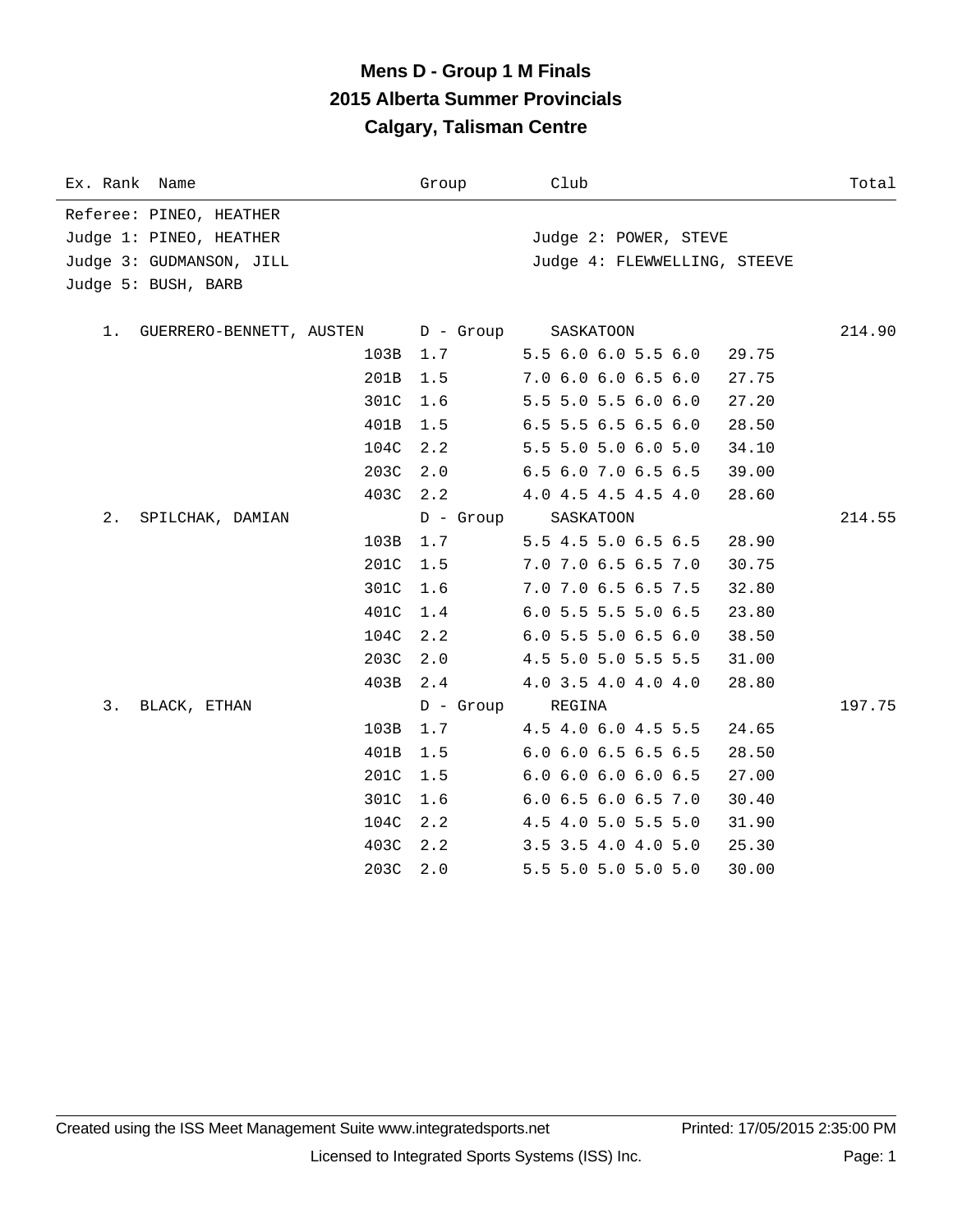### **Mens D - Group 3 M Finals 2015 Alberta Summer Provincials Calgary, Talisman Centre**

| Ex. Rank Name                                   | Group     | Club                                   | Total  |
|-------------------------------------------------|-----------|----------------------------------------|--------|
| Referee: HALEY, TAUNYA                          |           |                                        |        |
| Judge 1: HALEY, TAUNYA                          |           | Judge 2: ZACK, MEGHAN                  |        |
| Judge 3: POWER, STEVE                           |           | Judge 4: LAVOIE, FRANCINE              |        |
| Judge 5: LUDWICK, DALLAS                        |           |                                        |        |
|                                                 |           |                                        |        |
| 1. GUERRERO-BENNETT, AUSTEN D - Group SASKATOON |           |                                        | 230.75 |
| 103B                                            | 1.6       | $6.5$ $6.5$ $6.5$ $6.0$ $6.0$<br>30.40 |        |
| 201B                                            | 1.7       | 5.0 5.5 5.5 5.0 5.5<br>27.20           |        |
| 301B                                            | 1.8       | $6.0$ $6.5$ $7.0$ $6.5$ $7.0$<br>36.00 |        |
| 403B                                            | 2.1       | 5.5 6.0 6.0 5.0 4.5<br>34.65           |        |
| 105C                                            | 2.2       | 6.5 7.0 7.0 7.0 7.0<br>46.20           |        |
| 203C                                            | 1.9       | 5.5 5.5 5.5 6.0 6.5<br>32.30           |        |
| 303C                                            | 2.0       | 4.0 4.0 4.0 4.5 3.5<br>24.00           |        |
| 2.<br>SPILCHAK, DAMIAN                          | D - Group | SASKATOON                              | 227.75 |
| 103B                                            | 1.6       | 5.5 6.0 6.0 5.5 5.5<br>27.20           |        |
| 201C                                            | 1.7       | 6.06.06.06.06.0<br>30.60               |        |
| 301C                                            | 1.8       | 5.5 6.0 6.0 5.5 6.5<br>31.50           |        |
| 403B                                            | 2.1       | 5.5 6.5 5.5 5.5 6.0<br>35.70           |        |
| 105B                                            | 2.4       | 30.00<br>4.0 5.0 4.0 4.0 4.5           |        |
| 205C                                            | 2.8       | 4.0 4.0 3.0 4.0 5.0<br>33.60           |        |
| 405C                                            | 2.7       | 4.0 5.0 4.5 5.0 5.0<br>39.15           |        |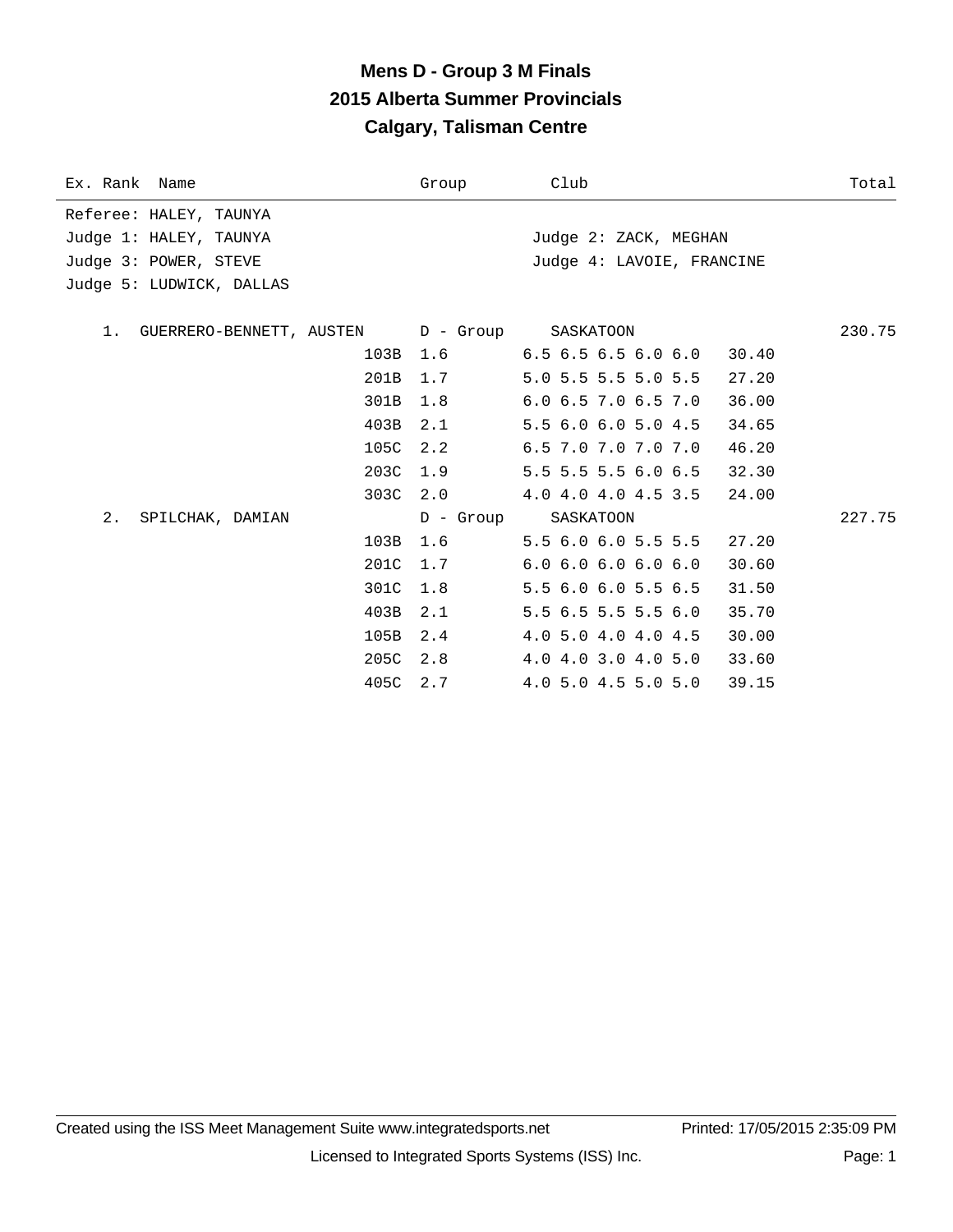# **Mens D - Group Platform Finals 2015 Alberta Summer Provincials Calgary, Talisman Centre**

| Ex. Rank Name                  |      |      | Group       | Club                         | Total  |
|--------------------------------|------|------|-------------|------------------------------|--------|
| PANEL A                        |      |      |             |                              |        |
| Referee: GUDMANSON, JILL       |      |      |             |                              |        |
| Judge 1: PINEO, HEATHER        |      |      |             | Judge 2: BUSH, BARB          |        |
| Judge 3: MCPHERSON, CAROL      |      |      |             | Judge 4: HALEY, TAUNYA       |        |
| Judge 5: LAVOIE, FRANCINE      |      |      |             |                              |        |
|                                |      |      |             |                              |        |
| PANEL B                        |      |      |             |                              |        |
| Referee:                       |      |      |             |                              |        |
| Judge 1: WILDMAN, SPENCER      |      |      |             | Judge 2: WILDMAN, SPENCER    |        |
| Judge 3: WILDMAN, SPENCER      |      |      |             | Judge 4: WILDMAN, SPENCER    |        |
| Judge 5: WILDMAN, SPENCER      |      |      |             |                              |        |
|                                |      |      |             |                              |        |
| GUERRERO-BENNETT, AUSTEN<br>1. |      |      | D - Group   | SASKATOON                    | 180.25 |
|                                | 7.5M | 103B | 1.6         | 6.5 7.0 6.5 6.5 6.5<br>31.20 |        |
|                                | 7.5M | 403B | 2.1         | 7.0 7.5 7.0 6.5 7.0<br>44.10 |        |
|                                | 5M   | 301B | 1.7         | 5.5 7.0 6.5 6.0 5.5<br>30.60 |        |
|                                | 5M   | 612B | 1.7         | 4.0 3.5 3.5 3.5 4.5<br>18.70 |        |
|                                | 5M   | 203C | 2.0         | 5.0 5.0 5.0 5.0 5.0<br>30.00 |        |
|                                | 7.5M | 405C | 2.7         | 3.5 3.5 3.0 3.0 2.5<br>25.65 |        |
| $2$ .<br>BLACK, ETHAN          |      |      | $D -$ Group | REGINA                       | 175.30 |
|                                | 7.5M | 103B | 1.6         | 5.5 5.5 5.5 5.5 5.5<br>26.40 |        |
|                                | 7.5M | 612B | 1.8         | 6.56.06.56.06.0<br>33.30     |        |
|                                | 7.5M | 403B | 2.1         | 5.5 4.5 5.0 4.0 4.5<br>29.40 |        |
|                                | 7.5M | 301C | 1.9         | 4.0 4.0 4.0 4.5 4.5<br>23.75 |        |
|                                | 5M   | 303C | 2.1         | 4.5 5.5 5.0 5.0 4.5<br>30.45 |        |
|                                | 5M   | 203C | 2.0         | 5.5 6.0 5.5 5.0 5.0<br>32.00 |        |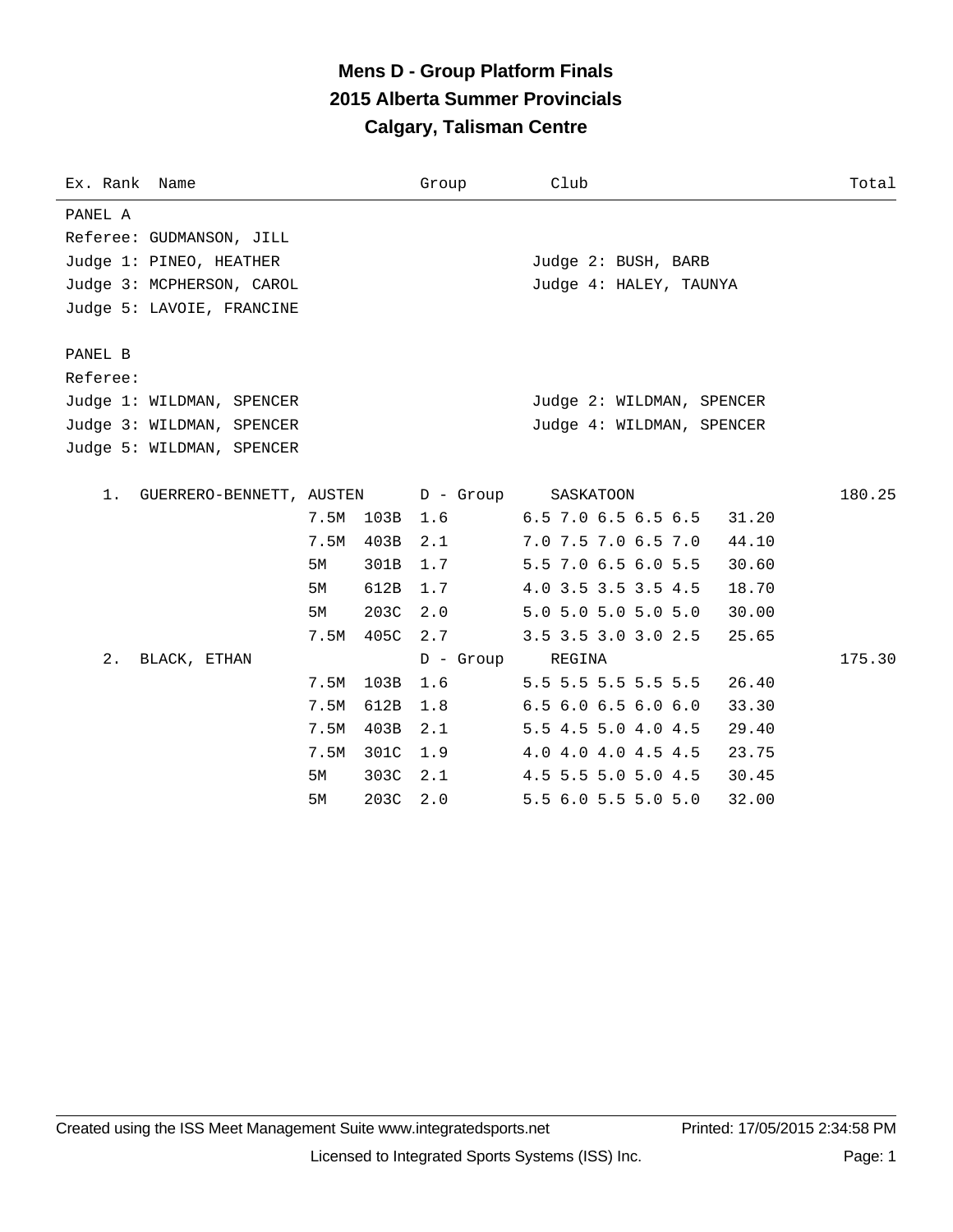# **Mens D - Group Tier I 1 M Finals 2015 Alberta Summer Provincials Calgary, Talisman Centre**

| Ex. Rank Name                                             | Group | Club                                   | Total  |
|-----------------------------------------------------------|-------|----------------------------------------|--------|
| Referee: PINEO, HEATHER                                   |       |                                        |        |
| Judge 1: PINEO, HEATHER                                   |       | Judge 2: FLEWWELLING, DAVID            |        |
| Judge 3: BUSH, BARB                                       |       | Judge 4: GUDMANSON, JILL               |        |
| Judge 5: LAVOIE, FRANCINE                                 |       |                                        |        |
|                                                           |       |                                        |        |
| WALTERS, NICHOLAS-JAY    D - Group T1    CALGARY<br>$1$ . |       |                                        | 174.10 |
| 101C 1.2                                                  |       | $0.0$ 7.0 7.0 8.0 7.0 25.20            |        |
| 401C                                                      | 1.4   | 7.0 7.5 7.5 7.0 7.5<br>30.80           |        |
| 201C                                                      | 1.5   | 5.0 6.5 6.5 7.0 6.0<br>28.50           |        |
| 301C                                                      | 1.6   | 5.5 6.0 6.0 6.5 5.5<br>28.00           |        |
| 103C 1.6                                                  |       | $6.0$ $6.0$ $6.0$ $6.5$ $6.5$<br>29.60 |        |
| 402C 1.6                                                  |       | 6.5 6.5 7.0 7.5 6.5<br>32.00           |        |
| 2.<br>IBARRA RODRIGUEZ, ALESSANDRO D - Group T1 CALGARY   |       |                                        | 156.70 |
| 101C                                                      | 1.2   | 7.06.57.07.56.0<br>24.60               |        |
| 401C 1.4                                                  |       | $6.5$ $6.5$ $6.5$ $7.0$ $6.0$<br>27.30 |        |
| 201A                                                      | 1.7   | 5.0 5.5 5.5 5.5 5.0<br>27.20           |        |
| 301C                                                      | 1.6   | 3.5 4.0 3.5 4.5 3.0<br>17.60           |        |
| 103C                                                      | 1.6   | $6.5$ $6.5$ $6.5$ $7.0$ $5.5$<br>31.20 |        |
| 402C 1.6                                                  |       | 6.06.06.06.06.0<br>28.80               |        |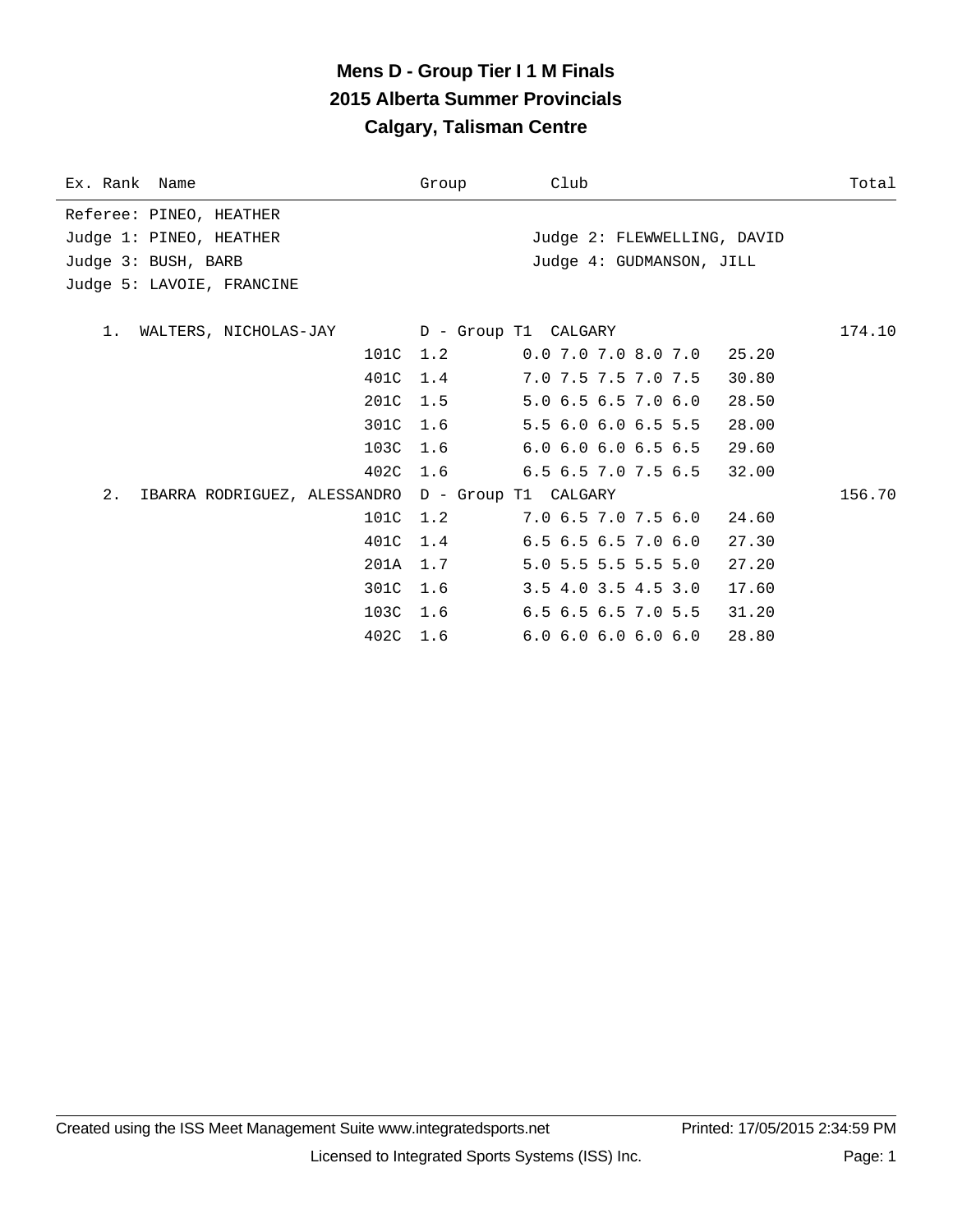# **Mens D - Group Tier I 3 M Finals 2015 Alberta Summer Provincials Calgary, Talisman Centre**

| Ex. Rank Name               | Group    | Club                          | Total |
|-----------------------------|----------|-------------------------------|-------|
| Referee: LAVOIE, FRANCINE   |          |                               |       |
| Judge 1: LAVOIE, FRANCINE   |          | Judge 2: HALEY, TAUNYA        |       |
| Judge 3: POWER, STEVE       |          | Judge 4: KREUTZ, VICTORIA     |       |
| Judge 5: PEIRCE, CASEY      |          |                               |       |
|                             |          |                               |       |
| WALTERS, NICHOLAS-JAY<br>1. |          | D - Group T1 CALGARY          | 0.00  |
|                             | 101C 1.4 | $0.0 \t0.0 \t0.0 \t0.0 \t0.0$ | 0.00  |
|                             | 401C 1.3 | $0.0 \t0.0 \t0.0 \t0.0 \t0.0$ | 0.00  |
|                             | 201C 1.7 | $0.0 \t0.0 \t0.0 \t0.0 \t0.0$ | 0.00  |
|                             | 301C 1.8 | $0.0 \t0.0 \t0.0 \t0.0 \t0.0$ | 0.00  |
|                             | 103C 1.5 | $0.0 \t0.0 \t0.0 \t0.0 \t0.0$ | 0.00  |
|                             | 403C 1.9 | $0.0$ $0.0$ $0.0$ $0.0$ $0.0$ | 0.00  |
|                             |          |                               |       |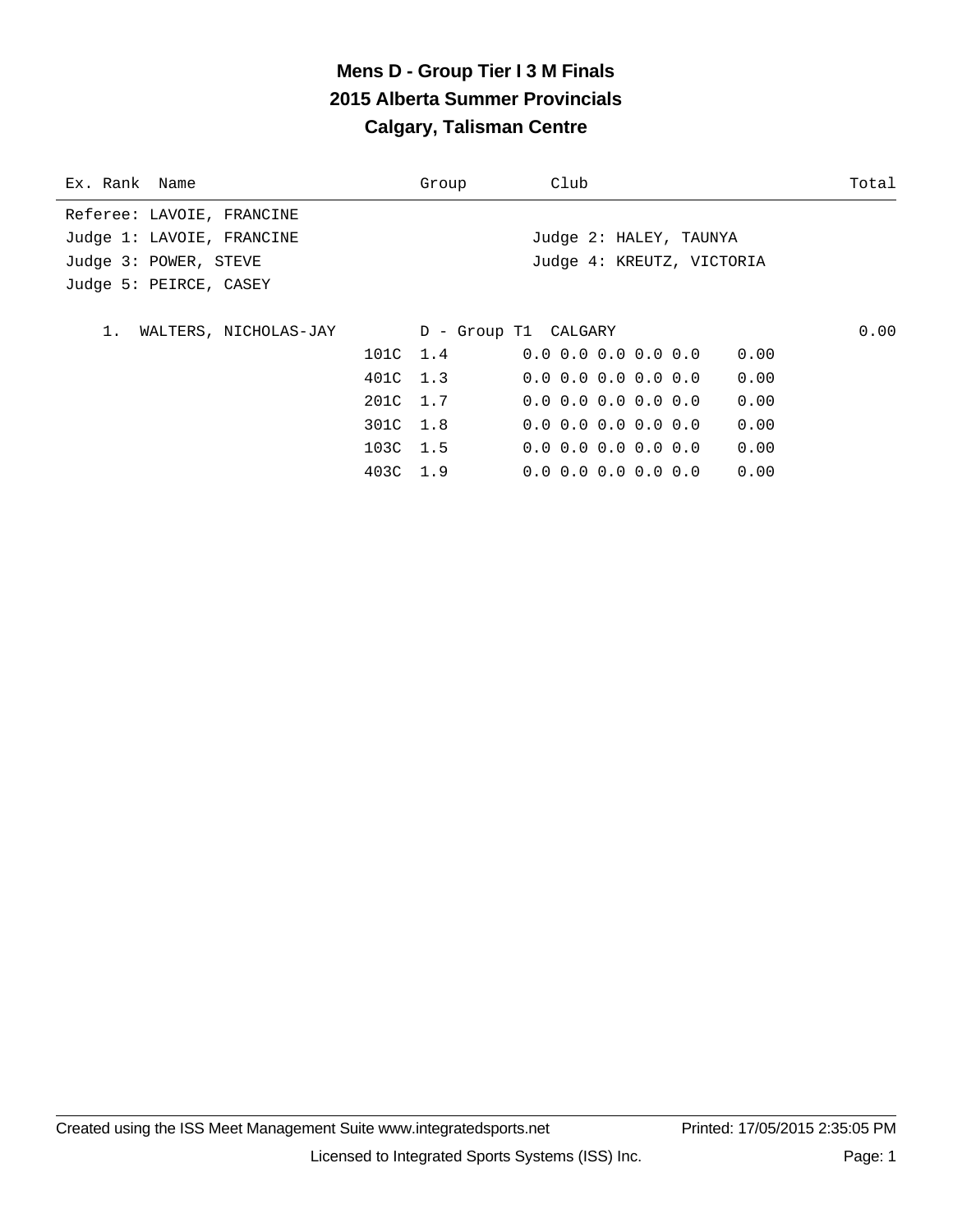## **Mens E - Group 1 M Finals 2015 Alberta Summer Provincials Calgary, Talisman Centre**

| Ex. Rank Name                |      | Group       | Club                  | Total  |
|------------------------------|------|-------------|-----------------------|--------|
| Referee: MCPHERSON, CAROL    |      |             |                       |        |
| Judge 1: PINEO, HEATHER      |      |             | Judge 2: POWER, STEVE |        |
| Judge 3: GUDMANSON, JILL     |      |             | Judge 4: ZACK, MEGHAN |        |
| Judge 5: HALEY, TAUNYA       |      |             |                       |        |
| $1$ .<br>KUDRYAVTSEV, NIKITA |      | $E -$ Group | CALGARY               | 227.70 |
|                              | 100A | 1.8         | 8.0 7.5 8.5 8.0 8.5   | 44.10  |
|                              | 200A | 1.8         | 7.5 7.5 8.5 8.5 8.5   | 44.10  |
|                              | 101C | 1.8         | 7.0 6.5 7.0 6.5 6.5   | 36.00  |
|                              | 401C | 1.8         | 7.0 7.5 7.5 7.5 7.5   | 40.50  |
|                              | 201A | 1.8         | 5.5 5.5 5.0 4.5 4.0   | 27.00  |
|                              | 103C | 1.8         | 7.5 6.0 6.5 7.0 6.5   | 36.00  |
| $2$ .<br>YANG, PAUL          |      | $E -$ Group | EKDC                  | 224.10 |
|                              | 100A | 1.8         | 7.0 7.0 7.0 6.5 7.0   | 37.80  |
|                              | 200A | 1.8         | 7.5 8.5 7.5 8.0 7.0   | 41.40  |
|                              | 101C | 1.8         | 7.5 7.5 7.5 7.0 7.0   | 39.60  |
|                              | 401C | 1.8         | 7.0 7.0 7.0 7.0 7.0   | 37.80  |
|                              | 201C | 1.8         | 7.5 7.5 7.0 6.5 6.5   | 37.80  |
|                              | 103C | 1.8         | 5.5 5.5 5.5 5.0 5.5   | 29.70  |
| 3.<br>DOUCETTE, JAIREN       |      | $E -$ Group | EKDC                  | 219.60 |
|                              | 100A | 1.8         | 7.5 8.5 8.0 7.5 8.5   | 43.20  |
|                              | 200A | 1.8         | 7.0 6.5 6.5 7.5 6.5   | 36.00  |
|                              | 101C | 1.8         | 6.5 7.0 7.0 7.5 7.0   | 37.80  |
|                              | 201C | 1.8         | 7.0 7.5 6.5 6.5 7.0   | 36.90  |
|                              | 401C | 1.8         | 5.5 5.5 5.5 6.0 6.0   | 30.60  |
|                              | 102C | 1.8         | 6.0 6.5 6.0 7.0 7.5   | 35.10  |
| 4.<br>MCCUTCHEON, JOSHUA     |      | $E -$ Group | LETHBRIDGE            | 199.80 |
|                              | 100A | 1.8         | 6.0 6.0 6.5 6.0 6.5   | 33.30  |
|                              | 200A | 1.8         | 7.0 6.5 7.0 7.0 7.0   | 37.80  |
|                              | 101C | 1.8         | 5.5 5.0 5.5 5.0 5.0   | 27.90  |
|                              | 201C | 1.8         | 6.0 6.0 6.0 5.5 5.5   | 31.50  |
|                              | 401C | 1.8         | 6.5 6.5 6.5 6.5 7.0   | 35.10  |
|                              | 103C | 1.8         | 6.5 6.0 6.0 6.5 6.5   | 34.20  |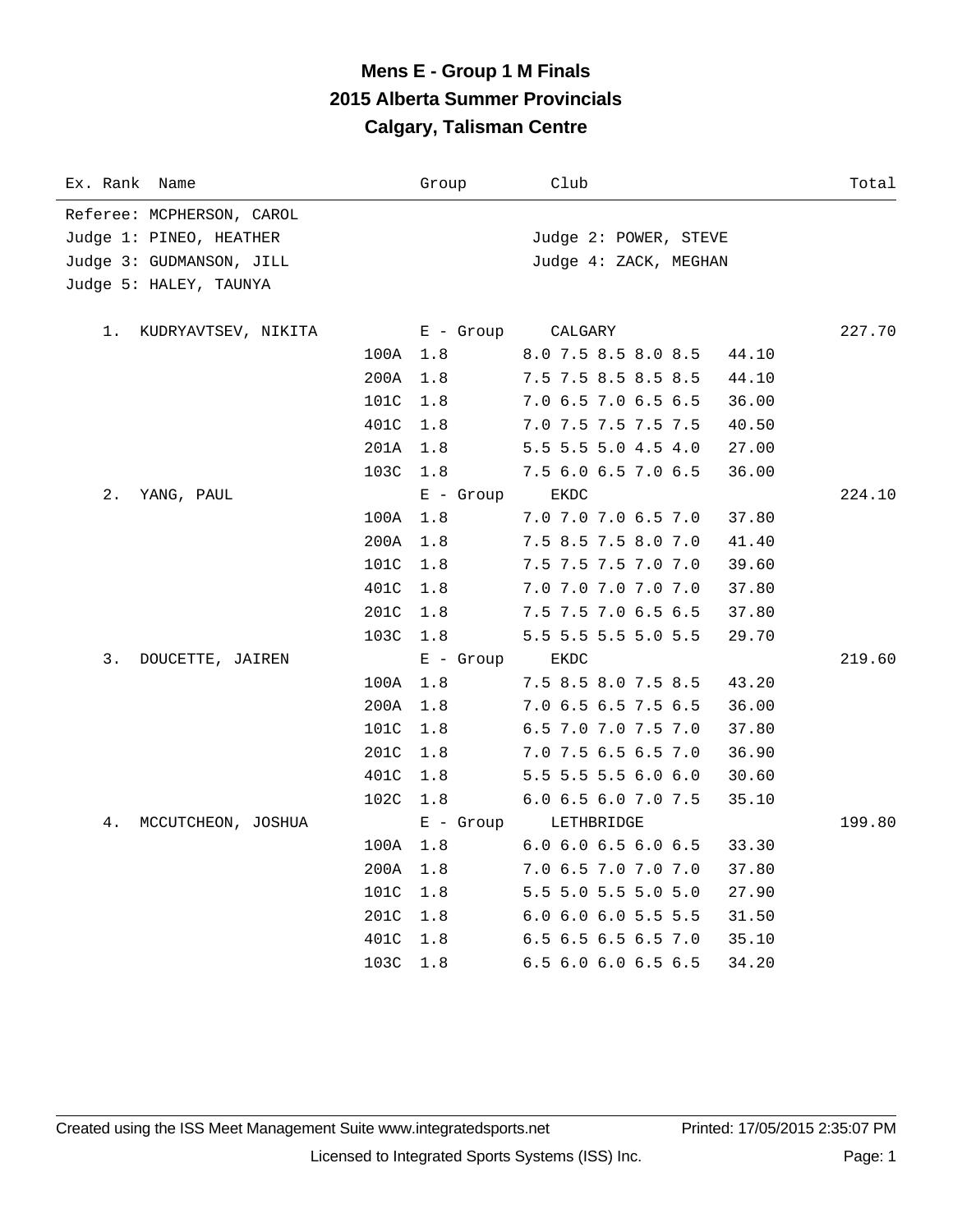# **Mens E - Group 3 M Finals 2015 Alberta Summer Provincials Calgary, Talisman Centre**

| Ex. Rank Name                                                               | Group       | Club                                                | Total  |
|-----------------------------------------------------------------------------|-------------|-----------------------------------------------------|--------|
| Referee: ZACK, MEGHAN<br>Judge 1: POWER, STEVE<br>Judge 3: MCPHERSON, CAROL |             | Judge 2: PINEO, HEATHER<br>Judge 4: GUDMANSON, JILL |        |
| Judge 5: LAVOIE, FRANCINE                                                   |             |                                                     |        |
| 1.<br>KUDRYAVTSEV, NIKITA                                                   | E - Group   | CALGARY                                             | 241.30 |
|                                                                             | 001B 1.9    | 7.0 7.5 7.0 7.0 7.0                                 | 39.90  |
| 002A                                                                        | 1.9         | 6.0 7.0 7.0 7.0 6.5                                 | 38.95  |
| 100B                                                                        | 1.9         | 8.0 8.5 7.0 7.5 7.5                                 | 43.70  |
| 401C                                                                        | 1.9         | 7.0 7.0 6.5 7.0 7.0                                 | 39.90  |
| 201A                                                                        | 1.9         | 7.0 7.0 7.0 7.5 8.0                                 | 40.85  |
| 103C                                                                        | 1.9         | 7.0 6.5 6.0 7.0 6.5                                 | 38.00  |
| $2$ .<br>YANG, PAUL                                                         | $E - Group$ | <b>EKDC</b>                                         | 204.25 |
| 001B                                                                        | 1.9         | 6.5 6.0 7.5 6.0 7.5                                 | 38.00  |
| 002A                                                                        | 1.9         | 5.5 6.0 5.5 5.5 5.5                                 | 31.35  |
| 100B                                                                        | 1.9         | 5.5 5.5 5.0 6.0 6.0                                 | 32.30  |
| 101C                                                                        | 1.9         | 6.5 6.0 6.0 6.0 7.0                                 | 35.15  |
| 401C                                                                        | 1.9         | 5.5 6.0 5.5 5.5 6.0                                 | 32.30  |
| 201C                                                                        | 1.9         | 8.0 6.0 6.0 6.5 6.0                                 | 35.15  |
| 3.<br>MCCUTCHEON, JOSHUA                                                    | E - Group   | LETHBRIDGE                                          | 185.25 |
| 001B                                                                        | 1.9         | 5.0 6.0 6.0 6.0 6.5                                 | 34.20  |
| 002A                                                                        | 1.9         | 6.56.06.06.06.0                                     | 34.20  |
| 100B                                                                        | 1.9         | 6.0 5.5 5.5 6.0 5.5                                 | 32.30  |
| 401C                                                                        | 1.9         | 5.5 6.0 5.5 5.0 5.5                                 | 31.35  |
| 201C                                                                        | 1.9         | 5.0 4.0 4.5 4.5 4.5                                 | 25.65  |
| 301C                                                                        | 1.9         | 4.5 5.5 5.0 4.5 5.0                                 | 27.55  |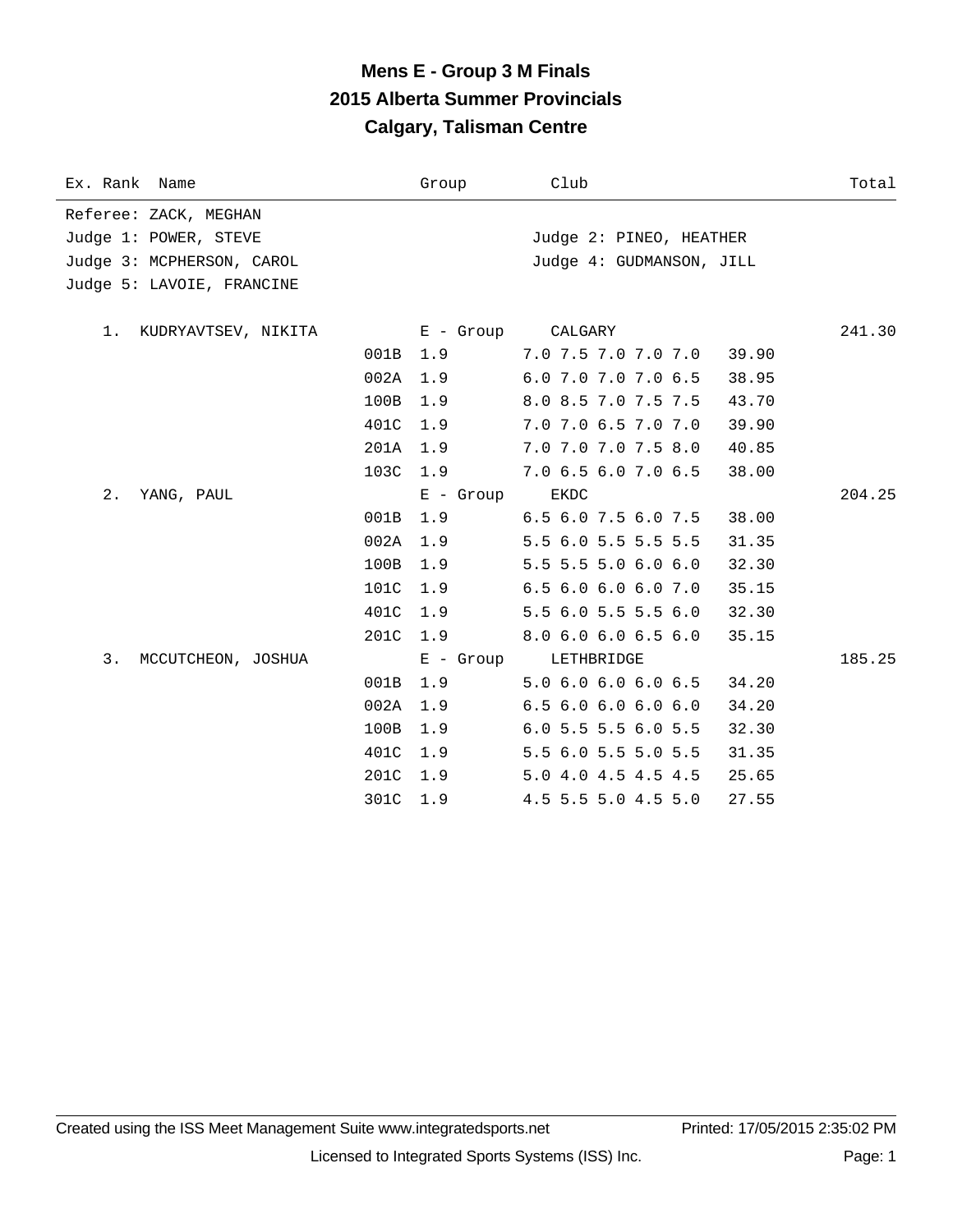### **Mens Open 1 M Finals 2015 Alberta Summer Provincials Calgary, Talisman Centre**

| Ex. Rank Name             |           | Group | Club                  | Total  |
|---------------------------|-----------|-------|-----------------------|--------|
| Referee: MCPHERSON, CAROL |           |       |                       |        |
| Judge 1: MCPHERSON, CAROL |           |       | Judge 2: KONG, ROMMEL |        |
| Judge 3: HALEY, TAUNYA    |           |       | Judge 4: CAROLL, MARY |        |
| Judge 5: JAMIESON, KELLY  |           |       |                       |        |
|                           |           |       |                       |        |
| 1. SPILCHAK, JAMIE        |           | Open  | SASKATOON             | 271.40 |
|                           | 403B      | 2.4   | 6.5 6.5 6.5 7.0 6.5   | 46.80  |
|                           | 203B      | 2.3   | 5.5 6.0 6.0 6.5 6.0   | 41.40  |
|                           | 5132D 2.2 |       | 6.5 6.5 7.0 7.0 6.5   | 44.00  |
|                           | 104B      | 2.3   | 6.5 6.0 7.0 7.0 6.0   | 44.85  |
|                           | 303C      | 2.1   | 7.0 7.0 7.5 7.5 7.0   | 45.15  |
|                           | 105C      | 2.4   | 7.0 6.5 6.5 7.5 7.0   | 49.20  |
| 2.<br>LABOSSIERE, ANDRE   |           | Open  | REVOLUTION            | 220.35 |
|                           | 5132D 2.2 |       | 5.5 7.0 6.0 6.5 6.0   | 40.70  |
|                           | 105C 2.4  |       | 4.5 4.5 4.5 4.0 4.5   | 32.40  |
|                           | 203B      | 2.3   | 5.5 6.0 5.0 5.5 5.5   | 37.95  |
|                           | 303C      | 2.1   | 5.0 6.0 5.5 5.0 6.0   | 34.65  |
|                           | 403B      | 2.4   | 5.5 5.5 5.0 5.5 4.5   | 38.40  |
|                           | 5233D 2.5 |       | 4.5 4.5 5.0 5.0 5.0   | 36.25  |
| 3.<br>SAMSON, DEVON       |           | Open  | REVOLUTION            | 175.20 |
|                           | 5132D 2.2 |       | 5.0 5.5 5.0 5.5 5.0   | 34.10  |
|                           | 105C      | 2.4   | 4.5 5.0 5.0 5.0 5.0   | 36.00  |
|                           | 203B      | 2.3   | $3.5$ 4.0 3.5 4.0 3.5 | 25.30  |
|                           | 303C      | 2.1   | 6.0 6.0 6.0 6.0 5.5   | 37.80  |
|                           | 403B      | 2.4   | $6.0$ 5.5 5.5 6.0 6.0 | 42.00  |
|                           | 5233D 2.5 |       | $0.0$ 0.0 0.0 0.0 0.0 | 0.00   |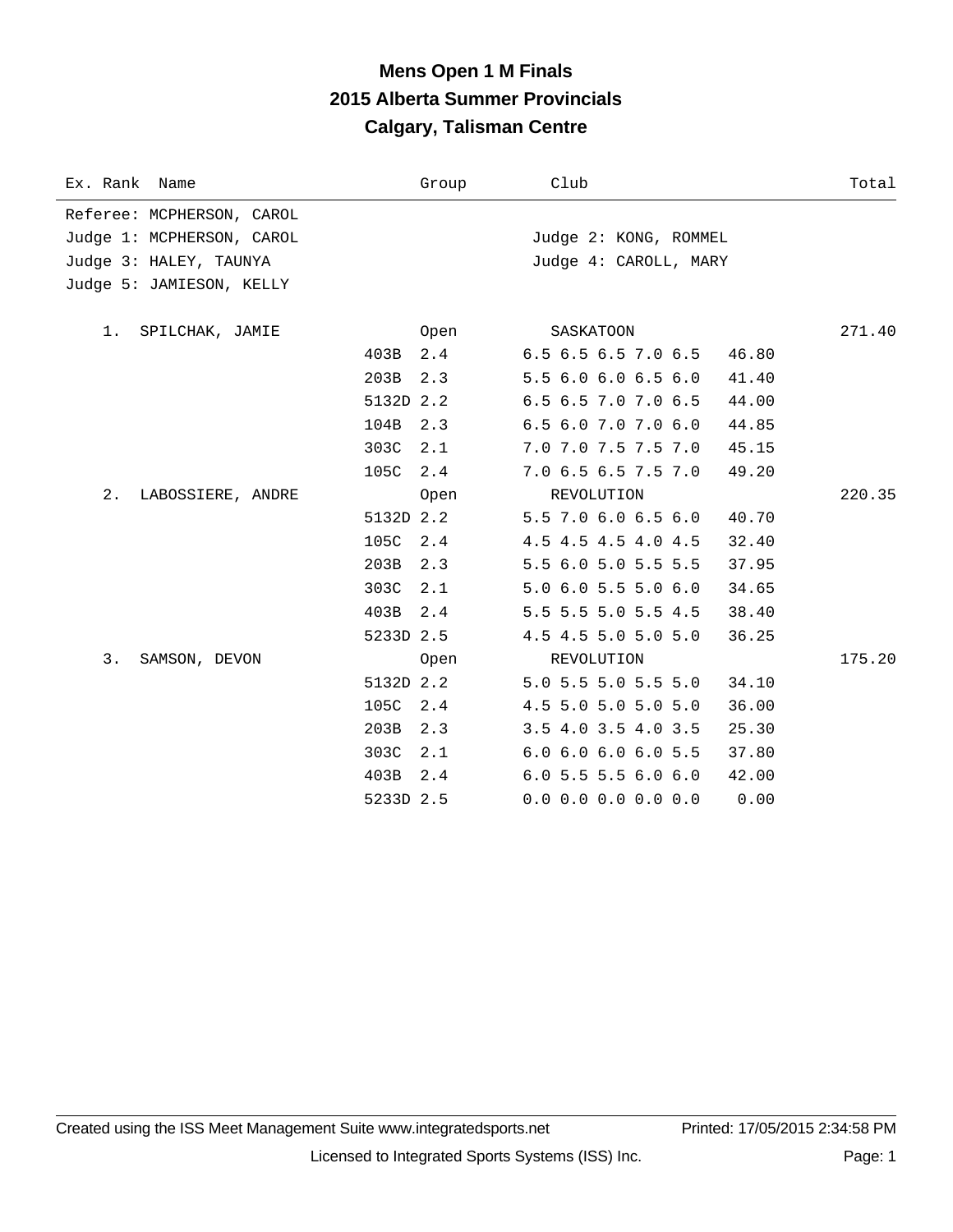### **Mens Open 3 M Finals 2015 Alberta Summer Provincials Calgary, Talisman Centre**

| Ex. Rank<br>Name             |           | Group | Club                        | Total  |
|------------------------------|-----------|-------|-----------------------------|--------|
| Referee: ZACK, MEGHAN        |           |       |                             |        |
| Judge 1: ZACK, MEGHAN        |           |       | Judge 2: LAVOIE, FRANCINE   |        |
| Judge 3: MCPHERSON, CAROL    |           |       | Judge 4: FLEWWELLING, DAVID |        |
| Judge 5: FLEWWELLING, STEEVE |           |       |                             |        |
| 1.<br>WIENS, RYLAN           |           | Open  | SASKATOON                   | 280.90 |
|                              | 105B      | 2.4   | 7.5 7.0 7.0 7.5 7.0         | 51.60  |
|                              | 405C      | 2.7   | 5.5 5.5 5.5 6.0 6.0         | 45.90  |
|                              | 107C      | 2.8   | 4.0 3.5 4.5 3.5 4.0         | 32.20  |
|                              | 305C      | 2.8   | 6.5 7.0 6.5 6.5 7.0         | 56.00  |
|                              | 205C      | 2.8   | 5.5 6.0 6.0 5.5 6.0         | 49.00  |
|                              | 5132D 2.1 |       | 7.5 7.0 7.0 7.5 7.5         | 46.20  |
| 2.<br>SPILCHAK, JAMIE        |           | 0pen  | SASKATOON                   | 276.00 |
|                              | 105B      | $2.4$ | 6.0 5.5 5.0 5.0 5.5         | 38.40  |
|                              | 405C      | 2.7   | 4.5 4.0 4.0 5.0 4.5         | 35.10  |
|                              | 205C      | 2.8   | 5.0 5.5 5.5 5.5 6.0         | 46.20  |
|                              | 305C      | 2.8   | 7.0 7.5 7.0 7.0 7.0         | 58.80  |
|                              | 5134D 2.5 |       | 7.0 7.0 7.0 7.0 7.0         | 52.50  |
|                              | 5333D 2.5 |       | 6.0 5.5 6.0 6.0 6.5         | 45.00  |
| 3.<br>LABOSSIERE, ANDRE      |           | Open  | REVOLUTION                  | 244.00 |
|                              | 5233D 2.4 |       | 6.06.06.06.56.0             | 43.20  |
|                              | 105B      | 2.4   | 5.0 5.0 5.0 5.0 5.5         | 36.00  |
|                              | 205C      | 2.8   | 5.0 4.0 5.0 4.5 5.0         | 40.60  |
|                              | 305C      | 2.8   | 5.5 5.0 5.0 5.0 5.5         | 43.40  |
|                              | 405C      | 2.7   | 6.5 6.0 6.0 6.0 6.0         | 48.60  |
|                              | 5235D 2.8 |       | 4.0 3.5 4.0 4.0 2.5         | 32.20  |
| 4.<br>SAMSON, DEVON          |           | 0pen  | REVOLUTION                  | 202.40 |
|                              | 105B      | 2.4   | 5.5 5.5 5.5 5.5 5.5         | 39.60  |
|                              | 205C      | 2.8   | 3.5 3.5 3.0 3.0 3.5         | 28.00  |
|                              | 305C      | 2.8   | 4.0 3.0 4.0 3.5 3.5         | 30.80  |
|                              | 405C      | 2.7   | 5.0 4.5 5.0 4.5 4.5         | 37.80  |
|                              | 5233D 2.4 |       | 5.5 5.5 5.5 5.5 5.5         | 39.60  |
|                              | 107C      | 2.8   | 3.5 3.0 3.5 3.0 3.0         | 26.60  |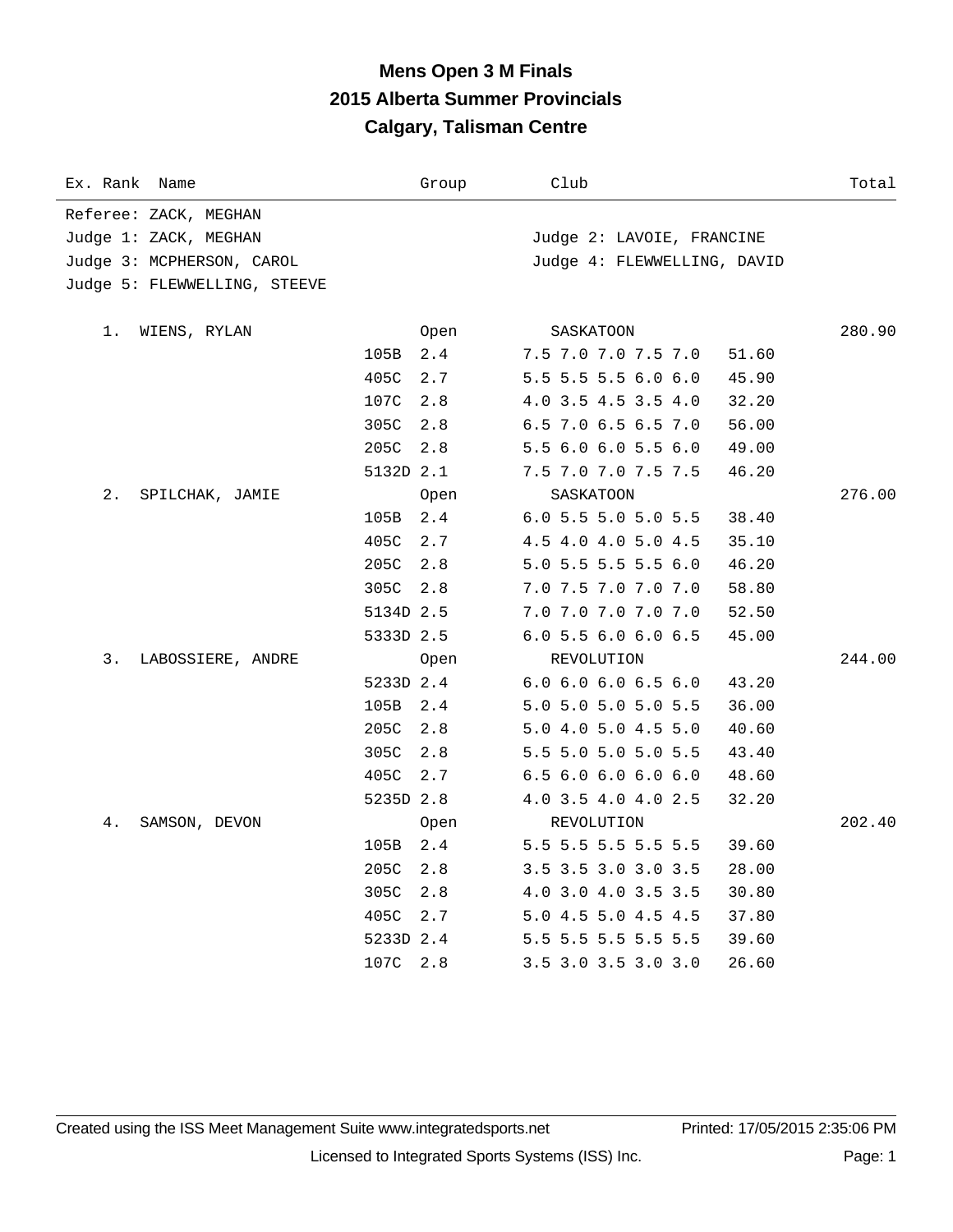# **Mens Open Platform Finals 2015 Alberta Summer Provincials Calgary, Talisman Centre**

| Ex. Rank Name             |           | Group | Club                                | Total |
|---------------------------|-----------|-------|-------------------------------------|-------|
| Referee: POWER, STEVE     |           |       | Asst. Referee: PINEO, HEATHER       |       |
| Judge 1: HALEY, TAUNYA    |           |       | Judge 2: BUSH, BARB                 |       |
| Judge 3: MCPHERSON, CAROL |           |       | Judge 4: GUDMANSON, JILL            |       |
| Judge 5: ZACK, MEGHAN     |           |       |                                     |       |
|                           |           |       |                                     |       |
| WIENS, RYLAN<br>1.        |           | Open  | SASKATOON                           | 0.00  |
| 5M                        | 105B      | 2.6   | $0.0 \t0.0 \t0.0 \t0.0 \t0.0$       | 0.00  |
| 5M                        | 405C 3.1  |       | $0.0 \t0.0 \t0.0 \t0.0 \t0.0$       | 0.00  |
| 5M                        | 205C 3.0  |       | $0.0$ $0.0$ $0.0$ $0.0$ $0.0$ $0.0$ | 0.00  |
| 5M                        | 624C 2.6  |       | $0.0 \t0.0 \t0.0 \t0.0 \t0.0$       | 0.00  |
| 5M                        | 303C 2.1  |       | $0.0$ $0.0$ $0.0$ $0.0$ $0.0$       | 0.00  |
| 7.5M                      | 5132D 2.1 |       | $0.0 \t0.0 \t0.0 \t0.0 \t0.0$       | 0.00  |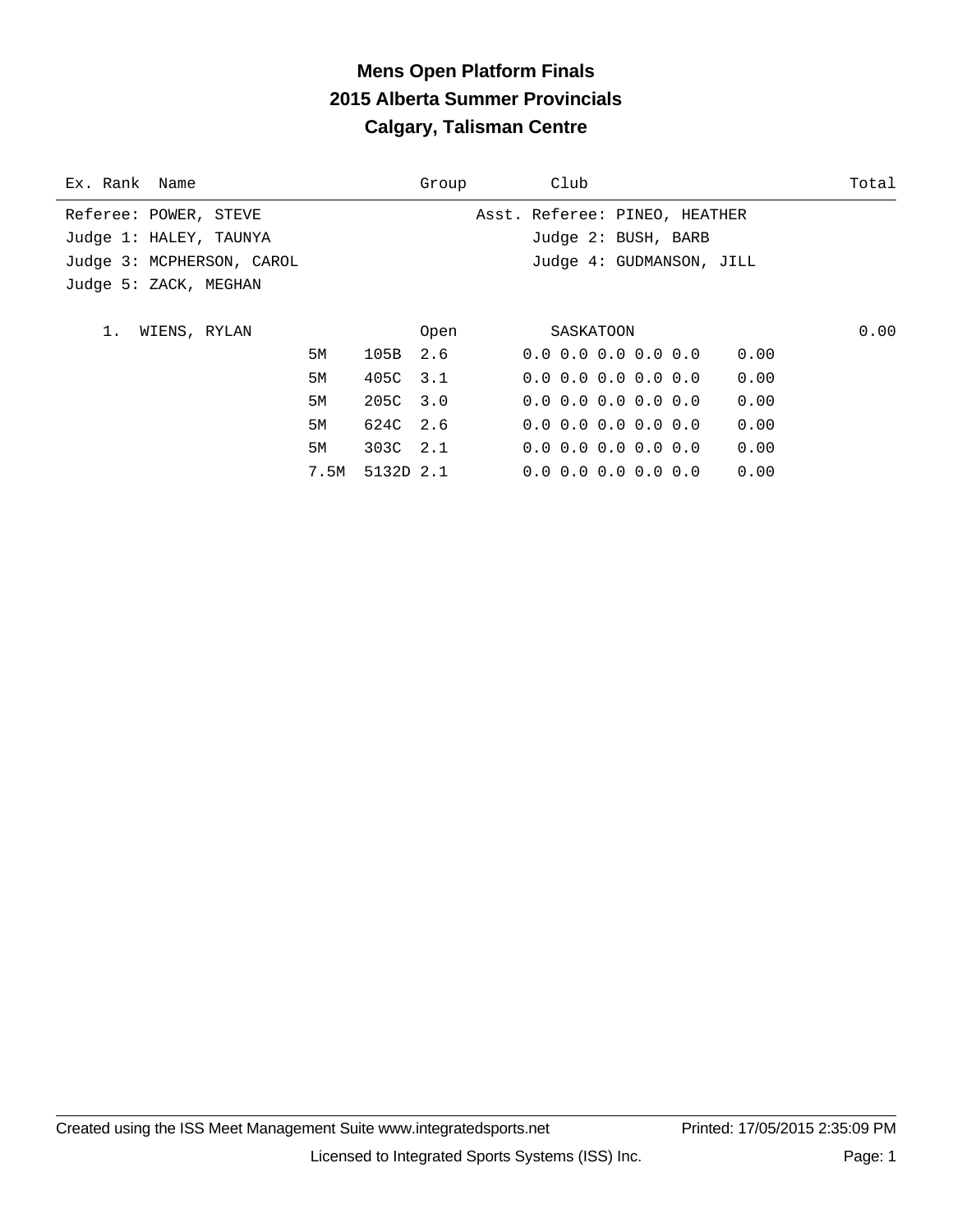# **Womens A - Group 1 M Finals 2015 Alberta Summer Provincials Calgary, Talisman Centre**

| Ex. Rank Name             |           | Group            | Club                          | Total           |
|---------------------------|-----------|------------------|-------------------------------|-----------------|
| Referee: HALEY, TAUNYA    |           |                  |                               |                 |
| Judge 1: HALEY, TAUNYA    |           |                  | Judge 2: GUDMANSON, JILL      |                 |
| Judge 3: PINEO, HEATHER   |           |                  | Judge 4: ZACK, MEGHAN         |                 |
| Judge 5: MCPHERSON, CAROL |           |                  |                               |                 |
|                           |           |                  | CALGARY                       |                 |
| MCKAY, CAELI<br>1.        | 103B      | A - Group<br>1.7 | 7.5 8.0 7.0 7.5 7.0           | 461.45<br>37.40 |
|                           | 201B      | 1.6              | 8.0 8.0 8.0 8.0 8.5           | 38.40           |
|                           | 301B      | 1.7              | 7.5 7.5 7.0 7.5 8.0           | 38.25           |
|                           | 401B      |                  |                               |                 |
|                           | 5132D 2.2 | 1.5              | 8.0 7.5 7.5 7.5 7.5           | 33.75           |
|                           |           |                  | 7.5 7.0 7.0 7.5 7.0           | 47.30           |
|                           | 403B      | 2.4              | 7.5 8.0 8.0 8.0 8.5           | 57.60           |
|                           | 203B      | 2.3              | 6.5 7.5 7.0 7.5 7.5           | 50.60           |
|                           | 303B      | 2.4              | 7.5 8.0 8.0 8.0 8.5           | 57.60           |
|                           | 105B      | 2.6              | $6.0$ $6.0$ $5.5$ $6.0$ $6.0$ | 46.80           |
|                           | 5233D 2.5 |                  | 7.0 7.5 7.0 7.5 7.0           | 53.75           |
| 2.<br>DICK, ELAENA        |           | A - Group        | ESPDC                         | 427.60          |
|                           | 401B      | 1.5              | 8.0 7.0 8.0 7.5 7.0           | 33.75           |
|                           | 201B      | 1.6              | 7.5 7.5 7.5 7.5 7.5           | 36.00           |
|                           | 103B      | 1.7              | 8.0 6.5 7.5 7.0 7.5           | 37.40           |
|                           | 301B      | 1.7              | 7.5 7.0 7.0 7.0 8.0           | 36.55           |
|                           | 5233D 2.5 |                  | 7.0 7.0 6.5 6.5 6.5           | 50.00           |
|                           | 403B      | 2.4              | 7.0 6.5 7.5 6.5 7.0           | 49.20           |
|                           | 203B      | 2.3              | $6.0$ $6.0$ $6.5$ $6.0$ $6.0$ | 41.40           |
|                           | 105B      | 2.6              | $6.0$ $6.0$ $6.5$ $6.5$ $6.0$ | 48.10           |
|                           | 303B      | 2.4              | 7.5 6.0 6.5 6.5 6.5           | 46.80           |
|                           | 5132D 2.2 |                  | 7.5 7.5 7.0 7.5 7.0           | 48.40           |
| 3.<br>CADIEUX, DOMINIQUE  |           | A - Group        | ESPDC                         | 417.50          |
|                           | 401A      | 1.8              | 6.5 6.5 7.0 6.5 6.5           | 35.10           |
|                           | 201B      | 1.6              | 7.0 7.0 7.0 7.0 6.5           | 33.60           |
|                           | 103B      | 1.7              | 7.0 7.0 7.5 7.0 7.0           | 35.70           |
|                           | 301B      | 1.7              | 8.0 7.5 8.0 7.5 7.5           | 39.10           |
|                           | 5132D 2.2 |                  | 7.0 7.0 7.0 7.0 7.0           | 46.20           |
|                           | 403B      | 2.4              | 7.5 6.5 7.0 7.0 7.0           | 50.40           |
|                           | 203B      | 2.3              | 5.0 5.0 4.5 5.0 5.5           | 34.50           |
|                           | 105B      | 2.6              | 7.0 7.0 7.0 7.0 7.0           | 54.60           |
|                           | 303B      | 2.4              | 7.0 6.5 6.5 6.5 7.0           | 48.00           |
|                           | 5134D 2.6 |                  | 5.5 5.0 4.5 5.0 5.5           | 40.30           |
|                           |           |                  |                               |                 |

Created using the ISS Meet Management Suite www.integratedsports.net Printed: 17/05/2015 2:35:02 PM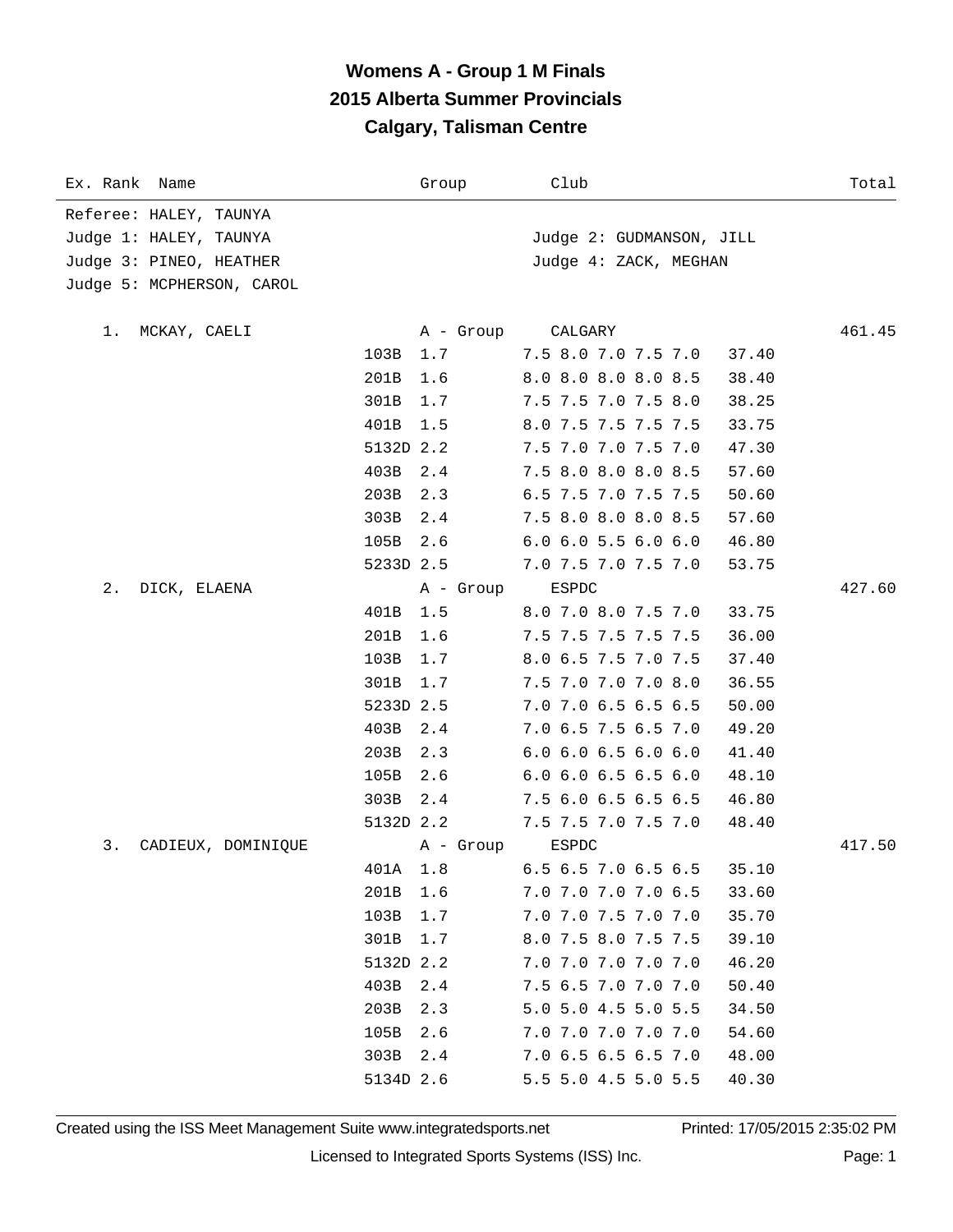# **Womens A - Group 1 M Finals 2015 Alberta Summer Provincials Calgary, Talisman Centre**

| Ex. Rank Name             | Group     | Club                          | Total  |
|---------------------------|-----------|-------------------------------|--------|
| 4.<br>MCCOOL, ASHLEY      | A - Group | CALGARY                       | 414.45 |
| 103B                      | 1.7       | 6.5 7.0 6.5 7.0 7.0           | 34.85  |
| 201B                      | 1.6       | 7.5 7.5 7.0 7.5 7.5           | 36.00  |
| 301B                      | 1.7       | 7.5 7.0 7.0 7.0 7.5           | 36.55  |
| 401B                      | 1.5       | 7.5 7.5 7.5 7.5 7.5           | 33.75  |
|                           | 5132D 2.2 | 5.5 6.0 5.5 6.0 6.0           | 38.50  |
| 403B                      | 2.4       | 6.5 7.0 7.0 7.0 7.5           | 50.40  |
| 203B                      | 2.3       | 6.5 6.5 6.5 6.5 7.0           | 44.85  |
| 303B                      | 2.4       | 6.5 7.0 6.5 7.0 7.5           | 49.20  |
| 105B                      | 2.6       | 5.5 5.5 4.5 5.5 5.0           | 41.60  |
|                           | 5233D 2.5 | 6.5 6.5 6.0 6.5 6.5           | 48.75  |
| 5.<br>MACFARLANE, CAROLYN | A - Group | WHITE ROCK                    | 385.60 |
| 401B                      | 1.5       | 5.5 5.0 4.5 5.5 5.5           | 24.00  |
| 201B                      | 1.6       | 7.0 7.0 7.0 7.0 7.0           | 33.60  |
| 301B                      | 1.7       | $6.0$ $6.0$ $6.5$ $6.0$ $6.0$ | 30.60  |
| 103B                      | 1.7       | 6.5 7.0 7.0 6.5 6.5           | 34.00  |
|                           | 5231D 2.1 | 6.5 6.5 6.5 7.0 6.5           | 40.95  |
| 403B                      | 2.4       | 7.0 7.0 7.0 7.0 7.0           | 50.40  |
| 203B                      | 2.3       | 6.5 6.0 6.5 6.5 6.5           | 44.85  |
| 303B                      | 2.4       | 5.0 5.0 5.5 5.0 5.5           | 37.20  |
| 105C                      | 2.4       | 7.0 7.0 7.0 7.0 7.0           | 50.40  |
|                           | 5132D 2.2 | 6.0 6.0 6.0 6.5 6.0           | 39.60  |
| б.<br>WAIZ, TAVIA         | A - Group | WHITE ROCK                    | 358.85 |
| 401B                      | 1.5       | 6.5 7.0 7.0 7.0 6.5           | 30.75  |
| 103B                      | 1.7       | 6.0 6.0 6.5 5.5 6.0           | 30.60  |
| 201B                      | 1.6       | 7.0 6.5 7.0 6.5 7.5           | 32.80  |
| 301B                      | 1.7       | 5.5 5.5 5.0 5.5 6.0           | 28.05  |
|                           | 5231D 2.1 | 6.5 6.5 6.5 6.0 6.5           | 40.95  |
| 403B                      | 2.4       | 7.0 7.0 7.0 7.0 7.0           | 50.40  |
| 105C                      | 2.4       | 4.5 4.0 4.0 4.0 4.5           | 30.00  |
| 203B                      | 2.3       | 5.5 5.0 5.0 5.0 5.5           | 35.65  |
| 303C                      | 2.1       | 5.5 6.0 6.5 6.0 5.5           | 36.75  |
|                           | 5132D 2.2 | 6.0 6.5 6.5 6.5 6.5           | 42.90  |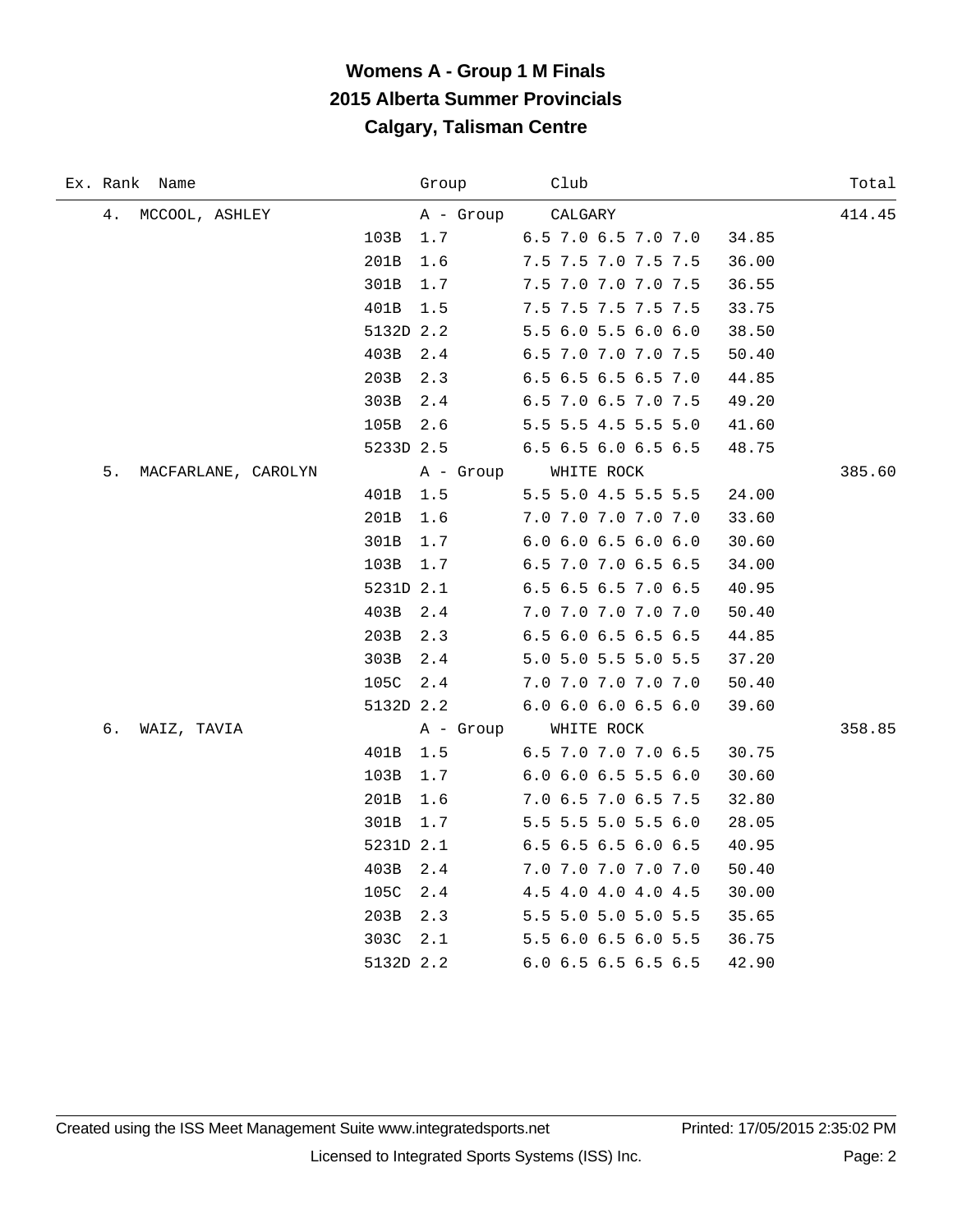# **Womens A - Group 1 M Finals 2015 Alberta Summer Provincials Calgary, Talisman Centre**

| Ex. Rank Name           | Group     | Club                  | Total  |
|-------------------------|-----------|-----------------------|--------|
| 7.<br>UNSWORTH, ANGELA  | A - Group | ESPDC                 | 339.85 |
| 401B                    | 1.5       | 6.5 6.5 6.5 7.0 7.0   | 30.00  |
| 201B                    | 1.6       | 7.0 7.0 7.0 7.5 7.0   | 33.60  |
| 103B                    | 1.7       | 7.0 6.5 6.5 6.0 6.5   | 33.15  |
| 301B                    | 1.7       | 6.0 5.5 5.5 6.0 6.5   | 29.75  |
|                         | 5132D 2.2 | 6.0 6.0 5.5 5.5 5.5   | 37.40  |
| 105B                    | 2.6       | $0.0$ 0.0 0.0 0.0 0.0 | 0.00   |
| 303B                    | 2.4       | 6.5 6.0 6.0 5.5 6.0   | 43.20  |
| 403B                    | 2.4       | 7.0 6.5 7.0 6.5 6.5   | 48.00  |
| 203B                    | 2.3       | 7.0 6.5 7.0 7.0 7.0   | 48.30  |
|                         | 5142B 2.7 | 4.5 4.0 4.0 5.0 5.0   | 36.45  |
| 8.<br>CHAMBERS, MADISON | A - Group | REVOLUTION            | 322.55 |
| 401B                    | 1.5       | 5.5 6.5 6.5 6.5 6.0   | 28.50  |
| 103B                    | 1.7       | 6.5 6.5 6.0 5.5 6.0   | 31.45  |
| 201B                    | 1.6       | 6.5 6.5 7.0 6.5 6.5   | 31.20  |
| 301B                    | 1.7       | 6.5 6.0 6.0 6.5 6.5   | 32.30  |
|                         | 5231D 2.1 | 5.0 5.5 4.5 5.0 4.5   | 30.45  |
| 105C                    | 2.4       | 5.0 4.5 4.5 5.0 5.0   | 34.80  |
| 203B                    | 2.3       | 5.5 5.0 5.5 5.0 6.0   | 36.80  |
| 303C                    | 2.1       | 4.5 4.0 4.0 4.5 4.0   | 26.25  |
| 403B                    | 2.4       | 6.0 6.0 6.0 6.0 5.5   | 43.20  |
|                         | 5223D 2.3 | 3.5 4.0 4.0 4.0 4.0   | 27.60  |
| 9.<br>HAUFF, MACKINNA   | A - Group | EDMONTON              | 0.00   |
| 401B                    | $1.5\,$   | $0.0$ 0.0 0.0 0.0 0.0 | 0.00   |
| 201B                    | $1.6\,$   | $0.0$ 0.0 0.0 0.0 0.0 | 0.00   |
|                         | 5231D 2.1 | $0.0$ 0.0 0.0 0.0 0.0 | 0.00   |
| 103B                    | 1.7       | $0.0$ 0.0 0.0 0.0 0.0 | 0.00   |
| 301B                    | 1.7       | $0.0$ 0.0 0.0 0.0 0.0 | 0.00   |
| 403B                    | 2.4       | $0.0$ 0.0 0.0 0.0 0.0 | 0.00   |
| 203B                    | 2.3       | $0.0$ 0.0 0.0 0.0 0.0 | 0.00   |
| 105C                    | 2.4       | $0.0$ 0.0 0.0 0.0 0.0 | 0.00   |
| 303B                    | 2.4       | $0.0$ 0.0 0.0 0.0 0.0 | 0.00   |
|                         | 5223D 2.3 | $0.0$ 0.0 0.0 0.0 0.0 | 0.00   |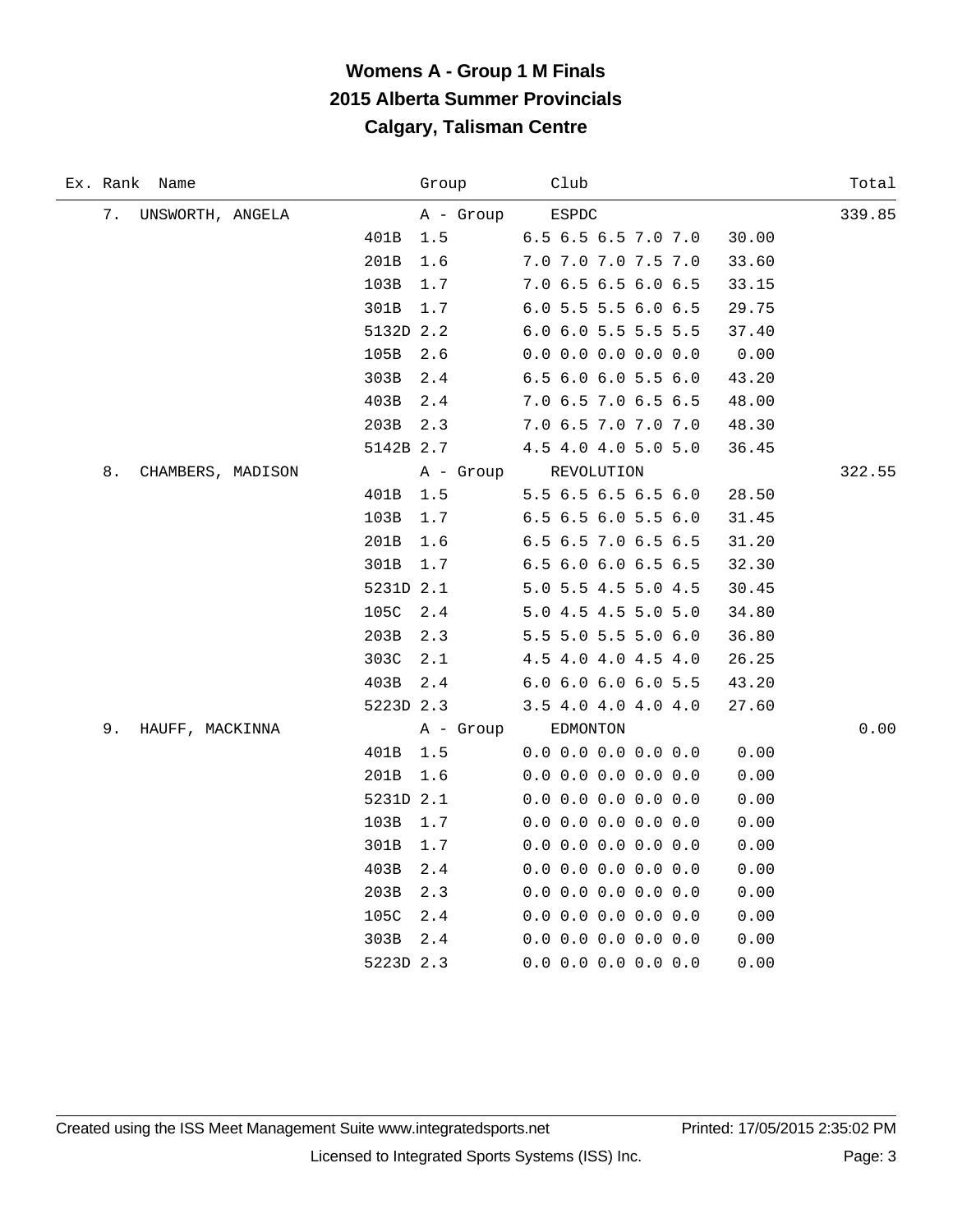# **Womens A - Group 3 M Finals 2015 Alberta Summer Provincials Calgary, Talisman Centre**

| Ex. Rank Name              |           | Group     | Club                          | Total  |
|----------------------------|-----------|-----------|-------------------------------|--------|
| Referee: BUSH, BARB        |           |           |                               |        |
| Judge 1: BUSH, BARB        |           |           | Judge 2: GUDMANSON, JILL      |        |
| Judge 3: PINEO, HEATHER    |           |           | Judge 4: JAMIESON, KELLY      |        |
| Judge 5: FLEWWELLING, HERB |           |           |                               |        |
| MCKAY, CAELI<br>1.         |           | A - Group | CALGARY                       | 520.80 |
|                            | 103B      | 1.6       | 7.0 7.0 8.0 7.0 7.0           | 33.60  |
|                            | 201B      | 1.8       | 7.5 7.0 6.5 7.5 8.0           | 39.60  |
|                            | 301B      | 1.9       | 8.5 8.5 8.0 8.5 8.0           | 47.50  |
|                            | 403B      | 2.1       | 8.0 7.5 8.0 7.5 7.5           | 48.30  |
|                            | 5132D 2.1 |           | 7.5 7.0 7.5 7.5 7.5           | 47.25  |
|                            | 405C      | 2.7       | 7.0 7.5 7.5 8.0 7.5           | 60.75  |
|                            | 107C      | 2.8       | 7.5 7.0 7.5 8.0 7.0           | 61.60  |
|                            | 205C      | 2.8       | 7.5 7.5 7.5 7.5 7.0           | 63.00  |
|                            | 305C      | 2.8       | 6.5 6.5 6.5 6.0 6.0           | 53.20  |
|                            | 5152B 3.0 |           | 7.0 7.5 7.0 7.5 7.5           | 66.00  |
| 2.<br>CADIEUX, DOMINIQUE   |           | A - Group | ESPDC                         | 455.60 |
|                            | 403B      | 2.1       | 7.0 6.5 7.0 7.5 8.5           | 45.15  |
|                            | 201B      | 1.8       | 7.0 7.0 7.5 7.0 7.5           | 38.70  |
|                            | 103B      | 1.6       | 6.5 7.0 7.0 6.5 7.0           | 32.80  |
|                            | 301B      | 1.9       | 7.5 7.5 7.5 7.5 7.5           | 42.75  |
|                            | 5132D 2.1 |           | 7.0 7.0 6.5 7.5 7.0           | 44.10  |
|                            | 405B      | 3.0       | 6.0 6.0 6.0 6.0 7.0           | 54.00  |
|                            | 205C      | 2.8       | 6.5 6.5 6.0 6.0 7.0           | 53.20  |
|                            | 105B      | 2.4       | 7.5 6.5 6.5 7.0 7.5           | 50.40  |
|                            | 305B      | 3.0       | 4.0 4.0 4.0 4.5 5.0           | 37.50  |
|                            | 5152B 3.0 |           | 6.0 6.5 6.5 6.0 7.0           | 57.00  |
| 3.<br>MCCOOL, ASHLEY       |           | A - Group | CALGARY                       | 448.55 |
|                            | 103B      | 1.6       | 8.0 7.5 7.5 7.0 7.0           | 35.20  |
|                            | 201B      | 1.8       | 7.0 6.0 7.0 7.0 7.0           | 37.80  |
|                            | 301B      | 1.9       | 6.5 6.5 7.0 7.0 7.0           | 38.95  |
|                            | 403B      | 2.1       | 7.5 7.0 7.0 7.5 7.0           | 45.15  |
|                            | 5132D 2.1 |           | 6.0 6.0 7.0 6.5 6.5           | 39.90  |
|                            | 405C      | 2.7       | 4.5 5.0 6.5 5.5 6.0           | 44.55  |
|                            | 205C      | 2.8       | 7.0 7.0 7.5 7.5 7.5           | 61.60  |
|                            | 305C      | 2.8       | 5.5 5.5 5.0 5.0 5.0           | 43.40  |
|                            | 107C      | 2.8       | 7.0 7.0 7.0 7.0 7.5           | 58.80  |
|                            | 5233D 2.4 |           | $6.0$ $6.0$ $6.0$ $6.5$ $6.0$ | 43.20  |

Created using the ISS Meet Management Suite www.integratedsports.net Printed: 17/05/2015 2:34:56 PM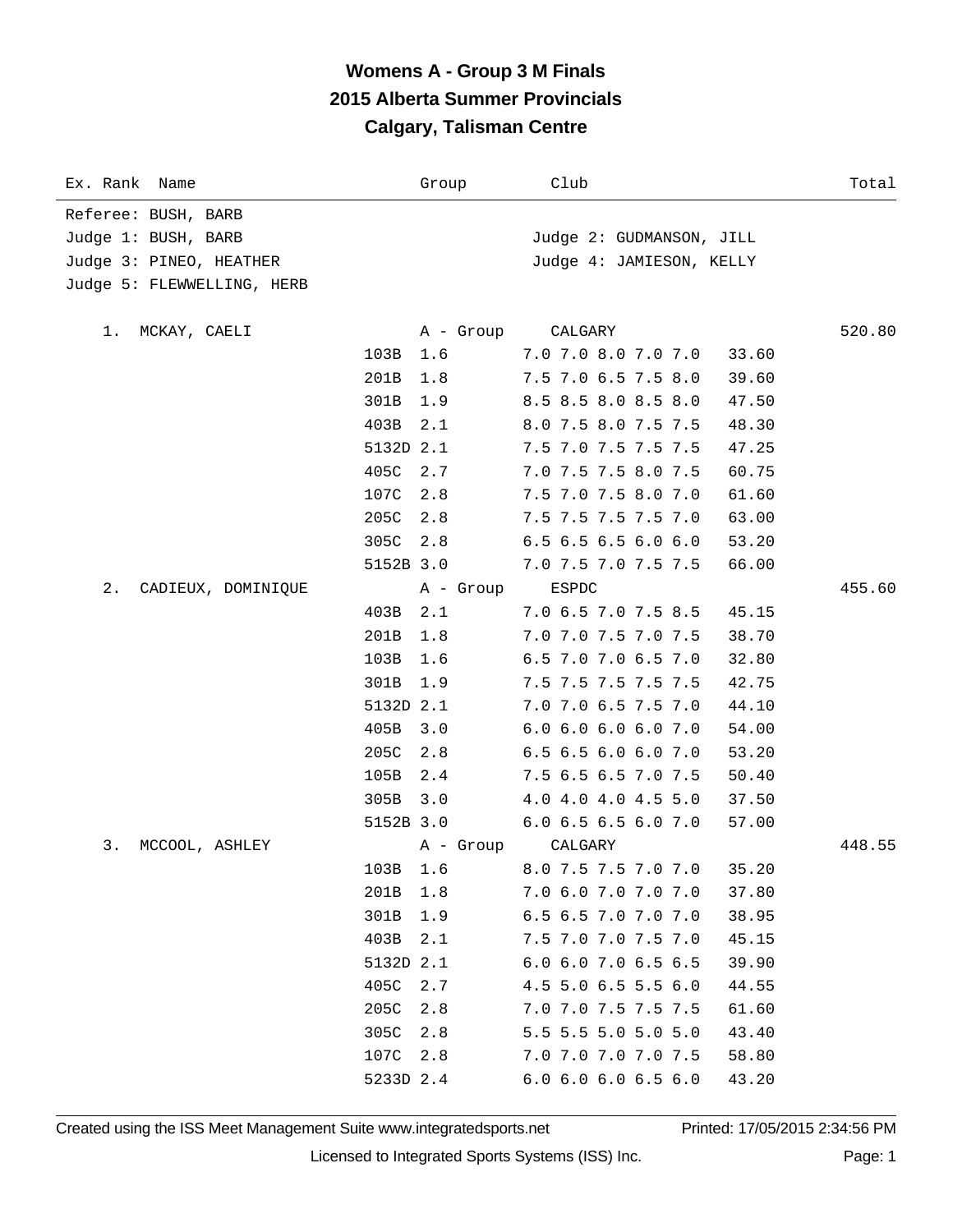# **Womens A - Group 3 M Finals 2015 Alberta Summer Provincials Calgary, Talisman Centre**

| Ex. Rank Name             | Group       | Club                | Total  |
|---------------------------|-------------|---------------------|--------|
| 4.<br>DICK, ELAENA        | A - Group   | ESPDC               | 445.75 |
|                           | 403B<br>2.1 | 6.5 6.5 7.5 7.0 7.0 | 43.05  |
| 201B                      | 1.8         | 9.0 8.0 8.0 7.5 9.0 | 45.00  |
| 103B                      | 1.6         | 8.0 7.0 7.5 8.0 8.5 | 37.60  |
| 301B                      | 1.9         | 7.5 7.5 7.5 5.5 8.5 | 42.75  |
|                           | 5132D 2.1   | 7.0 6.5 7.0 7.0 7.0 | 44.10  |
| 405C                      | 2.7         | 6.5 6.5 6.5 6.0 6.5 | 52.65  |
| 205C                      | 2.8         | 4.0 4.5 4.5 4.0 4.5 | 36.40  |
|                           | 107C<br>2.8 | 6.5 6.5 6.0 6.0 6.0 | 51.80  |
|                           | 305C 2.8    | 4.5 5.0 4.5 4.5 4.5 | 37.80  |
|                           | 5235D 2.8   | 6.5 6.5 6.5 6.5 7.0 | 54.60  |
| 5.<br>MACFARLANE, CAROLYN | A - Group   | WHITE ROCK          | 431.30 |
|                           | 103B<br>1.6 | 6.0 6.0 6.0 7.0 6.0 | 28.80  |
| 201B                      | 1.8         | 7.5 7.5 6.5 7.0 8.0 | 39.60  |
|                           | 301B<br>1.9 | 6.5 6.5 6.0 6.0 6.5 | 36.10  |
|                           | 403B<br>2.1 | 8.5 8.0 7.0 7.5 7.5 | 48.30  |
|                           | 5132D 2.1   | 6.56.06.06.06.0     | 37.80  |
| 105B                      | 2.4         | 6.5 6.5 6.5 6.5 7.0 | 46.80  |
| 205C                      | 2.8         | 6.0 6.0 5.5 5.5 6.5 | 49.00  |
|                           | 305C<br>2.8 | 6.5 5.0 5.5 6.0 6.5 | 50.40  |
|                           | 405C<br>2.7 | 6.5 5.5 6.5 6.0 6.5 | 51.30  |
|                           | 5233D 2.4   | 6.5 6.0 6.0 6.0 5.5 | 43.20  |
| б.<br>HAUFF, MACKINNA     | A - Group   | EDMONTON            | 421.45 |
|                           | 403B<br>2.1 | 7.0 6.5 6.5 6.5 7.0 | 42.00  |
| 201B                      | 1.8         | 8.0 8.0 7.0 7.5 7.0 | 40.50  |
|                           | 5231D 2.0   | 6.5 6.0 6.0 6.0 7.0 | 37.00  |
| 103B                      | 1.6         | 6.5 6.0 6.5 6.5 6.5 | 31.20  |
| 301B                      | 1.9         | 7.0 7.5 7.0 7.5 7.5 | 41.80  |
| 405C                      | 2.7         | 6.5 5.5 5.5 6.5 7.0 | 49.95  |
| 205C                      | 2.8         | 5.0 5.5 5.0 5.5 6.0 | 44.80  |
| 105B                      | 2.4         | 5.5 6.0 6.0 5.5 6.0 | 42.00  |
|                           | 305C<br>2.8 | 6.0 6.5 5.5 5.5 6.0 | 49.00  |
|                           | 5233D 2.4   | 6.5 6.0 6.0 5.5 6.0 | 43.20  |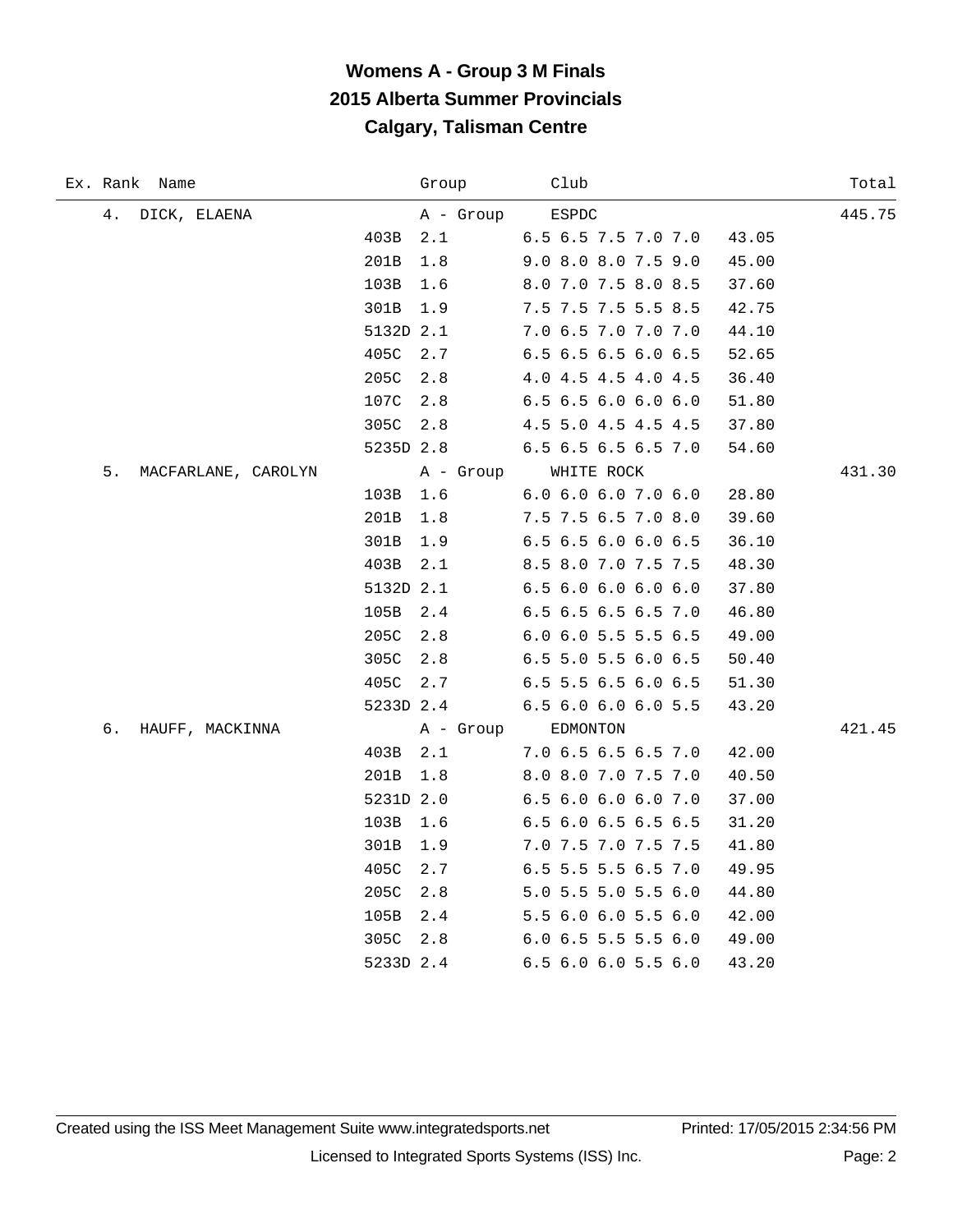| Ex. Rank Name          | Group           | Club                          | Total  |
|------------------------|-----------------|-------------------------------|--------|
| 7.<br>UNSWORTH, ANGELA | A - Group ESPDC |                               | 405.55 |
|                        | 403B<br>2.1     | 7.0 7.0 6.5 6.5 6.0           | 42.00  |
|                        | 201B<br>1.8     | 6.0 6.0 6.0 6.0 6.5           | 32.40  |
|                        | 103B<br>1.6     | $6.0$ $6.0$ $6.5$ $6.5$ $6.5$ | 30.40  |
|                        | 301B<br>1.9     | 6.5 7.0 6.5 7.0 7.0           | 38.95  |
|                        | 5132D 2.1       | $6.0$ $6.0$ $6.0$ $6.5$ $6.0$ | 37.80  |
|                        | 105B<br>2.4     | 7.0 7.0 7.0 7.0 7.0           | 50.40  |
|                        | 305C<br>2.8     | 4.0 4.5 4.5 5.0 5.5           | 39.20  |
|                        | 405C<br>2.7     | 7.0 7.0 6.5 7.5 7.0           | 56.70  |
|                        | 205C<br>2.8     | 5.5 5.5 5.5 5.5 5.5           | 46.20  |
|                        | 5152B 3.0       | 3.5 3.0 3.5 3.5 4.5           | 31.50  |
| 8.<br>WAIZ, TAVIA      | A - Group       | WHITE ROCK                    | 391.75 |
|                        | 1.6<br>103B     | 7.06.56.56.56.0               | 31.20  |
|                        | 403B<br>2.1     | 6.56.06.06.06.0               | 37.80  |
|                        | 201B<br>1.8     | 6.0 7.0 5.5 6.0 6.5           | 33.30  |
|                        | 301B<br>1.9     | 6.5 7.0 7.0 7.0 7.0           | 39.90  |
|                        | 5132D 2.1       | 6.5 6.5 6.5 5.5 6.5           | 40.95  |
|                        | 105B<br>2.4     | 7.0 7.0 7.0 7.0 6.5           | 50.40  |
|                        | 405C<br>2.7     | 5.5 5.5 5.0 5.0 6.0           | 43.20  |
|                        | 205C<br>2.8     | 4.5 4.5 4.5 3.5 4.5           | 37.80  |
|                        | 305C<br>2.8     | 4.0 4.5 4.5 4.0 4.5           | 36.40  |
|                        | 5233D 2.4       | 5.5 5.5 6.0 5.5 6.0           | 40.80  |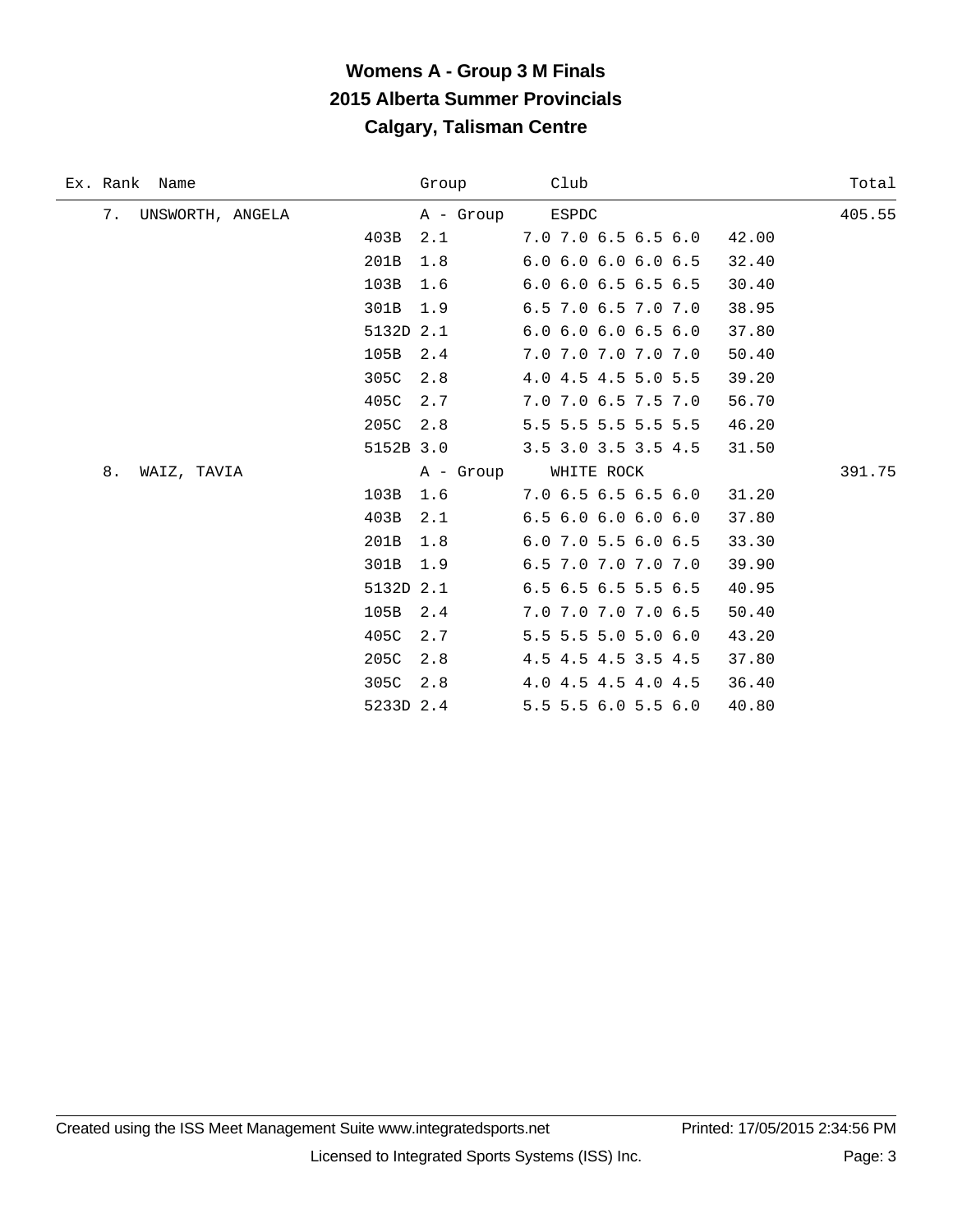| Ex. Rank Name |                                                |     |  | Club |                                     | Total  |
|---------------|------------------------------------------------|-----|--|------|-------------------------------------|--------|
|               | Referee: BUSH, BARB                            |     |  |      |                                     |        |
|               | Judge 1: BUSH, BARB                            |     |  |      | Judge 2: ZACK, MEGHAN               |        |
|               | Judge 3: GUDMANSON, JILL                       |     |  |      | Judge 4: PEIRCE, CASEY              |        |
|               | Judge 5: MCPHERSON, CAROL                      |     |  |      | Judge 6: PINEO, HEATHER             |        |
|               | Judge 7: POWER, STEVE                          |     |  |      | Judge 8: HALEY, TAUNYA              |        |
|               | Judge 9: LAVOIE, FRANCINE                      |     |  |      |                                     |        |
|               |                                                |     |  |      |                                     |        |
| 1.            |                                                |     |  |      |                                     | 292.92 |
|               | 401B                                           | 2.0 |  |      | 8.0 8.0 8.0 8.0 8.0 8.5 9.0 8.5 9.0 | 50.40  |
|               | 201B                                           | 2.0 |  |      | 8.5 8.5 8.0 8.0 8.5 8.0 8.5 9.0 9.0 | 51.00  |
|               | 205C                                           | 2.8 |  |      | 6.5 6.5 7.0 7.5 7.5 7.5 8.5 8.0 8.0 | 62.16  |
|               | 305C                                           | 2.8 |  |      | 7.0 7.0 8.5 8.0 7.0 6.5 7.5 7.5 7.5 | 62.16  |
|               | 107C                                           | 2.8 |  |      | 6.5 6.5 8.5 8.0 8.5 8.0 9.0 8.5 8.5 | 67.20  |
| 2.            | BUSHWALD, SERENA / GAUTHIER, ALYSSA REVOLUTION |     |  |      |                                     | 249.99 |
|               | 201B                                           | 2.0 |  |      | 7.5 7.5 7.0 6.5 7.5 7.0 8.0 8.0 8.0 | 45.60  |
|               | 301B                                           | 2.0 |  |      | 7.5 7.5 7.0 7.5 7.5 8.0 8.0 8.0 8.0 | 46.80  |
|               | 105B                                           | 2.4 |  |      | 6.5 6.5 6.5 6.5 6.0 5.5 7.0 6.0 6.0 | 44.64  |
|               | 205C                                           | 2.8 |  |      | 6.5 6.5 6.0 5.5 7.0 6.5 7.0 7.0 6.0 | 55.44  |
|               | 405C                                           | 2.7 |  |      | 6.0 7.0 8.0 7.0 7.0 7.0 7.0 7.5 7.5 | 57.51  |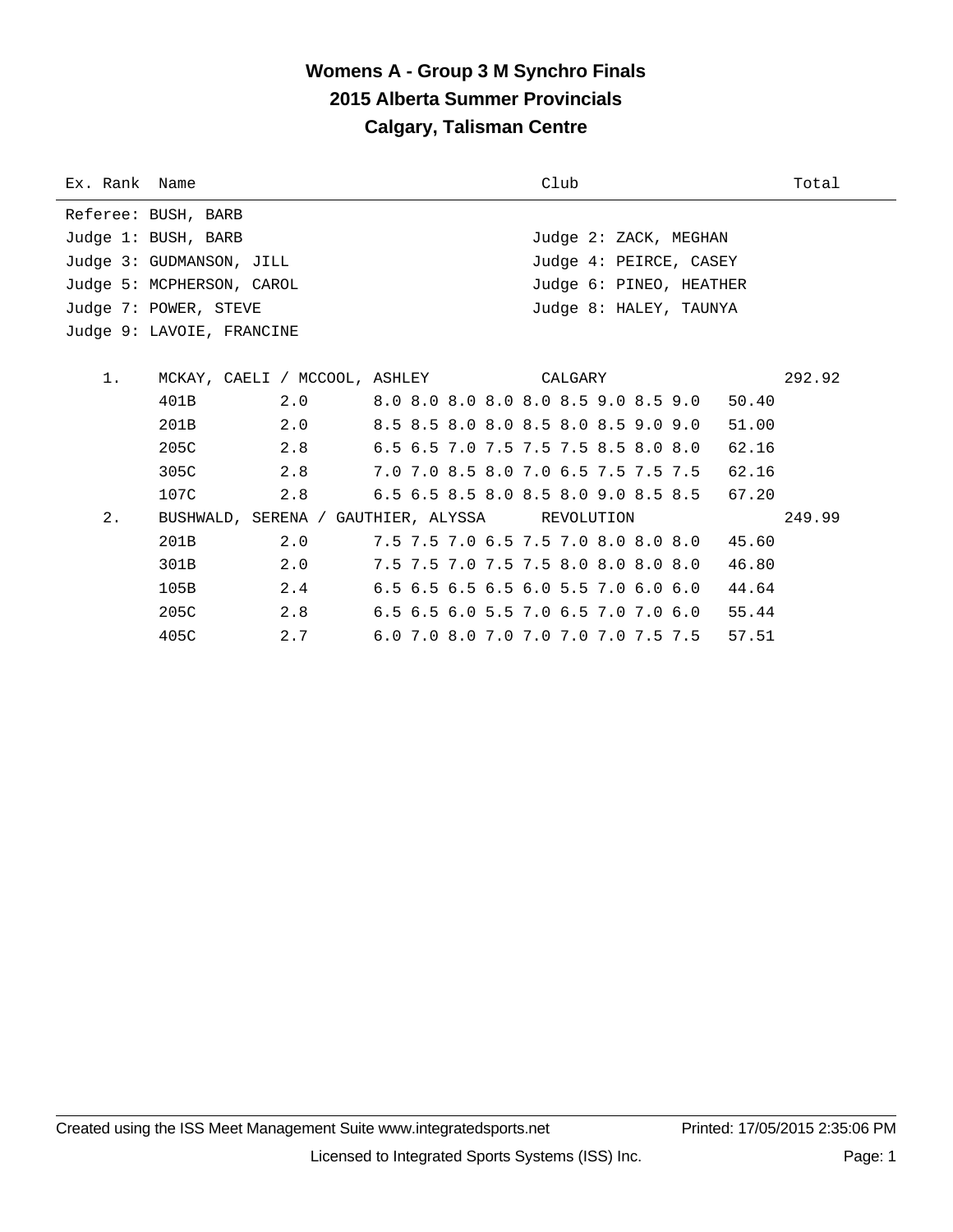| Ex. Rank Name           |      |           | Group     | Club                         | Total  |
|-------------------------|------|-----------|-----------|------------------------------|--------|
| Referee: PINEO, HEATHER |      |           |           | Asst. Referee: POWER, STEVE  |        |
| Judge 1: HALEY, TAUNYA  |      |           |           | Judge 2: GUDMANSON, JILL     |        |
| Judge 3: BUSH, BARB     |      |           |           | Judge 4: MCPHERSON, CAROL    |        |
| Judge 5: ZACK, MEGHAN   |      |           |           |                              |        |
|                         |      |           |           |                              |        |
| 1.<br>DICK, ELAENA      |      |           | A - Group | ESPDC                        | 432.05 |
|                         | 10M  | 103B      | 1.6       | 8.5 8.0 8.5 8.5 8.5<br>40.80 |        |
|                         | 10M  | 301B      | 1.9       | 8.0 8.0 8.5 8.0 8.5<br>46.55 |        |
|                         | 10M  | 403B      | 2.0       | 8.5 8.0 8.5 7.5 8.0<br>49.00 |        |
|                         | 10M  | 5132D 2.1 |           | 7.5 7.0 7.0 6.5 7.5<br>45.15 |        |
|                         | 10M  | 5152B 2.9 |           | 7.0 7.0 6.5 6.5 7.0<br>59.45 |        |
|                         | 10M  | 107B      | 3.0       | 7.5 6.5 8.0 7.0 6.5<br>63.00 |        |
|                         | 5M   | 205C      | 3.0       | 7.0 7.0 7.0 7.0 7.0<br>63.00 |        |
|                         | 5M   | 405C      | 3.1       | 7.0 6.5 7.0 7.0 7.0<br>65.10 |        |
| 2.<br>MCKAY, CAELI      |      |           | A - Group | CALGARY                      | 384.65 |
|                         | 10M  | 103B      | 1.6       | 8.0 8.0 8.0 8.0 7.5<br>38.40 |        |
|                         | 10M  | 301B      | 1.9       | 7.0 7.0 6.5 6.5 7.0<br>38.95 |        |
|                         | 10M  | 403B      | 2.0       | 8.0 7.5 8.5 8.5 8.0<br>49.00 |        |
|                         | 7.5M | 5132D 2.1 |           | 6.5 7.0 7.0 7.0 7.0<br>44.10 |        |
|                         | 10M  | 405B      | 2.8       | 7.0 7.0 7.0 7.0 8.0<br>58.80 |        |
|                         | 10M  | 5251B 2.6 |           | 8.0 8.0 8.0 8.5 8.0<br>62.40 |        |
|                         | 10M  | 107B      | 3.0       | 6.5 6.5 8.0 6.5 6.5<br>58.50 |        |
|                         | 5M   | 205C 3.0  |           | 3.5 4.0 3.5 4.5 4.0<br>34.50 |        |
| MCCOOL, ASHLEY<br>3.    |      |           | A - Group | ${\tt CALGARY}$              | 384.20 |
|                         | 7.5M | 103B      | 1.6       | 7.0 7.0 7.0 7.0 7.5<br>33.60 |        |
|                         | 7.5M | 301B      | 1.9       | 7.5 7.5 7.0 8.0 8.0<br>43.70 |        |
|                         | 7.5M | 403B      | 2.1       | 6.5 7.0 8.0 7.0 7.5<br>45.15 |        |
|                         | 7.5M | 5231D 2.0 |           | 8.0 8.5 8.5 8.0 8.0<br>49.00 |        |
|                         | 10M  | 405B      | 2.8       | 6.5 6.5 6.5 6.5 7.0<br>54.60 |        |
|                         | 10M  | 205B      | 2.9       | 5.0 5.0 5.5 5.5 5.0<br>44.95 |        |
|                         | 10M  | 107B      | 3.0       | 7.0 6.5 7.5 6.5 6.5<br>60.00 |        |
|                         | 10M  | 305C      | 2.8       | 6.0 6.5 6.5 5.5 6.5<br>53.20 |        |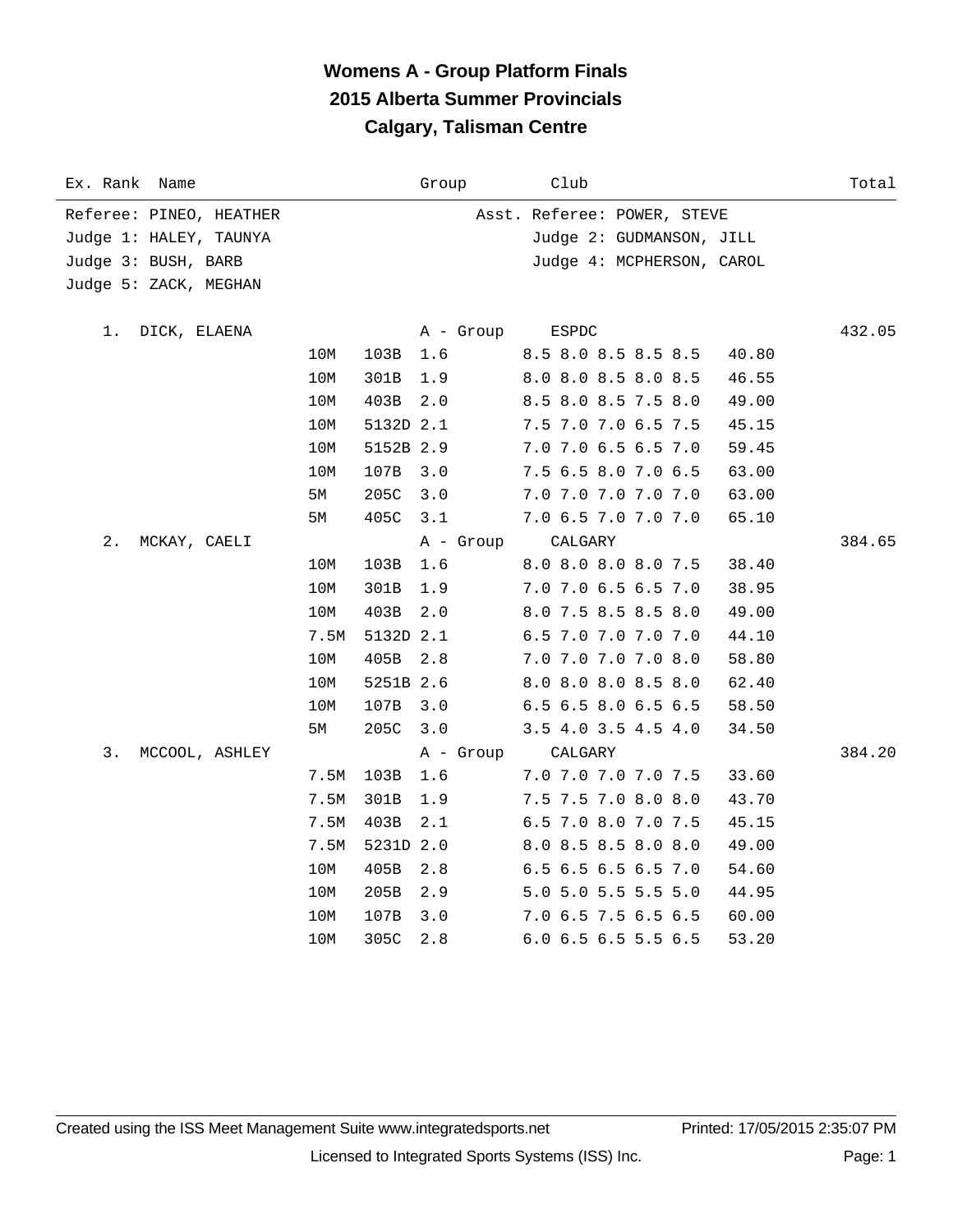|    | Ex. Rank Name       |      |           | Group     | Club                          | Total  |
|----|---------------------|------|-----------|-----------|-------------------------------|--------|
| 4. | MACFARLANE, CAROLYN |      |           | A - Group | WHITE ROCK                    | 315.15 |
|    |                     | 10M  | 103B      | 1.6       | 7.0 7.0 7.0 7.5 7.0           | 33.60  |
|    |                     | 10M  | 301B      | 1.9       | 7.0 7.0 6.5 6.0 6.0           | 37.05  |
|    |                     | 10M  | 403B      | 2.0       | 6.5 6.5 5.5 6.0 7.0           | 38.00  |
|    |                     | 10M  | 5231D 2.0 |           | 6.06.56.06.06.5               | 37.00  |
|    |                     | 10M  | 107C      | 2.7       | 5.0 6.0 5.5 5.5 5.0           | 43.20  |
|    |                     | 7.5M | 205C      | 2.8       | 4.5 4.5 4.5 5.5 4.5           | 37.80  |
|    |                     | 7.5M | 5233D 2.4 |           | 5.0 5.0 6.0 5.0 5.0           | 36.00  |
|    |                     | 10M  | 405C      | 2.5       | 7.0 7.0 7.0 7.0 6.5           | 52.50  |
| 5. | BEZTE, KATIE        |      |           |           | A - Group REVOLUTION          | 314.15 |
|    |                     | 10M  | 103B      | 1.6       | 6.5 6.5 6.0 6.5 6.5           | 31.20  |
|    |                     | 10M  | 403B      | 2.0       | 6.5 6.0 6.5 6.5 6.5           | 39.00  |
|    |                     | 10M  | 301B      | 1.9       | $6.5$ $6.5$ $6.0$ $6.0$ $6.5$ | 36.10  |
|    |                     | 10M  | 5231D 2.0 |           | $6.0$ $6.0$ $6.0$ $5.5$ $6.0$ | 36.00  |
|    |                     | 7.5M | 105B      | 2.4       | 5.5 5.5 5.5 5.5 5.5           | 39.60  |
|    |                     | 10M  | 405B      | 2.8       | 6.5 6.5 7.0 6.5 7.0           | 56.00  |
|    |                     | 5M   | 203B      | 2.3       | 6.0 5.5 5.5 6.0 6.5           | 40.25  |
|    |                     | 10M  | 614B      | 2.4       | 5.0 5.0 4.5 6.0 5.0           | 36.00  |
| б. | BOUCHARD, BROOKE    |      |           |           | A - Group REVOLUTION          | 279.90 |
|    |                     | 10M  | 103B      | 1.6       | 5.5 5.5 5.0 5.5 6.5           | 26.40  |
|    |                     | 10M  | 403B      | 2.0       | 7.0 7.0 7.0 7.5 7.0           | 42.00  |
|    |                     | 10M  | 301B      | 1.9       | 4.5 4.5 4.5 4.5 4.5           | 25.65  |
|    |                     | 10M  | 612B      | 1.9       | 5.5 5.5 5.0 6.0 5.0           | 30.40  |
|    |                     | 10M  | 614B      | 2.4       | 4.0 4.5 4.0 3.5 4.5           | 30.00  |
|    |                     | 10M  | 405B      | 2.8       | 5.0 5.5 5.0 5.0 5.0           | 42.00  |
|    |                     | 5M   | 203B      | 2.3       | 5.5 5.5 6.0 6.0 6.0           | 40.25  |
|    |                     | 7.5M | 105B      | 2.4       | 6.0 6.5 5.5 5.5 6.5           | 43.20  |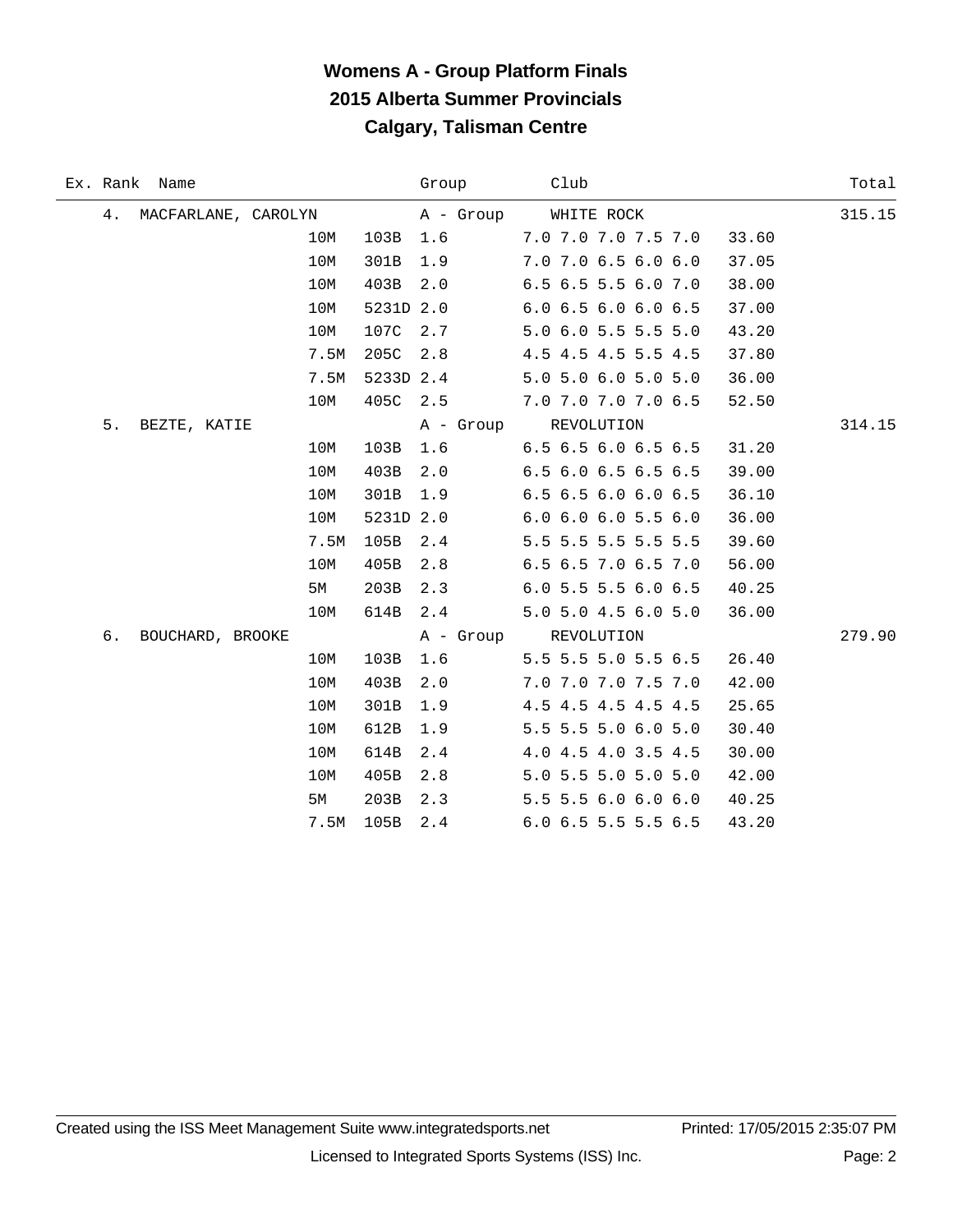| Ex. Rank Name             | Group | Club                                   | Total  |
|---------------------------|-------|----------------------------------------|--------|
| Referee: GUDMANSON, JILL  |       |                                        |        |
| Judge 1: GUDMANSON, JILL  |       | Judge 2: NEDDO, JOHANNE                |        |
| Judge 3: MCPHERSON, CAROL |       | Judge 4: PEIRCE, CASEY                 |        |
| Judge 5: BUSH, BARB       |       |                                        |        |
|                           |       |                                        |        |
| 1. BEZTE, KATIE           |       | A - Group T1 REVOLUTION                | 312.70 |
| 103B 1.7                  |       | $6.0$ $6.5$ $5.5$ $5.5$ $6.0$ 29.75    |        |
| 401B 1.5                  |       | $7.0$ $7.0$ $6.5$ $7.0$ $7.0$<br>31.50 |        |
| 201B                      | 1.6   | 7.0 7.0 7.0 7.0 7.0<br>33.60           |        |
| 301B 1.7                  |       | $6.0 \t6.0 \t6.0 \t7.0 \t7.0$<br>32.30 |        |
| 5231D 2.1                 |       | $5.5$ 5.5 5.0 5.0 6.0<br>33.60         |        |
| 203B 2.3                  |       | 4.0 4.5 4.0 4.0 4.5<br>28.75           |        |
| 303C 2.1                  |       | $6.5$ 7.0 $6.5$ 6.0 7.5<br>42.00       |        |
| 403B 2.4                  |       | 7.0 6.5 5.5 6.5 5.5 44.40              |        |
| 5223D 2.3                 |       | 5.0 5.5 5.5 5.0 5.5 36.80              |        |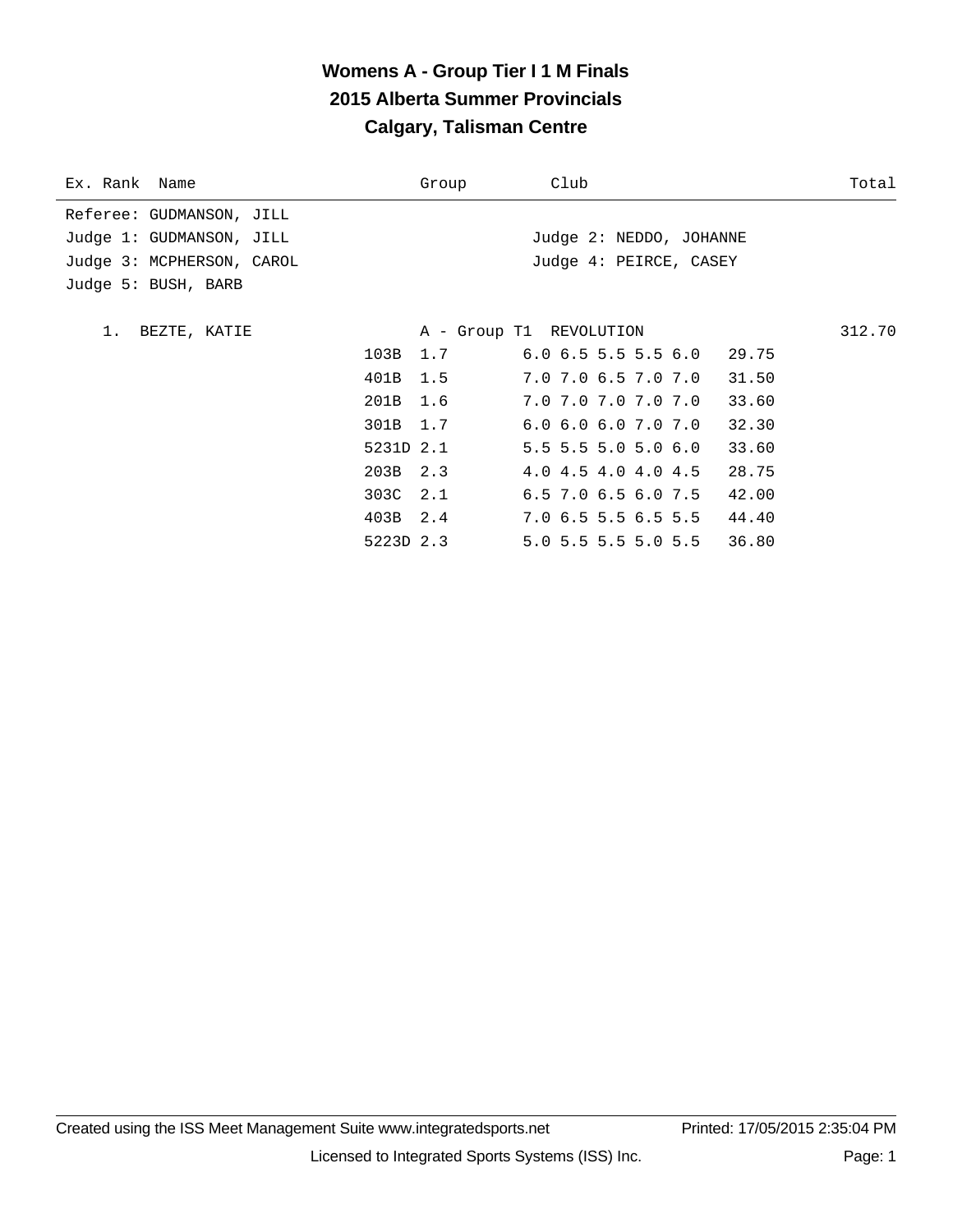| Ex. Rank Name | Group     | Club                          | Total  |
|---------------|-----------|-------------------------------|--------|
| BEZTE, KATIE  |           | A - Group T1 REVOLUTION       | 308.55 |
|               | 103B 1.6  | $5.0$ 5.5 5.5 5.5 6.0         | 26.40  |
|               | 401B 1.4  | $5.5$ 6.0 5.5 6.0 6.0         | 24.50  |
|               | 201B 1.8  | 7.0 7.0 7.0 7.0 7.0           | 37.80  |
|               | 301B 1.9  | 5.5 5.5 5.5 5.0 5.5           | 31.35  |
|               | 5231D 2.0 | $6.0$ $6.0$ $5.0$ $5.0$ $5.5$ | 33.00  |
|               | 105B 2.4  | 7.0 7.5 7.0 7.0 7.0           | 50.40  |
|               | 403B 2.1  | $6.5$ $6.5$ $6.5$ $6.0$ $6.0$ | 39.90  |
|               | 303C 2.0  | 3.5 3.5 4.0 4.0 3.5           | 22.00  |
|               | 5233D 2.4 | 6.05.56.06.06.0               | 43.20  |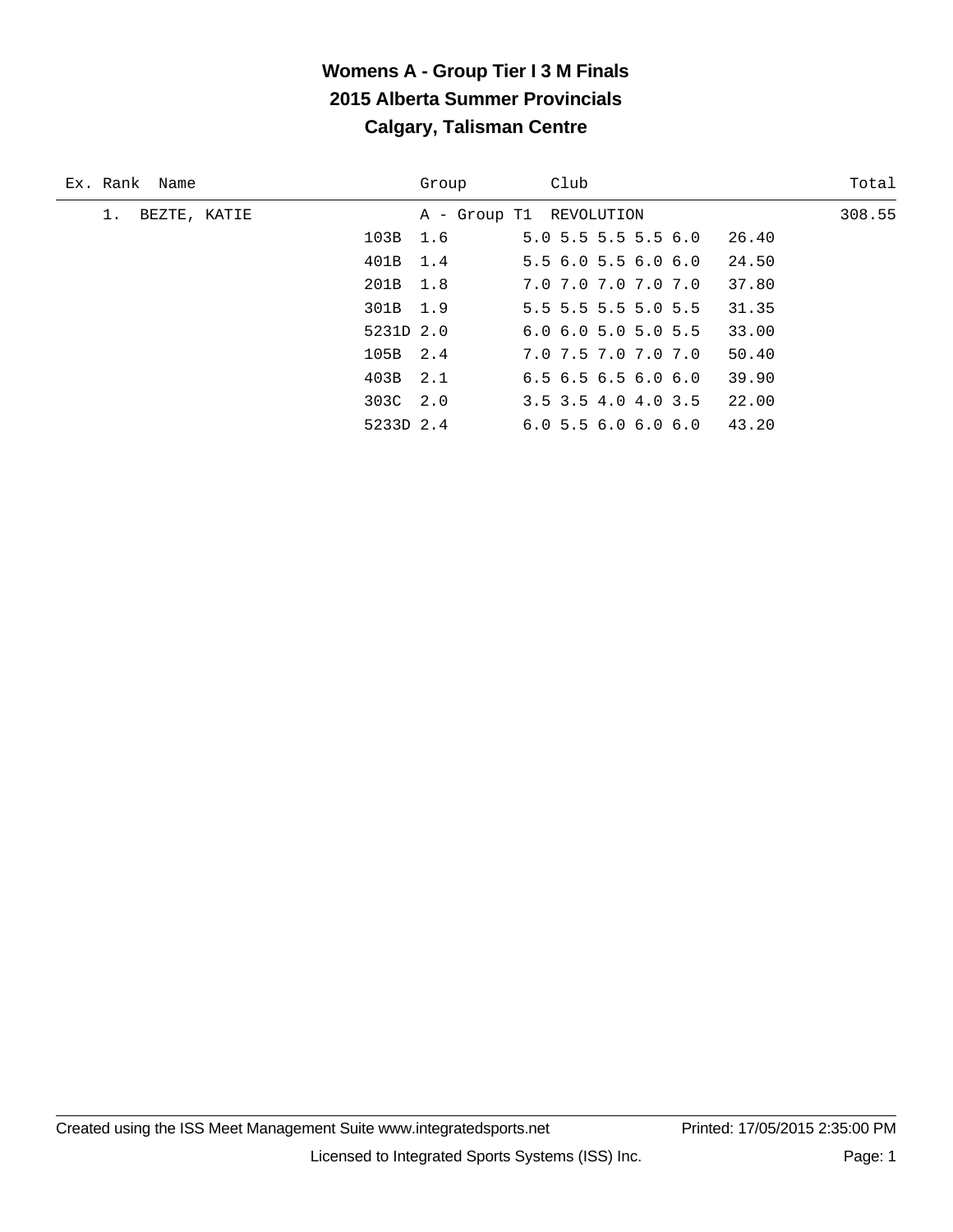| Ex. Rank Name             | Group       | Club                                   | Total  |
|---------------------------|-------------|----------------------------------------|--------|
| Referee: HALEY, TAUNYA    |             |                                        |        |
| Judge 1: HALEY, TAUNYA    |             | Judge 2: GUDMANSON, JILL               |        |
| Judge 3: PINEO, HEATHER   |             | Judge 4: ZACK, MEGHAN                  |        |
| Judge 5: MCPHERSON, CAROL |             |                                        |        |
|                           |             |                                        |        |
| BOYCHUK, TANYA<br>1.      | B - Group   | ESPDC                                  | 347.75 |
|                           | 401B<br>1.5 | 7.0 7.0 7.0 7.5 7.0<br>31.50           |        |
|                           | 201B<br>1.6 | 7.5 6.5 7.0 7.0 6.5<br>32.80           |        |
|                           | 103B<br>1.7 | 6.0 6.5 5.5 6.5 5.5<br>30.60           |        |
|                           | 301B<br>1.7 | 8.0 7.5 7.5 7.0 7.5<br>38.25           |        |
|                           | 5132D 2.2   | 6.5 7.0 7.0 6.5 7.0<br>45.10           |        |
|                           | 105C<br>2.4 | 4.5 5.0 4.0 5.0 5.0<br>34.80           |        |
|                           | 303B<br>2.4 | 5.0 5.0 5.0 5.0 4.5<br>36.00           |        |
|                           | 203B<br>2.3 | 7.0 7.0 7.0 7.0 7.0<br>48.30           |        |
|                           | 2.4<br>403B | 7.0 7.0 7.0 7.0 6.5<br>50.40           |        |
| $2$ .<br>BUCHWALD, SERENA | B - Group   | REVOLUTION                             | 326.40 |
|                           | 401B<br>1.5 | 6.5 7.0 7.0 7.0 7.0<br>31.50           |        |
|                           | 201B<br>1.6 | 7.0 7.0 7.0 7.0 7.5<br>33.60           |        |
|                           | 301B<br>1.7 | 6.5 7.0 7.0 7.0 7.0<br>35.70           |        |
|                           | 5231D 2.1   | 5.0 5.0 6.0 5.0 5.5<br>32.55           |        |
|                           | 103B<br>1.7 | 5.5 6.0 6.0 6.0 6.0<br>30.60           |        |
|                           | 105C<br>2.4 | 5.0 5.0 5.5 5.0 5.5<br>37.20           |        |
|                           | 2.4<br>403B | $6.5$ $6.5$ $7.0$ $6.0$ $6.5$<br>46.80 |        |
|                           | 203B<br>2.3 | 6.0 7.0 6.5 5.5 7.0<br>44.85           |        |
|                           | 2.1<br>303C | 5.5 5.0 5.5 5.0 5.5<br>33.60           |        |
| 3.<br>GAUTHIER, ALYSSA    | B - Group   | REVOLUTION                             | 313.70 |
|                           | 401B<br>1.5 | $6.5$ $6.5$ $6.5$ $6.5$ $6.0$<br>29.25 |        |
|                           | 103B<br>1.7 | $6.5$ $6.0$ $6.5$ $6.0$ $5.5$<br>31.45 |        |
|                           | 201B<br>1.6 | 7.0 7.0 6.5 7.5 6.5<br>32.80           |        |
|                           | 301B<br>1.7 | $6.5$ $6.5$ $6.5$ $6.5$ $6.5$<br>33.15 |        |
|                           | 5231D 2.1   | 5.0 5.0 6.0 5.0 5.0<br>31.50           |        |
|                           | 105C<br>2.4 | 5.0 5.0 5.0 5.0 5.0<br>36.00           |        |
|                           | 403B<br>2.4 | $6.0$ $6.0$ $6.0$ $6.0$ $5.5$<br>43.20 |        |
|                           | 203B<br>2.3 | 6.5 6.5 6.5 6.0 6.5<br>44.85           |        |
|                           | 303C<br>2.1 | 5.0 5.0 5.5 5.0 4.5<br>31.50           |        |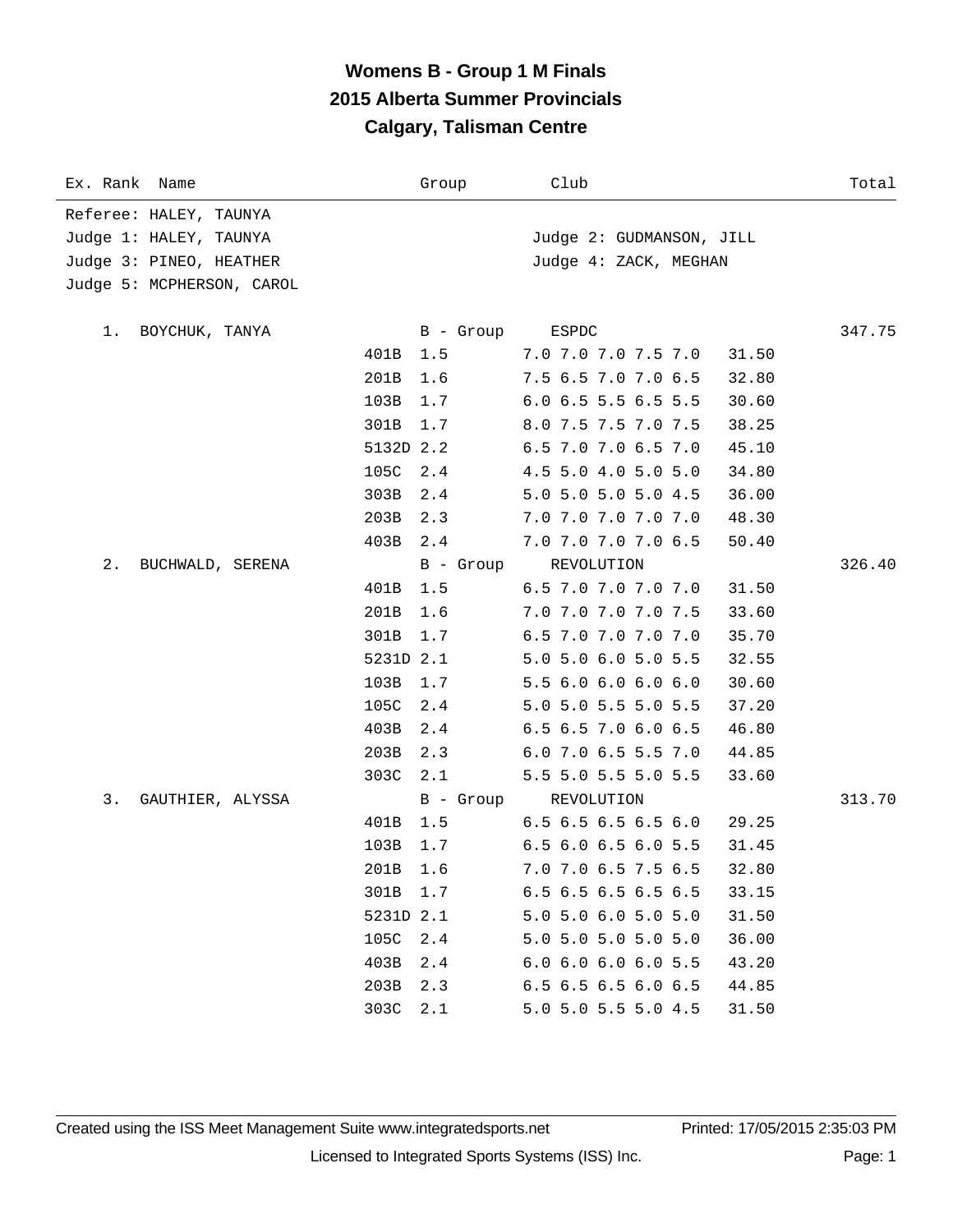| Ex. Rank Name         |           | Group            | Club                | Total  |
|-----------------------|-----------|------------------|---------------------|--------|
| 4.<br>GALLAIS, JOELLE |           | B - Group REGINA |                     | 312.35 |
|                       | 103B      | 1.7              | 6.5 6.0 6.5 6.0 6.5 | 32.30  |
|                       | 401B      | 1.5              | 6.5 6.5 7.0 7.0 7.0 | 30.75  |
|                       | 201B      | 1.6              | 6.0 6.5 7.0 6.5 7.0 | 32.00  |
|                       | 301B      | 1.7              | 6.5 6.5 7.0 6.5 7.0 | 34.00  |
|                       | 5231D 2.1 |                  | 5.5 5.0 5.5 5.5 5.5 | 34.65  |
|                       | 105C      | 2.4              | 4.5 5.0 4.0 4.5 4.5 | 32.40  |
|                       | 403B      | 2.4              | 5.5 6.0 6.0 6.0 6.0 | 43.20  |
|                       | 203C      | 2.0              | 5.0 5.0 5.5 5.0 5.0 | 30.00  |
|                       | 303C      | 2.1              | 6.5 7.0 7.0 6.0 7.0 | 43.05  |
| 5.<br>ERLAM, MARTINE  |           |                  | B - Group CALGARY   | 305.50 |
|                       | 103B      | 1.7              | 6.0 5.5 6.5 5.5 6.0 | 29.75  |
|                       | 201B      | 1.6              | 5.5 5.5 6.0 5.5 6.0 | 27.20  |
|                       | 301B      | 1.7              | 6.5 6.0 6.5 6.0 6.0 | 31.45  |
|                       | 401B      | 1.5              | 6.5 7.0 7.0 6.0 6.5 | 30.00  |
|                       | 5231D 2.1 |                  | 5.5 5.5 5.5 5.0 5.0 | 33.60  |
|                       | 403B      | 2.4              | 5.5 5.0 6.0 6.0 5.5 | 40.80  |
|                       | 105C      | 2.4              | 6.5 6.0 5.5 6.5 6.0 | 44.40  |
|                       | 303C      | 2.1              | 5.0 5.0 5.5 5.0 5.0 | 31.50  |
|                       | 203B      | 2.3              | 5.5 5.0 5.5 5.5 5.0 | 36.80  |
| б.<br>DASCHUK, SOPHIE |           | B - Group REGINA |                     | 288.45 |
|                       | 103B      | 1.7              | 6.56.06.06.06.0     | 30.60  |
|                       | 401B      | 1.5              | 6.5 5.5 6.0 6.0 6.0 | 27.00  |
|                       | 201B      | 1.6              | 6.5 6.0 6.0 6.0 5.5 | 28.80  |
|                       | 301B      | 1.7              | 5.5 5.5 5.0 5.5 5.5 | 28.05  |
|                       | 5231D 2.1 |                  | 5.5 5.5 6.0 5.0 5.5 | 34.65  |
|                       | 104B      | 2.3              | 6.0 5.5 5.5 5.5 5.5 | 37.95  |
|                       | 403C      | 2.2              | 5.0 4.5 5.0 4.5 5.0 | 31.90  |
|                       | 203C      | 2.0              | 6.5 6.5 6.0 6.5 6.0 | 38.00  |
|                       | 303C      | 2.1              | 5.5 5.0 4.5 5.0 5.0 | 31.50  |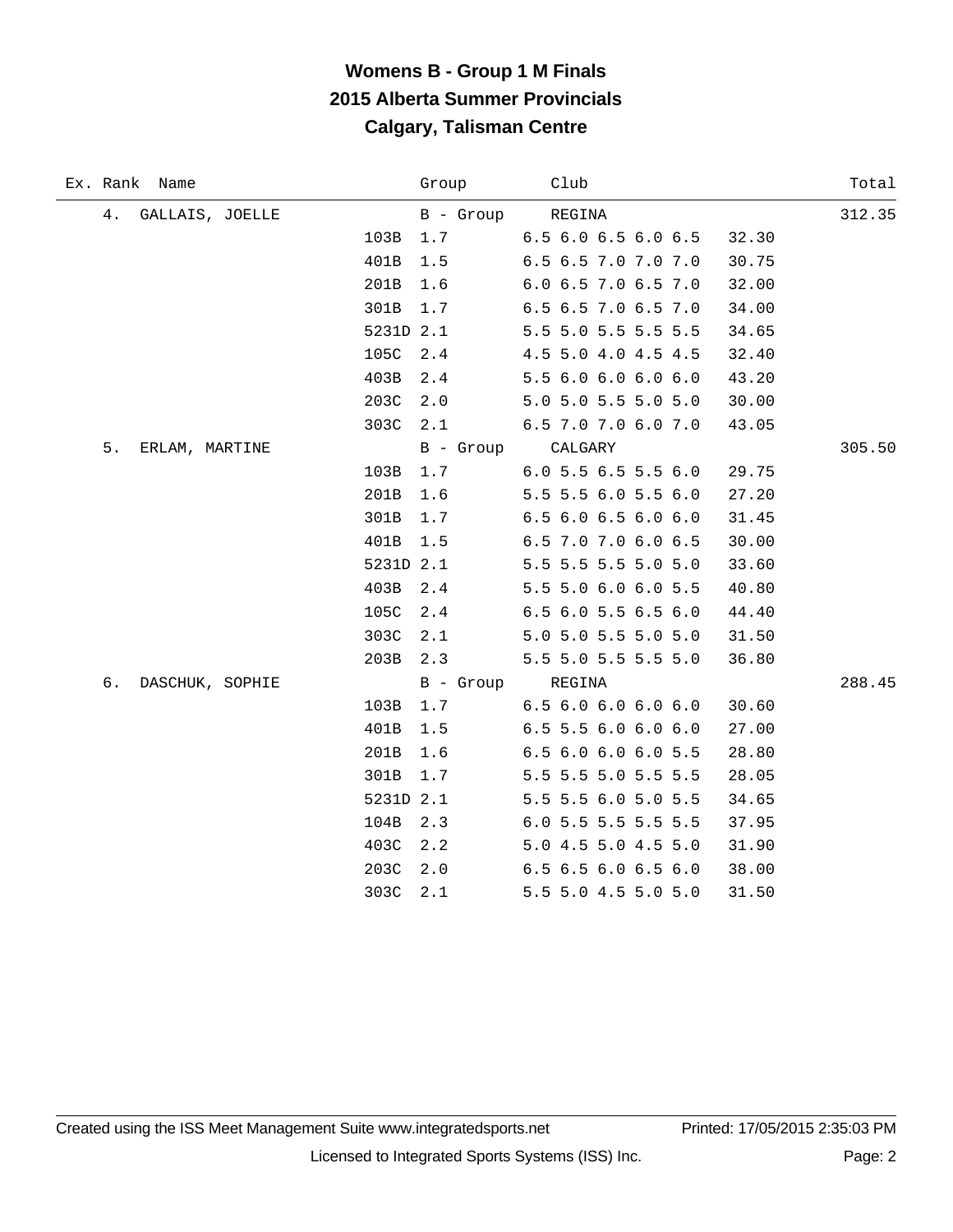| Ex. Rank Name            |           | Group     | Club                          | Total  |
|--------------------------|-----------|-----------|-------------------------------|--------|
| 7.<br>DECECCO, ELIZABETH |           | B - Group | SASKATOON                     | 281.55 |
|                          | 103B 1.7  |           | $6.0$ $6.0$ $5.5$ $6.0$ $6.0$ | 30.60  |
|                          | 401B 1.5  |           | $6.5$ $6.5$ $6.0$ $6.5$ $7.0$ | 29.25  |
|                          | 201B 1.6  |           | $6.0$ $6.0$ $5.5$ $5.5$ $6.0$ | 28.00  |
|                          | 301B 1.7  |           | $6.0$ $6.0$ $5.5$ $6.0$ $6.0$ | 30.60  |
|                          | 5231D 2.1 |           | $4.5$ 5.0 $4.5$ 5.0 5.5       | 30.45  |
|                          | 104B 2.3  |           | 5.56.05.56.06.0               | 40.25  |
|                          | 203B 2.3  |           | 6.06.06.06.06.0               | 41.40  |
|                          | 303C 2.1  |           | $3.5$ $3.0$ $3.0$ $3.5$ $3.5$ | 21.00  |
|                          | 403B 2.4  |           | 3.5 4.0 4.0 4.5 4.5           | 30.00  |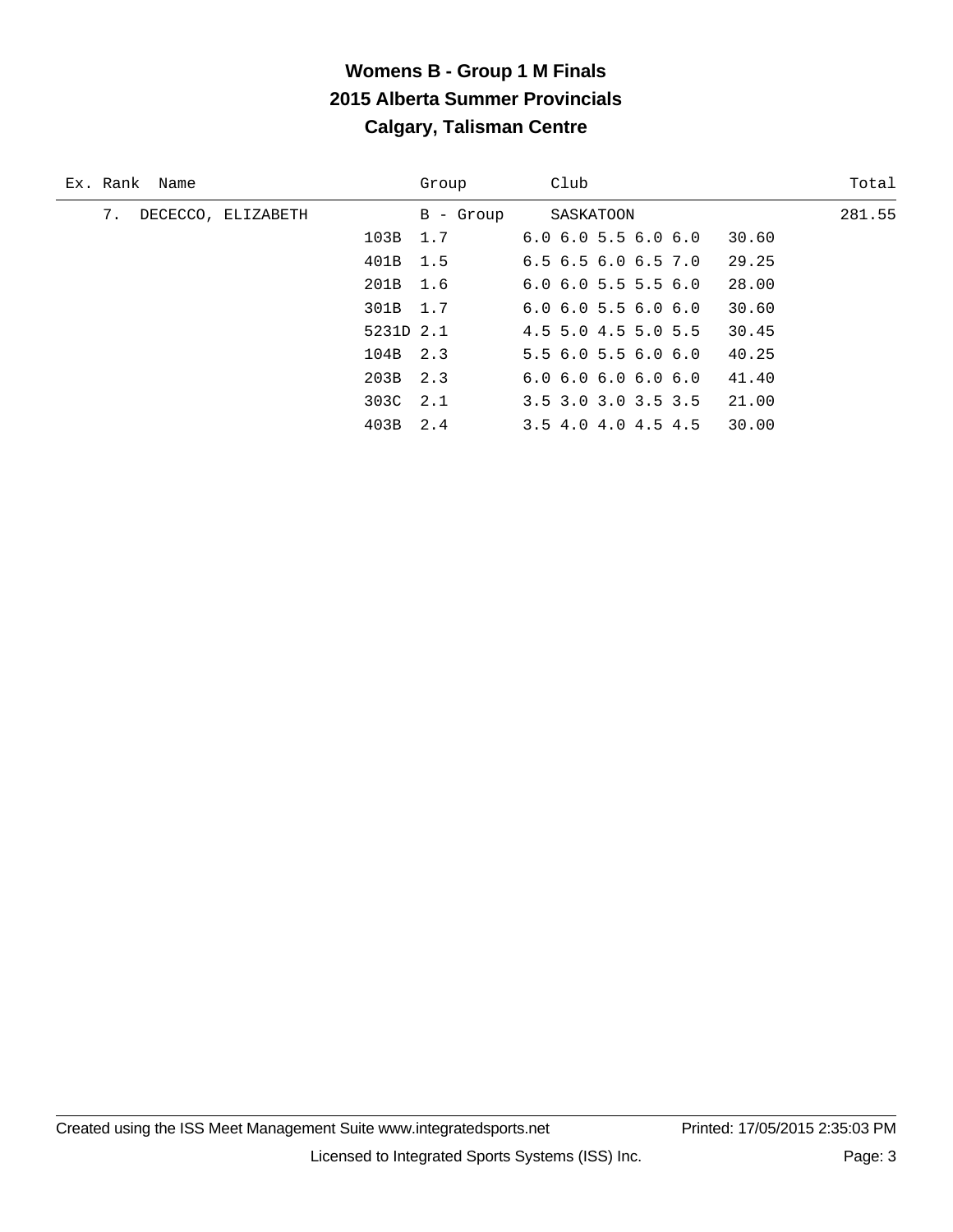| Ex. Rank Name              |           | Group     | Club                          | Total  |
|----------------------------|-----------|-----------|-------------------------------|--------|
| Referee: BUSH, BARB        |           |           |                               |        |
| Judge 1: BUSH, BARB        |           |           | Judge 2: GUDMANSON, JILL      |        |
| Judge 3: PINEO, HEATHER    |           |           | Judge 4: JAMIESON, KELLY      |        |
| Judge 5: FLEWWELLING, HERB |           |           |                               |        |
|                            |           |           |                               |        |
| GAUTHIER, ALYSSA<br>1.     |           | B - Group | REVOLUTION                    | 391.30 |
|                            | 103B      | 1.6       | 8.0 7.0 7.0 7.5 8.5           | 36.00  |
|                            | 403B      | 2.1       | 7.0 7.0 7.5 7.0 7.0           | 44.10  |
|                            | 201B      | 1.8       | 8.0 7.0 8.0 8.0 7.5           | 42.30  |
|                            | 301B      | 1.9       | 7.0 6.0 6.5 7.0 7.0           | 38.95  |
|                            | 5231D 2.0 |           | 6.06.06.06.06.0               | 36.00  |
|                            | 105B      | 2.4       | $6.0$ $6.0$ $7.0$ $6.0$ $6.0$ | 43.20  |
|                            | 405C      | 2.7       | 7.0 7.0 7.0 7.0 7.0           | 56.70  |
|                            | 303B      | 2.3       | 6.5 6.5 6.0 6.5 6.5           | 44.85  |
|                            | 5233D 2.4 |           | 6.5 6.5 7.0 7.0 7.0           | 49.20  |
| 2.<br>BOYCHUK, TANYA       |           | B - Group | ESPDC                         | 390.40 |
|                            | 403B      | 2.1       | 6.5 6.5 6.5 6.5 7.0           | 40.95  |
|                            | 201B      | 1.8       | 6.5 6.5 6.5 7.0 7.0           | 36.00  |
|                            | 103B      | 1.6       | 6.0 6.0 7.0 6.5 7.0           | 31.20  |
|                            | 301B      | 1.9       | 6.5 6.5 6.5 7.0 6.5           | 37.05  |
|                            | 5132D 2.1 |           | 7.0 7.0 6.5 7.0 7.0           | 44.10  |
|                            | 105B      | 2.4       | 7.5 6.5 7.5 7.0 7.0           | 51.60  |
|                            | 305C      | 2.8       | 6.5 6.0 6.0 6.5 6.5           | 53.20  |
|                            | 405C      | 2.7       | 6.0 5.5 6.0 5.5 5.5           | 45.90  |
|                            | 5233D 2.4 |           | 7.5 6.5 6.0 7.0 7.5           | 50.40  |
| 3.<br>ERLAM, MARTINE       |           | B - Group | CALGARY                       | 363.85 |
|                            | 103B      | 1.6       | 6.5 6.5 6.5 7.0 7.0           | 32.00  |
|                            | 201B      | 1.8       | 5.0 5.0 6.0 5.5 5.5           | 28.80  |
|                            | 301B      | 1.9       | 6.0 6.0 6.0 5.5 6.0           | 34.20  |
|                            | 403B      | 2.1       | 6.5 6.0 6.0 6.5 7.0           | 39.90  |
|                            | 5231D 2.0 |           | $6.0$ 5.0 6.5 6.0 6.0         | 36.00  |
|                            | 105B      | 2.4       | 6.5 6.0 6.5 6.5 6.5           | 46.80  |
|                            | 303B      | 2.3       | $6.0$ $6.0$ $5.5$ $6.0$ $5.5$ | 40.25  |
|                            | 205C      | 2.8       | 7.0 6.5 6.5 6.5 6.5           | 54.60  |
|                            | 405C      | 2.7       | 6.0 6.5 6.5 6.5 6.0           | 51.30  |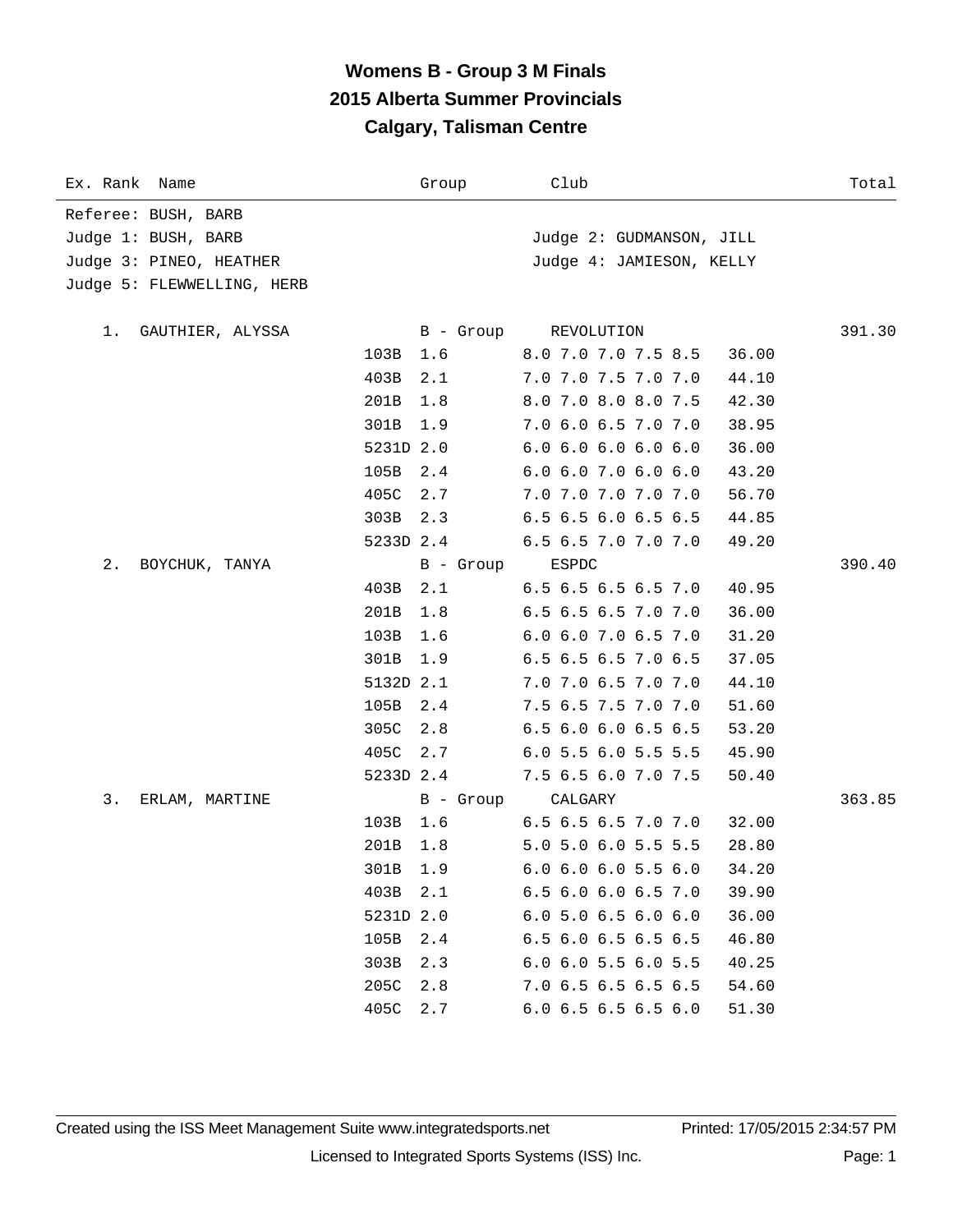| Ex. Rank Name            | Group Club |                               | Total  |
|--------------------------|------------|-------------------------------|--------|
| 4. BUCHWALD, SERENA      |            | B - Group REVOLUTION          | 357.05 |
| 403B                     | 2.1        | 6.5 6.5 7.0 7.0 7.0           | 43.05  |
| 201B                     | 1.8        | 7.0 7.0 7.0 6.5 7.5           | 37.80  |
| 301B                     | 1.9        | 5.5 5.5 5.0 5.0 5.5           | 30.40  |
|                          | 5231D 2.0  | 5.5 5.0 5.5 6.0 5.5           | 33.00  |
| 103B                     | 1.6        | 6.5 6.5 7.0 6.5 6.5           | 31.20  |
| 105B                     | 2.4        | 5.5 5.0 5.0 5.5 6.0           | 38.40  |
| 205C                     | 2.8        | 6.5 6.0 5.5 6.0 5.5           | 49.00  |
|                          | 305C 2.8   | 5.5 5.5 5.5 5.5 6.0           | 46.20  |
|                          |            | 5233D 2.4 7.0 7.0 6.5 6.0 6.5 | 48.00  |
| 5.<br>GALLAIS, JOELLE    |            | B - Group REGINA              | 323.80 |
| 103B                     | 1.6        | $6.5$ $6.5$ $7.0$ $6.0$ $6.0$ | 30.40  |
| 403B                     | 2.1        | 6.06.06.06.06.5               | 37.80  |
| 201B                     | 1.8        | 4.5 4.5 4.5 5.0 6.5           | 25.20  |
| 301B                     | 1.9        | 7.0 6.5 6.5 6.5 7.5           | 38.00  |
|                          | 5231D 2.0  | $6.0$ $6.0$ $6.5$ $6.0$ $6.0$ | 36.00  |
| 105B                     | 2.4        | $6.5$ $6.0$ $6.0$ $5.5$ $6.0$ | 43.20  |
| 405C                     | 2.7        | 4.0 3.0 3.5 4.5 4.5           | 32.40  |
|                          | 5233D 2.4  | $6.5$ $6.5$ $7.0$ $6.0$ $6.5$ | 46.80  |
|                          | 303C 2.0   | 5.5 6.0 5.5 6.0 5.5           | 34.00  |
| б.<br>DECECCO, ELIZABETH |            | B - Group SASKATOON           | 318.65 |
| 103B                     | 1.6        | $6.0$ $6.0$ $5.5$ $6.0$ $6.0$ | 28.80  |
| 403B                     | 2.1        | 6.0 6.0 6.0 6.5 5.5           | 37.80  |
| 201B                     | 1.8        | $6.0$ 5.5 5.5 6.0 6.0         | 31.50  |
| 301B                     | 1.9        | 4.5 5.5 5.0 5.0 4.0           | 27.55  |
|                          | 5231D 2.0  | 5.5 6.0 5.5 6.0 6.0           | 35.00  |
| 105B                     | 2.4        | 5.5 5.5 5.5 5.5 6.0           | 39.60  |
| 205C                     | 2.8        | 4.5 4.5 5.0 4.5 5.0           | 39.20  |
| 303B                     | 2.3        | 6.0 5.5 5.5 6.5 6.5           | 41.40  |
| 405C                     | 2.7        | 4.5 4.0 4.5 5.0 5.0           | 37.80  |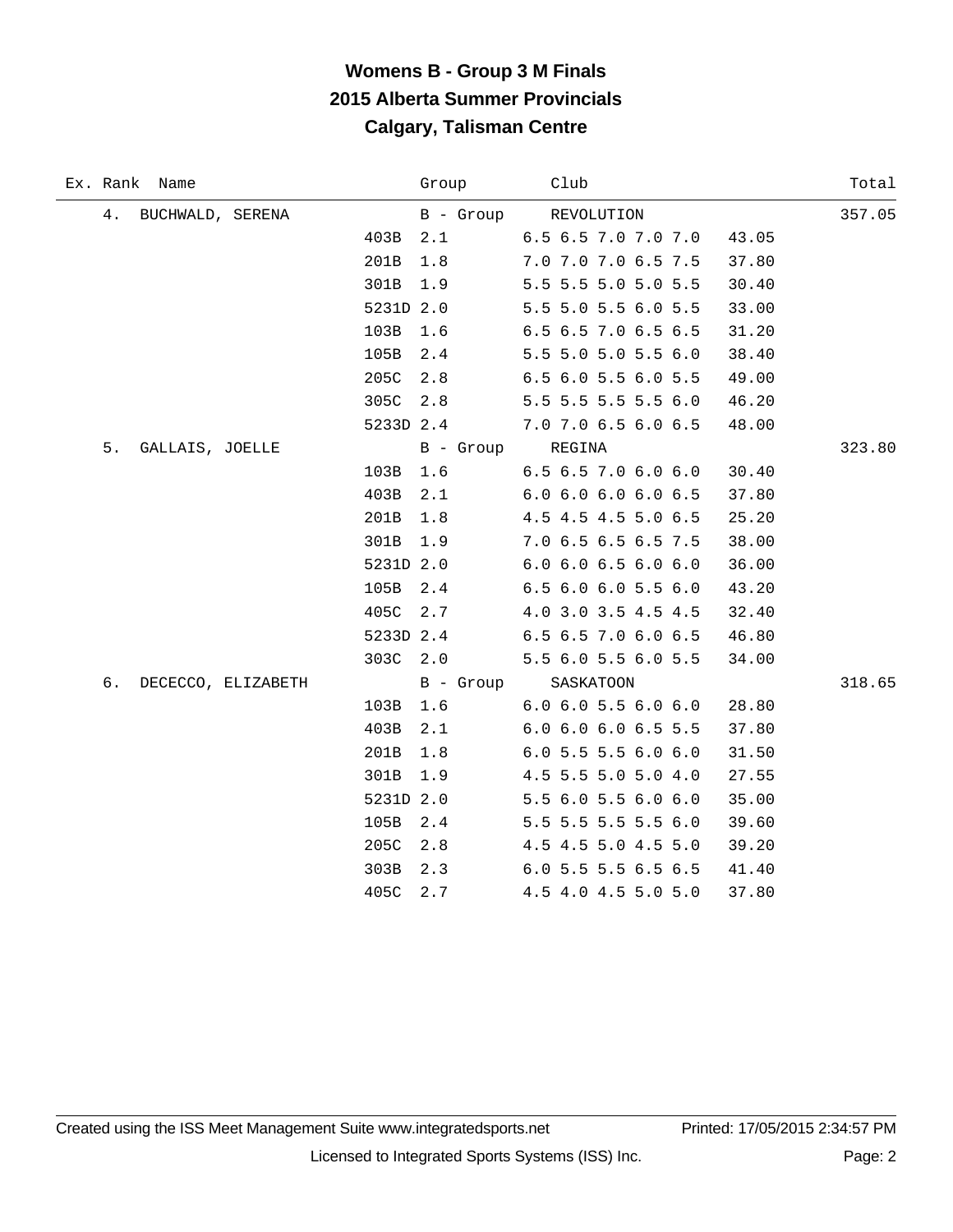| Ex. Rank Name         |           | Group     | Club                          | Total  |
|-----------------------|-----------|-----------|-------------------------------|--------|
| 7.<br>DASCHUK, SOPHIE |           | B - Group | REGINA                        | 275.65 |
|                       | 103B 1.6  |           | $6.0$ 5.5 5.5 6.0 5.5         | 27.20  |
|                       | 403B 2.1  |           | $4.0$ $4.5$ $4.5$ $4.5$ $6.0$ | 28.35  |
|                       | 201C 1.7  |           | $5.0$ $5.0$ $5.0$ $5.0$ $4.5$ | 25.50  |
|                       | 301C 1.8  |           | 3.5 3.5 4.0 4.5 3.5           | 19.80  |
|                       | 5231D 2.0 |           | $5.5$ 5.0 5.5 6.0 6.0         | 34.00  |
|                       | 105B 2.4  |           | 5.5 6.0 6.0 6.0 7.0           | 43.20  |
|                       | 205C 2.8  |           | 5.04.04.04.05.0               | 36.40  |
|                       | 5233D 2.4 |           | 4.0 4.5 4.0 4.5 5.0           | 31.20  |
|                       | 303C 2.0  |           | 5.0 5.0 5.0 5.5 5.0           | 30.00  |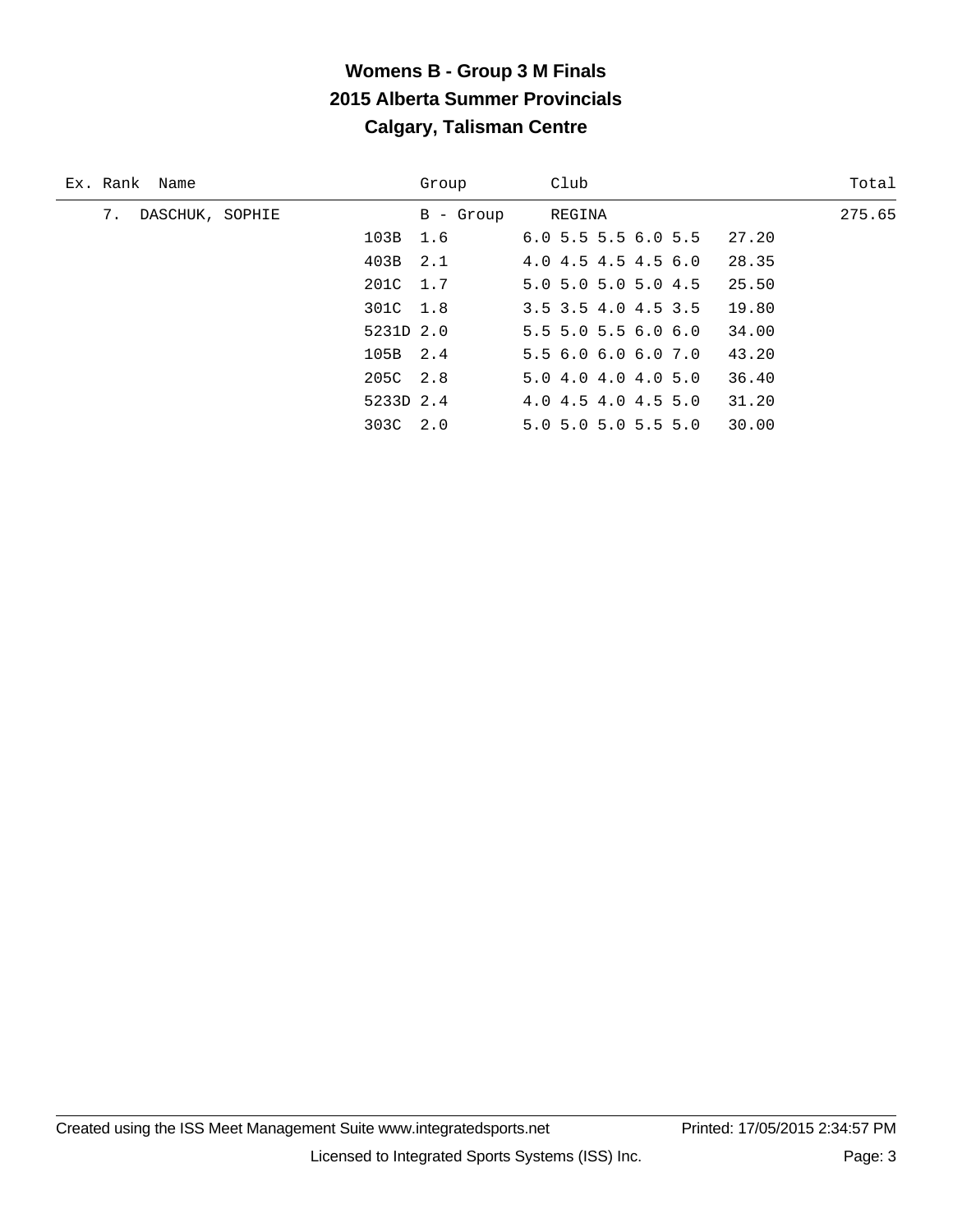| Ex. Rank Name            |                  | Group     | Club                          | Total  |
|--------------------------|------------------|-----------|-------------------------------|--------|
| Referee: PINEO, HEATHER  |                  |           | Asst. Referee: POWER, STEVE   |        |
| Judge 1: HALEY, TAUNYA   |                  |           | Judge 2: GUDMANSON, JILL      |        |
| Judge 3: BUSH, BARB      |                  |           | Judge 4: MCPHERSON, CAROL     |        |
| Judge 5: ZACK, MEGHAN    |                  |           |                               |        |
|                          |                  |           |                               |        |
| GALLAIS, JOELLE<br>1.    |                  | B - Group | REGINA                        | 291.25 |
|                          | 10M<br>103B      | 1.6       | 8.0 7.5 8.5 8.0 8.0           | 38.40  |
|                          | 10M<br>403B      | 2.0       | 7.0 7.0 7.0 7.5 7.5           | 43.00  |
|                          | 10M<br>5231D 2.0 |           | 7.5 7.5 8.0 7.5 8.0           | 46.00  |
|                          | 7.5M<br>301C     | 1.8       | 5.5 6.0 5.5 5.5 5.5           | 29.70  |
|                          | 7.5M<br>105B     | 2.4       | 4.0 4.5 4.0 4.5 4.5           | 31.20  |
|                          | 7.5M<br>205C     | 2.8       | 5.5 6.0 6.5 5.5 5.5           | 47.60  |
|                          | 7.5M<br>405C     | 2.7       | 6.5 7.0 7.5 7.0 6.5           | 55.35  |
| 2.<br>BUCHWALD, SERENA   |                  | B - Group | REVOLUTION                    | 279.10 |
|                          | 10M<br>612B      | 1.9       | 6.5 6.5 6.5 6.5 7.0           | 37.05  |
|                          | 10M<br>403B      | 2.0       | 6.5 6.5 6.5 7.0 6.5           | 39.00  |
|                          | 10M<br>103B      | 1.6       | $6.0$ $6.5$ $6.0$ $6.5$ $6.5$ | 30.40  |
|                          | 10M<br>301B      | 1.9       | 6.5 6.5 6.5 6.5 6.5           | 37.05  |
|                          | 10M<br>614B      | 2.4       | 4.5 5.0 4.5 5.0 5.0           | 34.80  |
|                          | 10M<br>405B      | 2.8       | 4.5 5.5 5.0 5.5 5.5           | 44.80  |
|                          | 7.5M<br>205C     | 2.8       | 6.5 6.5 7.0 6.5 7.0           | 56.00  |
| 3.<br>DASCHUK, SOPHIE    |                  | B - Group | REGINA                        | 257.45 |
|                          | 10M<br>612B      | 1.9       | 4.0 4.5 4.0 4.5 4.5           | 24.70  |
|                          | 10M<br>403B      | 2.0       | $6.0$ $6.0$ $6.0$ $5.5$ $6.0$ | 36.00  |
|                          | 7.5M<br>103B     | 1.6       | $6.0$ 5.5 6.0 6.0 6.0         | 28.80  |
|                          | 301C<br>5M       | 1.6       | $6.0$ $6.0$ $5.5$ $5.5$ $6.0$ | 28.00  |
|                          | 7.5M<br>105B     | 2.4       | 6.06.06.06.06.0               | 43.20  |
|                          | 7.5M<br>405C     | 2.7       | 7.0 6.5 7.0 7.0 6.5           | 55.35  |
|                          | 5M<br>203B 2.3   |           | $6.0$ $6.0$ $6.0$ $6.5$ $6.0$ | 41.40  |
| 4.<br>DECECCO, ELIZABETH |                  | B - Group | SASKATOON                     | 246.75 |
|                          | 7.5M<br>103B     | 1.6       | 6.5 6.0 6.0 5.5 6.0           | 28.80  |
|                          | 401B<br>10M      | 1.4       | 7.0 7.0 7.0 6.5 7.0           | 29.40  |
|                          | 10M<br>612B      | 1.9       | 5.5 5.5 5.0 4.0 5.0           | 29.45  |
|                          | 7.5M<br>301B     | 1.9       | 6.05.56.06.06.0               | 34.20  |
|                          | 105B<br>5M       | 2.6       | 5.0 5.5 4.0 5.5 5.0           | 40.30  |
|                          | 403B<br>5M       | 2.4       | $6.0$ $6.0$ $6.0$ $6.5$ $6.0$ | 43.20  |
|                          | 203B<br>5M       | 2.3       | 6.0 6.0 5.5 6.5 6.0           | 41.40  |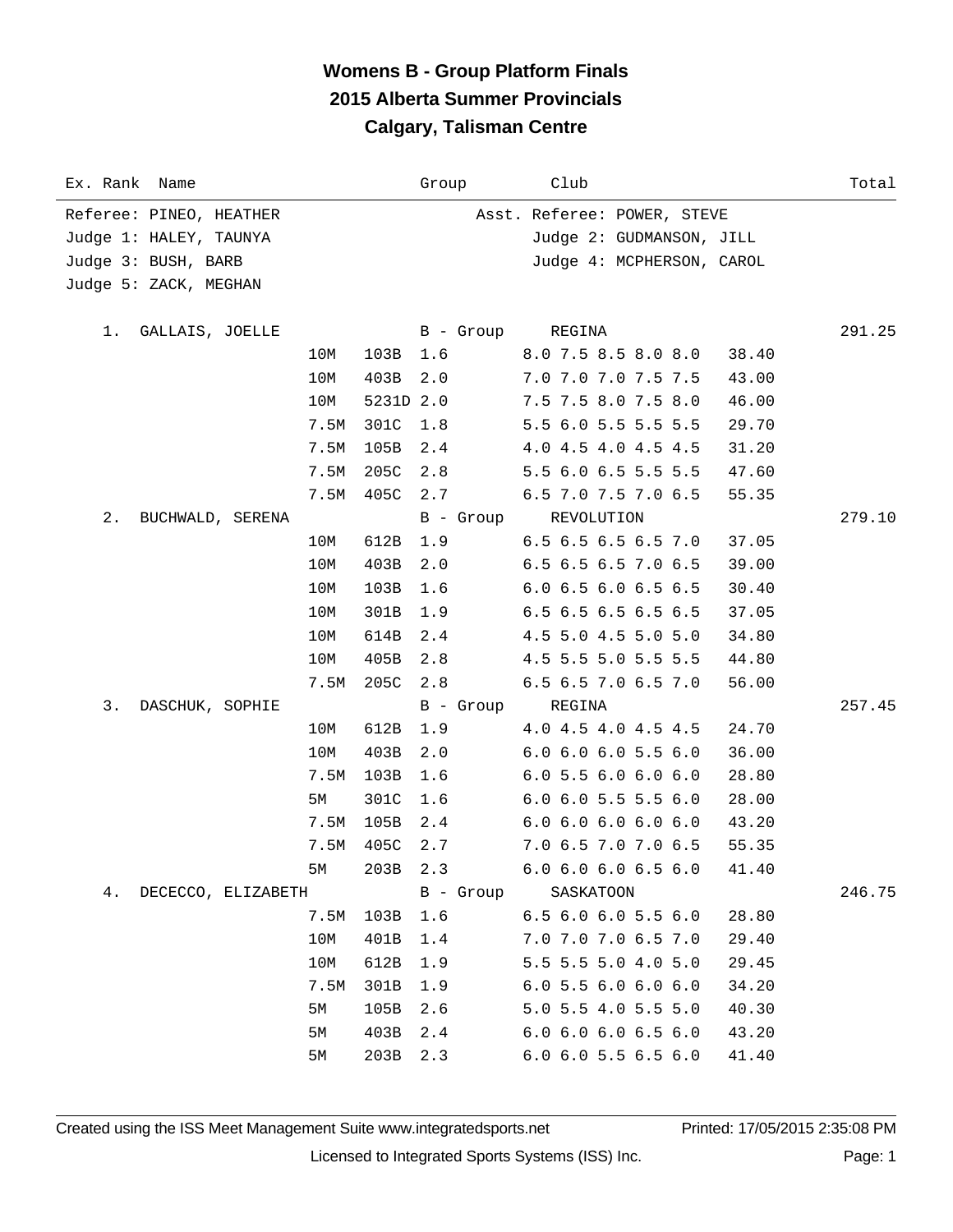| Ex. Rank Name             |           | Group | Club                                   | Total  |
|---------------------------|-----------|-------|----------------------------------------|--------|
| Referee: GUDMANSON, JILL  |           |       |                                        |        |
| Judge 1: GUDMANSON, JILL  |           |       | Judge 2: NEDDO, JOHANNE                |        |
| Judge 3: MCPHERSON, CAROL |           |       | Judge 4: PEIRCE, CASEY                 |        |
| Judge 5: BUSH, BARB       |           |       |                                        |        |
| 1. BAARS, REAGAN          |           |       | B - Group T1 ROCKY MTN                 | 230.35 |
|                           | 103B      | 1.7   | 5.5 5.5 5.5 5.5 5.5<br>28.05           |        |
|                           | 201C      | 1.5   | 6.05.56.06.06.5<br>27.00               |        |
|                           | 301C      | 1.6   | $6.0$ $6.0$ $5.5$ $6.5$ $6.5$<br>29.60 |        |
|                           | 401B      | 1.5   | 6.0 6.5 6.5 7.0 7.0<br>30.00           |        |
|                           | 5122D 1.9 |       | 4.5 4.5 4.0 5.0 4.0<br>24.70           |        |
|                           | 104C      | 2.2   | 5.5 6.0 5.5 6.5 6.0<br>38.50           |        |
|                           | 203C      | 2.0   | 4.0 4.5 4.0 4.0 4.5<br>25.00           |        |
|                           | 403C      | 2.2   | 4.0 4.5 4.0 4.5 4.0<br>27.50           |        |
| 2.<br>THOMPSON, JASMINE   |           |       | B - Group T1 ROCKY MTN                 | 183.95 |
|                           | 101B      | 1.3   | $5.0$ 5.5 5.0 5.0 6.0<br>20.15         |        |
|                           | 201C      | 1.5   | $6.0$ 5.5 5.5 6.5 6.0<br>26.25         |        |
|                           | 301C      | 1.6   | 5.0 4.5 5.0 5.0 5.0<br>24.00           |        |
|                           | 401C      | 1.4   | 5.0 5.0 5.0 4.5 5.0<br>21.00           |        |
|                           | 5121D 1.7 |       | 3.5 4.0 4.0 5.0 5.5<br>22.10           |        |
|                           | 103C      | 1.6   | $5.0$ $5.0$ $5.0$ $6.0$ $6.0$<br>25.60 |        |
|                           | 302C      | 1.6   | 4.5 4.0 4.5 4.5 5.0<br>21.60           |        |
|                           | 202C 1.5  |       | 5.0 6.0 5.0 5.5 5.0<br>23.25           |        |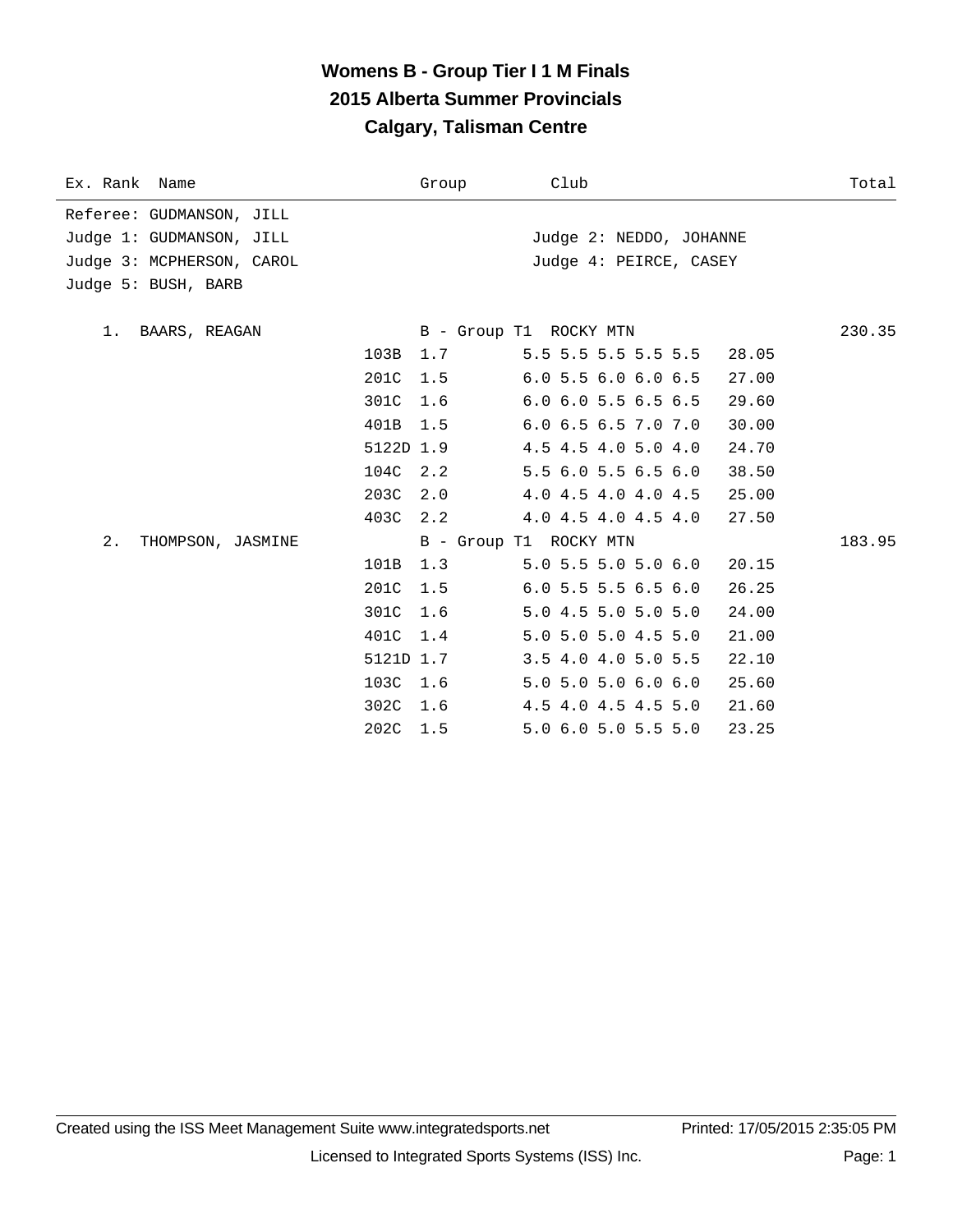| Ex. Rank Name | Club<br>Group                                       | Total  |
|---------------|-----------------------------------------------------|--------|
| BAARS, REAGAN | B - Group T1 ROCKY MTN                              | 231.05 |
|               | 6.06.06.05.56.5<br>103B 1.6<br>28.80                |        |
|               | 201C 1.7<br>29.75<br>6.05.56.05.56.0                |        |
|               | 301C 1.8<br>29.70<br>5.5 5.5 5.0 5.5 5.5            |        |
|               | 401B 1.4<br>6.56.06.06.06.5<br>25.90                |        |
|               | 5231D 2.0<br>24.00<br>$4.0$ $4.0$ $3.5$ $5.0$ $4.0$ |        |
|               | $203C$ 1.9<br>35.15<br>$6.0$ 6.5 5.5 6.5 6.0        |        |
|               | 105C 2.2<br>4.0 4.0 4.0 4.0 3.5                     | 26.40  |
|               | 403C 1.9<br>31.35<br>$5.5$ 5.5 5.5 5.5 6.0          |        |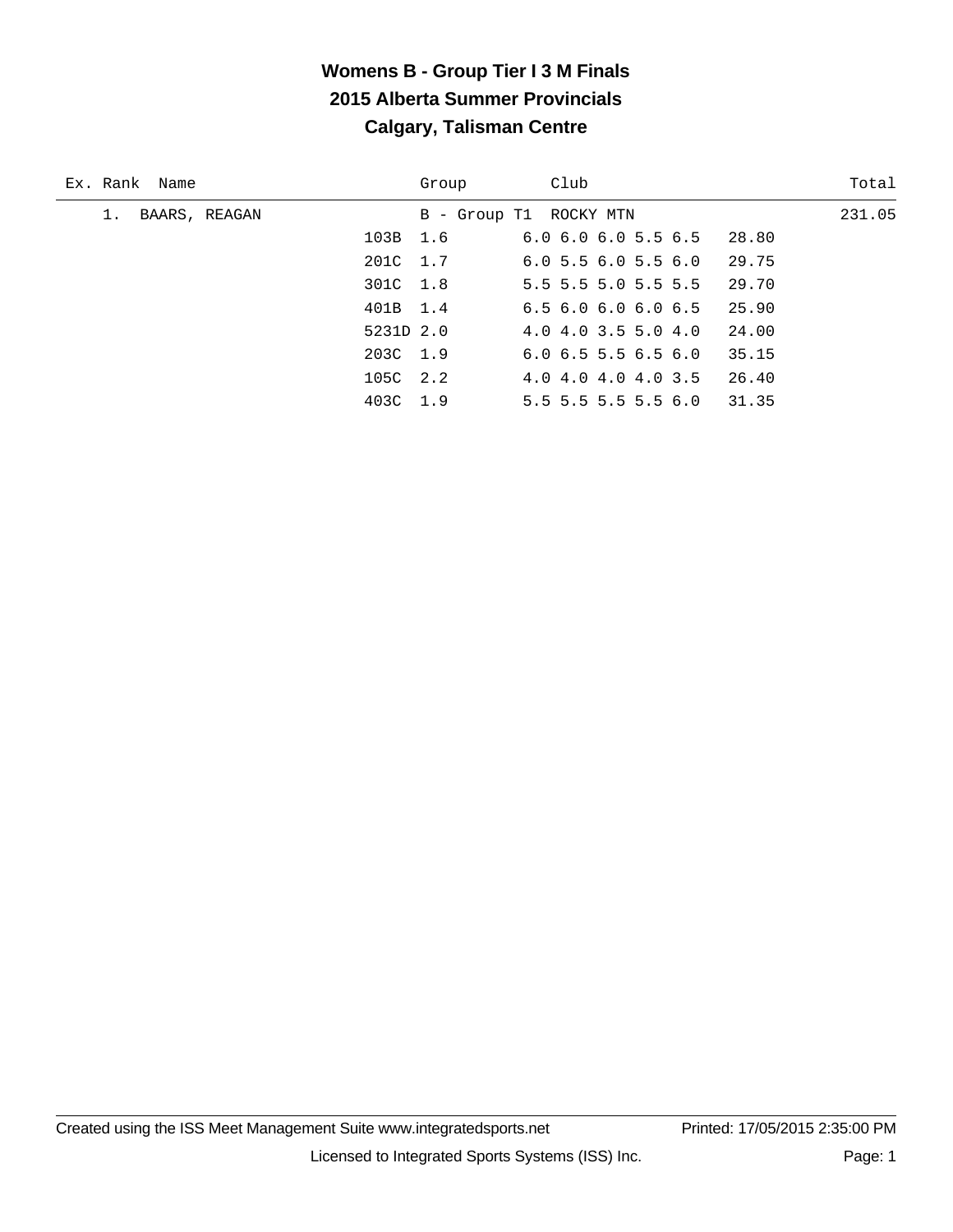| Ex. Rank<br>Name          |           | Group       | Club                         | Total  |
|---------------------------|-----------|-------------|------------------------------|--------|
| Referee: BUSH, BARB       |           |             |                              |        |
| Judge 1: BUSH, BARB       |           |             | Judge 2: GUDMANSON, JILL     |        |
| Judge 3: MCPHERSON, CAROL |           |             | Judge 4: PINEO, HEATHER      |        |
| Judge 5: TU, CHARLIE      |           |             |                              |        |
|                           |           |             |                              |        |
| 1.<br>ERLAM, MARGO        |           | $C - Group$ | CALGARY                      | 356.40 |
|                           | 103B      | 1.7         | 7.5 8.0 7.0 7.5 8.0<br>39.10 |        |
|                           | 201B      | 1.5         | 7.5 7.0 7.0 7.5 7.0<br>32.25 |        |
|                           | 301B      | 1.6         | 7.0 7.5 7.0 7.5 7.5<br>35.20 |        |
|                           | 401A      | 1.8         | 8.0 7.5 7.5 7.5 8.0<br>41.40 |        |
|                           | 5132D 2.2 |             | 7.0 6.5 6.5 6.5 7.0<br>44.00 |        |
|                           | 403B      | 2.4         | 7.5 8.0 7.5 8.0 8.0<br>56.40 |        |
|                           | 203B      | 2.3         | 8.0 8.0 7.5 8.0 7.5<br>54.05 |        |
|                           | 105C      | 2.4         | 7.5 7.5 7.0 7.5 7.5<br>54.00 |        |
| 2.<br>WHYTE, BROOKLYN     |           | $C - Growp$ | EKDC                         | 313.20 |
|                           | 401B      | 1.5         | 8.5 8.0 8.0 9.0 8.0<br>36.75 |        |
|                           | 201B      | 1.5         | 8.0 8.0 7.5 7.5 8.0<br>35.25 |        |
|                           | 5221D 1.7 |             | 6.56.06.06.06.0<br>30.60     |        |
|                           | 103B      | 1.7         | 7.5 7.5 7.0 7.5 8.5<br>38.25 |        |
|                           | 303C      | 2.1         | 4.0 4.0 5.0 4.0 4.0<br>25.20 |        |
|                           | 104B      | 2.3         | 7.0 5.5 6.5 6.0 7.0<br>44.85 |        |
|                           | 403B      | 2.4         | 7.0 7.5 7.5 7.5 7.5<br>54.00 |        |
|                           | 203B      | 2.3         | 7.0 7.0 6.5 7.5 7.0<br>48.30 |        |
| 3.<br>KEIM, ELLI          |           | $C -$ Group | EKDC                         | 292.10 |
|                           | 401B      | 1.5         | 7.5 7.5 7.5 8.0 7.0<br>33.75 |        |
|                           | 201B      | 1.5         | 8.0 7.5 8.5 8.0 8.0<br>36.00 |        |
|                           | 103B      | 1.7         | 6.5 6.0 6.0 7.0 6.5<br>32.30 |        |
|                           | 301B      | 1.6         | 7.5 7.5 9.0 7.5 7.5<br>36.00 |        |
|                           | 5122D 1.9 |             | 7.0 6.5 6.5 6.0 6.5<br>37.05 |        |
|                           | 104C      | 2.2         | 6.5 6.5 7.0 6.5 6.5<br>42.90 |        |
|                           | 403C      | 2.2         | 5.0 5.0 5.0 5.5 5.5<br>34.10 |        |
|                           | 203C      | 2.0         | 7.0 6.5 6.5 7.0 6.5<br>40.00 |        |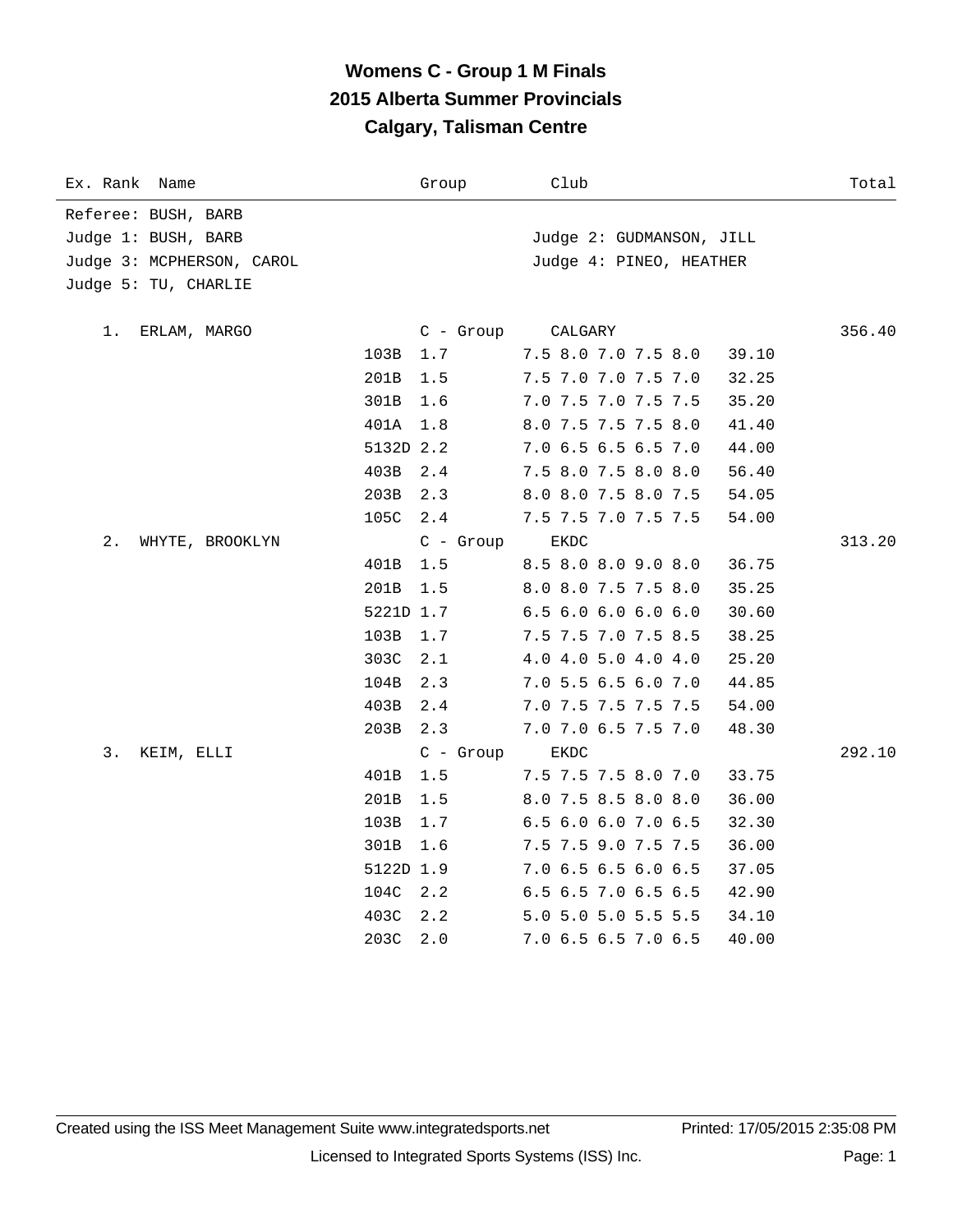÷

| Ex. Rank Name        |           | Group       | Club                          | Total  |
|----------------------|-----------|-------------|-------------------------------|--------|
| 4.<br>VALK, DANIELLE |           |             | C - Group CALGARY             | 282.45 |
|                      | 103B      | 1.7         | 6.5 6.5 6.0 6.5 6.5           | 33.15  |
|                      | 201B      | 1.5         | 6.5 7.0 7.0 6.0 7.0           | 30.75  |
|                      | 301B      | 1.6         | 5.5 5.5 5.0 5.0 5.5           | 25.60  |
|                      | 401B      | 1.5         | 6.5 6.5 6.5 7.0 7.0           | 30.00  |
|                      | 5132D 2.2 |             | 6.5 6.5 5.5 6.0 6.5           | 41.80  |
|                      | 104B      | 2.3         | $6.0$ $6.0$ $6.0$ $6.5$ $6.5$ | 42.55  |
|                      | 203C      | 2.0         | 6.5 6.5 5.5 6.5 6.5           | 39.00  |
|                      | 403C      | 2.2         | 6.0 6.0 6.0 6.5 6.0           | 39.60  |
| 5.<br>OSIEJA, MAGGIE |           |             | C - Group NORTH SHOR          | 282.35 |
|                      | 103B      | 1.7         | 6.0 6.5 6.0 6.5 7.0           | 32.30  |
|                      | 201B      | 1.5         | 7.0 7.0 7.5 7.0 7.0           | 31.50  |
|                      | 301C      | 1.6         | 6.0 6.0 6.5 6.0 7.5           | 29.60  |
|                      | 5231D 2.1 |             | $6.0$ 6.5 6.5 6.5 6.0         | 39.90  |
|                      | 401B      | 1.5         | 7.0 7.5 7.5 7.5 7.5           | 33.75  |
|                      | 403C      | 2.2         | 6.0 7.0 6.5 7.0 6.5           | 44.00  |
|                      | 203B      | 2.3         | 3.5 4.5 4.5 4.0 4.5           | 29.90  |
|                      | 5223D 2.3 |             | 6.06.56.06.06.0               | 41.40  |
| б.<br>HOWARD, SADIE  |           |             | C - Group NORTH SHOR          | 256.40 |
|                      | 103B      | 1.7         | 7.06.56.56.07.0               | 34.00  |
|                      | 201C      | 1.5         | 5.5 6.5 5.0 6.0 5.5           | 25.50  |
|                      | 301C      | 1.6         | 5.0 5.0 4.5 4.5 5.0           | 23.20  |
|                      | 5122D 1.9 |             | 4.5 4.5 6.0 5.0 4.5           | 26.60  |
|                      | 401B      | 1.5         | 7.0 7.0 7.0 7.0 7.0           | 31.50  |
|                      | 403C      | 2.2         | 5.5 5.5 5.5 5.5 6.0           | 36.30  |
|                      | 104C      | 2.2         | 7.0 7.0 7.0 7.5 7.5 47.30     |        |
|                      |           | 203C 2.0    | 5.5 5.0 5.5 5.0 6.0           | 32.00  |
| 7.<br>BERKOVSKA, EVA |           | $C - Group$ | REGINA                        | 248.25 |
|                      | 103B      | 1.7         | 5.5 5.5 5.0 5.5 6.0           | 28.05  |
|                      | 401B      | 1.5         | $6.0$ $6.0$ $6.5$ $6.0$ $6.0$ | 27.00  |
|                      | 201C      | 1.5         | 5.0 5.5 5.5 5.5 6.0           | 24.75  |
|                      | 301C      | 1.6         | 5.5 5.5 6.0 6.0 6.5           | 28.00  |
|                      | 5221D 1.7 |             | 5.0 5.5 5.5 5.0 5.5           | 27.20  |
|                      | 104B      | 2.3         | 5.0 5.0 5.5 4.5 4.5           | 33.35  |
|                      | 403C      | 2.2         | 6.5 6.5 6.5 6.0 6.5           | 42.90  |
|                      | 203C      | 2.0         | 6.5 6.0 6.5 6.0 6.0           | 37.00  |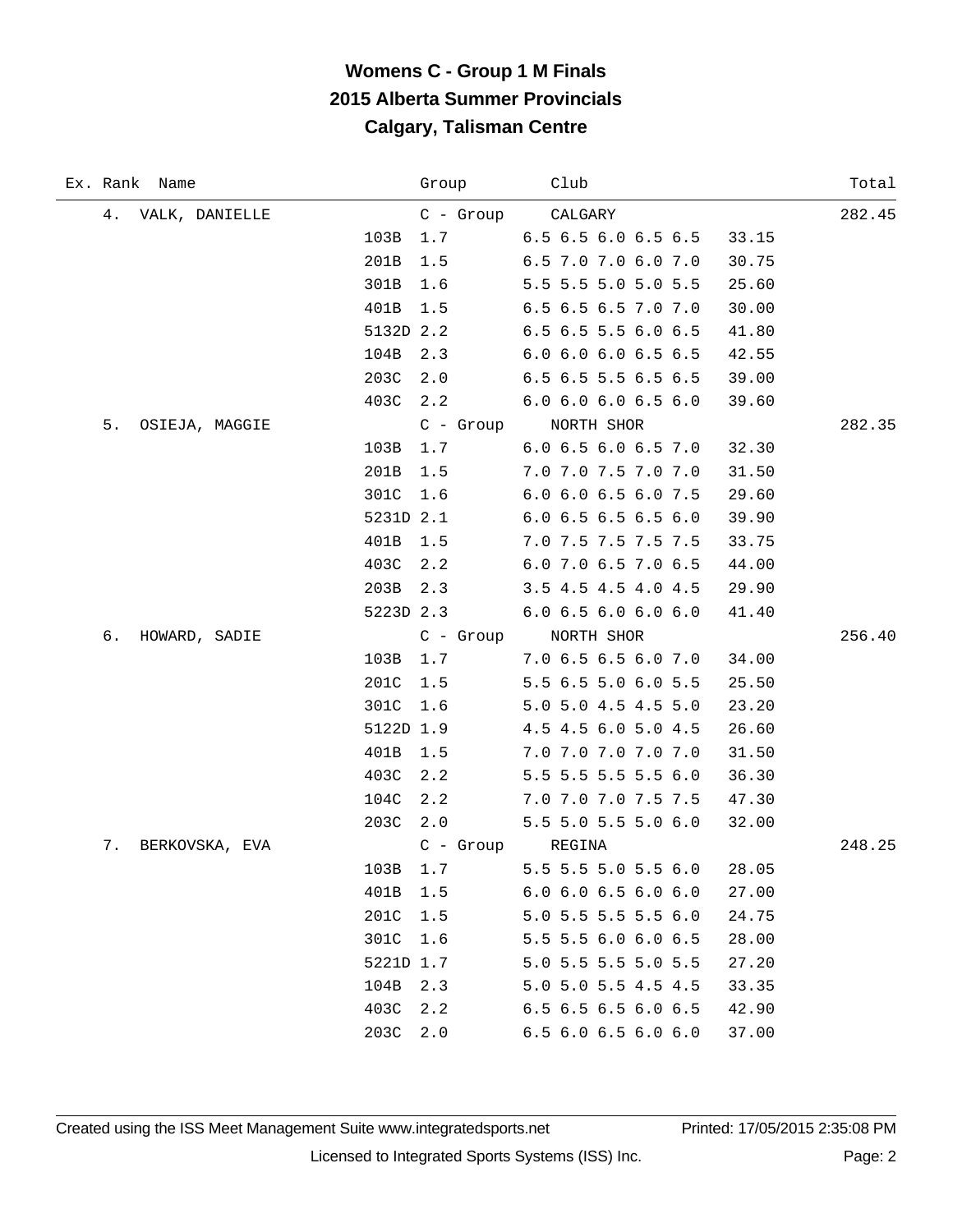| Ex. Rank<br>Name          |           | Group       | Club                                   | Total  |
|---------------------------|-----------|-------------|----------------------------------------|--------|
| Referee: MCPHERSON, CAROL |           |             |                                        |        |
| Judge 1: MCPHERSON, CAROL |           |             | Judge 2: HALEY, TAUNYA                 |        |
| Judge 3: ZACK, MEGHAN     |           |             | Judge 4: LAVOIE, FRANCINE              |        |
| Judge 5: TU, CHARLIE      |           |             |                                        |        |
|                           |           |             |                                        |        |
| 1.<br>ERLAM, MARGO        |           | $C$ - Group | CALGARY                                | 379.20 |
|                           | 103B      | 1.6         | $6.0$ $6.0$ $6.5$ $6.0$ $6.0$<br>28.80 |        |
|                           | 201B      | 1.7         | 8.0 8.0 7.5 8.0 7.5<br>39.95           |        |
|                           | 301B      | 1.8         | 7.5 7.5 7.5 8.0 7.5<br>40.50           |        |
|                           | 403B      | 2.1         | 7.0 7.5 7.5 8.0 7.5<br>47.25           |        |
|                           | 5132D 2.1 |             | 7.5 8.0 7.5 7.5 7.5<br>47.25           |        |
|                           | 405C      | 2.7         | 7.5 8.0 8.0 7.5 8.0<br>63.45           |        |
|                           | 205C      | 2.8         | 6.0 6.0 6.0 5.5 5.5<br>49.00           |        |
|                           | 305C      | 2.8         | 7.0 7.5 7.5 8.0 7.5<br>63.00           |        |
| 2.<br>WHYTE, BROOKLYN     |           | $C -$ Group | EKDC                                   | 322.65 |
|                           | 103B      | 1.6         | 7.5 7.5 7.5 7.5 7.5<br>36.00           |        |
|                           | 403B      | 2.1         | 7.5 7.5 7.0 7.5 7.0<br>46.20           |        |
|                           | 201B      | 1.7         | 7.5 7.0 7.0 7.5 7.0<br>36.55           |        |
|                           | 301B      | 1.8         | 8.0 7.5 8.0 8.0 8.0<br>43.20           |        |
|                           | 5231D 2.0 |             | 6.0 6.5 7.0 6.0 7.0<br>39.00           |        |
|                           | 105B      | 2.4         | 4.5 4.5 5.0 4.0 4.5<br>32.40           |        |
|                           | 405C      | 2.7         | $6.0$ $6.0$ $6.0$ $5.5$ $6.0$<br>48.60 |        |
|                           | 203B      | 2.2         | 6.5 6.0 6.0 6.5 6.0<br>40.70           |        |
| 3.<br>OSIEJA, MAGGIE      |           | $C - Group$ | NORTH SHOR                             | 313.20 |
|                           | 103B      | 1.6         | 7.0 7.0 6.5 7.0 6.5<br>32.80           |        |
|                           | 201B      | 1.7         | $6.0$ 5.0 5.5 6.0 6.0<br>29.75         |        |
|                           | 301C      | 1.8         | 6.0 6.0 6.0 7.0 6.5<br>33.30           |        |
|                           | 5231D 2.0 |             | 7.0 7.5 6.5 7.0 6.5<br>41.00           |        |
|                           | 403B      | 2.1         | 6.5 6.0 6.0 6.5 6.0<br>38.85           |        |
|                           | 105C      | 2.2         | 6.0 6.0 5.5 6.5 6.5<br>40.70           |        |
|                           | 5233D 2.4 |             | 7.0 7.0 6.5 7.5 6.5<br>49.20           |        |
|                           | 205C      | 2.8         | $6.0$ 5.5 5.0 5.5 6.0<br>47.60         |        |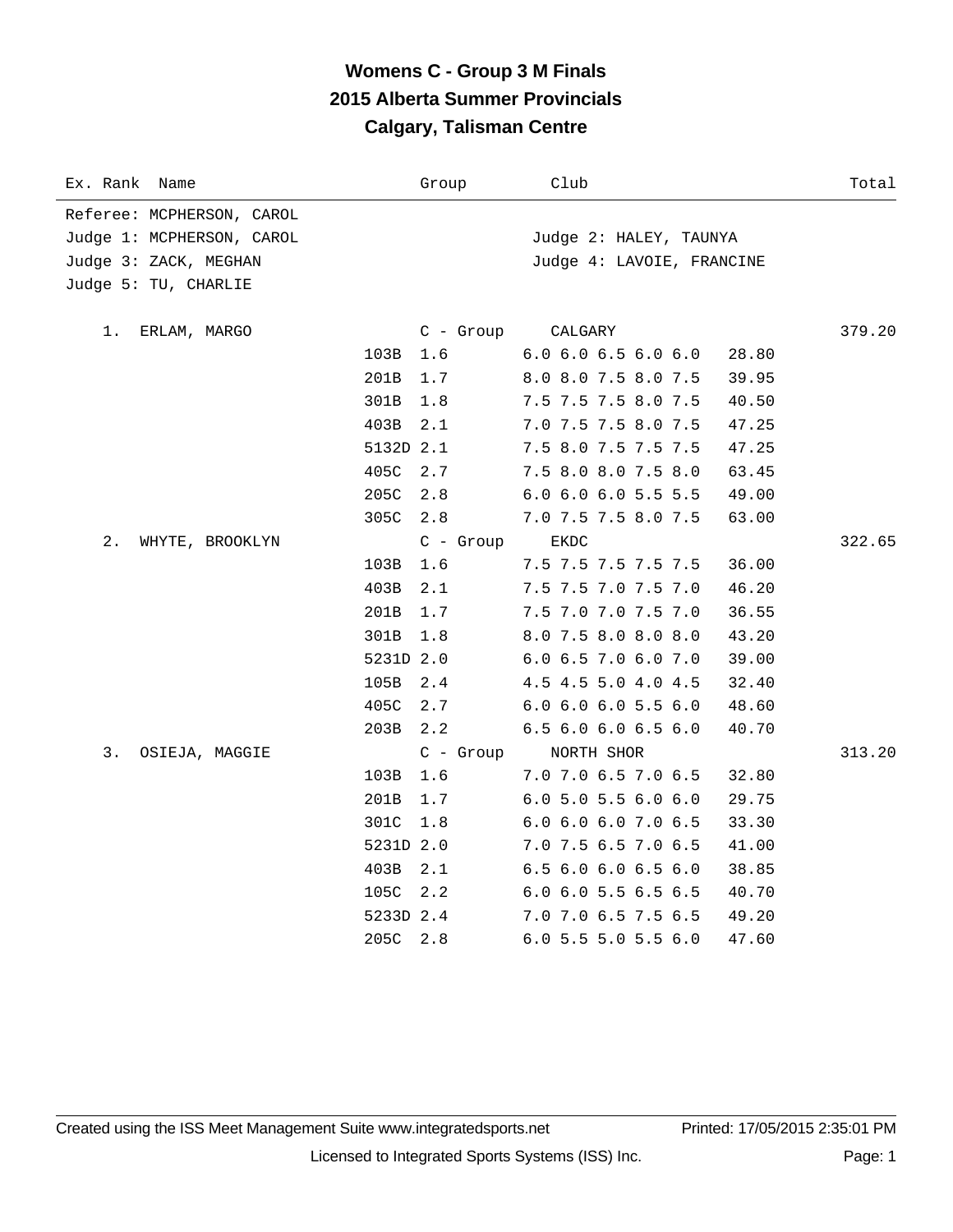|    | Ex. Rank Name  |           | Group          | Club                          |       | Total  |
|----|----------------|-----------|----------------|-------------------------------|-------|--------|
| 4. | VALK, DANIELLE |           |                | C - Group CALGARY             |       | 304.75 |
|    |                | 103B      | 1.6            | 5.5 5.5 6.5 6.0 5.5           | 27.20 |        |
|    |                | 201B      | 1.7            | 8.0 7.0 7.5 7.5 7.0           | 37.40 |        |
|    |                | 301B      | 1.8            | 6.5 6.5 6.0 6.5 7.0           | 35.10 |        |
|    |                | 403B      | 2.1            | 6.0 6.0 6.5 6.5 7.0           | 39.90 |        |
|    |                | 5132D 2.1 |                | 6.0 6.5 6.5 5.5 6.5           | 39.90 |        |
|    |                | 105B      | 2.4            | 6.0 7.0 7.0 6.5 7.0           | 49.20 |        |
|    |                | 203C      | 1.9            | 6.0 6.5 6.5 6.5 7.0           | 37.05 |        |
|    |                | 303C      | 2.0            | 6.5 6.5 6.5 6.5 6.5           | 39.00 |        |
| 5. | HOWARD, SADIE  |           | C - Group      | NORTH SHOR                    |       | 292.65 |
|    |                | 103B      | 1.6            | 5.5 6.5 5.5 6.5 5.5           | 28.00 |        |
|    |                | 201C      | 1.7            | 7.0 7.0 6.5 7.0 7.0           | 35.70 |        |
|    |                | 301C      | 1.8            | 4.5 4.5 4.5 4.5 5.5           | 24.30 |        |
|    |                | 5132D 2.1 |                | 5.0 5.5 6.0 6.0 6.0           | 36.75 |        |
|    |                | 403B      | 2.1            | 6.5 6.5 7.0 7.5 6.5           | 42.00 |        |
|    |                | 404C      | 2.4            | 6.5 6.5 6.0 6.5 6.5           | 46.80 |        |
|    |                | 105B      | 2.4            | 7.0 6.5 6.0 6.5 6.5           | 46.80 |        |
|    |                | 203C      | 1.9            | 5.5 5.5 6.0 5.5 6.0           | 32.30 |        |
| б. | KEIM, ELLI     |           | C - Group EKDC |                               |       | 283.80 |
|    |                | 103B      | 1.6            | 7.0 7.0 6.5 6.5 6.5           | 32.00 |        |
|    |                | 403B      | 2.1            | 6.5 6.5 6.5 7.0 6.5           | 40.95 |        |
|    |                | 201B      | 1.7            | 7.0 6.5 6.0 6.0 6.0           | 31.45 |        |
|    |                | 301B      | 1.8            | $6.0$ 5.0 6.5 5.0 6.0         | 30.60 |        |
|    |                | 5132D 2.1 |                | 5.5 6.0 6.0 6.0 6.0           | 37.80 |        |
|    |                | 203B      | 2.2            | 6.0 6.5 6.0 6.0 5.5           | 39.60 |        |
|    |                | 303C      | 2.0            | 5.5 5.5 5.5 5.5 5.5           | 33.00 |        |
|    |                | 105B      | 2.4            | 5.0 5.5 5.5 5.0 5.5           | 38.40 |        |
| 7. | BERKOVSKA, EVA |           | C - Group      | REGINA                        |       | 232.35 |
|    |                | 103B      | 1.6            | 6.0 5.5 5.5 5.5 5.5           | 26.40 |        |
|    |                | 403B      | 2.1            | $6.0$ $6.0$ $5.5$ $5.5$ $6.0$ | 36.75 |        |
|    |                | 201B      | 1.7            | 5.0 5.0 5.0 4.5 5.5           | 25.50 |        |
|    |                | 301B      | 1.8            | 4.5 5.0 5.0 4.5 6.0           | 26.10 |        |
|    |                | 5231D 2.0 |                | 4.0 4.0 4.0 3.5 4.5           | 24.00 |        |
|    |                | 105B      | 2.4            | 4.0 3.5 4.0 3.5 3.0           | 26.40 |        |
|    |                | 404C      | 2.4            | 5.0 5.0 4.5 5.5 5.5           | 37.20 |        |
|    |                | 303C      | 2.0            | 5.0 5.0 5.0 5.0 5.0           | 30.00 |        |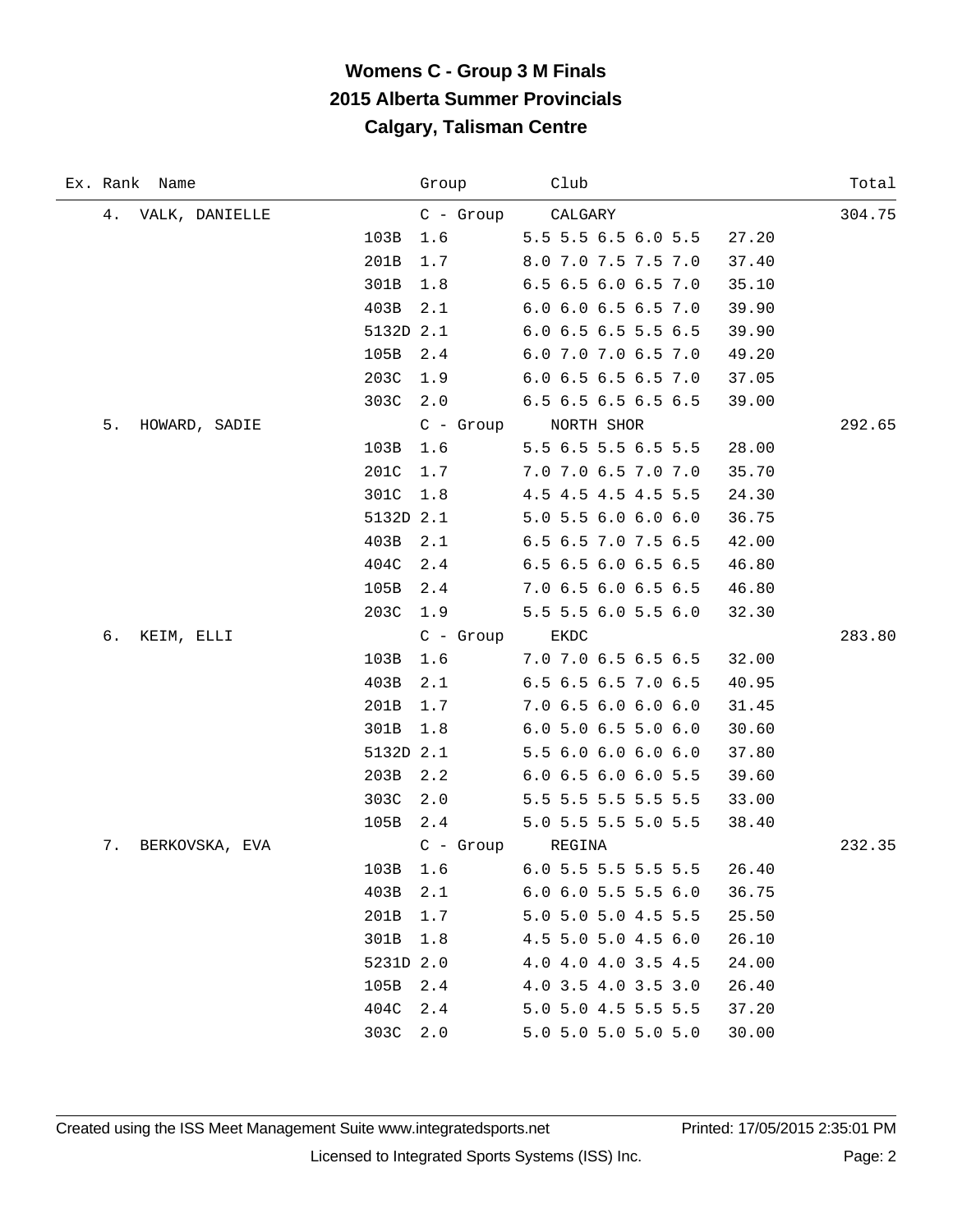| Ex. Rank Name             |      |           | Group       | Club                                   | Total  |
|---------------------------|------|-----------|-------------|----------------------------------------|--------|
| PANEL A                   |      |           |             |                                        |        |
| Referee: GUDMANSON, JILL  |      |           |             |                                        |        |
| Judge 1: PINEO, HEATHER   |      |           |             | Judge 2: BUSH, BARB                    |        |
| Judge 3: MCPHERSON, CAROL |      |           |             | Judge 4: HALEY, TAUNYA                 |        |
| Judge 5: LAVOIE, FRANCINE |      |           |             |                                        |        |
|                           |      |           |             |                                        |        |
| PANEL B                   |      |           |             |                                        |        |
| Referee:                  |      |           |             |                                        |        |
| Judge 1: WILDMAN, SPENCER |      |           |             | Judge 2: WILDMAN, SPENCER              |        |
| Judge 3: WILDMAN, SPENCER |      |           |             | Judge 4: WILDMAN, SPENCER              |        |
| Judge 5: WILDMAN, SPENCER |      |           |             |                                        |        |
| 1.<br>ERLAM, MARGO        |      |           | $C - Group$ | CALGARY                                | 334.25 |
|                           | 7.5M | 201B      | 1.8         | 6.5 6.5 6.5 6.5 7.0<br>35.10           |        |
|                           | 7.5M | 301B      | 1.9         | 7.5 7.5 8.0 7.5 8.5<br>43.70           |        |
|                           | 7.5M | 612B      | 1.8         | 6.5 7.5 7.0 7.0 6.5<br>36.90           |        |
|                           | 7.5M | 5132D 2.1 |             | 6.5 6.5 5.5 6.5 6.0<br>39.90           |        |
|                           | 5M   | 405C      | 3.1         | $6.0$ $6.0$ $5.5$ $6.5$ $6.0$<br>55.80 |        |
|                           | 7.5M | 205C      | 2.8         | 6.0 6.5 6.5 6.0 5.5<br>51.80           |        |
|                           | 7.5M | 305C      | 2.9         | 8.0 8.5 7.5 8.0 8.5<br>71.05           |        |
| $2$ .<br>WHYTE, BROOKLYN  |      |           | $C - Group$ | EKDC                                   | 292.50 |
|                           | 7.5M | 103B      | 1.6         | 7.5 8.0 8.0 8.0 7.5<br>37.60           |        |
|                           | 7.5M | 403B      | 2.1         | 7.06.06.06.06.0<br>37.80               |        |
|                           | 7.5M | 301B      | 1.9         | 8.5 9.0 8.5 9.5 8.5<br>49.40           |        |
|                           | 7.5M | 612B      | 1.8         | 5.5 5.5 6.0 5.5 6.0<br>30.60           |        |
|                           | 7.5M | 405C      | 2.7         | $6.0$ 6.5 6.5 6.0 6.5<br>51.30         |        |
|                           | 7.5M | 105B      | 2.4         | $6.0$ 7.0 $6.0$ $6.0$ $6.5$<br>44.40   |        |
|                           | 5М   | 203B      | 2.3         | 5.5 6.0 6.0 6.5 6.0<br>41.40           |        |
| 3.<br>KEIM, ELLI          |      |           | $C -$ Group | ${\rm EKDC}$                           | 240.40 |
|                           | 5M   | 101B      | 1.3         | 7.0 7.5 6.5 7.0 7.0<br>27.30           |        |
|                           | 5M   | 201B      | 1.6         | 8.0 8.0 7.5 8.0 7.0<br>37.60           |        |
|                           | 5M   | 301B      | 1.7         | 7.0 7.5 8.0 7.0 7.0<br>36.55           |        |
|                           | 5M   | 401B      | 1.5         | 5.5 6.0 5.5 5.5 6.0<br>25.50           |        |
|                           | 5M   | 404C      | 2.4         | 6.5 7.5 6.0 7.0 6.5<br>48.00           |        |
|                           | 5M   | 203C      | 2.0         | 5.5 5.5 5.5 6.0 6.0<br>34.00           |        |
|                           | 5M   | 612B      | 1.7         | 5.5 6.0 6.5 6.5 6.0<br>31.45           |        |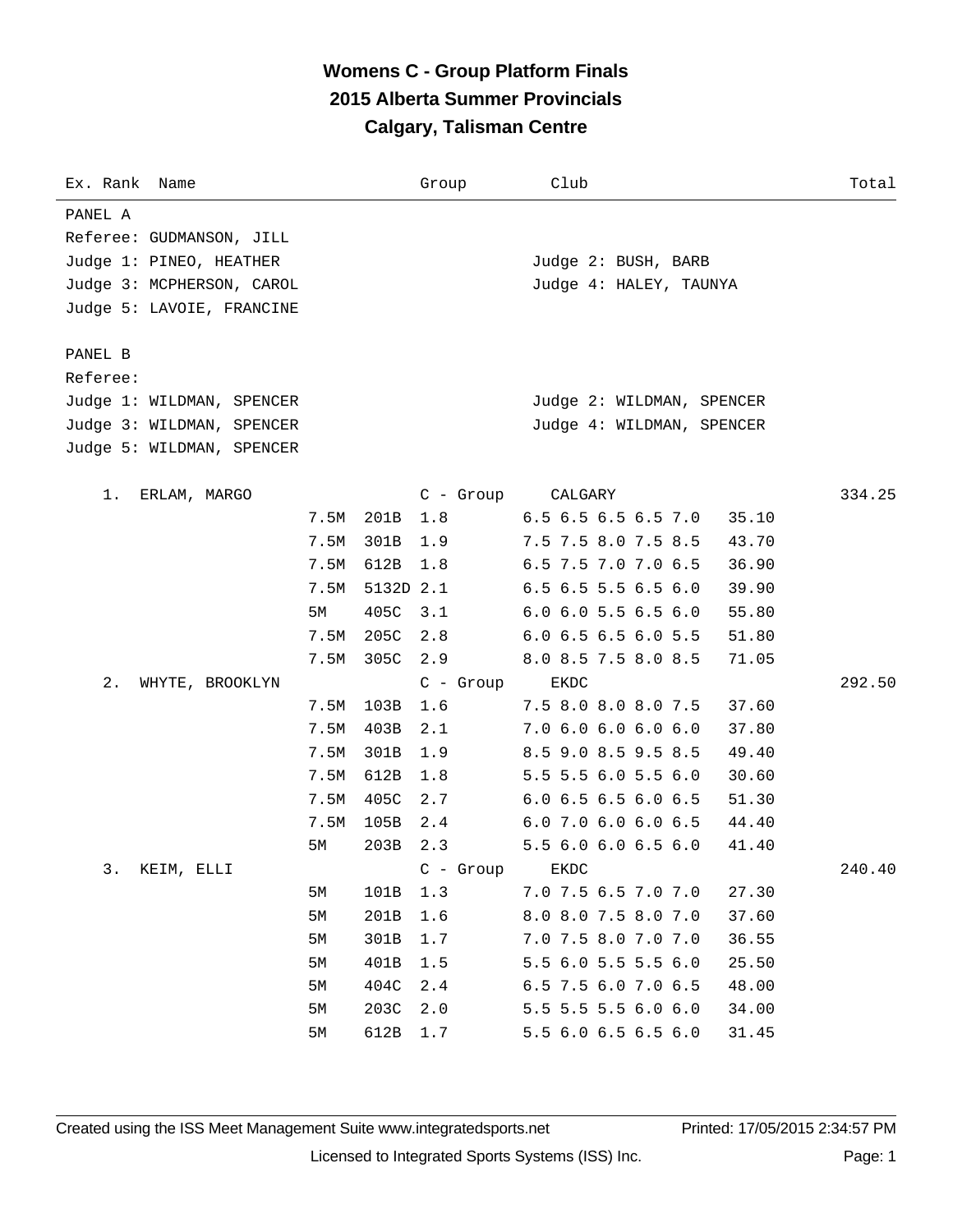| Ex. Rank Name        |      |          | Group      | Club                                   | Total  |
|----------------------|------|----------|------------|----------------------------------------|--------|
| BERKOVSKA, EVA<br>4. |      |          | $C - Grow$ | REGINA                                 | 210.15 |
|                      | 7.5M | 612B 1.8 |            | 5.06.56.06.06.0<br>32.40               |        |
|                      | 5M   | 103B 1.7 |            | 30.60<br>6.06.06.06.56.0               |        |
|                      | 7.5M | 403B 2.1 |            | 37.80<br>6.06.06.06.56.0               |        |
|                      | 5M   | 201C 1.6 |            | 19.20<br>4.0 4.0 4.0 4.0 4.0           |        |
|                      | 7.5M | 105B 2.4 |            | 33.60<br>$5.0$ $5.0$ $5.5$ $3.5$ $4.0$ |        |
|                      | 5M   | 404C 2.4 |            | 32.40<br>4.5 4.0 4.5 4.5 4.5           |        |
|                      | 5M   | 303C 2.1 |            | 24.15<br>$3.5$ $3.5$ $4.0$ $4.5$ $4.0$ |        |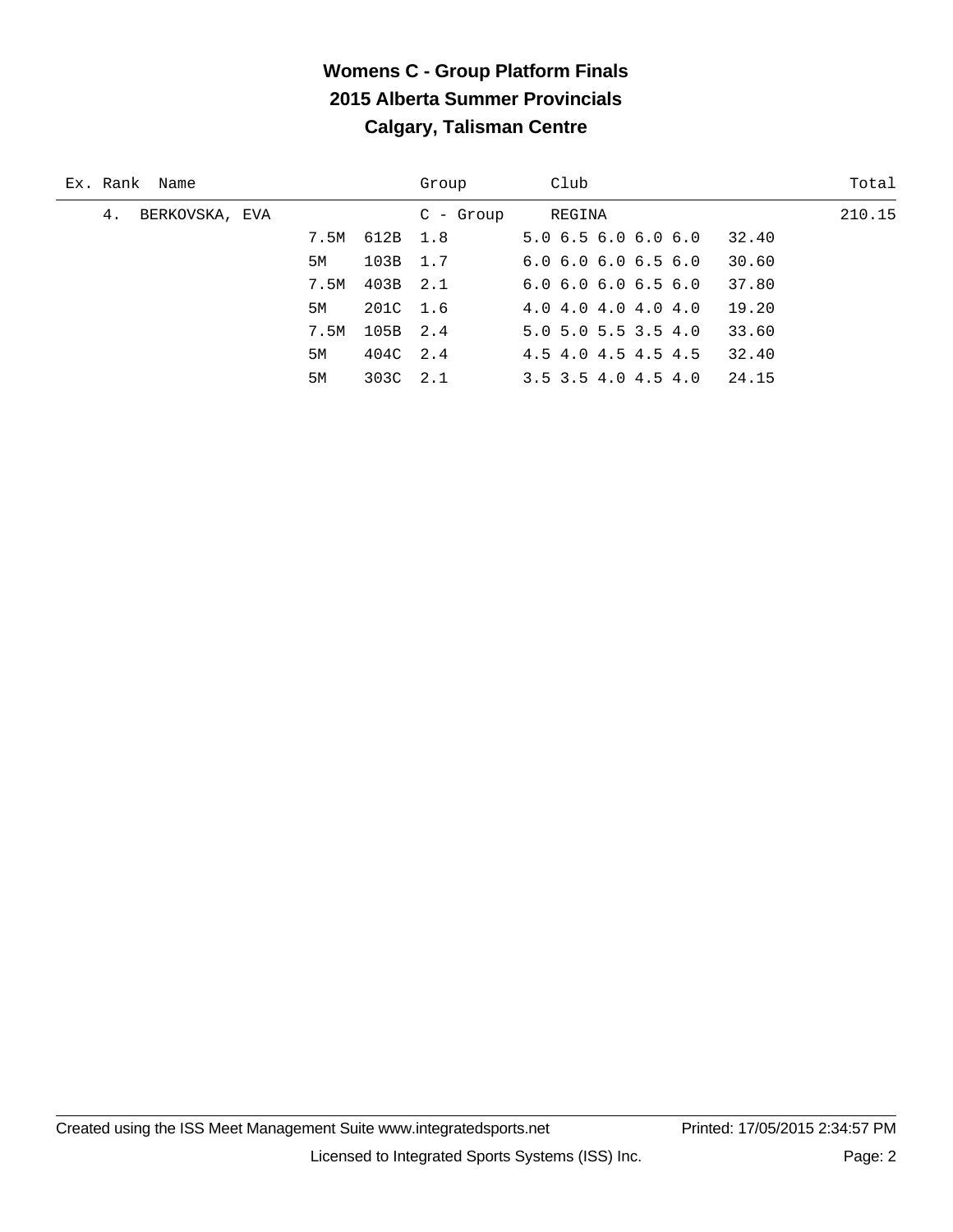| Ex. Rank Name                                                                                          | Group                                                                              | Club                                                                                                                                                                                                                                                 | Total  |
|--------------------------------------------------------------------------------------------------------|------------------------------------------------------------------------------------|------------------------------------------------------------------------------------------------------------------------------------------------------------------------------------------------------------------------------------------------------|--------|
| Referee: PINEO, HEATHER<br>Judge 1: PINEO, HEATHER<br>Judge 3: BUSH, BARB<br>Judge 5: LAVOIE, FRANCINE |                                                                                    | Judge 2: FLEWWELLING, DAVID<br>Judge 4: GUDMANSON, JILL                                                                                                                                                                                              |        |
| DIAMOND, MCKENZIE<br>1.<br>103B<br>401B<br>201C<br>301C<br>203C                                        | 1.7<br>1.5<br>1.5<br>1.6<br>5221D 1.7<br>2.0<br>402C 1.6                           | C - Group T1 CALGARY<br>6.0 7.0 7.0 6.0 6.0<br>32.30<br>8.0 7.0 7.0 8.5 8.0<br>34.50<br>6.0 6.5 6.5 7.0 7.5<br>30.00<br>7.5 8.0 8.0 8.0 8.0<br>38.40<br>7.0 7.0 7.0 7.0 7.5<br>35.70<br>6.5 6.5 7.0 7.0 7.0<br>41.00<br>7.0 7.0 7.0 6.5 7.5<br>33.60 | 245.50 |
| 2.<br>HEINRICHS, KATRINA<br>201C<br>401C<br>402C<br>202C                                               | C - Group T1 EKDC<br>103C 1.6<br>1.5<br>301C 1.6<br>5221D 1.7<br>1.4<br>1.6<br>1.5 | 7.5 7.5 7.0 8.5 6.5<br>35.20<br>7.5 7.0 8.0 7.5 7.5<br>33.75<br>6.5 6.5 7.0 7.5 7.5<br>33.60<br>5.5 6.0 6.5 7.0 5.5<br>30.60<br>7.5 7.0 7.0 7.5 7.5<br>30.80<br>7.0 7.5 7.5 8.0 7.0<br>35.20<br>6.5 7.5 7.0 6.5 7.0<br>30.75                         | 229.90 |
| 3.<br>MCINTOSH, MIKAYLA<br>101B<br>401B<br>201C<br>301C<br>203C                                        | 1.3<br>1.5<br>1.5<br>1.6<br>5221D 1.7<br>103B 1.7<br>2.0                           | C - Group T1 CALGARY<br>7.0 7.0 7.0 6.5 6.5<br>26.65<br>7.0 7.0 7.5 6.5 7.0<br>31.50<br>8.0 8.0 7.0 7.5 8.0<br>35.25<br>6.0 7.0 7.0 7.5 8.0<br>34.40<br>5.5 6.0 6.5 7.5 6.5<br>32.30<br>7.0 8.0 7.5 7.0 7.5<br>37.40<br>4.5 5.0 5.5 6.5 4.5<br>30.00 | 227.50 |
| HARDY, ISABELLA<br>4.<br>101C<br>201C<br>301C<br>401C<br>103C<br>402C                                  | 1.2<br>$1.5\,$<br>1.6<br>1.4<br>5121D 1.7<br>1.6<br>1.6                            | C - Group T1 ROCKY MTN<br>6.0 6.0 6.0 6.0 5.5<br>21.60<br>6.5 6.5 6.5 6.5 6.0<br>29.25<br>6.06.56.06.56.0<br>29.60<br>7.0 7.5 7.0 7.5 7.0<br>30.10<br>6.0 5.5 5.5 6.5 6.0<br>29.75<br>5.5 5.5 6.0 7.0 5.5<br>27.20<br>6.5 7.0 7.5 7.5 6.5<br>33.60   | 201.10 |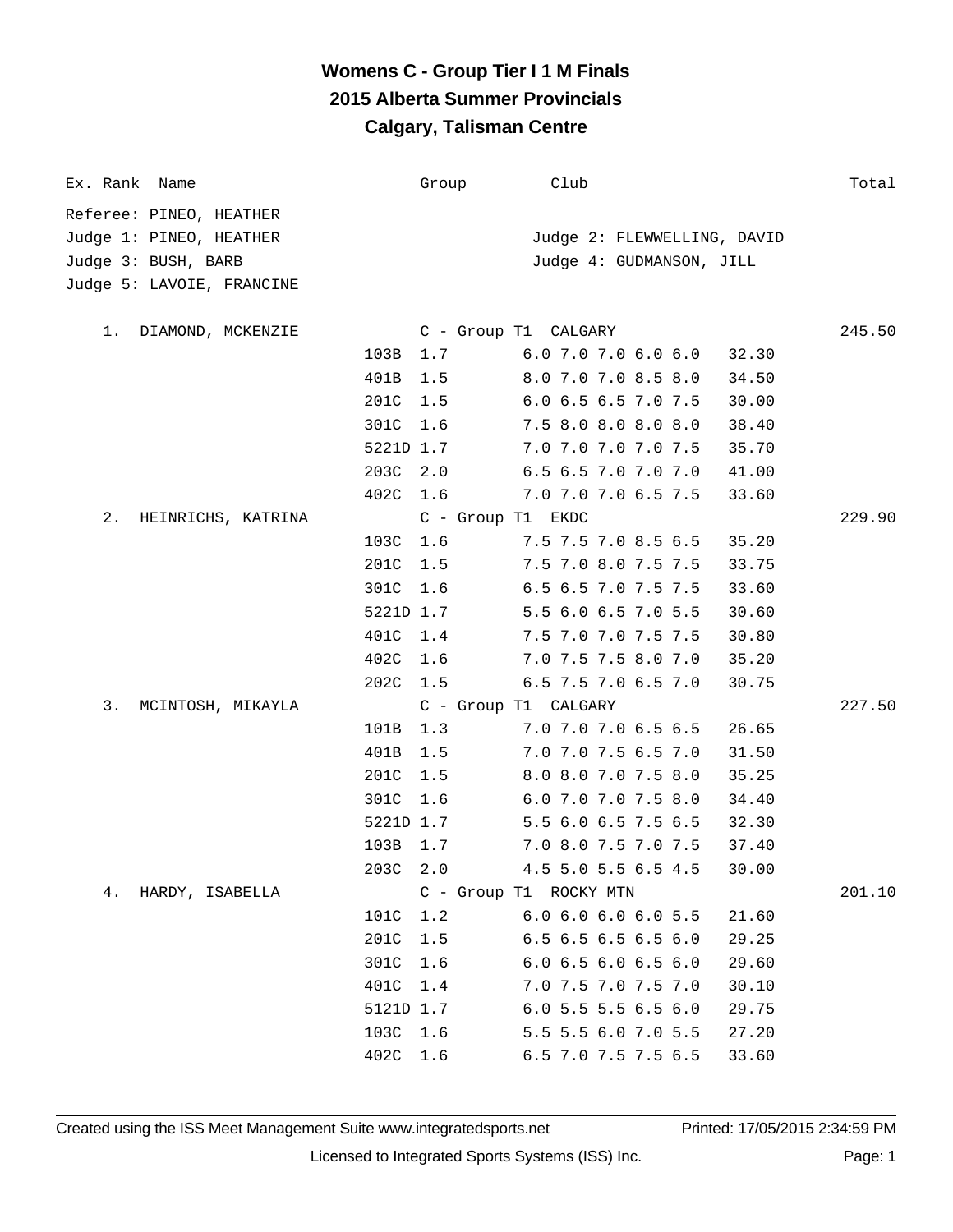| Ex. Rank Name             |           | Group    | Club                          | Total  |
|---------------------------|-----------|----------|-------------------------------|--------|
| Referee: LAVOIE, FRANCINE |           |          |                               |        |
| Judge 1: LAVOIE, FRANCINE |           |          | Judge 2: HALEY, TAUNYA        |        |
| Judge 3: POWER, STEVE     |           |          | Judge 4: KREUTZ, VICTORIA     |        |
| Judge 5: PINEO, HEATHER   |           |          |                               |        |
| 1. DIAMOND, MCKENZIE      |           |          | C - Group T1 CALGARY          | 239.60 |
|                           | 103B      |          | 1.6 6.5 6.5 6.5 6.0 6.0 30.40 |        |
|                           | 401B 1.4  |          | $6.5$ $6.5$ $7.0$ $5.5$ $7.0$ | 28.00  |
|                           | 201C 1.7  |          | 7.0 6.5 7.0 6.5 7.0           | 34.85  |
|                           | 301C      | 1.8      | 5.5 5.5 5.5 5.0 5.5           | 29.70  |
|                           | 5231D 2.0 |          | $5.5$ 6.0 5.5 5.0 6.0         | 34.00  |
|                           |           | 203C 1.9 | 7.5 8.0 8.0 7.0 8.0           | 44.65  |
|                           | 403C 1.9  |          | 7.0 6.5 6.5 6.5 7.0           | 38.00  |
| 2.<br>MCINTOSH, MIKAYLA   |           |          | C - Group T1 CALGARY          | 194.70 |
|                           | 103B      | 1.6      | $3.5$ 4.5 4.0 5.0 4.0         | 20.00  |
|                           | 401B      | 1.4      | $6.5$ 5.5 6.0 5.5 5.5         | 23.80  |
|                           | 201C 1.7  |          | 5.5 4.5 5.0 4.5 4.5           | 23.80  |
|                           | 301C      | 1.8      | 5.5 5.0 5.0 5.0 5.5           | 27.90  |
|                           | 5231D 2.0 |          | 4.5 5.0 4.0 4.5 4.5           | 27.00  |
|                           | 403C 1.9  |          | 7.0 6.5 6.0 6.0 7.0           | 37.05  |
|                           | 203C 1.9  |          | $6.0$ $6.0$ $6.0$ $6.5$ $6.5$ | 35.15  |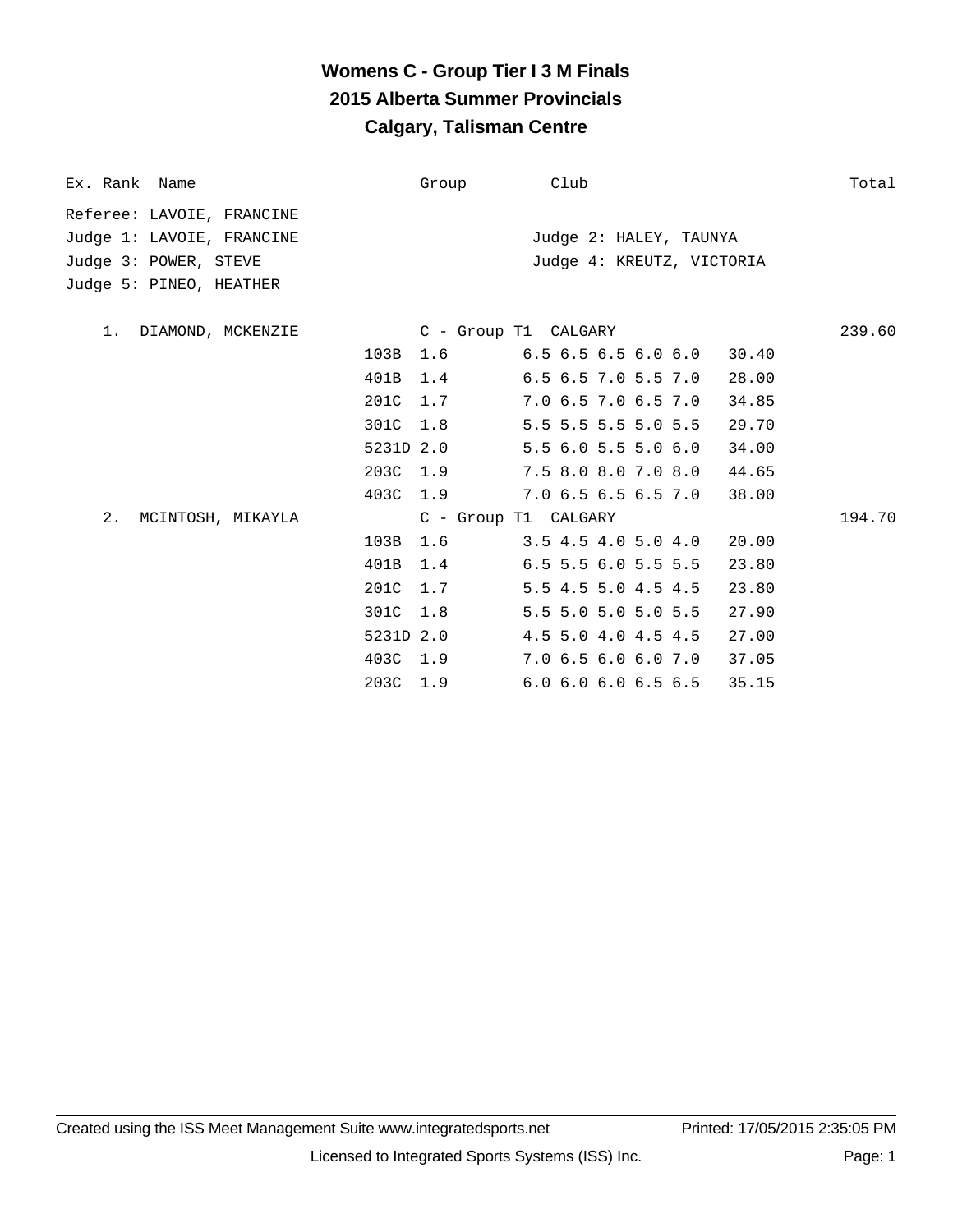| Ex. Rank Name             |           | Group            | Club                          | Total  |
|---------------------------|-----------|------------------|-------------------------------|--------|
| Referee: BUSH, BARB       |           |                  |                               |        |
| Judge 1: BUSH, BARB       |           |                  | Judge 2: GUDMANSON, JILL      |        |
| Judge 3: MCPHERSON, CAROL |           |                  | Judge 4: PINEO, HEATHER       |        |
| Judge 5: TU, CHARLIE      |           |                  |                               |        |
|                           |           |                  |                               |        |
| CONN, TATIANA<br>1.       |           | D - Group        | CALGARY                       | 288.25 |
|                           | 103B      | 1.7              | 9.0 8.0 8.0 8.0 7.5           | 40.80  |
|                           | 201C      | 1.5              | 8.0 8.5 7.5 8.5 7.5           | 36.00  |
|                           | 301C      | 1.6              | 7.5 7.5 7.0 8.0 9.0           | 36.80  |
|                           | 5231D 2.1 |                  | 8.0 7.5 6.5 7.0 8.0           | 47.25  |
|                           | 105C      | 2.4              | 6.5 5.5 5.5 5.5 6.0           | 40.80  |
|                           | 203C      | 2.0              | 7.5 8.0 8.0 8.0 7.5           | 47.00  |
|                           | 403C 2.2  |                  | 6.5 6.5 5.5 5.5 6.0           | 39.60  |
| DALGARNO, MORGAN<br>2.    |           | D - Group        | NORTH SHOR                    | 233.75 |
|                           | 103B      | 1.7              | $6.0$ 6.5 5.5 6.0 6.5         | 31.45  |
|                           | 301C      | 1.6              | 6.5 6.0 6.0 6.5 6.5           | 30.40  |
|                           | 5221D 1.7 |                  | 6.5 6.5 6.5 6.5 6.5           | 33.15  |
|                           | 401B      | 1.5              | 6.5 6.5 6.5 4.5 6.5           | 29.25  |
|                           | 403C      | 2.2              | 7.0 6.5 6.0 6.5 7.0           | 44.00  |
|                           | 104C      | 2.2              | $6.0$ 5.5 6.0 5.5 6.0         | 38.50  |
|                           | 203C      | 2.0              | 5.0 4.5 4.5 4.0 4.5           | 27.00  |
| 3.<br>CEY, LAUREN         |           | D - Group        | SASKATOON                     | 221.80 |
|                           | 101B      | 1.3              | 6.0 6.5 6.0 5.5 6.0           | 23.40  |
|                           | 201B      | 1.5              | 5.5 5.0 5.0 5.5 5.0           | 23.25  |
|                           | 301C      | 1.6              | 7.0 7.0 7.0 6.5 7.0           | 33.60  |
|                           | 401B      | 1.5              | 7.0 7.0 7.0 7.5 7.0           | 31.50  |
|                           | 203C      | 2.0              | 6.5 6.5 5.5 6.5 7.0           | 39.00  |
|                           | 103B      | 1.7              | 6.0 6.0 6.5 6.0 6.5           | 31.45  |
|                           | 403C      | 2.2              | 6.0 6.0 6.0 6.5 6.0           | 39.60  |
| 4.<br>CLAIRMONT, KELSEY   |           | D - Group REGINA |                               | 215.55 |
|                           | 201B      | 1.5              | 5.0 5.5 5.0 5.0 5.0           | 22.50  |
|                           | 301B      | 1.6              | $6.0$ $6.0$ $6.0$ $5.5$ $5.5$ | 28.00  |
|                           | 103B      | 1.7              | $6.0$ $6.0$ $6.0$ $6.0$ $6.5$ | 30.60  |
|                           | 403C      | 2.2              | 5.5 5.0 5.0 5.0 5.5           | 34.10  |
|                           | 104C      | 2.2              | 4.0 4.5 4.5 4.0 4.0           | 27.50  |
|                           | 203C      | 2.0              | 5.5 6.0 5.5 5.5 6.0           | 34.00  |
|                           | 303C      | 2.1              | 5.5 6.0 6.5 6.0 6.5           | 38.85  |
|                           |           |                  |                               |        |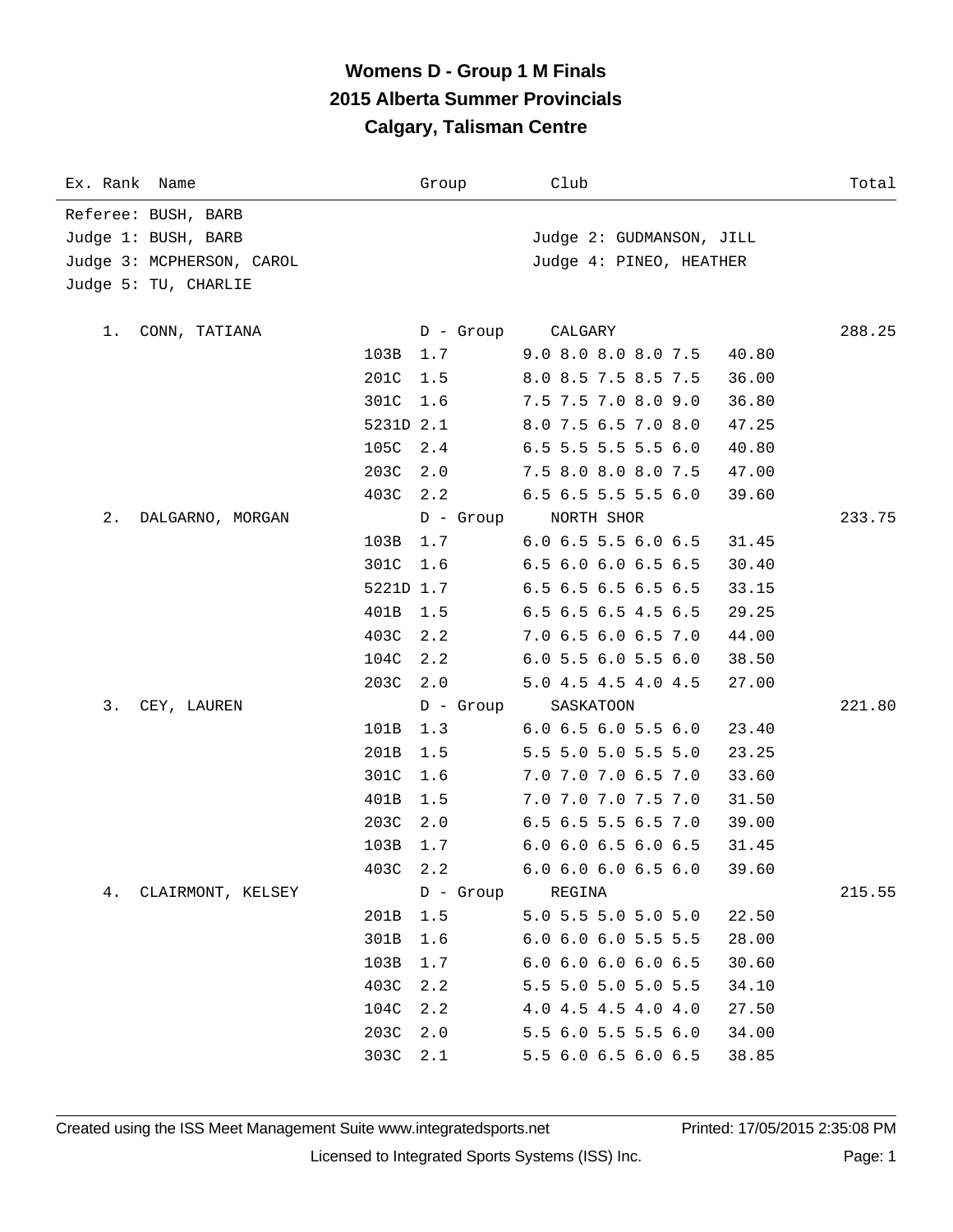| Ex. Rank Name          |           | Group       | Club                          | Total  |
|------------------------|-----------|-------------|-------------------------------|--------|
| 5.<br>BUSH, PAIGE      |           | $D -$ Group | FR VALLEY                     | 202.65 |
|                        | 103B      | 1.7         | $6.0$ $6.5$ $5.5$ $6.0$ $6.0$ | 30.60  |
|                        | 201C      | 1.5         | 5.5 5.5 5.5 6.0 6.0           | 25.50  |
|                        | 301C      | 1.6         | 4.5 5.0 4.5 3.5 4.5           | 21.60  |
|                        | 5221D 1.7 |             | 6.0 5.5 5.5 5.5 5.5           | 28.05  |
|                        | 104C      | 2.2         | 5.5 5.0 5.0 5.0 5.5           | 34.10  |
|                        | 403C      | 2.2         | 6.5 6.5 6.0 6.0 7.0           | 41.80  |
|                        | 203C      | 2.0         | 3.5 3.5 3.5 3.0 3.5           | 21.00  |
| б.<br>SCABER, SARA     |           | D - Group   | EKDC                          | 200.00 |
|                        | 401B      | 1.5         | $6.0$ $6.0$ $6.5$ $5.5$ $6.0$ | 27.00  |
|                        | 103B      | 1.7         | 5.5 5.5 5.5 5.5 6.0           | 28.05  |
|                        | 301C      | 1.6         | 5.0 5.0 5.5 5.5 5.5           | 25.60  |
|                        | 5221D 1.7 |             | 5.5 6.0 5.5 5.5 5.5           | 28.05  |
|                        | 104C      | 2.2         | 4.5 4.5 4.5 4.5 4.5           | 29.70  |
|                        | 403C      | 2.2         | 4.0 4.0 5.0 4.5 4.5           | 28.60  |
|                        | 203C      | 2.0         | 5.5 4.5 5.5 5.5 5.5           | 33.00  |
| 7.<br>DUKART, ISOBELLA |           | D - Group   | EKDC                          | 198.95 |
|                        | 401B      | 1.5         | 6.0 5.5 6.0 5.5 5.5           | 25.50  |
|                        | 103B      | 1.7         | 6.0 6.5 6.5 6.0 5.5           | 31.45  |
|                        | 301C      | 1.6         | 7.0 6.5 6.5 6.5 6.5           | 31.20  |
|                        | 201C      | 1.5         | 5.0 4.5 5.0 5.5 5.0           | 22.50  |
|                        | 203C      | 2.0         | 5.5 5.0 4.5 5.5 4.5           | 30.00  |
|                        | 104C      | 2.2         | 4.0 4.5 4.5 4.5 4.5           | 29.70  |
|                        | 403C      | 2.2         | 4.5 4.0 4.5 4.0 4.5           | 28.60  |
| 8.<br>FIELD, CHANEL    |           | D - Group   | EKDC                          | 195.80 |
|                        | 101B      | 1.3         | 6.0 6.5 6.5 6.0 6.0           | 24.05  |
|                        | 201C      | 1.5         | 6.06.56.56.06.0               | 27.75  |
|                        | 301C      | 1.6         | 5.5 5.0 5.5 6.0 6.0           | 27.20  |
|                        | 401C      | 1.4         | 6.5 5.5 6.5 6.5 6.5           | 27.30  |
|                        | 403C      | 2.2         | 4.5 4.0 4.5 4.5 4.5           | 29.70  |
|                        | 202C      | 1.5         | 6.0 6.0 6.0 6.0 6.5           | 27.00  |
|                        | 103C      | 1.6         | 7.0 7.0 6.5 6.5 7.0           | 32.80  |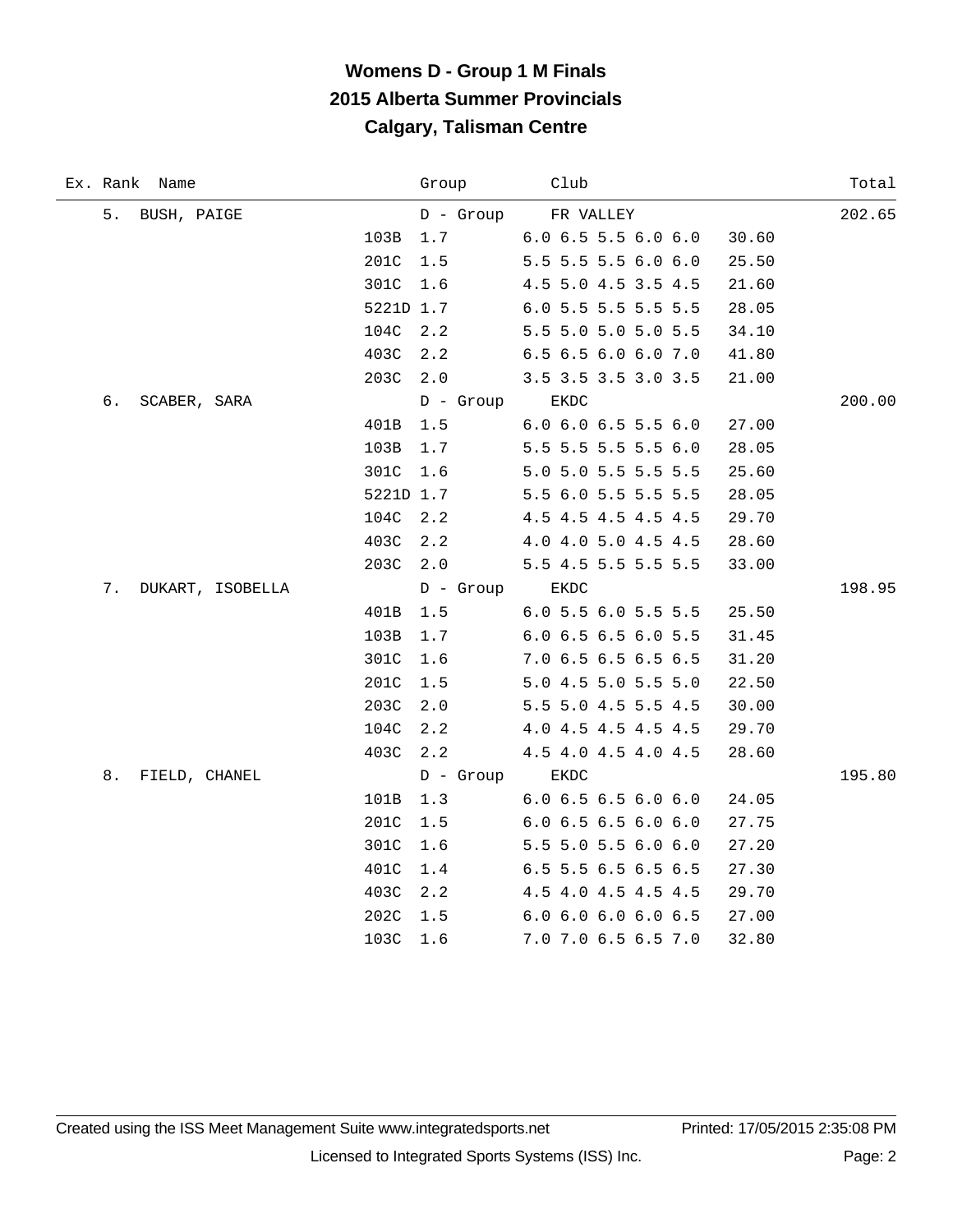÷

| Ex. Rank Name                 |           | Group            | Club                          | Total  |
|-------------------------------|-----------|------------------|-------------------------------|--------|
| 9.<br>GREEN, MADELINE         |           |                  | D - Group WHITE ROCK          | 191.45 |
|                               | 101B      | 1.3              | 7.0 7.0 7.0 6.5 6.0           | 26.65  |
|                               | 401B      | 1.5              | 5.5 6.5 6.5 6.5 6.0           | 28.50  |
|                               | 201C      | 1.5              | 6.06.56.56.06.0               | 27.75  |
|                               | 301C      | 1.6              | 5.5 5.5 5.5 5.5 6.0           | 26.40  |
|                               | 103B      | 1.7              | $6.5$ $6.5$ $6.5$ $6.0$ $6.5$ | 33.15  |
|                               | 203C      | 2.0              | 4.5 4.0 4.0 4.5 4.0           | 25.00  |
|                               | 302C      | 1.6              | 5.0 5.0 5.5 5.0 5.0           | 24.00  |
| 10. DOROSH, CHELSEY           |           | D - Group REGINA |                               | 168.05 |
|                               | 101C      | 1.2              | $6.5$ 5.5 6.0 6.0 6.0         | 21.60  |
|                               | 401C      | 1.4              | $6.5$ $6.0$ $6.5$ $6.0$ $6.0$ | 25.90  |
|                               | 201C      | 1.5              | 5.5 5.0 5.5 5.5 5.5           | 24.75  |
|                               | 301C      | 1.6              | 5.0 4.5 4.5 4.5 5.5           | 22.40  |
|                               | 103C      | 1.6              | 5.0 6.0 5.5 5.5 5.0           | 25.60  |
|                               | 402C      | 1.6              | 4.5 4.0 5.0 4.5 4.0           | 20.80  |
|                               | 203C      | 2.0              | 5.0 4.5 4.5 4.5 4.0           | 27.00  |
| 11. THORDARSON-WEHNER, AUDREY |           | D - Group        | EKDC                          | 159.00 |
|                               | 101B      | 1.3              | 7.0 6.5 7.0 6.5 6.5           | 26.00  |
|                               | 201C      | 1.5              | 6.06.06.06.06.0               | 27.00  |
|                               | 301C      | 1.6              | 4.5 4.5 4.5 4.0 5.0           | 21.60  |
|                               | 5221D 1.7 |                  | $0.0$ 0.0 0.0 0.0 0.0         | 0.00   |
|                               | 401B      | 1.5              | 6.5 6.0 6.5 6.5 6.5           | 29.25  |
|                               | 103C      | 1.6              | 6.5 6.0 6.5 6.0 7.0           | 30.40  |
|                               | 202C      | 1.5              | 5.5 5.0 5.5 5.5 5.5           | 24.75  |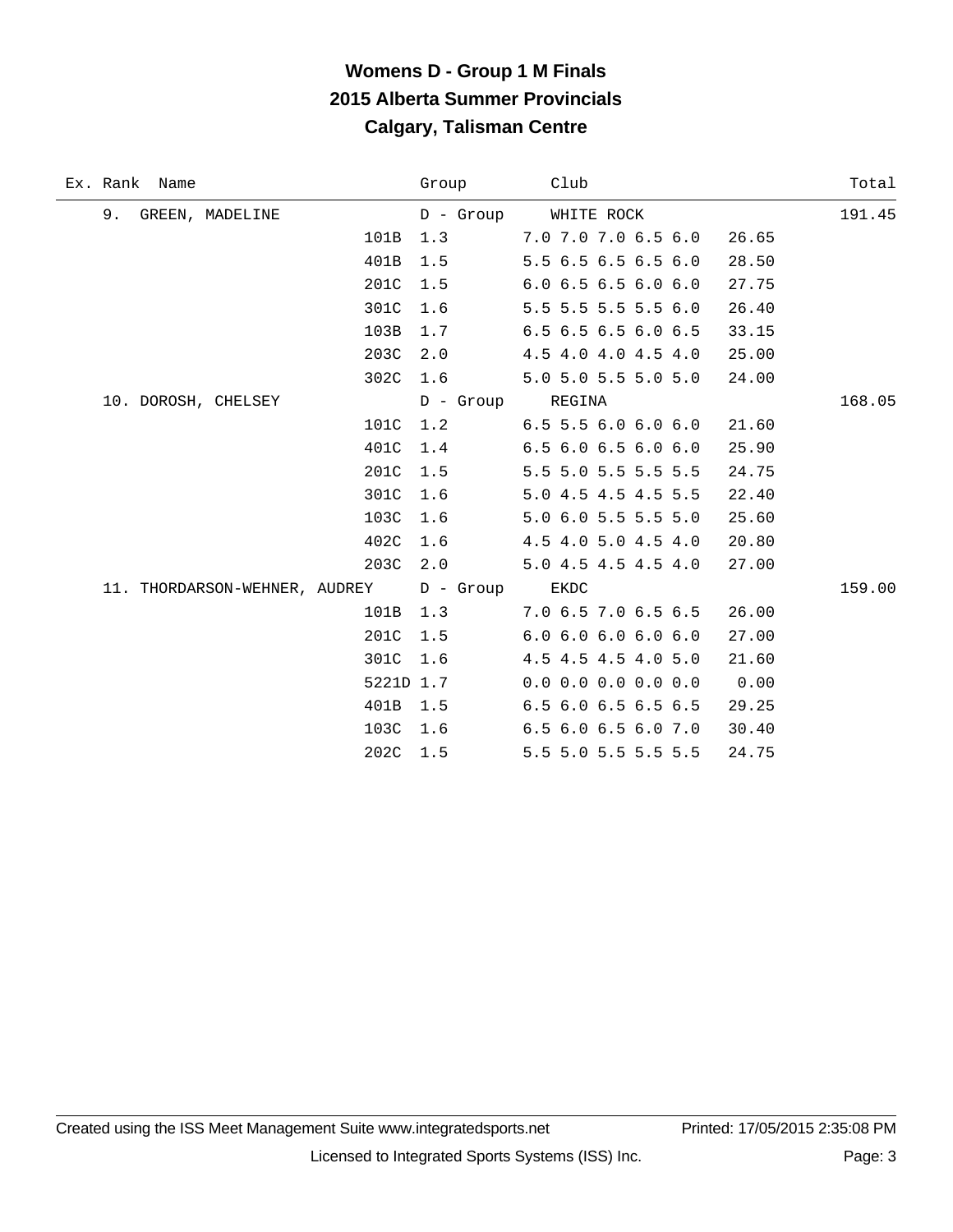| Ex. Rank Name             |              | Group       | Club                                                         | Total  |
|---------------------------|--------------|-------------|--------------------------------------------------------------|--------|
| Referee: MCPHERSON, CAROL |              |             |                                                              |        |
| Judge 1: MCPHERSON, CAROL |              |             | Judge 2: HALEY, TAUNYA                                       |        |
| Judge 3: ZACK, MEGHAN     |              |             | Judge 4: LAVOIE, FRANCINE                                    |        |
| Judge 5: TU, CHARLIE      |              |             |                                                              |        |
|                           |              |             |                                                              |        |
| CONN, TATIANA<br>1.       |              | D - Group   | CALGARY                                                      | 318.95 |
|                           | 103B<br>201C | 1.6<br>1.7  | 7.0 6.5 6.0 6.5 6.5<br>31.20<br>7.5 7.0 7.0 7.0 7.0<br>35.70 |        |
|                           | 301C         | 1.8         | 7.0 7.5 7.5 7.0 7.5<br>39.60                                 |        |
|                           | 403B         | 2.1         | 7.5 7.0 7.5 6.5 7.5<br>46.20                                 |        |
|                           | 105B         | 2.4         | 8.0 7.5 7.5 8.0 8.0<br>56.40                                 |        |
|                           | 205C         | 2.8         | 6.0 6.0 5.5 6.5 6.5<br>51.80                                 |        |
|                           | 405C         | 2.7         | 7.0 7.5 7.0 6.5 7.5<br>58.05                                 |        |
| 2.<br>CLAIRMONT, KELSEY   |              | D - Group   | REGINA                                                       | 252.00 |
|                           | 201B         | 1.7         | 5.5 5.0 5.0 5.0 5.5<br>26.35                                 |        |
|                           | 301B         | 1.8         | 6.0 6.0 6.0 6.0 6.5<br>32.40                                 |        |
|                           | 403C         | 1.9         | 7.0 6.5 7.0 6.5 7.0<br>38.95                                 |        |
|                           | 5231D 2.0    |             | 6.5 6.5 6.5 6.0 7.0<br>39.00                                 |        |
|                           | 105C         | 2.2         | $6.0$ $6.0$ $6.5$ $5.5$ $6.0$<br>39.60                       |        |
|                           | 203B         | 2.2         | $6.5$ $6.0$ $6.5$ $5.5$ $6.0$<br>40.70                       |        |
|                           | 303C         | 2.0         | 6.0 6.0 5.5 6.0 5.5<br>35.00                                 |        |
| 3.<br>DALGARNO, MORGAN    |              | $D -$ Group | NORTH SHOR                                                   | 239.55 |
|                           | 103B         | 1.6         | $6.5$ 7.0 6.0 6.0 6.0<br>29.60                               |        |
|                           | 201C         | 1.7         | 7.0 6.0 6.0 6.0 7.0<br>32.30                                 |        |
|                           | 301C         | 1.8         | 6.5 6.0 6.5 6.0 6.5<br>34.20                                 |        |
|                           | 403B         | 2.1         | 5.5 6.0 5.0 5.0 5.5<br>33.60                                 |        |
|                           | 404C         | 2.4         | 5.5 7.0 6.0 5.5 5.5<br>40.80                                 |        |
|                           | 105C         | 2.2         | 6.06.05.06.06.0<br>39.60                                     |        |
|                           | 203C         | 1.9         | 5.5 5.0 5.0 4.5 5.5<br>29.45                                 |        |
| CEY, LAUREN<br>4.         |              | $D -$ Group | SASKATOON                                                    | 223.70 |
|                           | 101B         | 1.5         | 7.0 6.5 7.0 6.5 6.5<br>30.00                                 |        |
|                           | 201B         | 1.7         | 5.0 4.5 4.5 4.5 4.5<br>22.95                                 |        |
|                           | 301C         | 1.8         | 5.5 5.0 5.0 5.0 5.5<br>27.90                                 |        |
|                           | 401B         | 1.4         | 5.5 5.0 5.5 5.5 5.0<br>22.40                                 |        |
|                           | 203B         | 2.2         | $6.0$ $6.0$ $7.0$ $5.5$ $6.0$<br>39.60                       |        |
|                           | 303C         | 2.0         | 6.5 7.0 7.0 7.0 7.0<br>42.00                                 |        |
|                           | 403B         | 2.1         | 6.0 6.5 6.0 6.5 6.0<br>38.85                                 |        |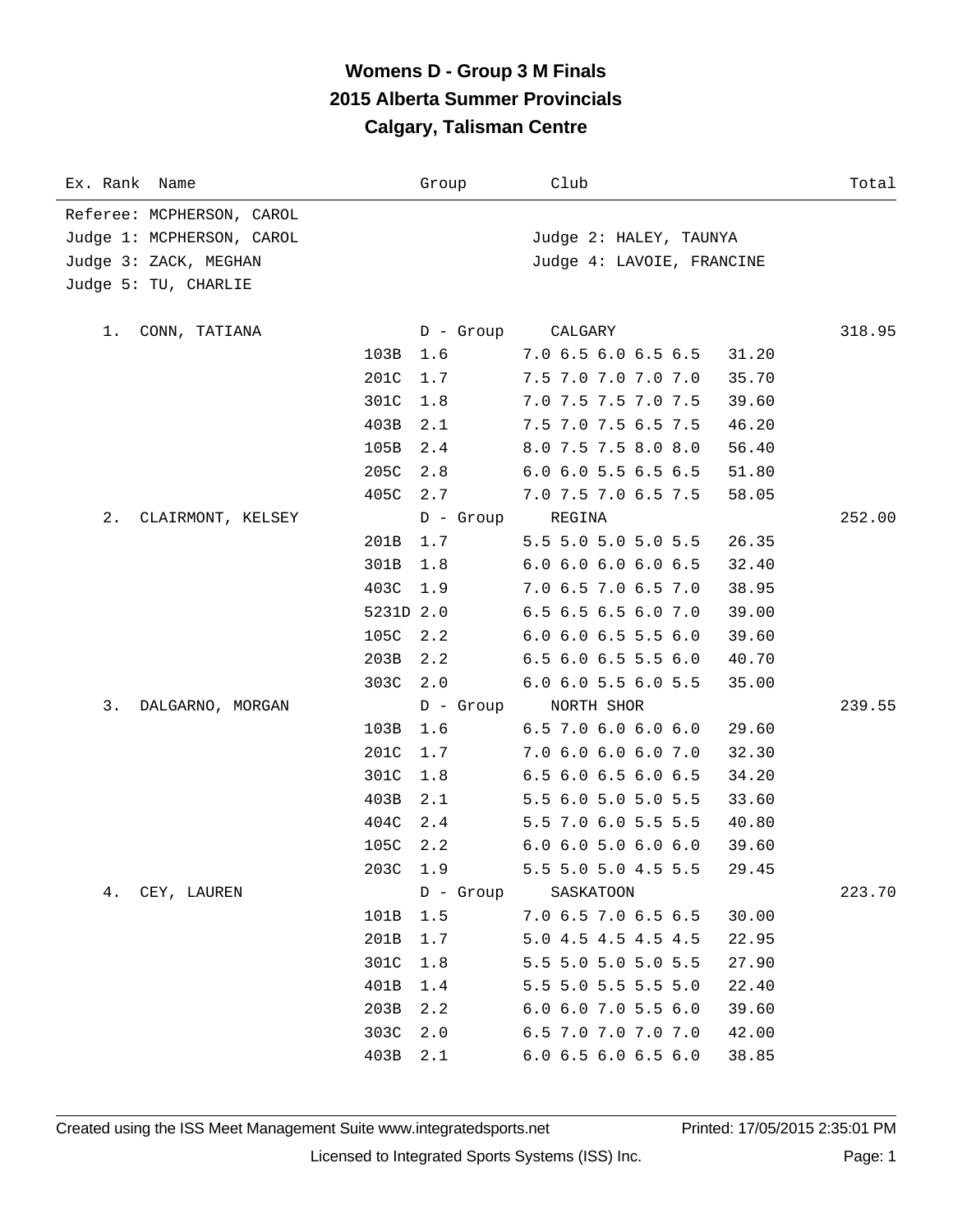|    | Ex. Rank Name                            |           | Group          | Club                                   | Total  |
|----|------------------------------------------|-----------|----------------|----------------------------------------|--------|
| 5. | MARKENTIN, ERIKA                         |           | D - Group      | SASKATOON                              | 217.80 |
|    |                                          | 101B      | 1.5            | 7.0 7.5 7.5 7.0 7.5<br>33.00           |        |
|    |                                          | 201B      | 1.7            | 6.5 6.5 6.5 6.5 6.5<br>33.15           |        |
|    |                                          | 301C      | 1.8            | 6.0 5.5 6.5 5.5 6.0<br>31.50           |        |
|    |                                          | 401B      | 1.4            | 6.5 6.5 6.5 6.0 6.0<br>26.60           |        |
|    |                                          | 203B      | 2.2            | 5.0 5.0 4.5 5.5 5.0<br>33.00           |        |
|    |                                          | 303C      | 2.0            | 5.0 4.0 4.0 5.5 5.0<br>28.00           |        |
|    |                                          | 403B      | 2.1            | 5.0 5.0 5.0 5.5 5.5<br>32.55           |        |
| б. | FIELD, CHANEL                            |           | D - Group      | EKDC                                   | 205.65 |
|    |                                          | 101B      | $1.5$          | 5.5 5.0 4.5 5.5 5.5<br>24.00           |        |
|    |                                          | 401C      | 1.3            | 6.5 5.5 6.0 5.5 6.0<br>22.75           |        |
|    |                                          | 301C      | 1.8            | 6.0 6.0 6.0 6.0 6.5<br>32.40           |        |
|    |                                          | 201C      | $1.7$          | 7.0 6.5 7.5 6.5 7.0<br>34.85           |        |
|    |                                          | 203C      | 1.9            | 5.0 5.0 5.0 5.0 5.5<br>28.50           |        |
|    |                                          | 103B      | 1.6            | 5.5 6.5 5.0 5.5 6.5<br>28.00           |        |
|    |                                          | 403C      | 1.9            | $6.0$ $6.0$ $6.5$ $6.5$ $6.0$<br>35.15 |        |
| 7. | SCABER, SARA                             |           | D - Group EKDC |                                        | 205.45 |
|    |                                          | 401B      | $1.4$          | 5.0 5.0 5.0 5.0 4.5<br>21.00           |        |
|    |                                          | 103B      | 1.6            | 5.0 6.0 5.5 5.5 5.5<br>26.40           |        |
|    |                                          | 301C      | $1.8$          | 4.0 4.0 4.5 4.0 4.5<br>22.50           |        |
|    |                                          | 201C      | $1.7$          | 6.5 6.5 7.0 6.5 7.0<br>34.00           |        |
|    |                                          | 203C      | 1.9            | 6.5 6.5 6.5 5.5 6.0<br>36.10           |        |
|    |                                          | 5231D 2.0 |                | 5.5 6.0 6.0 6.0 6.0<br>36.00           |        |
|    |                                          | 403C 1.9  |                | 5.0 5.0 5.5 5.0 5.5<br>29.45           |        |
| 8. | THORDARSON-WEHNER, AUDREY D - Group EKDC |           |                |                                        | 191.30 |
|    |                                          | 101B      | 1.5            | 6.5 6.0 6.0 6.5 6.0<br>27.75           |        |
|    |                                          | 401B      | 1.4            | 4.5 5.0 5.0 4.5 5.0<br>20.30           |        |
|    |                                          | 301C      | $1.8\,$        | 6.0 5.5 5.0 5.5 6.0<br>30.60           |        |
|    |                                          | 201C      | 1.7            | 5.5 5.5 6.0 5.5 6.0<br>28.90           |        |
|    |                                          | 203C      | 1.9            | 4.5 4.0 4.0 4.0 4.5<br>23.75           |        |
|    |                                          | 103B      | 1.6            | 6.0 6.5 6.0 6.0 6.5<br>29.60           |        |
|    |                                          | 403C      | 1.9            | 5.5 5.5 5.0 5.0 6.0<br>30.40           |        |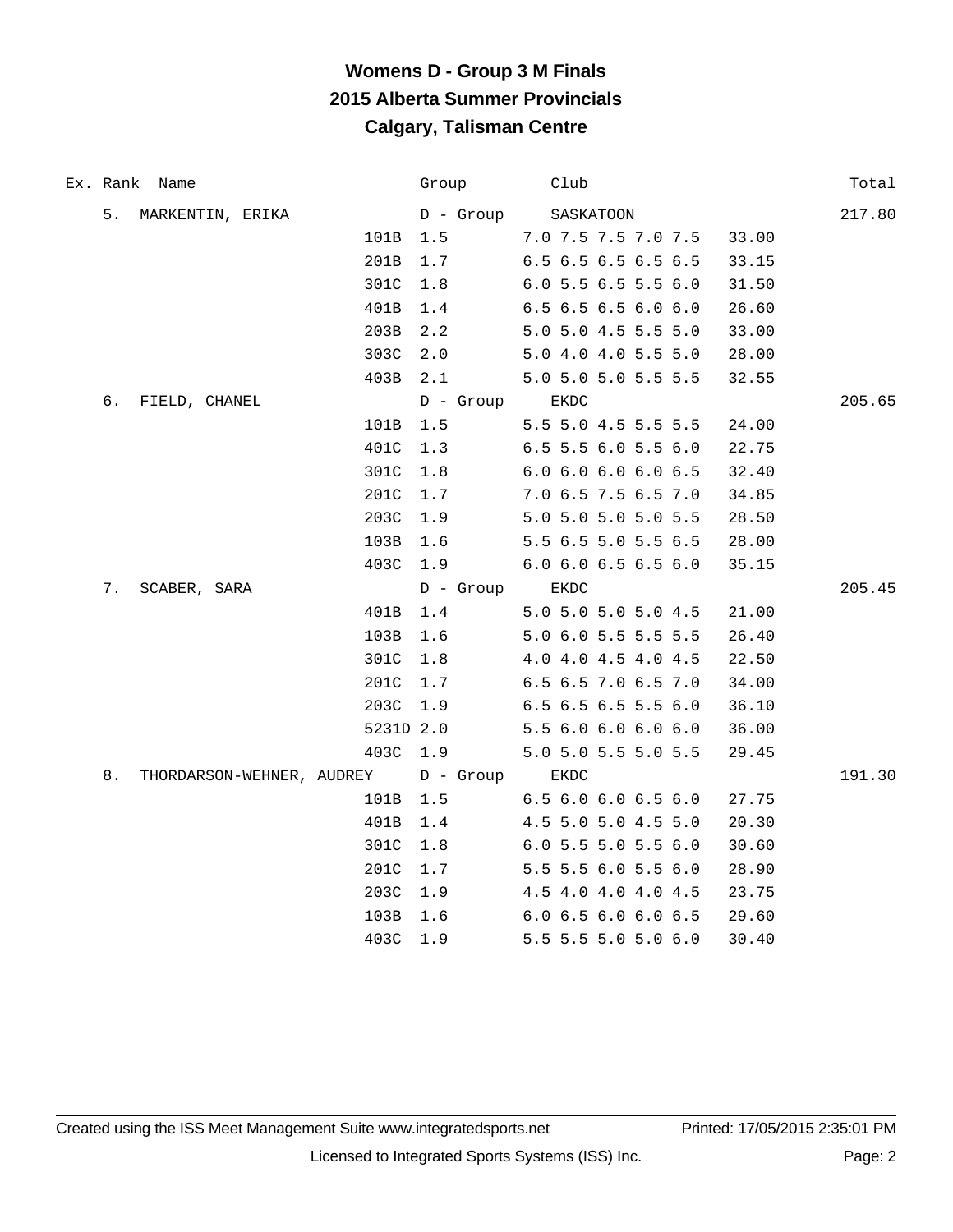| Ex. Rank Name        |      | Group          | Club                          |            | Total  |
|----------------------|------|----------------|-------------------------------|------------|--------|
| 9.<br>CEY, ALISON    |      | D - Group      | SASKATOON                     |            | 190.85 |
|                      | 101B | $1.5$          | 5.5 5.0 5.0 5.0 5.0           | 22.50      |        |
|                      | 201B | 1.7            | 6.5 6.0 6.0 5.5 5.5           | 29.75      |        |
|                      | 301C | 1.8            | 5.0 5.0 5.5 5.0 6.0           | 27.90      |        |
|                      | 401B | 1.4            | $6.0$ $6.0$ $6.0$ $5.5$ $6.0$ | 25.20      |        |
|                      | 203B | 2.2            | 4.0 3.5 4.0 3.5 4.0           | 25.30      |        |
|                      | 303C | 2.0            | 4.5 4.0 4.0 4.5 4.5           | 26.00      |        |
|                      | 403C | 1.9            | 6.0 5.5 6.0 6.0 6.5           | 34.20      |        |
| 10. GREEN, MADELINE  |      |                | D - Group WHITE ROCK          |            | 190.25 |
|                      | 103B | 1.6            | 7.0 6.5 5.5 6.0 6.5           | 30.40      |        |
|                      | 201C | 1.7            | 6.56.06.06.06.0               | 30.60      |        |
|                      | 301C | 1.8            | 5.0 5.0 5.5 5.0 5.5           | 27.90      |        |
|                      | 401B | 1.4            | 5.5 5.5 6.0 5.5 6.5           | 23.80      |        |
|                      | 403C | 1.9            | 5.0 5.0 5.0 5.5 5.5           | 29.45      |        |
|                      | 203C | 1.9            | 6.5 6.0 6.0 6.5 6.5           | 36.10      |        |
|                      | 303C | 2.0            | 4.0 4.0 4.0 4.0 4.0           | 12.00 Balk |        |
| 11. DUKART, ISOBELLA |      | D - Group EKDC |                               |            | 189.00 |
|                      | 401B | $1.4$          | 5.0 5.5 5.0 5.0 5.0           | 21.00      |        |
|                      | 101B | $1.5$          | 5.5 6.0 6.0 5.5 6.0           | 26.25      |        |
|                      | 301C | 1.8            | 4.0 4.5 4.5 4.5 5.0           | 24.30      |        |
|                      | 201C | $1.7$          | 4.5 4.5 4.5 4.5 4.5           | 22.95      |        |
|                      | 203C | 1.9            | 5.5 5.5 5.5 5.5 5.5           | 31.35      |        |
|                      | 403C | 1.9            | 6.0 6.0 6.0 6.5 6.5           | 35.15      |        |
|                      | 103B | 1.6            | 5.5 6.0 6.0 5.5 6.0           | 28.00      |        |
| 12. BUSH, PAIGE      |      |                | D - Group FR VALLEY           |            | 187.30 |
|                      | 103B | 1.6            | 4.5 5.5 4.5 4.5 5.0           | 22.40      |        |
|                      | 201C | 1.7            | 5.0 5.0 5.0 4.5 5.0           | 25.50      |        |
|                      | 301C | 1.8            | 4.5 4.5 4.5 4.0 5.0           | 24.30      |        |
|                      | 403C | 1.9            | 3.5 3.5 3.5 3.5 3.5           | 19.95      |        |
|                      | 404C | 2.4            | 5.5 5.0 5.0 5.0 5.0           | 36.00      |        |
|                      | 105C | 2.2            | 4.5 4.5 4.5 4.5 5.5           | 29.70      |        |
|                      | 203C | 1.9            | 5.5 5.0 5.0 5.0 5.5           | 29.45      |        |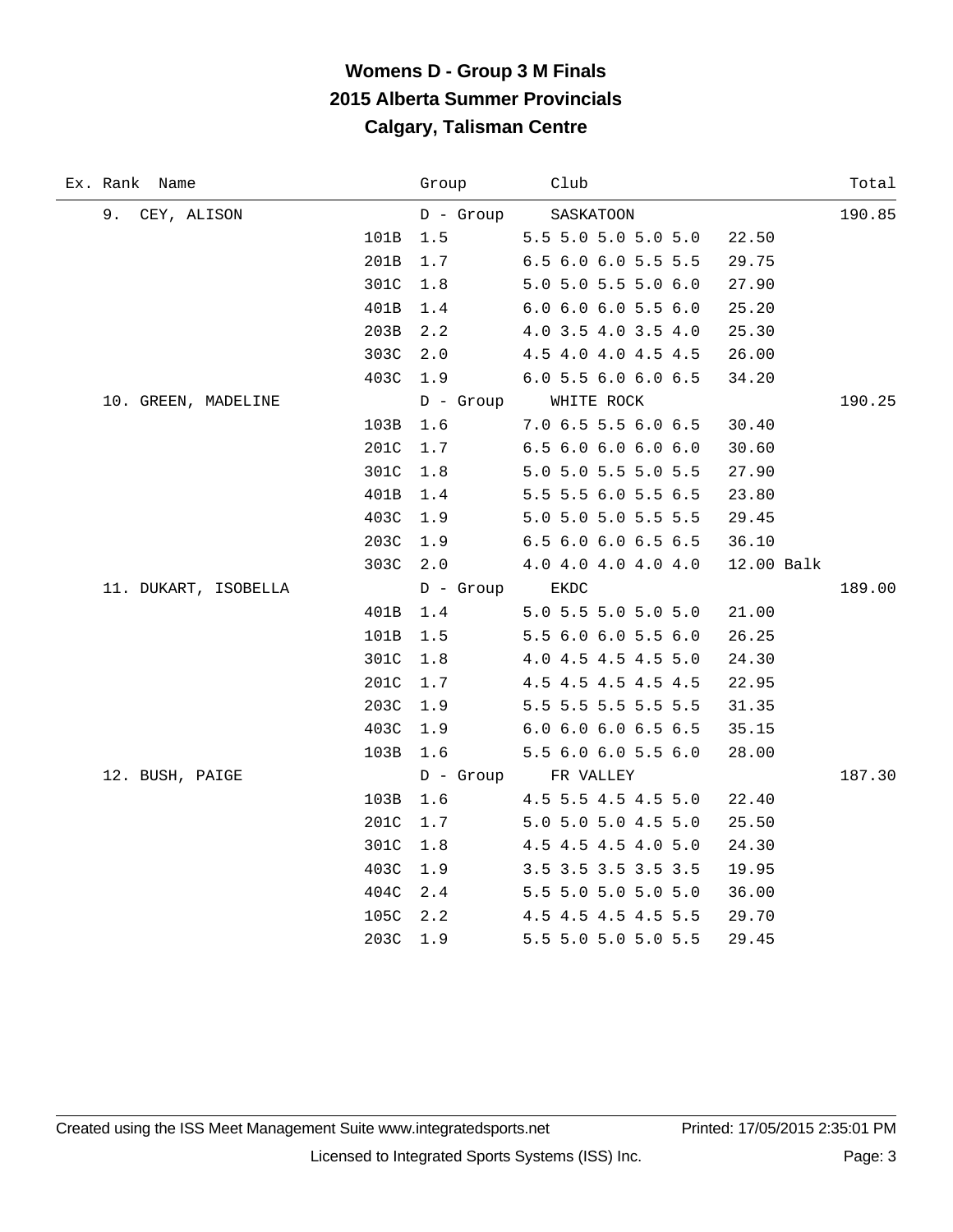| Ex. Rank Name        | Group       | Club                          | Total  |
|----------------------|-------------|-------------------------------|--------|
| 13. SCHULTE, MIRANDA | $D -$ Group | SASKATOON                     | 176.75 |
| 101B                 | 1.5         | 6.05.55.06.06.0               | 26.25  |
| 201B                 | 1.7         | $6.5$ $6.0$ $6.0$ $6.0$ $6.0$ | 30.60  |
| 301C                 | 1.8         | 6.05.56.06.06.0               | 32.40  |
| 401B                 | 1.4         | $6.5$ $6.0$ $6.5$ $6.0$ $6.0$ | 25.90  |
| 203B                 | 2.2         | $3.0$ $3.5$ $3.5$ $3.5$ $3.0$ | 22.00  |
| 303C                 | 2.0         | $1.0$ 0.5 1.0 1.0 1.5         | 6.00   |
|                      | 403B 2.1    | 4.5 5.0 6.0 5.5 5.5           | 33.60  |
| 14. DOROSH, CHELSEY  | $D -$ Group | REGINA                        | 162.70 |
| 101C                 | 1.4         | 5.0 5.0 5.0 5.5 5.5           | 21.70  |
|                      | 401C 1.3    | 4.5 4.5 4.5 4.0 4.0           | 16.90  |
| 201C                 | 1.7         | 4.0 4.0 4.0 4.0 4.0           | 20.40  |
| 301C                 | 1.8         | 5.5 5.5 5.5 5.5 6.0           | 29.70  |
| 103C                 | 1.5         | 4.5 4.5 5.0 5.0 5.0           | 21.75  |
|                      | 403C 1.9    | 5.5 6.0 5.0 5.5 4.5           | 30.40  |
| 203C                 | 1.9         | 4.0 3.5 4.0 3.5 4.0           | 21.85  |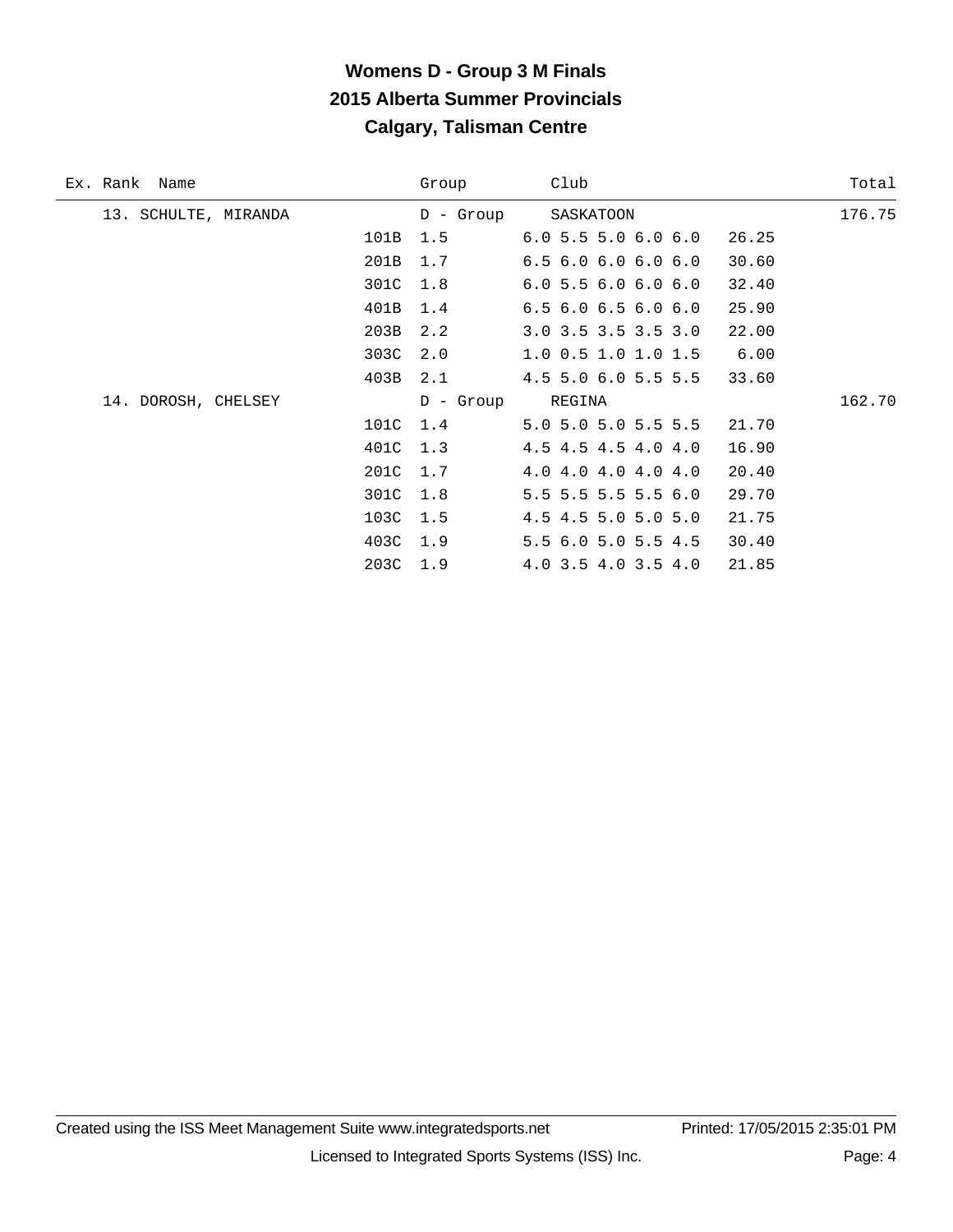| Ex. Rank<br>Name          |      |           | Group       | Club                         | Total  |
|---------------------------|------|-----------|-------------|------------------------------|--------|
| PANEL A                   |      |           |             |                              |        |
| Referee: GUDMANSON, JILL  |      |           |             |                              |        |
| Judge 1: PINEO, HEATHER   |      |           |             | Judge 2: BUSH, BARB          |        |
| Judge 3: MCPHERSON, CAROL |      |           |             | Judge 4: HALEY, TAUNYA       |        |
| Judge 5: LAVOIE, FRANCINE |      |           |             |                              |        |
|                           |      |           |             |                              |        |
| PANEL B<br>Referee:       |      |           |             |                              |        |
| Judge 1: WILDMAN, SPENCER |      |           |             | Judge 2: WILDMAN, SPENCER    |        |
| Judge 3: WILDMAN, SPENCER |      |           |             | Judge 4: WILDMAN, SPENCER    |        |
| Judge 5: WILDMAN, SPENCER |      |           |             |                              |        |
|                           |      |           |             |                              |        |
| CONN, TATIANA<br>1.       |      |           | $D -$ Group | CALGARY                      | 254.95 |
|                           | 5М   | 103B      | $1.7$       | 6.5 6.5 7.0 7.5 7.0<br>34.85 |        |
|                           | 5M   | 612B      | 1.7         | 7.5 7.5 7.0 7.5 7.0<br>37.40 |        |
|                           | 5М   | 5231D 2.1 |             | 7.0 7.0 6.5 6.5 7.0<br>43.05 |        |
|                           | 7.5M | 403B      | 2.1         | 7.0 6.5 7.0 7.0 7.5<br>44.10 |        |
|                           | 5M   | 303C      | 2.1         | 6.5 6.0 6.5 6.0 6.0<br>38.85 |        |
|                           | 7.5M | 405C      | 2.7         | 7.0 7.0 7.0 7.0 7.5<br>56.70 |        |
| 2.<br>CLAIRMONT, KELSEY   |      |           | $D -$ Group | REGINA                       | 198.00 |
|                           | 7.5M | 103B      | 1.6         | 5.0 5.5 5.5 5.5 5.5<br>26.40 |        |
|                           | 7.5M | 403B      | 2.1         | 5.5 5.5 5.5 5.5 5.5<br>34.65 |        |
|                           | 7.5M | 612B      | 1.8         | 5.5 5.5 5.0 5.0 5.0<br>27.90 |        |
|                           | 5М   | 303C      | 2.1         | 4.5 4.5 5.0 5.0 5.0<br>30.45 |        |
|                           | 5М   | 203C      | 2.0         | 6.5 6.5 6.5 7.0 6.0<br>39.00 |        |
|                           | 5М   | 105C      | 2.4         | 5.5 5.5 5.5 6.0 5.5<br>39.60 |        |
| 3.<br>DALGARNO, MORGAN    |      |           | $D -$ Group | NORTH SHOR                   | 196.15 |
|                           | 5М   | 103B      | 1.7         | 5.0 5.5 5.0 5.0 4.5<br>25.50 |        |
|                           | 5М   | 612B      | 1.7         | 5.0 6.0 5.5 5.0 5.5<br>27.20 |        |
|                           | 5M   | 301C      | 1.7         | 5.5 6.0 5.0 6.0 6.0<br>29.75 |        |
|                           | 5М   | 403C      | 2.2         | 5.5 5.5 5.5 6.0 5.5<br>36.30 |        |
|                           | 5М   | 105C      | 2.4         | 5.5 5.5 4.5 5.5 5.0<br>38.40 |        |
|                           | 5М   | 203C      | 2.0         | 6.5 6.5 6.0 6.5 7.0<br>39.00 |        |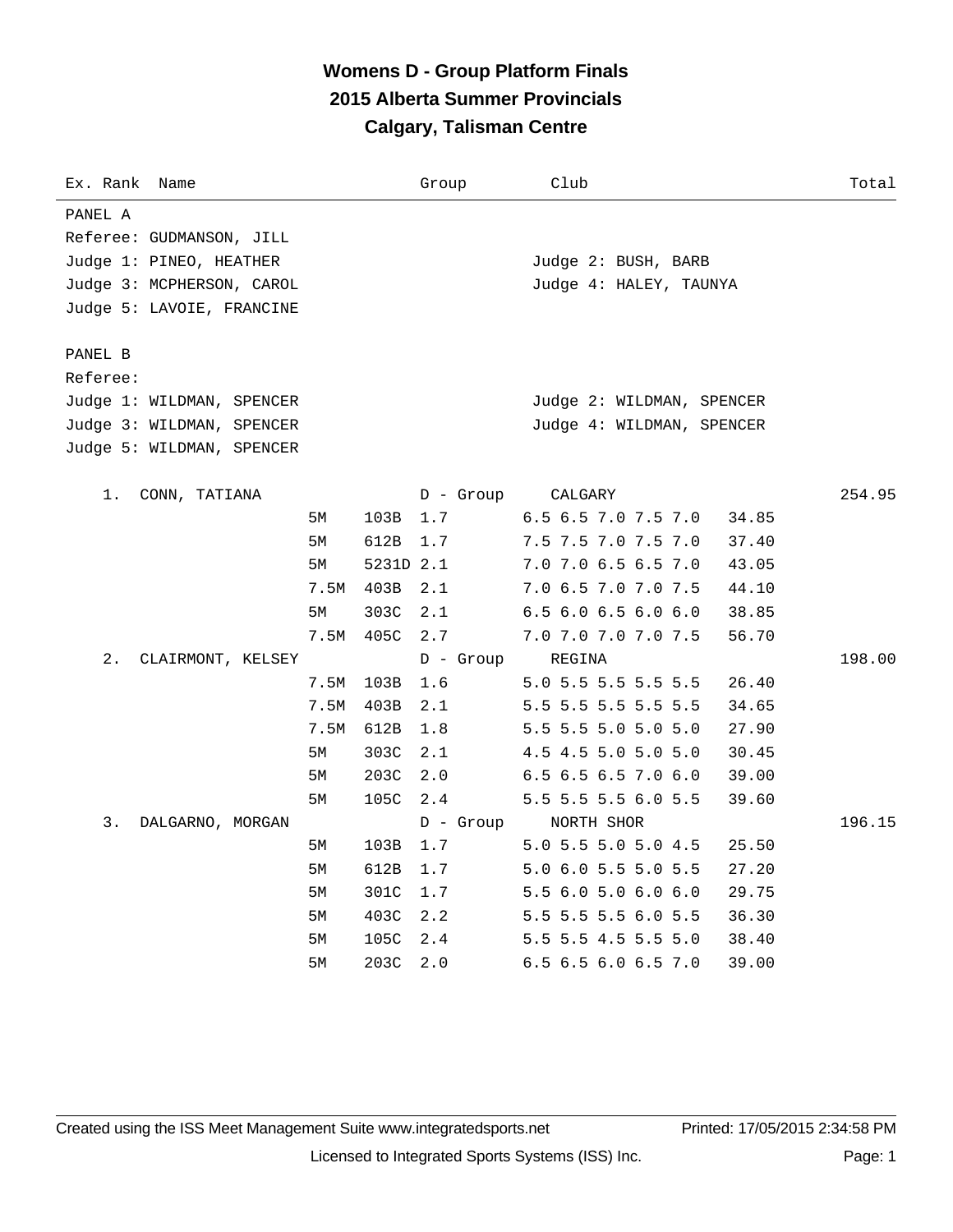| Ex. Rank Name             |           | Group                | Club                         | Total  |
|---------------------------|-----------|----------------------|------------------------------|--------|
| Referee: PINEO, HEATHER   |           |                      |                              |        |
| Judge 1: PINEO, HEATHER   |           |                      | Judge 2: FLEWWELLING, DAVID  |        |
| Judge 3: BUSH, BARB       |           |                      | Judge 4: GUDMANSON, JILL     |        |
| Judge 5: LAVOIE, FRANCINE |           |                      |                              |        |
| 1.<br>GRAY, CHLOE         |           | D - Group T1 EKDC    |                              | 205.45 |
|                           | 201C      | 1.5                  | 6.0 6.5 6.5 6.0 5.5<br>27.75 |        |
|                           | 301C      | 1.6                  | 7.0 7.5 8.0 8.0 7.0<br>36.00 |        |
|                           | 103C      | 1.6                  | 7.5 7.0 7.0 7.5 7.5<br>35.20 |        |
|                           | 402C      | 1.6                  | 7.5 7.5 8.0 8.0 7.0<br>36.80 |        |
|                           | 202A      | 1.7                  | 7.5 7.0 7.0 8.0 7.0<br>36.55 |        |
|                           | 5221D 1.7 |                      | 6.0 6.5 6.5 7.0 6.5<br>33.15 |        |
| 2.<br>BRISEBOIS, SANDRINE |           | D - Group T1 CALGARY |                              | 183.50 |
|                           | 101B      | 1.3                  | 6.0 6.5 7.5 7.0 6.0<br>25.35 |        |
|                           | 401B      | 1.5                  | 7.5 7.0 7.5 7.5 7.5<br>33.75 |        |
|                           | 201C      | 1.5                  | 7.5 7.5 6.5 8.5 7.0<br>33.00 |        |
|                           | 301C      | 1.6                  | 5.0 5.5 6.0 6.0 5.0<br>26.40 |        |
|                           | 103B      | 1.7                  | 6.0 6.0 6.0 6.5 5.5<br>30.60 |        |
|                           | 402C      | 1.6                  | 7.5 7.0 6.5 7.5 7.0<br>34.40 |        |
| 3.<br>MCLEOD, MICHELLE    |           | D - Group T1 EKDC    |                              | 178.30 |
|                           | 101B      | 1.3                  | 4.5 5.5 6.0 6.0 5.0<br>21.45 |        |
|                           | 202A      | 1.7                  | 6.5 6.5 6.5 7.5 6.5<br>33.15 |        |
|                           | 5221D 1.7 |                      | 6.5 6.5 6.0 6.5 6.0<br>32.30 |        |
|                           | 401B      | 1.5                  | 5.0 6.0 5.5 7.0 5.5<br>25.50 |        |
|                           | 103C      | 1.6                  | 6.5 7.5 7.5 8.0 6.5<br>34.40 |        |
|                           | 201C      | 1.5                  | 6.0 7.5 7.5 7.0 6.5<br>31.50 |        |
| 4.<br>RYAN, OLIVIA        |           | D - Group T1 CALGARY |                              | 178.05 |
|                           | 101C      | 1.2                  | 6.0 6.5 6.5 7.0 7.0<br>24.00 |        |
|                           | 401C      | 1.4                  | 6.0 6.5 6.5 6.5 6.5<br>27.30 |        |
|                           | 201A      | 1.7                  | 7.0 6.5 7.0 7.0 7.0<br>35.70 |        |
|                           | 5211A 1.8 |                      | 4.0 4.0 5.0 6.0 4.5<br>24.30 |        |
|                           | 103C      | 1.6                  | 7.0 7.0 7.0 7.0 7.5<br>33.60 |        |
|                           | 202A      | 1.7                  | 6.5 6.5 6.5 6.5 6.5<br>33.15 |        |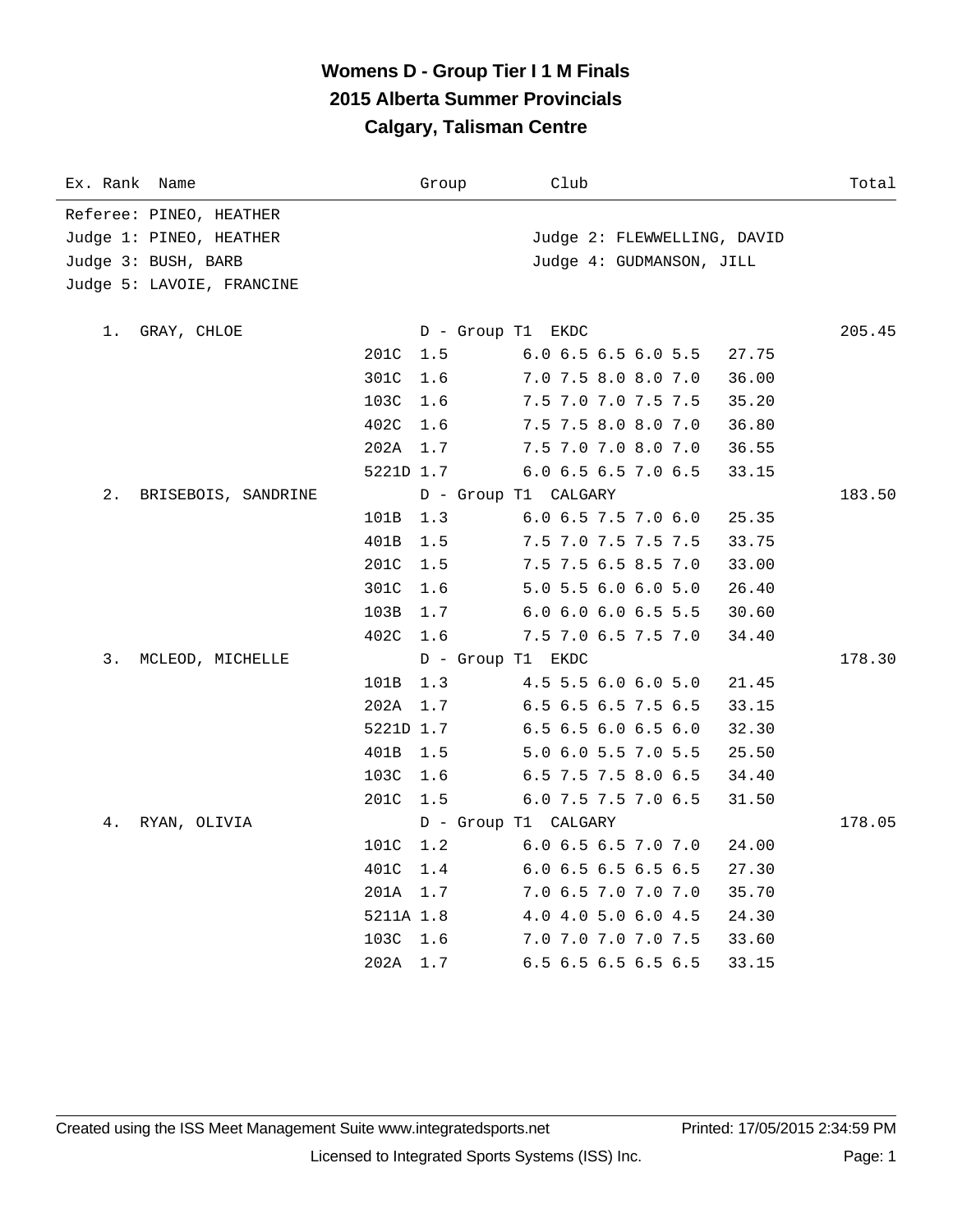|    | Ex. Rank Name             |           | Group             | Club                                   | Total  |
|----|---------------------------|-----------|-------------------|----------------------------------------|--------|
| 5. | THORDARSON-WEHNER, AUDREY |           | D - Group T1 EKDC |                                        | 176.85 |
|    |                           | 103C      | 1.6               | 28.00<br>$6.0$ $6.5$ $5.0$ $6.0$ $5.5$ |        |
|    |                           | 201C      | 1.5               | 5.5 6.0 6.5 6.5 5.5<br>27.00           |        |
|    |                           | 301C      | 1.6               | 5.5 6.0 5.5 6.5 6.0<br>28.00           |        |
|    |                           | 401B      | 1.5               | 8.0 7.5 7.5 7.5 7.5<br>33.75           |        |
|    |                           | 402C 1.6  |                   | 6.5 6.5 6.5 6.5 6.5<br>31.20           |        |
|    |                           | 5221D 1.7 |                   | $6.0$ $6.0$ $5.0$ $5.5$ $5.5$<br>28.90 |        |
| б. | KOOP, ISA                 |           | D - Group T1 EKDC |                                        | 176.20 |
|    |                           | 101B      | 1.3               | 5.0 5.5 5.5 5.5 5.0<br>20.80           |        |
|    |                           | 401C      | 1.4               | 7.0 7.5 7.5 7.5 7.0<br>30.80           |        |
|    |                           | 201C      | 1.5               | 5.5 6.0 6.5 7.5 5.5<br>27.00           |        |
|    |                           | 301C      | 1.6               | 7.0 7.5 7.5 8.5 7.0<br>35.20           |        |
|    |                           | 103C      | 1.6               | $6.0$ $6.5$ $6.0$ $6.5$ $6.0$<br>29.60 |        |
|    |                           | 402C      | 1.6               | 6.5 7.0 7.0 7.5 6.5<br>32.80           |        |
| 7. | MAHON, ALYSSA             |           | D - Group T1 SFEC |                                        | 161.05 |
|    |                           | 101B      | 1.3               | 5.5 5.0 5.5 6.0 5.0<br>20.80           |        |
|    |                           | 401C      | 1.4               | 7.5 7.5 7.5 7.0 7.5<br>31.50           |        |
|    |                           | 201A      | 1.7               | 4.5 5.0 5.0 7.0 4.5<br>24.65           |        |
|    |                           | 5121D 1.7 |                   | 5.5 6.0 6.0 6.5 5.0<br>29.75           |        |
|    |                           | 103C      | 1.6               | 6.0 6.0 6.0 7.0 6.5<br>29.60           |        |
|    |                           | 202C      | 1.5               | 5.5 5.5 5.5 6.5 5.5<br>24.75           |        |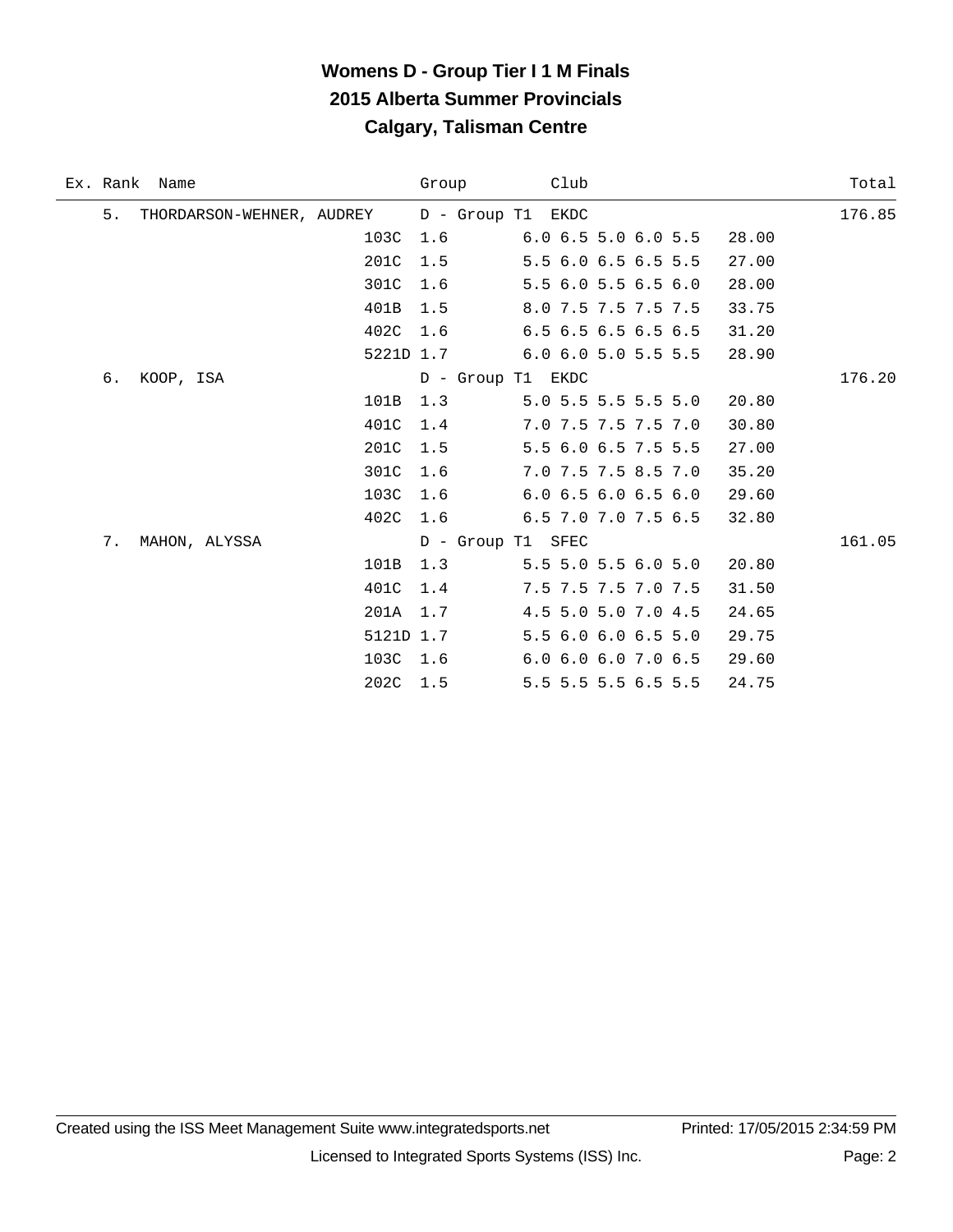| Ex. Rank Name                   | Group     | Club                          | Total  |
|---------------------------------|-----------|-------------------------------|--------|
| Referee: LAVOIE, FRANCINE       |           |                               |        |
| Judge 1: LAVOIE, FRANCINE       |           | Judge 2: HALEY, TAUNYA        |        |
| Judge 3: POWER, STEVE           |           | Judge 4: KREUTZ, VICTORIA     |        |
| Judge 5: PINEO, HEATHER         |           |                               |        |
| FIELD, CHANEL<br>1.             |           | D - Group T1 EKDC             | 198.15 |
| 101B                            | 1.5       | 7.0 8.0 7.5 6.5 7.5           | 33.00  |
| 401C                            | 1.3       | 7.0 6.5 6.5 6.5 6.5           | 25.35  |
| 201C                            | 1.7       | 7.0 7.0 6.5 6.5 7.0           | 34.85  |
| 301C                            | 1.8       | $6.0$ 5.5 5.5 6.0 6.0         | 31.50  |
| 103B                            | 1.6       | 5.5 6.5 6.0 5.5 6.5           | 28.80  |
| 403C                            | 1.9       | 7.5 8.0 8.0 7.5 8.0           | 44.65  |
| $2$ .<br>SCABER, SARA           |           | D - Group T1 EKDC             | 191.30 |
| 103B                            | 1.6       | 5.5 5.0 5.5 5.0 4.5           | 24.80  |
| 403C                            | 1.9       | 5.5 5.0 5.5 5.0 5.5           | 30.40  |
| 301C                            | 1.8       | 7.0 6.5 6.5 6.5 6.5           | 35.10  |
| 201C                            | 1.7       | 5.5 5.5 6.0 6.0 6.5           | 29.75  |
| 203C                            | 1.9       | 5.5 6.0 6.0 5.0 6.0           | 33.25  |
|                                 | 5231D 2.0 | 6.5 6.5 6.5 6.0 6.0           | 38.00  |
| 3.<br>DUKART, ISOBELLA          |           | D - Group T1 EKDC             | 180.30 |
| 103B                            | 1.6       | $6.5$ $6.5$ $6.5$ $6.0$ $6.5$ | 31.20  |
| 401B                            | 1.4       | 6.5 5.5 6.0 5.5 6.0           | 24.50  |
| 301C                            | 1.8       | 6.0 5.5 5.0 6.0 5.5           | 30.60  |
| 201C                            | 1.7       | 5.0 5.0 4.5 5.0 4.5           | 24.65  |
| 203C                            | 1.9       | 5.5 6.0 6.0 5.0 6.5           | 33.25  |
| 403C                            | 1.9       | 6.5 7.0 6.5 6.0 6.0           | 36.10  |
| 4.<br>THORDARSON-WEHNER, AUDREY |           | D - Group T1 EKDC             | 174.95 |
| 101B                            | 1.5       | 7.5 6.5 6.0 6.5 6.5           | 29.25  |
| 401B                            | 1.4       | 6.56.06.06.06.0               | 25.20  |
| 201C                            | 1.7       | 5.0 5.5 5.0 5.0 5.5           | 26.35  |
| 301C                            | 1.8       | 6.06.56.56.56.0               | 34.20  |
| 103B                            | 1.6       | 5.0 5.5 5.0 5.0 5.5           | 24.80  |
| 403C                            | 1.9       | 6.5 7.0 6.0 5.5 6.0           | 35.15  |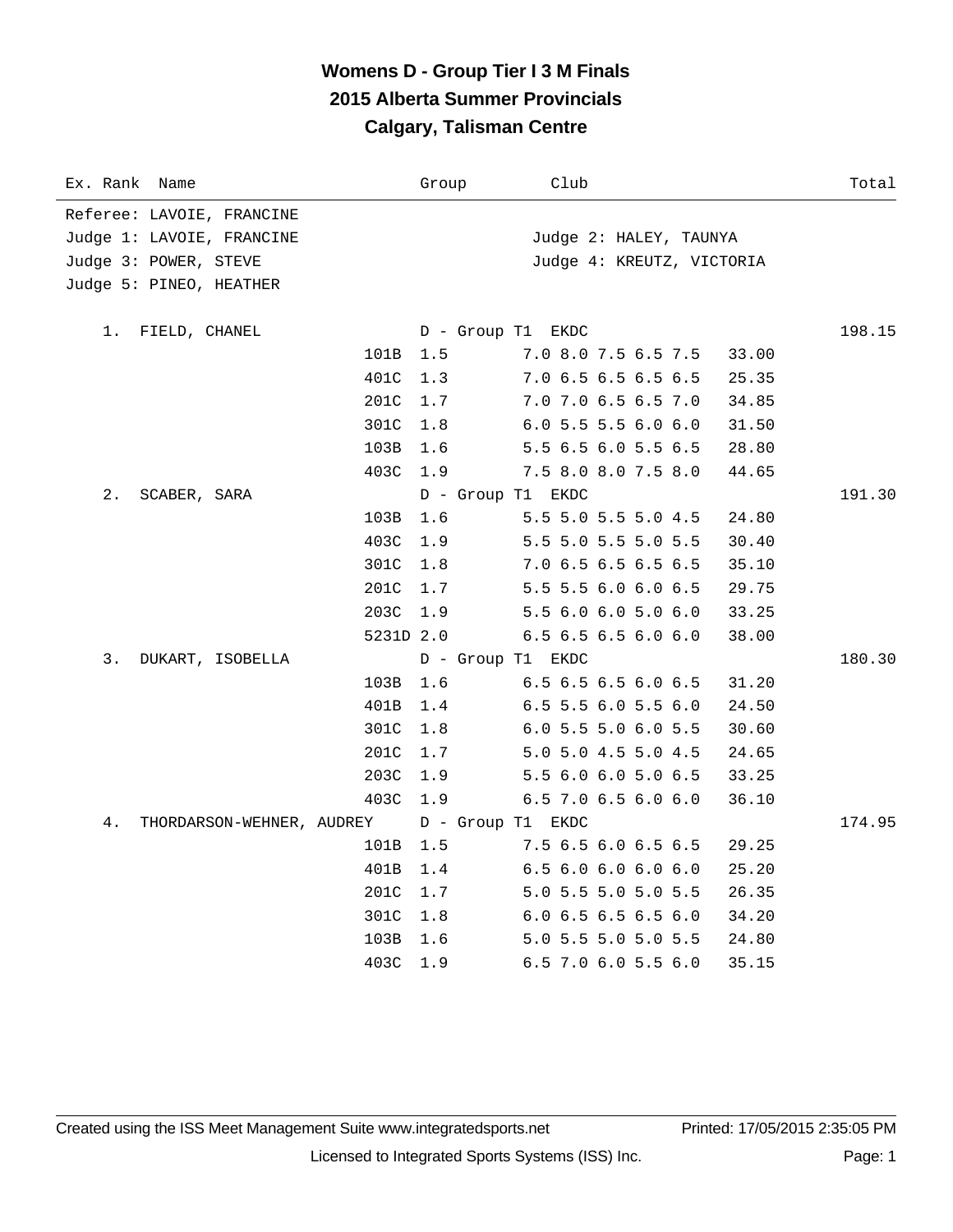| Ex. Rank<br>Name       | Group | Club                                | Total  |
|------------------------|-------|-------------------------------------|--------|
| 5. KOOP, ISA           |       | D - Group T1 EKDC                   | 157.80 |
| 101B                   | 1.5   | 5.0 5.0 5.0 5.0 5.5                 | 22.50  |
| 201C                   | 1.7   | 4.5 4.5 4.5 5.0 5.0                 | 23.80  |
| 301C                   | 1.8   | $6.0$ 5.5 5.5 4.5 6.0               | 30.60  |
| 401B                   | 1.4   | 4.5 4.5 5.0 5.0 5.0                 | 20.30  |
| 403C                   | 1.9   | $6.0$ $6.0$ $6.0$ $6.0$ $5.5$       | 34.20  |
| 103B                   | 1.6   | 5.5 5.5 5.0 6.0 5.5                 | 26.40  |
| б.<br>GRAY, CHLOE      |       | D - Group T1 EKDC                   | 132.30 |
| 101B                   | 1.5   | $6.0$ 5.5 $6.0$ 5.5 5.0             | 25.50  |
| 201C                   | 1.7   | $0.0$ 0.0 0.0 0.0 0.0               | 0.00   |
| 301C                   | 1.8   | 5.5 5.0 5.0 6.5 5.5                 | 28.80  |
| 401B                   | 1.4   | $6.0$ $6.0$ $6.0$ $5.5$ $5.5$       | 24.50  |
| 403C                   | 1.9   | 5.5 6.0 6.0 5.0 6.0                 | 33.25  |
| 103C                   | 1.5   | 4.5 4.5 4.0 4.5 4.5                 | 20.25  |
| 7. SANDRINE BRISEBOISE |       | D - Group T1 CALGARY                | 0.00   |
| 101B                   | 1.5   | $0.0$ $0.0$ $0.0$ $0.0$ $0.0$ $0.0$ | 0.00   |
| 401B                   | 1.4   | $0.0$ 0.0 0.0 0.0 0.0               | 0.00   |
| 201C                   | 1.7   | $0.0$ 0.0 0.0 0.0 0.0               | 0.00   |
| 301C                   | 1.8   | $0.0$ 0.0 0.0 0.0 0.0               | 0.00   |
| 103B                   | 1.6   | $0.0$ 0.0 0.0 0.0 0.0               | 0.00   |
| 403C                   | 1.9   | $0.0$ 0.0 0.0 0.0 0.0               | 0.00   |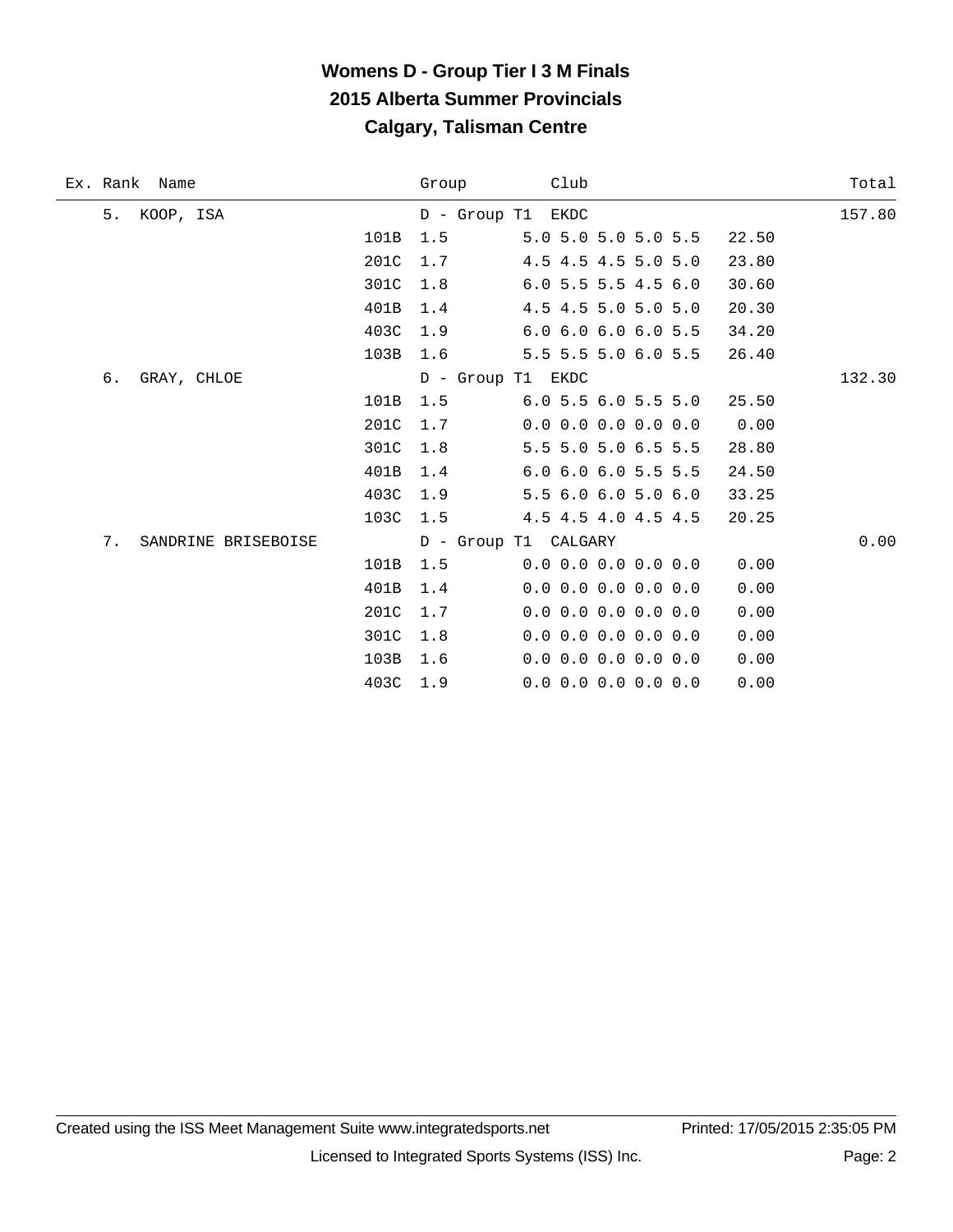| Ex. Rank<br>Name          |      | Group       | Club                  | Total  |
|---------------------------|------|-------------|-----------------------|--------|
| Referee: MCPHERSON, CAROL |      |             |                       |        |
| Judge 1: PINEO, HEATHER   |      |             | Judge 2: POWER, STEVE |        |
| Judge 3: GUDMANSON, JILL  |      |             | Judge 4: ZACK, MEGHAN |        |
| Judge 5: HALEY, TAUNYA    |      |             |                       |        |
| 1.<br>BATALLA, RENEE      |      | $E -$ Group | EKDC                  | 231.30 |
|                           | 100A | 1.8         | 7.5 7.0 7.5 7.5 7.5   | 40.50  |
|                           | 200A | 1.8         | 7.0 8.0 8.0 8.0 8.0   | 43.20  |
|                           | 401B | 1.8         | 8.0 8.0 7.5 7.0 8.0   | 42.30  |
|                           | 201B | 1.8         | 7.0 7.0 7.0 6.5 6.5   | 36.90  |
|                           | 102B | 1.8         | 5.5 6.0 6.0 6.0 6.0   | 32.40  |
|                           | 103B | 1.8         | 6.5 7.0 7.0 6.5 6.5   | 36.00  |
| 2.<br>KOOP, ISA           |      | $E -$ Group | EKDC                  | 217.80 |
|                           | 100A | 1.8         | 7.5 7.5 7.5 7.0 7.5   | 40.50  |
|                           | 200A | 1.8         | 7.0 7.0 7.0 7.5 7.5   | 38.70  |
|                           | 103C | 1.8         | 6.0 6.5 6.5 5.5 6.0   | 33.30  |
|                           | 401C | 1.8         | 8.5 8.0 8.0 8.0 8.0   | 43.20  |
|                           | 402C | 1.8         | 4.5 5.5 5.0 5.5 5.0   | 27.90  |
|                           | 301C | 1.8         | 6.0 6.5 6.5 6.0 6.5   | 34.20  |
| 3.<br>FORBES, ALLIE       |      | $E - Growp$ | EKDC                  | 210.60 |
|                           | 100A | 1.8         | 6.5 6.5 6.5 6.5 6.5   | 35.10  |
|                           | 200A | 1.8         | 7.0 8.0 7.0 8.5 8.0   | 41.40  |
|                           | 101B | 1.8         | 7.0 6.5 6.5 6.5 7.0   | 36.00  |
|                           | 401C | 1.8         | 6.0 6.5 6.5 7.0 6.0   | 34.20  |
|                           | 201C | 1.8         | 6.5 6.5 6.0 5.5 6.0   | 33.30  |
|                           | 103C | 1.8         | $6.0$ 5.0 5.0 6.0 6.0 | 30.60  |
| 4.<br>CELESTE, SYLA       |      | $E -$ Group | EKDC                  | 206.10 |
|                           | 100A | 1.8         | 8.0 6.5 6.5 6.5 7.0   | 36.00  |
|                           | 200A | 1.8         | 8.0 8.0 7.5 7.5 8.0   | 42.30  |
|                           | 101C | 1.8         | 6.5 6.0 6.5 6.0 6.0   | 33.30  |
|                           | 201C | 1.8         | 6.0 6.0 5.5 6.0 5.0   | 31.50  |
|                           | 401C | 1.8         | 5.5 6.0 5.5 5.5 6.5   | 30.60  |
|                           | 103C | 1.8         | 6.0 6.0 5.5 6.0 6.0   | 32.40  |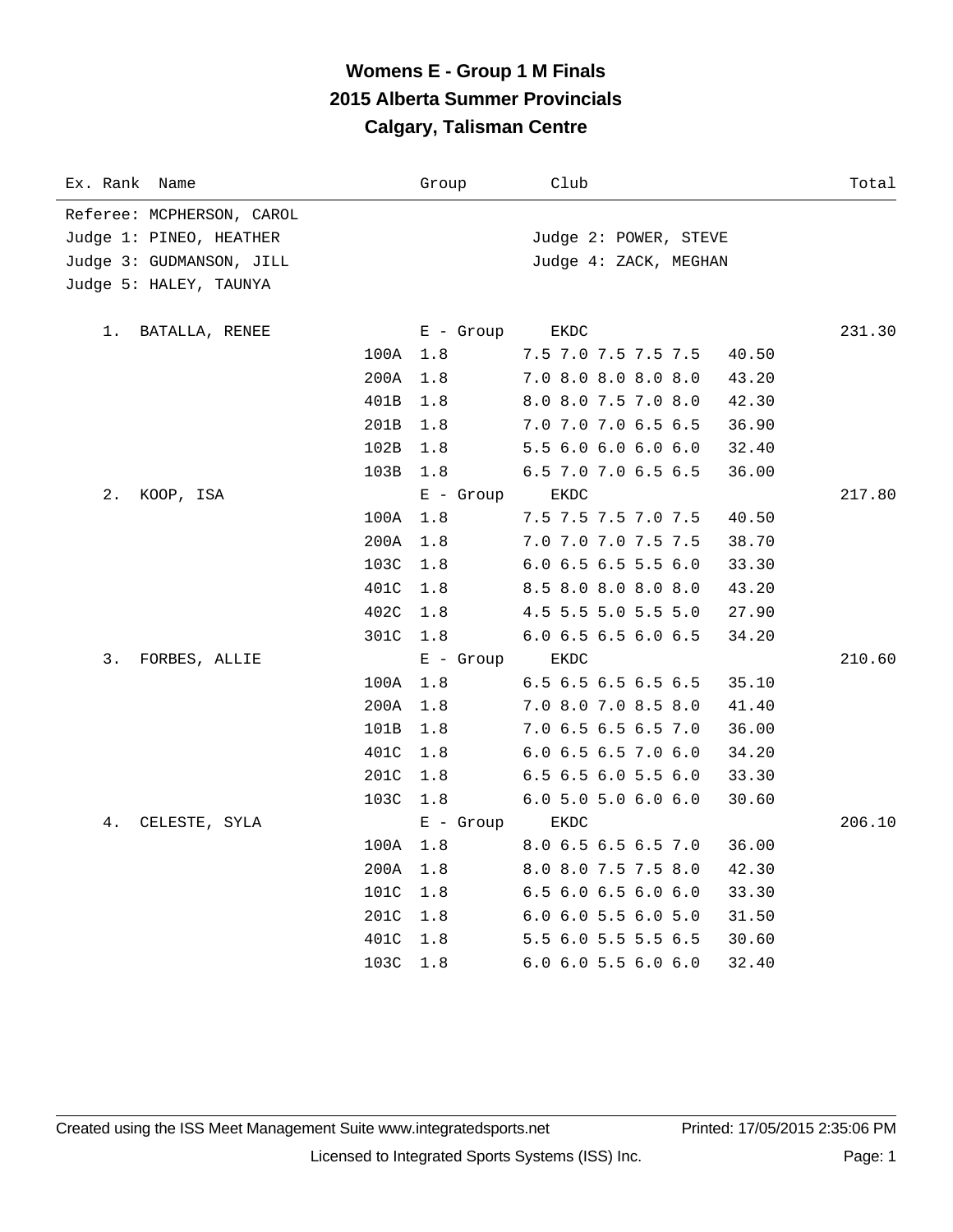# **Womens E - Group 1 M Finals 2015 Alberta Summer Provincials Calgary, Talisman Centre**

| Ex. Rank Name        |          | Group       | Club                                |       | Total  |
|----------------------|----------|-------------|-------------------------------------|-------|--------|
| 5.<br>ARCO, LUISA    |          | $E -$ Group | SFEC                                |       | 200.70 |
|                      | 100A     | 1.8         | 7.0 7.0 7.0 7.0 7.0                 | 37.80 |        |
|                      | 200A     | 1.8         | 7.5 6.5 7.5 7.0 7.5                 | 39.60 |        |
|                      | 101C     | 1.8         | 5.5 5.0 5.5 5.5 5.5                 | 29.70 |        |
|                      | 401C     | 1.8         | 5.5 5.5 5.5 5.0 5.5                 | 29.70 |        |
|                      | 102C 1.8 |             | $6.5$ 5.5 6.0 6.0 6.5               | 33.30 |        |
|                      | 201C 1.8 |             | $6.0$ 5.5 $6.0$ 5.5 5.5             | 30.60 |        |
| ANGELES, AYLAH<br>6. |          | $E -$ Group | SFEC                                |       | 167.40 |
|                      | 100A     | 1.8         | 7.0 7.0 7.0 7.5 8.0                 | 38.70 |        |
|                      | 200A 1.8 |             | 7.0 7.0 6.5 7.0 7.5                 | 37.80 |        |
|                      | 101C     | 1.8         | $6.0$ $6.0$ $6.0$ $6.5$ $6.5$       | 33.30 |        |
|                      | 102B     | 1.8         | 5.5 5.0 5.5 5.5 5.5                 | 29.70 |        |
|                      | 201A     | 1.8         | $5.0$ 5.0 6.5 5.0 5.5               | 27.90 |        |
|                      | 401C     | 1.8         | $0.0$ $0.0$ $0.0$ $0.0$ $0.0$ $0.0$ | 0.00  |        |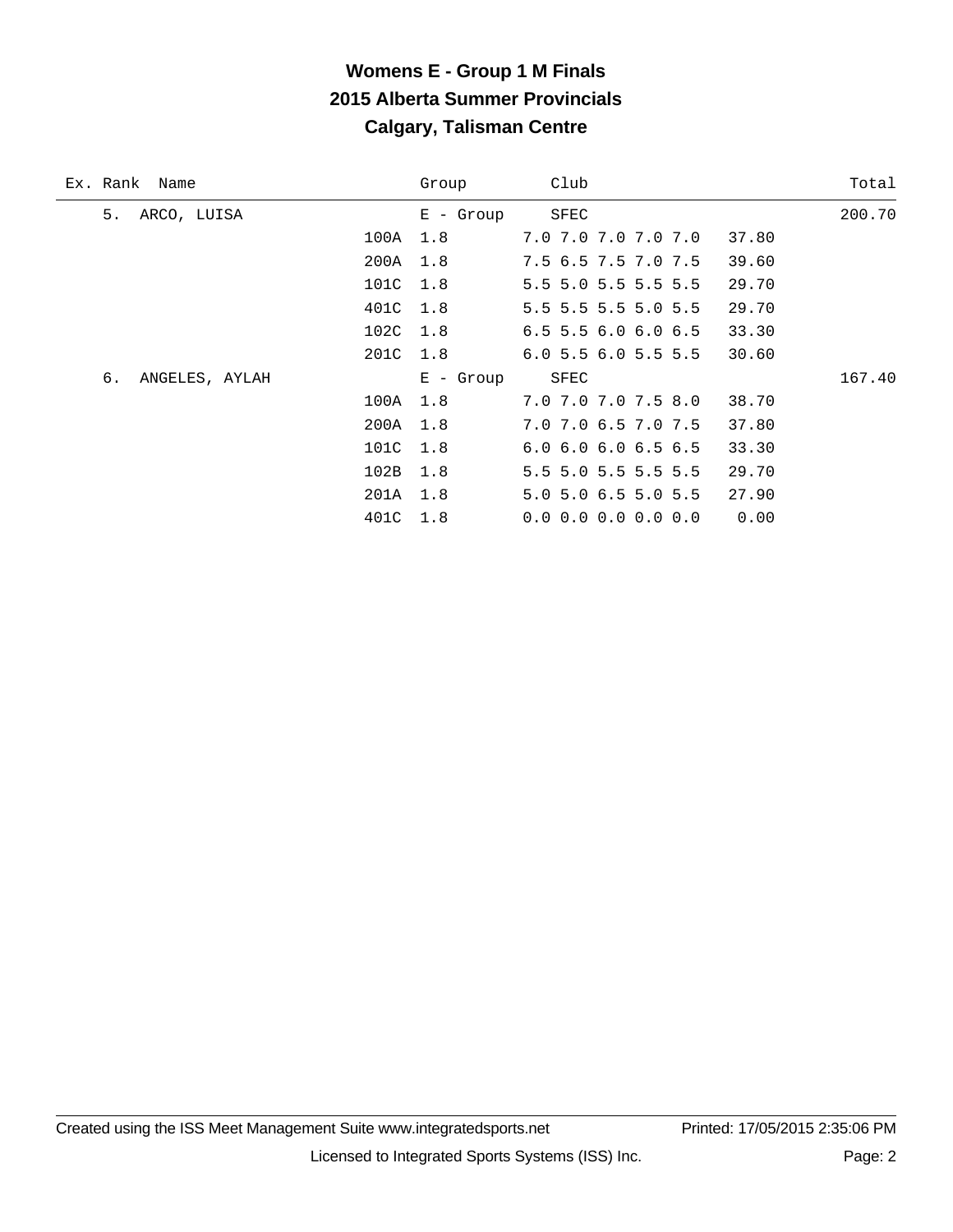# **Womens E - Group 3 M Finals 2015 Alberta Summer Provincials Calgary, Talisman Centre**

| Ex. Rank Name             |      | Group       | Club                                   | Total  |
|---------------------------|------|-------------|----------------------------------------|--------|
| Referee: ZACK, MEGHAN     |      |             |                                        |        |
| Judge 1: POWER, STEVE     |      |             | Judge 2: PINEO, HEATHER                |        |
| Judge 3: MCPHERSON, CAROL |      |             | Judge 4: GUDMANSON, JILL               |        |
| Judge 5: LAVOIE, FRANCINE |      |             |                                        |        |
|                           |      |             |                                        |        |
| 1.<br>KOOP, ISA           |      | E - Group   | EKDC                                   | 220.40 |
|                           | 100B | 1.9         | 7.0 7.0 6.5 7.0 6.0<br>38.95           |        |
|                           | 001B | 1.9         | 8.0 7.0 7.5 8.0 7.5<br>43.70           |        |
|                           | 002A | 1.9         | 7.0 7.0 7.5 7.0 7.0<br>39.90           |        |
|                           | 201C | 1.9         | 5.5 5.0 5.0 6.0 5.0<br>29.45           |        |
|                           | 103B | 1.9         | 5.5 5.5 5.0 5.5 5.5<br>31.35           |        |
|                           | 403C | 1.9         | 7.0 6.5 6.5 6.5 6.5<br>37.05           |        |
| $2$ .<br>CELESTE, SYLA    |      | $E -$ Group | EKDC                                   | 207.10 |
|                           | 001B | 1.9         | 7.0 7.0 8.0 7.5 7.5<br>41.80           |        |
|                           | 002A | 1.9         | 6.5 6.5 6.5 6.0 6.5<br>37.05           |        |
|                           | 100B | 1.9         | $6.0$ 6.5 6.5 5.5 6.0<br>35.15         |        |
|                           | 101C | 1.9         | 5.0 5.0 5.5 5.0 5.5<br>29.45           |        |
|                           | 201C | 1.9         | 6.0 5.5 5.0 5.0 4.5<br>29.45           |        |
|                           | 401C | 1.9         | $6.0$ $6.0$ $6.0$ $5.5$ $6.0$<br>34.20 |        |
| 2.<br>ARCO, LUISA         |      | $E -$ Group | SFEC                                   | 207.10 |
|                           | 001B | 1.9         | 6.5 7.0 6.5 6.5 6.5<br>37.05           |        |
|                           | 002A | 1.9         | $6.0$ 5.5 6.0 5.5 6.0<br>33.25         |        |
|                           | 100B | 1.9         | 6.0 6.5 6.5 7.0 7.0<br>38.00           |        |
|                           | 101C | 1.9         | 6.05.56.06.06.0<br>34.20               |        |
|                           | 401C | 1.9         | 6.0 5.0 5.5 6.0 5.5<br>32.30           |        |
|                           | 201C | 1.9         | 6.5 6.0 5.5 5.5 5.5<br>32.30           |        |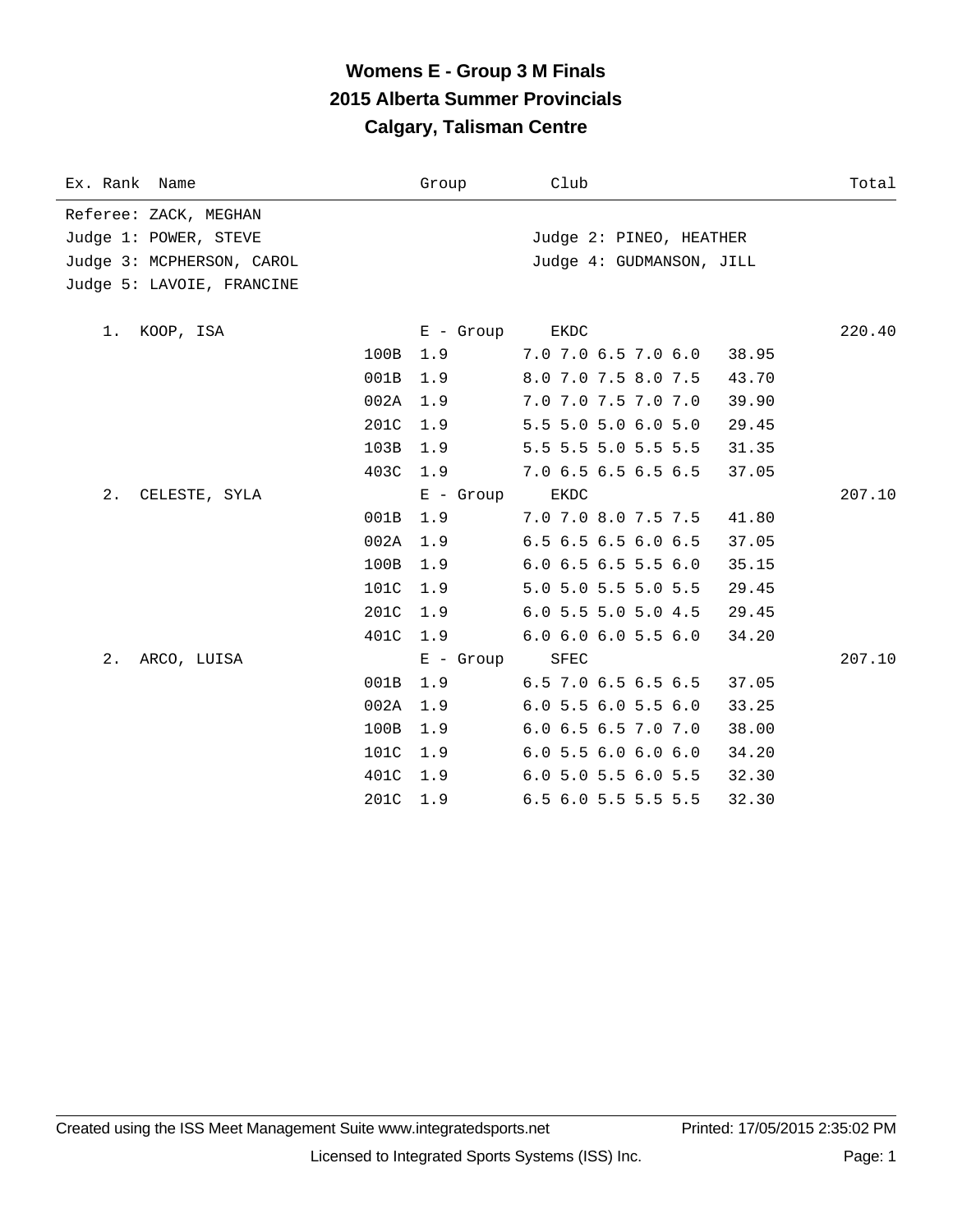## **Womens Open 1 M Finals 2015 Alberta Summer Provincials Calgary, Talisman Centre**

| Ex. Rank Name            |           | Group | Club                                   | Total  |
|--------------------------|-----------|-------|----------------------------------------|--------|
| Referee: BUSH, BARB      |           |       |                                        |        |
| Judge 1: BUSH, BARB      |           |       | Judge 2: HALEY, TAUNYA                 |        |
| Judge 3: GUDMANSON, JILL |           |       | Judge 4: PINEO, HEATHER                |        |
| Judge 5: PEIRCE, CASEY   |           |       |                                        |        |
|                          |           |       |                                        |        |
| 1.<br>UNSWORTH, ANGELA   |           | Open  | ESPDC                                  | 243.70 |
|                          | 403B      | 2.4   | 7.0 7.0 7.5 7.5 7.0<br>51.60           |        |
|                          | 203B      | 2.3   | 7.0 7.0 7.0 7.0 7.0<br>48.30           |        |
|                          | 105B      | 2.6   | 5.0 5.0 6.0 5.0 5.0<br>39.00           |        |
|                          | 303B      | 2.4   | 8.0 8.5 7.5 7.5 8.0<br>56.40           |        |
|                          | 5132D 2.2 |       | 7.5 7.5 7.0 7.5 7.0<br>48.40           |        |
| 2.<br>ERLAM, MARGO       |           | Open  | CALGARY                                | 229.50 |
|                          | 403B      | 2.4   | 7.0 7.0 7.0 7.5 7.0<br>50.40           |        |
|                          | 105C      | 2.4   | 5.5 5.5 5.5 5.0 5.0<br>38.40           |        |
|                          | 203B      | 2.3   | 8.0 7.5 7.0 7.0 7.0<br>49.45           |        |
|                          | 303C      | 2.1   | 6.5 7.5 8.0 7.5 7.5<br>47.25           |        |
|                          | 5132D 2.2 |       | 6.5 6.5 7.0 7.0 6.5<br>44.00           |        |
| 3.<br>GAUTHIER, ALYSSA   |           | Open  | REVOLUTION                             | 225.95 |
|                          | 105C      | 2.4   | 7.0 7.0 6.0 7.0 6.5<br>49.20           |        |
|                          | 403B      | 2.4   | 6.5 6.5 7.0 7.0 6.5<br>48.00           |        |
|                          | 203B      | 2.3   | 6.5 6.5 7.0 6.0 6.0<br>43.70           |        |
|                          | 303C      | 2.1   | 7.0 7.5 7.0 7.0 7.0<br>44.10           |        |
|                          | 5231D 2.1 |       | 6.5 6.5 6.5 6.5 6.5<br>40.95           |        |
| 4.<br>WAIZ, TAVIA        |           | Open  | WHITE ROCK                             | 208.70 |
|                          | 403B      | 2.4   | 7.0 7.0 7.5 7.0 7.0<br>50.40           |        |
|                          | 105C      | 2.4   | 4.5 5.0 6.0 5.5 5.5<br>38.40           |        |
|                          | 203B      | 2.3   | 6.05.06.06.05.5<br>40.25               |        |
|                          | 303C      | 2.1   | 5.5 5.5 6.0 6.5 6.0<br>36.75           |        |
|                          | 5132D 2.2 |       | 6.0 6.5 6.5 7.0 6.5<br>42.90           |        |
| 5.<br>BUCHWALD, SERENA   |           | Open  | REVOLUTION                             | 204.40 |
|                          | 403B      | 2.4   | 45.60<br>$6.5$ $6.5$ $6.0$ $6.0$ $6.5$ |        |
|                          | 105C      | 2.4   | 4.0 4.0 4.0 3.5 4.0<br>28.80           |        |
|                          | 203B      | 2.3   | 7.0 6.5 7.0 6.5 6.5<br>46.00           |        |
|                          | 303C      | 2.1   | 6.5 6.0 6.5 6.5 6.5<br>40.95           |        |
|                          | 5231D 2.1 |       | 7.0 6.5 7.0 7.0 6.5<br>43.05           |        |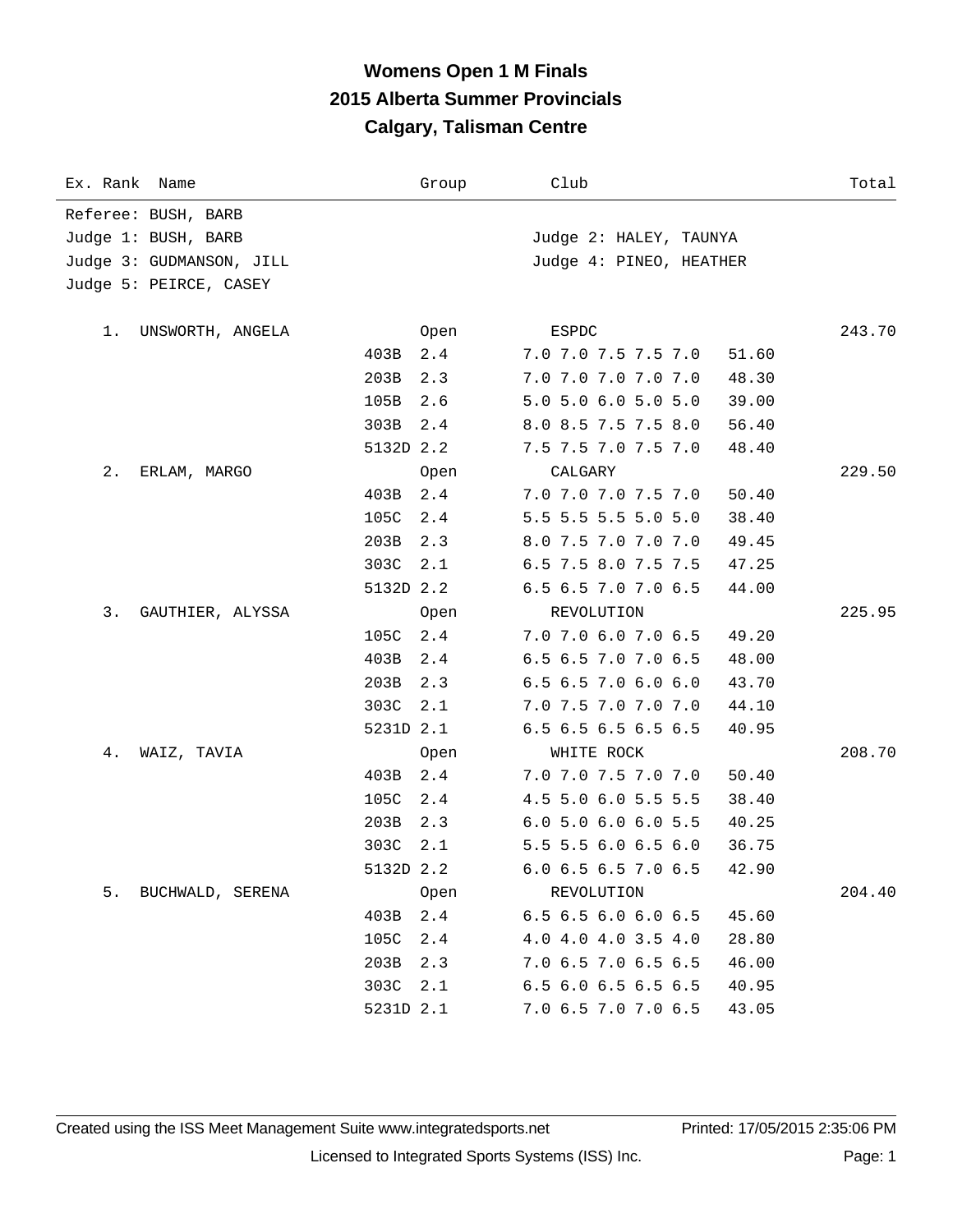# **Womens Open 1 M Finals 2015 Alberta Summer Provincials Calgary, Talisman Centre**

| Ex. Rank Name           | Group       | Club                    | Total  |
|-------------------------|-------------|-------------------------|--------|
| б.<br>CHEN, SIWEI       | Open        | EKDC                    | 193.80 |
|                         | 2.2<br>403C | 7.0 6.5 6.5 6.5 7.0     | 44.00  |
|                         | 203B<br>2.3 | 5.0 5.0 5.0 4.5 4.5     | 33.35  |
|                         | 104B<br>2.3 | 6.0 6.0 6.0 5.5 6.0     | 41.40  |
|                         | 303C<br>2.1 | 7.0 6.5 6.0 6.0 7.0     | 40.95  |
|                         | 5132D 2.2   | 5.5 5.0 4.5 5.5 5.0     | 34.10  |
| 7.<br>CHAMBERS, MADISON | Open        | REVOLUTION              | 182.30 |
|                         | 105C<br>2.4 | 4.5 5.0 5.0 5.0 5.5     | 36.00  |
|                         | 203B<br>2.3 | 7.0 6.5 6.5 6.5 6.5     | 44.85  |
|                         | 303C<br>2.1 | 5.0 4.5 4.5 4.5 4.5     | 28.35  |
|                         | 403B<br>2.4 | 5.5 6.0 6.0 6.0 6.5     | 43.20  |
|                         | 5223D 2.3   | 4.5 4.0 5.0 4.0 4.5     | 29.90  |
| 8.<br>BEZTE, KATIE      | Open        | REVOLUTION              | 181.75 |
|                         | 104C<br>2.2 | 6.0 6.0 6.0 6.5 6.5     | 40.70  |
|                         | 203B<br>2.3 | 5.5 5.0 5.0 5.5 5.5     | 36.80  |
|                         | 403B<br>2.4 | $6.0$ 5.5 $6.0$ 6.0 6.0 | 43.20  |
|                         | 303C<br>2.1 | 3.5 3.5 4.0 3.5 4.5     | 23.10  |
|                         | 5223D 2.3   | 5.5 5.0 5.5 5.5 5.5     | 37.95  |
| 9.<br>HAUFF, MACKINNA   | Open        | EDMONTON                | 0.00   |
|                         | 403B<br>2.4 | $0.0$ 0.0 0.0 0.0 0.0   | 0.00   |
|                         | 203B<br>2.3 | $0.0$ 0.0 0.0 0.0 0.0   | 0.00   |
|                         | 105C<br>2.4 | $0.0$ 0.0 0.0 0.0 0.0   | 0.00   |
|                         | 303B<br>2.4 | $0.0$ 0.0 0.0 0.0 0.0   | 0.00   |
|                         | 5223D 2.3   | $0.0$ 0.0 0.0 0.0 0.0   | 0.00   |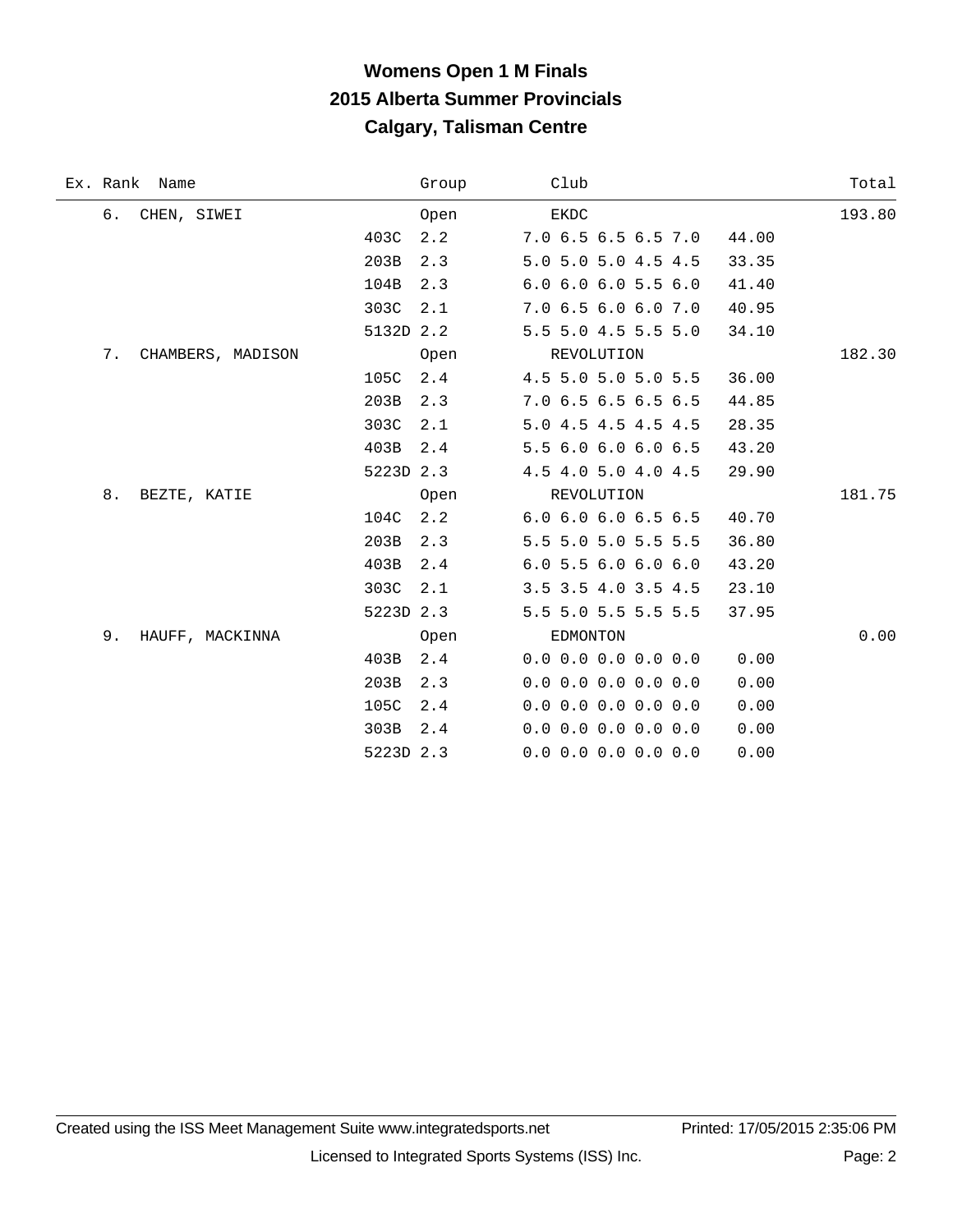## **Womens Open 3 M Finals 2015 Alberta Summer Provincials Calgary, Talisman Centre**

| Ex. Rank Name             |           | Group | Club                        | Total  |
|---------------------------|-----------|-------|-----------------------------|--------|
| Referee: LAVOIE, FRANCINE |           |       |                             |        |
| Judge 1: LAVOIE, FRANCINE |           |       | Judge 2: BUSH, BARB         |        |
| Judge 3: PINEO, HEATHER   |           |       | Judge 4: FLEWWELLING, DAVID |        |
| Judge 5: GUDMANSON, JILL  |           |       |                             |        |
|                           |           |       |                             |        |
| MCKAY, CAELI<br>1.        |           | Open  | CALGARY                     | 314.60 |
|                           | 405C      | 2.7   | 8.0 8.0 8.0 8.0 8.0         | 64.80  |
|                           | 107C      | 2.8   | 7.5 7.5 7.5 7.5 7.5         | 63.00  |
|                           | 205C      | 2.8   | 7.5 7.0 8.0 7.5 8.0         | 64.40  |
|                           | 305C      | 2.8   | 6.0 6.0 6.0 6.0 6.5         | 50.40  |
|                           | 5152B 3.0 |       | 8.5 8.0 8.0 8.0 7.5         | 72.00  |
| $2$ .<br>MCCOOL, ASHLEY   |           | Open  | CALGARY                     | 276.55 |
|                           | 405C      | 2.7   | 7.0 7.0 6.5 6.5 7.0         | 55.35  |
|                           | 205C      | 2.8   | 7.0 6.5 7.5 7.0 7.5         | 60.20  |
|                           | 305C      | 2.8   | 7.5 7.0 7.0 7.0 7.0         | 58.80  |
|                           | 107C      | 2.8   | 6.5 7.0 6.0 6.0 6.0         | 51.80  |
|                           | 5233D 2.4 |       | 7.0 7.0 7.0 6.5 7.0         | 50.40  |
| 3.<br>ERLAM, MARGO        |           | Open  | CALGARY                     | 253.55 |
|                           | 405C      | 2.7   | 7.5 7.5 7.5 7.0 7.5         | 60.75  |
|                           | 205C      | 2.8   | 5.5 6.0 6.5 6.0 6.5         | 51.80  |
|                           | 305C      | 2.8   | 5.5 5.5 5.5 5.5 5.5         | 46.20  |
|                           | 105B      | 2.4   | 7.0 7.0 7.0 7.0 7.0         | 50.40  |
|                           | 5233D 2.4 |       | 6.0 6.5 6.0 6.0 6.5         | 44.40  |
| 4.<br>GAUTHIER, ALYSSA    |           | Open  | REVOLUTION                  | 251.85 |
|                           | 105B      | 2.4   | 7.5 7.5 7.0 7.5 7.0         | 52.80  |
|                           | 405C      | 2.7   | 6.0 7.0 7.0 7.0 6.5         | 55.35  |
|                           | 205C      | 2.8   | 5.5 5.5 5.5 5.5 6.0         | 46.20  |
|                           | 303B      | 2.3   | 7.0 7.0 6.5 7.0 7.0         | 48.30  |
|                           | 5233D 2.4 |       | 7.0 6.5 6.5 7.0 7.0         | 49.20  |
| 5.<br>MACFARLANE, CAROLYN |           | Open  | WHITE ROCK                  | 247.10 |
|                           | 105B      | 2.4   | 6.0 6.5 6.5 6.0 6.5         | 45.60  |
|                           | 205C      | 2.8   | 5.5 6.0 5.5 5.5 5.0         | 46.20  |
|                           | 305C      | 2.8   | 6.5 7.0 6.0 6.0 6.0         | 51.80  |
|                           | 405C      | 2.7   | 7.0 7.0 7.0 7.0 7.0         | 56.70  |
|                           | 5233D 2.4 |       | 6.5 6.5 6.0 6.5 6.5         | 46.80  |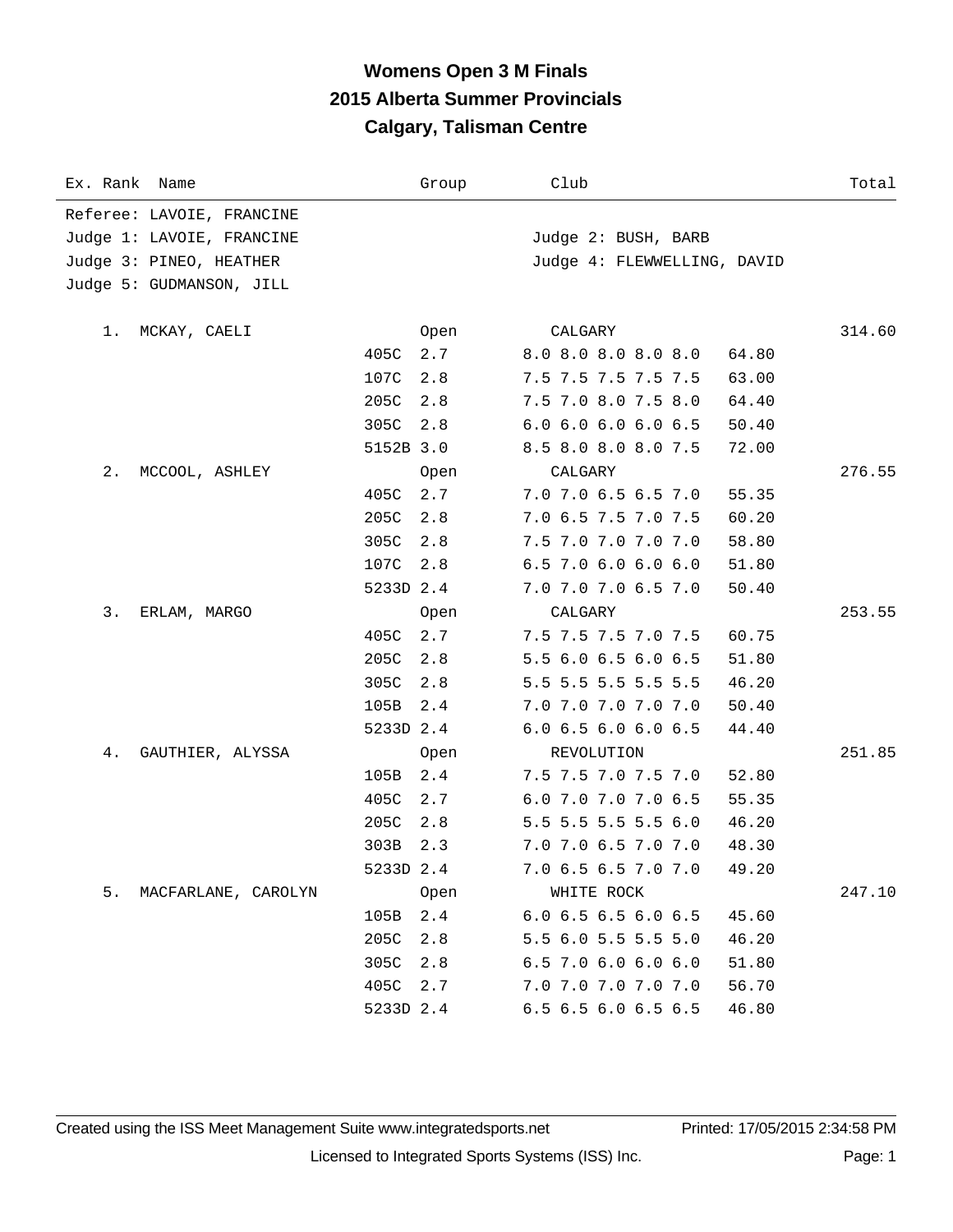# **Womens Open 3 M Finals 2015 Alberta Summer Provincials Calgary, Talisman Centre**

| Ex. Rank Name          | Group     | Club                  | Total  |
|------------------------|-----------|-----------------------|--------|
| б.<br>UNSWORTH, ANGELA | Open      | ESPDC                 | 231.95 |
| 105B                   | 2.4       | 6.5 6.5 7.0 6.0 6.0   | 45.60  |
| 305C                   | 2.8       | 4.5 5.0 4.5 5.0 5.0   | 40.60  |
| 405C                   | 2.7       | 6.5 6.5 6.5 6.5 6.5   | 52.65  |
| 205C                   | 2.8       | 6.0 7.0 7.0 6.5 7.0   | 57.40  |
|                        | 5132D 2.1 | 5.5 6.0 5.5 5.5 6.0   | 35.70  |
| 7.<br>BUCHWALD, SERENA | Open      | REVOLUTION            | 211.25 |
| 105B                   | 2.4       | 5.5 5.5 5.5 5.5 5.5   | 39.60  |
| 205C                   | 2.8       | 4.5 5.0 4.5 4.0 5.0   | 39.20  |
| 305C                   | 2.8       | 5.0 5.0 4.5 5.0 5.0   | 42.00  |
| 405C                   | 2.7       | 5.5 6.0 6.0 6.0 5.5   | 47.25  |
|                        | 5233D 2.4 | 6.05.56.06.06.0       | 43.20  |
| 8.<br>HAUFF, MACKINNA  | Open      | EDMONTON              | 208.40 |
| 405C                   | 2.7       | 4.0 4.5 4.5 5.0 5.0   | 37.80  |
| 205C                   | 2.8       | 3.5 3.5 4.0 4.0 4.0   | 32.20  |
| 105B                   | 2.4       | 5.5 6.0 5.5 5.5 6.0   | 40.80  |
| 305C                   | 2.8       | 6.0 6.5 6.0 6.5 6.5   | 53.20  |
|                        | 5233D 2.4 | 6.0 5.5 6.5 6.5 6.0   | 44.40  |
| 9.<br>WAIZ, TAVIA      | Open      | WHITE ROCK            | 206.30 |
| 105B                   | 2.4       | 6.5 6.5 6.5 6.5 6.5   | 46.80  |
| 405C                   | 2.7       | 5.5 5.5 6.0 5.5 6.0   | 45.90  |
| 205C                   | 2.8       | 4.0 3.5 4.0 4.5 4.0   | 33.60  |
| 305C                   | 2.8       | 4.5 5.5 4.5 5.0 4.5   | 39.20  |
|                        | 5233D 2.4 | 5.5 5.5 5.5 6.5 6.0   | 40.80  |
| 10. BOYCHUK, TANYA     | Open      | ESPDC                 | 194.30 |
| 105B                   | 2.4       | 6.5 7.0 7.0 7.0 7.0   | 50.40  |
| 305C                   | 2.8       | 3.5 3.5 2.5 3.0 3.0   | 26.60  |
| 405C                   | 2.7       | 5.0 5.0 4.0 5.5 5.0   | 40.50  |
|                        | 205C 2.8  | 4.0 4.0 4.0 4.0 4.0   | 33.60  |
|                        | 5233D 2.4 | 6.06.56.06.06.0       | 43.20  |
| 11. CHEN, SIWEI        | Open      | EKDC                  | 145.65 |
|                        | 403B 2.1  | 6.0 6.0 5.5 6.0 6.5   | 37.80  |
| 203B                   | 2.2       | $0.5$ 1.5 1.0 1.0 1.0 | 6.60   |
|                        | 5233D 2.4 | 5.5 6.0 6.0 6.5 5.5   | 42.00  |
|                        | 105B 2.4  | 5.5 6.0 5.5 6.0 6.0   | 42.00  |
| 303B                   | 2.3       | 3.0 2.0 2.0 3.0 2.5   | 17.25  |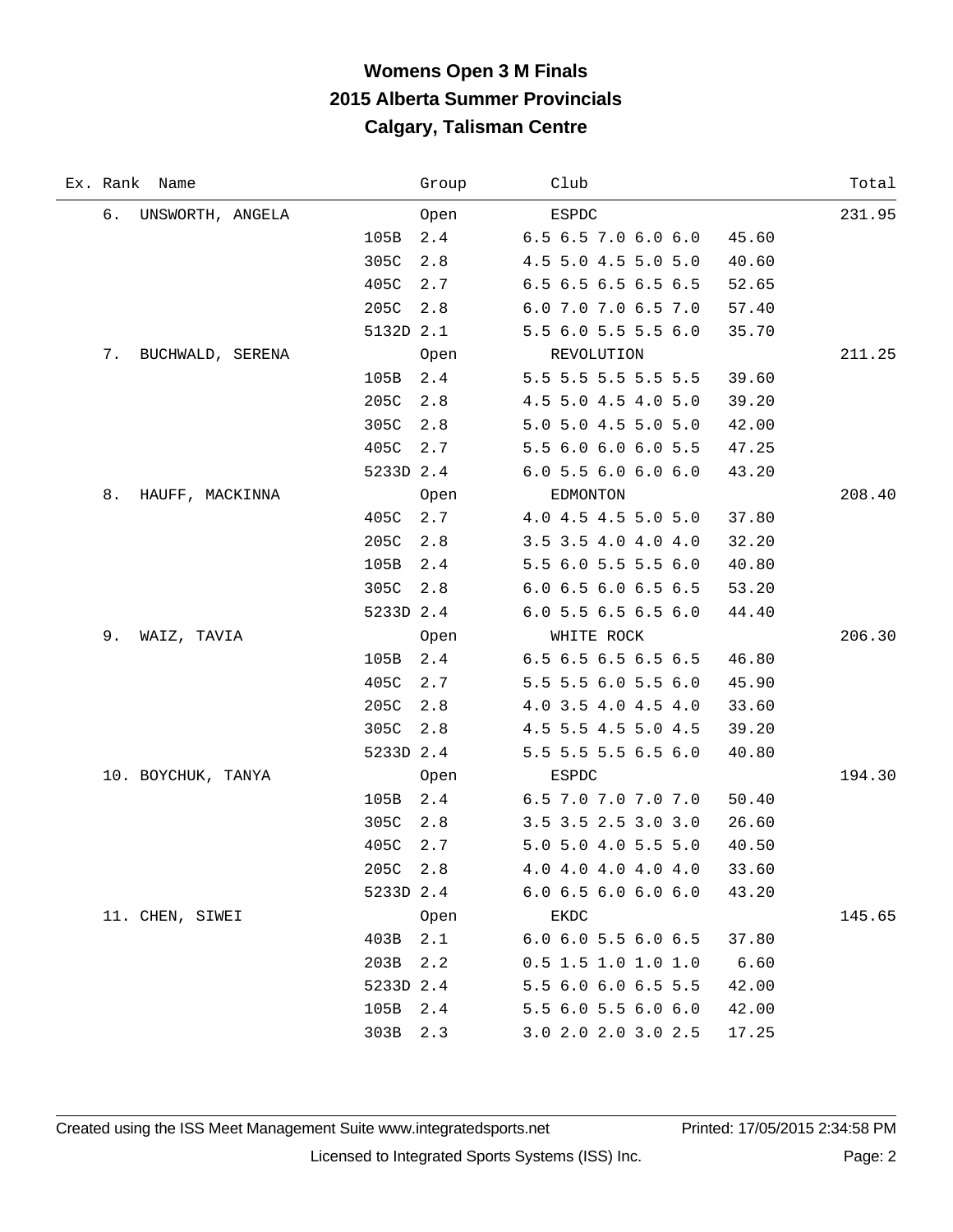## **Womens Open Platform Finals 2015 Alberta Summer Provincials Calgary, Talisman Centre**

| Ex. Rank Name             |      |           | Group | Club                           | Total  |
|---------------------------|------|-----------|-------|--------------------------------|--------|
| Referee: POWER, STEVE     |      |           |       | Asst. Referee: PINEO, HEATHER  |        |
| Judge 1: HALEY, TAUNYA    |      |           |       | Judge 2: BUSH, BARB            |        |
| Judge 3: MCPHERSON, CAROL |      |           |       | Judge 4: GUDMANSON, JILL       |        |
| Judge 5: ZACK, MEGHAN     |      |           |       |                                |        |
|                           |      |           |       |                                |        |
| MCCOOL, ASHLEY<br>1.      |      |           | Open  | CALGARY                        | 305.65 |
|                           | 10M  | 405B      | 2.8   | 7.5 7.5 8.0 7.0 7.5<br>63.00   |        |
|                           | 10M  | 205B      | 2.9   | 7.5 7.5 7.0 7.5 8.0<br>65.25   |        |
|                           | 10M  | 107B      | 3.0   | 7.0 7.5 7.0 7.0 7.0<br>63.00   |        |
|                           | 10M  | 305C 2.8  |       | 6.5 6.5 6.0 7.0 6.5<br>54.60   |        |
|                           | 10M  | 5251B 2.6 |       | 7.5 7.5 8.0 7.5 8.0<br>59.80   |        |
| 2.<br>DICK, ELAENA        |      |           | Open  | ESPDC                          | 259.80 |
|                           | 10M  | 5152B 2.9 |       | 6.56.06.06.06.0<br>52.20       |        |
|                           | 10M  | 107B      | 3.0   | 7.5 7.5 6.5 7.0 7.5<br>66.00   |        |
|                           | 5М   | 205C      | 3.0   | 5.0 4.5 4.0 4.5 4.5<br>40.50   |        |
|                           | 5М   | 405C      | 3.1   | 7.0 7.0 7.0 7.0 7.0<br>65.10   |        |
|                           | 10M  | 614B      | 2.4   | 5.0 4.5 5.0 5.0 5.0<br>36.00   |        |
| 3.<br>BUCHWALD, SERENA    |      |           | Open  | REVOLUTION                     | 205.85 |
|                           | 10M  | 614B      | 2.4   | 5.5 5.5 5.0 5.5 6.0<br>39.60   |        |
|                           | 10M  | 405B      | 2.8   | 6.0 5.5 5.5 6.0 6.5<br>49.00   |        |
|                           | 7.5M | 205C      | 2.8   | 6.5 6.5 6.0 6.5 6.0<br>53.20   |        |
|                           | 7.5M | 105B      | 2.4   | 4.5 4.5 4.5 5.0 5.0<br>33.60   |        |
|                           | 5M   | 303C      | 2.1   | 4.5 5.0 5.0 5.5 4.5<br>30.45   |        |
| 4.<br>BEZTE, KATIE        |      |           | Open  | REVOLUTION                     | 202.05 |
|                           | 10M  | 5231D 2.0 |       | 5.5 5.5 5.5 5.5 6.0<br>33.00   |        |
|                           | 7.5M | 105B      | 2.4   | 5.0 5.0 4.5 5.5 5.0<br>36.00   |        |
|                           | 10M  | 405B      | 2.8   | $6.0$ 6.5 6.5 6.5 6.5<br>54.60 |        |
|                           | 5M   | 203B 2.3  |       | 6.5 6.5 7.0 6.5 6.5<br>44.85   |        |
|                           | 10M  | 614B      | 2.4   | 4.5 4.5 5.0 4.5 5.5<br>33.60   |        |
| 5. MACFARLANE, CAROLYN    |      |           | Open  | WHITE ROCK                     | 186.60 |
|                           | 10M  | 405C      | 2.5   | 4.5 4.0 4.5 5.0 6.5<br>35.00   |        |
|                           | 5M   | 303C      | 2.1   | 4.5 5.0 4.5 4.5 4.5<br>28.35   |        |
|                           | 7.5M | 205C      | 2.8   | 5.5 5.5 4.5 5.5 5.0<br>44.80   |        |
|                           | 10M  | 107C      | 2.7   | 4.5 4.0 5.0 4.5 4.5<br>36.45   |        |
|                           | 7.5M | 5233D 2.4 |       | 6.0 6.0 6.0 5.5 5.5<br>42.00   |        |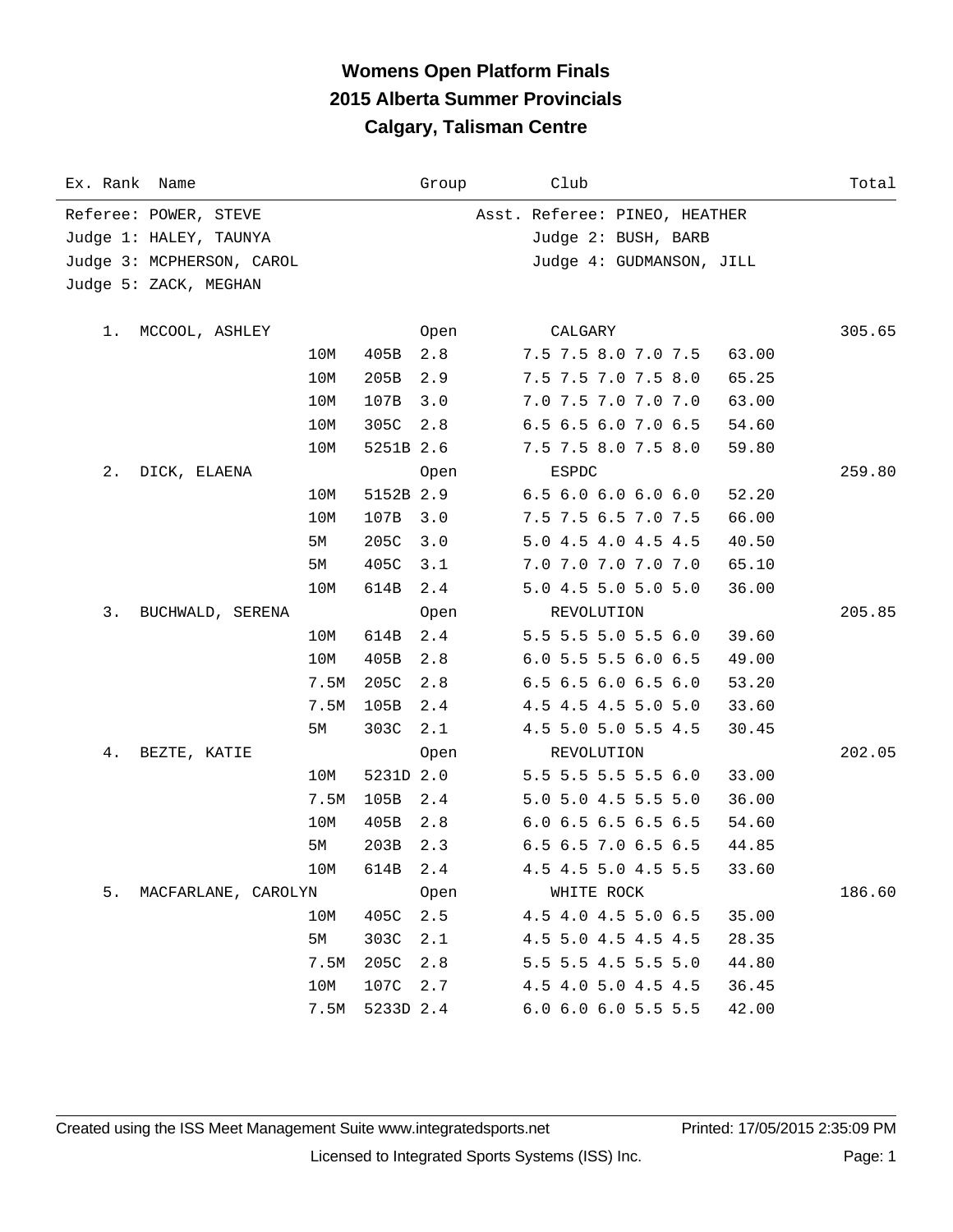| $\#$ | Name                         | Group             | Club         | Sex         | 1M           | ЗМ             |                | Plat 3M S Total |         |
|------|------------------------------|-------------------|--------------|-------------|--------------|----------------|----------------|-----------------|---------|
| 1.   | MCKAY, CAELI                 | A - Group         | CALGARY      | F           | $\mathbf{1}$ | $\mathbf{1}$   | 2              | $\mathbf{1}$    | 9.5     |
| 2.   | CONN, TATIANA                | $D -$ Group       | CALGARY      | F           | 1            | 1              | 1              |                 | 9.0     |
| 3.   | ERLAM, MARGO                 | C - Group         | CALGARY      | F           | $\mathbf{1}$ | $\mathbf{1}$   | $\mathbf{1}$   |                 | 9.0     |
| 4.   | CIPRICK, THOMAS              | C - Group         | CALGARY      | М           | 1            | 1              | 1              |                 | 9.0     |
| 5.   | GUERRERO-BENNETT, AUSTEN     | D - Group         | SASKATOON    | M           | 1            | 1              | $\mathbf{1}$   |                 | 9.0     |
| б.   | WHYTE, BROOKLYN              | $C - Group$       | EKDC         | F           | 2            | 2              | 2              |                 | 6.0     |
| 7.   | BEZTE, KATIE                 | A - Group T1      | REVOLUTION F |             | 1            | $\mathbf{1}$   |                |                 | $6.0$   |
| 8.   | BAARS, REAGAN                | B - Group T1      | ROCKY MTN    | F           | 1            | 1              |                |                 | 6.0     |
| 9.   | DIAMOND, MCKENZIE            | $C$ - Group T $1$ | CALGARY      | F           | 1            | 1              |                |                 | 6.0     |
|      | 10. ESKRICK-PARKINSON, YOHAN | B - Group         | CALGARY      | M           | 1            | 1              |                |                 | 6.0     |
|      | 11. KUDRYAVTSEV, NIKITA      | E - Group         | CALGARY      | М           | $\mathbf{1}$ | $\mathbf 1$    |                |                 | $6.0$   |
|      | 12. WALTERS, NICHOLAS-JAY    | D - Group Tl      | CALGARY      | M           | 1            | 1              |                |                 | 6.0     |
|      | 13. WIENS, RYLAN             | Open              | SASKATOON    | M           |              | 1              | $\mathbf 1$    |                 | 6.0     |
|      | 14. KOOP, ISA                | $E -$ Group       | EKDC         | F           | 2            | 1              |                |                 | 5.0     |
|      | 15. BOYCHUK, TANYA           | B - Group         | ESPDC        | F           | $\mathbf{1}$ | 2              |                |                 | 5.0     |
|      | 16. DICK, ELAENA             | A - Group         | ESPDC        | F           | 2            |                | 1              |                 | 5.0     |
|      | 17. MCCOOL, ASHLEY           | Open              | CALGARY      | F           |              | 2              | 1              |                 | 5.0     |
|      | 18. LABOSSIERE, ANDRE        | A - Group         | REVOLUTION M |             | 2            | 1              |                |                 | 5.0     |
|      | 19. CEY, JONAH               | B - Group         | SASKATOON    | M           | 3            | 3              | $\mathbf{1}$   |                 | 5.0     |
|      | 20. SPILCHAK, JAMIE          | Open              | SASKATOON    | M           | 1            | 2              |                |                 | 5.0     |
|      | 21. WIENS, RYLAN             | $C -$ Group       | SASKATOON    | M           | 2            | 3              | 2              |                 | 5.0     |
|      | 22. DALGARNO, MORGAN         | D - Group         | NORTH SHOR F |             | 2            | 3              | 3              |                 | 4.0     |
|      | 23. CLAIRMONT, KELSEY        | D - Group         | REGINA       | F           |              | 2              | 2              |                 | 4.0     |
|      | 24. BUCHWALD, SERENA         | B - Group         | REVOLUTION F |             | 2            |                | 2              |                 | 4.0     |
|      | 25. GAUTHIER, ALYSSA         | B - Group         | REVOLUTION F |             | 3            | 1              |                |                 | 4.0     |
|      | 26. LOPEZ, CARLO             | B - Group         | EKDC         | М           | 2            | 2              |                |                 | 4.0     |
|      | 27. YANG, PAUL               | $E -$ Group       | EKDC         | М           | 2            | $\overline{2}$ |                |                 | 4.0     |
|      | 28. SPILCHAK, DAMIAN         | $D -$ Group       | SASKATOON M  |             | 2            | $\overline{2}$ |                |                 | 4.0     |
|      | 29. SPILCHAK, JAMIE          | C - Group         | SASKATOON M  |             | $\mathbf{3}$ | $\overline{a}$ | $\overline{3}$ |                 | $4\,.0$ |
|      | 30. MCCOOL, ASHLEY           | A - Group         | CALGARY      | F           |              | 3              | 3              | $\mathbf{1}$    | 3.5     |
|      | 31. CADIEUX, DOMINIQUE       | A - Group         | ESPDC        | F           | 3            | $\overline{2}$ |                |                 | 3.0     |
|      | 32. BATALLA, RENEE           | $E -$ Group       | EKDC         | $\mathbf F$ | 1            |                |                |                 | 3.0     |
|      | 33. UNSWORTH, ANGELA         | Open              | ESPDC        | F           | 1            |                |                |                 | 3.0     |
|      | 34. FIELD, CHANEL            | $D -$ Group T1    | EKDC         | F           |              | 1              |                |                 | 3.0     |
|      | 35. GALLAIS, JOELLE          | B - Group         | REGINA       | F           |              |                | 1              |                 | 3.0     |
|      | 36. GRAY, CHLOE              | D - Group T1      | EKDC         | F           | 1            |                |                |                 | 3.0     |
|      | 37. MCINTOSH, MIKAYLA        | $C$ - Group T1    | CALGARY      | F           | 3            | 2              |                |                 | 3.0     |
|      | 38. MCKAY, CAELI             | Open              | CALGARY      | $\rm F$     |              | 1              |                |                 | 3.0     |
|      | 39. LAZAR, JARED             | A - Group         | EDMONTON     | М           | 1            |                |                |                 | 3.0     |

Created using the ISS Meet Management Suite www.integratedsports.net Printed: 17/05/2015 2:32:17 PM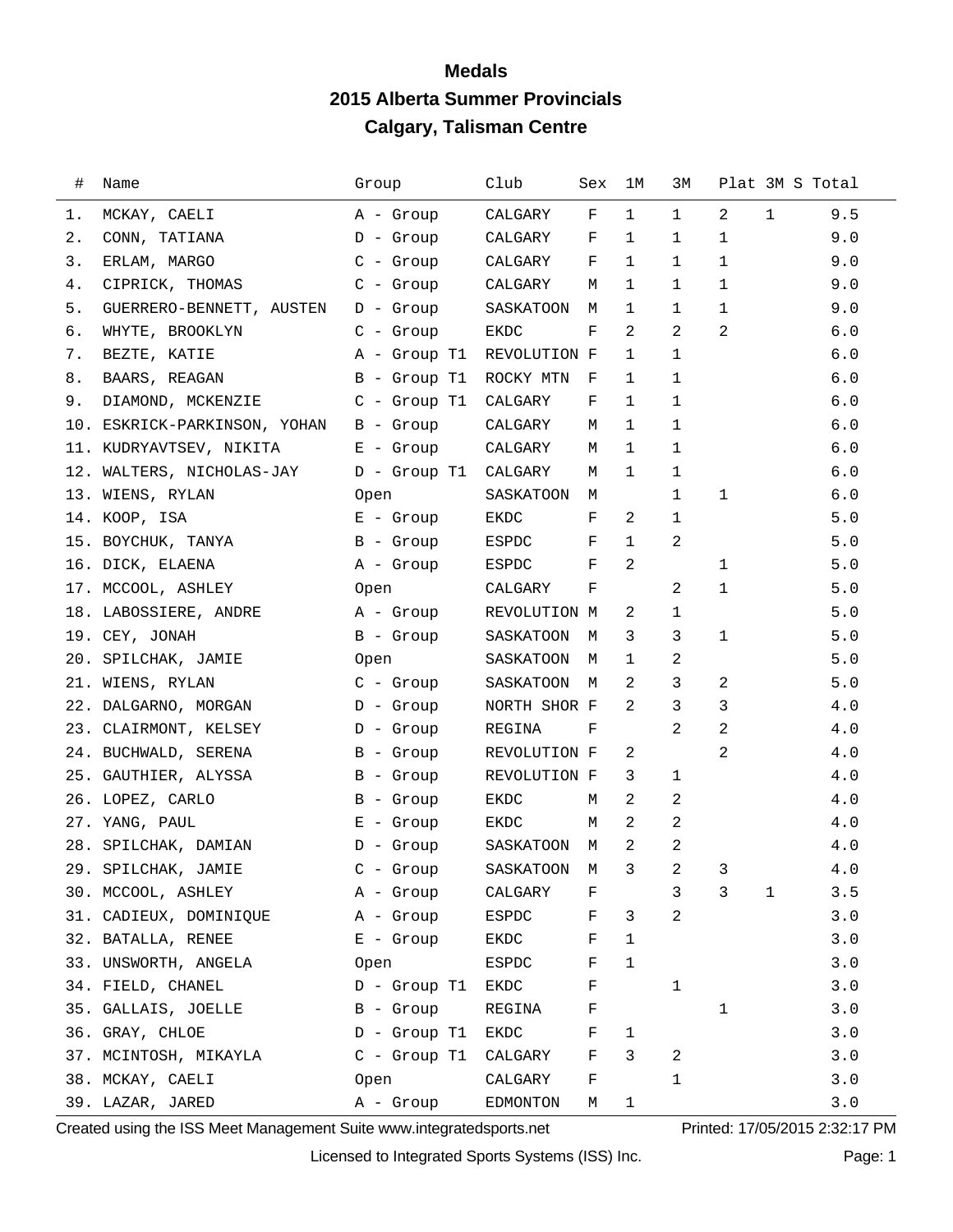| ⋕. | Name                                        | Group                     | Club         | Sex 1M |              | ЗМ             |   | Plat 3M S Total |            |
|----|---------------------------------------------|---------------------------|--------------|--------|--------------|----------------|---|-----------------|------------|
|    | 40. CAINES, WILLIAM                         | C - Group T1 EKDC         |              | М      | $\mathbf{1}$ |                |   |                 | 3.0        |
|    | 41. BLACK, ETHAN                            | $D -$ Group               | REGINA       | М      | 3            |                | 2 |                 | 3.0        |
|    | 42. LABOSSIERE, ANDRE                       | Open                      | REVOLUTION M |        | 2            | 3              |   |                 | 3.0        |
|    | 43. SAMSON, DEVON                           | A - Group T1 REVOLUTION M |              |        | 1            |                |   |                 | 3.0        |
|    | 44. ERLAM, MARGO                            | Open                      | CALGARY      | F      | 2            | 3              |   |                 | 3.0        |
|    | 45. CELESTE, SYLA                           | $E -$ Group               | EKDC         | F      |              | 2              |   |                 | 2.0        |
|    | 46. THOMPSON, JASMINE                       | B - Group T1 ROCKY MTN    |              | $-F$   | 2            |                |   |                 | 2.0        |
|    | 47. ARCO, LUISA<br>E - Group                |                           | SFEC         | F      |              | 2              |   |                 | 2.0        |
|    | 48. BRISEBOIS, SANDRINE D - Group T1        |                           | CALGARY      | F      | 2            |                |   |                 | 2.0        |
|    | 49. IBARRA RODRIGUEZ, ALESSANDRD - Group T1 |                           | CALGARY M    |        | 2            |                |   |                 | 2.0        |
|    | 50. HEINRICHS, KATRINA C - Group T1         |                           | EKDC         | F      | 2            |                |   |                 | 2.0        |
|    | 51. KEIM, ELLI                              | $C -$ Group               | EKDC         | F      | 3            |                | 3 |                 | 2.0        |
|    | 52. SCABER, SARA                            | D - Group T1              | EKDC         | F      |              | $\overline{a}$ |   |                 | 2.0        |
|    | 53. DICK, ELAENA                            | Open                      | ESPDC        | F      |              |                | 2 |                 | 2.0        |
|    | 54. SAMSON, DEVON                           | A - Group                 | REVOLUTION M |        |              | 2              |   |                 | 2.0        |
|    | 55. MCLEOD, MICHELLE                        | D - Group T1              | EKDC         | F      | 3            |                |   |                 | 1.0        |
|    | 56. BUCHWALD, SERENA                        | Open                      | REVOLUTION F |        |              |                | 3 |                 | 1.0        |
|    | 57. BUSHWALD, SERENA                        | A - Group                 | REVOLUTION F |        |              |                |   | 2               | 1.0        |
|    | 58. GAUTHIER, ALYSSA                        | A - Group                 | REVOLUTION F |        |              |                |   | 2               | $1\,.$ $0$ |
|    | 59. GAUTHIER, ALYSSA                        | Open                      | REVOLUTION F |        | 3            |                |   |                 | 1.0        |
|    | 60. CEY, LAUREN                             | D - Group                 | SASKATOON F  |        | 3            |                |   |                 | 1.0        |
|    | 61. OSIEJA, MAGGIE                          | $C -$ Group               | NORTH SHOR F |        |              | 3              |   |                 | 1.0        |
|    | 62. DOUCETTE, JAIREN                        | E - Group                 | EKDC         | M      | 3            |                |   |                 | 1.0        |
|    | 63. FORBES, ALLIE                           | E - Group                 | EKDC         | F      | 3            |                |   |                 | 1.0        |
|    | 64. DASCHUK, SOPHIE                         | B - Group                 | REGINA       | F      |              |                | 3 |                 | 1.0        |
|    | 65. MCCUTCHEON, JOSHUA                      | E - Group                 | LETHBRIDGE M |        |              | 3              |   |                 | 1.0        |
|    | 66. BOEHM, MARKUS                           | A - Group                 | REGINA       | М      | 3            |                |   |                 | 1.0        |
|    | 67. ERLAM, MARTINE                          | B - Group                 | CALGARY      | F      |              | 3              |   |                 | 1.0        |
|    | 68. SAMSON, DEVON                           | Open                      | REVOLUTION M |        | 3            |                |   |                 | $1.0$      |
|    | 69. DUKART, ISOBELLA                        | D - Group T1              | EKDC         | F      |              | 3              |   |                 | 1.0        |
|    | 70. BOUCHARD, BROOKE                        | A - Group                 | REVOLUTION F |        |              |                |   |                 | 0.0        |
|    | 71. DECECCO, ELIZABETH                      | B - Group                 | SASKATOON F  |        |              |                |   |                 | 0.0        |
|    | 72. MARKENTIN, ERIKA                        | $D -$ Group               | SASKATOON    | – F    |              |                |   |                 | 0.0        |
|    | 73. SCHULTE, MIRANDA                        | $D -$ Group               | SASKATOON F  |        |              |                |   |                 | 0.0        |
|    | 74. ANGELES, AYLAH                          | E - Group                 | SFEC         | F      |              |                |   |                 | 0.0        |
|    | 75. HOWARD, SADIE                           | $C -$ Group               | NORTH SHOR F |        |              |                |   |                 | 0.0        |
|    | 76. MAHON, ALYSSA                           | D - Group T1              | SFEC         | F      |              |                |   |                 | 0.0        |
|    | 77. GREEN, MADELINE                         | D - Group                 | WHITE ROCK F |        |              |                |   |                 | 0.0        |
|    | 78. MACFARLANE, CAROLYN                     | Open                      | WHITE ROCK F |        |              |                |   |                 | 0.0        |

Created using the ISS Meet Management Suite www.integratedsports.net Printed: 17/05/2015 2:32:17 PM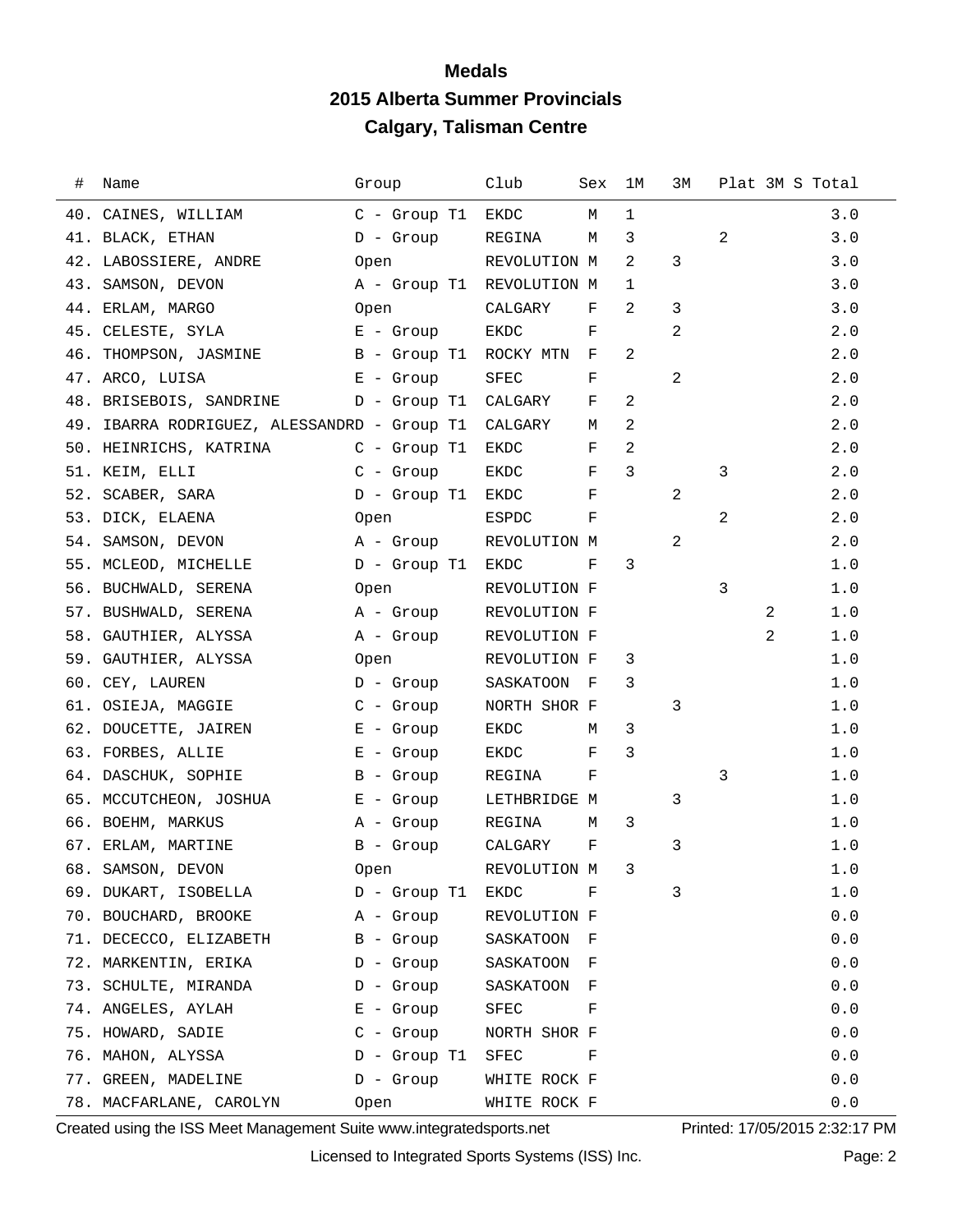| # | Name                                       | Group          | Club         | Sex        | 1M | 3М | Plat 3M S Total |  |
|---|--------------------------------------------|----------------|--------------|------------|----|----|-----------------|--|
|   | 79. MACFARLANE, CAROLYN                    | A - Group      | WHITE ROCK F |            |    |    | 0.0             |  |
|   | 80. WAIZ, TAVIA                            | Open           | WHITE ROCK F |            |    |    | 0.0             |  |
|   | 81. WAIZ, TAVIA                            | A - Group      | WHITE ROCK F |            |    |    | 0.0             |  |
|   | 82. BOYCHUK, TANYA                         | Open           | ESPDC        | F          |    |    | 0.0             |  |
|   | 83. CHAMBERS, MADISON                      | A - Group      | REVOLUTION F |            |    |    | 0.0             |  |
|   | 84. BERKOVSKA, EVA                         | $C -$ Group    | REGINA       | F          |    |    | 0.0             |  |
|   | 85. HAUFF, MACKINNA                        | A - Group      | EDMONTON     | F          |    |    | 0.0             |  |
|   | 86. RYAN, OLIVIA                           | D - Group T1   | CALGARY      | F          |    |    | 0.0             |  |
|   | 87. SCABER, SARA                           | $D -$ Group    | EKDC         | F          |    |    | 0.0             |  |
|   | 88. CADIEUX, DOMINIQUE                     | Open           | ESPDC        | F          |    |    | 0.0             |  |
|   | 89. CHAMBERS, MADISON                      | Open           | REVOLUTION F |            |    |    | 0.0             |  |
|   | 90. HEINRICHS, KATRINA                     | $C -$ Group    | EKDC         | F          |    |    | 0.0             |  |
|   | 91. BOYCHUK, TANYA                         | A - Group      | ESPDC        | F          |    |    | 0.0             |  |
|   | 92. VERCHERE, TOBY                         | $C -$ Group    | IDIVE        | M          |    |    | 0.0             |  |
|   | 93. BEZTE, KATIE                           | Open           | REVOLUTION F |            |    |    | 0.0             |  |
|   | 94. DOROSH, CHELSEY                        | $D -$ Group    | REGINA       | F          |    |    | 0.0             |  |
|   | 95. BUSH, PAIGE                            | $D -$ Group    | FR VALLEY    | F          |    |    | 0.0             |  |
|   | 96. CHEN, SIWEI                            | Open           | EKDC         | F          |    |    | 0.0             |  |
|   | 97. HARDY, ISABELLA                        | $C -$ Group T1 | ROCKY MTN    | F          |    |    | 0.0             |  |
|   | 98. THORDARSON-WEHNER, AUDREY D - Group    |                | EKDC         | $_{\rm F}$ |    |    | 0.0             |  |
|   | 99. THORDARSON-WEHNER, AUDREY D - Group T1 |                | EKDC         | F          |    |    | 0.0             |  |
|   | 100.BEZTE, KATIE                           | A - Group      | REVOLUTION F |            |    |    | 0.0             |  |
|   | 101.DUKART, ISOBELLA                       | $D -$ Group    | EKDC         | F          |    |    | 0.0             |  |
|   | 102.FLYNN, CONNOR                          | B - Group      | SASKATOON    | M          |    |    | 0.0             |  |
|   | 103.UNSWORTH, ANGELA                       | A - Group      | ESPDC        | F          |    |    | 0.0             |  |
|   | 104. MARKENTIN, BJORN                      | Open           | SASKATOON M  |            |    |    | 0.0             |  |
|   | 105. MARKENTIN, BJORN                      | $B -$ Group    | SASKATOON    | M          |    |    | 0.0             |  |
|   | 106.HAUFF, MACKINNA                        | Open           | EDMONTON     | F          |    |    | 0.0             |  |
|   | 107.CEY, ALISON                            | $D -$ Group    | SASKATOON    | F          |    |    | 0.0             |  |
|   | 108.KOOP, ISA                              | D - Group T1   | EKDC         | F          |    |    | 0.0             |  |
|   | 109.WIENS, NOLAN                           | B - Group      | SASKATOON    | M          |    |    | 0.0             |  |
|   | 110. FIELD, CHANEL                         | $D -$ Group    | EKDC         | F          |    |    | 0.0             |  |
|   | 111. VALK, DANIELLE                        | $C -$ Group    | CALGARY      | F          |    |    | 0.0             |  |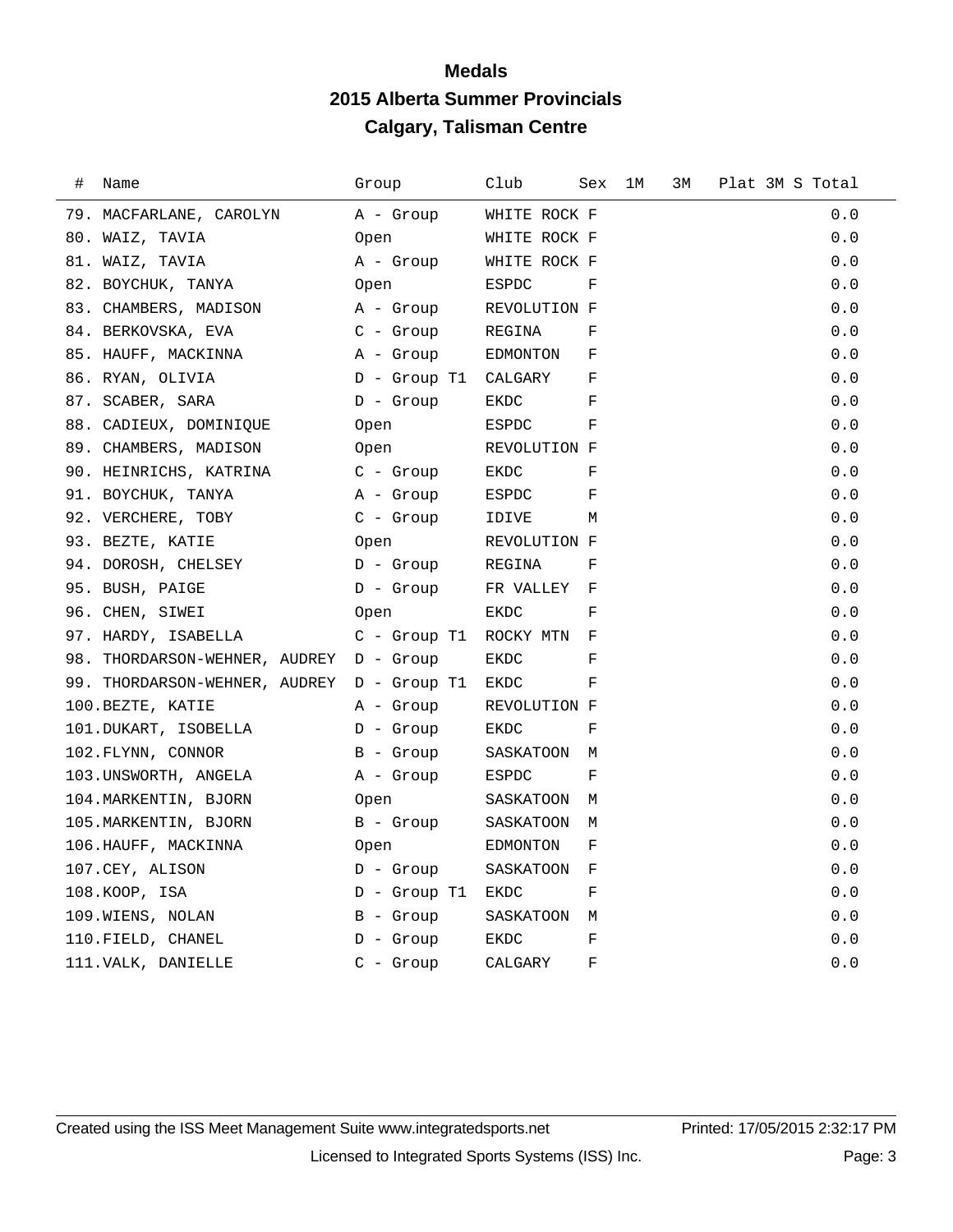## **Points - Individual 2015 Alberta Summer Provincials Calgary, Talisman Centre**

| #     | Name                            | Group          | Club         | Sex        | 1M | ЗМ |    |   | Plat 3M S Total |
|-------|---------------------------------|----------------|--------------|------------|----|----|----|---|-----------------|
| 1.    | MCKAY, CAELI                    | A - Group      | CALGARY      | $_{\rm F}$ | 16 | 16 | 14 | 8 | 54              |
| 2.    | CONN, TATIANA                   | D - Group      | CALGARY      | F          | 16 | 16 | 16 |   | 48              |
| 3.    | ERLAM, MARGO                    | $C -$ Group    | CALGARY      | F          | 16 | 16 | 16 |   | 48              |
| 4.    | CIPRICK, THOMAS                 | $C - Group$    | CALGARY      | M          | 16 | 16 | 16 |   | 48              |
| $5$ . | GUERRERO-BENNETT, AUSTEN        | D - Group      | SASKATOON    | М          | 16 | 16 | 16 |   | 48              |
| б.    | MCCOOL, ASHLEY                  | A - Group      | CALGARY      | F          | 11 | 12 | 12 | 8 | 43              |
| 7.    | WHYTE, BROOKLYN                 | $C -$ Group    | EKDC         | F          | 14 | 14 | 14 |   | 42              |
| 8.    | DICK, ELAENA                    | A - Group      | ESPDC        | F          | 14 | 11 | 16 |   | 41              |
| 9.    | CEY, JONAH                      | B - Group      | SASKATOON    | M          | 12 | 12 | 16 |   | 40              |
| 10.   | WIENS, RYLAN                    | C - Group      | SASKATOON    | М          | 14 | 12 | 14 |   | 40              |
|       | 11. CLAIRMONT, KELSEY           | D - Group      | REGINA       | F          | 11 | 14 | 14 |   | 39              |
|       | 12. BUCHWALD, SERENA            | B - Group      | REVOLUTION F |            | 14 | 11 | 14 |   | 39              |
|       | 13. DALGARNO, MORGAN            | D - Group      | NORTH SHOR F |            | 14 | 12 | 12 |   | 38              |
|       | 14. SPILCHAK, JAMIE             | $C -$ Group    | SASKATOON    | M          | 12 | 14 | 12 |   | 38              |
|       | 15. GALLAIS, JOELLE             | B - Group      | REGINA       | F          | 11 | 10 | 16 |   | 37              |
|       | 16. KEIM, ELLI                  | C - Group      | EKDC         | F          | 12 | 9  | 12 |   | 33              |
|       | 17. VERCHERE, TOBY              | $C - Group$    | IDIVE        | М          | 11 | 11 | 11 |   | 33              |
|       | 18. BEZTE, KATIE                | A - Group T1   | REVOLUTION F |            | 16 | 16 |    |   | 32              |
|       | 19. BAARS, REAGAN               | B - Group T1   | ROCKY MTN    | F          | 16 | 16 |    |   | 32              |
|       | 20. DIAMOND, MCKENZIE           | $C$ - Group T1 | CALGARY      | F          | 16 | 16 |    |   | 32              |
|       | 21. ESKRICK-PARKINSON, YOHAN    | B - Group      | CALGARY      | M          | 16 | 16 |    |   | 32              |
|       | 22. KUDRYAVTSEV, NIKITA         | $E -$ Group    | CALGARY      | М          | 16 | 16 |    |   | 32              |
|       | 23. WALTERS, NICHOLAS-JAY       | D - Group T1   | CALGARY      | М          | 16 | 16 |    |   | 32              |
|       | 24. WIENS, RYLAN                | Open           | SASKATOON    | M          |    | 16 | 16 |   | 32              |
|       | 25. MACFARLANE, CAROLYN         | A - Group      | WHITE ROCK F |            | 10 | 10 | 11 |   | 31              |
|       | 26. KOOP, ISA                   | $E -$ Group    | EKDC         | F          | 14 | 16 |    |   | 30              |
|       | 27. BOYCHUK, TANYA              | B - Group      | ESPDC        | F          | 16 | 14 |    |   | 30              |
|       | 28. MCCOOL, ASHLEY              | Open           | CALGARY      | F          |    | 14 | 16 |   | 30              |
|       | 29. LABOSSIERE, ANDRE A - Group |                | REVOLUTION M |            | 14 | 16 |    |   | 30              |
|       | 30. SPILCHAK, JAMIE             | Open           | SASKATOON    | M          | 16 | 14 |    |   | 30              |
|       | 31. BUCHWALD, SERENA            | Open           | REVOLUTION F |            | 10 | 7  | 12 |   | 29              |
|       | 32. DASCHUK, SOPHIE             | $B -$ Group    | REGINA       | F          | 9  | 7  | 12 |   | 28              |
|       | 33. GAUTHIER, ALYSSA            | B - Group      | REVOLUTION F |            | 12 | 16 |    |   | 28              |
|       | 34. LOPEZ, CARLO                | $B -$ Group    | EKDC         | М          | 14 | 14 |    |   | 28              |
|       | 35. YANG, PAUL                  | $E -$ Group    | EKDC         | М          | 14 | 14 |    |   | 28              |
|       | 36. SPILCHAK, DAMIAN            | $D -$ Group    | SASKATOON    | М          | 14 | 14 |    |   | 28              |
|       | 37. DECECCO, ELIZABETH          | B - Group      | SASKATOON    | F          | 7  | 9  | 11 |   | 27              |
|       | 38. CADIEUX, DOMINIQUE          | A - Group      | ESPDC        | F          | 12 | 14 |    |   | 26              |
|       | 39. BLACK, ETHAN                | $D -$ Group    | REGINA       | М          | 12 |    | 14 |   | 26              |

Created using the ISS Meet Management Suite www.integratedsports.net Printed: 17/05/2015 2:31:34 PM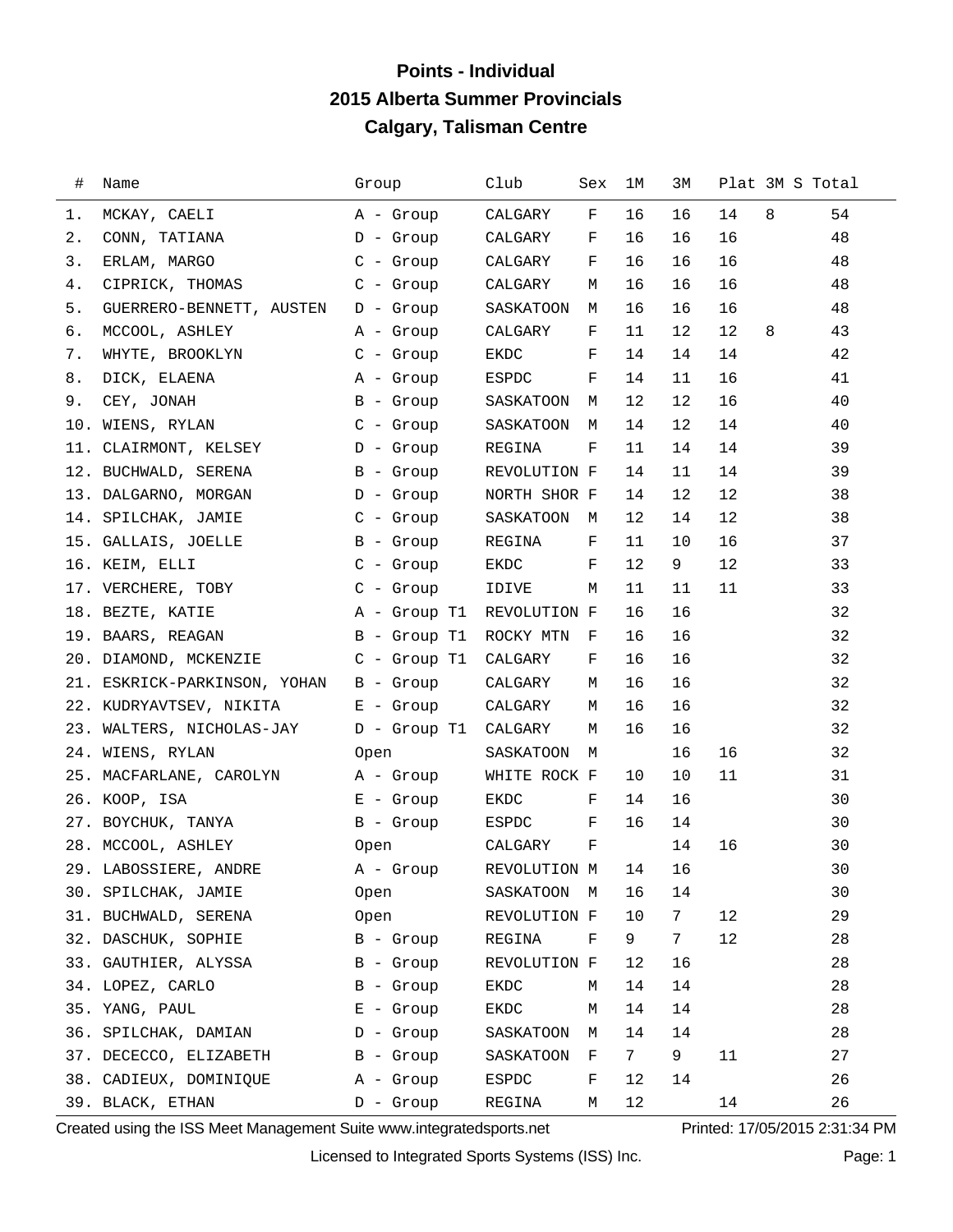## **Points - Individual 2015 Alberta Summer Provincials Calgary, Talisman Centre**

| # | Name                                                  | Group                     | Club              | Sex          | ıм | ЗМ | Plat 3M S Total |    |
|---|-------------------------------------------------------|---------------------------|-------------------|--------------|----|----|-----------------|----|
|   | 40. LABOSSIERE, ANDRE                                 | Open                      | REVOLUTION M      |              | 14 | 12 |                 | 26 |
|   | 41. MCINTOSH, MIKAYLA                                 | C - Group T1 CALGARY      |                   | F            | 12 | 14 |                 | 26 |
|   | 42. ERLAM, MARGO                                      | Open                      | CALGARY           | $\mathbf{F}$ | 14 | 12 |                 | 26 |
|   | 43. UNSWORTH, ANGELA                                  | Open                      | ESPDC             | F            | 16 | 9  |                 | 25 |
|   | 44. BERKOVSKA, EVA                                    | $C$ - Group               | REGINA            | F            | 7  | 7  | 11              | 25 |
|   | 45. CELESTE, SYLA                                     | $E -$ Group               | EKDC              | F            | 11 | 14 |                 | 25 |
|   | 46. GRAY, CHLOE                                       | D - Group T1              | EKDC              | F            | 16 | 9  |                 | 25 |
|   | 47. ARCO, LUISA                                       | $E -$ Group               | ${\tt SFEC}$      | F            | 10 | 14 |                 | 24 |
|   | 48. GAUTHIER, ALYSSA                                  | Open                      | REVOLUTION F      |              | 12 | 11 |                 | 23 |
|   | 49. CEY, LAUREN                                       | D - Group                 | SASKATOON         | - F          | 12 | 11 |                 | 23 |
|   | 50. MCCUTCHEON, JOSHUA                                | E - Group                 | LETHBRIDGE M      |              | 11 | 12 |                 | 23 |
|   | 51. SAMSON, DEVON                                     | Open                      | REVOLUTION M      |              | 12 | 11 |                 | 23 |
|   | 52. OSIEJA, MAGGIE                                    | C - Group                 | NORTH SHOR F      |              | 10 | 12 |                 | 22 |
|   | 53. ERLAM, MARTINE                                    | B - Group                 | CALGARY           | F            | 10 | 12 |                 | 22 |
|   | 54. VALK, DANIELLE                                    | $C -$ Group               | CALGARY           | F            | 11 | 11 |                 | 22 |
|   | 55. THORDARSON-WEHNER, AUDREY                         | D - Group T1              | EKDC              | F            | 10 | 11 |                 | 21 |
|   | 56. MACFARLANE, CAROLYN                               | Open                      | WHITE ROCK F      |              |    | 10 | 10              | 20 |
|   | 57. WIENS, NOLAN                                      | B - Group                 | SASKATOON         | M            | 9  | 11 |                 | 20 |
|   | 58. HOWARD, SADIE                                     | C - Group                 | NORTH SHOR F      |              | 9  | 10 |                 | 19 |
|   | 59. KOOP, ISA                                         | $D -$ Group T1            | EKDC              | F            | 9  | 10 |                 | 19 |
|   | 60. FIELD, CHANEL                                     | $D$ - Group T1            | EKDC              | F            |    | 16 |                 | 16 |
|   | 61. LAZAR, JARED                                      | A - Group                 | EDMONTON          | М            | 16 |    |                 | 16 |
|   | 62. CAINES, WILLIAM                                   | $C$ - Group T1            | EKDC              | М            | 16 |    |                 | 16 |
|   | 63. BEZTE, KATIE                                      | Open                      | REVOLUTION F      |              | 5  |    | 11              | 16 |
|   | 64. MCKAY, CAELI                                      | Open                      | CALGARY           | F            |    | 16 |                 | 16 |
|   | 65. BATALLA, RENEE                                    | E - Group                 | EKDC              | F            | 16 |    |                 | 16 |
|   | 66. SCABER, SARA                                      | D - Group                 | EKDC              | F            | 9  | 7  |                 | 16 |
|   | 67. SAMSON, DEVON                                     | A - Group T1 REVOLUTION M |                   |              | 16 |    |                 | 16 |
|   | 68. WAIZ, TAVIA                                       | Open                      | WHITE ROCK F 11 4 |              |    |    |                 | 15 |
|   | 69. UNSWORTH, ANGELA                                  | A - Group                 | ESPDC F           |              | 7  | 7  |                 | 14 |
|   | 70. THOMPSON, JASMINE B - Group T1 ROCKY MTN F        |                           |                   |              | 14 |    |                 | 14 |
|   |                                                       |                           | WHITE ROCK F      |              | 9  | 5  |                 | 14 |
|   |                                                       |                           |                   | F            | 5  | 9  |                 | 14 |
|   | 73. IBARRA RODRIGUEZ, ALESSANDRD - Group T1 CALGARY M |                           |                   |              | 14 |    |                 | 14 |
|   | 74. SCABER, SARA                                      | D - Group T1              | EKDC F            |              |    | 14 |                 | 14 |
|   | 75. SAMSON, DEVON                                     | A - Group                 | REVOLUTION M      |              |    | 14 |                 | 14 |
|   |                                                       |                           |                   | F            | 14 |    |                 | 14 |
|   | 77. DICK, ELAENA                                      | Open                      | ESPDC F           |              |    |    | 14              | 14 |
|   | 78. BRISEBOIS, SANDRINE                               | D - Group T1 CALGARY F    |                   |              | 14 |    |                 | 14 |

Created using the ISS Meet Management Suite www.integratedsports.net Printed: 17/05/2015 2:31:34 PM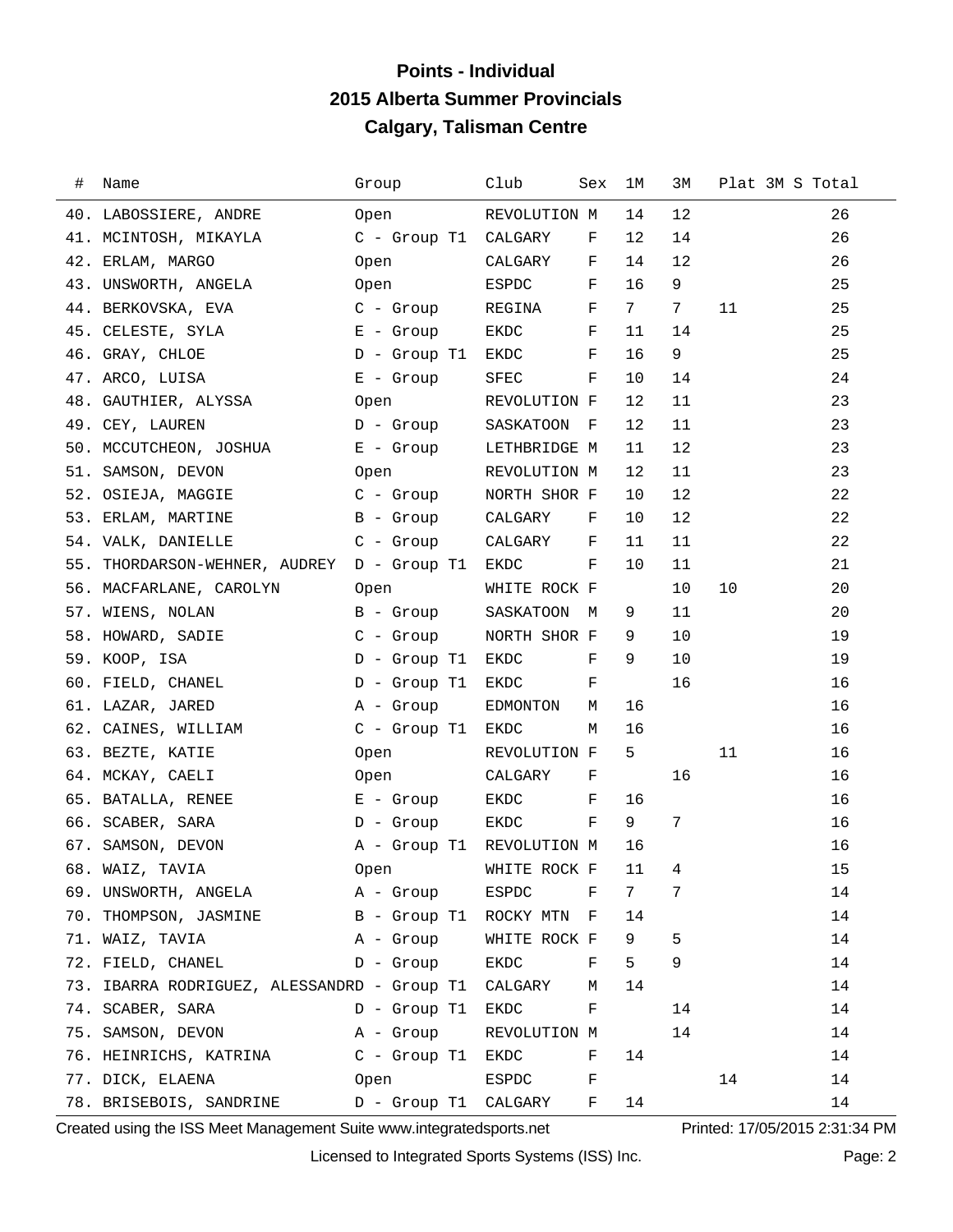## **Points - Individual 2015 Alberta Summer Provincials Calgary, Talisman Centre**

| $\#$ | Name                                     | Group             | Club         | Sex          | 1M | ЗМ |    | Plat 3M S Total |  |
|------|------------------------------------------|-------------------|--------------|--------------|----|----|----|-----------------|--|
|      | 79. HAUFF, MACKINNA                      | A - Group         | EDMONTON     | F            | 4  | 9  |    | 13              |  |
|      | 80. DUKART, ISOBELLA                     | D - Group T1      | EKDC         | F            |    | 12 |    | 12              |  |
|      | 81. FORBES, ALLIE                        | E - Group         | EKDC         | F            | 12 |    |    | 12              |  |
|      | 82. DOUCETTE, JAIREN                     | E - Group         | EKDC         | М            | 12 |    |    | 12              |  |
|      | 83. BOEHM, MARKUS                        | A - Group         | REGINA       | М            | 12 |    |    | 12              |  |
|      | 84. MCLEOD, MICHELLE                     | D - Group T1      | EKDC         | F            | 12 |    |    | 12              |  |
|      | 85. BUSH, PAIGE                          | D - Group         | FR VALLEY F  |              | 10 | 1  |    | 11              |  |
|      | 86. HARDY, ISABELLA                      | $C$ - Group T $1$ | ROCKY MTN    | F            | 11 |    |    | 11              |  |
|      | 87. RYAN, OLIVIA                         | D - Group T1      | CALGARY      | F            | 11 |    |    | 11              |  |
|      | 88. MARKENTIN, BJORN                     | B - Group         | SASKATOON    | M            | 11 |    |    | 11              |  |
|      | 89. CHEN, SIWEI                          | Open              | EKDC         | F            | 9  | 2  |    | 11              |  |
|      | 90. MARKENTIN, ERIKA                     | D - Group         | SASKATOON    | F            |    | 10 |    | 10              |  |
|      | 91. FLYNN, CONNOR                        | B - Group         | SASKATOON    | M            | 10 |    |    | 10              |  |
|      | 92. BEZTE, KATIE                         | A - Group         | REVOLUTION F |              |    |    | 10 | 10              |  |
|      | 93. DUKART, ISOBELLA                     | D - Group         | EKDC         | F            | 7  | 2  |    | 9               |  |
|      | 94. ANGELES, AYLAH                       | E - Group         | ${\tt SFEC}$ | F            | 9  |    |    | 9               |  |
|      | 95. HAUFF, MACKINNA                      | Open              | EDMONTON     | F            | 4  | 5  |    | 9               |  |
|      | 96. BOUCHARD, BROOKE                     | A - Group         | REVOLUTION F |              |    |    | 9  | 9               |  |
|      | 97. MAHON, ALYSSA                        | $D -$ Group T1    | SFEC         | F            | 7  |    |    | 7               |  |
|      | 98. GREEN, MADELINE                      | $D -$ Group       | WHITE ROCK F |              | 4  | 3  |    | 7               |  |
|      | 99. CHAMBERS, MADISON                    | Open              | REVOLUTION F |              | 7  |    |    | 7               |  |
|      | 100. THORDARSON-WEHNER, AUDREY D - Group |                   | EKDC         | F            | 2  | 5  |    | 7               |  |
|      | 101. GAUTHIER, ALYSSA                    | A - Group         | REVOLUTION F |              |    |    | 7  | 7               |  |
|      | 102.BUSHWALD, SERENA                     | A - Group         | REVOLUTION F |              |    |    | 7  | 7               |  |
|      | 103. CHAMBERS, MADISON                   | A - Group         | REVOLUTION F |              | 5  |    |    | 5               |  |
|      | 104.CEY, ALISON                          | D - Group         | SASKATOON    | $\mathbf{F}$ |    | 4  |    | 4               |  |
|      | 105.DOROSH, CHELSEY                      | D - Group         | REGINA       | F            | 3  |    |    | 3               |  |
|      | 106. BOYCHUK, TANYA                      | Open              | ESPDC        | F            |    | 3  |    | 3               |  |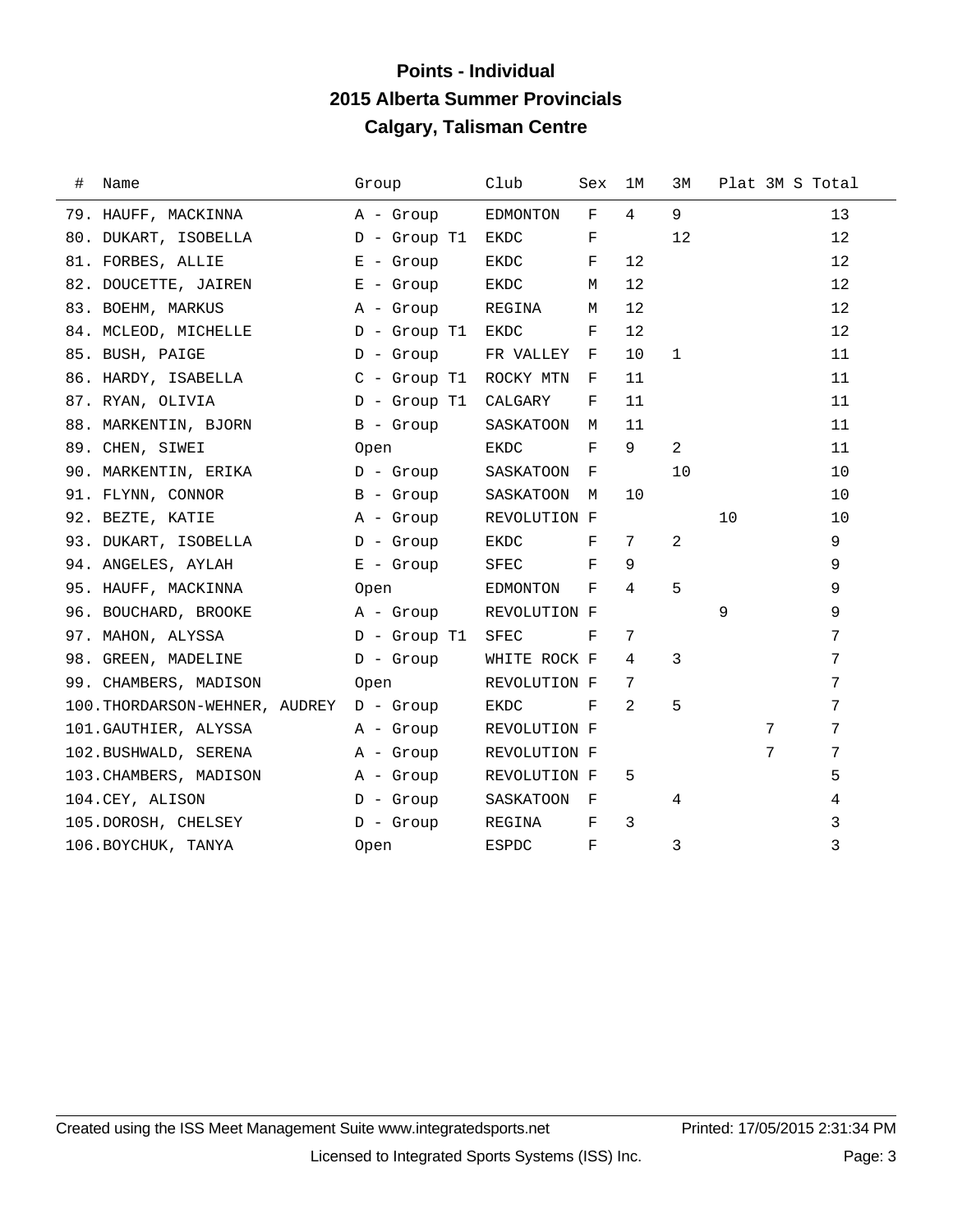## **Team Medals - Individual 2015 Alberta Summer Provincials Calgary, Talisman Centre**

|    | # Club                                      |     |      | Gold Silver Bronze Points |         |  |
|----|---------------------------------------------|-----|------|---------------------------|---------|--|
|    |                                             |     |      |                           |         |  |
|    |                                             |     |      |                           |         |  |
| 2. | EKDC - EDMONTON KINSMEN DIVING CLUB, AB 5.0 |     | 11.0 | 6.0                       | 43.0    |  |
| 3. | SASKATOON - SASKATOON DIVING CLUB, SK 3.0   |     | 6.0  | 6.0                       | 39.0    |  |
| 4. | REVOLUTION - REVOLUTION, MB                 | 5.0 | 6.0  | 5.0                       | 32.0    |  |
| 5. | ESPDC - ESPDC, AB                           | 3.0 | 4.0  | 1.0                       | 18.0    |  |
|    | 6.  REGINA – REGINA DIVING CLUB, SK         | 1.0 | 3.0  | 3.0                       | 12.0    |  |
|    | 7. ROCKY MTN - ROCKY MOUNTAIN DC, AB        | 2.0 | 1.0  |                           | 0.0 8.0 |  |
| 8. | NORTH SHORE - NORTH SHORE DOLPHINS, BC 0.0  |     | 1.0  | 3.0                       | 5.0     |  |
|    | 9. EDMONTON - TEAM EDMONTON DIVING, AB      | 1.0 | 0.0  | 0.0                       | 3.0     |  |
|    | 10. SFEC - SPORT FOR EVERY CHILD, AB        | 0.0 | 1.0  | 0.0                       | 2.0     |  |
|    | 11. LETHBRIDGE - LETHBRIDGE DC, AB          | 0.0 | 0.0  | 1.0                       | 1.0     |  |
|    | 12. IDIVE - IDIVE, BC                       | 0.0 | 0.0  | 0.0                       | 0.0     |  |
|    | 13. FR VALLEY - FRASER VALLEY DIVING, BC    | 0.0 | 0.0  | 0.0                       | 0.0     |  |
|    | 14. WHITE ROCK - WHITE ROCK DIVERS, BC      | 0.0 | 0.0  | 0.0                       | 0.0     |  |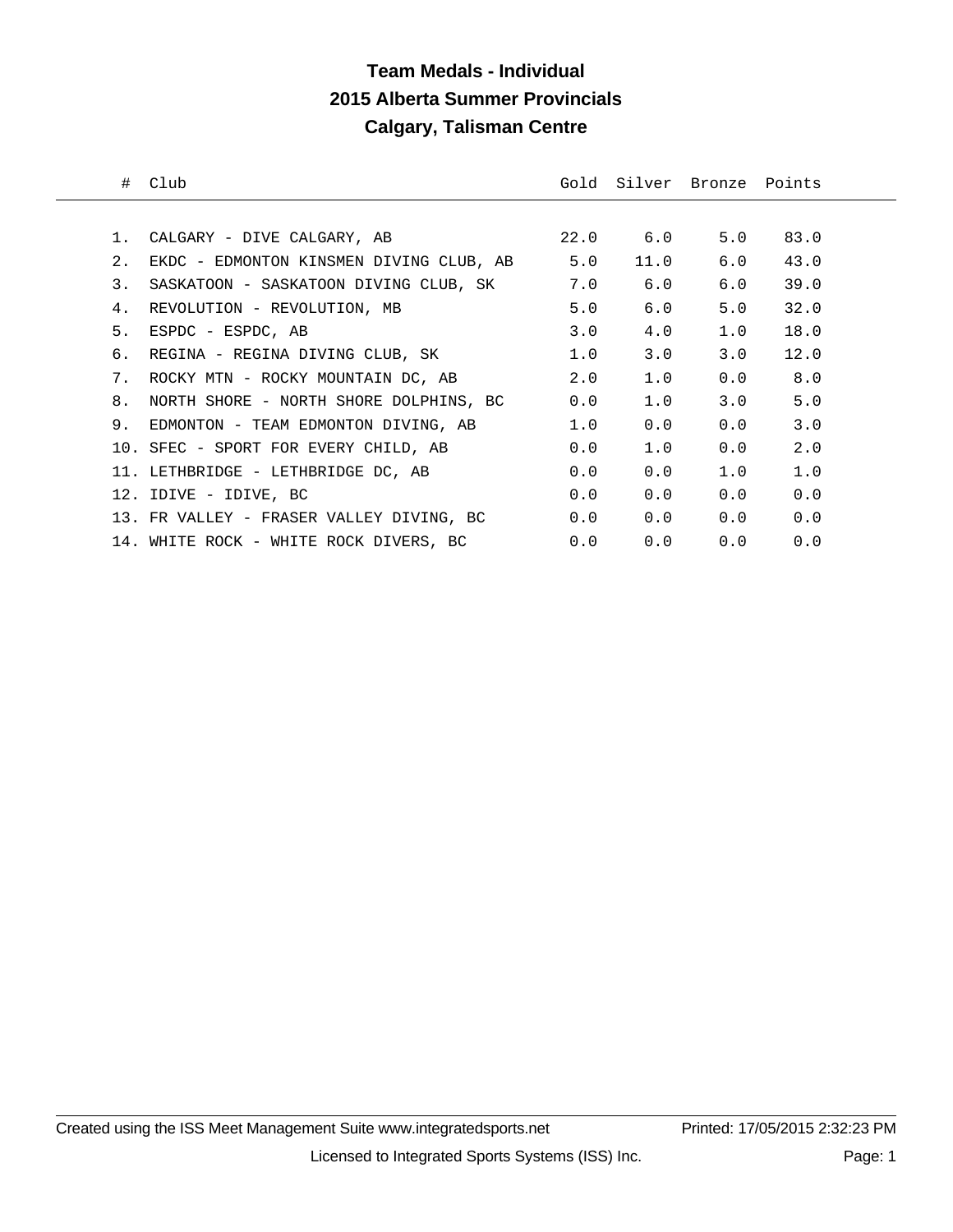# **Team Points - Individual 2015 Alberta Summer Provincials Calgary, Talisman Centre**

|    | # Club                                          | Points |
|----|-------------------------------------------------|--------|
|    |                                                 |        |
|    | 1. CALGARY - DIVE CALGARY, AB                   | 550.00 |
| 2. | EKDC - EDMONTON KINSMEN DIVING CLUB, AB 432.00  |        |
| 3. | SASKATOON - SASKATOON DIVING CLUB, SK 361.00    |        |
|    | 4. REVOLUTION - REVOLUTION, MB                  | 321.00 |
|    | 5. REGINA - REGINA DIVING CLUB, SK 170.00       |        |
|    | 6. ESPDC - ESPDC, AB                            | 153.00 |
|    | 7. WHITE ROCK - WHITE ROCK DIVERS, BC 87.00     |        |
|    | 8. NORTH SHORE - NORTH SHORE DOLPHINS, BC 79.00 |        |
|    | 9. ROCKY MTN - ROCKY MOUNTAIN DC, AB 57.00      |        |
|    | 10. SFEC - SPORT FOR EVERY CHILD, AB            | 40.00  |
|    | 11. EDMONTON - TEAM EDMONTON DIVING, AB         | 38.00  |
|    | 12. IDIVE - IDIVE, BC                           | 33.00  |
|    | 13. LETHBRIDGE - LETHBRIDGE DC, AB              | 23.00  |
|    | 14. FR VALLEY - FRASER VALLEY DIVING, BC 11.00  |        |
|    |                                                 |        |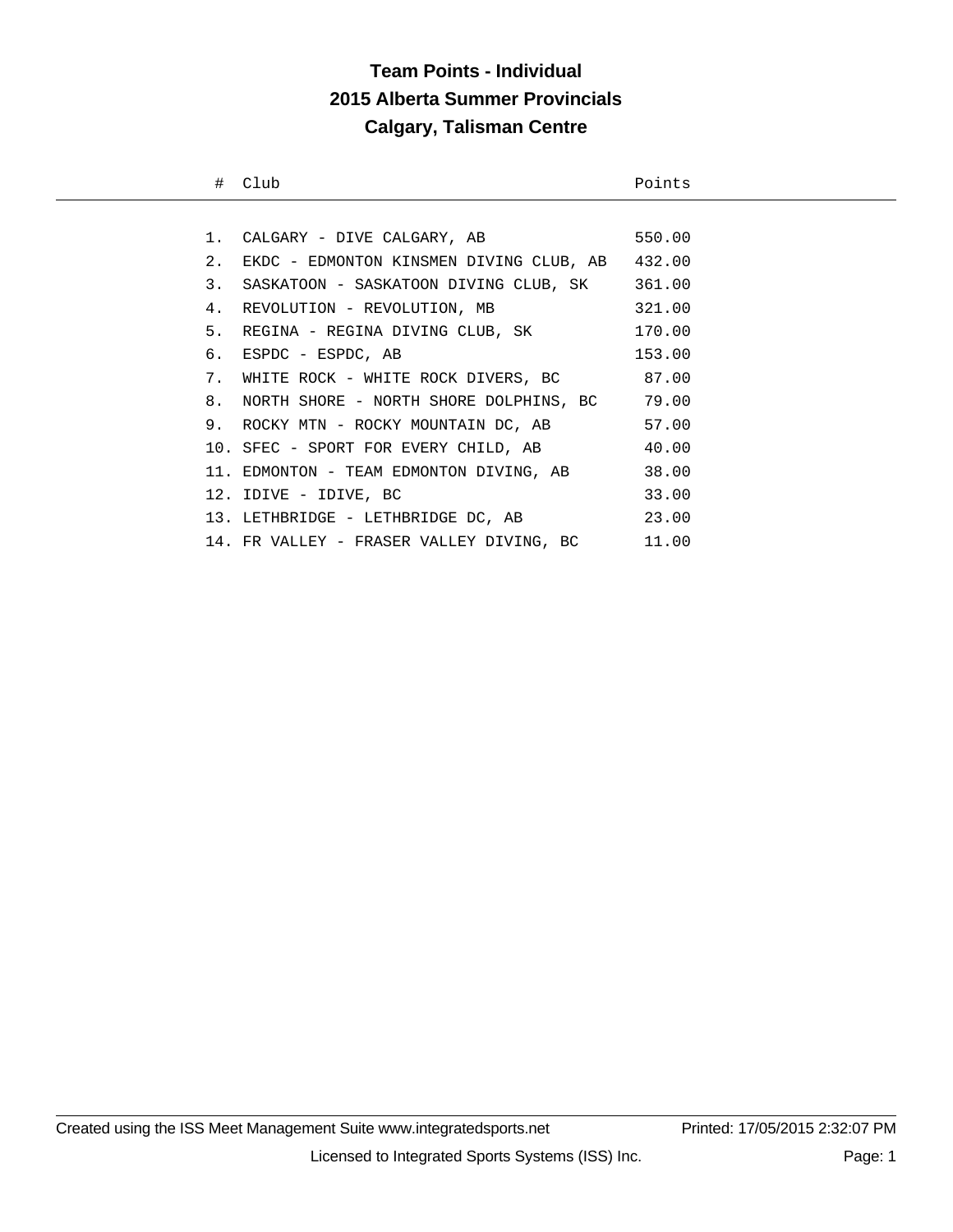| Date                                                                                                                                                                                                     | Time Sex Group     Board | Type |
|----------------------------------------------------------------------------------------------------------------------------------------------------------------------------------------------------------|--------------------------|------|
| Using Canadian Sr. and Jr. Nationals additional rules                                                                                                                                                    |                          |      |
| 2015-05-15 1:00 M A - Group 1 M Finals<br>1. BOEHM, MARKUS<br>2. LABOSSIERE, ANDRE REVOLUTION<br>3. LAZAR, JARED EDMONTON                                                                                | REGINA                   |      |
| 2015-05-15 1:00 M B - Group 1 M Finals<br>1. CEY, JONAH<br>2. ESKRICK-PARKINSON, YOHAN CALGARY<br>3. FLYNN, CONNOR SASKATOON<br>4. LOPEZ, CARLO EKDC<br>5. MARKENTIN, BJORN SASKATOON<br>6. WIENS, NOLAN | SASKATOON<br>SASKATOON   |      |
| 2015-05-15 1:00 F A - Group 3 M Finals                                                                                                                                                                   |                          |      |
| 1. CADIEUX, DOMINIQUE ESPDC                                                                                                                                                                              |                          |      |
| 2. DICK, ELAENA<br><b>ESPDC</b>                                                                                                                                                                          |                          |      |
| 3. HAUFF, MACKINNA BDMONTON                                                                                                                                                                              |                          |      |
| 4. MACFARLANE, CAROLYN WHITE ROCK                                                                                                                                                                        |                          |      |
| 5. MCCOOL, ASHLEY CALGARY                                                                                                                                                                                |                          |      |
| 6. MCKAY, CAELI CALGARY                                                                                                                                                                                  |                          |      |
| 7. UNSWORTH, ANGELA BSPDC                                                                                                                                                                                |                          |      |
| 8. WAIZ, TAVIA                                                                                                                                                                                           | WHITE ROCK               |      |
| 2015-05-15 1:00 F B - Group 3 M Finals                                                                                                                                                                   |                          |      |
|                                                                                                                                                                                                          |                          |      |
| 2. BUCHWALD, SERENA REVOLUTION                                                                                                                                                                           |                          |      |
| 3. DASCHUK, SOPHIE REGINA                                                                                                                                                                                |                          |      |
| 4.<br>DECECCO, ELIZABETH                                                                                                                                                                                 | SASKATOON                |      |
| 5. ERLAM, MARTINE                                                                                                                                                                                        | CALGARY                  |      |
| 6. GALLAIS, JOELLE                                                                                                                                                                                       | REGINA                   |      |
| 7. GAUTHIER, ALYSSA                                                                                                                                                                                      | REVOLUTION               |      |
| 2015-05-15 3:00 F C - Group Platform Finals                                                                                                                                                              |                          |      |
| 1. BERKOVSKA, EVA                                                                                                                                                                                        | REGINA                   |      |
| 2. ERLAM, MARGO                                                                                                                                                                                          | CALGARY                  |      |
| 3. KEIM, ELLI                                                                                                                                                                                            | EKDC                     |      |
| 4. WHYTE, BROOKLYN                                                                                                                                                                                       | EKDC                     |      |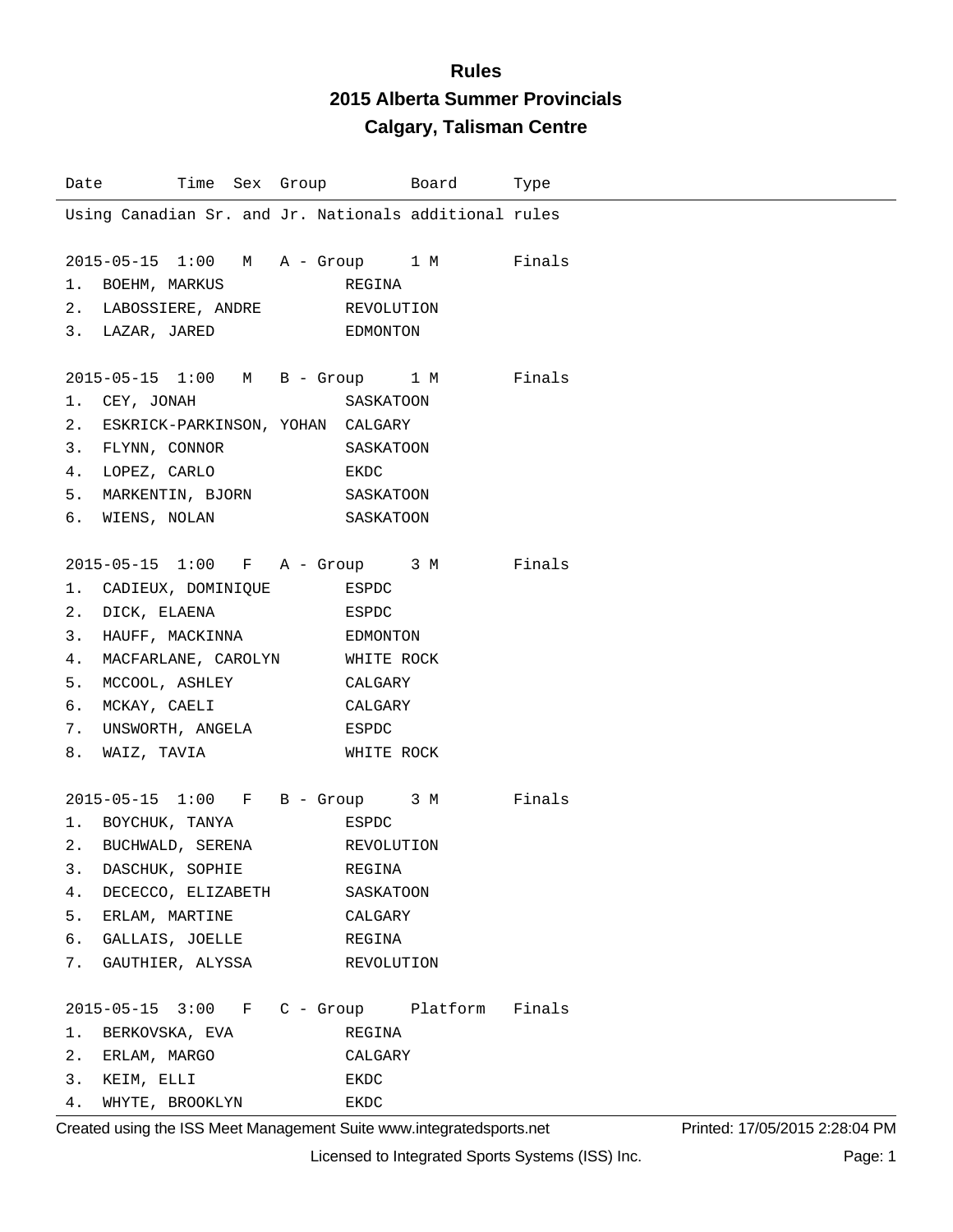| Date                                        |  |                                                                                                            |            | Time Sex Group Board | Туре   |
|---------------------------------------------|--|------------------------------------------------------------------------------------------------------------|------------|----------------------|--------|
|                                             |  |                                                                                                            |            |                      |        |
| 2015-05-15 3:00 M C - Group Platform Finals |  |                                                                                                            |            |                      |        |
| 1. CIPRICK, THOMAS CALGARY                  |  |                                                                                                            |            |                      |        |
| 2. SPILCHAK, JAMIE SASKATOON                |  |                                                                                                            |            |                      |        |
| 3. VERCHERE, TOBY IDIVE                     |  |                                                                                                            |            |                      |        |
| 4. WIENS, RYLAN SASKATOON                   |  |                                                                                                            |            |                      |        |
|                                             |  |                                                                                                            |            |                      |        |
| 2015-05-15 3:00 F D - Group Platform Finals |  |                                                                                                            |            |                      |        |
| 1. CLAIRMONT, KELSEY REGINA                 |  |                                                                                                            |            |                      |        |
| 2. CONN, TATIANA CALGARY                    |  |                                                                                                            |            |                      |        |
| 3. DALGARNO, MORGAN NORTH SHORE             |  |                                                                                                            |            |                      |        |
|                                             |  |                                                                                                            |            |                      |        |
| 2015-05-15 3:00 M D - Group Platform Finals |  |                                                                                                            |            |                      |        |
| 1. BLACK, ETHAN REGINA                      |  |                                                                                                            |            |                      |        |
| 2. GUERRERO-BENNETT, AUSTEN SASKATOON       |  |                                                                                                            |            |                      |        |
|                                             |  |                                                                                                            |            |                      |        |
| 2015-05-15 4:45 M Open 1 M Finals           |  |                                                                                                            |            |                      |        |
| 1. LABOSSIERE, ANDRE REVOLUTION             |  |                                                                                                            |            |                      |        |
| 2. SAMSON, DEVON                            |  |                                                                                                            | REVOLUTION |                      |        |
| 3. SPILCHAK, JAMIE SASKATOON                |  |                                                                                                            |            |                      |        |
|                                             |  |                                                                                                            |            |                      |        |
| 2015-05-15 4:45 F Open 3 M Finals           |  |                                                                                                            |            |                      |        |
|                                             |  |                                                                                                            |            |                      |        |
| 2. BUCHWALD, SERENA REVOLUTION              |  |                                                                                                            |            |                      |        |
| 3. CHEN, SIWEI                              |  | <b>EXPLORE EXPLORE EXPLORE EXPLORE EXPLORE EXPLORE EXPLORE EXPLORE EXPLORE EXPLORE EXPLORE EXPLORE EXP</b> |            |                      |        |
| 4. ERLAM, MARGO                             |  |                                                                                                            | CALGARY    |                      |        |
| 5. GAUTHIER, ALYSSA REVOLUTION              |  |                                                                                                            |            |                      |        |
|                                             |  |                                                                                                            |            |                      |        |
| 7. MACFARLANE, CAROLYN WHITE ROCK           |  |                                                                                                            |            |                      |        |
| 8. MCCOOL, ASHLEY                           |  |                                                                                                            | CALGARY    |                      |        |
| 9. MCKAY, CAELI                             |  |                                                                                                            | CALGARY    |                      |        |
| 10. UNSWORTH, ANGELA                        |  |                                                                                                            | ESPDC      |                      |        |
| 11. WAIZ, TAVIA                             |  |                                                                                                            | WHITE ROCK |                      |        |
|                                             |  |                                                                                                            |            |                      |        |
| 2015-05-15 6:00 F C - Group T1 1 M          |  |                                                                                                            |            |                      | Finals |
| DIAMOND, MCKENZIE<br>1.                     |  |                                                                                                            | CALGARY    |                      |        |
| 2.<br>HARDY, ISABELLA                       |  |                                                                                                            | ROCKY MTN  |                      |        |
| 3.<br>HEINRICHS, KATRINA                    |  |                                                                                                            | EKDC       |                      |        |
| 4.<br>MCINTOSH, MIKAYLA                     |  |                                                                                                            | CALGARY    |                      |        |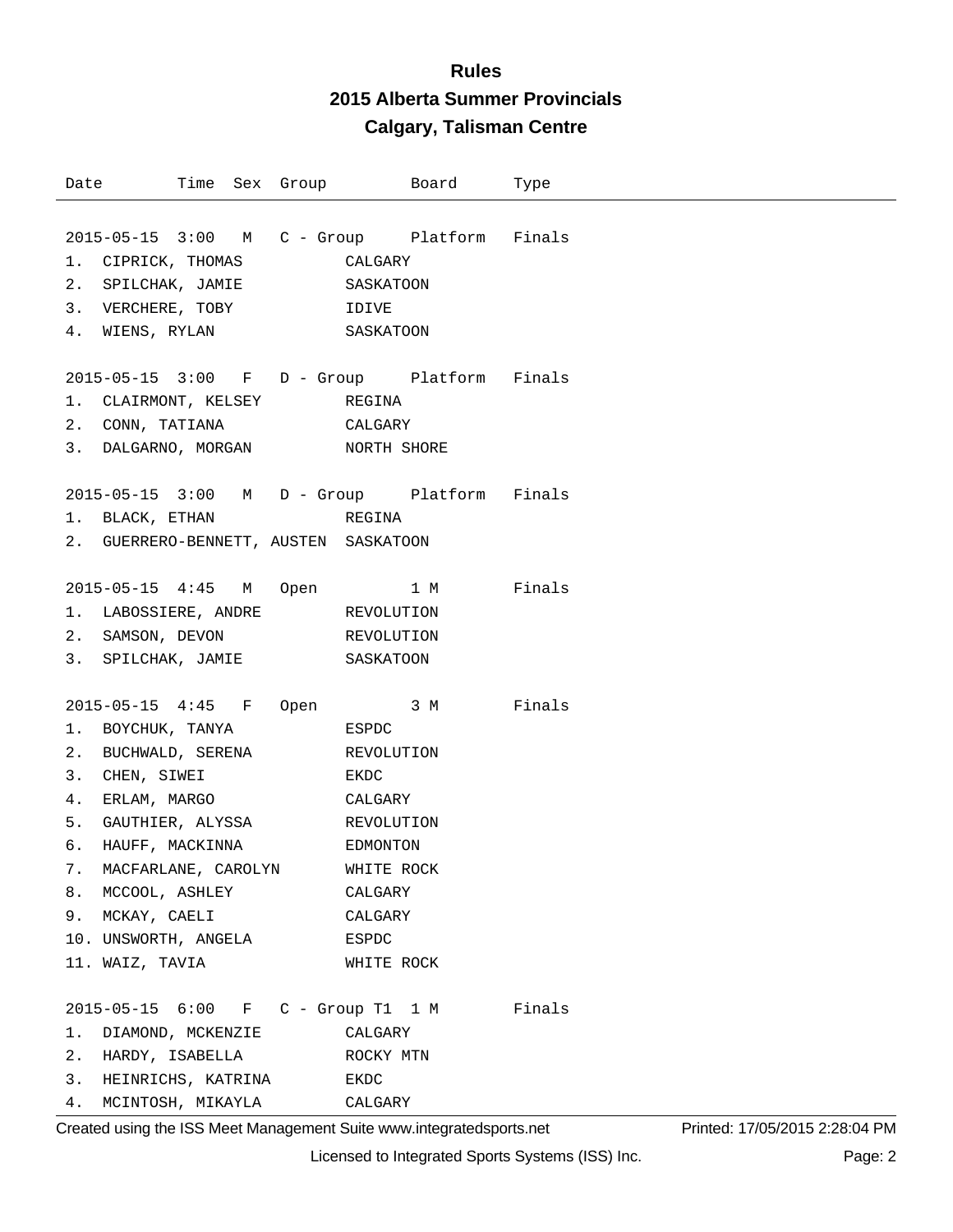| Date                                                                                                                      |  | Time Sex Group                                                                                                                      | Board | Type   |
|---------------------------------------------------------------------------------------------------------------------------|--|-------------------------------------------------------------------------------------------------------------------------------------|-------|--------|
| 1. CAINES, WILLIAM                                                                                                        |  | 2015-05-15 6:00 M C - Group T1 1 M<br>EKDC                                                                                          |       | Finals |
|                                                                                                                           |  | 2015-05-15 6:00 M D - Group T1 1 M<br>1. IBARRA RODRIGUEZ, ALESSAN CALGARY<br>2. WALTERS, NICHOLAS-JAY CALGARY                      |       | Finals |
| 1. BRISEBOIS, SANDRINE<br>2. GRAY, CHLOE<br>3.<br>KOOP, ISA<br>4. MAHON, ALYSSA<br>5. MCLEOD, MICHELLE<br>6. RYAN, OLIVIA |  | 2015-05-15 6:00 F D - Group T1 1 M<br>CALGARY<br>EKDC<br>EKDC<br>SFEC<br>EKDC<br>CALGARY<br>7. THORDARSON-WEHNER, AUDREY EKDC       |       | Finals |
| 1. BEZTE, KATIE                                                                                                           |  | 2015-05-15 6:00 F A - Group T1 3 M<br>REVOLUTION                                                                                    |       | Finals |
|                                                                                                                           |  | 2015-05-15 6:00 M A - Group T1 3 M                                                                                                  |       | Finals |
| 2015-05-15 6:00                                                                                                           |  | M B - Group T1 3 M                                                                                                                  |       | Finals |
| 1. BAARS, REAGAN                                                                                                          |  | 2015-05-15 6:00 F B - Group T1 3 M<br>ROCKY MTN                                                                                     |       | Finals |
|                                                                                                                           |  | 2015-05-16 9:00 M D - Group 1 M<br>1. BLACK, ETHAN REGINA<br>2. GUERRERO-BENNETT, AUSTEN SASKATOON<br>3. SPILCHAK, DAMIAN SASKATOON |       | Finals |
| 1. CIPRICK, THOMAS                                                                                                        |  | 2015-05-16 9:00 M C - Group 1 M<br>CALGARY<br>2. SPILCHAK, JAMIE SASKATOON<br>3. VERCHERE, TOBY IDIVE<br>4. WIENS, RYLAN SASKATOON  |       | Finals |
|                                                                                                                           |  | 2015-05-16 9:00 F D - Group 3 M                                                                                                     |       | Finals |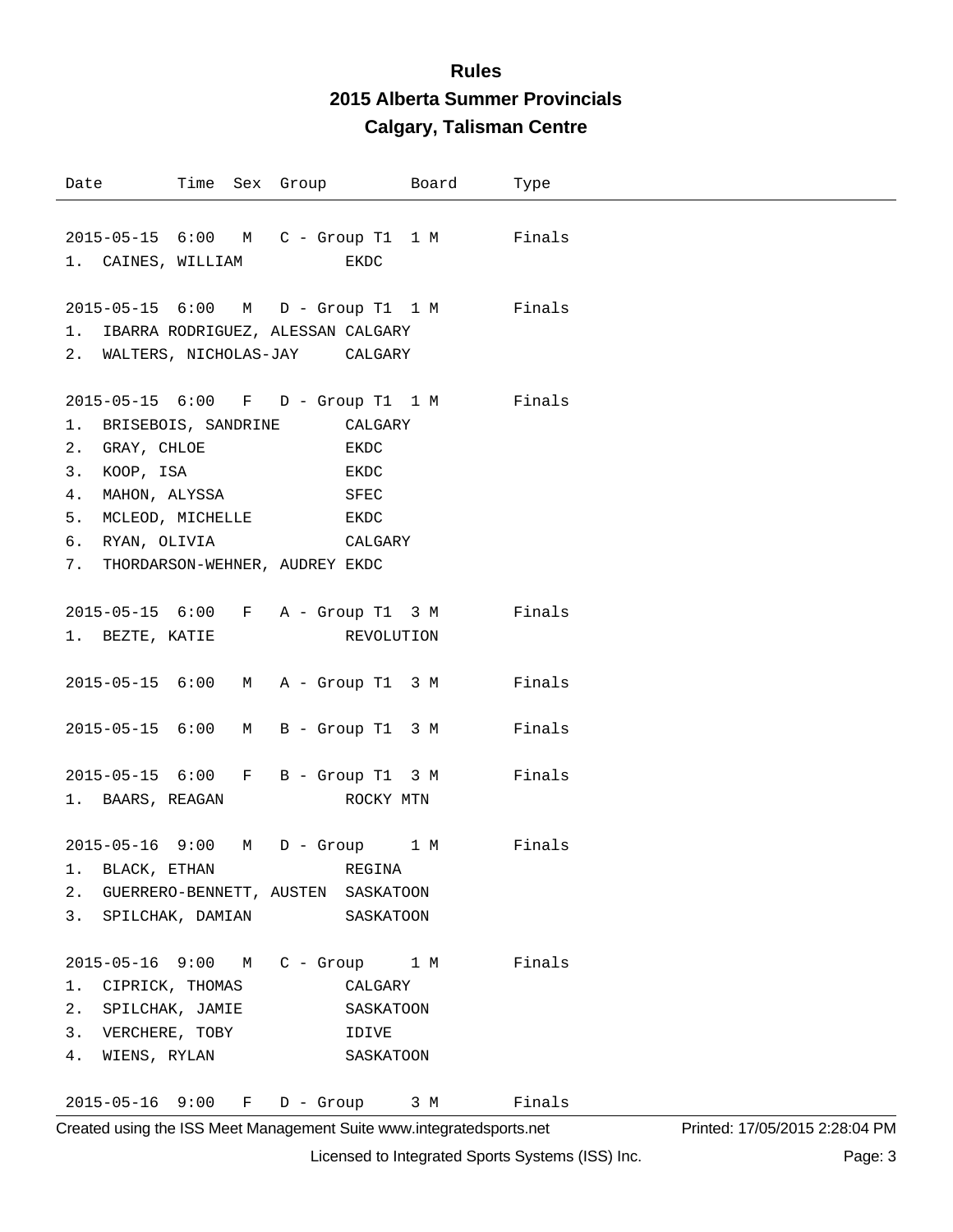| Date | Time<br>Sex Group                       | Board       | Type   |
|------|-----------------------------------------|-------------|--------|
| 1.   | BUSH, PAIGE                             | FR VALLEY   |        |
| 2.   | CEY, ALISON                             | SASKATOON   |        |
| 3.   | CEY, LAUREN                             | SASKATOON   |        |
| 4.   | CLAIRMONT, KELSEY                       | REGINA      |        |
| 5.   | CONN, TATIANA                           | CALGARY     |        |
| б.   | DALGARNO, MORGAN                        | NORTH SHORE |        |
| 7.   | DOROSH, CHELSEY                         | REGINA      |        |
| 8.   | DUKART, ISOBELLA                        | EKDC        |        |
|      | 9. FIELD, CHANEL                        | EKDC        |        |
|      | 10. GREEN, MADELINE                     | WHITE ROCK  |        |
|      | 11. MARKENTIN, ERIKA                    | SASKATOON   |        |
|      | 12. SCABER, SARA                        | EKDC        |        |
|      | 13. SCHULTE, MIRANDA                    | SASKATOON   |        |
|      | 14. THORDARSON-WEHNER, AUDREY EKDC      |             |        |
|      | 2015-05-16 9:00 F C - Group 3 M         |             | Finals |
| 1.   | BERKOVSKA, EVA                          | REGINA      |        |
| 2.   | ERLAM, MARGO                            | CALGARY     |        |
|      | 3. HOWARD, SADIE                        | NORTH SHORE |        |
| 4.   | KEIM, ELLI                              | EKDC        |        |
| 5.   | OSIEJA, MAGGIE                          | NORTH SHORE |        |
| 6.   | VALK, DANIELLE                          | CALGARY     |        |
|      | 7. WHYTE, BROOKLYN                      | EKDC        |        |
|      |                                         |             |        |
|      | 2015-05-16 11:00 F E - Group 3 M        |             | Finals |
|      | 1. ARCO, LUISA                          | SFEC        |        |
|      | 2. CELESTE, SYLA                        | EKDC        |        |
| 3.   | KOOP, ISA                               | EKDC        |        |
|      | 2015-05-16 11:00 M E - Group 3 M Finals |             |        |
|      | KUDRYAVTSEV, NIKITA CALGARY             |             |        |
|      | 2. MCCUTCHEON, JOSHUA LETHBRIDGE        |             |        |
|      | 3. YANG, PAUL                           | EKDC        |        |
|      |                                         |             |        |
|      | 2015-05-16 12:00 F A - Group 1 M        |             | Finals |
| 1.   | CADIEUX, DOMINIQUE                      | ESPDC       |        |
| 2.   | CHAMBERS, MADISON                       | REVOLUTION  |        |
|      | 3. DICK, ELAENA                         | ESPDC       |        |
|      | 4. HAUFF, MACKINNA                      | EDMONTON    |        |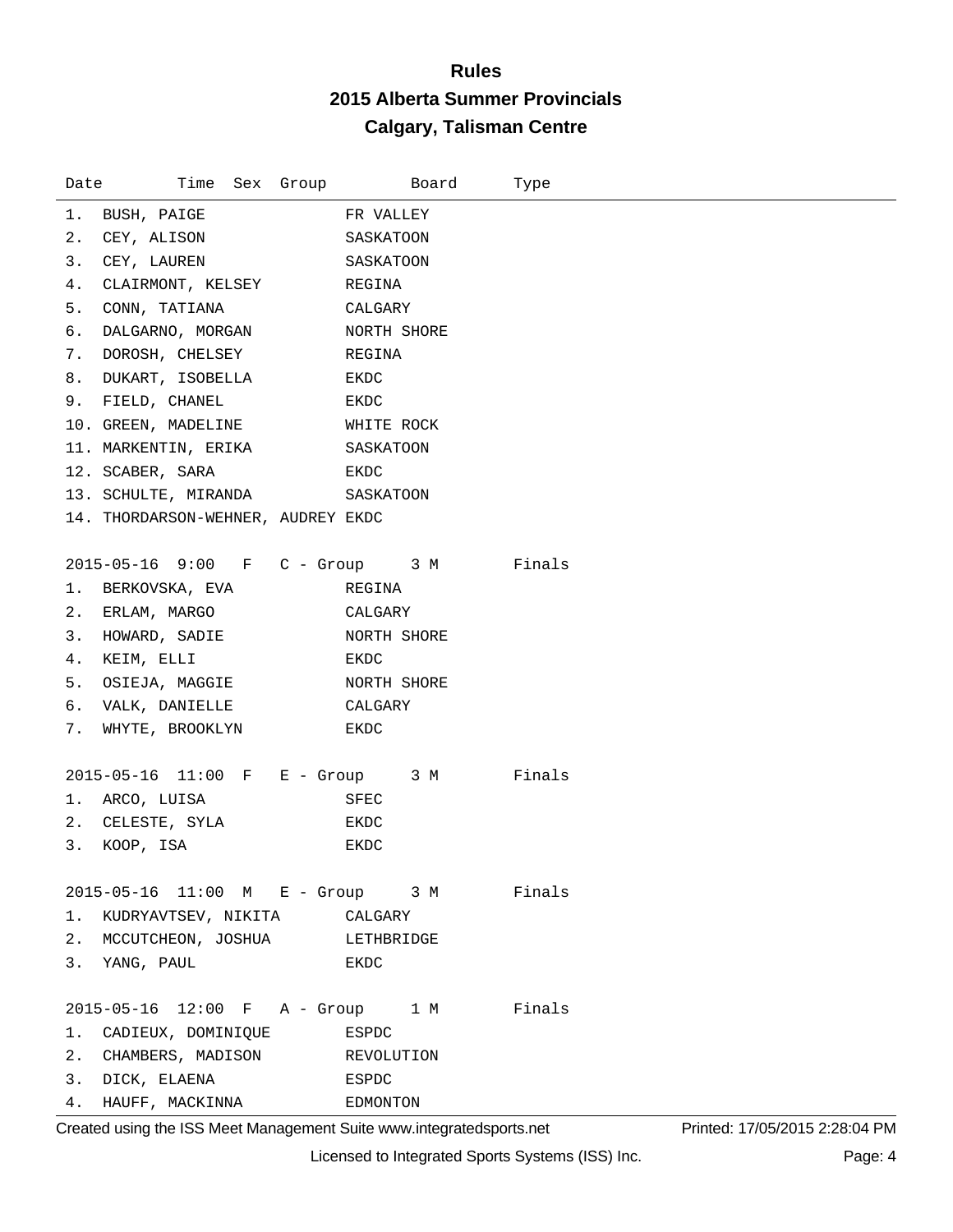| Time Sex Group Board<br>Date              |            | Type |
|-------------------------------------------|------------|------|
| 5. MACFARLANE, CAROLYN WHITE ROCK         |            |      |
| 6. MCCOOL, ASHLEY CALGARY                 |            |      |
| 7. MCKAY, CAELI CALGARY                   |            |      |
| 8. UNSWORTH, ANGELA ESPDC                 |            |      |
| 9. WAIZ, TAVIA WHITE ROCK                 |            |      |
|                                           |            |      |
| 2015-05-16 12:00 F B - Group 1 M Finals   |            |      |
| 1. BOYCHUK, TANYA                         | ESPDC      |      |
| 2. BUCHWALD, SERENA REVOLUTION            |            |      |
| 3. DASCHUK, SOPHIE REGINA                 |            |      |
| 4. DECECCO, ELIZABETH SASKATOON           |            |      |
| 5. ERLAM, MARTINE CALGARY                 |            |      |
| 6. GALLAIS, JOELLE REGINA                 |            |      |
| 7. GAUTHIER, ALYSSA REVOLUTION            |            |      |
|                                           |            |      |
| 2015-05-16 12:00 M B - Group 3 M Finals   |            |      |
| 1. CEY, JONAH                             | SASKATOON  |      |
| 2. ESKRICK-PARKINSON, YOHAN CALGARY       |            |      |
| 3. LOPEZ, CARLO EKDC                      |            |      |
| 4. WIENS, NOLAN SASKATOON                 |            |      |
|                                           |            |      |
| 2015-05-16 12:00 M A - Group 3 M Finals   |            |      |
| 1. LABOSSIERE, ANDRE REVOLUTION           |            |      |
| 2. SAMSON, DEVON REVOLUTION               |            |      |
|                                           |            |      |
| 2015-05-16 2:15 M A - Group T1 1 M Finals |            |      |
| 1. SAMSON, DEVON REVOLUTION               |            |      |
|                                           |            |      |
| 2015-05-16 2:15 F A - Group T1 1 M Finals |            |      |
| 1. BEZTE, KATIE                           | REVOLUTION |      |
|                                           |            |      |
| 2015-05-16 2:15 F B - Group T1 1 M Finals |            |      |
| 1. BAARS, REAGAN                          | ROCKY MTN  |      |
| 2. THOMPSON, JASMINE ROCKY MTN            |            |      |
| 2015-05-16 2:15 M B - Group T1 1 M Finals |            |      |
|                                           |            |      |
| 2015-05-16 2:15 M D - Group T1 3 M Finals |            |      |
| 1. WALTERS, NICHOLAS-JAY CALGARY          |            |      |

Created using the ISS Meet Management Suite www.integratedsports.net Printed: 17/05/2015 2:28:04 PM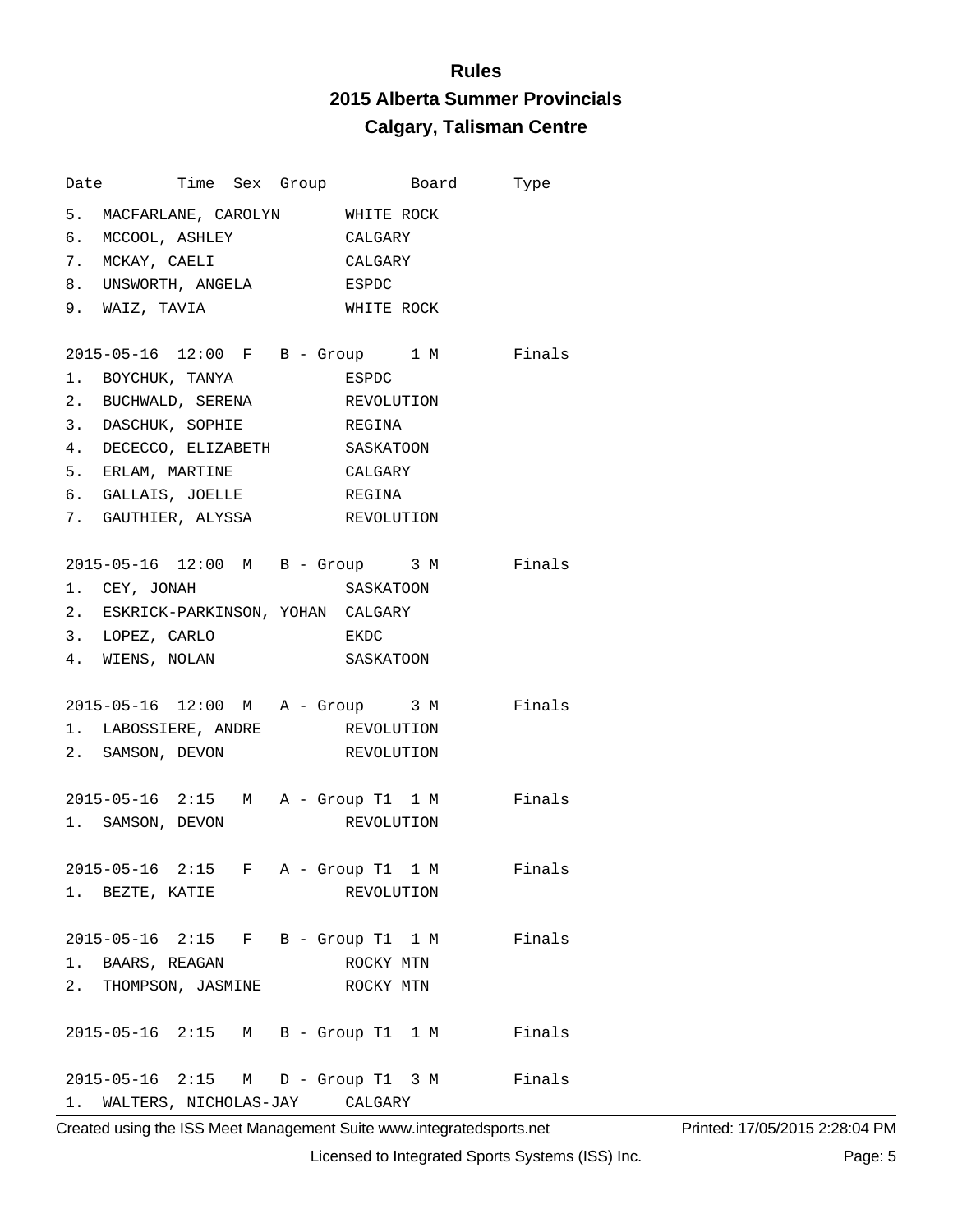| 2015-05-16 2:15 F D - Group T1 3 M Finals<br>1. BRISEBOIS, SANDRINE<br>CALGARY<br>2. DUKART, ISOBELLA<br>EKDC<br>3. FIELD, CHANEL<br>EKDC<br>GRAY, CHLOE<br>4.<br>EKDC<br>5. KOOP, ISA<br>EKDC<br>SCABER, SARA<br>6.<br>EKDC<br>7. THORDARSON-WEHNER, AUDREY EKDC<br>2015-05-16 2:15 F C - Group T1 3 M Finals<br>1. DIAMOND, MCKENZIE CALGARY<br>2. MCINTOSH, MIKAYLA CALGARY<br>2015-05-16 2:15 M C - Group T1 3 M Finals<br>Finals<br>2015-05-16 3:30 M<br>Open 3 M<br>1. LABOSSIERE, ANDRE REVOLUTION<br>2. SAMSON, DEVON<br>REVOLUTION<br>3. SPILCHAK, JAMIE SASKATOON<br>4. WIENS, RYLAN<br>SASKATOON<br>2015-05-16 3:30 F<br>Finals<br>1 M<br>Open<br>1. BEZTE, KATIE<br>REVOLUTION<br>2. BUCHWALD, SERENA<br>REVOLUTION<br>3. CHAMBERS, MADISON REVOLUTION<br>4. CHEN, SIWEI<br>EKDC<br>5. ERLAM, MARGO<br>CALGARY<br>б.<br>GAUTHIER, ALYSSA<br>REVOLUTION<br>7. UNSWORTH, ANGELA<br>ESPDC<br>8. WAIZ, TAVIA<br>WHITE ROCK<br>2015-05-16 4:30 F A - Group 3 M SynchroFinals | Time Sex Group<br>Date | Board | Type |
|-------------------------------------------------------------------------------------------------------------------------------------------------------------------------------------------------------------------------------------------------------------------------------------------------------------------------------------------------------------------------------------------------------------------------------------------------------------------------------------------------------------------------------------------------------------------------------------------------------------------------------------------------------------------------------------------------------------------------------------------------------------------------------------------------------------------------------------------------------------------------------------------------------------------------------------------------------------------------------------|------------------------|-------|------|
|                                                                                                                                                                                                                                                                                                                                                                                                                                                                                                                                                                                                                                                                                                                                                                                                                                                                                                                                                                                     |                        |       |      |
|                                                                                                                                                                                                                                                                                                                                                                                                                                                                                                                                                                                                                                                                                                                                                                                                                                                                                                                                                                                     |                        |       |      |
|                                                                                                                                                                                                                                                                                                                                                                                                                                                                                                                                                                                                                                                                                                                                                                                                                                                                                                                                                                                     |                        |       |      |
|                                                                                                                                                                                                                                                                                                                                                                                                                                                                                                                                                                                                                                                                                                                                                                                                                                                                                                                                                                                     |                        |       |      |
|                                                                                                                                                                                                                                                                                                                                                                                                                                                                                                                                                                                                                                                                                                                                                                                                                                                                                                                                                                                     |                        |       |      |
|                                                                                                                                                                                                                                                                                                                                                                                                                                                                                                                                                                                                                                                                                                                                                                                                                                                                                                                                                                                     |                        |       |      |
|                                                                                                                                                                                                                                                                                                                                                                                                                                                                                                                                                                                                                                                                                                                                                                                                                                                                                                                                                                                     |                        |       |      |
|                                                                                                                                                                                                                                                                                                                                                                                                                                                                                                                                                                                                                                                                                                                                                                                                                                                                                                                                                                                     |                        |       |      |
|                                                                                                                                                                                                                                                                                                                                                                                                                                                                                                                                                                                                                                                                                                                                                                                                                                                                                                                                                                                     |                        |       |      |
|                                                                                                                                                                                                                                                                                                                                                                                                                                                                                                                                                                                                                                                                                                                                                                                                                                                                                                                                                                                     |                        |       |      |
|                                                                                                                                                                                                                                                                                                                                                                                                                                                                                                                                                                                                                                                                                                                                                                                                                                                                                                                                                                                     |                        |       |      |
|                                                                                                                                                                                                                                                                                                                                                                                                                                                                                                                                                                                                                                                                                                                                                                                                                                                                                                                                                                                     |                        |       |      |
|                                                                                                                                                                                                                                                                                                                                                                                                                                                                                                                                                                                                                                                                                                                                                                                                                                                                                                                                                                                     |                        |       |      |
|                                                                                                                                                                                                                                                                                                                                                                                                                                                                                                                                                                                                                                                                                                                                                                                                                                                                                                                                                                                     |                        |       |      |
|                                                                                                                                                                                                                                                                                                                                                                                                                                                                                                                                                                                                                                                                                                                                                                                                                                                                                                                                                                                     |                        |       |      |
|                                                                                                                                                                                                                                                                                                                                                                                                                                                                                                                                                                                                                                                                                                                                                                                                                                                                                                                                                                                     |                        |       |      |
|                                                                                                                                                                                                                                                                                                                                                                                                                                                                                                                                                                                                                                                                                                                                                                                                                                                                                                                                                                                     |                        |       |      |
|                                                                                                                                                                                                                                                                                                                                                                                                                                                                                                                                                                                                                                                                                                                                                                                                                                                                                                                                                                                     |                        |       |      |
|                                                                                                                                                                                                                                                                                                                                                                                                                                                                                                                                                                                                                                                                                                                                                                                                                                                                                                                                                                                     |                        |       |      |
|                                                                                                                                                                                                                                                                                                                                                                                                                                                                                                                                                                                                                                                                                                                                                                                                                                                                                                                                                                                     |                        |       |      |
|                                                                                                                                                                                                                                                                                                                                                                                                                                                                                                                                                                                                                                                                                                                                                                                                                                                                                                                                                                                     |                        |       |      |
|                                                                                                                                                                                                                                                                                                                                                                                                                                                                                                                                                                                                                                                                                                                                                                                                                                                                                                                                                                                     |                        |       |      |
|                                                                                                                                                                                                                                                                                                                                                                                                                                                                                                                                                                                                                                                                                                                                                                                                                                                                                                                                                                                     |                        |       |      |
|                                                                                                                                                                                                                                                                                                                                                                                                                                                                                                                                                                                                                                                                                                                                                                                                                                                                                                                                                                                     |                        |       |      |
|                                                                                                                                                                                                                                                                                                                                                                                                                                                                                                                                                                                                                                                                                                                                                                                                                                                                                                                                                                                     |                        |       |      |
|                                                                                                                                                                                                                                                                                                                                                                                                                                                                                                                                                                                                                                                                                                                                                                                                                                                                                                                                                                                     |                        |       |      |
|                                                                                                                                                                                                                                                                                                                                                                                                                                                                                                                                                                                                                                                                                                                                                                                                                                                                                                                                                                                     |                        |       |      |
|                                                                                                                                                                                                                                                                                                                                                                                                                                                                                                                                                                                                                                                                                                                                                                                                                                                                                                                                                                                     |                        |       |      |
|                                                                                                                                                                                                                                                                                                                                                                                                                                                                                                                                                                                                                                                                                                                                                                                                                                                                                                                                                                                     |                        |       |      |
|                                                                                                                                                                                                                                                                                                                                                                                                                                                                                                                                                                                                                                                                                                                                                                                                                                                                                                                                                                                     |                        |       |      |
|                                                                                                                                                                                                                                                                                                                                                                                                                                                                                                                                                                                                                                                                                                                                                                                                                                                                                                                                                                                     |                        |       |      |
| No rules defined for Synchro events.                                                                                                                                                                                                                                                                                                                                                                                                                                                                                                                                                                                                                                                                                                                                                                                                                                                                                                                                                |                        |       |      |
| 2015-05-17 9:00 F E - Group 1 M Finals                                                                                                                                                                                                                                                                                                                                                                                                                                                                                                                                                                                                                                                                                                                                                                                                                                                                                                                                              |                        |       |      |
| ANGELES, AYLAH<br>SFEC<br>1. .                                                                                                                                                                                                                                                                                                                                                                                                                                                                                                                                                                                                                                                                                                                                                                                                                                                                                                                                                      |                        |       |      |
| 2. ARCO, LUISA<br>SFEC                                                                                                                                                                                                                                                                                                                                                                                                                                                                                                                                                                                                                                                                                                                                                                                                                                                                                                                                                              |                        |       |      |
| 3. BATALLA, RENEE<br>EKDC                                                                                                                                                                                                                                                                                                                                                                                                                                                                                                                                                                                                                                                                                                                                                                                                                                                                                                                                                           |                        |       |      |

Created using the ISS Meet Management Suite www.integratedsports.net Printed: 17/05/2015 2:28:04 PM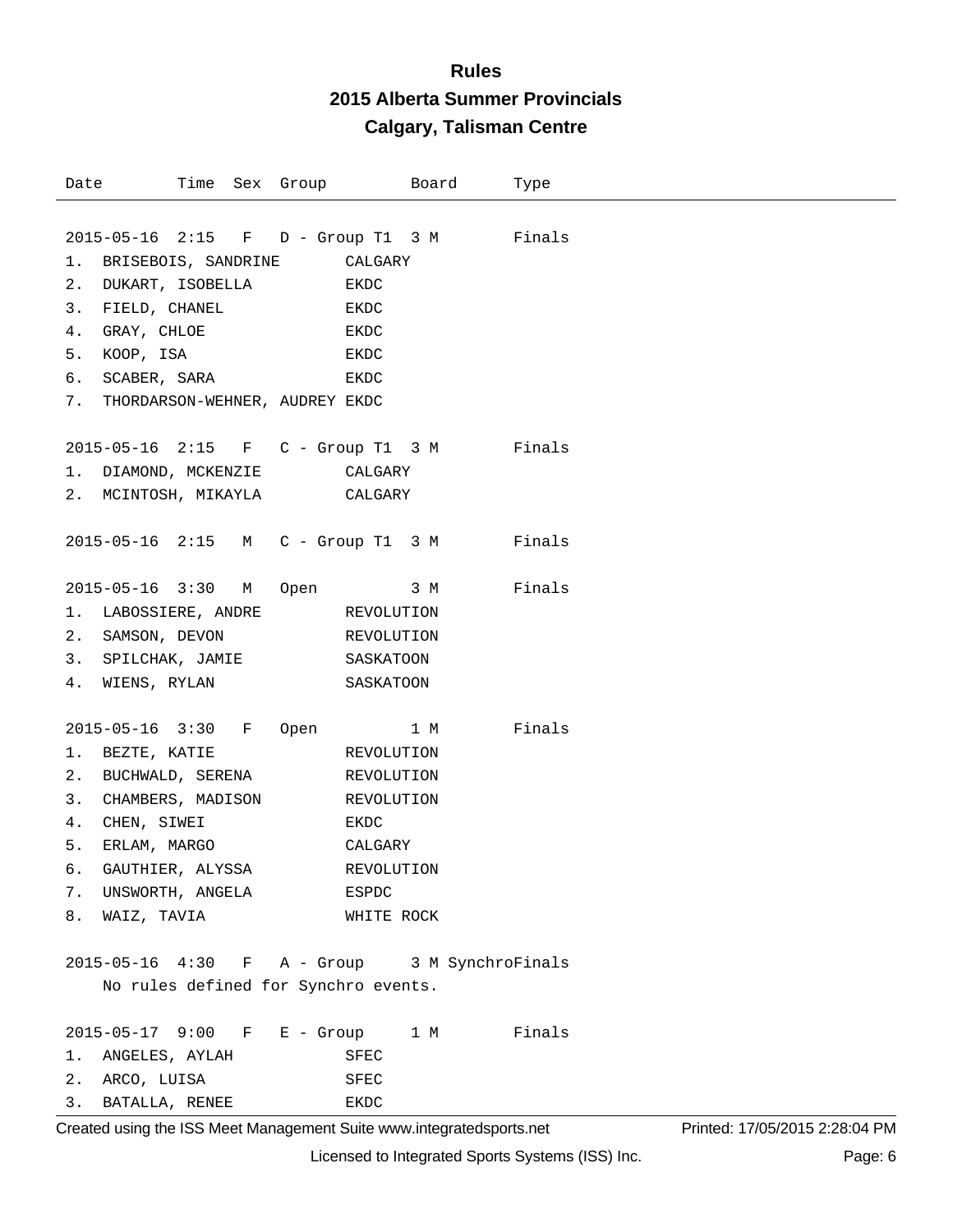| Date                                         |  | Time Sex Group                                                                                             |             | Board | Type   |
|----------------------------------------------|--|------------------------------------------------------------------------------------------------------------|-------------|-------|--------|
| 4. CELESTE, SYLA                             |  |                                                                                                            | EKDC        |       |        |
| 5. FORBES, ALLIE                             |  |                                                                                                            | EKDC        |       |        |
| 6. KOOP, ISA                                 |  |                                                                                                            | EKDC        |       |        |
|                                              |  |                                                                                                            |             |       |        |
| 2015-05-17 9:00 M E - Group 1 M Finals       |  |                                                                                                            |             |       |        |
| 1. DOUCETTE, JAIREN                          |  |                                                                                                            | EKDC        |       |        |
| 2. KUDRYAVTSEV, NIKITA CALGARY               |  |                                                                                                            |             |       |        |
| 3. MCCUTCHEON, JOSHUA LETHBRIDGE             |  |                                                                                                            |             |       |        |
| 4. YANG, PAUL                                |  | <b>EXPLORE EXPLORE EXPLORE EXPLORE EXPLORE EXPLORE EXPLORE EXPLORE EXPLORE EXPLORE EXPLORE EXPLORE EXP</b> |             |       |        |
| 2015-05-17 10:00 M B - Group Platform Finals |  |                                                                                                            |             |       |        |
| 1. CEY, JONAH                                |  |                                                                                                            | SASKATOON   |       |        |
|                                              |  |                                                                                                            |             |       |        |
| 2015-05-17 10:00 F A - Group Platform Finals |  |                                                                                                            |             |       |        |
| 1. BEZTE, KATIE REVOLUTION                   |  |                                                                                                            |             |       |        |
| 2. BOUCHARD, BROOKE REVOLUTION               |  |                                                                                                            |             |       |        |
| 3. DICK, ELAENA                              |  | <b>ESPDC</b>                                                                                               |             |       |        |
| 4. MACFARLANE, CAROLYN WHITE ROCK            |  |                                                                                                            |             |       |        |
| 5. MCCOOL, ASHLEY CALGARY                    |  |                                                                                                            |             |       |        |
| 6. MCKAY, CAELI                              |  |                                                                                                            | CALGARY     |       |        |
|                                              |  |                                                                                                            |             |       |        |
| 2015-05-17 10:00 F B - Group Platform Finals |  |                                                                                                            |             |       |        |
| 1. BUCHWALD, SERENA REVOLUTION               |  |                                                                                                            |             |       |        |
| 2. DASCHUK, SOPHIE                           |  |                                                                                                            | REGINA      |       |        |
| 3. DECECCO, ELIZABETH SASKATOON              |  |                                                                                                            |             |       |        |
| 4. GALLAIS, JOELLE REGINA                    |  |                                                                                                            |             |       |        |
| 2015-05-17 10:00 M A - Group Platform Finals |  |                                                                                                            |             |       |        |
|                                              |  |                                                                                                            |             |       |        |
| 2015-05-17 12:00 F C - Group 1 M Finals      |  |                                                                                                            |             |       |        |
| BERKOVSKA, EVA<br>1.                         |  |                                                                                                            | REGINA      |       |        |
| 2. ERLAM, MARGO                              |  |                                                                                                            | CALGARY     |       |        |
| 3. HOWARD, SADIE                             |  |                                                                                                            | NORTH SHORE |       |        |
| 4. KEIM, ELLI                                |  |                                                                                                            | EKDC        |       |        |
| 5. OSIEJA, MAGGIE                            |  |                                                                                                            | NORTH SHORE |       |        |
| 6. VALK, DANIELLE                            |  |                                                                                                            | CALGARY     |       |        |
| 7. WHYTE, BROOKLYN                           |  |                                                                                                            | EKDC        |       |        |
|                                              |  |                                                                                                            |             |       |        |
| 2015-05-17 12:00 F D - Group 1 M             |  |                                                                                                            |             |       | Finals |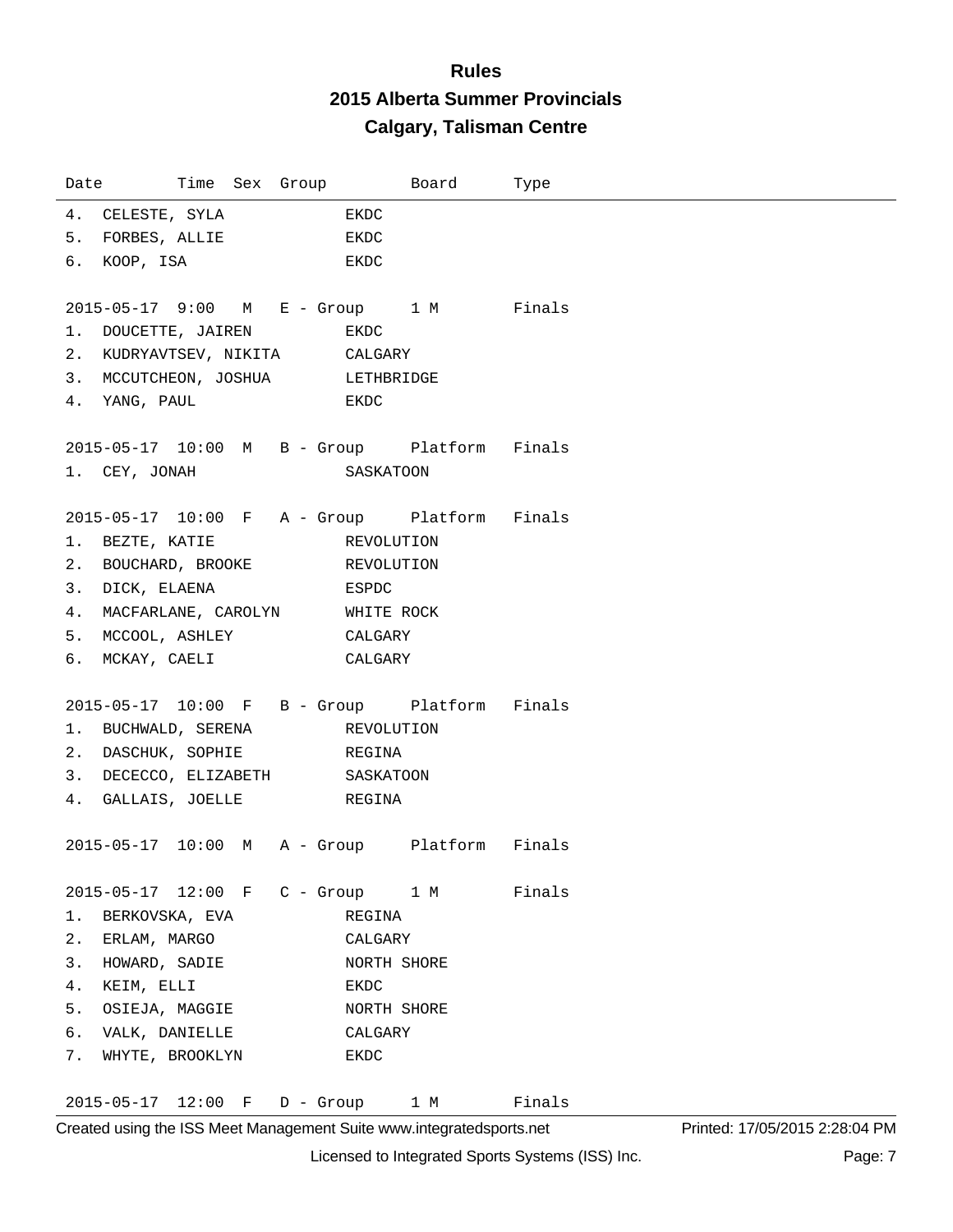| Date | Time Sex Group                          | Board                | Type   |
|------|-----------------------------------------|----------------------|--------|
| 1.   | BUSH, PAIGE                             | FR VALLEY            |        |
| 2.   | CEY, LAUREN                             | SASKATOON            |        |
| 3.   | CLAIRMONT, KELSEY REGINA                |                      |        |
| 4.   | CONN, TATIANA<br>CALGARY                |                      |        |
| 5.   | DALGARNO, MORGAN NORTH SHORE            |                      |        |
| б.   | DOROSH, CHELSEY REGINA                  |                      |        |
|      | 7. DUKART, ISOBELLA EKDC                |                      |        |
|      | 8. FIELD, CHANEL<br><b>EXDC</b>         |                      |        |
|      | 9. GREEN, MADELINE WHITE ROCK           |                      |        |
|      | 10. SCABER, SARA                        | EKDC                 |        |
|      | 11. THORDARSON-WEHNER, AUDREY EKDC      |                      |        |
|      |                                         |                      |        |
|      | 2015-05-17 12:00 M D - Group 3 M Finals |                      |        |
|      | 1. GUERRERO-BENNETT, AUSTEN SASKATOON   |                      |        |
|      | 2. SPILCHAK, DAMIAN                     | SASKATOON            |        |
|      | 2015-05-17 12:00 M C - Group 3 M Finals |                      |        |
|      | 1. CIPRICK, THOMAS                      | CALGARY              |        |
|      | 2. SPILCHAK, JAMIE SASKATOON            |                      |        |
|      | 3. VERCHERE, TOBY IDIVE                 |                      |        |
|      | 4. WIENS, RYLAN                         | SASKATOON            |        |
|      |                                         |                      |        |
|      | 2015-05-17 1:45 M                       | Open Platform Finals |        |
|      |                                         |                      |        |
|      | 2015-05-17 1:45 F                       | Open Platform        | Finals |
|      | 1. BEZTE, KATIE                         | REVOLUTION           |        |
| 2.   | BUCHWALD, SERENA REVOLUTION             |                      |        |
|      | ESPDC<br>3. DICK, ELAENA                |                      |        |
|      | 4. MACFARLANE, CAROLYN WHITE ROCK       |                      |        |
|      | 5. MCCOOL, ASHLEY                       | CALGARY              |        |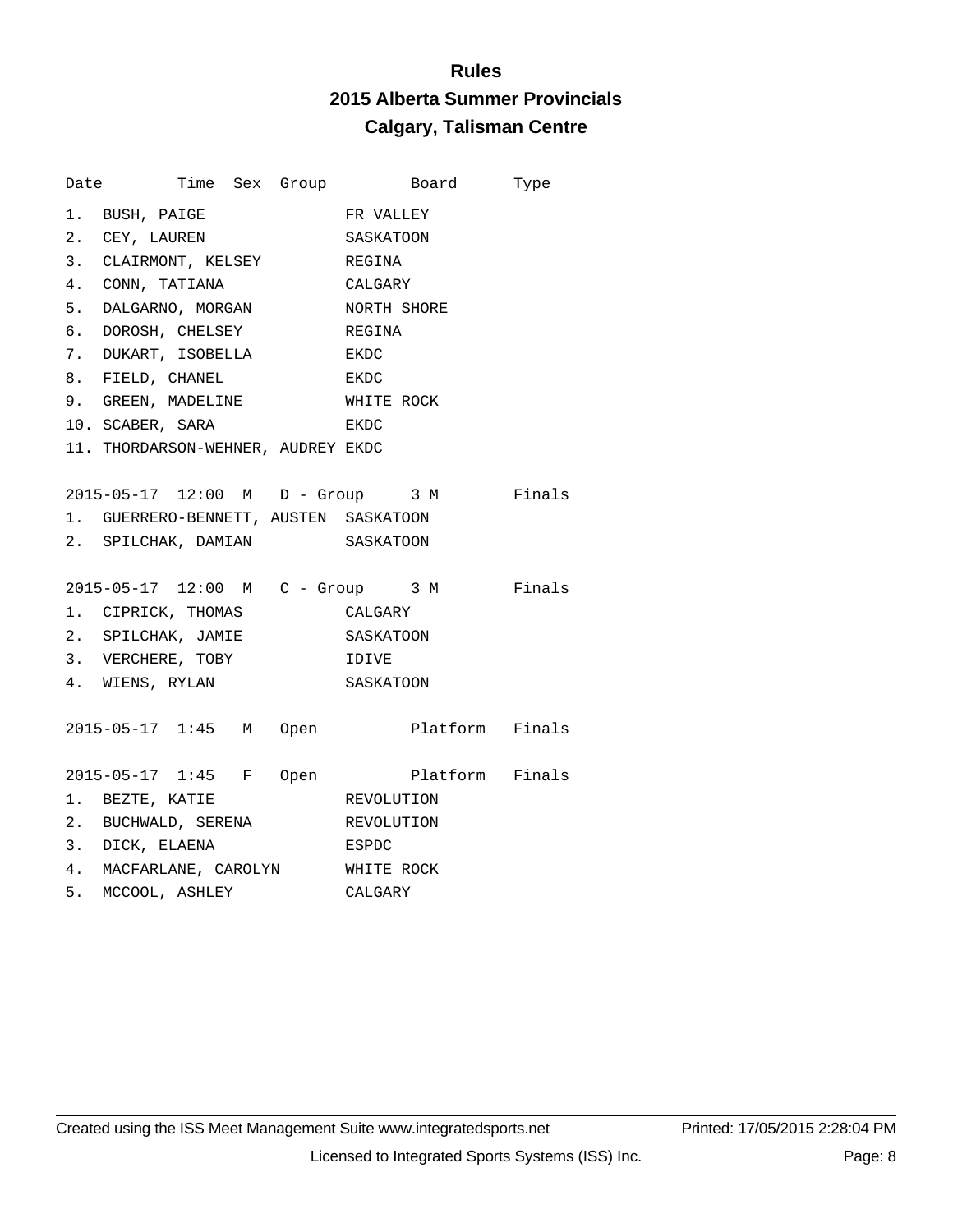| Code | Date             | Time  | Sex | Group                        | Board    | Type   |
|------|------------------|-------|-----|------------------------------|----------|--------|
| 01   | $2015 - 05 - 15$ | 1:00  | М   | A - Group                    | 1 M      | Finals |
| 02   | $2015 - 05 - 15$ | 1:00  | М   | B - Group                    | 1 M      | Finals |
| 03   | $2015 - 05 - 15$ | 1:00  | F   | A - Group                    | 3 M      | Finals |
| 04   | $2015 - 05 - 15$ | 1:00  | F   | B - Group                    | 3 M      | Finals |
| 05   | $2015 - 05 - 15$ | 3:00  | F   | $C -$ Group                  | Platform | Finals |
| 06   | $2015 - 05 - 15$ | 3:00  | М   | $C -$ Group                  | Platform | Finals |
| 07   | $2015 - 05 - 15$ | 3:00  | F   | $D -$ Group                  | Platform | Finals |
| 08   | $2015 - 05 - 15$ | 3:00  | М   | $D -$ Group                  | Platform | Finals |
| 09   | $2015 - 05 - 15$ | 4:45  | М   | Open                         | 1 M      | Finals |
| 10   | $2015 - 05 - 15$ | 4:45  | F   | Open                         | 3 M      | Finals |
| 11   | $2015 - 05 - 15$ | 6:00  | F   | $C -$ Group T1               | 1 M      | Finals |
| 12   | $2015 - 05 - 15$ | 6:00  | М   | C - Group T1                 | 1 M      | Finals |
| 13   | $2015 - 05 - 15$ | 6:00  | М   | $D -$ Group T1               | 1 M      | Finals |
| 14   | $2015 - 05 - 15$ | 6:00  | F   | D - Group T1                 | 1 M      | Finals |
| 15   | $2015 - 05 - 15$ | 6:00  | F   | A - Group T1                 | 3 M      | Finals |
| 16   | $2015 - 05 - 15$ | 6:00  | М   | A - Group T1                 | 3 M      | Finals |
| 17   | $2015 - 05 - 15$ | 6:00  | М   | B - Group T1                 | 3 M      | Finals |
| 18   | $2015 - 05 - 15$ | 6:00  | F   | $B -$ Group T1               | 3 M      | Finals |
|      |                  |       |     |                              |          |        |
| 19   | $2015 - 05 - 16$ | 9:00  | М   | $D -$ Group                  | 1 M      | Finals |
| 20   | $2015 - 05 - 16$ | 9:00  | М   | $C - Group$                  | 1 M      | Finals |
| 21   | $2015 - 05 - 16$ | 9:00  | F   | $D -$ Group                  | 3 M      | Finals |
| 22   | $2015 - 05 - 16$ | 9:00  | F   | $C -$ Group                  | 3 M      | Finals |
| 23   | $2015 - 05 - 16$ | 11:00 | F   | $E -$ Group                  | 3 M      | Finals |
| 24   | $2015 - 05 - 16$ | 11:00 | М   | $E -$ Group                  | 3 M      | Finals |
| 25   | $2015 - 05 - 16$ | 12:00 | F   | A - Group                    | 1 M      | Finals |
| 26   | $2015 - 05 - 16$ | 12:00 | F   | $B -$ Group                  | 1 M      | Finals |
| 27   | $2015 - 05 - 16$ | 12:00 | М   | B - Group                    | 3 M      | Finals |
| 28   |                  |       |     | 2015-05-16 12:00 M A - Group | 3 M      | Finals |
| 29   | $2015 - 05 - 16$ | 2:15  | М   | A - Group T1                 | 1 M      | Finals |
| 30   | $2015 - 05 - 16$ | 2:15  | F   | A - Group T1                 | 1 M      | Finals |
| 31   | $2015 - 05 - 16$ | 2:15  | F   | B - Group T1                 | 1 M      | Finals |
| 32   | $2015 - 05 - 16$ | 2:15  | М   | B - Group T1                 | 1 M      | Finals |
| 33   | $2015 - 05 - 16$ | 2:15  | М   | D - Group T1                 | 3 M      | Finals |
| 34   | $2015 - 05 - 16$ | 2:15  | F   | D - Group T1                 | 3 M      | Finals |
| 35   | $2015 - 05 - 16$ | 2:15  | F   | $C - Group T1$               | 3 M      | Finals |
| 36   | $2015 - 05 - 16$ | 2:15  | М   | $C - Group T1$               | 3 M      | Finals |
| 37   | $2015 - 05 - 16$ | 3:30  | М   | Open                         | 3 M      | Finals |
| 38   | $2015 - 05 - 16$ | 3:30  | F   | Open                         | 1 M      | Finals |

Created using the ISS Meet Management Suite www.integratedsports.net Printed: 17/05/2015 2:30:40 PM